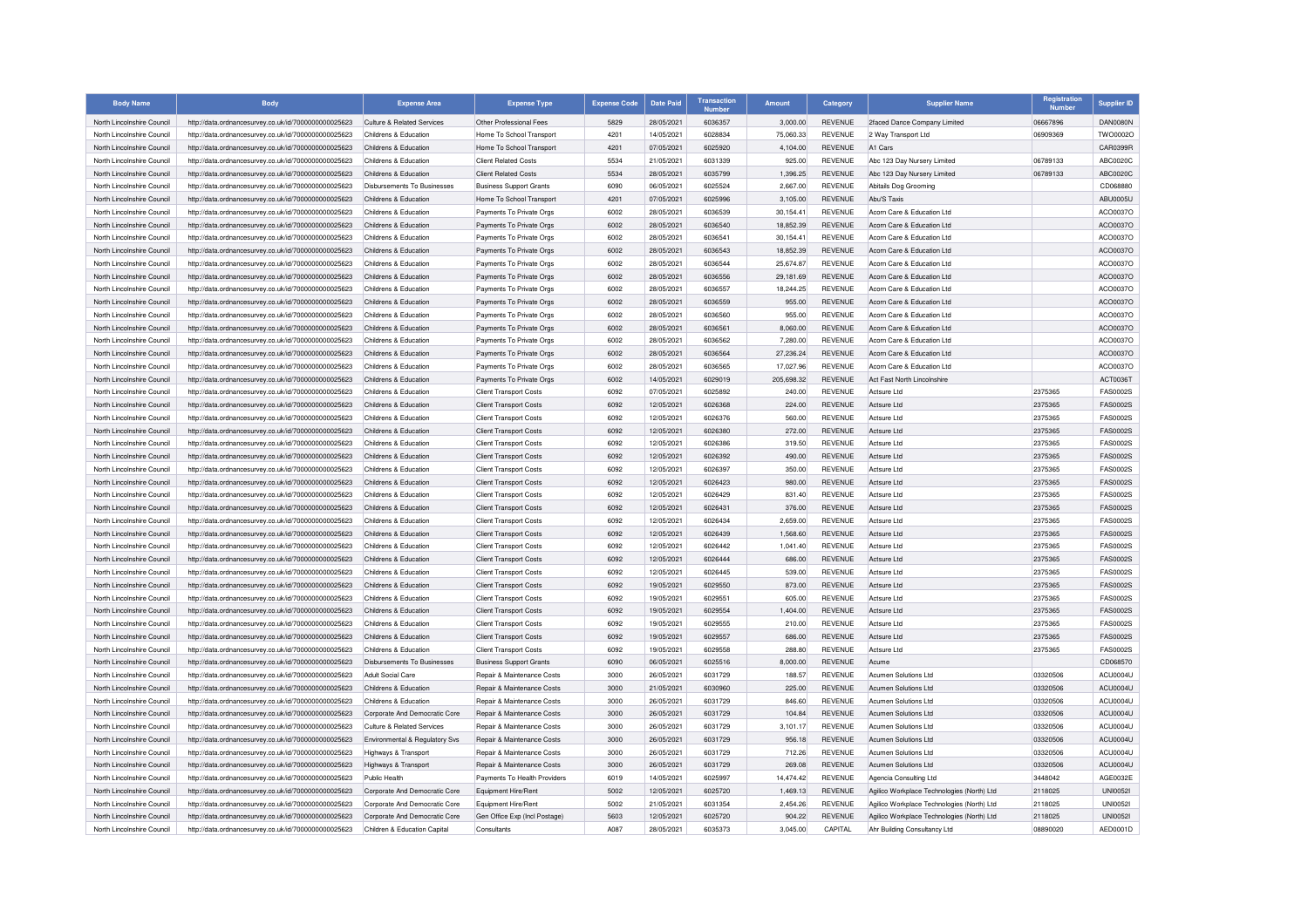| North Lincolnshire Council | http://data.ordnancesurvey.co.uk/id/7000000000025623 | Culture & Related Services       | Materials                      | 5004 | 07/05/2021 | 6025765 | 3,315.00       | REVENUE        | Aitkens Sportsturf Ltd                     | 03286708 | AIT0006T        |
|----------------------------|------------------------------------------------------|----------------------------------|--------------------------------|------|------------|---------|----------------|----------------|--------------------------------------------|----------|-----------------|
| North Lincolnshire Council | http://data.ordnancesurvey.co.uk/id/7000000000025623 | Culture & Related Services       | Materials                      | 5004 | 19/05/2021 | 6030637 | 356.00         | <b>REVENUE</b> | Aitkens Sportsturf Ltd                     | 03286708 | AIT0006T        |
| North Lincolnshire Council | http://data.ordnancesurvey.co.uk/id/7000000000025623 | Central Services To Public       | Rents                          | 3201 | 26/05/2021 | 6033218 | 300.00         | <b>REVENUE</b> | Alkborough Coronation Club                 |          | <b>ALK0005K</b> |
| North Lincolnshire Council | http://data.ordnancesurvey.co.uk/id/7000000000025623 | Adult Social Care                | Gen Office Exp (Incl Postage)  | 5603 | 19/05/2021 | 6029240 | 815.71         | <b>REVENUE</b> | Allied Publicity Services (Manchester) Ltd | 681528   | APS0013S        |
| North Lincolnshire Council | http://data.ordnancesurvey.co.uk/id/7000000000025623 | Adult Social Care                | Payments To Private Orgs       | 6002 | 07/05/2021 | 6025301 | 3,160.32       | <b>REVENUE</b> | Amara Care                                 | 4459044  | AMA0002A        |
| North Lincolnshire Council | http://data.ordnancesurvey.co.uk/id/7000000000025623 | Adult Social Care                | Payments To Private Orgs       | 6002 | 07/05/2021 | 6025301 | 40.650.84      | <b>REVENUE</b> | Amara Care                                 | 4459044  | AMA0002A        |
| North Lincolnshire Council | http://data.ordnancesurvey.co.uk/id/7000000000025623 | Other Expenditure & Income       | Payments To Private Orgs       | 6002 | 07/05/2021 | 6025301 | 7,352.04       | <b>REVENUE</b> | Amara Care                                 | 4459044  | AMA0002A        |
| North Lincolnshire Council | http://data.ordnancesurvey.co.uk/id/7000000000025623 | Adult Social Care                | <b>Equipment Purchase</b>      | 5001 | 26/05/2021 | 6034225 | 339.60         | <b>REVENUE</b> | Amazon Payments Uk Ltd                     |          | AMA0016A        |
| North Lincolnshire Council | http://data.ordnancesurvey.co.uk/id/7000000000025623 | Culture & Related Services       | Equipment Purchase             | 5001 | 19/05/2021 | 6030770 | 433.32         | <b>REVENUE</b> | Amazon Payments Uk Ltd                     |          | AMA0016A        |
| North Lincolnshire Council | http://data.ordnancesurvey.co.uk/id/7000000000025623 | Culture, Env, Reg & Planning Cap | Furniture & Fittings           | A097 | 19/05/2021 | 6030741 | 1,421.01       | CAPITAL        | Ambre-Stone Ltd                            | 11108770 | AMB0080B        |
| North Lincolnshire Council | http://data.ordnancesurvey.co.uk/id/7000000000025623 | Culture, Env, Reg & Planning Cap | Furniture & Fittings           | A097 | 28/05/2021 | 6035414 | $-1,421.01$    | CAPITAL        | Ambre-Stone Ltd                            | 11108770 | <b>AMB0080B</b> |
| North Lincolnshire Council | http://data.ordnancesurvey.co.uk/id/7000000000025623 | Culture, Env, Reg & Planning Cap | Furniture & Fittings           | A097 | 28/05/2021 | 6035421 | 7,105.05       | CAPITAL        | Ambre-Stone Ltd                            | 11108770 | <b>AMB0080B</b> |
| North Lincolnshire Council | http://data.ordnancesurvey.co.uk/id/7000000000025623 | <b>Planning Services</b>         | Payments To Voluntary Orgs     | 6001 | 19/05/2021 | 6030726 | 1,800.00       | <b>REVENUE</b> | Amcotts Parish Council                     |          | AMC0001C        |
| North Lincolnshire Council | http://data.ordnancesurvey.co.uk/id/7000000000025623 | Culture & Related Services       | <b>Heating Fuels</b>           | 3104 | 12/05/2021 | 6027918 | 3,472.00       | <b>REVENUE</b> | Amp Biomass Fuels Ltd                      | 5735950  | AMP0041P        |
|                            |                                                      |                                  |                                | 3104 |            | 6027920 | $\overline{0}$ | <b>REVENUE</b> |                                            | 5735950  | AMP0041P        |
| North Lincolnshire Council | http://data.ordnancesurvey.co.uk/id/7000000000025623 | Culture & Related Services       | <b>Heating Fuels</b>           |      | 12/05/2021 |         |                |                | Amp Biomass Fuels Ltd                      |          |                 |
| North Lincolnshire Council | http://data.ordnancesurvey.co.uk/id/7000000000025623 | Culture & Related Services       | <b>Heating Fuels</b>           | 3104 | 12/05/2021 | 6027933 | 1,678.60       | <b>REVENUE</b> | Amp Biomass Fuels Ltd                      | 5735950  | AMP0041P        |
| North Lincolnshire Council | http://data.ordnancesurvey.co.uk/id/7000000000025623 | Culture & Related Services       | <b>Heating Fuels</b>           | 3104 | 28/05/2021 | 6036466 | 2,128.00       | <b>REVENUE</b> | Amp Biomass Fuels Ltd                      | 5735950  | AMP0041P        |
| North Lincolnshire Council | http://data.ordnancesurvey.co.uk/id/7000000000025623 | Culture & Related Services       | <b>Heating Fuels</b>           | 3104 | 28/05/2021 | 6036472 | 2,240.00       | <b>REVENUE</b> | Amp Biomass Fuels Ltd                      | 5735950  | AMP0041P        |
| North Lincolnshire Council | http://data.ordnancesurvey.co.uk/id/7000000000025623 | Highways & Transport             | <b>Heating Fuels</b>           | 3104 | 12/05/2021 | 6027920 | 1.115.00       | <b>REVENUE</b> | Amp Biomass Fuels Ltd                      | 5735950  | AMP0041P        |
| North Lincolnshire Council | http://data.ordnancesurvey.co.uk/id/7000000000025623 | Highways & Transport             | <b>Heating Fuels</b>           | 3104 | 12/05/2021 | 6027931 | 1,117.23       | <b>REVENUE</b> | Amp Biomass Fuels Ltd                      | 5735950  | AMP0041P        |
| North Lincolnshire Council | http://data.ordnancesurvey.co.uk/id/7000000000025623 | Adult Social Care                | Payments To Private Orgs       | 6002 | 07/05/2021 | 6025303 | 111,745.09     | <b>REVENUE</b> | Amphion Home Care Services Ltd             | 03480829 | <b>AMP0002P</b> |
| North Lincolnshire Council | http://data.ordnancesurvey.co.uk/id/7000000000025623 | Adult Social Care                | Payments To Private Orgs       | 6002 | 07/05/2021 | 6025303 | 1,117.08       | <b>REVENUE</b> | Amphion Home Care Services Ltd             | 03480829 | AMP0002F        |
| North Lincolnshire Council | http://data.ordnancesurvey.co.uk/id/7000000000025623 | Other Expenditure & Income       | Payments To Private Orgs       | 6002 | 07/05/2021 | 6025303 | 23,908.92      | <b>REVENUE</b> | Amphion Home Care Services Ltd             | 03480829 | AMP0002P        |
| North Lincolnshire Council | http://data.ordnancesurvey.co.uk/id/7000000000025623 | Childrens & Education            | Home To School Transport       | 4201 | 07/05/2021 | 6025365 | 11,990.00      | <b>REVENUE</b> | Amvale Medical Transport Ltd               | 05876931 | AMV0003V        |
| North Lincolnshire Council | http://data.ordnancesurvey.co.uk/id/7000000000025623 | Childrens & Education            | Home To School Transport       | 4201 | 12/05/2021 | 6027786 | 11.166.00      | <b>REVENUE</b> | Amvale Medical Transport Ltd               | 05876931 | AMV0003V        |
| North Lincolnshire Council | http://data.ordnancesurvey.co.uk/id/7000000000025623 | Childrens & Education            | Client Related Costs           | 5534 | 19/05/2021 | 6030526 | 340.68         | <b>REVENUE</b> | Anglian Water Services Ltd                 |          | <b>ANG0073G</b> |
| North Lincolnshire Council | http://data.ordnancesurvey.co.uk/id/7000000000025623 | Fin&Inv I&F                      | Provisions                     | 5201 | 05/05/2021 | 6024673 | 280.57         | <b>REVENUE</b> | Apetito Ltd                                | 00233851 | APE0008E        |
| North Lincolnshire Council | http://data.ordnancesurvey.co.uk/id/7000000000025623 | Central Services To Public       | Rents                          | 3201 | 26/05/2021 | 6033221 | 300.00         | <b>REVENUE</b> | Appleby Village Hall                       |          | APP0005P        |
| North Lincolnshire Council | http://data.ordnancesurvey.co.uk/id/7000000000025623 | Corporate And Democratic Core    | Licenses, Subs & Memberships   | 5510 | 21/05/2021 | 6030929 | 3,819.00       | <b>REVENUE</b> | Apse                                       |          | APS0007S        |
| North Lincolnshire Council | http://data.ordnancesurvey.co.uk/id/7000000000025623 | Environmental & Regulatory Svs   | Equipment Maint.& Repair       | 5003 | 14/05/2021 | 6027905 | 279.62         | <b>REVENUE</b> | Arco Ltd                                   | 133804   | ARC0001C        |
| North Lincolnshire Council | http://data.ordnancesurvey.co.uk/id/7000000000025623 | Childrens & Education            | Home To School Transport       | 4201 | 12/05/2021 | 6027785 | 3,099.00       | <b>REVENUE</b> | Aria Cars                                  |          | ARI00021        |
|                            |                                                      |                                  |                                |      |            | 6028990 |                |                |                                            |          |                 |
| North Lincolnshire Council | http://data.ordnancesurvey.co.uk/id/7000000000025623 | Environmental & Regulatory Svs   | Other Supplies & Services      | 5799 | 14/05/2021 |         | 543.73         | <b>REVENUE</b> | Ark Givendale Ltd                          | 08676658 | ARK0014K        |
| North Lincolnshire Council | http://data.ordnancesurvey.co.uk/id/7000000000025623 | Environmental & Regulatory Svs   | Other Supplies & Services      | 5799 | 19/05/2021 | 6030252 | 326.13         | <b>REVENUE</b> | Ark Givendale I td                         | 08676658 | ARK0014K        |
| North Lincolnshire Council | http://data.ordnancesurvey.co.uk/id/7000000000025623 | <b>Housing Services</b>          | Other Supplies & Services      | 5799 | 07/05/2021 | 6025554 | 2,495.48       | <b>REVENUE</b> | Arties Mill                                |          | ART0028T        |
| North Lincolnshire Council | http://data.ordnancesurvey.co.uk/id/7000000000025623 | <b>Housing Services</b>          | Other Supplies & Services      | 5799 | 14/05/2021 | 6028717 | 1,885.88       | <b>REVENUE</b> | Arties Mill                                |          | ART0028T        |
| North Lincolnshire Council | http://data.ordnancesurvey.co.uk/id/7000000000025623 | <b>Housing Services</b>          | Other Supplies & Services      | 5799 | 26/05/2021 | 6033364 | 1,828.78       | <b>REVENUE</b> | <b>Arties Mill</b>                         |          | ART0028T        |
| North Lincolnshire Council | http://data.ordnancesurvey.co.uk/id/7000000000025623 | Childrens & Education            | <b>Client Related Costs</b>    | 5534 | 19/05/2021 | 6030740 | 550.00         | <b>REVENUE</b> | Arya Carpets                               |          | ARY0037Y        |
| North Lincolnshire Council | http://data.ordnancesurvey.co.uk/id/7000000000025623 | Childrens & Education            | Home To School Transport       | 4201 | 12/05/2021 | 6027789 | 23,171.00      | <b>REVENUE</b> | Ashby Cars Ltd                             |          | ROQ0001Q        |
| North Lincolnshire Council | http://data.ordnancesurvey.co.uk/id/7000000000025623 | Childrens & Education            | Rents                          | 3201 | 07/05/2021 | 6025731 | 459.00         | <b>REVENUE</b> | Ashby Community Association                |          | ASH0114H        |
| North Lincolnshire Council | http://data.ordnancesurvey.co.uk/id/7000000000025623 | Childrens & Education            | Rents                          | 3201 | 07/05/2021 | 6025924 | 408.00         | <b>REVENUE</b> | Ashby Community Association                |          | <b>ASH0114H</b> |
| North Lincolnshire Council | http://data.ordnancesurvey.co.uk/id/7000000000025623 | Childrens & Education            | Home To School Transport       | 4201 | 07/05/2021 | 6025948 | 11,504.00      | <b>REVENUE</b> | Ash Taxis                                  |          | <b>ASH0070H</b> |
| North Lincolnshire Council | http://data.ordnancesurvey.co.uk/id/7000000000025623 | Fin&Inv I&E                      | Telephone Rent/Calls           | 5403 | 14/05/2021 | 6028827 | 1,984.00       | <b>REVENUE</b> | Ask4 Solutions Ltd                         | 05779505 | <b>ASK0178K</b> |
| North Lincolnshire Council | http://data.ordnancesurvey.co.uk/id/7000000000025623 | Culture & Related Services       | Books (Libraries+Schools Only) | 5005 | 21/05/2021 | 6028421 | 574.19         | REVENUE        | Askews & Holts Library Services Ltd        |          | <b>ASK0005K</b> |
| North Lincolnshire Council | http://data.ordnancesurvey.co.uk/id/7000000000025623 | Adult Social Care                | Payments To Private Orgs       | 6002 | 07/05/2021 | 6025304 | 13.415.28      | <b>REVENUE</b> | A.T.C.S. Ltd                               | 05057212 | ATC0006C        |
| North Lincolnshire Council | http://data.ordnancesurvey.co.uk/id/7000000000025623 | Adult Social Care                | Payments To Private Orgs       | 6002 | 07/05/2021 | 6025304 | 36,429.27      | <b>REVENUE</b> | A.T.C.S. Ltd                               | 05057212 | ATC0006C        |
| North Lincolnshire Council | http://data.ordnancesurvey.co.uk/id/7000000000025623 | Other Expenditure & Income       | Payments To Private Orgs       | 6002 | 07/05/2021 | 6025304 | 11,470.69      | <b>REVENUE</b> | A.T.C.S. Ltd                               | 05057212 | ATC0006C        |
| North Lincolnshire Council | http://data.ordnancesurvey.co.uk/id/7000000000025623 | Adult Social Care                | Payments To Private Orgs       | 6002 | 07/05/2021 | 6025305 | 6,241.40       | REVENUE        | Autism Plus Accounts                       |          | AUT0004T        |
| North Lincolnshire Council | http://data.ordnancesurvey.co.uk/id/7000000000025623 | Environmental & Regulatory Svs   | Equipment Maint.& Repair       | 5003 | 14/05/2021 | 6027923 | 1,964.72       | <b>REVENUE</b> | Avery Weigh-Tronix                         |          | AVE0002E        |
| North Lincolnshire Council | http://data.ordnancesurvey.co.uk/id/7000000000025623 | Environmental & Regulatory Svs   | Other Premises Costs           | 3390 | 28/05/2021 | 6036405 | 10,691.00      | REVENUE        | Avery Weigh-Tronix                         |          | AVE0002E        |
|                            |                                                      |                                  |                                | 5510 | 28/05/2021 | 6036349 |                | <b>REVENUE</b> | Award Scheme Ltd                           | 2173914  | AWA0001A        |
| North Lincolnshire Council | http://data.ordnancesurvey.co.uk/id/7000000000025623 | Childrens & Education            | Licenses, Subs & Memberships   |      |            |         | 2,164.29       |                |                                            |          | GLE0073E        |
| North Lincolnshire Council | http://data.ordnancesurvey.co.uk/id/7000000000025623 | Childrens & Education            | Home To School Transport       | 4201 | 07/05/2021 | 6025955 | 270.00         | REVENUE        | Axholme Taxis                              |          |                 |
| North Lincolnshire Council | http://data.ordnancesurvey.co.uk/id/7000000000025623 | Childrens & Education            | Home To School Transport       | 4201 | 07/05/2021 | 6025963 | 315.00         | <b>REVENUE</b> | Axholme Taxis                              |          | GLE0073E        |
| North Lincolnshire Council | http://data.ordnancesurvey.co.uk/id/7000000000025623 | Childrens & Education            | Home To School Transport       | 4201 | 07/05/2021 | 6025993 | 450.00         | <b>REVENUE</b> | Axholme Taxis                              |          | GLE0073E        |
| North Lincolnshire Council | http://data.ordnancesurvey.co.uk/id/7000000000025623 | Childrens & Education            | Home To School Transport       | 4201 | 07/05/2021 | 6025994 | 275.40         | REVENUE        | <b>Axholme Taxis</b>                       |          | GLE0073E        |
| North Lincolnshire Council | http://data.ordnancesurvey.co.uk/id/7000000000025623 | Culture & Related Services       | Other Vehicle Costs            | 4005 | 26/05/2021 | 6032419 | 247.30         | REVENUE        | B A Bush & Sons Ltd                        |          | <b>BUS0283S</b> |
| North Lincolnshire Council | http://data.ordnancesurvey.co.uk/id/7000000000025623 | Environmental & Regulatory Svs   | Other Vehicle Costs            | 4005 | 12/05/2021 | 6027458 | 485.93         | <b>REVENUE</b> | B A Bush & Sons Ltd                        |          | <b>BUS0283S</b> |
| North Lincolnshire Council | http://data.ordnancesurvey.co.uk/id/7000000000025623 | Environmental & Regulatory Sys   | Other Vehicle Costs            | 4005 | 12/05/2021 | 6027460 | 310.00         | REVENUE        | B A Bush & Sons Ltd                        |          | <b>BUS0283S</b> |
| North Lincolnshire Council | http://data.ordnancesurvey.co.uk/id/7000000000025623 | Environmental & Regulatory Svs   | Other Vehicle Costs            | 4005 | 12/05/2021 | 6027465 | 221.58         | <b>REVENUE</b> | B A Bush & Sons Ltd                        |          | <b>BUS0283S</b> |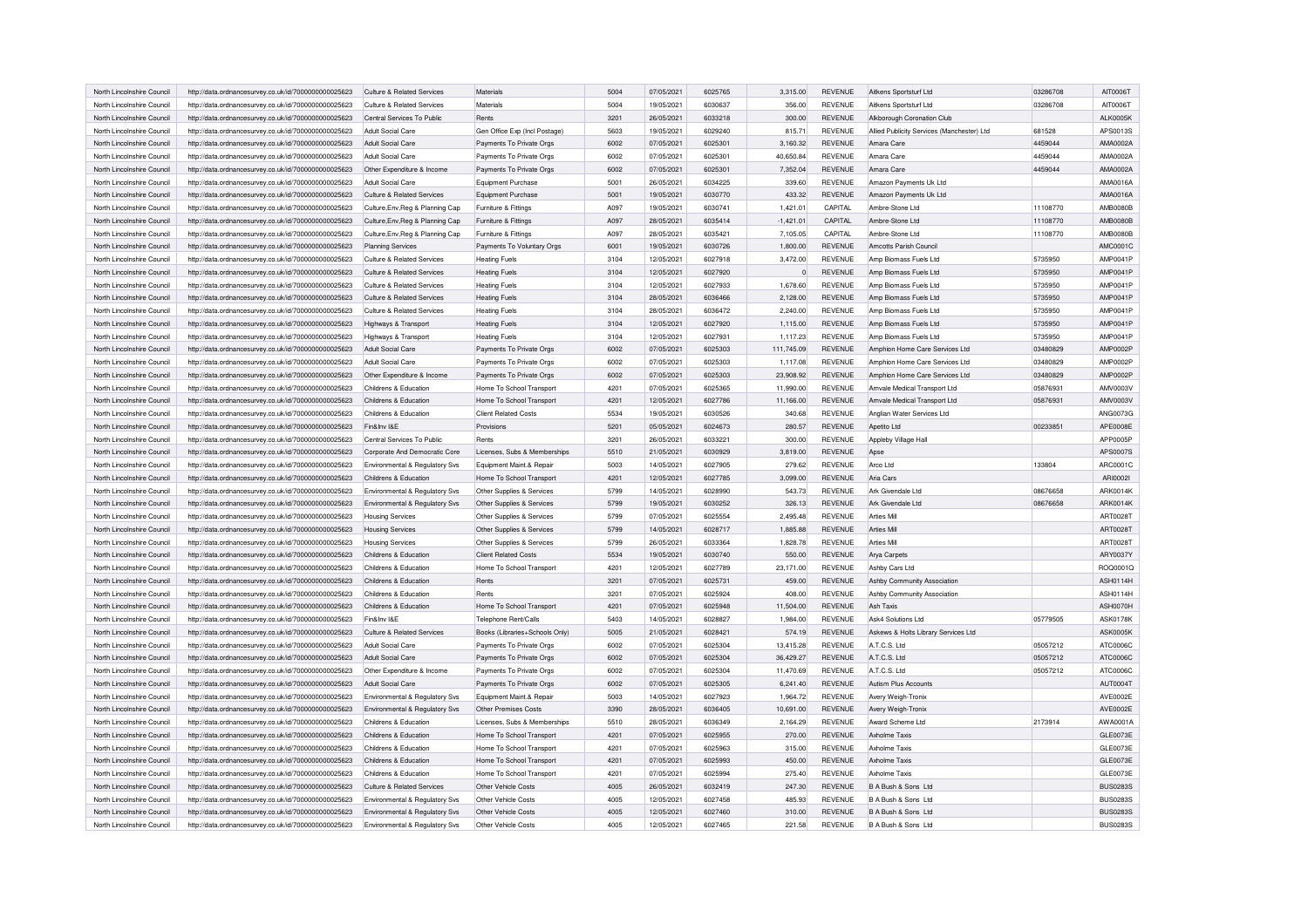| North Lincolnshire Council | http://data.ordnancesurvey.co.uk/id/7000000000025623 | Environmental & Regulatory Svs   | Other Vehicle Costs                   | 4005 | 12/05/2021 | 6027474 | 237.00    | <b>REVENUE</b> | B A Bush & Sons Ltd                 |          | <b>BUS0283S</b> |
|----------------------------|------------------------------------------------------|----------------------------------|---------------------------------------|------|------------|---------|-----------|----------------|-------------------------------------|----------|-----------------|
|                            |                                                      |                                  |                                       |      |            |         |           |                |                                     |          |                 |
| North Lincolnshire Council | http://data.ordnancesurvey.co.uk/id/7000000000025623 | Environmental & Regulatory Svs   | Other Vehicle Costs                   | 4005 | 12/05/2021 | 6027475 | 511.13    | <b>REVENUE</b> | B A Bush & Sons Ltd                 |          | <b>BUS0283S</b> |
| North Lincolnshire Council | http://data.ordnancesurvey.co.uk/id/7000000000025623 | Environmental & Regulatory Svs   | Other Vehicle Costs                   | 4005 | 12/05/2021 | 6027476 | 482.98    | <b>REVENUE</b> | B A Bush & Sons Ltd                 |          | <b>BUS0283S</b> |
| North Lincolnshire Council | http://data.ordnancesurvey.co.uk/id/7000000000025623 | Environmental & Regulatory Svs   | Other Vehicle Costs                   | 4005 | 12/05/2021 | 6027477 | 240.08    | <b>REVENUE</b> | B A Bush & Sons Ltd                 |          | <b>BUS0283S</b> |
| North Lincolnshire Council | http://data.ordnancesurvey.co.uk/id/7000000000025623 | Environmental & Regulatory Sys   | Other Vehicle Costs                   | 4005 | 26/05/2021 | 6032400 | 483.18    | <b>REVENUE</b> | B A Bush & Sons Ltd                 |          | <b>BUS0283S</b> |
| North Lincolnshire Council | http://data.ordnancesurvey.co.uk/id/7000000000025623 | Environmental & Regulatory Svs   | Other Vehicle Costs                   | 4005 | 26/05/2021 | 6032402 | 296.00    | <b>REVENUE</b> | B A Bush & Sons Ltd                 |          | <b>BUS0283S</b> |
| North Lincolnshire Council | http://data.ordnancesurvey.co.uk/id/7000000000025623 | Environmental & Regulatory Svs   | Other Vehicle Costs                   | 4005 | 26/05/2021 | 6032403 | 241.59    | <b>REVENUE</b> | B A Bush & Sons Ltd                 |          | <b>BUS0283S</b> |
| North Lincolnshire Council | http://data.ordnancesurvey.co.uk/id/7000000000025623 | Environmental & Regulatory Svs   | Other Vehicle Costs                   | 4005 | 26/05/2021 | 6032404 | 296.30    | <b>REVENUE</b> | B A Bush & Sons Ltd                 |          | <b>BUS02839</b> |
| North Lincolnshire Council | http://data.ordnancesurvey.co.uk/id/7000000000025623 | Environmental & Regulatory Svs   | Other Vehicle Costs                   | 4005 | 26/05/2021 | 6032409 | 779.48    | <b>REVENUE</b> | B A Bush & Sons Ltd                 |          | <b>BUS0283S</b> |
| North Lincolnshire Council | http://data.ordnancesurvey.co.uk/id/7000000000025623 | Environmental & Regulatory Svs   | Other Vehicle Costs                   | 4005 | 26/05/2021 | 6032417 | 221.58    | <b>REVENUE</b> | B A Bush & Sons Ltd                 |          | <b>BUS0283S</b> |
| North Lincolnshire Council | http://data.ordnancesurvey.co.uk/id/7000000000025623 | Environmental & Regulatory Sys   | Other Vehicle Costs                   | 4005 | 26/05/2021 | 6032421 | 221.58    | <b>REVENUE</b> | B A Bush & Sons Ltd                 |          | <b>BUS0283S</b> |
|                            |                                                      |                                  |                                       |      |            |         |           |                |                                     |          |                 |
| North Lincolnshire Council | http://data.ordnancesurvey.co.uk/id/7000000000025623 | Environmental & Regulatory Svs   | Other Vehicle Costs                   | 4005 | 28/05/2021 | 6035502 | 274.66    | <b>REVENUE</b> | B A Bush & Sons Ltd                 |          | <b>BUS0283S</b> |
| North Lincolnshire Council | http://data.ordnancesurvey.co.uk/id/7000000000025623 | Environmental & Regulatory Svs   | Other Vehicle Costs                   | 4005 | 02/06/2021 | 6035487 | 1,102.78  | <b>REVENUE</b> | B A Bush & Sons Ltd.                |          | <b>BUS0283S</b> |
| North Lincolnshire Council | http://data.ordnancesurvey.co.uk/id/7000000000025623 | Environmental & Regulatory Svs   | Other Vehicle Costs                   | 4005 | 02/06/2021 | 6035488 | 322.40    | <b>REVENUE</b> | B A Bush & Sons Ltd                 |          | <b>BUS0283S</b> |
| North Lincolnshire Council | http://data.ordnancesurvey.co.uk/id/7000000000025623 | Environmental & Regulatory Svs   | Other Vehicle Costs                   | 4005 | 02/06/2021 | 6035489 | 823.68    | <b>REVENUE</b> | B A Bush & Sons Ltd                 |          | <b>BUS0283S</b> |
| North Lincolnshire Council | http://data.ordnancesurvey.co.uk/id/7000000000025623 | Environmental & Regulatory Svs   | Other Vehicle Costs                   | 4005 | 02/06/2021 | 6035492 | 481.18    | <b>REVENUE</b> | B A Bush & Sons Ltd                 |          | <b>BUS0283S</b> |
| North Lincolnshire Council | http://data.ordnancesurvey.co.uk/id/7000000000025623 | Environmental & Regulatory Svs   | Other Vehicle Costs                   | 4005 | 02/06/2021 | 6035495 | 272.00    | <b>REVENUE</b> | B A Bush & Sons Ltd                 |          | <b>BUS0283S</b> |
| North Lincolnshire Council | http://data.ordnancesurvey.co.uk/id/7000000000025623 | Environmental & Regulatory Svs   | Other Vehicle Costs                   | 4005 | 02/06/2021 | 6035505 | 707.98    | <b>REVENUE</b> | B A Bush & Sons Ltd                 |          | <b>BUS0283S</b> |
| North Lincolnshire Council | http://data.ordnancesurvey.co.uk/id/7000000000025623 | Highways & Transport             | Other Vehicle Costs                   | 4005 | 12/05/2021 | 6027464 | 237.00    | <b>REVENUE</b> | B A Bush & Sons Ltd                 |          | <b>BUS0283S</b> |
| North Lincolnshire Council | http://data.ordnancesurvey.co.uk/id/7000000000025623 | Highways & Transport             | Other Vehicle Costs                   | 4005 | 12/05/2021 | 6027468 | 382.60    | <b>REVENUE</b> | B A Bush & Sons Ltd                 |          | <b>BUS0283S</b> |
| North Lincolnshire Council | http://data.ordnancesurvey.co.uk/id/7000000000025623 | Highways & Transport             | Other Vehicle Costs                   | 4005 | 26/05/2021 | 6032413 | 293.62    | <b>REVENUE</b> | B A Bush & Sons Ltd                 |          | <b>BUS0283S</b> |
| North Lincolnshire Council | http://data.ordnancesurvey.co.uk/id/7000000000025623 | Highways & Transport             | Other Vehicle Costs                   | 4005 | 28/05/2021 | 6035501 | 329.22    | <b>REVENUE</b> | B A Bush & Sons Ltd                 |          | <b>BUS02839</b> |
|                            |                                                      |                                  |                                       |      |            |         |           |                |                                     |          |                 |
| North Lincolnshire Council | http://data.ordnancesurvey.co.uk/id/7000000000025623 | Planning Services                | Other Supplies & Services             | 5799 | 28/05/2021 | 6035928 | 2,400.00  | <b>REVENUE</b> | <b>Bardney Hall Ltd</b>             | 11978360 | <b>BAR0937R</b> |
| North Lincolnshire Council | http://data.ordnancesurvey.co.uk/id/7000000000025623 | Highways & Transport             | Stock Purchases & Adjustments         | 5030 | 14/05/2021 | 6025884 | 250.00    | <b>REVENUE</b> | Barenbrug Uk Ltd                    | 1692116  | <b>BAR0078R</b> |
| North Lincolnshire Council | http://data.ordnancesurvey.co.uk/id/7000000000025623 | Central Services To Public       | Repair & Maintenance Costs            | 3000 | 14/05/2021 | 6028408 | $\Omega$  | <b>REVENUE</b> | <b>Barrier Security</b>             |          | <b>BAR0421F</b> |
| North Lincolnshire Council | http://data.ordnancesurvey.co.uk/id/7000000000025623 | Central Services To Public       | <b>Benair &amp; Maintenance Costs</b> | 3000 | 14/05/2021 | 6028409 | $\Omega$  | <b>REVENUE</b> | <b>Barrier Security</b>             |          | <b>BAR0421F</b> |
| North Lincolnshire Council | http://data.ordnancesurvey.co.uk/id/7000000000025623 | Corporate And Democratic Core    | Repair & Maintenance Costs            | 3000 | 14/05/2021 | 6028408 | 225.50    | <b>REVENUE</b> | <b>Barrier Security</b>             |          | <b>BAR0421R</b> |
| North Lincolnshire Council | http://data.ordnancesurvey.co.uk/id/7000000000025623 | Corporate And Democratic Core    | Repair & Maintenance Costs            | 3000 | 14/05/2021 | 6028409 | 99.42     | <b>REVENUE</b> | <b>Barrier Security</b>             |          | <b>BAR0421F</b> |
| North Lincolnshire Council | http://data.ordnancesurvey.co.uk/id/7000000000025623 | Culture, Env, Reg & Planning Cap | Building/Construction                 | A082 | 28/05/2021 | 6036257 | 6,555.00  | <b>CAPITAL</b> | <b>Barrier Security</b>             |          | <b>BAR0421F</b> |
| North Lincolnshire Council | http://data.ordnancesurvey.co.uk/id/7000000000025623 | Culture, Env, Reg & Planning Cap | Building/Construction                 | A082 | 28/05/2021 | 6036260 | 6,830.00  | CAPITAL        | <b>Barrier Security</b>             |          | <b>BAR0421R</b> |
| North Lincolnshire Council | http://data.ordnancesurvey.co.uk/id/7000000000025623 | Culture & Related Services       | Equipment Maint.& Repair              | 5003 | 14/05/2021 | 6028408 | 256.25    | <b>REVENUE</b> | <b>Barrier Security</b>             |          | <b>BAR0421R</b> |
| North Lincolnshire Council | http://data.ordnancesurvey.co.uk/id/7000000000025623 | Culture & Related Services       | Equipment Maint.& Repair              | 5003 | 14/05/2021 | 6028409 | 148.66    | <b>REVENUE</b> | <b>Barrier Security</b>             |          | <b>BAR0421F</b> |
| North Lincolnshire Council | http://data.ordnancesurvey.co.uk/id/7000000000025623 | Fin&Inv I&F                      | Repair & Maintenance Costs            | 3000 | 14/05/2021 | 6028408 | 92.25     | <b>REVENUE</b> | <b>Barrier Security</b>             |          | <b>BAR0421R</b> |
| North Lincolnshire Council |                                                      | Fin&Inv I&E                      | Repair & Maintenance Costs            | 3000 | 14/05/2021 | 6028409 |           | REVENUE        |                                     |          | <b>BAR0421F</b> |
|                            | http://data.ordnancesurvey.co.uk/id/7000000000025623 |                                  |                                       |      |            |         | 11.28     |                | <b>Barrier Security</b>             |          | <b>BAR0421F</b> |
| North Lincolnshire Council | http://data.ordnancesurvey.co.uk/id/7000000000025623 | Highways & Transport Capital     | Building/Construction                 | A082 | 14/05/2021 | 6028408 | 71.75     | CAPITAL        | <b>Barrier Security</b>             |          |                 |
| North Lincolnshire Council | http://data.ordnancesurvey.co.uk/id/7000000000025623 | Highways & Transport Capital     | Building/Construction                 | A082 | 14/05/2021 | 6028409 | 44.65     | CAPITAL        | <b>Barrier Security</b>             |          | <b>BAR0421F</b> |
| North Lincolnshire Council | http://data.ordnancesurvey.co.uk/id/7000000000025623 | Childrens & Education            | <b>Client Transport Costs</b>         | 6092 | 12/05/2021 | 6027603 | 14,997.40 | <b>REVENUE</b> | Barton Tt Taxis Ltd                 | 07405760 | <b>BAR0888R</b> |
| North Lincolnshire Council | http://data.ordnancesurvey.co.uk/id/7000000000025623 | Childrens & Education            | <b>Client Transport Costs</b>         | 6092 | 19/05/2021 | 6029547 | 8,991.40  | <b>REVENUE</b> | Barton Tt Taxis Ltd                 | 07405760 | <b>BAR0888R</b> |
| North Lincolnshire Council | http://data.ordnancesurvey.co.uk/id/7000000000025623 | Childrens & Education            | Home To School Transport              | 4201 | 07/05/2021 | 6025929 | 600.00    | <b>REVENUE</b> | Barton Tt Taxis Ltd                 | 07405760 | <b>BAR0888R</b> |
| North Lincolnshire Council | http://data.ordnancesurvey.co.uk/id/7000000000025623 | Childrens & Education            | Home To School Transport              | 4201 | 07/05/2021 | 6025930 | 450.00    | <b>REVENUE</b> | Barton Tt Taxis Ltd                 | 07405760 | <b>BAR0888R</b> |
| North Lincolnshire Council | http://data.ordnancesurvey.co.uk/id/7000000000025623 | Childrens & Education            | Home To School Transport              | 4201 | 07/05/2021 | 6025932 | 585.00    | REVENUE        | Barton Tt Taxis Ltd                 | 07405760 | <b>BAR0888R</b> |
| North Lincolnshire Council | http://data.ordnancesurvey.co.uk/id/7000000000025623 | Culture & Related Services       | <b>Equipment Purchase</b>             | 5001 | 26/05/2021 | 6031656 | 7,194.00  | REVENUE        | <b>Bb-Interpretive Products Ltd</b> | 07455794 | <b>BLA0262A</b> |
| North Lincolnshire Council | http://data.ordnancesurvey.co.uk/id/7000000000025623 | Other Expenditure & Income       | <b>Client Related Costs</b>           | 5534 | 12/05/2021 | 6026507 | 8,988.58  | REVENUE        | <b>Becky Hullet</b>                 | 09596366 | <b>HUL0999L</b> |
| North Lincolnshire Council | http://data.ordnancesurvey.co.uk/id/7000000000025623 | Disbursements To Businesses      | <b>Business Support Grants</b>        | 6090 | 06/05/2021 | 6025517 | 4,000.00  | <b>REVENUE</b> | <b>Bedworld Factory Shop</b>        |          | CD068590        |
| North Lincolnshire Council | http://data.ordnancesurvey.co.uk/id/7000000000025623 | Culture & Related Services       | Exhibitions/Events                    | 5709 | 21/05/2021 | 6027960 | 1,300.00  | REVENUE        | Bee3d Ltd                           |          | LIG0007G        |
| North Lincolnshire Council | http://data.ordnancesurvey.co.uk/id/7000000000025623 | Environmental & Regulatory Sys   | Equipment Maint.& Repair              | 5003 | 14/05/2021 | 6027742 | 990.00    | <b>REVENUE</b> | Beltec (Market Rasen) Ltd           | 3468561  | <b>BEL0298L</b> |
| North Lincolnshire Council | http://data.ordnancesurvey.co.uk/id/7000000000025623 | Environmental & Regulatory Svs   | Payments To Private Orgs              | 6002 | 02/06/2021 | 6035465 | 13,007.18 | <b>REVENUE</b> | <b>Biowise Ltd</b>                  | 04305295 | <b>BIO0014O</b> |
|                            |                                                      |                                  |                                       |      |            |         |           |                |                                     |          |                 |
| North Lincolnshire Council | http://data.ordnancesurvey.co.uk/id/7000000000025623 | Childrens & Education            | Payments To Private Orgs              | 6002 | 14/05/2021 | 6029012 | 4,666.67  | REVENUE        | <b>Bishop Burton College</b>        |          | <b>BIS0030S</b> |
| North Lincolnshire Council | http://data.ordnancesurvey.co.uk/id/7000000000025623 | Childrens & Education            | Home To School Transport              | 4201 | 14/05/2021 | 6028836 | 1,600.00  | REVENUE        | <b>Black &amp; White Coaches</b>    |          | <b>BLA0209A</b> |
| North Lincolnshire Council | http://data.ordnancesurvey.co.uk/id/7000000000025623 | Childrens & Education            | Home To School Transport              | 4201 | 14/05/2021 | 6028837 | 1,350.00  | REVENUE        | Black & White Coaches               |          | <b>BLA0209A</b> |
| North Lincolnshire Council | http://data.ordnancesurvey.co.uk/id/7000000000025623 | Childrens & Education            | Home To School Transport              | 4201 | 14/05/2021 | 6028838 | 1,950.00  | REVENUE        | <b>Black &amp; White Coaches</b>    |          | <b>BLA0209A</b> |
| North Lincolnshire Council | http://data.ordnancesurvey.co.uk/id/7000000000025623 | Childrens & Education            | Home To School Transport              | 4201 | 14/05/2021 | 6028850 | 1,341.00  | REVENUE        | Black & White Coaches               |          | <b>BLA0209A</b> |
| North Lincolnshire Council | http://data.ordnancesurvey.co.uk/id/7000000000025623 | Childrens & Education            | Home To School Transport              | 4201 | 14/05/2021 | 6028853 | 1,385.01  | REVENUE        | <b>Black &amp; White Coaches</b>    |          | <b>BLA0209A</b> |
| North Lincolnshire Council | http://data.ordnancesurvey.co.uk/id/7000000000025623 | Childrens & Education            | Home To School Transport              | 4201 | 14/05/2021 | 6028857 | 1.980.00  | <b>REVENUE</b> | <b>Black &amp; White Coaches</b>    |          | <b>BLA0209A</b> |
| North Lincolnshire Council | http://data.ordnancesurvey.co.uk/id/7000000000025623 | Childrens & Education            | Course Fees/Training                  | 2002 | 21/05/2021 | 6030919 | 1,700.00  | <b>REVENUE</b> | <b>Blossom Social Care Training</b> |          | <b>WRE0017E</b> |
| North Lincolnshire Council | http://data.ordnancesurvey.co.uk/id/7000000000025623 | Public Health                    | Payments To Private Orgs              | 6002 | 07/05/2021 | 6025756 | 20,133.33 | REVENUE        | Blue Door Support Service Cic       | 12409042 | <b>BLU0033U</b> |
| North Lincolnshire Council | http://data.ordnancesurvey.co.uk/id/7000000000025623 | Culture & Related Services       | Books (Libraries+Schools Only)        | 5005 | 26/05/2021 | 6029543 | 500.00    | <b>REVENUE</b> | Bolinda Uk Ltd                      | 05086231 | <b>BOL0130L</b> |
| North Lincolnshire Council | http://data.ordnancesurvey.co.uk/id/7000000000025623 | Culture & Related Services       | Books (Libraries+Schools Only)        | 5005 | 26/05/2021 | 6029545 | 500.00    | <b>REVENUE</b> | Bolinda Uk Ltd                      | 05086231 | <b>BOL0130L</b> |
|                            |                                                      |                                  |                                       |      |            |         |           |                |                                     |          |                 |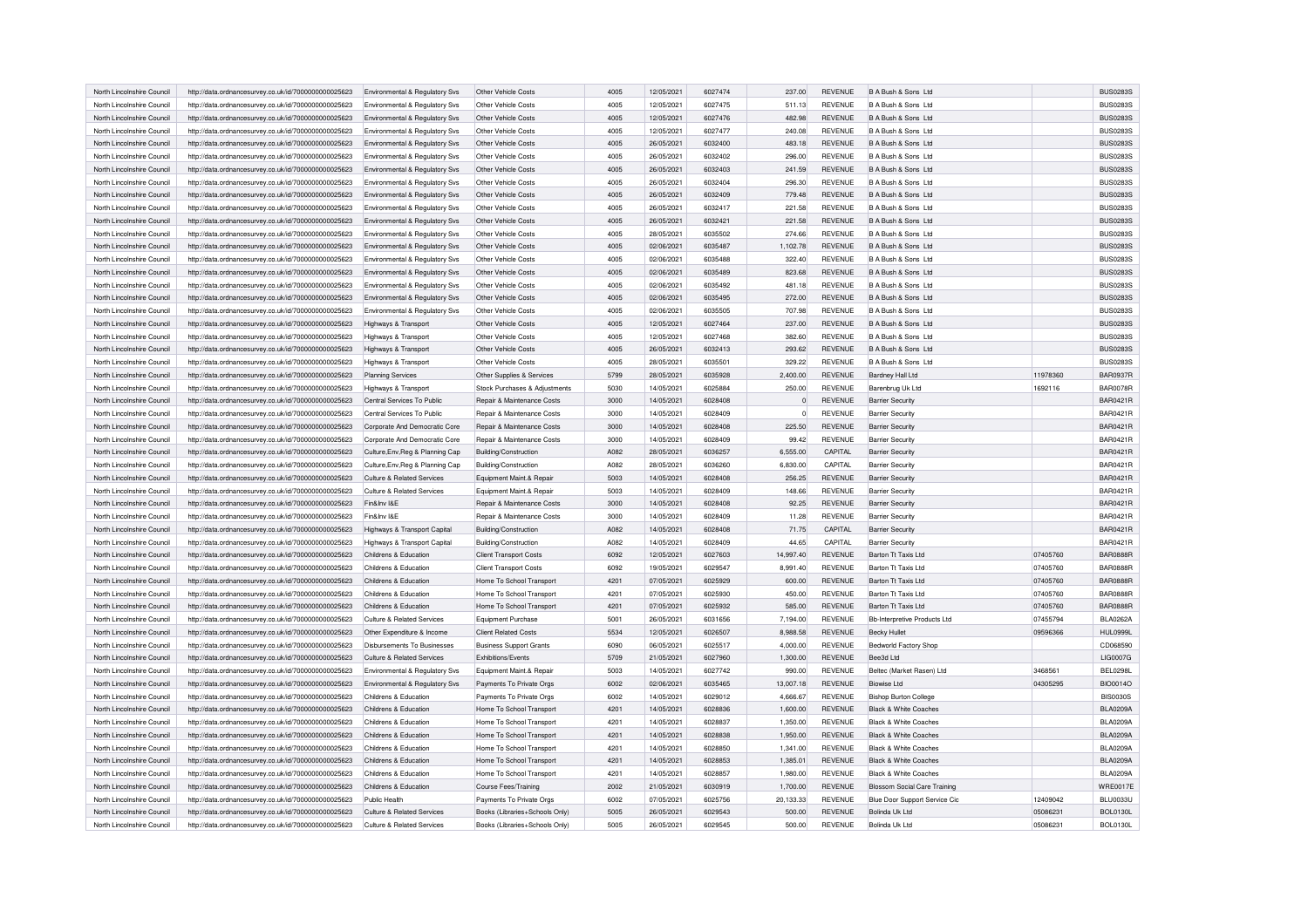| North Lincolnshire Council                               | http://data.ordnancesurvey.co.uk/id/7000000000025623 | Culture & Related Services                     | Materials                             | 5004 | 26/05/2021 | 6014866 | $\circ$           | <b>REVENUE</b> | <b>Boston Bulbs</b>                 | 03758013 | <b>BOS0099S</b>                    |
|----------------------------------------------------------|------------------------------------------------------|------------------------------------------------|---------------------------------------|------|------------|---------|-------------------|----------------|-------------------------------------|----------|------------------------------------|
| North Lincolnshire Council                               | http://data.ordnancesurvey.co.uk/id/7000000000025623 | Central Services To Public                     | Rents                                 | 3201 | 26/05/2021 | 6033231 | 450.00            | <b>REVENUE</b> | <b>Bottesford Baptist Church</b>    |          | <b>BOT0054T</b>                    |
| North Lincolnshire Council                               | http://data.ordnancesurvey.co.uk/id/7000000000025623 | Central Services To Public                     | Rents                                 | 3201 | 26/05/2021 | 6033233 | 600.00            | <b>REVENUE</b> | <b>Bottesford Town Council</b>      |          | BOT0001T                           |
| North Lincolnshire Council                               | http://data.ordnancesurvey.co.uk/id/7000000000025623 | Central Services To Public                     | Rents                                 | 3201 | 26/05/2021 | 6033360 | 380.00            | <b>REVENUE</b> | Bottesford Town Football Club       |          | <b>BOT0030T</b>                    |
| North Lincolnshire Council                               | http://data.ordnancesurvey.co.uk/id/7000000000025623 | Environmental & Regulatory Sys                 | Repair & Maintenance Costs            | 3000 | 21/05/2021 | 6031646 | 1,510.00          | <b>REVENUE</b> | Brendeck I td                       | 01606185 | <b>BRE0027E</b>                    |
| North Lincolnshire Council                               | http://data.ordnancesurvey.co.uk/id/7000000000025623 | Childrens & Education                          | <b>Client Related Costs</b>           | 5534 | 26/05/2021 | 6033565 | 208.33            | <b>REVENUE</b> | <b>Brigg Beds</b>                   |          | <b>BRI05691</b>                    |
| North Lincolnshire Council                               | http://data.ordnancesurvey.co.uk/id/7000000000025623 | Childrens & Education                          | Equipment Purchase                    | 5001 | 28/05/2021 | 6035800 | 250.00            | <b>REVENUE</b> | <b>Brigg Beds</b>                   |          | <b>BRI05691</b>                    |
| North Lincolnshire Council                               | http://data.ordnancesurvey.co.uk/id/7000000000025623 | Central Services To Public                     | Rents                                 | 3201 | 26/05/2021 | 6033236 | 500.00            | REVENUE        | Brigg Methodist Church              |          | BRI01511                           |
| North Lincolnshire Council                               | http://data.ordnancesurvey.co.uk/id/7000000000025623 | Adult Social Care                              | Payments To Private Orgs (Inv)        | 6026 | 07/05/2021 | 6025831 | 450.00            | <b>REVENUE</b> | <b>British Dyslexia Association</b> | 1830587  | <b>BRI0203I</b>                    |
| North Lincolnshire Council                               | http://data.ordnancesurvey.co.uk/id/7000000000025623 | Fnvironmental & Regulatory Sys                 | Course Fees/Training                  | 2002 | 02/06/2021 | 6031455 | 600.00            | <b>REVENUE</b> | <b>British Dyslexia Association</b> | 1830587  | <b>BRI0203I</b>                    |
| North Lincolnshire Council                               | http://data.ordnancesurvey.co.uk/id/7000000000025623 | Childrens & Education                          | Telephone Rent/Calls                  | 5403 | 21/05/2021 | 6030925 | 242.13            | <b>REVENUE</b> | <b>British Telecom Plc</b>          | 1800000  | <b>BRI00201</b>                    |
| North Lincolnshire Council                               | http://data.ordnancesurvey.co.uk/id/7000000000025623 | Culture & Related Services                     | <b>Telephone Rent/Calls</b>           | 5403 | 12/05/2021 | 6027750 | 1,883.46          | <b>REVENUE</b> | British Telecom Plc                 | 1800000  | <b>BRI00201</b>                    |
| North Lincolnshire Council                               | http://data.ordnancesurvey.co.uk/id/7000000000025623 | Environmental & Regulatory Svs                 | Telephone Rent/Calls                  | 5403 | 05/05/2021 | 6023813 | 359.04            | <b>REVENUE</b> | <b>British Telecom Plc</b>          | 1800000  | <b>BRI00201</b>                    |
| North Lincolnshire Council                               | http://data.ordnancesurvey.co.uk/id/7000000000025623 | Childrens & Education                          | Repair & Maintenance Costs            | 3000 | 26/05/2021 | 6031741 | 99.06             | <b>REVENUE</b> | Brook & Mayo Ltd                    | 4625674  | <b>BRO0686C</b>                    |
| North Lincolnshire Council                               | http://data.ordnancesurvey.co.uk/id/7000000000025623 | Culture, Env, Reg & Planning Cap               | Other Costs                           | A085 | 26/05/2021 | 6030947 | 763.64            | CAPITAL        | Brook & Mayo Ltd                    | 4625674  | <b>BRO0686C</b>                    |
| North Lincolnshire Council                               | http://data.ordnancesurvey.co.uk/id/7000000000025623 | Culture & Related Services                     | <b>Benair &amp; Maintenance Costs</b> | 3000 | 26/05/2021 | 6031741 | 140.98            | <b>REVENUE</b> | Brook & Mayo Ltd                    | 4625674  | <b>BRO0686O</b>                    |
| North Lincolnshire Council                               | http://data.ordnancesurvey.co.uk/id/7000000000025623 | Environmental & Regulatory Svs                 | Repair & Maintenance Costs            | 3000 | 26/05/2021 | 6031741 | 684.74            | <b>REVENUE</b> | Brook & Mayo Ltd                    | 4625674  | <b>BRO0686O</b>                    |
| North Lincolnshire Council                               | http://data.ordnancesurvey.co.uk/id/7000000000025623 | Highways & Transport                           | Equipment Purchase                    | 5001 | 26/05/2021 | 6033242 | 556.72            | <b>REVENUE</b> | Builders' Merchant Company Ltd      | 5256255  | <b>HAR0019R</b>                    |
| North Lincolnshire Council                               | http://data.ordnancesurvey.co.uk/id/7000000000025623 | Highways & Transport                           | Equipment Purchase                    | 5001 | 28/05/2021 | 6026561 | 728.88            | REVENUE        | Builders' Merchant Company Ltd      | 5256255  | <b>HAR0019R</b>                    |
| North Lincolnshire Council                               | http://data.ordnancesurvey.co.uk/id/7000000000025623 | Culture & Related Services                     | <b>Vehicle Repairs</b>                | 4004 | 12/05/2021 | 6025806 | 597.55            | <b>REVENUE</b> | <b>Burdens Group Ltd</b>            | 01661040 | <b>BUR0253R</b>                    |
| North Lincolnshire Council                               | http://data.ordnancesurvey.co.uk/id/7000000000025623 | Culture & Related Services                     | <b>Vehicle Repairs</b>                | 4004 | 02/06/2021 | 6034037 | 382.87            | <b>REVENUE</b> | Burdens Group Ltd                   | 01661040 | <b>BUR0253F</b>                    |
| North Lincolnshire Council                               | http://data.ordnancesurvey.co.uk/id/7000000000025623 | Highways & Transport                           | Other Vehicle Costs                   | 4005 | 12/05/2021 | 6027457 | 2,369.84          | <b>REVENUE</b> | <b>Burdens Group Ltd</b>            | 01661040 | <b>BUR0253R</b>                    |
| North Lincolnshire Council                               | http://data.ordnancesurvey.co.uk/id/7000000000025623 | Disbursements To Businesses                    | <b>Business Support Grants</b>        | 6090 | 06/05/2021 | 6025521 | 8,000.00          | <b>REVENUE</b> | Butterswood Lodge                   |          | CD068760                           |
| North Lincolnshire Council                               | http://data.ordnancesurvey.co.uk/id/7000000000025623 | Childrens & Education                          | Payments To Private Orgs              | 6002 | 14/05/2021 | 6029010 | 2.416.67          | <b>REVENUE</b> | Caistor Grammar School              |          | CAI0008I                           |
| North Lincolnshire Council                               | http://data.ordnancesurvey.co.uk/id/7000000000025623 | Culture & Related Services                     | Gas                                   | 3101 | 14/05/2021 | 6028399 | 1,096.90          | <b>REVENUE</b> | Calor Gas Ltd                       | 303703   | CAL0063L                           |
| North Lincolnshire Council                               | http://data.ordnancesurvey.co.uk/id/7000000000025623 | Adult Social Care                              | Payments To Health Providers          | 6019 | 07/05/2021 | 6026007 | 601.89            | <b>REVENUE</b> | Cambridge Avenue Medical Centre     |          | CAM0007M                           |
| North Lincolnshire Council                               | http://data.ordnancesurvey.co.uk/id/7000000000025623 | Disbursements To Businesses                    | <b>Business Support Grants</b>        | 6090 | 06/05/2021 | 6025514 | 2,667.00          | <b>REVENUE</b> | Cameron Huggins Blacksmith          |          | CD068550                           |
| North Lincolnshire Council                               | http://data.ordnancesurvey.co.uk/id/7000000000025623 | Environmental & Regulatory Svs                 | Equipment Maint.& Repair              | 5003 | 21/05/2021 | 6030957 | 521.00            | <b>REVENUE</b> | <b>Campbell Associates</b>          |          | CAM0198M                           |
| North Lincolnshire Council                               | http://data.ordnancesurvey.co.uk/id/7000000000025623 | <b>Planning Services</b>                       | Pay - Agency                          | 0131 | 12/05/2021 | 6027854 | 17,501.40         | <b>REVENUE</b> | Capita Business Services Ltd        | 2299747  | CAP0021F                           |
| North Lincolnshire Council                               | http://data.ordnancesurvey.co.uk/id/7000000000025623 | <b>Planning Services</b>                       | Pay - Agency                          | 0131 | 28/05/2021 | 6034440 | 22,822.00         | <b>REVENUE</b> | Capita Business Services Ltd        | 2299747  | CAP0021P                           |
| North Lincolnshire Council                               | http://data.ordnancesurvey.co.uk/id/7000000000025623 | Adult Social Care                              | Payments To Private Orgs              | 6002 | 07/05/2021 | 6025307 | 1,519.98          | <b>REVENUE</b> | Care Plus Care Ltd                  |          | <b>CAR0337R</b>                    |
| North Lincolnshire Council                               | http://data.ordnancesurvey.co.uk/id/7000000000025623 | Adult Social Care                              | Payments To Private Orgs              | 6002 | 07/05/2021 | 6025308 | 2,730.00          | <b>REVENUE</b> | Care Plus Care (Uk) Ltd (Isle)      |          | CAR0542R                           |
| North Lincolnshire Council                               | http://data.ordnancesurvey.co.uk/id/7000000000025623 | <b>Adult Social Care</b>                       | Payments To Private Orgs              | 6002 | 05/05/2021 | 6025319 | 532.00            | REVENUE        | Carers' Support Centre              |          | ISF0003F                           |
| North Lincolnshire Council                               | http://data.ordnancesurvey.co.uk/id/7000000000025623 | Adult Social Care                              | Payments To Private Orgs              | 6002 | 07/05/2021 | 6025306 | 570.00            | <b>REVENUE</b> | Carers' Support Centre              |          | CAR0131R                           |
| North Lincolnshire Council                               | http://data.ordnancesurvey.co.uk/id/7000000000025623 | Adult Social Care                              | Payments To Private Orgs              | 6002 | 28/05/2021 | 6036527 | 103,331.39        | REVENUE        | Carers' Support Centre              |          | CAR0131R                           |
| North Lincolnshire Council                               | http://data.ordnancesurvey.co.uk/id/7000000000025623 | Culture & Related Services                     | Water (Meter/Rate) & Sewerage         | 3221 | 12/05/2021 | 6027646 | 770.58            | <b>REVENUE</b> | Castle Water Ltd                    | SC475583 | CAS0200S                           |
| North Lincolnshire Council                               | http://data.ordnancesurvey.co.uk/id/7000000000025623 | Culture & Related Services                     | Water (Meter/Rate) & Sewerage         | 3221 | 12/05/2021 | 6027648 | 603.45            | REVENUE        | Castle Water Ltd                    | SC475583 | CAS0200S                           |
| North Lincolnshire Council                               | http://data.ordnancesurvey.co.uk/id/7000000000025623 | Culture & Related Services                     | Water (Meter/Rate) & Sewerage         | 3221 | 12/05/2021 | 6027651 | 863.85            | <b>REVENUE</b> | Castle Water Ltd                    | SC475583 | CAS0200S                           |
| North Lincolnshire Council                               | http://data.ordnancesurvey.co.uk/id/7000000000025623 | Culture & Related Services                     | Water (Meter/Rate) & Sewerage         | 3221 | 12/05/2021 | 6027652 | 263.42            | <b>REVENUE</b> | Castle Water Ltd                    | SC475583 | CAS0200S                           |
| North Lincolnshire Council                               | http://data.ordnancesurvey.co.uk/id/7000000000025623 | Culture & Related Services                     | Water (Meter/Rate) & Sewerage         | 3221 | 12/05/2021 | 6027653 | 1,797.54          | <b>REVENUE</b> | Castle Water I td                   | SC475583 | CAS0200S                           |
| North Lincolnshire Council                               | http://data.ordnancesurvey.co.uk/id/7000000000025623 | Adult Social Care                              | <b>Client Related Costs</b>           | 5534 | 21/05/2021 | 6031385 | 14.00             | <b>REVENUE</b> | Cat Csh Card Imprest                |          | <b>NOR0754F</b>                    |
| North Lincolnshire Council                               | http://data.ordnancesurvey.co.uk/id/7000000000025623 | Adult Social Care                              | Equipment Purchase                    | 5001 | 21/05/2021 | 6031385 | 973.83            | REVENUE        | Cat Csh Card Imprest                |          | <b>NOR0754F</b>                    |
| North Lincolnshire Council                               | http://data.ordnancesurvey.co.uk/id/7000000000025623 | Adult Social Care                              | Equipment Purchase                    | 5001 | 21/05/2021 | 6031385 | 167.93            | REVENUE        | Cat Csh Card Imprest                |          | <b>NOR0754R</b>                    |
| North Lincolnshire Council                               | http://data.ordnancesurvey.co.uk/id/7000000000025623 | Adult Social Care                              | Payments To Private Orgs              | 6002 | 21/05/2021 | 6031385 | 150.00            | <b>REVENUE</b> | Cat Csh Card Imprest                |          | <b>NOR0754R</b>                    |
| North Lincolnshire Council                               |                                                      | Childrens & Education                          | <b>Client Related Costs</b>           | 5534 | 21/05/2021 | 6031385 |                   | REVENUE        |                                     |          | <b>NOR0754R</b>                    |
|                                                          | http://data.ordnancesurvey.co.uk/id/7000000000025623 |                                                |                                       | 6092 | 21/05/2021 | 6031385 | 1,666.21<br>14.00 | <b>REVENUE</b> | Cat Csh Card Imprest                |          | <b>NOR0754F</b>                    |
| North Lincolnshire Council<br>North Lincolnshire Council | http://data.ordnancesurvey.co.uk/id/7000000000025623 | Childrens & Education<br>Childrens & Education | <b>Client Transport Costs</b>         | 4201 |            | 6031385 |                   | REVENUE        | Cat Csh Card Imprest                |          |                                    |
|                                                          | http://data.ordnancesurvey.co.uk/id/7000000000025623 |                                                | Home To School Transport              |      | 21/05/2021 |         | 591.00            |                | Cat Csh Card Imprest                |          | <b>NOR0754R</b><br><b>NOR0754R</b> |
| North Lincolnshire Council                               | http://data.ordnancesurvey.co.uk/id/7000000000025623 | Corporate And Democratic Core                  | Gen Office Exp (Incl Postage)         | 5603 | 21/05/2021 | 6031385 | 14.80             | REVENUE        | Cat Csh Card Imprest                |          |                                    |
| North Lincolnshire Council                               | http://data.ordnancesurvey.co.uk/id/7000000000025623 | Corporate And Democratic Core                  | It Software-Purchase                  | 5051 | 21/05/2021 | 6031385 | 192.97            | REVENUE        | Cat Csh Card Imprest                |          | <b>NOR0754F</b>                    |
| North Lincolnshire Council                               | http://data.ordnancesurvey.co.uk/id/7000000000025623 | Corporate And Democratic Core                  | Other Supplies & Services             | 5799 | 21/05/2021 | 6031385 | 352.24            | REVENUE        | Cat Csh Card Imprest                |          | <b>NOR0754R</b>                    |
| North Lincolnshire Council                               | http://data.ordnancesurvey.co.uk/id/7000000000025623 | Corporate And Democratic Core                  | Telephone Rent/Calls                  | 5403 | 21/05/2021 | 6031385 | 180.01            | REVENUE        | Cat Csh Card Imprest                |          | <b>NOR0754R</b>                    |
| North Lincolnshire Council                               | http://data.ordnancesurvey.co.uk/id/7000000000025623 | <b>Housing Services</b>                        | Client Related Costs                  | 5534 | 21/05/2021 | 6031385 | 237.00            | <b>REVENUE</b> | Cat Csh Card Imprest                |          | <b>NOR0754R</b>                    |
| North Lincolnshire Council                               | http://data.ordnancesurvey.co.uk/id/7000000000025623 | <b>Planning Services</b>                       | Other Supplies & Services             | 5799 | 21/05/2021 | 6031385 | 33.00             | REVENUE        | Cat Csh Card Imprest                |          | <b>NOR0754F</b>                    |
| North Lincolnshire Council                               | http://data.ordnancesurvey.co.uk/id/7000000000025623 | Public Health                                  | Advertising & Publicity               | 5610 | 21/05/2021 | 6031385 | 26.00             | REVENUE        | Cat Csh Card Imprest                |          | <b>NOR0754F</b>                    |
| North Lincolnshire Council                               | http://data.ordnancesurvey.co.uk/id/7000000000025623 | Support Servs Capital                          | Other Costs                           | A085 | 21/05/2021 | 6031385 | 2,660.15          | CAPITAL        | Cat Csh Card Imprest                |          | <b>NOR0754R</b>                    |
| North Lincolnshire Council                               | http://data.ordnancesurvey.co.uk/id/7000000000025623 | Fin&Inv I&F                                    | Cleaning Services & Contracts         | 3311 | 14/05/2021 | 6028970 | 441.99            | <b>REVENUE</b> | Cathedral Leasing Ltd               | 1561572  | CAT0020T                           |
| North Lincolnshire Council                               | http://data.ordnancesurvey.co.uk/id/7000000000025623 | Planning Services                              | Payments To Voluntary Orgs            | 6001 | 21/05/2021 | 6031382 | 3,023.46          | REVENUE        | Catzero Ltd                         | 6777504  | CAT0026T                           |
| North Lincolnshire Council                               | http://data.ordnancesurvey.co.uk/id/7000000000025623 | Culture & Related Services                     | Repair & Maintenance Costs            | 3000 | 05/05/2021 | 6024958 | 11,500.00         | <b>REVENUE</b> | C B Allison Joinery Ltd             |          | ALL0043L                           |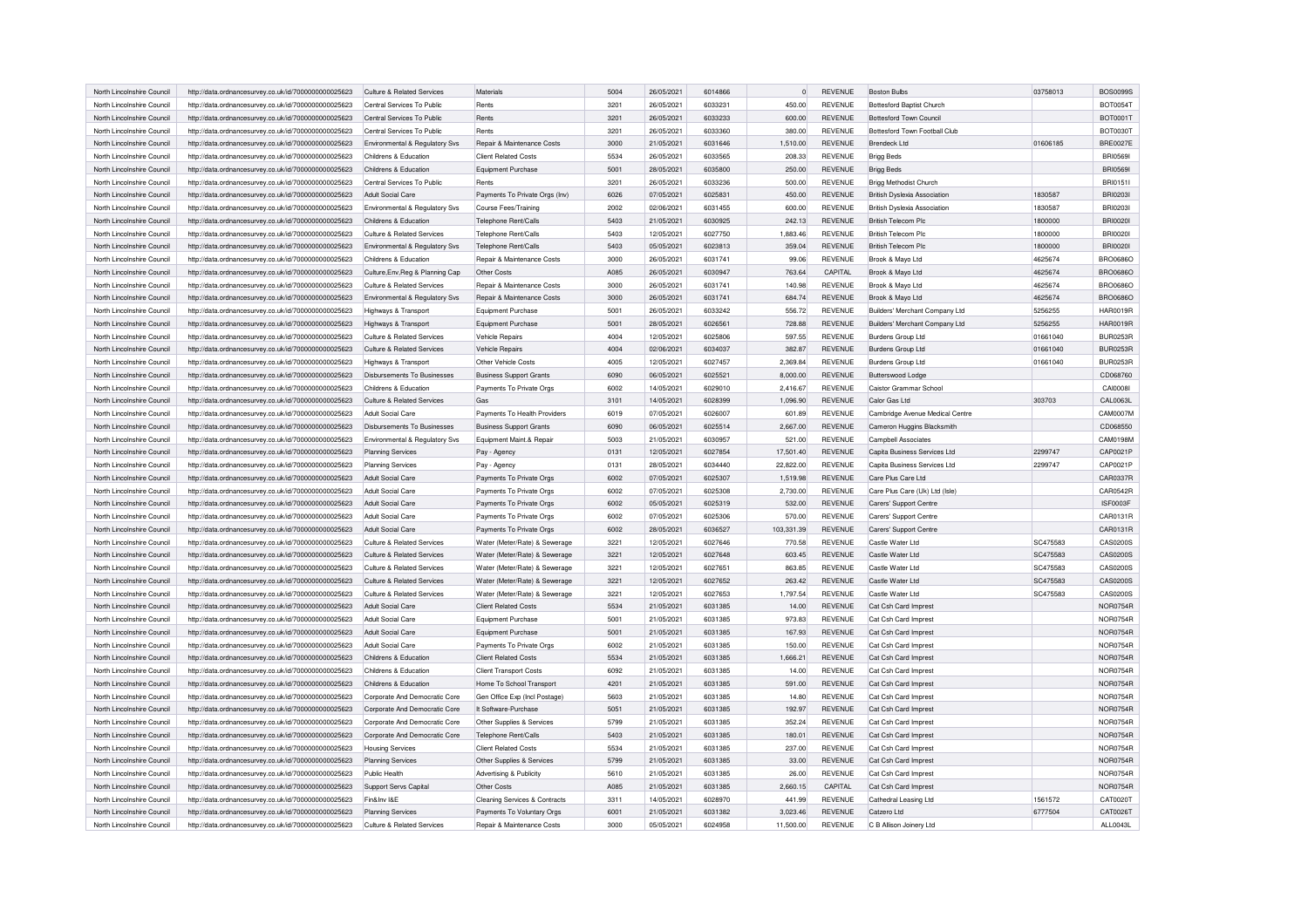| North Lincolnshire Council                               | http://data.ordnancesurvey.co.uk/id/7000000000025623 | Adult Social Care Capital                  | It Equipment                   | A098         | 21/05/2021               | 6030507            | 2.771.00  | CAPITAL                          | Cbc Computer Systems Ltd            | 01973600             | CBC0002C        |
|----------------------------------------------------------|------------------------------------------------------|--------------------------------------------|--------------------------------|--------------|--------------------------|--------------------|-----------|----------------------------------|-------------------------------------|----------------------|-----------------|
| North Lincolnshire Council                               | http://data.ordnancesurvey.co.uk/id/7000000000025623 | Adult Social Care                          | Payments To Health Providers   | 6019         | 21/05/2021               | 6031815            | 742.88    | <b>REVENUE</b>                   | Central Surgery                     |                      | <b>DIC0005C</b> |
| North Lincolnshire Council                               | http://data.ordnancesurvey.co.uk/id/7000000000025623 | Culture & Related Services                 | Fuel                           | 4001         | 26/05/2021               | 6027452            | 782.40    | <b>REVENUE</b>                   | Certas Energy                       | 04168225             | CAR0127R        |
| North Lincolnshire Council                               | http://data.ordnancesurvey.co.uk/id/7000000000025623 | Culture & Related Services                 | Fuel                           | 4001         | 28/05/2021               | 6029024            | 800.50    | <b>REVENUE</b>                   | Certas Energy                       | 04168225             | CAR0127R        |
|                                                          |                                                      |                                            |                                |              |                          |                    |           |                                  |                                     |                      | CAR0127R        |
| North Lincolnshire Council<br>North Lincolnshire Council | http://data.ordnancesurvey.co.uk/id/7000000000025623 | Culture & Related Services                 | Fuel                           | 4001<br>3104 | 28/05/2021<br>14/05/2021 | 6034397<br>6028402 | 1,670.17  | <b>REVENUE</b><br><b>REVENUE</b> | Certas Energy                       | 04168225<br>04168225 | CAR0127R        |
|                                                          | http://data.ordnancesurvey.co.uk/id/7000000000025623 | Culture & Related Services                 | <b>Heating Fuels</b>           |              |                          |                    | 995.30    |                                  | Certas Energy                       |                      |                 |
| North Lincolnshire Council                               | http://data.ordnancesurvey.co.uk/id/7000000000025623 | Culture & Related Services                 | <b>Heating Fuels</b>           | 3104         | 14/05/2021               | 6028404            | 1,565.06  | <b>REVENUE</b>                   | Certas Energy                       | 04168225             | CAR0127R        |
| North Lincolnshire Council                               | http://data.ordnancesurvey.co.uk/id/7000000000025623 | Culture & Related Services                 | <b>Heating Fuels</b>           | 3104         | 14/05/2021               | 6028405            | 292.86    | <b>REVENUE</b>                   | Certas Energy                       | 04168225             | CAR0127R        |
| North Lincolnshire Council                               | http://data.ordnancesurvey.co.uk/id/7000000000025623 | Culture & Related Services                 | <b>Heating Fuels</b>           | 3104         | 21/05/2021               | 6031310            | 1,751.75  | <b>REVENUE</b>                   | Certas Energy                       | 04168225             | CAR0127R        |
| North Lincolnshire Council                               | http://data.ordnancesurvey.co.uk/id/7000000000025623 | Environmental & Regulatory Svs             | Fuel                           | 4001         | 26/05/2021               | 6034003            | 2,142.40  | <b>REVENUE</b>                   | Certas Energy                       | 04168225             | CAR0127R        |
| North Lincolnshire Council                               | http://data.ordnancesurvey.co.uk/id/7000000000025623 | Highways & Transport                       | Fuel                           | 4001         | 26/05/2021               | 6032423            | 33,790.21 | <b>REVENUE</b>                   | Certas Energy                       | 04168225             | CAR0127R        |
| North Lincolnshire Council                               | http://data.ordnancesurvey.co.uk/id/7000000000025623 | Corporate And Democratic Core              | It Software-Maintenance        | 5053         | 12/05/2021               | 6026555            | 2.255.00  | <b>REVENUE</b>                   | Certero I to                        | 06387180             | CER0002R        |
| North Lincolnshire Council                               | http://data.ordnancesurvey.co.uk/id/7000000000025623 | Childrens & Education                      | Payments To Private Orgs       | 6002         | 19/05/2021               | 6030312            | 11,940.00 | <b>REVENUE</b>                   | Changing Lives                      | 10624046             | CHA0547A        |
| North Lincolnshire Council                               | http://data.ordnancesurvey.co.uk/id/7000000000025623 | <b>Housing Services</b>                    | Other Supplies & Services      | 5799         | 21/05/2021               | 6031435            | 800.00    | <b>REVENUE</b>                   | Charnwood Park Estate               |                      | CHA0564A        |
| North Lincolnshire Council                               | http://data.ordnancesurvey.co.uk/id/7000000000025623 | Adult Social Care                          | Payments To Private Orgs       | 6002         | 07/05/2021               | 6025309            | 21,879.23 | REVENUE                          | Chestnut Homecare Ltd               | 06793399             | CHE0222E        |
| North Lincolnshire Council                               | http://data.ordnancesurvey.co.uk/id/7000000000025623 | Childrens & Education                      | Payments To Private Orgs       | 6002         | 05/05/2021               | 6024933            | 4,861.00  | <b>REVENUE</b>                   | Children'S Links                    | 3484661              | CHI0281I        |
| North Lincolnshire Council                               | http://data.ordnancesurvey.co.uk/id/7000000000025623 | Highways & Transport                       | Other Professional Fees        | 5829         | 09/06/2021               | 6032099            | 271.40    | <b>REVENUE</b>                   | Chipside Ltd                        | 04049461             | CHI01341        |
| North Lincolnshire Council                               | http://data.ordnancesurvey.co.uk/id/7000000000025623 | Childrens & Education                      | Other Professional Fees        | 5829         | 07/05/2021               | 6025979            | 266.50    | <b>REVENUE</b>                   | Christopher Barton                  |                      | <b>BAR0895F</b> |
| North Lincolnshire Council                               | http://data.ordnancesurvey.co.uk/id/7000000000025623 | Childrens & Education                      | Payments To Private Oras       | 6002         | 12/05/2021               | 6027774            | 5.142.90  | <b>REVENUE</b>                   | Chrysalis Consortium                |                      | CHR0024R        |
| North Lincolnshire Council                               | http://data.ordnancesurvey.co.uk/id/7000000000025623 | Highways & Transport                       | Leasing Charges - Controllable | 5798         | 19/05/2021               | 6030482            | 864.00    | <b>REVENUE</b>                   | Chrystal Consulting Ltd             | 3438042              | CHR0032R        |
|                                                          |                                                      |                                            |                                |              |                          | 6030483            |           |                                  |                                     |                      |                 |
| North Lincolnshire Council                               | http://data.ordnancesurvey.co.uk/id/7000000000025623 | Highways & Transport                       | Leasing Charges - Controllable | 5798         | 19/05/2021               |                    | 720.00    | <b>REVENUE</b>                   | Chrystal Consulting Ltd             | 3438042              | CHR0032R        |
| North Lincolnshire Council                               | http://data.ordnancesurvey.co.uk/id/7000000000025623 | Highways & Transport                       | Leasing Charges - Controllable | 5798         | 19/05/2021               | 6030484            | 2,880.00  | <b>REVENUE</b>                   | Chrystal Consulting Ltd             | 3438042              | CHR0032R        |
| North Lincolnshire Council                               | http://data.ordnancesurvey.co.uk/id/7000000000025623 | Highways & Transport                       | Leasing Charges - Controllable | 5798         | 19/05/2021               | 6030485            | 6,048.00  | <b>REVENUE</b>                   | Chrystal Consulting Ltd             | 3438042              | CHR0032R        |
| North Lincolnshire Council                               | http://data.ordnancesurvey.co.uk/id/7000000000025623 | Highways & Transport                       | Leasing Charges - Controllable | 5798         | 19/05/2021               | 6030486            | 15,408.00 | <b>REVENUE</b>                   | Chrystal Consulting Ltd             | 3438042              | CHR0032R        |
| North Lincolnshire Council                               | http://data.ordnancesurvey.co.uk/id/7000000000025623 | Highways & Transport                       | Leasing Charges - Controllable | 5798         | 19/05/2021               | 6030487            | 720.00    | <b>REVENUE</b>                   | Chrystal Consulting Ltd             | 3438042              | CHR0032R        |
| North Lincolnshire Council                               | http://data.ordnancesurvey.co.uk/id/7000000000025623 | Highways & Transport                       | Leasing Charges - Controllable | 5798         | 19/05/2021               | 6030488            | 2,160.00  | <b>REVENUE</b>                   | Chrystal Consulting Ltd             | 3438042              | CHR0032R        |
| North Lincolnshire Council                               | http://data.ordnancesurvey.co.uk/id/7000000000025623 | Highways & Transport                       | Leasing Charges - Controllable | 5798         | 19/05/2021               | 6030489            | 864.00    | <b>REVENUE</b>                   | Chrystal Consulting Ltd             | 3438042              | CHR0032R        |
| North Lincolnshire Council                               | http://data.ordnancesurvey.co.uk/id/7000000000025623 | Highways & Transport                       | Leasing Charges - Controllable | 5798         | 19/05/2021               | 6030490            | 4,608.00  | <b>REVENUE</b>                   | Chrystal Consulting Ltd             | 3438042              | CHR0032R        |
| North Lincolnshire Council                               | http://data.ordnancesurvey.co.uk/id/7000000000025623 | Corporate And Democratic Core              | Repair & Maintenance Costs     | 3000         | 21/05/2021               | 6031316            |           | <b>REVENUE</b>                   | Chubb Fire Limited                  | 524469               | CHU0021U        |
| North Lincolnshire Council                               | http://data.ordnancesurvey.co.uk/id/7000000000025623 | <b>Planning Services</b>                   | Repair & Maintenance Costs     | 3000         | 21/05/2021               | 6031316            | 329.55    | <b>REVENUE</b>                   | Chubb Fire Limited                  | 524469               | CHU0021U        |
| North Lincolnshire Council                               | http://data.ordnancesurvey.co.uk/id/7000000000025623 | Environmental & Regulatory Svs             | Course Fees/Training           | 2002         | 21/05/2021               | 6029591            | 2,220.00  | <b>REVENUE</b>                   | <b>CIFH</b>                         |                      | CHA0276A        |
| North Lincolnshire Council                               | http://data.ordnancesurvey.co.uk/id/7000000000025623 | <b>Planning Services</b>                   | Licenses, Subs & Memberships   | 5510         | 14/05/2021               | 6028951            | 1,890.00  | <b>REVENUE</b>                   | Cipfa Business Ltd                  | 2376684              | CIP0003P        |
| North Lincolnshire Council                               | http://data.ordnancesurvey.co.uk/id/7000000000025623 | Environmental & Regulatory Svs             | Licenses, Subs & Memberships   | 5510         | 14/05/2021               | 6028932            | 400.00    | <b>REVENUE</b>                   | CIRIA                               |                      | <b>CIR0002R</b> |
| North Lincolnshire Council                               | http://data.ordnancesurvey.co.uk/id/7000000000025623 | Adult Social Care                          | <b>Other Premises Costs</b>    | 3390         | 14/05/2021               | 6028059            | 210.50    | REVENUE                          | Citron Hygiene Ltd                  | 3056469              | CAN0001N        |
| North Lincolnshire Council                               | http://data.ordnancesurvey.co.uk/id/7000000000025623 | Culture & Related Services                 | Other Premises Costs           | 3390         | 14/05/2021               | 6028023            | 402.62    | <b>REVENUE</b>                   | Citron Hygiene Ltd                  | 3056469              | CAN0001N        |
| North Lincolnshire Council                               | http://data.ordnancesurvey.co.uk/id/7000000000025623 | Culture & Related Services                 | Other Premises Costs           | 3390         | 26/05/2021               | 6034288            | 402.62    | <b>REVENUE</b>                   | Citron Hygiene Ltd                  | 3056469              | CAN0001N        |
| North Lincolnshire Council                               | http://data.ordnancesurvey.co.uk/id/7000000000025623 | Adult Social Care                          | Payments To Health Providers   | 6019         | 05/05/2021               | 6024533            | 974.00    | <b>REVENUE</b>                   | City Health Care Partnership Cic    |                      | <b>HUL0022L</b> |
| North Lincolnshire Council                               | http://data.ordnancesurvey.co.uk/id/7000000000025623 | Disbursements To Businesses                | <b>Business Support Grants</b> | 6090         | 12/05/2021               | 6028578            | 2,000.00  | <b>REVENUE</b>                   | C & J Clark International Ltd       |                      | CD068890        |
| North Lincolnshire Council                               | http://data.ordnancesurvey.co.uk/id/7000000000025623 | Disbursements To Businesses                | <b>Business Support Grants</b> | 6090         | 12/05/2021               | 6028674            | 3.000.00  | <b>REVENUE</b>                   | C & J Clark International Ltd       |                      | CD068890        |
|                                                          |                                                      |                                            |                                |              |                          |                    |           |                                  |                                     |                      |                 |
| North Lincolnshire Council                               | http://data.ordnancesurvev.co.uk/id/7000000000025623 | Disbursements To Businesses                | <b>Business Support Grants</b> | 6090         | 12/05/2021               | 6028675            | 3,143.00  | <b>REVENUE</b>                   | C & J Clark International Ltd       |                      | CD068890        |
| North Lincolnshire Council                               | http://data.ordnancesurvey.co.uk/id/7000000000025623 | <b>Disbursements To Businesses</b>         | <b>Business Support Grants</b> | 6090         | 12/05/2021               | 6028676            | 6,000.00  | <b>REVENUE</b>                   | C & J Clark International Ltd       |                      | CD068890        |
| North Lincolnshire Council                               | http://data.ordnancesurvey.co.uk/id/7000000000025623 | Disbursements To Businesses                | <b>Business Support Grants</b> | 6090         | 12/05/2021               | 6028677            | 4,000.00  | <b>REVENUE</b>                   | C & J Clark International Ltd       |                      | CD068890        |
| North Lincolnshire Council                               | http://data.ordnancesurvey.co.uk/id/7000000000025623 | <b>Housing Services</b>                    | Other Supplies & Services      | 5799         | 19/05/2021               | 6028871            | 1,125.00  | <b>REVENUE</b>                   | Clamart Ltd                         |                      | <b>CLA0599A</b> |
| North Lincolnshire Council                               | http://data.ordnancesurvev.co.uk/id/7000000000025623 | Childrens & Education                      | Payments To Private Orgs       | 6002         | 07/05/2021               | 6023831            | 2.085.30  | <b>REVENUE</b>                   | Cleanss                             |                      | CLE0070E        |
| North Lincolnshire Council                               | http://data.ordnancesurvey.co.uk/id/7000000000025623 | Highways & Transport                       | Other Supplies & Services      | 5799         | 28/05/2021               | 6023186            | 8,228.00  | <b>REVENUE</b>                   | Clearway Environmental Services Ltd | 01609587             | CLE0018E        |
| North Lincolnshire Council                               | http://data.ordnancesurvey.co.uk/id/7000000000025623 | Childrens & Education                      | Other Supplies & Services      | 5799         | 12/05/2021               | 6027696            | 2,612.50  | <b>REVENUE</b>                   | Click Cms Ltd                       | 12785486             | CLI0174         |
| North Lincolnshire Council                               | http://data.ordnancesurvey.co.uk/id/7000000000025623 | Adult Social Care                          | <b>Client Related Costs</b>    | 5534         | 12/05/2021               | 6024972            | 50.70     | <b>REVENUE</b>                   | Click Travel Limited                | 03770815             | CLI0015         |
| North Lincolnshire Council                               | http://data.ordnancesurvey.co.uk/id/7000000000025623 | Adult Social Care                          | <b>Client Transport Costs</b>  | 6092         | 12/05/2021               | 6024972            | 1,230.50  | <b>REVENUE</b>                   | <b>Click Travel Limited</b>         | 03770815             | CLI0015I        |
| North Lincolnshire Council                               | http://data.ordnancesurvey.co.uk/id/7000000000025623 | Adult Social Care                          | Other Supplies & Services      | 5799         | 12/05/2021               | 6024972            | 59.80     | <b>REVENUE</b>                   | Click Travel Limited                | 03770815             | CLI0015I        |
| North Lincolnshire Council                               | http://data.ordnancesurvey.co.uk/id/7000000000025623 | Adult Social Care                          | Rail & Other Fares             | 4121         | 12/05/2021               | 6024972            | 282.10    | <b>REVENUE</b>                   | <b>Click Travel Limited</b>         | 03770815             | CLI0015I        |
| North Lincolnshire Council                               | http://data.ordnancesurvey.co.uk/id/7000000000025623 | Childrens & Education                      | <b>Client Transport Costs</b>  | 6092         | 12/05/2021               | 6024972            | 417.70    | <b>REVENUE</b>                   | <b>Click Travel Limited</b>         | 03770815             | CLI0015I        |
| North Lincolnshire Council                               | http://data.ordnancesurvey.co.uk/id/7000000000025623 | Cornorate And Democratic Core              | Rail & Other Fares             | 4121         | 12/05/2021               | 6024972            | 17.90     | <b>REVENUE</b>                   | <b>Click Travel Limited</b>         | 03770815             | <b>CLI0015I</b> |
| North Lincolnshire Council                               | http://data.ordnancesurvey.co.uk/id/7000000000025623 | Public Health                              | Other Supplies & Services      | 5799         | 12/05/2021               | 6024972            | 40.70     | <b>REVENUE</b>                   | <b>Click Travel Limited</b>         | 03770815             | CLI0015         |
| North Lincolnshire Council                               | http://data.ordnancesurvey.co.uk/id/7000000000025623 | Adult Social Care                          | Payments To Private Orgs       | 6002         | 12/05/2021               | 6027591            | 796.88    | <b>REVENUE</b>                   | Cloverleaf Advocacy 2000 Ltd        | 3790911              | CLO0101O        |
| North Lincolnshire Council                               | http://data.ordnancesurvey.co.uk/id/7000000000025623 | Adult Social Care                          | Payments To Private Orgs       | 6002         | 12/05/2021               | 6027600            | 325.55    | <b>REVENUE</b>                   | Cloverleaf Advocacy 2000 Ltd        | 3790911              | CLO0101O        |
| North Lincolnshire Council                               | http://data.ordnancesurvey.co.uk/id/7000000000025623 | Adult Social Care                          | Payments To Private Orgs       | 6002         | 12/05/2021               | 6027608            | 318.75    | <b>REVENUE</b>                   | Cloverleaf Advocacy 2000 Ltd        | 3790911              | CLO0101O        |
| North Lincolnshire Council                               | http://data.ordnancesurvey.co.uk/id/7000000000025623 | Adult Social Care                          | Payments To Private Orgs       | 6002         | 19/05/2021               | 6030416            | 2,291.67  | <b>REVENUE</b>                   | Cloverleaf Advocacy 2000 Ltd        | 3790911              | CLO0101O        |
| North Lincolnshire Council                               | http://data.ordnancesurvey.co.uk/id/7000000000025623 | <b>Fnvironmental &amp; Regulatory Sys.</b> | Materials                      | 5004         | 02/06/2021               | 6035506            | 303.80    | <b>REVENUE</b>                   | Cluaston Distribution Services Ltd  | 5517733              | <b>CLU0013U</b> |
|                                                          |                                                      |                                            |                                |              |                          |                    |           |                                  |                                     |                      |                 |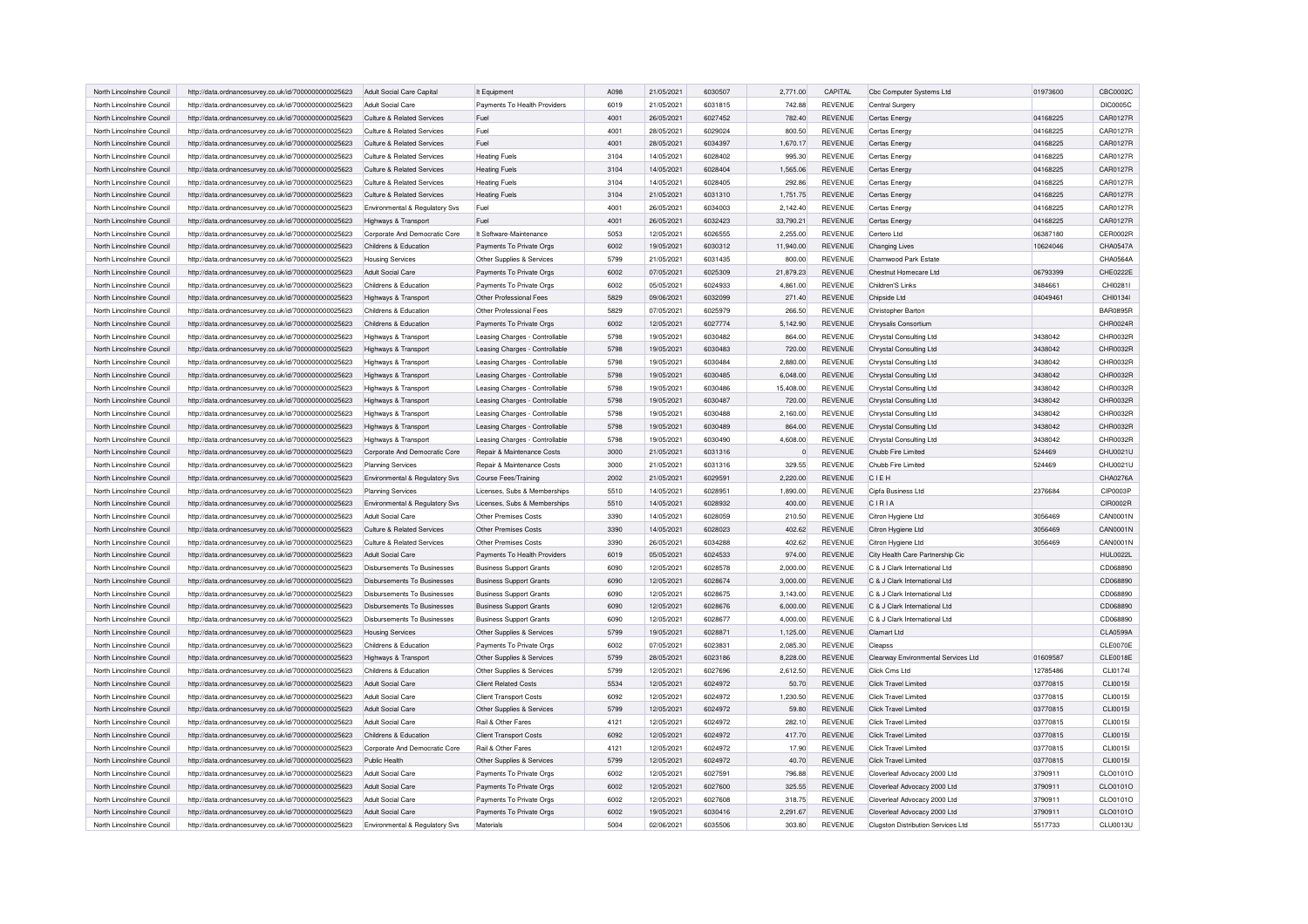| North Lincolnshire Council | http://data.ordnancesurvey.co.uk/id/7000000000025623 | Environmental & Regulatory Svs                      | Vehicle Hire                | 4101 | 28/05/2021 | 6035509 | 361.77     | <b>REVENUE</b> | Cms Hire Ltd                                 | 04633375 | COO0073O        |
|----------------------------|------------------------------------------------------|-----------------------------------------------------|-----------------------------|------|------------|---------|------------|----------------|----------------------------------------------|----------|-----------------|
|                            |                                                      |                                                     |                             |      |            |         |            |                |                                              |          |                 |
| North Lincolnshire Council | http://data.ordnancesurvey.co.uk/id/7000000000025623 | Environmental & Regulatory Svs                      | Vehicle Hire                | 4101 | 28/05/2021 | 6035510 | 3,520.00   | <b>REVENUE</b> | Cms Hire Ltd                                 | 04633375 | COO0073O        |
| North Lincolnshire Council | http://data.ordnancesurvey.co.uk/id/7000000000025623 | Adult Social Care                                   | Pay - Agency                | 0131 | 12/05/2021 | 6027834 | 1,517.55   | <b>REVENUE</b> | Comensura Ltd                                | 04085767 | COM0313M        |
| North Lincolnshire Council | http://data.ordnancesurvey.co.uk/id/7000000000025623 | Adult Social Care                                   | Pay - Agency                | 0131 | 12/05/2021 | 6027834 | 19,881.37  | <b>REVENUE</b> | Comensura Ltd                                | 04085767 | COM0313M        |
| North Lincolnshire Council | http://data.ordnancesurvey.co.uk/id/7000000000025623 | Adult Social Care                                   | Pay - Agency                | 0131 | 14/05/2021 | 6029097 | 29,784.50  | <b>REVENUE</b> | Comensura Ltd                                | 04085767 | COM0313M        |
| North Lincolnshire Council | http://data.ordnancesurvey.co.uk/id/7000000000025623 | Adult Social Care                                   | Pay - Agency                | 0131 | 14/05/2021 | 6029097 | 324.08     | <b>REVENUE</b> | Comensura Ltd                                | 04085767 | COM0313M        |
| North Lincolnshire Council | http://data.ordnancesurvey.co.uk/id/7000000000025623 | Adult Social Care                                   | Pay - Agency                | 0131 | 26/05/2021 | 6032375 | 1,424.85   | <b>REVENUE</b> | Comensura Ltd                                | 04085767 | COM0313M        |
| North Lincolnshire Council | http://data.ordnancesurvey.co.uk/id/7000000000025623 | Adult Social Care                                   | Pay - Agency                | 0131 | 26/05/2021 | 6032375 | 34,922.35  | <b>REVENUE</b> | Comensura Ltd                                | 04085767 | COM0313M        |
| North Lincolnshire Council | http://data.ordnancesurvey.co.uk/id/7000000000025623 | Adult Social Care                                   | Pay - Agency                | 0131 | 28/05/2021 | 6036548 | 22,058.47  | <b>REVENUE</b> | Comensura Ltd                                | 04085767 | COM0313M        |
| North Lincolnshire Council | http://data.ordnancesurvey.co.uk/id/7000000000025623 | Adult Social Care                                   | Pay - Agency                | 0131 | 28/05/2021 | 6036548 | 1,232.30   | <b>REVENUE</b> | Comensura Ltd                                | 04085767 | COM0313M        |
| North Lincolnshire Council | http://data.ordnancesurvey.co.uk/id/7000000000025623 | Childrens & Education                               | Pay - Agency                | 0131 | 14/05/2021 | 6029097 | 357.28     | <b>REVENUE</b> | Comensura Ltd                                | 04085767 | COM0313M        |
|                            |                                                      |                                                     |                             |      |            |         |            |                |                                              |          |                 |
| North Lincolnshire Council | http://data.ordnancesurvey.co.uk/id/7000000000025623 | Childrens & Education                               | Pay - Agency                | 0131 | 26/05/2021 | 6032375 | 707.52     | <b>REVENUE</b> | Comensura Ltd                                | 04085767 | COM0313M        |
| North Lincolnshire Council | http://data.ordnancesurvey.co.uk/id/7000000000025623 | Corporate And Democratic Core                       | Pay - Agency                | 0131 | 12/05/2021 | 6027834 | 3,150.30   | <b>REVENUE</b> | Comensura Ltd                                | 04085767 | COM0313M        |
| North Lincolnshire Council | http://data.ordnancesurvey.co.uk/id/7000000000025623 | Corporate And Democratic Core                       | Pay - Agency                | 0131 | 14/05/2021 | 6029097 | 12,796.18  | <b>REVENUE</b> | Comensura Ltd                                | 04085767 | COM0313M        |
| North Lincolnshire Council | http://data.ordnancesurvey.co.uk/id/7000000000025623 | Corporate And Democratic Core                       | Pay - Agency                | 0131 | 26/05/2021 | 6032375 | 7,318.24   | <b>REVENUE</b> | Comensura Ltd                                | 04085767 | COM0313M        |
| North Lincolnshire Council | http://data.ordnancesurvey.co.uk/id/7000000000025623 | Corporate And Democratic Core                       | Pay - Agency                | 0131 | 28/05/2021 | 6036548 | 7,353.37   | <b>REVENUE</b> | Comensura Ltd                                | 04085767 | COM0313M        |
| North Lincolnshire Council | http://data.ordnancesurvey.co.uk/id/7000000000025623 | Environmental & Regulatory Svs                      | Pay - Agency                | 0131 | 12/05/2021 | 6027834 | 3,190.32   | <b>REVENUE</b> | Comensura Ltd                                | 04085767 | COM0313M        |
| North Lincolnshire Council | http://data.ordnancesurvey.co.uk/id/7000000000025623 | Environmental & Regulatory Svs                      | Pay - Agency                | 0131 | 12/05/2021 | 6027834 | 777.60     | <b>REVENUE</b> | Comensura Ltd                                | 04085767 | COM0313M        |
| North Lincolnshire Council | http://data.ordnancesurvey.co.uk/id/7000000000025623 | Environmental & Regulatory Sys                      | Pay - Agency                | 0131 | 14/05/2021 | 6029097 | 4,313.47   | <b>REVENUE</b> | Comensura Ltd                                | 04085767 | COM0313M        |
| North Lincolnshire Council | http://data.ordnancesurvey.co.uk/id/7000000000025623 | Environmental & Regulatory Svs                      | Pay - Agency                | 0131 | 14/05/2021 | 6029097 | 8,413.74   | <b>REVENUE</b> | Comensura Ltd                                | 04085767 | COM0313M        |
| North Lincolnshire Council | http://data.ordnancesurvey.co.uk/id/7000000000025623 | Environmental & Regulatory Svs                      | Pay - Agency                | 0131 | 26/05/2021 | 6032375 | 963.90     | <b>REVENUE</b> | Comensura Ltd                                | 04085767 | COM0313M        |
| North Lincolnshire Council | http://data.ordnancesurvey.co.uk/id/7000000000025623 | Environmental & Regulatory Svs                      | Pay - Agency                | 0131 | 26/05/2021 | 6032375 | 4,217.00   | <b>REVENUE</b> | Comensura Ltd                                | 04085767 | COM0313M        |
| North Lincolnshire Council | http://data.ordnancesurvey.co.uk/id/7000000000025623 | Environmental & Regulatory Svs                      | Pay - Agency                | 0131 | 28/05/2021 | 6036548 | 7,007.86   | <b>REVENUE</b> | Comensura Ltd                                | 04085767 | COM0313M        |
|                            |                                                      |                                                     |                             | 0131 | 28/05/2021 | 6036548 |            | <b>REVENUE</b> |                                              |          | COM0313M        |
| North Lincolnshire Council | http://data.ordnancesurvey.co.uk/id/7000000000025623 | Environmental & Regulatory Svs                      | Pay - Agency                |      |            |         | 414.72     |                | Comensura Ltd                                | 04085767 |                 |
| North Lincolnshire Council | http://data.ordnancesurvey.co.uk/id/7000000000025623 | Public Health                                       | Pay - Agency                | 0131 | 14/05/2021 | 6029097 | 2,893.40   | <b>REVENUE</b> | Comensura Ltd                                | 04085767 | COM0313M        |
| North Lincolnshire Council | http://data.ordnancesurvey.co.uk/id/7000000000025623 | Public Health                                       | Pay - Agency                | 0131 | 26/05/2021 | 6032375 | 4.564.06   | <b>REVENUE</b> | Comensura Ltd                                | 04085767 | COM0313M        |
| North Lincolnshire Council | http://data.ordnancesurvey.co.uk/id/7000000000025623 | Public Health                                       | Pay - Agency                | 0131 | 28/05/2021 | 6036548 | 2,358.38   | <b>REVENUE</b> | Comensura Ltd                                | 04085767 | COM0313M        |
| North Lincolnshire Council | http://data.ordnancesurvey.co.uk/id/7000000000025623 | Central Services To Public                          | Fixtures & Fittings         | 3350 | 14/05/2021 | 6028407 | 2.325.00   | <b>REVENUE</b> | Complete Office Solutions (Uk) Ltd           | 3045607  | AQU0001U        |
| North Lincolnshire Council | http://data.ordnancesurvey.co.uk/id/7000000000025623 | Childrens & Education                               | <b>Client Related Costs</b> | 5534 | 12/05/2021 | 6026513 | 443.50     | <b>REVENUE</b> | Complete Office Solutions (Uk) Ltd           | 3045607  | AQU0001U        |
|                            |                                                      |                                                     |                             |      |            |         |            |                |                                              |          |                 |
| North Lincolnshire Council | http://data.ordnancesurvey.co.uk/id/7000000000025623 | Culture, Env, Reg & Planning Cap                    | Furniture & Fittings        | A097 | 12/05/2021 | 6027780 | 559.00     | CAPITAL        | Complete Office Solutions (Uk) Ltd           | 3045607  | AQU0001U        |
| North Lincolnshire Council | http://data.ordnancesurvey.co.uk/id/7000000000025623 | <b>Planning Services</b>                            | Equipment Maint.& Repair    | 5003 | 12/05/2021 | 6026512 | 379.00     | <b>REVENUE</b> | Complete Office Solutions (Uk) Ltd           | 3045607  | AQU0001U        |
| North Lincolnshire Council |                                                      | Childrens & Education                               |                             | 5001 | 12/05/2021 | 6025852 | 518.75     | <b>REVENUE</b> | Connevans Limited                            | 707484   | CON0120N        |
|                            | http://data.ordnancesurvey.co.uk/id/7000000000025623 |                                                     | Equipment Purchase          | 5003 |            | 6027448 |            | <b>REVENUE</b> |                                              |          |                 |
| North Lincolnshire Council | http://data.ordnancesurvey.co.uk/id/7000000000025623 | Culture & Related Services                          | Equipment Maint.& Repair    |      | 12/05/2021 |         | 285.00     |                | Continental Sports Ltd                       | 00830200 | <b>CON0010N</b> |
| North Lincolnshire Council | http://data.ordnancesurvey.co.uk/id/7000000000025623 | Childrens & Education                               | <b>Client Related Costs</b> | 5534 | 19/05/2021 | 6030476 | 2,811.42   | <b>REVENUE</b> | Corambaat                                    | 09697712 | COR0183R        |
| North Lincolnshire Council | http://data.ordnancesurvey.co.uk/id/7000000000025623 | Central Services To Public                          | Rents                       | 3201 | 26/05/2021 | 6033357 | 394.45     | <b>REVENUE</b> | Coritani Academy                             |          | COR0137R        |
| North Lincolnshire Council | http://data.ordnancesurvey.co.uk/id/7000000000025623 | <b>Planning Services</b>                            | Other Supplies & Services   | 5799 | 09/06/2021 | 6036528 | 1,200.00   | <b>REVENUE</b> | Cosgrove Cafe Ltd                            | 11507983 | COS0037S        |
| North Lincolnshire Council | http://data.ordnancesurvey.co.uk/id/7000000000025623 | <b>Planning Services</b>                            | Other Supplies & Services   | 5799 | 09/06/2021 | 6036529 | 1,200.00   | <b>REVENUE</b> | Cosgrove Cafe Ltd                            | 11507983 | COS0037S        |
| North Lincolnshire Council | http://data.ordnancesurvey.co.uk/id/7000000000025623 | Childrens & Education                               | <b>Client Related Costs</b> | 5534 | 19/05/2021 | 6029219 | 960.00     | <b>REVENUE</b> | Country Kids Nursery                         |          | COU0312U        |
| North Lincolnshire Council | http://data.ordnancesurvey.co.uk/id/7000000000025623 | Children & Education Capital                        | Building/Construction       | A082 | 28/05/2021 | 6035924 | 16,680.00  | CAPITAL        | County Turf Ltd                              |          | COU0170U        |
| North Lincolnshire Council | http://data.ordnancesurvey.co.uk/id/7000000000025623 | Environmental & Regulatory Svs                      | Materials                   | 5004 | 12/05/2021 | 6027479 | 352.73     | <b>REVENUE</b> | C P Davidson & Sons Ltd                      | 2590166  | <b>DAV0077V</b> |
| North Lincolnshire Council | http://data.ordnancesurvey.co.uk/id/7000000000025623 | Environmental & Regulatory Svs                      | Materials                   | 5004 | 26/05/2021 | 6032426 | 504.38     | <b>REVENUE</b> | C P Davidson & Sons Ltd                      | 2590166  | <b>DAV0077V</b> |
| North Lincolnshire Council | http://data.ordnancesurvey.co.uk/id/7000000000025623 | Adult Social Care                                   | Payments To Private Orgs    | 6002 | 07/05/2021 | 6025312 | 14,956.59  | <b>REVENUE</b> | <b>Creative Support</b>                      |          | CRE0144E        |
| North Lincolnshire Council | http://data.ordnancesurvey.co.uk/id/7000000000025623 | Adult Social Care                                   | Payments To Private Orgs    | 6002 | 07/05/2021 | 6025312 | 123,693.92 | REVENUE        | <b>Creative Support</b>                      |          | CRE0144E        |
| North Lincolnshire Council | http://data.ordnancesurvey.co.uk/id/7000000000025623 | Adult Social Care                                   | Payments To Private Orgs    | 6002 | 28/05/2021 | 6035744 | 21,172.37  | <b>REVENUE</b> | <b>Creative Support</b>                      |          | CRE0169E        |
| North Lincolnshire Council | http://data.ordnancesurvey.co.uk/id/7000000000025623 | Adult Social Care                                   | Payments To Private Orgs    | 6002 | 28/05/2021 | 6035746 | 21,172.37  | <b>REVENUE</b> | <b>Creative Support</b>                      |          | CRE0169E        |
| North Lincolnshire Council | http://data.ordnancesurvey.co.uk/id/7000000000025623 |                                                     | Payments To Private Orgs    | 6002 | 07/05/2021 | 6025312 | 30.441.88  | <b>REVENUE</b> | <b>Creative Support</b>                      |          | <b>CRE0144E</b> |
| North Lincolnshire Council |                                                      | Other Expenditure & Income<br>Childrens & Education | Other Professional Fees     | 5829 |            | 6025409 |            |                |                                              |          |                 |
|                            | http://data.ordnancesurvey.co.uk/id/7000000000025623 |                                                     |                             | 5534 | 07/05/2021 | 6025405 | 320.00     | REVENUE        | Creative Therapy                             |          | <b>CRE0136E</b> |
| North Lincolnshire Council | http://data.ordnancesurvey.co.uk/id/7000000000025623 | Childrens & Education                               | <b>Client Related Costs</b> |      | 06/05/2021 |         | $-320.00$  | REVENUE        | Creative Therapy For Children & Young People |          | CD064600        |
| North Lincolnshire Council | http://data.ordnancesurvey.co.uk/id/7000000000025623 | Environmental & Regulatory Svs                      | Materials                   | 5004 | 26/05/2021 | 6018999 | 691.20     | <b>REVENUE</b> | Cromwell Polythene Ltd                       | 2230104  | CRO0048C        |
| North Lincolnshire Council | http://data.ordnancesurvey.co.uk/id/7000000000025623 | Highways & Transport                                | Materials                   | 5004 | 28/05/2021 | 6033225 | 691.20     | REVENUE        | Cromwell Polythene Ltd                       | 2230104  | CRO0048C        |
| North Lincolnshire Council | http://data.ordnancesurvey.co.uk/id/7000000000025623 | Childrens & Education                               | Home To School Transport    | 4201 | 12/05/2021 | 6026424 | 1,320.00   | <b>REVENUE</b> | Crosby Cabz                                  |          | CRO0242O        |
| North Lincolnshire Council | http://data.ordnancesurvey.co.uk/id/7000000000025623 | Childrens & Education                               | Home To School Transport    | 4201 | 12/05/2021 | 6026425 | 1,100.00   | REVENUE        | Crosby Cabz                                  |          | CRO0242O        |
| North Lincolnshire Council | http://data.ordnancesurvey.co.uk/id/7000000000025623 | Childrens & Education                               | Home To School Transport    | 4201 | 12/05/2021 | 6026426 | 540.00     | REVENUE        | Crosby Cabz                                  |          | CRO0242O        |
| North Lincolnshire Council | http://data.ordnancesurvey.co.uk/id/7000000000025623 | Childrens & Education                               | Home To School Transport    | 4201 | 12/05/2021 | 6026427 | 713.00     | <b>REVENUE</b> | Crosby Cabz                                  |          | CRO0242O        |
| North Lincolnshire Council | http://data.ordnancesurvey.co.uk/id/7000000000025623 | Childrens & Education                               | Home To School Transport    | 4201 | 12/05/2021 | 6026428 | 600.00     | <b>REVENUE</b> | Crosby Cabz                                  |          | CRO0242O        |
| North Lincolnshire Council | http://data.ordnancesurvey.co.uk/id/7000000000025623 | Childrens & Education                               | Home To School Transport    | 4201 | 12/05/2021 | 6026430 | 405.00     | REVENUE        | Crosby Cabz                                  |          | CRO0242C        |
| North Lincolnshire Council | http://data.ordnancesurvey.co.uk/id/7000000000025623 | Childrens & Education                               | Home To School Transport    | 4201 | 12/05/2021 | 6026432 | 605.00     | REVENUE        | Crosby Cabz                                  |          | CRO0242O        |
| North Lincolnshire Council | http://data.ordnancesurvey.co.uk/id/7000000000025623 | Childrens & Education                               | Home To School Transport    | 4201 | 12/05/2021 | 6026433 | 825.00     | <b>REVENUE</b> | Crosby Cabz                                  |          | CRO0242O        |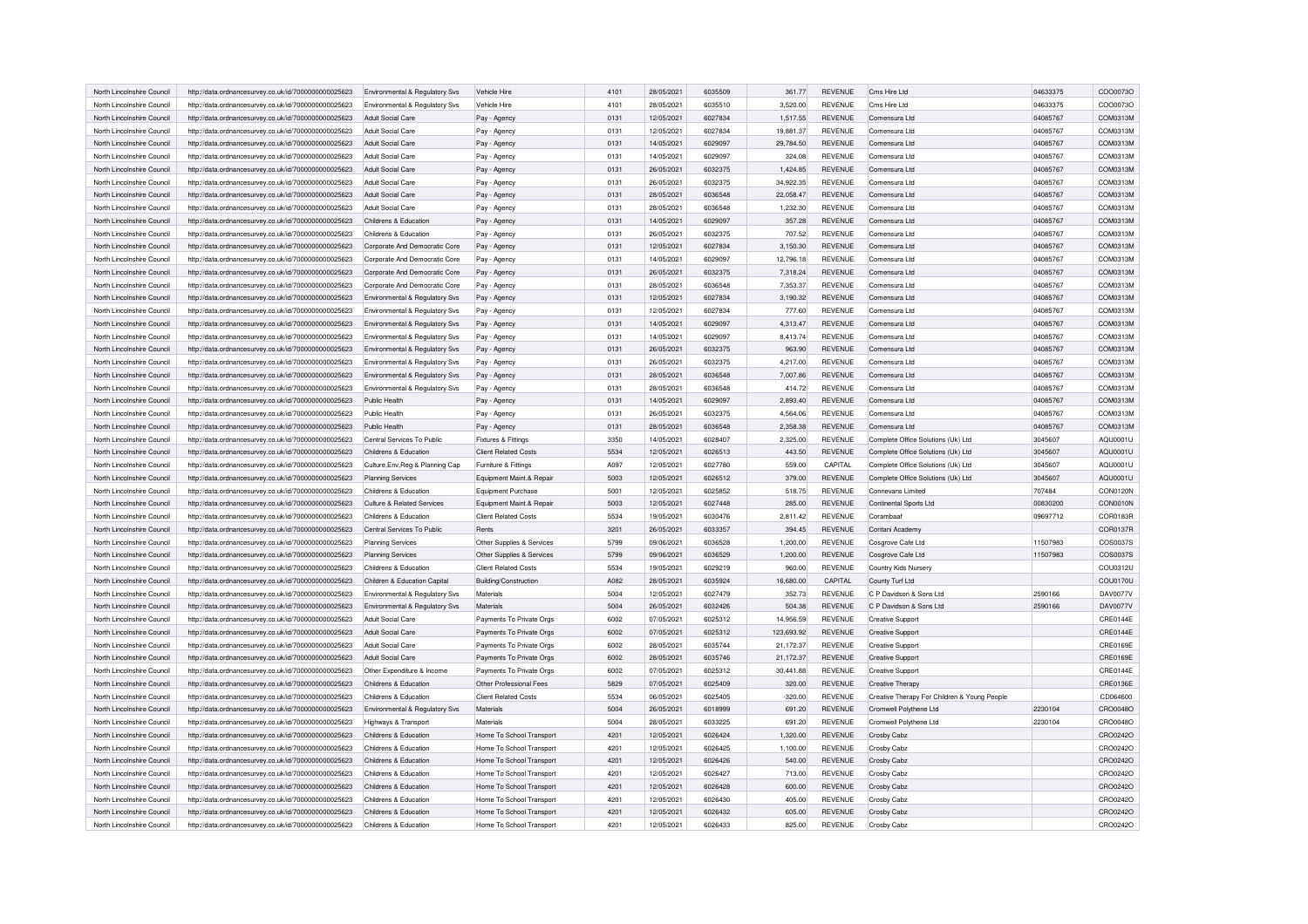| North Lincolnshire Council | http://data.ordnancesurvey.co.uk/id/7000000000025623 | Childrens & Education            | Home To School Transport       | 4201 | 12/05/2021 | 6026435 | 1,560.00    | REVENUE        | Crosby Cabz                               |          | CRO0242O        |
|----------------------------|------------------------------------------------------|----------------------------------|--------------------------------|------|------------|---------|-------------|----------------|-------------------------------------------|----------|-----------------|
| North Lincolnshire Council | http://data.ordnancesurvey.co.uk/id/7000000000025623 | Childrens & Education            | Home To School Transport       | 4201 | 12/05/2021 | 6026436 | 510.00      | <b>REVENUE</b> | <b>Crosby Cabz</b>                        |          | CRO0242O        |
|                            |                                                      |                                  |                                |      |            |         |             |                |                                           |          |                 |
| North Lincolnshire Council | http://data.ordnancesurvey.co.uk/id/7000000000025623 | Childrens & Education            | Home To School Transport       | 4201 | 12/05/2021 | 6026438 | 800.00      | REVENUE        | Crosby Cabz                               |          | CRO0242O        |
| North Lincolnshire Council | http://data.ordnancesurvey.co.uk/id/7000000000025623 | Childrens & Education            | Home To School Transport       | 4201 | 12/05/2021 | 6026440 | 660.00      | <b>REVENUE</b> | <b>Crosby Cabz</b>                        |          | CRO0242O        |
| North Lincolnshire Council | http://data.ordnancesurvey.co.uk/id/7000000000025623 | Childrens & Education            | Home To School Transport       | 4201 | 12/05/2021 | 6026441 | 427.50      | REVENUE        | Crosby Cabz                               |          | CRO0242O        |
| North Lincolnshire Council | http://data.ordnancesurvey.co.uk/id/7000000000025623 | Childrens & Education            | Home To School Transport       | 4201 | 12/05/2021 | 6026443 | 300.00      | <b>REVENUE</b> | <b>Crosby Cabz</b>                        |          | CRO0242O        |
| North Lincolnshire Council | http://data.ordnancesurvey.co.uk/id/7000000000025623 | Childrens & Education            | Home To School Transport       | 4201 | 12/05/2021 | 6026446 | 360.00      | <b>REVENUE</b> | Crosby Cabz                               |          | CRO0242O        |
| North Lincolnshire Council | http://data.ordnancesurvey.co.uk/id/7000000000025623 | Childrens & Education            | Home To School Transport       | 4201 | 12/05/2021 | 6026447 | 540.00      | <b>REVENUE</b> | <b>Crosby Cabz</b>                        |          | CRO0242C        |
| North Lincolnshire Council | http://data.ordnancesurvey.co.uk/id/7000000000025623 | Childrens & Education            | Home To School Transport       | 4201 | 12/05/2021 | 6026450 | 600.00      | <b>REVENUE</b> | Crosby Cabz                               |          | CRO0242O        |
| North Lincolnshire Council | http://data.ordnancesurvey.co.uk/id/7000000000025623 | Central Services To Public       | Rents                          | 3201 | 26/05/2021 | 6033315 | 262.65      | <b>REVENUE</b> | Crosby Together                           |          | CRO0159O        |
| North Lincolnshire Council | http://data.ordnancesurvey.co.uk/id/7000000000025623 | <b>Planning Services</b>         | Payments To Voluntary Orgs     | 6001 | 19/05/2021 | 6030437 | 1,800.00    | REVENUE        | Crowle And Ealand Town Council            |          | CRO0250O        |
| North Lincolnshire Council | http://data.ordnancesurvey.co.uk/id/7000000000025623 | <b>Planning Services</b>         | Payments To Voluntary Orgs     | 6001 | 19/05/2021 | 6030754 | 1.000.00    | <b>REVENUE</b> | Crowle & Ealand Regeneration Group        |          | CRO0001O        |
| North Lincolnshire Council | http://data.ordnancesurvey.co.uk/id/7000000000025623 | Highways & Transport             | Other Vehicle Costs            | 4005 | 28/05/2021 | 6035512 | 2,318.25    | <b>REVENUE</b> | Ctrack I td                               | 04643588 | CTR0001R        |
| North Lincolnshire Council | http://data.ordnancesurvey.co.uk/id/7000000000025623 | Corporate And Democratic Core    | It Hardware - Purchase         | 5050 | 28/05/2021 | 6035363 | 2,100.00    | <b>REVENUE</b> | Daisy Communications Ltd                  | 4145329  | DAI00091        |
| North Lincolnshire Counci  | http://data.ordnancesurvey.co.uk/id/7000000000025623 | Support Servs Capital            | It Equipment                   | A098 | 28/05/2021 | 6035353 | 1,936.71    | CAPITAL        | Daisy Communications Ltd                  | 4145329  | DAI00091        |
| North Lincolnshire Council | http://data.ordnancesurvey.co.uk/id/7000000000025623 | Support Servs Capital            | Other Costs                    | A085 | 12/05/2021 | 6026547 | 19,200.07   | CAPITAL        | Daisy Communications Ltd                  | 4145329  | DAI00091        |
|                            |                                                      |                                  |                                |      |            |         |             |                |                                           |          |                 |
| North Lincolnshire Council | http://data.ordnancesurvey.co.uk/id/7000000000025623 | Environmental & Regulatory Svs   | Other Vehicle Costs            | 4005 | 26/05/2021 | 6032428 | 2,992.00    | REVENUE        | Dawson Rentals Sweepers                   |          | DAW0036W        |
| North Lincolnshire Council | http://data.ordnancesurvey.co.uk/id/7000000000025623 | Highways & Transport             | <b>Vehicle Hire</b>            | 4101 | 26/05/2021 | 6032427 | 830.00      | <b>REVENUE</b> | Dawson Rentals Sweepers                   |          | DAW0036W        |
| North Lincolnshire Council | http://data.ordnancesurvey.co.uk/id/7000000000025623 | Adult Social Care Capital        | It Equipment                   | A098 | 05/05/2021 | 6024949 | 3,096.00    | CAPITAL        | Delta Security Systems Ltd                | 06373017 | DEL0004L        |
| North Lincolnshire Council | http://data.ordnancesurvey.co.uk/id/7000000000025623 | Environmental & Regulatory Svs   | Materials                      | 5004 | 26/05/2021 | 6032429 | 898.96      | <b>REVENUE</b> | Dennis Eagle Ltd                          | 3794455  | <b>DNE0001E</b> |
| North Lincolnshire Counci  | http://data.ordnancesurvey.co.uk/id/7000000000025623 | Fin&Inv I&E                      | Electricity                    | 3102 | 05/05/2021 | 6023785 | 4,754.99    | <b>REVENUE</b> | Directions Dance Cic                      |          | DIR0120R        |
| North Lincolnshire Council | http://data.ordnancesurvey.co.uk/id/7000000000025623 | Fin&Inv I&E                      | Repair & Maintenance Costs     | 3000 | 12/05/2021 | 6026518 | 375.00      | <b>REVENUE</b> | <b>Dim Consultancy</b>                    | 4539626  | DJM0002M        |
| North Lincolnshire Council | http://data.ordnancesurvey.co.uk/id/7000000000025623 | Disbursements To Businesses      | <b>Business Support Grants</b> | 6090 | 06/05/2021 | 6025512 | 8,000.00    | <b>REVENUE</b> | Djrj Ltd                                  |          | CD068530        |
| North Lincolnshire Council | http://data.ordnancesurvey.co.uk/id/7000000000025623 | Childrens & Education            | Home To School Transport       | 4201 | 12/05/2021 | 6027792 | 4,580.90    | <b>REVENUE</b> | D J Taxis Scunthorpe                      |          | DJT0001T        |
| North Lincolnshire Council | http://data.ordnancesurvey.co.uk/id/7000000000025623 | Adult Social Care                | Payments To Health Providers   | 6019 | 05/05/2021 | 6024531 | 1,245.00    | <b>REVENUE</b> | Doncaster & Bassetlaw Hospitals Nhs Trust |          | DON0232N        |
| North Lincolnshire Council | http://data.ordnancesurvey.co.uk/id/7000000000025623 | Corporate And Democratic Core    | Gen Office Exp (Incl Postage)  | 5603 | 21/05/2021 | 6031458 | 353.34      | <b>REVENUE</b> | Doncaster Metropolitan B C                |          | <b>DON0001N</b> |
| North Lincolnshire Council | http://data.ordnancesurvey.co.uk/id/7000000000025623 | Childrens & Education            | Payments To Private Orgs       | 6002 | 26/05/2021 | 6032127 | 19,740.00   | <b>REVENUE</b> | Dove Adolescent Care                      |          | DOV0001V        |
| North Lincolnshire Council | http://data.ordnancesurvey.co.uk/id/7000000000025623 | Fin&Inv I&E                      | <b>Materials</b>               | 5004 | 26/05/2021 | 6032430 | 740.00      | <b>REVENUE</b> | Draytons Paint Shop                       |          | DRA0151A        |
| North Lincolnshire Council | http://data.ordnancesurvey.co.uk/id/7000000000025623 | Adult Social Care Capital        | Other Costs                    | A085 | 02/06/2021 | 6036867 | 3,442.70    | CAPITAL        | Drive Devilbiss Healthcare Limited        | 4301005  | <b>DRI0008I</b> |
| North Lincolnshire Council | http://data.ordnancesurvey.co.uk/id/7000000000025623 | Highways & Transport             | Other Supplies & Services      | 5799 | 12/05/2021 | 6027481 | 2,791.30    | <b>REVENUE</b> | Drivercheck                               | SC292381 | DRI0078I        |
|                            |                                                      |                                  |                                |      |            |         |             |                |                                           |          |                 |
| North Lincolnshire Council | http://data.ordnancesurvey.co.uk/id/7000000000025623 | Adult Social Care                | Other Professional Fees        | 5829 | 07/05/2021 | 6025466 | 916.92      | <b>REVENUE</b> | Dr Madhu Gulati                           |          | MAD0013D        |
| North Lincolnshire Council | http://data.ordnancesurvey.co.uk/id/7000000000025623 | Adult Social Care                | Other Professional Fees        | 5829 | 19/05/2021 | 6029047 | 387.64      | <b>REVENUE</b> | Dr Madhu Gulati                           |          | MAD0013D        |
| North Lincolnshire Council | http://data.ordnancesurvey.co.uk/id/7000000000025623 | Adult Social Care                | Other Professional Fees        | 5829 | 19/05/2021 | 6029049 | 561.64      | <b>REVENUE</b> | Dr Madhu Gulat                            |          | MAD0013D        |
| North Lincolnshire Council | http://data.ordnancesurvey.co.uk/id/7000000000025623 | Adult Social Care                | Payments To Health Providers   | 6019 | 12/05/2021 | 6026005 | 539.60      | <b>REVENUE</b> | Dr M J Dwyer & Partners                   |          | DWY0001Y        |
| North Lincolnshire Council | http://data.ordnancesurvey.co.uk/id/7000000000025623 | Culture, Env, Reg & Planning Cap | Consultants                    | A087 | 14/05/2021 | 6028968 | 16,050.00   | CAPITAL        | D Roberts                                 |          | ROB0139B        |
| North Lincolnshire Council | http://data.ordnancesurvey.co.uk/id/7000000000025623 | Fin&Inv I&E                      | Other Premises Costs           | 3390 | 14/05/2021 | 6028968 | $\mathbf 0$ | <b>REVENUE</b> | D Roberts                                 |          | ROB0139B        |
| North Lincolnshire Council | http://data.ordnancesurvey.co.uk/id/7000000000025623 | Environmental & Regulatory Svs   | Other Professional Fees        | 5829 | 19/05/2021 | 6027793 | 495.00      | <b>REVENUE</b> | Dr Sanjeev Jalihal                        |          | JAL0004L        |
| North Lincolnshire Council | http://data.ordnancesurvey.co.uk/id/7000000000025623 | Environmental & Regulatory Svs   | Other Professional Fees        | 5829 | 12/05/2021 | 6027788 | 1,140.00    | <b>REVENUE</b> | Dr T Mahmood Anwar                        |          | MAH0003H        |
| North Lincolnshire Council | http://data.ordnancesurvey.co.uk/id/7000000000025623 | Highways & Transport             | Equipment Maint.& Repair       | 5003 | 07/05/2021 | 6010754 | 6,567.25    | <b>REVENUE</b> | Dynnig Uk Ltd                             |          | DYN0017N        |
| North Lincolnshire Council | http://data.ordnancesurvey.co.uk/id/7000000000025623 | <b>Planning Services</b>         | Other Professional Fees        | 5829 | 07/05/2021 | 6025403 | 2,572.83    | <b>REVENUE</b> | Easters & Son Commercial Services Ltd     |          | <b>EAS0590S</b> |
| North Lincolnshire Council | http://data.ordnancesurvey.co.uk/id/7000000000025623 | <b>Planning Services</b>         | Other Professional Fees        | 5829 | 07/05/2021 | 6025423 | 259.00      | REVENUE        | Easters & Son Commercial Services Ltd     |          | <b>EAS0590S</b> |
| North Lincolnshire Council | http://data.ordnancesurvey.co.uk/id/7000000000025623 | <b>Planning Services</b>         | Other Professional Fees        | 5829 | 07/05/2021 | 6025424 | 1,583.33    | <b>REVENUE</b> | Easters & Son Commercial Services Ltd     |          | <b>EAS0590S</b> |
| North Lincolnshire Council | http://data.ordnancesurvey.co.uk/id/7000000000025623 | Childrens & Education            | Payments To Other La'S         | 6003 | 19/05/2021 | 6029011 | 7,984.17    | REVENUE        | East Riding Of Yorkshire Council          |          | EAS0012S        |
| North Lincolnshire Council | http://data.ordnancesurvey.co.uk/id/7000000000025623 | Corporate And Democratic Core    | Gen Office Exp (Incl Postage)  | 5603 | 26/05/2021 | 6032374 | 333.64      | <b>REVENUE</b> | East Riding Of Yorkshire Council          |          | EAS0126S        |
| North Lincolnshire Council | http://data.ordnancesurvey.co.uk/id/7000000000025623 | Corporate And Democratic Core    | Licenses, Subs & Memberships   | 5510 | 12/05/2021 | 6027837 | 22,881.04   | <b>REVENUE</b> | East Riding Of Yorkshire Council          |          | EAS0126S        |
| North Lincolnshire Council |                                                      |                                  |                                | 5003 |            | 6027482 |             | <b>REVENUE</b> |                                           |          | EAS0014S        |
|                            | http://data.ordnancesurvey.co.uk/id/7000000000025623 | Highways & Transport             | Equipment Maint.& Repair       |      | 12/05/2021 |         | 547.00      |                | Eastwick Engineering Services             |          |                 |
| North Lincolnshire Council | http://data.ordnancesurvey.co.uk/id/7000000000025623 | Highways & Transport             | <b>Concessionary Fares</b>     | 6010 | 12/05/2021 | 6026510 | 4,000.00    | <b>REVENUE</b> | East Yorkshire Motor Services Ltd         | 216628   | EAS0120S        |
| North Lincolnshire Council | http://data.ordnancesurvey.co.uk/id/7000000000025623 | Highways & Transport             | Passenger Transport            | 6011 | 28/05/2021 | 6035280 | 57,608.79   | <b>REVENUE</b> | East Yorkshire Motor Services Ltd         | 216628   | EAS0120S        |
| North Lincolnshire Council | http://data.ordnancesurvey.co.uk/id/7000000000025623 | Highways & Transport             | Vehicle Hire                   | 4101 | 28/05/2021 | 6035514 | 3,808.66    | REVENUE        | <b>Econ Engineering Limited</b>           | 00644062 | ECO0008C        |
| North Lincolnshire Council | http://data.ordnancesurvey.co.uk/id/7000000000025623 | Culture & Related Services       | Provisions                     | 5201 | 28/05/2021 | 6035362 | 356.79      | <b>REVENUE</b> | Eden Farm Hulleys Ltd                     | 820872   | <b>EDE0050E</b> |
| North Lincolnshire Council | http://data.ordnancesurvey.co.uk/id/7000000000025623 | Corporate And Democratic Core    | Course Fees/Training           | 2002 | 12/05/2021 | 6027597 | 550.00      | <b>REVENUE</b> | Edge Training & Consultancy Ltd           | 3086220  | EDG0130G        |
| North Lincolnshire Council | http://data.ordnancesurvey.co.uk/id/7000000000025623 | Corporate And Democratic Core    | Course Fees/Training           | 2002 | 02/06/2021 | 6034433 | 550.00      | <b>REVENUE</b> | Edge Training & Consultancy Ltd           | 3086220  | EDG0130G        |
| North Lincolnshire Council | http://data.ordnancesurvey.co.uk/id/7000000000025623 | Adult Social Care                | Clothing, Uniforms & Laundry   | 5301 | 02/06/2021 | 6036845 | 214.40      | <b>REVENUE</b> | Flis                                      | 228604   | ELI0037I        |
| North Lincolnshire Council | http://data.ordnancesurvey.co.uk/id/7000000000025623 | Adult Social Care                | Payments To Private Orgs       | 6002 | 05/05/2021 | 6025320 | 2.447.20    | <b>REVENUE</b> | Flite Care Solutions Ltd                  | 07128156 | ISF0009F        |
| North Lincolnshire Council | http://data.ordnancesurvey.co.uk/id/7000000000025623 | Adult Social Care                | Payments To Private Orgs       | 6002 | 05/05/2021 | 6025320 | 134.40      | <b>REVENUE</b> | Flite Care Solutions Ltd                  | 07128156 | ISF0009F        |
| North Lincolnshire Council | http://data.ordnancesurvey.co.uk/id/7000000000025623 | Environmental & Regulatory Svs   | Payments To Private Orgs       | 6002 | 14/05/2021 | 6027767 | 259.11      | <b>REVENUE</b> | Ellgia Scunthorpe                         | 860123   | <b>BEL0170L</b> |
| North Lincolnshire Council | http://data.ordnancesurvey.co.uk/id/7000000000025623 | Environmental & Regulatory Svs   | Payments To Private Orgs       | 6002 | 14/05/2021 | 6027893 | 13,257.56   | <b>REVENUE</b> | Ellgia Scunthorpe                         | 860123   | <b>BEL0170L</b> |
| North Lincolnshire Council | http://data.ordnancesurvey.co.uk/id/7000000000025623 | Environmental & Regulatory Svs   | Payments To Private Orgs       | 6002 | 14/05/2021 | 6027895 | 6,385.79    | <b>REVENUE</b> | Ellgia Scunthorpe                         | 860123   | <b>BEL0170L</b> |
|                            |                                                      |                                  |                                |      |            |         |             |                |                                           |          |                 |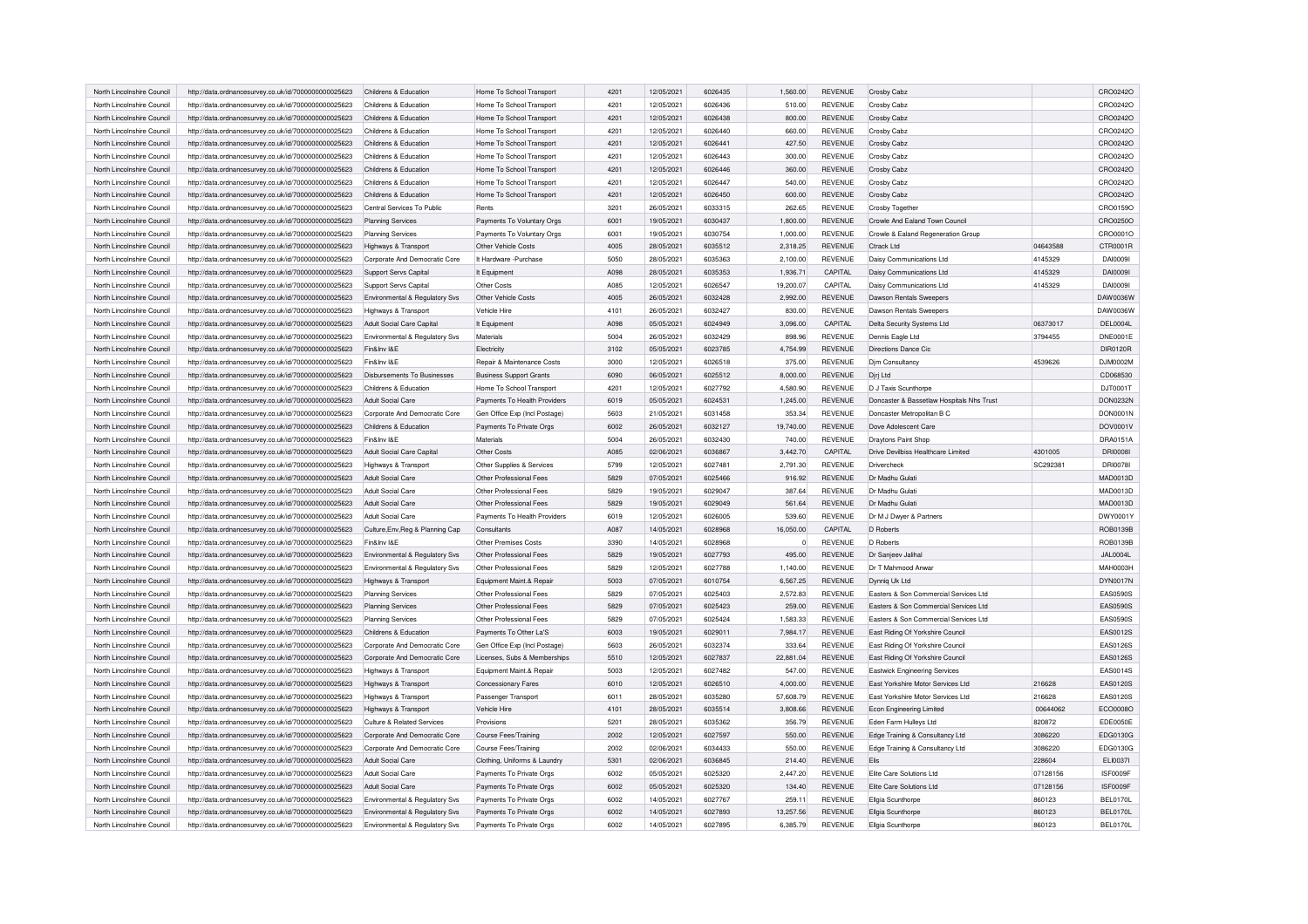| North Lincolnshire Council | http://data.ordnancesurvey.co.uk/id/7000000000025623 | Environmental & Regulatory Svs   | Payments To Private Orgs                 | 6002 | 28/05/2021 | 6030965 | $-1,409.41$ | <b>REVENUE</b> | Ellgia Scunthorpe                         | 860123   | <b>BEL0170L</b> |
|----------------------------|------------------------------------------------------|----------------------------------|------------------------------------------|------|------------|---------|-------------|----------------|-------------------------------------------|----------|-----------------|
| North Lincolnshire Council | http://data.ordnancesurvey.co.uk/id/7000000000025623 | Environmental & Regulatory Svs   | Payments To Private Orgs                 | 6002 | 28/05/2021 | 6036377 | 1,199.28    | <b>REVENUE</b> | Ellgia Scunthorpe                         | 860123   | <b>BEL0170L</b> |
| North Lincolnshire Council | http://data.ordnancesurvey.co.uk/id/7000000000025623 | Environmental & Regulatory Svs   | Payments To Private Orgs                 | 6002 | 28/05/2021 | 6036388 | 499.70      | <b>REVENUE</b> | Ellgia Scunthorpe                         | 860123   | <b>BEL0170L</b> |
| North Lincolnshire Council | http://data.ordnancesurvey.co.uk/id/7000000000025623 | Environmental & Regulatory Svs   | Payments To Private Orgs                 | 6002 | 28/05/2021 | 6036518 | 28,082.68   | <b>REVENUE</b> | Ellgia Scunthorpe                         | 860123   | <b>BEL0170L</b> |
| North Lincolnshire Council | http://data.ordnancesurvey.co.uk/id/7000000000025623 | Environmental & Regulatory Sys   | Payments To Private Orgs                 | 6002 | 02/06/2021 | 6035470 | 529.36      | <b>REVENUE</b> | Ellgia Scunthorpe                         | 860123   | <b>BEL0170L</b> |
| North Lincolnshire Council | http://data.ordnancesurvey.co.uk/id/7000000000025623 | Environmental & Regulatory Svs   | Payments To Private Orgs                 | 6002 | 02/06/2021 | 6035471 | 1,910.67    | <b>REVENUE</b> | Ellgia Scunthorpe                         | 860123   | <b>BEL0170L</b> |
| North Lincolnshire Council | http://data.ordnancesurvey.co.uk/id/7000000000025623 | Disbursements To Businesses      | <b>Business Support Grants</b>           | 6090 | 06/05/2021 | 6025520 | 2,667.00    | <b>REVENUE</b> | Elmwood Flooring                          |          | CD068740        |
| North Lincolnshire Council | http://data.ordnancesurvey.co.uk/id/7000000000025623 | Adult Social Care                | Payments To Private Orgs                 | 6002 | 07/05/2021 | 6025316 | 20,955.76   | <b>REVENUE</b> | Emerald Care Services (North Lincs) Ltd   | 08136830 | <b>EME0032E</b> |
| North Lincolnshire Council | http://data.ordnancesurvey.co.uk/id/7000000000025623 | <b>Adult Social Care</b>         | Payments To Private Orgs                 | 6002 | 07/05/2021 | 6025316 | $-5,472.00$ | <b>REVENUE</b> | Emerald Care Services (North Lincs) Ltd   | 08136830 | <b>EME0032E</b> |
| North Lincolnshire Council | http://data.ordnancesurvey.co.uk/id/7000000000025623 | Childrens & Education            | Payments To Private Orgs                 | 6002 | 26/05/2021 | 6034308 | 560.50      | <b>REVENUE</b> | Emerald Care Services (North Lincs) Ltd   | 08136830 | <b>EME0032E</b> |
| North Lincolnshire Council | http://data.ordnancesurvey.co.uk/id/7000000000025623 | Childrens & Education            | Payments To Private Orgs                 | 6002 | 26/05/2021 | 6034313 | 408.50      | <b>REVENUE</b> | Emerald Care Services (North Lincs) Ltd   | 08136830 | <b>EME0032E</b> |
| North Lincolnshire Council | http://data.ordnancesurvey.co.uk/id/7000000000025623 | Other Expenditure & Income       | Payments To Private Orgs                 | 6002 | 07/05/2021 | 6025316 | 4.972.31    | <b>REVENUE</b> | Emerald Care Services (North Lincs) Ltd   | 08136830 | <b>EME0032E</b> |
| North Lincolnshire Council | http://data.ordnancesurvey.co.uk/id/7000000000025623 | Environmental & Regulatory Svs   | Other Supplies & Services                | 5799 | 12/05/2021 | 6027619 | 900.00      | <b>REVENUE</b> | Fnitial                                   | 02589078 | <b>ENI00021</b> |
| North Lincolnshire Council | http://data.ordnancesurvey.co.uk/id/7000000000025623 | Corporate And Democratic Core    | Licenses, Subs & Memberships             | 5510 | 13/05/2021 | 6028737 | 569.00      | <b>REVENUE</b> | Enscape Gmbh                              |          | <b>ENS0130S</b> |
| North Lincolnshire Council | http://data.ordnancesurvey.co.uk/id/7000000000025623 | Fin&Inv I&E                      | Grounds Maintenance                      | 3010 | 12/05/2021 | 6027849 | 1,285.35    | <b>REVENUE</b> | <b>Environment Agency</b>                 |          | <b>ENV0043V</b> |
| North Lincolnshire Council | http://data.ordnancesurvey.co.uk/id/7000000000025623 | <b>Planning Services</b>         | Payments To Voluntary Orgs               | 6001 | 07/05/2021 | 6025457 | 11,792.40   | <b>REVENUE</b> | Epworth Bowls Club                        |          | EPW0035W        |
|                            |                                                      |                                  |                                          |      |            |         |             |                |                                           |          |                 |
| North Lincolnshire Council | http://data.ordnancesurvey.co.uk/id/7000000000025623 | Childrens & Education            | Payments To Private Orgs                 | 6002 | 19/05/2021 | 6029009 | 9,775.00    | <b>REVENUE</b> | Epworth Primary Academy                   |          | EPW0006W        |
| North Lincolnshire Council | http://data.ordnancesurvey.co.uk/id/7000000000025623 | Childrens & Education            | Home To School Transport                 | 4201 | 07/05/2021 | 6025412 | 803.00      | <b>REVENUE</b> | Epworth Taxis Ltd                         | 8601067  | EPW0003W        |
| North Lincolnshire Council | http://data.ordnancesurvey.co.uk/id/7000000000025623 | Childrens & Education            | Home To School Transport                 | 4201 | 07/05/2021 | 6025414 | 634.70      | <b>REVENUE</b> | Foworth Taxis Ltd                         | 8601067  | EPW0003W        |
| North Lincolnshire Council | http://data.ordnancesurvey.co.uk/id/7000000000025623 | Childrens & Education            | Home To School Transport                 | 4201 | 07/05/2021 | 6025415 | 484.00      | <b>REVENUE</b> | Epworth Taxis Ltd                         | 8601067  | EPW0003W        |
| North Lincolnshire Council | http://data.ordnancesurvey.co.uk/id/7000000000025623 | Childrens & Education            | Home To School Transport                 | 4201 | 07/05/2021 | 6025416 | 484.00      | REVENUE        | Epworth Taxis Ltd                         | 8601067  | EPW0003W        |
| North Lincolnshire Council | http://data.ordnancesurvey.co.uk/id/7000000000025623 | Childrens & Education            | Home To School Transport                 | 4201 | 07/05/2021 | 6025419 | 560.00      | <b>REVENUE</b> | Epworth Taxis Ltd                         | 8601067  | EPW0003W        |
| North Lincolnshire Council | http://data.ordnancesurvey.co.uk/id/7000000000025623 | Childrens & Education            | Home To School Transport                 | 4201 | 07/05/2021 | 6025420 | 674.00      | <b>REVENUE</b> | Foworth Taxis Ltd                         | 8601067  | EPW0003W        |
| North Lincolnshire Council | http://data.ordnancesurvey.co.uk/id/7000000000025623 | Childrens & Education            | Payments To Private Orgs                 | 6002 | 21/05/2021 | 6031740 | 1,357.29    | <b>REVENUE</b> | E-Quip4education                          |          | EQU0061U        |
| North Lincolnshire Council | http://data.ordnancesurvey.co.uk/id/7000000000025623 | Childrens & Education            | Materials                                | 5004 | 12/05/2021 | 6025711 | $-460.43$   | <b>REVENUE</b> | Eryc - Supplies                           |          | EAS0125S        |
| North Lincolnshire Council | http://data.ordnancesurvey.co.uk/id/7000000000025623 | Childrens & Education            | Materials                                | 5004 | 12/05/2021 | 6025722 | $-416.93$   | <b>REVENUE</b> | Eryc - Supplies                           |          | EAS0125S        |
| North Lincolnshire Council | http://data.ordnancesurvey.co.uk/id/7000000000025623 | Culture, Env, Reg & Planning Cap | Building/Construction                    | A082 | 26/05/2021 | 6033529 | 304,086.43  | CAPITAL        | <b>Esh Construction Ltd</b>               | 2529939  | ESH0002H        |
| North Lincolnshire Council | http://data.ordnancesurvey.co.uk/id/7000000000025623 | Highways & Transport             | Stock Purchases & Adjustments            | 5030 | 21/05/2021 | 6023850 | 302.50      | <b>REVENUE</b> | Eurochem (Northern) Ltd                   | 4221160  | <b>EUR0234R</b> |
| North Lincolnshire Council | http://data.ordnancesurvey.co.uk/id/7000000000025623 | Fin&Inv I&E                      | Other Premises Costs                     | 3390 | 14/05/2021 | 6028719 | 552.56      | REVENUE        | Evergreen Construction                    |          | <b>CON1099N</b> |
| North Lincolnshire Council | http://data.ordnancesurvey.co.uk/id/7000000000025623 | Fin&Inv I&E                      | Other Premises Costs                     | 3390 | 14/05/2021 | 6028722 | 400.00      | REVENUE        | Evergreen Construction                    |          | CON1099N        |
| North Lincolnshire Council | http://data.ordnancesurvey.co.uk/id/7000000000025623 | Environmental & Regulatory Svs   | It Software-Maintenance                  | 5053 | 14/05/2021 | 6028047 | 3,000.00    | <b>REVENUE</b> | Exegesis Spatial Data Management Ltd      |          | EXA0009A        |
| North Lincolnshire Council | http://data.ordnancesurvey.co.uk/id/7000000000025623 | Environmental & Regulatory Svs   | It Software-Maintenance                  | 5053 | 14/05/2021 | 6028049 | $-1,467.00$ | <b>REVENUE</b> | Exegesis Spatial Data Management Ltd      |          | EXA0009A        |
| North Lincolnshire Council |                                                      |                                  | Other Vehicle Costs                      | 4005 | 21/05/2021 | 6030907 | 2,580.00    | <b>REVENUE</b> | Exeros Technologies Ltd                   | 07006795 | <b>TEC0150C</b> |
|                            | http://data.ordnancesurvey.co.uk/id/7000000000025623 | Environmental & Regulatory Svs   |                                          |      |            |         |             |                |                                           |          | <b>EXP0005P</b> |
| North Lincolnshire Council | http://data.ordnancesurvey.co.uk/id/7000000000025623 | Corporate And Democratic Core    | Other Professional Fees                  | 5829 | 21/05/2021 | 6031364 | 2,700.00    | <b>REVENUE</b> | Experian Ltd                              | 653331   |                 |
| North Lincolnshire Council | http://data.ordnancesurvey.co.uk/id/7000000000025623 | Culture & Related Services       | <b>Cleaning Services &amp; Contracts</b> | 3311 | 26/05/2021 | 6032377 | 695.00      | <b>REVENUE</b> | Extreme Clean Uk                          |          | <b>EXT0030T</b> |
| North Lincolnshire Council | http://data.ordnancesurvey.co.uk/id/7000000000025623 | Environmental & Regulatory Svs   | Other Premises Costs                     | 3390 | 12/05/2021 | 6027991 | 2,440.00    | <b>REVENUE</b> | Eye Watch Security Ltd                    | 04480210 | EYE0006E        |
| North Lincolnshire Council | http://data.ordnancesurvey.co.uk/id/7000000000025623 | Environmental & Regulatory Svs   | Other Premises Costs                     | 3390 | 12/05/2021 | 6027993 | 600.00      | <b>REVENUE</b> | Eye Watch Security Ltd                    | 04480210 | EYE0006E        |
| North Lincolnshire Council | http://data.ordnancesurvey.co.uk/id/7000000000025623 | Fin&Inv I&E                      | Other Supplies & Services                | 5799 | 19/05/2021 | 6030249 | 557.75      | REVENUE        | Eye Watch Security Ltd                    | 04480210 | EYE0006E        |
| North Lincolnshire Council | http://data.ordnancesurvey.co.uk/id/7000000000025623 | Adult Social Care                | Gen Office Exp (Incl Postage)            | 5603 | 07/05/2021 | 6025739 | $\Omega$    | <b>REVENUE</b> | F4 It Ltd                                 |          | FIT0037T        |
| North Lincolnshire Council | http://data.ordnancesurvev.co.uk/id/7000000000025623 | Adult Social Care                | It Software-Maintenance                  | 5053 | 07/05/2021 | 6025739 | 12,500.00   | <b>REVENUE</b> | F4 It I to                                |          | FIT0037T        |
| North Lincolnshire Council | http://data.ordnancesurvey.co.uk/id/7000000000025623 | Childrens & Education            | Home To School Transport                 | 4201 | 07/05/2021 | 6025953 | 2,730.00    | REVENUE        | Fab Cab                                   |          | <b>RAH0120H</b> |
| North Lincolnshire Council | http://data.ordnancesurvey.co.uk/id/7000000000025623 | Childrens & Education            | <b>Client Related Costs</b>              | 5534 | 19/05/2021 | 6030392 | 640.00      | <b>REVENUE</b> | Factorydirectfurniture                    |          | CD053590        |
| North Lincolnshire Council | http://data.ordnancesurvey.co.uk/id/7000000000025623 | Childrens & Education            | <b>Client Related Costs</b>              | 5534 | 19/05/2021 | 6029459 | 495.00      | REVENUE        | Factory Direct Furniture Co.              |          | FAC0004C        |
| North Lincolnshire Council | http://data.ordnancesurvev.co.uk/id/7000000000025623 | Childrens & Education            | <b>Client Related Costs</b>              | 5534 | 19/05/2021 | 6030400 | 1,040.00    | <b>REVENUE</b> | Factory Direct Furniture Co.              |          | FAC0004C        |
| North Lincolnshire Council | http://data.ordnancesurvey.co.uk/id/7000000000025623 | Childrens & Education            | <b>Client Related Costs</b>              | 5534 | 19/05/2021 | 6030414 | 1,535.00    | <b>REVENUE</b> | Factory Direct Furniture Co.              |          | FAC0004C        |
| North Lincolnshire Council | http://data.ordnancesurvey.co.uk/id/7000000000025623 | Childrens & Education            | <b>Client Related Costs</b>              | 5534 | 26/05/2021 | 6030913 | 265.00      | <b>REVENUE</b> | Factory Direct Furniture Co.              |          | <b>FAC0004C</b> |
| North Lincolnshire Council | http://data.ordnancesurvey.co.uk/id/7000000000025623 | Environmental & Regulatory Svs   | Equipment Maint.& Repair                 | 5003 | 28/05/2021 | 6036521 | 246.29      | REVENUE        | Facultatieve Technologies Ltd             | 633222   | FAC0013C        |
| North Lincolnshire Council | http://data.ordnancesurvey.co.uk/id/7000000000025623 | Environmental & Regulatory Svs   | Materials                                | 5004 | 28/05/2021 | 6035517 | 571.97      | <b>REVENUE</b> | Faun Zoeller (Uk) Ltd                     | 751804   | <b>FAU0006U</b> |
| North Lincolnshire Council | http://data.ordnancesurvey.co.uk/id/7000000000025623 | Adult Social Care                | Payments To Private Orgs                 | 6002 | 19/05/2021 | 6025992 | 929.00      | <b>REVENUE</b> | <b>Finders Genealogists Ltd</b>           | 03501521 | GEN0099N        |
| North Lincolnshire Council | http://data.ordnancesurvey.co.uk/id/7000000000025623 | Childrens & Education            | Payments To Private Orgs                 | 6002 | 12/05/2021 | 6027718 | 330.00      | <b>REVENUE</b> | <b>First Class Tailored Solutions Ltd</b> | 07819183 | FIR0124R        |
| North Lincolnshire Council | http://data.ordnancesurvey.co.uk/id/7000000000025623 | Childrens & Education            | Payments To Private Orgs                 | 6002 | 12/05/2021 | 6027721 | 352.00      | <b>REVENUE</b> | <b>First Class Tailored Solutions Ltd</b> | 07819183 | FIR0124R        |
| North Lincolnshire Council | http://data.ordnancesurvey.co.uk/id/7000000000025623 | Childrens & Education            | Payments To Private Orgs                 | 6002 | 12/05/2021 | 6027724 | 330.00      | <b>REVENUE</b> | First Class Tailored Solutions Ltd        | 07819183 | FIR0124R        |
| North Lincolnshire Council |                                                      | Childrens & Education            |                                          | 6002 | 19/05/2021 | 6030875 | 330.00      | <b>REVENUE</b> | First Class Tailored Solutions Ltd        | 07819183 | FIR0124R        |
|                            | http://data.ordnancesurvey.co.uk/id/7000000000025623 |                                  | Payments To Private Orgs                 |      |            | 6030893 |             |                | First Class Tailored Solutions Ltd        |          |                 |
| North Lincolnshire Council | http://data.ordnancesurvey.co.uk/id/7000000000025623 | Childrens & Education            | Payments To Private Orgs                 | 6002 | 19/05/2021 |         | 278.00      | REVENUE        |                                           | 07819183 | FIR0124R        |
| North Lincolnshire Council | http://data.ordnancesurvey.co.uk/id/7000000000025623 | Childrens & Education            | Payments To Private Orgs                 | 6002 | 19/05/2021 | 6030895 | 352.00      | REVENUE        | <b>First Class Tailored Solutions Ltd</b> | 07819183 | FIR0124R        |
| North Lincolnshire Council | http://data.ordnancesurvey.co.uk/id/7000000000025623 | Childrens & Education            | Payments To Private Orgs                 | 6002 | 19/05/2021 | 6030897 | 242.00      | <b>REVENUE</b> | First Class Tailored Solutions Ltd        | 07819183 | FIR0124R        |
| North Lincolnshire Council | http://data.ordnancesurvey.co.uk/id/7000000000025623 | Childrens & Education            | Payments To Private Orgs                 | 6002 | 19/05/2021 | 6030898 | 330.00      | REVENUE        | First Class Tailored Solutions Ltd        | 07819183 | FIR0124R        |
| North Lincolnshire Council | http://data.ordnancesurvev.co.uk/id/7000000000025623 | Childrens & Education            | Payments To Private Oras                 | 6002 | 19/05/2021 | 6030900 | 330.00      | <b>REVENUE</b> | First Class Tailored Solutions Ltd        | 07819183 | FIR0124R        |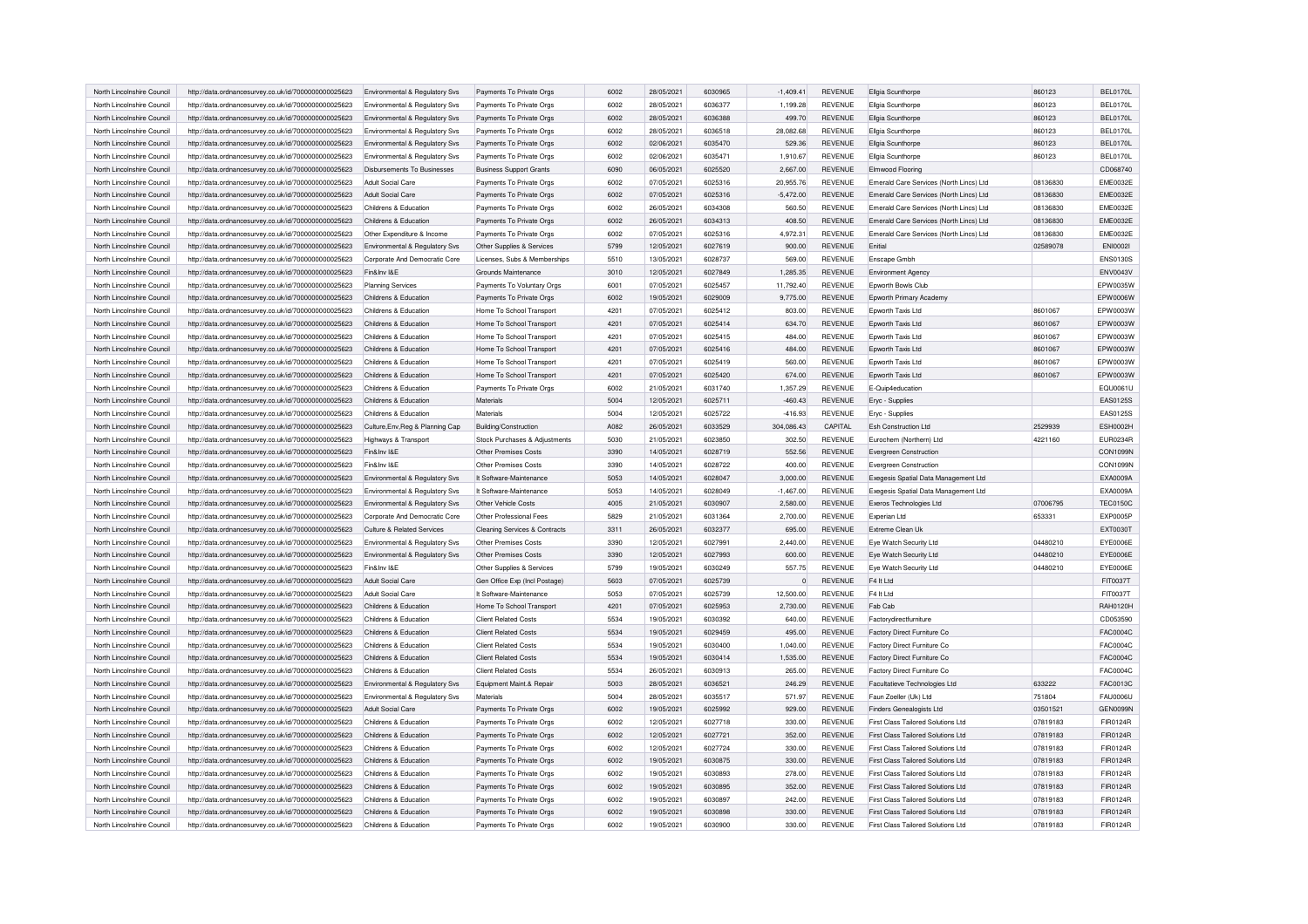| North Lincolnshire Council | http://data.ordnancesurvey.co.uk/id/7000000000025623 | Childrens & Education          | Payments To Private Orgs      | 6002 | 21/05/2021 | 6031714 | 330.00    | <b>REVENUE</b> | First Class Tailored Solutions Ltd        | 07819183 | FIR0124R        |
|----------------------------|------------------------------------------------------|--------------------------------|-------------------------------|------|------------|---------|-----------|----------------|-------------------------------------------|----------|-----------------|
| North Lincolnshire Council | http://data.ordnancesurvey.co.uk/id/7000000000025623 | Childrens & Education          | Payments To Private Orgs      | 6002 | 21/05/2021 | 6031716 | 402.00    | <b>REVENUE</b> | First Class Tailored Solutions Ltd        | 07819183 | FIR0124R        |
| North Lincolnshire Council | http://data.ordnancesurvey.co.uk/id/7000000000025623 | Childrens & Education          | Payments To Private Orgs      | 6002 | 28/05/2021 | 6036516 | 252.00    | <b>REVENUE</b> | <b>First Class Tailored Solutions Ltd</b> | 07819183 | FIR0124R        |
| North Lincolnshire Council | http://data.ordnancesurvey.co.uk/id/7000000000025623 | Childrens & Education          | Payments To Private Orgs      | 6002 | 28/05/2021 | 6036517 | 352.00    | <b>REVENUE</b> | <b>First Class Tailored Solutions Ltd</b> | 07819183 | FIR0124R        |
| North Lincolnshire Council | http://data.ordnancesurvey.co.uk/id/7000000000025623 | Childrens & Education          | Payments To Private Orgs      | 6002 | 28/05/2021 | 6036519 | 540.00    | <b>REVENUE</b> | First Class Tailored Solutions Ltd        | 07819183 | FIR0124R        |
| North Lincolnshire Council | http://data.ordnancesurvey.co.uk/id/7000000000025623 | Childrens & Education          | Payments To Private Orgs      | 6002 | 28/05/2021 | 6036520 | 330.00    | <b>REVENUE</b> | First Class Tailored Solutions Ltd        | 07819183 | FIR0124R        |
| North Lincolnshire Council | http://data.ordnancesurvey.co.uk/id/7000000000025623 | Highways & Transport           | Passenger Transport           | 6011 | 28/05/2021 | 6036480 | 2,630.10  | <b>REVENUE</b> | First South Yorkshire Ltd                 | 2332529  | FIR0041R        |
| North Lincolnshire Council | http://data.ordnancesurvey.co.uk/id/7000000000025623 | Highways & Transport           | Other Supplies & Services     | 5799 | 26/05/2021 | 6034008 | 38,088,00 | <b>REVENUE</b> | First Step Sports Ltd                     | 06866257 | FIR0143R        |
| North Lincolnshire Council | http://data.ordnancesurvey.co.uk/id/7000000000025623 | Corporate And Democratic Core  | It Software-Purchase          | 5051 | 26/05/2021 | 6032395 | 3,937.50  | <b>REVENUE</b> | Fivium Limited                            | 5775733  | <b>FIV0008V</b> |
| North Lincolnshire Council | http://data.ordnancesurvey.co.uk/id/7000000000025623 | Childrens & Education          | Materials                     | 5004 | 14/05/2021 | 6027519 | 378.37    | <b>REVENUE</b> | Fleet Factors Ltd                         | 01231325 | <b>FLE0026E</b> |
| North Lincolnshire Council | http://data.ordnancesurvey.co.uk/id/7000000000025623 | Childrens & Education          | Materials                     | 5004 | 14/05/2021 | 6027532 | 528.94    | <b>REVENUE</b> | Fleet Factors Ltd                         | 01231325 | <b>FLE0026E</b> |
| North Lincolnshire Council | http://data.ordnancesurvey.co.uk/id/7000000000025623 | Childrens & Education          | Materials                     | 5004 | 02/06/2021 | 6035581 | 1,228.74  | <b>REVENUE</b> | Fleet Factors Ltd                         | 01231325 | <b>FLE0026E</b> |
| North Lincolnshire Council | http://data.ordnancesurvey.co.uk/id/7000000000025623 | Childrens & Education          | Other Vehicle Costs           | 4005 | 26/05/2021 | 6032438 | 299.08    | <b>REVENUE</b> | Fleet Factors Ltd                         | 01231325 | <b>FLE0026E</b> |
| North Lincolnshire Council | http://data.ordnancesurvey.co.uk/id/7000000000025623 | Childrens & Education          | Other Vehicle Costs           | 4005 | 04/06/2021 | 6035592 | 395.82    | <b>REVENUE</b> | Fleet Factors Ltd                         | 01231325 | <b>FLE0026E</b> |
| North Lincolnshire Council | http://data.ordnancesurvey.co.uk/id/7000000000025623 | Culture & Related Services     | Materials                     | 5004 | 12/05/2021 | 6027499 | 467.65    | <b>REVENUE</b> | Fleet Factors Ltd                         | 01231325 | <b>FLE0026E</b> |
| North Lincolnshire Council | http://data.ordnancesurvey.co.uk/id/7000000000025623 | Culture & Related Services     | Materials                     | 5004 | 12/05/2021 | 6027505 | 350.22    | <b>REVENUE</b> | <b>Fleet Factors Ltd</b>                  | 01231325 | <b>FLE0026E</b> |
| North Lincolnshire Council | http://data.ordnancesurvey.co.uk/id/7000000000025623 | Culture & Related Services     | Materials                     | 5004 | 12/05/2021 | 6027509 | 519.40    | <b>REVENUE</b> | Fleet Factors Ltd                         | 01231325 | <b>FLE0026E</b> |
| North Lincolnshire Council | http://data.ordnancesurvey.co.uk/id/7000000000025623 | Culture & Related Services     | Materials                     | 5004 | 14/05/2021 | 6027526 | 519.64    | <b>REVENUE</b> | Fleet Factors Ltd                         | 01231325 | <b>FLE0026E</b> |
| North Lincolnshire Council | http://data.ordnancesurvey.co.uk/id/7000000000025623 | Culture & Related Services     | Materials                     | 5004 | 28/05/2021 | 6035547 | 792.04    | <b>REVENUE</b> | Fleet Factors Ltd                         | 01231325 | <b>FLE0026E</b> |
| North Lincolnshire Council | http://data.ordnancesurvey.co.uk/id/7000000000025623 | Culture & Related Services     | Materials                     | 5004 | 02/06/2021 | 6035574 | 425.70    | <b>REVENUE</b> | Fleet Factors Ltd                         | 01231325 | <b>FLE0026E</b> |
| North Lincolnshire Council | http://data.ordnancesurvey.co.uk/id/7000000000025623 | Culture & Related Services     | Materials                     | 5004 | 02/06/2021 | 6035582 | 1,242.58  | <b>REVENUE</b> | Fleet Factors Ltd                         | 01231325 | <b>FLE0026E</b> |
| North Lincolnshire Council | http://data.ordnancesurvey.co.uk/id/7000000000025623 | Culture & Related Services     | Materials                     | 5004 | 04/06/2021 | 6035601 | 423.26    | <b>REVENUE</b> | Fleet Factors Ltd                         | 01231325 | <b>FLE0026E</b> |
| North Lincolnshire Council | http://data.ordnancesurvey.co.uk/id/7000000000025623 | Culture & Related Services     | Other Vehicle Costs           | 4005 | 12/05/2021 | 6027492 | 248.02    | <b>REVENUE</b> | Fleet Factors Ltd                         | 01231325 | <b>FLE0026E</b> |
| North Lincolnshire Council | http://data.ordnancesurvey.co.uk/id/7000000000025623 | Culture & Related Services     | Other Vehicle Costs           | 4005 | 28/05/2021 | 6035545 | 286.93    | REVENUE        | Fleet Factors Ltd                         | 01231325 | <b>FLE0026E</b> |
| North Lincolnshire Council | http://data.ordnancesurvey.co.uk/id/7000000000025623 | Culture & Related Services     | Other Vehicle Costs           | 4005 | 28/05/2021 | 6035550 | 383.28    | <b>REVENUE</b> | Fleet Factors Ltd                         | 01231325 | <b>FLE0026E</b> |
| North Lincolnshire Council | http://data.ordnancesurvey.co.uk/id/7000000000025623 | Environmental & Regulatory Sys | Materials                     | 5004 | 12/05/2021 | 6027494 | 1,126.26  | REVENUE        | Fleet Factors Ltd                         | 01231325 | <b>FLE0026E</b> |
| North Lincolnshire Council | http://data.ordnancesurvey.co.uk/id/7000000000025623 | Environmental & Regulatory Sys | Materials                     | 5004 | 12/05/2021 | 6027495 | 648.71    | <b>REVENUE</b> | Fleet Factors Ltd                         | 01231325 | <b>FLE0026E</b> |
| North Lincolnshire Council | http://data.ordnancesurvey.co.uk/id/7000000000025623 | Environmental & Regulatory Svs | Materials                     | 5004 | 12/05/2021 | 6027496 | 1.414.26  | <b>REVENUE</b> | Fleet Factors Ltd                         | 01231325 | <b>FLE0026E</b> |
| North Lincolnshire Council | http://data.ordnancesurvey.co.uk/id/7000000000025623 | Environmental & Regulatory Svs | Materials                     | 5004 | 12/05/2021 | 6027510 | 218.52    | <b>REVENUE</b> | <b>Fleet Factors Ltd</b>                  | 01231325 | <b>FLE0026E</b> |
| North Lincolnshire Council | http://data.ordnancesurvey.co.uk/id/7000000000025623 | Environmental & Regulatory Svs | Materials                     | 5004 | 14/05/2021 | 6027523 | 895.00    | REVENUE        | <b>Fleet Factors Ltd</b>                  | 01231325 | <b>FLE0026E</b> |
| North Lincolnshire Council | http://data.ordnancesurvey.co.uk/id/7000000000025623 | Environmental & Regulatory Svs | Materials                     | 5004 | 14/05/2021 | 6027524 | 795.00    | REVENUE        | Fleet Factors Ltd                         | 01231325 | <b>FLE0026E</b> |
| North Lincolnshire Council | http://data.ordnancesurvey.co.uk/id/7000000000025623 | Environmental & Regulatory Sys | Materials                     | 5004 | 14/05/2021 | 6027525 | 795.00    | REVENUE        | Fleet Factors Ltd                         | 01231325 | <b>FLE0026E</b> |
| North Lincolnshire Council | http://data.ordnancesurvey.co.uk/id/7000000000025623 | Environmental & Regulatory Sys | Materials                     | 5004 | 14/05/2021 | 6027535 | 519.60    | <b>REVENUE</b> | Fleet Factors Ltd                         | 01231325 | <b>FLE0026E</b> |
| North Lincolnshire Council | http://data.ordnancesurvey.co.uk/id/7000000000025623 | Environmental & Regulatory Svs | Materials                     | 5004 | 14/05/2021 | 6027538 | 233.55    | <b>REVENUE</b> | <b>Fleet Factors Ltd</b>                  | 01231325 | <b>FLE0026E</b> |
| North Lincolnshire Council | http://data.ordnancesurvey.co.uk/id/7000000000025623 | Environmental & Regulatory Svs | Materials                     | 5004 | 14/05/2021 | 6027540 | 213.42    | REVENUE        | Fleet Factors Ltd                         | 01231325 | <b>FLE0026E</b> |
| North Lincolnshire Council | http://data.ordnancesurvey.co.uk/id/7000000000025623 | Environmental & Regulatory Svs | Materials                     | 5004 | 26/05/2021 | 6032452 | 500.00    | <b>REVENUE</b> | Fleet Factors Ltd                         | 01231325 | <b>FLE0026E</b> |
| North Lincolnshire Council | http://data.ordnancesurvey.co.uk/id/7000000000025623 | Environmental & Regulatory Svs | Materials                     | 5004 | 26/05/2021 | 6032453 | 375.00    | REVENUE        | <b>Fleet Factors Ltd</b>                  | 01231325 | <b>FLE0026E</b> |
| North Lincolnshire Council | http://data.ordnancesurvey.co.uk/id/7000000000025623 | Environmental & Regulatory Svs | Materials                     | 5004 | 26/05/2021 | 6032470 | 417.61    | <b>REVENUE</b> | Fleet Factors Ltd                         | 01231325 | <b>FLE0026E</b> |
| North Lincolnshire Council | http://data.ordnancesurvey.co.uk/id/7000000000025623 | Environmental & Regulatory Sys | Materials                     | 5004 | 28/05/2021 | 6035552 | 262.16    | <b>REVENUE</b> | <b>Fleet Factors Ltd</b>                  | 01231325 | <b>FLE0026E</b> |
| North Lincolnshire Council | http://data.ordnancesurvey.co.uk/id/7000000000025623 | Environmental & Regulatory Sys | Materials                     | 5004 | 02/06/2021 | 6035563 | 971.57    | <b>REVENUE</b> | Fleet Factors Ltd                         | 01231325 | <b>FLE0026E</b> |
| North Lincolnshire Council | http://data.ordnancesurvey.co.uk/id/7000000000025623 | Environmental & Regulatory Svs | <b>Materials</b>              | 5004 | 02/06/2021 | 6035577 | 230.52    | <b>REVENUE</b> | <b>Fleet Factors Ltd</b>                  | 01231325 | <b>FLE0026E</b> |
| North Lincolnshire Council | http://data.ordnancesurvey.co.uk/id/7000000000025623 | Environmental & Regulatory Svs | <b>Materials</b>              | 5004 | 04/06/2021 | 6035586 | 209.81    | <b>REVENUE</b> | Fleet Factors Ltd                         | 01231325 | <b>FLE0026E</b> |
| North Lincolnshire Council | http://data.ordnancesurvey.co.uk/id/7000000000025623 | Environmental & Regulatory Svs | Other Vehicle Costs           | 4005 | 12/05/2021 | 6027493 | 295.23    | REVENUE        | <b>Fleet Factors Ltd</b>                  | 01231325 | <b>FLE0026E</b> |
| North Lincolnshire Council | http://data.ordnancesurvey.co.uk/id/7000000000025623 | Environmental & Regulatory Svs | Other Vehicle Costs           | 4005 | 26/05/2021 | 6032458 | 950.26    | <b>REVENUE</b> | Fleet Factors Ltd                         | 01231325 | <b>FLE0026E</b> |
| North Lincolnshire Council | http://data.ordnancesurvey.co.uk/id/7000000000025623 | Environmental & Regulatory Svs | Other Vehicle Costs           | 4005 | 28/05/2021 | 6035524 | 244.85    | REVENUE        | Fleet Factors Ltd                         | 01231325 | <b>FLE0026E</b> |
| North Lincolnshire Council | http://data.ordnancesurvey.co.uk/id/7000000000025623 | Environmental & Regulatory Sys | Other Vehicle Costs           | 4005 | 28/05/2021 | 6035542 | 325.53    | <b>REVENUE</b> | Fleet Factors Ltd                         | 01231325 | <b>FLE0026E</b> |
| North Lincolnshire Council | http://data.ordnancesurvey.co.uk/id/7000000000025623 | Highways & Transport           | Equipment Maint.& Repair      | 5003 | 12/05/2021 | 6027488 | 565.00    | <b>REVENUE</b> | <b>Fleet Factors Ltd</b>                  | 01231325 | <b>FLE0026E</b> |
| North Lincolnshire Council | http://data.ordnancesurvey.co.uk/id/7000000000025623 | Highways & Transport           | Fuel                          | 4001 | 12/05/2021 | 6027489 | 580.00    | REVENUE        | Fleet Factors Ltd                         | 01231325 | <b>FLE0026E</b> |
| North Lincolnshire Council | http://data.ordnancesurvey.co.uk/id/7000000000025623 | Highways & Transport           | Fuel                          | 4001 | 26/05/2021 | 6032440 | 696.00    | REVENUE        | Fleet Factors Ltd                         | 01231325 | <b>FLE0026E</b> |
| North Lincolnshire Council | http://data.ordnancesurvey.co.uk/id/7000000000025623 | Highways & Transport           | Materials                     | 5004 | 12/05/2021 | 6027485 | 310.90    | REVENUE        | Fleet Factors Ltd                         | 01231325 | <b>FLE0026E</b> |
| North Lincolnshire Council | http://data.ordnancesurvey.co.uk/id/7000000000025623 | Highways & Transport           | Materials                     | 5004 | 14/05/2021 | 6027518 | 402.23    | REVENUE        | Fleet Factors Ltd                         | 01231325 | <b>FLE0026E</b> |
| North Lincolnshire Council | http://data.ordnancesurvey.co.uk/id/7000000000025623 | Highways & Transport           | Materials                     | 5004 | 26/05/2021 | 6032434 | 311.35    | REVENUE        | Fleet Factors Ltd                         | 01231325 | <b>FLE0026E</b> |
| North Lincolnshire Council | http://data.ordnancesurvey.co.uk/id/7000000000025623 | Highways & Transport           | Materials                     | 5004 | 28/05/2021 | 6035527 | 1,484.63  | REVENUE        | Fleet Factors Ltd                         | 01231325 | <b>FLE0026E</b> |
| North Lincolnshire Council | http://data.ordnancesurvey.co.uk/id/7000000000025623 | Highways & Transport           | Materials                     | 5004 | 28/05/2021 | 6035537 | 423.86    | <b>REVENUE</b> | Fleet Factors Ltd                         | 01231325 | <b>FLE0026E</b> |
| North Lincolnshire Council | http://data.ordnancesurvey.co.uk/id/7000000000025623 | Highways & Transport           | Materials                     | 5004 | 28/05/2021 | 6035549 | 1,100.00  | REVENUE        | Fleet Factors Ltd                         | 01231325 | <b>FLE0026E</b> |
| North Lincolnshire Council | http://data.ordnancesurvey.co.uk/id/7000000000025623 | Highways & Transport           | Stock Purchases & Adjustments | 5030 | 26/05/2021 | 6032469 | 610.44    | REVENUE        | Fleet Factors Ltd                         | 01231325 | <b>FLE0026E</b> |
| North Lincolnshire Council | http://data.ordnancesurvey.co.uk/id/7000000000025623 | Highways & Transport           | Stock Purchases & Adjustments | 5030 | 02/06/2021 | 6035583 | 236.94    | REVENUE        | Fleet Factors Ltd                         | 01231325 | <b>FLE0026E</b> |
| North Lincolnshire Council | http://data.ordnancesurvey.co.uk/id/7000000000025623 | N Lincs Gf Balance Sheet       | Insurance-Combined Liability  | L493 | 19/05/2021 | 6030333 | $\Omega$  | CAPITAI        | Forbes Solicitors                         |          | FOR0452R        |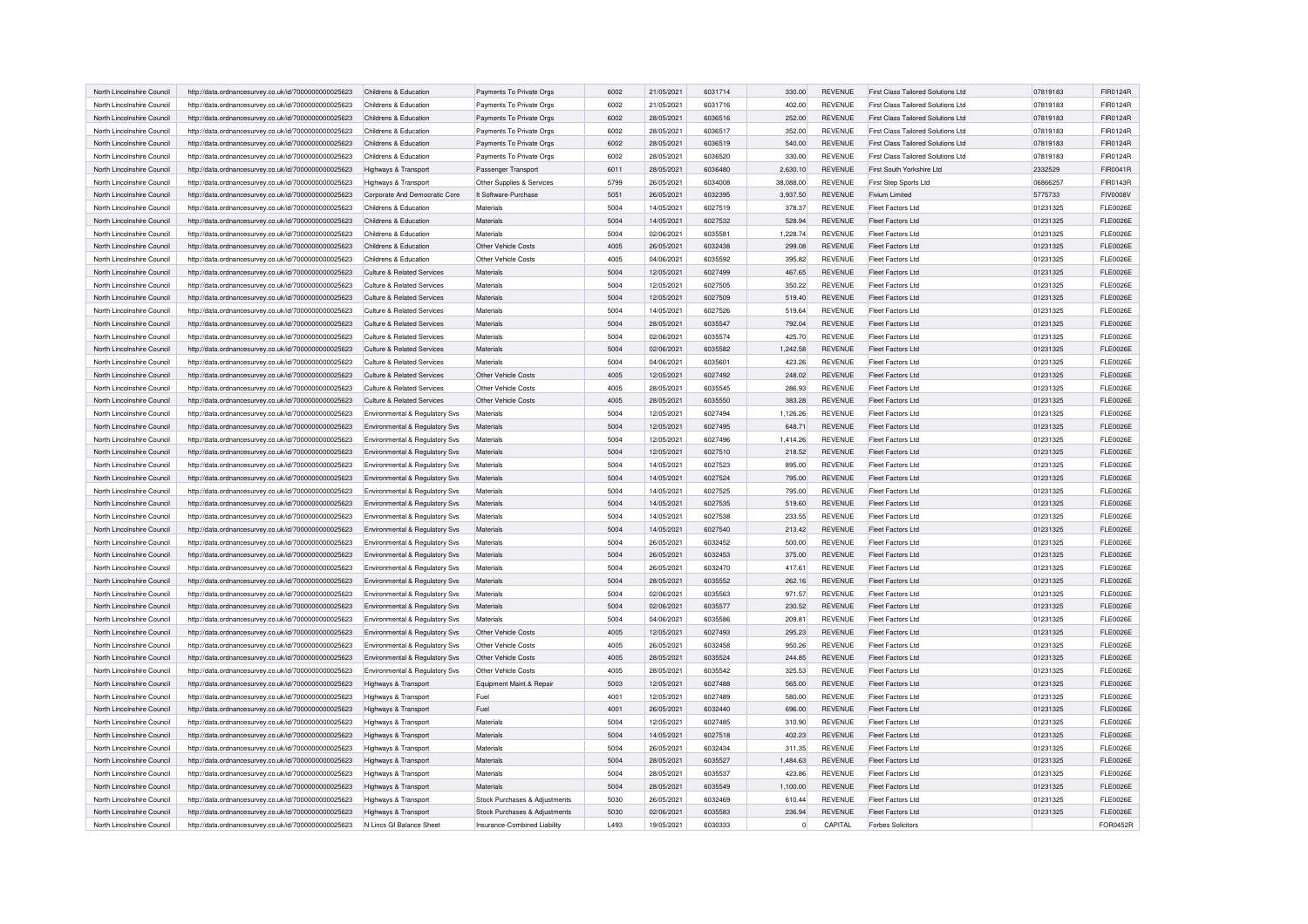| North Lincolnshire Council                               | http://data.ordnancesurvey.co.uk/id/7000000000025623 | N Lincs Gf Balance Sheet           | Insurance-Combined Liability          | L493 | 19/05/2021 | 6030338 | $\circ$   | CAPITAL        | <b>Forbes Solicitors</b>                      |          | <b>FOR0452R</b> |
|----------------------------------------------------------|------------------------------------------------------|------------------------------------|---------------------------------------|------|------------|---------|-----------|----------------|-----------------------------------------------|----------|-----------------|
| North Lincolnshire Council                               | http://data.ordnancesurvey.co.uk/id/7000000000025623 | Childrens & Education              | Course Fees/Training                  | 2002 | 14/05/2021 | 6028829 | 300.00    | <b>REVENUE</b> | Forefront Training Ltd                        | 7200153  | FOR0084R        |
| North Lincolnshire Council                               | http://data.ordnancesurvey.co.uk/id/7000000000025623 | Childrens & Education              | Course Fees/Training                  | 2002 | 14/05/2021 | 6028935 | 300.00    | <b>REVENUE</b> | Forefront Training Ltd                        | 7200153  | FOR0084R        |
| North Lincolnshire Council                               | http://data.ordnancesurvey.co.uk/id/7000000000025623 | Environmental & Regulatory Svs     | Vehicle Hire                          | 4101 | 12/05/2021 | 6027546 | 249.19    | <b>REVENUE</b> | <b>Forktruck Solutions Ltd</b>                | 4032332  | FOR0059R        |
| North Lincolnshire Council                               | http://data.ordnancesurvey.co.uk/id/7000000000025623 | Highways & Transport               | Materials                             | 5004 | 28/05/2021 | 6035602 | 321.88    | <b>REVENUE</b> | Forktruck Solutions Ltd                       | 4032332  | <b>FOR0059R</b> |
| North Lincolnshire Council                               | http://data.ordnancesurvey.co.uk/id/7000000000025623 | Other Expenditure & Income         | Client Related Costs                  | 5534 | 12/05/2021 | 6027642 | 300.00    | <b>REVENUE</b> | Fortis Therapy & Training Ltd                 | 8148553  | <b>MEN0061N</b> |
| North Lincolnshire Council                               | http://data.ordnancesurvey.co.uk/id/7000000000025623 | Childrens & Education              | Payments To Private Orgs              | 6002 | 12/05/2021 | 6027778 | 3,192.60  | <b>REVENUE</b> | Foster Care Associates Limited                | 08273494 | FOS0030S        |
| North Lincolnshire Council                               | http://data.ordnancesurvey.co.uk/id/7000000000025623 | Childrens & Education              | Payments To Private Orgs              | 6002 | 12/05/2021 | 6027775 | 3,676.18  | <b>REVENUE</b> | Fostering People Ltd                          |          | FOS0214S        |
| North Lincolnshire Council                               | http://data.ordnancesurvey.co.uk/id/7000000000025623 | Childrens & Education              | Payments To Private Orgs              | 6002 | 12/05/2021 | 6027776 | 2,730.67  | <b>REVENUE</b> | Fostering People Ltd                          |          | FOS0214S        |
| North Lincolnshire Council                               | http://data.ordnancesurvey.co.uk/id/7000000000025623 | Environmental & Regulatory Sys     | Materials                             | 5004 | 26/05/2021 | 6032481 | 215.10    | <b>REVENUE</b> | Fox Auto Electrical Ltd                       | 7903391  | FOX0061X        |
| North Lincolnshire Council                               | http://data.ordnancesurvey.co.uk/id/7000000000025623 | <b>Housing Services</b>            | Other Supplies & Services             | 5799 | 19/05/2021 | 6030310 | 2,056.83  | <b>REVENUE</b> | Framework Housing Association                 |          | FRA0017A        |
| North Lincolnshire Council                               | http://data.ordnancesurvey.co.uk/id/7000000000025623 | Public Health                      | Payments To Private Orgs              | 6002 | 12/05/2021 | 6027622 | 21,400.00 | <b>REVENUE</b> | Framework Housing Association                 |          | FRA0017A        |
| North Lincolnshire Council                               | http://data.ordnancesurvey.co.uk/id/7000000000025623 | Corporate And Democratic Core      | <b>Legal Fees</b>                     | 5823 | 05/05/2021 | 6023778 | 690.00    | <b>REVENUE</b> | <b>Francesca Steels</b>                       |          | STE0399E        |
| North Lincolnshire Council                               | http://data.ordnancesurvey.co.uk/id/7000000000025623 | Non Distributed Costs              | Rents                                 | 3201 | 12/05/2021 | 6027779 | 830.86    | <b>REVENUE</b> | Funforest Ltd                                 |          | <b>FUN0015N</b> |
| North Lincolnshire Council                               | http://data.ordnancesurvey.co.uk/id/7000000000025623 | Corporate And Democratic Core      | Other Professional Fees               | 5829 | 26/05/2021 | 6033989 | 1,250.00  | <b>REVENUE</b> | Gallagher Insurance Brokers Ltd               | SC108909 | GAL0031L        |
| North Lincolnshire Council                               | http://data.ordnancesurvey.co.uk/id/7000000000025623 | Environmental & Regulatory Svs     | Materials                             | 5004 | 02/06/2021 | 6035610 | 217.50    | <b>REVENUE</b> | Gallows Wood Service Station Ltd              |          | GAL0001L        |
| North Lincolnshire Council                               | http://data.ordnancesurvey.co.uk/id/7000000000025623 | Planning Services                  | Licenses, Subs & Memberships          | 5510 | 19/05/2021 | 6029595 | 692.00    | <b>REVENUE</b> | <b>Gambling Commission</b>                    |          | GAM0163M        |
| North Lincolnshire Council                               | http://data.ordnancesurvey.co.uk/id/7000000000025623 | Corporate And Democratic Core      | Telephone Rent/Calls                  | 5403 | 21/05/2021 | 6030777 | 7.343.63  | <b>REVENUE</b> | Gamma Business Communications Ltd             | 04340834 | GAM0150N        |
| North Lincolnshire Council                               | http://data.ordnancesurvey.co.uk/id/7000000000025623 | Culture & Related Services         | Other Supplies & Services             | 5799 | 28/05/2021 | 6036547 | 895.00    | <b>REVENUE</b> | Gb-Rail Limited                               | 06874619 | GBR0001R        |
| North Lincolnshire Council                               | http://data.ordnancesurvey.co.uk/id/7000000000025623 | <b>Disbursements To Businesses</b> | <b>Business Support Grants</b>        | 6090 | 06/05/2021 | 6025504 | 2,667.00  | <b>REVENUE</b> | Gemini Storage Solutions                      |          | CD068420        |
| North Lincolnshire Council                               | http://data.ordnancesurvey.co.uk/id/7000000000025623 | Culture & Related Services         | Materials                             | 5004 | 19/05/2021 | 6030772 | 360.00    | <b>REVENUE</b> | G Empson & Sons Limited                       | 1434924  | <b>EMP0019F</b> |
| North Lincolnshire Council                               | http://data.ordnancesurvey.co.uk/id/7000000000025623 | Environmental & Regulatory Svs     | Materials                             | 5004 | 26/05/2021 | 6030620 | 256.19    | <b>REVENUE</b> | G Empson & Sons Limited                       | 1434924  | <b>EMP0019F</b> |
| North Lincolnshire Council                               | http://data.ordnancesurvey.co.uk/id/7000000000025623 | Public Health                      | Materials                             | 5004 | 19/05/2021 | 6030621 | 792.30    | <b>REVENUE</b> | G Empson & Sons Limited                       | 1434924  | <b>EMP0019F</b> |
| North Lincolnshire Council                               | http://data.ordnancesurvey.co.uk/id/7000000000025623 | Public Health                      | Materials                             | 5004 | 19/05/2021 | 6030625 | 590.58    | <b>REVENUE</b> | G Empson & Sons Limited                       | 1434924  | <b>EMP0019F</b> |
| North Lincolnshire Council                               | http://data.ordnancesurvey.co.uk/id/7000000000025623 | Adult Social Care                  | Payments To Health Providers          | 6019 | 21/05/2021 | 6031807 | 490.77    | <b>REVENUE</b> | George Elliot Hospital Nhs Trust              |          | GEO0130C        |
| North Lincolnshire Council                               | http://data.ordnancesurvey.co.uk/id/7000000000025623 | Adult Social Care                  | Payments To Health Providers          | 6019 | 21/05/2021 | 6031809 | 636.89    | <b>REVENUE</b> | George Elliot Hospital Nhs Trust              |          | GEO0130C        |
| North Lincolnshire Council                               | http://data.ordnancesurvey.co.uk/id/7000000000025623 | Highways & Transport               | Equipment Purchase                    | 5001 | 12/05/2021 | 6025890 | 258.10    | <b>REVENUE</b> | G & G Signs                                   | 01778323 | SIG0009G        |
| North Lincolnshire Council                               | http://data.ordnancesurvey.co.uk/id/7000000000025623 | Culture & Related Services         | <b>Equipment Purchase</b>             | 5001 | 26/05/2021 | 6020929 | 662.70    | <b>REVENUE</b> | Glasdon Uk Ltd                                | 2160576  | GLA0002A        |
| North Lincolnshire Council                               | http://data.ordnancesurvey.co.uk/id/7000000000025623 | Culture & Related Services         | <b>Equipment Purchase</b>             | 5001 | 26/05/2021 | 6033337 | 662.70    | <b>REVENUE</b> | Glasdon Uk Ltd                                | 2160576  | GLA0002A        |
| North Lincolnshire Council                               | http://data.ordnancesurvey.co.uk/id/7000000000025623 | Environmental & Regulatory Svs     | <b>Equipment Purchase</b>             | 5001 | 07/05/2021 | 6010356 | 2,801.76  | <b>REVENUE</b> | Glasdon Uk Ltd                                | 2160576  | GLA0002A        |
| North Lincolnshire Council                               | http://data.ordnancesurvey.co.uk/id/7000000000025623 | Highways & Transport               | Stock Purchases & Adjustments         | 5030 | 14/05/2021 | 6014825 | 11,282.10 | <b>REVENUE</b> | Glasdon Uk Ltd                                | 2160576  | GLA0002A        |
| North Lincolnshire Council                               | http://data.ordnancesurvey.co.uk/id/7000000000025623 | Corporate And Democratic Core      | Fees & Charges Income                 | 9002 | 07/05/2021 | 6025983 | $-41.55$  | <b>REVENUE</b> | <b>GMB</b>                                    |          | GMB0003E        |
| North Lincolnshire Council                               | http://data.ordnancesurvey.co.uk/id/7000000000025623 | Corporate And Democratic Core      | Fees & Charges Income                 | 9002 | 26/05/2021 | 6034250 | $-40.82$  | <b>REVENUE</b> | <b>GMB</b>                                    |          | GMB0003B        |
| North Lincolnshire Council                               | http://data.ordnancesurvey.co.uk/id/7000000000025623 | Childrens & Education              | Payments To Private Orgs              | 6002 | 07/05/2021 | 6025956 | 825.00    | <b>REVENUE</b> | Good Apple Independent School                 |          | GOO0110O        |
| North Lincolnshire Council                               | http://data.ordnancesurvey.co.uk/id/7000000000025623 | Public Health                      | Equipment Purchase                    | 5001 | 20/05/2021 | 6031412 | $-534.00$ | <b>REVENUE</b> | Go Twenty Seven Ltd                           | 1179033  | GOT0027T        |
| North Lincolnshire Council                               | http://data.ordnancesurvey.co.uk/id/7000000000025623 | Public Health                      | Equipment Purchase                    | 5001 | 20/05/2021 | 6031707 | 534.00    | <b>REVENUE</b> | Go Twenty Seven Ltd                           | 1179033  | GOT00271        |
| North Lincolnshire Council                               | http://data.ordnancesurvey.co.uk/id/7000000000025623 | Public Health                      | <b>Equipment Purchase</b>             | 5001 | 20/05/2021 | 6031709 | 534.00    | <b>REVENUE</b> | Go Twenty Seven Ltd                           | 1179033  | GOT0027T        |
| North Lincolnshire Council                               | http://data.ordnancesurvey.co.uk/id/7000000000025623 | Environmental & Regulatory Svs     | <b>Benair &amp; Maintenance Costs</b> | 3000 | 07/05/2021 | 6025563 | 408.00    | <b>REVENUE</b> | Grade 3 Limited                               | 4693854  | GRA0389A        |
| North Lincolnshire Council                               | http://data.ordnancesurvey.co.uk/id/7000000000025623 | Environmental & Regulatory Svs     | Repair & Maintenance Costs            | 3000 | 07/05/2021 | 6025565 | 385.00    | <b>REVENUE</b> | Grade 3 Limited                               | 4693854  | GRA0389A        |
| North Lincolnshire Council                               | http://data.ordnancesurvey.co.uk/id/7000000000025623 | Environmental & Regulatory Svs     | Repair & Maintenance Costs            | 3000 | 07/05/2021 | 6025567 | 240.00    | <b>REVENUE</b> | Grade 3 Limited                               | 4693854  | GRA0389A        |
| North Lincolnshire Council                               | http://data.ordnancesurvey.co.uk/id/7000000000025623 | Environmental & Regulatory Svs     | Repair & Maintenance Costs            | 3000 | 07/05/2021 | 6025690 | 240.00    | <b>REVENUE</b> | Grade 3 Limited                               | 4693854  | GRA0389A        |
| North Lincolnshire Council                               | http://data.ordnancesurvey.co.uk/id/7000000000025623 | Central Services To Public         | Rents                                 | 3201 | 26/05/2021 | 6033305 | 411.25    | <b>REVENUE</b> | Grange Farm Hobbies Centre                    |          | GRA0425A        |
| North Lincolnshire Council                               | http://data.ordnancesurvey.co.uk/id/7000000000025623 | Culture, Env, Reg & Planning Cap   | Building/Construction                 | A082 | 14/05/2021 | 6029050 | 6,760.06  | CAPITAL        | Grantham Industries Ltd T/A Gbm Demol & Earth |          | GBM0001M        |
| North Lincolnshire Council                               | http://data.ordnancesurvey.co.uk/id/7000000000025623 | Adult Social Care                  | Payments To Private Orgs              | 6002 | 05/05/2021 | 6025324 | 1,864.68  | <b>REVENUE</b> | Grav Healthcare Ltd                           | 06382591 | ISF0032F        |
| North Lincolnshire Council                               |                                                      | Childrens & Education              | It Software-Maintenance               | 5053 | 26/05/2021 | 6033985 |           | <b>REVENUE</b> |                                               |          | GRO0022O        |
|                                                          | http://data.ordnancesurvey.co.uk/id/7000000000025623 | Fin&Inv I&F                        |                                       | 5001 | 26/05/2021 | 6032139 | 10,850.00 | <b>REVENUE</b> | Groupcall Ltd                                 | 04194750 | GTC0001C        |
| North Lincolnshire Council<br>North Lincolnshire Council | http://data.ordnancesurvey.co.uk/id/7000000000025623 | Central Services To Public         | Equipment Purchase<br>Rents           | 3201 |            | 6033265 | 1,687.00  | <b>REVENUE</b> | G T Cleaning Machines Ltd                     |          | GUN0003N        |
|                                                          | http://data.ordnancesurvey.co.uk/id/7000000000025623 |                                    |                                       |      | 26/05/2021 |         | 300.00    |                | Gunness & Burringham P C C                    |          |                 |
| North Lincolnshire Council                               | http://data.ordnancesurvey.co.uk/id/7000000000025623 | <b>Planning Services</b>           | Payments To Voluntary Orgs            | 6001 | 26/05/2021 | 6034291 | 4,455.00  | <b>REVENUE</b> | Gunness Parish Council                        |          | <b>GUN0001N</b> |
| North Lincolnshire Council                               | http://data.ordnancesurvey.co.uk/id/7000000000025623 | Adult Social Care                  | Payments To Private Orgs              | 6002 | 07/05/2021 | 6025300 | 77,735.95 | <b>REVENUE</b> | Hales Group Ltd                               | 04738023 | ABB0054B        |
| North Lincolnshire Council                               | http://data.ordnancesurvey.co.uk/id/7000000000025623 | Adult Social Care                  | Payments To Private Orgs              | 6002 | 07/05/2021 | 6025300 | 1,664.47  | REVENUE        | <b>Hales Group Ltd</b>                        | 04738023 | ABB0054B        |
| North Lincolnshire Council                               | http://data.ordnancesurvey.co.uk/id/7000000000025623 | Adult Social Care                  | Payments To Private Orgs (Inv)        | 6026 | 12/05/2021 | 6027873 | 6,352.12  | REVENUE        | Hales Group Ltd                               | 03756814 | <b>HAL0160L</b> |
| North Lincolnshire Council                               | http://data.ordnancesurvey.co.uk/id/7000000000025623 | Other Expenditure & Income         | Payments To Private Orgs              | 6002 | 07/05/2021 | 6025300 | 1.559.98  | <b>REVENUE</b> | Hales Group Ltd                               | 04738023 | ABB0054B        |
| North Lincolnshire Council                               | http://data.ordnancesurvey.co.uk/id/7000000000025623 | Environmental & Regulatory Svs     | Course Fees/Training                  | 2002 | 14/05/2021 | 6028868 | 415.00    | REVENUE        | Hands Free Computing Ltd                      | 3415976  | <b>HAN0240N</b> |
| North Lincolnshire Council                               | http://data.ordnancesurvey.co.uk/id/7000000000025623 | Environmental & Regulatory Svs     | Course Fees/Training                  | 2002 | 28/05/2021 | 6035920 | 415.00    | REVENUE        | Hands Free Computing Ltd                      | 3415976  | <b>HAN0240N</b> |
| North Lincolnshire Council                               | http://data.ordnancesurvey.co.uk/id/7000000000025623 | Disbursements To Businesses        | <b>Business Support Grants</b>        | 6090 | 06/05/2021 | 6025519 | 8,000.00  | REVENUE        | Harmony Hair And Beauty                       |          | CD068700        |
| North Lincolnshire Council                               | http://data.ordnancesurvey.co.uk/id/7000000000025623 | Corporate And Democratic Core      | Course Fees/Training                  | 2002 | 12/05/2021 | 6027443 | 2,600.00  | <b>REVENUE</b> | Hasca I td                                    |          | <b>HAS0121S</b> |
| North Lincolnshire Council                               | http://data.ordnancesurvey.co.uk/id/7000000000025623 | Highways & Transport               | Other Supplies & Services             | 5799 | 07/05/2021 | 6019106 | 1,998.00  | REVENUE        | Hatton Traffic Management Limited             | 1272806  | <b>HAT0008T</b> |
| North Lincolnshire Council                               | http://data.ordnancesurvey.co.uk/id/7000000000025623 | Culture & Related Services         | Other Supplies & Services             | 5799 | 12/05/2021 | 6023832 | 253.80    | <b>REVENUE</b> | Haxev Parish Walkers Are Welcome              |          | <b>HAX0017X</b> |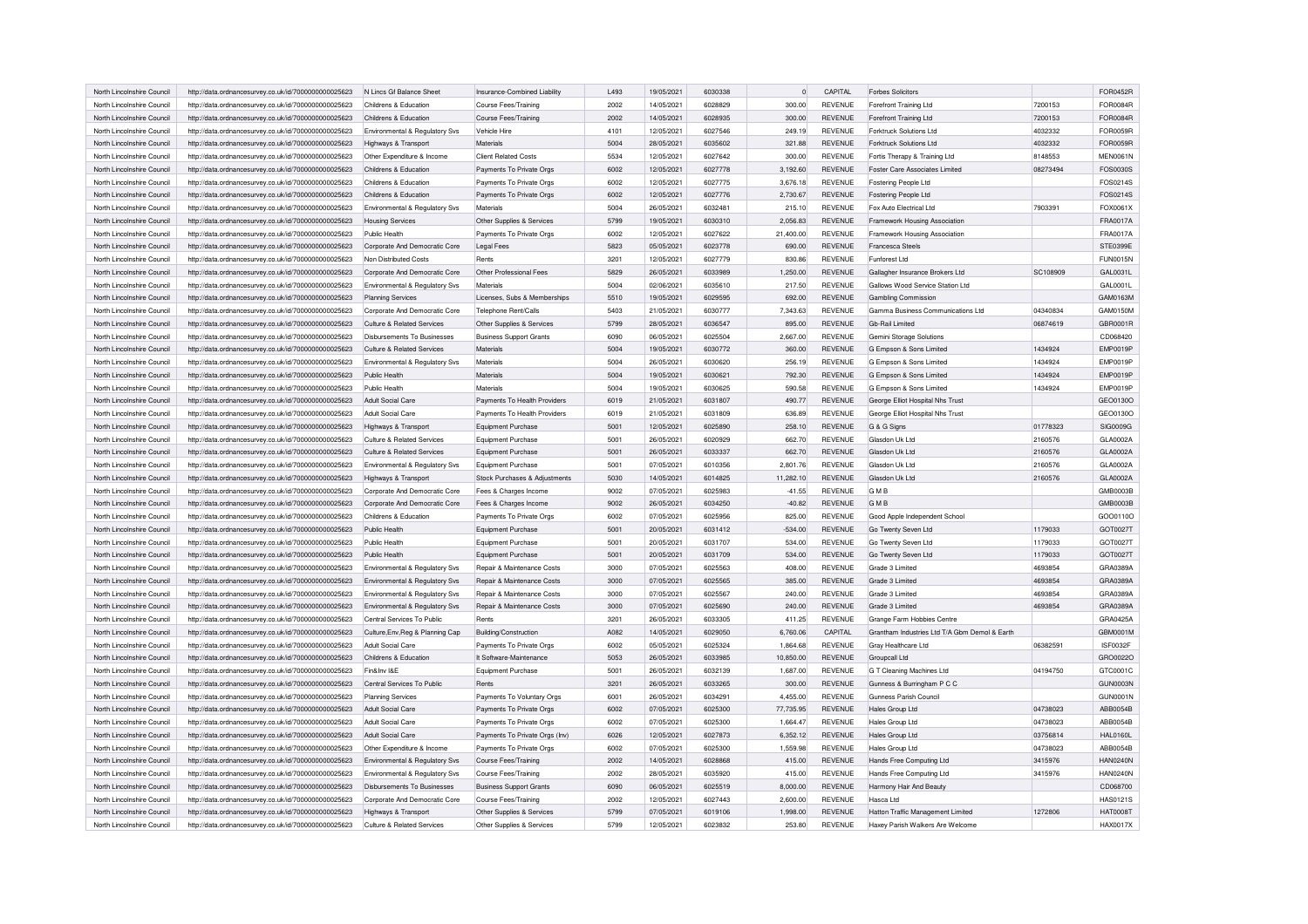| North Lincolnshire Council                               | http://data.ordnancesurvey.co.uk/id/7000000000025623 | Environmental & Regulatory Svs | Materials                   | 5004 | 12/05/2021 | 6027483 | 4,287.45              | <b>REVENUE</b> | Heil Farid European Company Limited   | SC053003 | <b>FAR0008R</b> |
|----------------------------------------------------------|------------------------------------------------------|--------------------------------|-----------------------------|------|------------|---------|-----------------------|----------------|---------------------------------------|----------|-----------------|
| North Lincolnshire Council                               | http://data.ordnancesurvey.co.uk/id/7000000000025623 | Environmental & Regulatory Svs | Materials                   | 5004 | 28/05/2021 | 6035516 | 390.00                | <b>REVENUE</b> | Heil Farid European Company Limited   | SC053003 | <b>FAR0008R</b> |
| North Lincolnshire Council                               | http://data.ordnancesurvey.co.uk/id/7000000000025623 | Childrens & Education          | Other Supplies & Services   | 5799 | 12/05/2021 | 6027731 | 450.06                | <b>REVENUE</b> | He Words Ltd                          | 03464388 | <b>HEW0030W</b> |
| North Lincolnshire Council                               | http://data.ordnancesurvey.co.uk/id/7000000000025623 | Adult Social Care              | Course Fees/Training        | 2002 | 07/05/2021 | 6024644 | 3.030.00              | <b>REVENUE</b> | H&H Agency Ltd                        | 7511770  | <b>HHA0001A</b> |
| North Lincolnshire Council                               | http://data.ordnancesurvey.co.uk/id/7000000000025623 | Childrens & Education          | <b>Client Related Costs</b> | 5534 | 14/05/2021 | 6028694 | 290.00                | <b>REVENUE</b> | <b>H&amp;H Equestrian</b>             | 12272162 | HHE0002E        |
| North Lincolnshire Council                               | http://data.ordnancesurvey.co.uk/id/7000000000025623 | Adult Social Care              | Payments To Private Orgs    | 6002 | 05/05/2021 | 6025321 | 1,382.56              | <b>REVENUE</b> | Hica I td                             |          | ISF0010F        |
| North Lincolnshire Council                               | http://data.ordnancesurvey.co.uk/id/7000000000025623 | Children & Education Capital   | Building/Construction       | A082 | 07/05/2021 | 6025390 | 59,546.24             | CAPITAL        | Hill Builders (Humberside) Ltd        | 1876857  | <b>HIL0003L</b> |
| North Lincolnshire Council                               | http://data.ordnancesurvey.co.uk/id/7000000000025623 | Childrens & Education          | Repair & Maintenance Costs  | 3000 | 26/05/2021 | 6031742 | 1,420.97              | <b>REVENUE</b> | Hill Builders (Humberside) Ltd        | 1876857  | <b>HIL0003L</b> |
| North Lincolnshire Council                               | http://data.ordnancesurvey.co.uk/id/7000000000025623 | Culture & Related Services     | Repair & Maintenance Costs  | 3000 | 26/05/2021 | 6031742 | 1,971.00              | <b>REVENUE</b> | Hill Builders (Humberside) Ltd        | 1876857  | <b>HIL0003L</b> |
| North Lincolnshire Council                               | http://data.ordnancesurvey.co.uk/id/7000000000025623 | Environmental & Regulatory Svs | Repair & Maintenance Costs  | 3000 | 26/05/2021 | 6031742 | 171.68                | <b>REVENUE</b> | Hill Builders (Humberside) Ltd        | 1876857  | <b>HIL0003L</b> |
| North Lincolnshire Council                               | http://data.ordnancesurvey.co.uk/id/7000000000025623 | Highways & Transport           | Repair & Maintenance Costs  | 3000 | 26/05/2021 | 6031742 | 735.55                | <b>REVENUE</b> | Hill Builders (Humberside) Ltd        | 1876857  | <b>HIL0003L</b> |
| North Lincolnshire Council                               | http://data.ordnancesurvey.co.uk/id/7000000000025623 | Non Distributed Costs          | Repair & Maintenance Costs  | 3000 | 26/05/2021 | 6031742 | 74.62                 | <b>REVENUE</b> | Hill Builders (Humberside) Ltd        | 1876857  | <b>HIL0003L</b> |
| North Lincolnshire Council                               | http://data.ordnancesurvey.co.uk/id/7000000000025623 | <b>Planning Services</b>       | Other Supplies & Services   | 5799 | 12/05/2021 | 6027856 | 1,371.73              | <b>REVENUE</b> | Hill Builders (Humberside) Ltd        | 1876857  | <b>HIL0003L</b> |
| North Lincolnshire Council                               | http://data.ordnancesurvey.co.uk/id/7000000000025623 | Other Expenditure & Income     | Payments To Private Orgs    | 6002 | 21/05/2021 | 6031466 | 365.00                | <b>REVENUE</b> | Hmcts                                 |          | <b>PUB0002E</b> |
| North Lincolnshire Council                               | http://data.ordnancesurvey.co.uk/id/7000000000025623 | Other Expenditure & Income     | Payments To Private Orgs    | 6002 | 26/05/2021 | 6033185 | 365.00                | <b>REVENUE</b> | Hmcts                                 |          | COU0051L        |
| North Lincolnshire Council                               | http://data.ordnancesurvey.co.uk/id/7000000000025623 | Childrens & Education          | Payments To Private Orgs    | 6002 | 19/05/2021 | 6029561 | 2,247.00              | <b>REVENUE</b> | Hm Prison & Probation Service (Hmpps) |          | HMP0009F        |
| North Lincolnshire Council                               | http://data.ordnancesurvey.co.uk/id/7000000000025623 | <b>Housing Services</b>        | Fees & Charges Income       | 9002 | 07/05/2021 | 6023322 | $-1,348.27$           | <b>REVENUE</b> | Hobson & Porter Ltd                   |          | HOB0001B        |
| North Lincolnshire Council                               | http://data.ordnancesurvey.co.uk/id/7000000000025623 | Adult Social Care              | Repair & Maintenance Costs  | 3000 | 26/05/2021 | 6031743 | 29.05                 | <b>REVENUE</b> | Holls Flectrical Ltd                  | 1421429  | HOL0021L        |
| North Lincolnshire Council                               | http://data.ordnancesurvey.co.uk/id/7000000000025623 | Adult Social Care              | Repair & Maintenance Costs  | 3000 | 26/05/2021 | 6031743 | 348.31                | <b>REVENUE</b> | Holls Flectrical Ltd                  | 1421429  | HOL0021L        |
| North Lincolnshire Council                               | http://data.ordnancesurvey.co.uk/id/7000000000025623 | Adult Social Care Capital      | Building/Construction       | A082 | 21/05/2021 | 6031653 | 3,805.59              | CAPITAL        | <b>Holls Electrical Ltd</b>           | 1421429  | HOL0021L        |
| North Lincolnshire Council                               | http://data.ordnancesurvey.co.uk/id/7000000000025623 | Central Services To Public     | Equipment Purchase          | 5001 | 14/05/2021 | 6028711 | 3,265.82              | <b>REVENUE</b> | <b>Holls Electrical Ltd</b>           | 1421429  | HOL0021L        |
| North Lincolnshire Council                               | http://data.ordnancesurvey.co.uk/id/7000000000025623 | Childrens & Education          | Repair & Maintenance Costs  | 3000 | 26/05/2021 | 6031743 | 92.57                 | <b>REVENUE</b> | Holls Flectrical Ltd                  | 1421429  | HOL0021L        |
| North Lincolnshire Council                               | http://data.ordnancesurvey.co.uk/id/7000000000025623 | Corporate And Democratic Core  | Repair & Maintenance Costs  | 3000 | 26/05/2021 | 6031743 | 178.92                | <b>REVENUE</b> | <b>Holls Electrical Ltd</b>           | 1421429  | HOL0021L        |
| North Lincolnshire Council                               | http://data.ordnancesurvey.co.uk/id/7000000000025623 | Culture & Related Services     | Repair & Maintenance Costs  | 3000 | 26/05/2021 | 6031743 | 763.32                | <b>REVENUE</b> | <b>Holls Electrical Ltd</b>           | 1421429  | HOL0021L        |
| North Lincolnshire Council                               | http://data.ordnancesurvey.co.uk/id/7000000000025623 | Environmental & Regulatory Svs | Repair & Maintenance Costs  | 3000 | 26/05/2021 | 6031743 | 808.14                | <b>REVENUE</b> | Holls Flectrical Ltd                  | 1421429  | HOL0021L        |
| North Lincolnshire Council                               | http://data.ordnancesurvey.co.uk/id/7000000000025623 | Highways & Transport           | Repair & Maintenance Costs  | 3000 | 26/05/2021 | 6031743 | 129.48                | <b>REVENUE</b> | Holls Flectrical Ltd                  | 1421429  | HOL0021L        |
| North Lincolnshire Council                               | http://data.ordnancesurvey.co.uk/id/7000000000025623 | Highways & Transport           | Repair & Maintenance Costs  | 3000 | 26/05/2021 | 6031743 | 166.30                | <b>REVENUE</b> | <b>Holls Electrical Ltd</b>           | 1421429  | HOL0021L        |
| North Lincolnshire Council                               | http://data.ordnancesurvey.co.uk/id/7000000000025623 | <b>Planning Services</b>       | Repair & Maintenance Costs  | 3000 | 26/05/2021 | 6031743 | 98.76                 | <b>REVENUE</b> | <b>Holls Electrical Ltd</b>           | 1421429  | <b>HOL0021L</b> |
| North Lincolnshire Council                               | http://data.ordnancesurvey.co.uk/id/7000000000025623 | <b>Housing Services</b>        | Other Supplies & Services   | 5799 | 19/05/2021 | 6030255 | 1,243.50              | <b>REVENUE</b> | Homegroup Ltd                         |          | <b>HOM0097M</b> |
| North Lincolnshire Council                               | http://data.ordnancesurvey.co.uk/id/7000000000025623 | <b>Housing Services</b>        | Other Supplies & Services   | 5799 | 19/05/2021 | 6030258 | 2,304.00              | <b>REVENUE</b> | Homegroup Ltd                         |          | <b>HOM0097M</b> |
| North Lincolnshire Council                               | http://data.ordnancesurvey.co.uk/id/7000000000025623 | Public Health                  | Payments To Private Orgs    | 6002 | 12/05/2021 | 6027625 | 8,886.00              | <b>REVENUE</b> | Homegroup Ltd                         |          | <b>HOM0097M</b> |
| North Lincolnshire Council                               | http://data.ordnancesurvey.co.uk/id/7000000000025623 | Culture & Related Services     | Provisions                  | 5201 | 14/05/2021 | 6025820 | 279.03                | <b>REVENUE</b> | Hopwells Limited                      | 01404481 | <b>HOP0104P</b> |
| North Lincolnshire Council                               | http://data.ordnancesurvey.co.uk/id/7000000000025623 | Culture & Related Services     | Provisions                  | 5201 | 26/05/2021 | 6033534 | 410.28                | REVENUE        | Hopwells Limited                      | 01404481 | HOP0104P        |
| North Lincolnshire Council                               | http://data.ordnancesurvey.co.uk/id/7000000000025623 | Culture & Related Services     | Provisions                  | 5201 | 28/05/2021 | 6033537 | 360.56                | <b>REVENUE</b> | Hopwells Limited                      | 01404481 | HOP0104P        |
| North Lincolnshire Council                               | http://data.ordnancesurvey.co.uk/id/7000000000025623 | Fin&Inv I&E                    | Provisions                  | 5201 | 05/05/2021 | 6024720 | 254.08                | REVENUE        | Hopwells Limited                      | 01404481 | HOP0104P        |
| North Lincolnshire Council                               | http://data.ordnancesurvey.co.uk/id/7000000000025623 | Fin&Inv I&F                    | Provisions                  | 5201 | 05/05/2021 | 6024733 | 429.50                | <b>REVENUE</b> | <b>Hopwells Limited</b>               | 01404481 | HOP0104F        |
| North Lincolnshire Council                               | http://data.ordnancesurvey.co.uk/id/7000000000025623 | Fin&Inv I&E                    | Provisions                  | 5201 | 05/05/2021 | 6024745 | 537.84                | REVENUE        | Hopwells Limited                      | 01404481 | HOP0104P        |
| North Lincolnshire Council                               | http://data.ordnancesurvey.co.uk/id/7000000000025623 | Fin&Inv I&E                    | Provisions                  | 5201 | 05/05/2021 | 6024754 | 411.25                | <b>REVENUE</b> | Honwells I imited                     | 01404481 | <b>HOP0104P</b> |
| North Lincolnshire Council                               | http://data.ordnancesurvey.co.uk/id/7000000000025623 | Fin&Inv I&F                    | Provisions                  | 5201 | 12/05/2021 | 6027274 | 253.48                | <b>REVENUE</b> | <b>Hopwells Limited</b>               | 01404481 | HOP0104P        |
| North Lincolnshire Council                               | http://data.ordnancesurvey.co.uk/id/7000000000025623 | Fin&Inv I&E                    | Provisions                  | 5201 | 12/05/2021 | 6027277 | 433.69                | REVENUE        | Hopwells Limited                      | 01404481 | HOP0104P        |
| North Lincolnshire Council                               | http://data.ordnancesurvey.co.uk/id/7000000000025623 | Fin&Inv I&E                    | Provisions                  | 5201 | 12/05/2021 | 6027280 | 258.11                | <b>REVENUE</b> | Hopwells Limited                      | 01404481 | HOP0104P        |
| North Lincolnshire Council                               | http://data.ordnancesurvey.co.uk/id/7000000000025623 | Fin&Inv I&E                    | Provisions                  | 5201 | 12/05/2021 | 6027284 | 416.80                | REVENUE        | <b>Hopwells Limited</b>               | 01404481 | HOP0104P        |
| North Lincolnshire Council                               | http://data.ordnancesurvey.co.uk/id/7000000000025623 | Fin&Inv I&E                    | Provisions                  | 5201 | 12/05/2021 | 6027301 | 309.87                | REVENUE        | <b>Hopwells Limited</b>               | 01404481 | <b>HOP0104P</b> |
| North Lincolnshire Council                               | http://data.ordnancesurvey.co.uk/id/7000000000025623 | Fin&Inv I&E                    | Provisions                  | 5201 | 12/05/2021 | 6027312 | 310.36                | <b>REVENUE</b> | Honwells I imited                     | 01404481 | <b>HOP0104P</b> |
| North Lincolnshire Council                               | http://data.ordnancesurvey.co.uk/id/7000000000025623 | Fin&Inv I&E                    | Provisions                  | 5201 | 26/05/2021 | 6032159 | 251.65                | REVENUE        | Hopwells Limited                      | 01404481 | <b>HOP0104P</b> |
| North Lincolnshire Council                               | http://data.ordnancesurvey.co.uk/id/7000000000025623 | Fin&Inv I&E                    | Provisions                  | 5201 | 26/05/2021 | 6032184 | 371.69                | REVENUE        | Hopwells Limited                      | 01404481 | HOP0104F        |
| North Lincolnshire Council                               | http://data.ordnancesurvey.co.uk/id/7000000000025623 | Fin&Inv I&E                    | Provisions                  | 5201 | 26/05/2021 | 6032189 | 274.32                | REVENUE        | Hopwells Limited                      | 01404481 | <b>HOP0104P</b> |
| North Lincolnshire Council                               | http://data.ordnancesurvey.co.uk/id/7000000000025623 | Fin&Inv I&E                    | Provisions                  | 5201 | 26/05/2021 | 6032193 | 285.55                | REVENUE        | <b>Hopwells Limited</b>               | 01404481 | <b>HOP0104P</b> |
| North Lincolnshire Council                               | http://data.ordnancesurvey.co.uk/id/7000000000025623 | Fin&Inv I&E                    | Provisions                  | 5201 | 26/05/2021 | 6034076 | 360.59                | REVENUE        | <b>Hopwells Limited</b>               | 01404481 | <b>HOP0104P</b> |
| North Lincolnshire Council                               | http://data.ordnancesurvey.co.uk/id/7000000000025623 | Fin&Inv I&E                    | Provisions                  | 5201 | 26/05/2021 | 6034080 | 533.40                | REVENUE        | <b>Hopwells Limited</b>               | 01404481 | HOP0104P        |
| North Lincolnshire Council                               | http://data.ordnancesurvey.co.uk/id/7000000000025623 | Childrens & Education          | Home To School Transport    | 4201 | 07/05/2021 | 6025907 | 8,106.00              | REVENUE        | Hornsby Travel Services Ltd           | 01490232 | <b>HOR0122R</b> |
| North Lincolnshire Council                               | http://data.ordnancesurvey.co.uk/id/7000000000025623 | Highways & Transport           | <b>Concessionary Fares</b>  | 6010 | 12/05/2021 | 6026509 | 33,168.31             | <b>REVENUE</b> | Homsby Travel Services Ltd            | 01490232 | <b>HOR0122R</b> |
| North Lincolnshire Council                               |                                                      |                                |                             | 6011 | 12/05/2021 | 6027717 |                       | REVENUE        |                                       | 01490232 | <b>HOR0122F</b> |
| North Lincolnshire Council                               | http://data.ordnancesurvey.co.uk/id/7000000000025623 | Highways & Transport           | Passenger Transport         | 6011 | 28/05/2021 | 6035458 | 7,072.70<br>15,401.04 | REVENUE        | Hornsby Travel Services Ltd           | 01490232 | <b>HOR0122F</b> |
|                                                          | http://data.ordnancesurvey.co.uk/id/7000000000025623 | Highways & Transport           | Passenger Transport         | 5799 |            | 6030303 |                       |                | Hornsby Travel Services Ltd           |          |                 |
| North Lincolnshire Council<br>North Lincolnshire Council | http://data.ordnancesurvey.co.uk/id/7000000000025623 | <b>Housing Services</b>        | Other Supplies & Services   | 6002 | 19/05/2021 | 6025322 | 733.14                | REVENUE        | Hotel One Ltd (T/A Nightel)           |          | <b>HOT0057T</b> |
|                                                          | http://data.ordnancesurvey.co.uk/id/7000000000025623 | Adult Social Care              | Payments To Private Orgs    | 6002 | 05/05/2021 |         | 7,519.80              | REVENUE        | Housing & Support Solutions Ltd       | 04383479 | ISF0014F        |
| North Lincolnshire Council                               | http://data.ordnancesurvey.co.uk/id/7000000000025623 | Adult Social Care              | Payments To Private Orgs    |      | 07/05/2021 | 6025318 | 19,822.36             | REVENUE        | Housing & Support Solutions Ltd       | 04383479 | <b>HOU0264L</b> |
| North Lincolnshire Council                               | http://data.ordnancesurvey.co.uk/id/7000000000025623 | Adult Social Care              | Payments To Private Oras    | 6002 | 07/05/2021 | 6025318 | 9.751.44              | <b>REVENUE</b> | Housing & Support Solutions Ltd       | 04383479 | <b>HOU0264U</b> |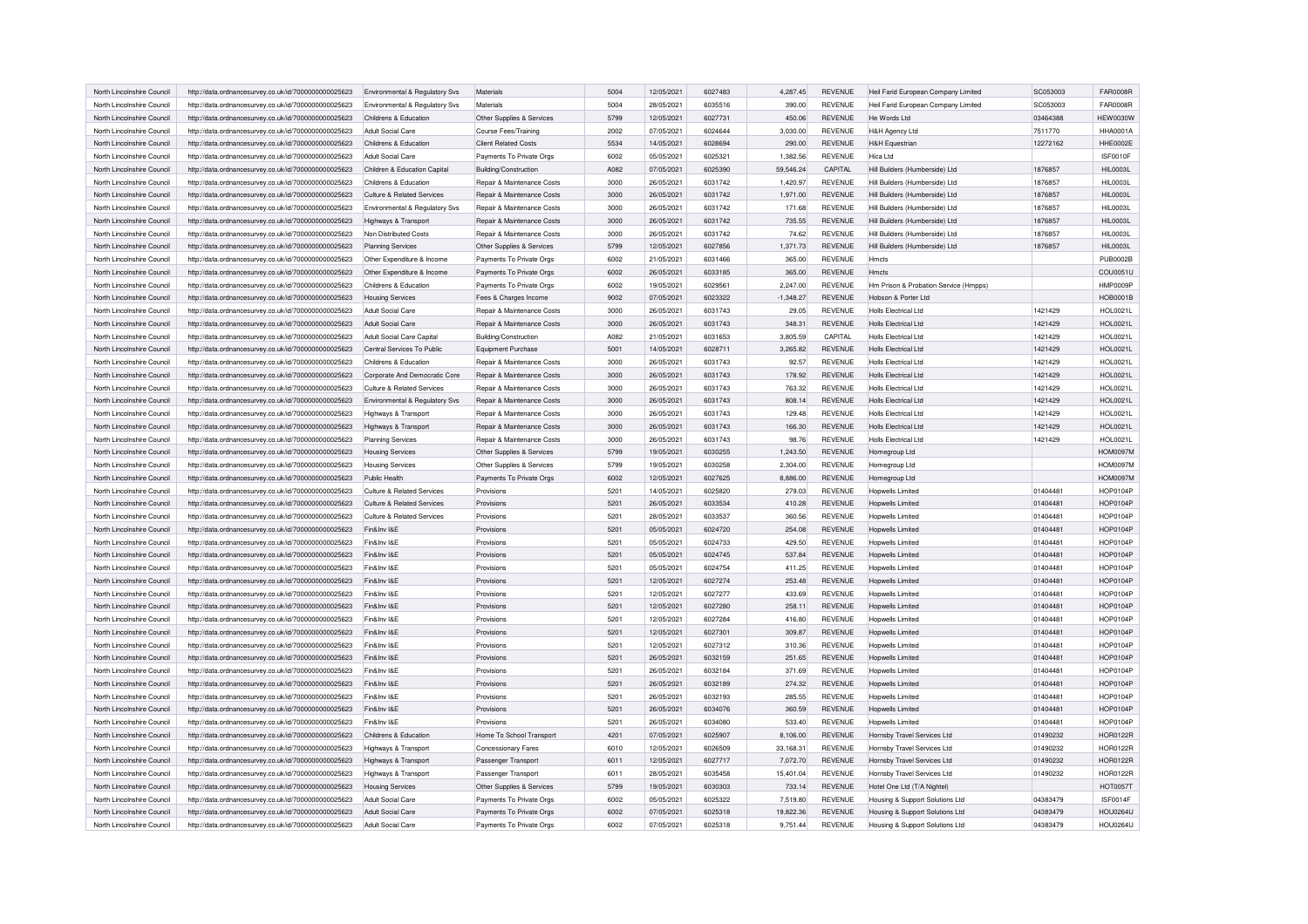| North Lincolnshire Council | http://data.ordnancesurvey.co.uk/id/7000000000025623                                                         | Childrens & Education          | Rents                                 | 3201 | 12/05/2021 | 6027994 | 1.235.01       | <b>REVENUE</b> | H S Gosal                                |          | GOS0017S        |
|----------------------------|--------------------------------------------------------------------------------------------------------------|--------------------------------|---------------------------------------|------|------------|---------|----------------|----------------|------------------------------------------|----------|-----------------|
| North Lincolnshire Council | http://data.ordnancesurvey.co.uk/id/7000000000025623                                                         | Fin&Inv I&E                    | Other Supplies & Services             | 5799 | 21/05/2021 | 6031683 | 1,219.65       | <b>REVENUE</b> | Hull City Council                        |          | <b>KIN0002N</b> |
| North Lincolnshire Council | http://data.ordnancesurvey.co.uk/id/7000000000025623                                                         | Fin&Inv I&E                    | Other Supplies & Services             | 5799 | 21/05/2021 | 6031685 | 654.40         | <b>REVENUE</b> | Hull City Council                        |          | <b>KIN0002N</b> |
| North Lincolnshire Council | http://data.ordnancesurvey.co.uk/id/7000000000025623                                                         | Environmental & Regulatory Svs | Payments To Private Orgs              | 6002 | 19/05/2021 | 6027922 | 7,454.00       | <b>REVENUE</b> | Humber Nature Partnership                |          | <b>HUM0217M</b> |
| North Lincolnshire Council | http://data.ordnancesurvey.co.uk/id/7000000000025623                                                         | Highways & Transport           | Equipment Hire/Rent                   | 5002 | 12/05/2021 | 6014912 | 1,196.00       | <b>REVENUE</b> | Humberside Aid Plant Hire Ltd            | 1207398  | <b>HUM0020N</b> |
| North Lincolnshire Council | http://data.ordnancesurvey.co.uk/id/7000000000025623                                                         | Highways & Transport           | Fauinment Hire/Rent                   | 5002 | 12/05/2021 | 6014913 | 299.00         | <b>REVENUE</b> | Humberside Aid Plant Hire Ltd            | 1207398  | <b>HUM0020M</b> |
| North Lincolnshire Council | http://data.ordnancesurvey.co.uk/id/7000000000025623                                                         | Highways & Transport           | Equipment Hire/Rent                   | 5002 | 12/05/2021 | 6015037 | 299.00         | <b>REVENUE</b> | Humberside Aid Plant Hire Ltd            | 1207398  | <b>HUM0020M</b> |
| North Lincolnshire Council | http://data.ordnancesurvey.co.uk/id/7000000000025623                                                         | Highways & Transport           | Equipment Hire/Rent                   | 5002 | 12/05/2021 | 6015039 | 230.00         | <b>REVENUE</b> | Humberside Aid Plant Hire Ltd            | 1207398  | <b>HUM0020M</b> |
| North Lincolnshire Council | http://data.ordnancesurvey.co.uk/id/7000000000025623                                                         | Highways & Transport           | Equipment Hire/Rent                   | 5002 | 26/05/2021 | 6027988 | 1,040.00       | <b>REVENUE</b> | Humberside Aid Plant Hire Ltd            | 1207398  | <b>HUM0020M</b> |
| North Lincolnshire Council | http://data.ordnancesurvey.co.uk/id/7000000000025623                                                         | Highways & Transport           | Equipment Hire/Rent                   | 5002 | 26/05/2021 | 6027992 | 260.00         | <b>REVENUE</b> | Humberside Aid Plant Hire Ltd            | 1207398  | <b>HUM0020M</b> |
| North Lincolnshire Council | http://data.ordnancesurvey.co.uk/id/7000000000025623                                                         | Highways & Transport           | Equipment Hire/Rent                   | 5002 | 26/05/2021 | 6028046 | 260.00         | <b>REVENUE</b> | Humberside Aid Plant Hire Ltd            | 1207398  | <b>HUM0020M</b> |
| North Lincolnshire Council | http://data.ordnancesurvey.co.uk/id/7000000000025623                                                         | Fin&Inv I&E                    | Rents                                 | 3201 | 19/05/2021 | 6030405 | 743.39         | <b>REVENUE</b> | Humberside International Airport         |          | HUM0039M        |
| North Lincolnshire Council | http://data.ordnancesurvey.co.uk/id/7000000000025623                                                         | Fin&Inv I&E                    | Rents                                 | 3201 | 19/05/2021 | 6030406 | 1,586.08       | <b>REVENUE</b> | Humberside International Airport         |          | HUM0039M        |
| North Lincolnshire Council | http://data.ordnancesurvey.co.uk/id/7000000000025623                                                         | Fin&Inv I&F                    | Rents                                 | 3201 | 26/05/2021 | 6033542 | 2,000.00       | <b>REVENUE</b> | Humberside International Airport         |          | <b>HUM0039N</b> |
| North Lincolnshire Council | http://data.ordnancesurvey.co.uk/id/7000000000025623                                                         | Culture & Related Services     | Other Supplies & Services             | 5799 | 05/05/2021 | 6023803 | 992.00         | REVENUE        | Humberside Police                        |          | <b>HUM0126M</b> |
| North Lincolnshire Council | http://data.ordnancesurvey.co.uk/id/7000000000025623                                                         | Childrens & Education          |                                       | 6002 | 14/05/2021 | 6029008 | 1,916.66       | <b>REVENUE</b> | Huntcliff School                         |          | HUN0039N        |
|                            |                                                                                                              |                                | Payments To Private Orgs              |      |            |         |                |                |                                          |          |                 |
| North Lincolnshire Counci  | http://data.ordnancesurvey.co.uk/id/7000000000025623                                                         | Fin&Inv I&F                    | Grounds Maintenance                   | 3010 | 12/05/2021 | 6027445 | 696.00         | <b>REVENUE</b> | Hydrainer Pump Hire Ltd                  | 1522204  | HYD0065D        |
| North Lincolnshire Council | http://data.ordnancesurvey.co.uk/id/7000000000025623                                                         | Corporate And Democratic Core  | Other Professional Fees               | 5829 | 26/05/2021 | 6033987 | 3,655.00       | <b>REVENUE</b> | <b>Hymans Robertson Lip</b>              |          | <b>HYM0020M</b> |
| North Lincolnshire Council | http://data.ordnancesurvey.co.uk/id/7000000000025623                                                         | Childrens & Education          | <b>Benair &amp; Maintenance Costs</b> | 3000 | 26/05/2021 | 6031745 | 1.381.80       | <b>REVENUE</b> | lag Developments Ltd                     | 05073636 | IGA0021A        |
| North Lincolnshire Council | http://data.ordnancesurvey.co.uk/id/7000000000025623                                                         | Culture & Related Services     | Repair & Maintenance Costs            | 3000 | 26/05/2021 | 6031745 | 3,236.60       | <b>REVENUE</b> | lag Developments Ltd                     | 05073636 | IGA0021A        |
| North Lincolnshire Council | http://data.ordnancesurvey.co.uk/id/7000000000025623                                                         | Environmental & Regulatory Svs | Repair & Maintenance Costs            | 3000 | 26/05/2021 | 6031745 | 315.78         | REVENUE        | lag Developments Ltd                     | 05073636 | IGA0021A        |
| North Lincolnshire Council | http://data.ordnancesurvey.co.uk/id/7000000000025623                                                         | Non Distributed Costs          | Repair & Maintenance Costs            | 3000 | 26/05/2021 | 6031745 | 133.25         | <b>REVENUE</b> | lag Developments Ltd                     | 05073636 | IGA0021A        |
| North Lincolnshire Council | http://data.ordnancesurvey.co.uk/id/7000000000025623                                                         | Childrens & Education          | <b>Legal Fees</b>                     | 5823 | 21/05/2021 | 6031352 | 3,136.00       | <b>REVENUE</b> | Ian Simmons Ophthalmics Ltd              |          | <b>IAN0037N</b> |
| North Lincolnshire Council | http://data.ordnancesurvey.co.uk/id/7000000000025623                                                         | Corporate And Democratic Core  | It Software-Maintenance               | 5053 | 12/05/2021 | 6027638 | 4,682.73       | REVENUE        | Ideagen Mk Ltd                           | 3528524  | IDE0050E        |
| North Lincolnshire Council | http://data.ordnancesurvey.co.uk/id/7000000000025623                                                         | Adult Social Care Capital      | It Equipment                          | A098 | 14/05/2021 | 6029080 | 2.351.00       | CAPITAL        | Idn Supplies Ltd                         | 2248449  | SUP0022P        |
| North Lincolnshire Council | http://data.ordnancesurvey.co.uk/id/7000000000025623                                                         | Adult Social Care Capital      | It Equipment                          | A098 | 14/05/2021 | 6029081 | 285.00         | CAPITAL        | Idn Supplies Ltd                         | 2248449  | SUP0022P        |
| North Lincolnshire Council | http://data.ordnancesurvey.co.uk/id/7000000000025623                                                         | Central Services To Public     | Rents                                 | 3201 | 26/05/2021 | 6033219 | 350.00         | <b>REVENUE</b> | Ingleby Arms                             |          | <b>ING0133G</b> |
| North Lincolnshire Council | http://data.ordnancesurvey.co.uk/id/7000000000025623                                                         | Highways & Transport           | Stock Purchases & Adjustments         | 5030 | 26/05/2021 | 6024519 | 574.08         | REVENUE        | Instarmac Group Plc                      | 1324925  | <b>INS0024S</b> |
| North Lincolnshire Council | http://data.ordnancesurvey.co.uk/id/7000000000025623                                                         | Highways & Transport           | Stock Purchases & Adjustments         | 5030 | 26/05/2021 | 6030783 | 411.60         | <b>REVENUE</b> | Instarmac Group Plc                      | 1324925  | <b>INS0024S</b> |
| North Lincolnshire Council | http://data.ordnancesurvey.co.uk/id/7000000000025623                                                         | Environmental & Regulatory Svs | Course Fees/Training                  | 2002 | 26/05/2021 | 6030867 | 2,280.00       | REVENUE        | Institute Of Licensing Ltd               | 05710898 | <b>INS0270S</b> |
| North Lincolnshire Council | http://data.ordnancesurvey.co.uk/id/7000000000025623                                                         | Adult Social Care Capital      | Other Costs                           | A085 | 21/05/2021 | 6029599 | 1,100.00       | CAPITAL        | Invacare Ltd                             | 5178693  | <b>INV0022V</b> |
| North Lincolnshire Council |                                                                                                              |                                | Other Costs                           | A085 | 09/06/2021 | 6029598 | 1,500.00       | CAPITAL        | Invacare I td                            | 5178693  | <b>INV0022V</b> |
|                            | http://data.ordnancesurvey.co.uk/id/7000000000025623                                                         | Adult Social Care Capital      |                                       |      |            | 6026511 |                |                |                                          |          |                 |
| North Lincolnshire Council | http://data.ordnancesurvey.co.uk/id/7000000000025623                                                         | Highways & Transport           | <b>Concessionary Fares</b>            | 6010 | 12/05/2021 |         | 5,000.00       | <b>REVENUE</b> | <b>Isle Coaches</b>                      |          | COA0039A        |
| North Lincolnshire Council | http://data.ordnancesurvey.co.uk/id/7000000000025623                                                         | Highways & Transport           | Passenger Transport                   | 6011 | 21/05/2021 | 6031465 | 2,459.60       | REVENUE        | <b>Isle Coaches</b>                      |          | COA0039A        |
| North Lincolnshire Council | http://data.ordnancesurvey.co.uk/id/7000000000025623                                                         | Culture & Related Services     | Equipment Maint.& Repair              | 5003 | 19/05/2021 | 6030642 | 993.92         | <b>REVENUE</b> | Isle Education Trust Enterprises Limited | 07814150 | <b>ISL0101L</b> |
| North Lincolnshire Council | http://data.ordnancesurvey.co.uk/id/7000000000025623                                                         | Highways & Transport           | Other Supplies & Services             | 5799 | 12/05/2021 | 6027634 | 1,510.00       | <b>REVENUE</b> | Itso Limited                             | 4115311  | <b>ITS0016S</b> |
| North Lincolnshire Council | http://data.ordnancesurvey.co.uk/id/7000000000025623                                                         | Highways & Transport           | Clothing, Uniforms & Laundry          | 5301 |            |         |                |                | Jacksons Workwear Rental Ltd             |          |                 |
| North Lincolnshire Council | http://data.ordnancesurvey.co.uk/id/7000000000025623                                                         |                                |                                       |      | 26/05/2021 | 6032486 | 453.00         | <b>REVENUE</b> |                                          | 193856   | <b>JAC0171C</b> |
| North Lincolnshire Council |                                                                                                              | Corporate And Democratic Core  | Other Professional Fees               | 5829 | 21/05/2021 | 6030979 | $\Omega$       | REVENUE        | Jacobs                                   |          | JAC0011C        |
|                            | http://data.ordnancesurvey.co.uk/id/7000000000025623                                                         | Corporate And Democratic Core  | Other Professional Fees               | 5829 | 21/05/2021 | 6031321 | $\Omega$       | <b>REVENUE</b> | Jacobs                                   |          | <b>JAC0011C</b> |
| North Lincolnshire Council | http://data.ordnancesurvey.co.uk/id/7000000000025623                                                         | Corporate And Democratic Core  | Other Professional Fees               | 5829 | 21/05/2021 | 6031328 | $\Omega$       | <b>REVENUE</b> | Jacobs                                   |          | <b>JAC0011C</b> |
| North Lincolnshire Council | http://data.ordnancesurvey.co.uk/id/7000000000025623                                                         | Corporate And Democratic Core  | Other Professional Fees               | 5829 | 21/05/2021 | 6031330 | $\overline{0}$ | <b>REVENUE</b> | Jacobs                                   |          | <b>JAC0011C</b> |
| North Lincolnshire Council | http://data.ordnancesurvey.co.uk/id/7000000000025623                                                         | Corporate And Democratic Core  | Other Professional Fees               | 5829 | 21/05/2021 | 6031341 | $\overline{0}$ | <b>REVENUE</b> | Jacobs                                   |          | JAC0011C        |
| North Lincolnshire Council | http://data.ordnancesurvey.co.uk/id/7000000000025623                                                         | Fin&Inv I&E                    | Repair & Maintenance Costs            | 3000 | 28/05/2021 | 6031739 | 1,976.16       | <b>REVENUE</b> | J E Vickers & Sons                       |          | <b>VIC0036C</b> |
| North Lincolnshire Council | http://data.ordnancesurvev.co.uk/id/7000000000025623                                                         | Adult Social Care              | Clothing, Uniforms & Laundry          | 5301 | 26/05/2021 | 6031404 | 259.36         | <b>REVENUE</b> | Jla Total Care Ltd                       | 02951461 | <b>LAU0014U</b> |
| North Lincolnshire Council |                                                                                                              | Adult Social Care              |                                       | 6002 | 05/05/2021 | 6025325 |                | <b>REVENUE</b> | Jme Care Ltd                             | 07516089 | ISF0035F        |
|                            | http://data.ordnancesurvey.co.uk/id/7000000000025623                                                         |                                | Payments To Private Orgs              | 5709 |            | 6030519 | 24,687.80      | <b>REVENUE</b> |                                          |          | ESP0003P        |
| North Lincolnshire Council | http://data.ordnancesurvey.co.uk/id/7000000000025623                                                         | Culture & Related Services     | Exhibitions/Events                    |      | 26/05/2021 |         | 1,024.40       |                | John Espin Signs Ltd                     | 05305298 |                 |
| North Lincolnshire Council | http://data.ordnancesurvey.co.uk/id/7000000000025623                                                         | Culture & Related Services     | Exhibitions/Events                    | 5709 | 28/05/2021 | 6035350 | 2,368.60       | <b>REVENUE</b> | John Espin Signs Ltd                     | 05305298 | ESP0003P        |
| North Lincolnshire Council | http://data.ordnancesurvey.co.uk/id/7000000000025623                                                         | Childrens & Education          | Home To School Transport              | 4201 | 19/05/2021 | 6030861 | 7,205.00       | <b>REVENUE</b> | John Leggott College                     |          | JOH0003H        |
| North Lincolnshire Council | http://data.ordnancesurvey.co.uk/id/7000000000025623                                                         | Adult Social Care              | Other Supplies & Services             | 5799 | 19/05/2021 | 6030837 | 233.33         | <b>REVENUE</b> | Johns Electrical Ltd                     | 03464388 | <b>JOH0126H</b> |
| North Lincolnshire Council | http://data.ordnancesurvey.co.uk/id/7000000000025623                                                         | Childrens & Education          | <b>Client Related Costs</b>           | 5534 | 12/05/2021 | 6027752 | 533.33         | <b>REVENUE</b> | Johns Electrical Ltd                     | 03464388 | JOH0126H        |
| North Lincolnshire Council | http://data.ordnancesurvey.co.uk/id/7000000000025623                                                         | Childrens & Education          | <b>Client Related Costs</b>           | 5534 | 12/05/2021 | 6027855 | 666.67         | <b>REVENUE</b> | Johns Electrical Ltd                     | 03464388 | <b>JOH0126H</b> |
| North Lincolnshire Council | http://data.ordnancesurvey.co.uk/id/7000000000025623                                                         | Childrens & Education          | <b>Client Related Costs</b>           | 5534 | 14/05/2021 | 6028953 | 666.67         | <b>REVENUE</b> | Johns Electrical Ltd                     | 03464388 | <b>JOH0126H</b> |
| North Lincolnshire Council | http://data.ordnancesurvey.co.uk/id/7000000000025623                                                         | Childrens & Education          | Home To School Transport              | 4201 | 07/05/2021 | 6025895 | 2,321.00       | <b>REVENUE</b> | Johnson Coaches                          |          | <b>JOH0153H</b> |
| North Lincolnshire Council | http://data.ordnancesurvey.co.uk/id/7000000000025623                                                         | Childrens & Education          | Home To School Transport              | 4201 | 07/05/2021 | 6025904 | 2,090.00       | <b>REVENUE</b> | Johnson Coaches                          |          | <b>JOH0153H</b> |
| North Lincolnshire Council | http://data.ordnancesurvey.co.uk/id/7000000000025623                                                         | <b>Housing Services</b>        | Fees & Charges Income                 | 9002 | 07/05/2021 | 6023311 | $-55.00$       | <b>REVENUE</b> | Jp Developers Limited                    | 3873231  | JPD0001D        |
| North Lincolnshire Council | http://data.ordnancesurvey.co.uk/id/7000000000025623                                                         | <b>Housing Services</b>        | Fees & Charges Income                 | 9002 | 07/05/2021 | 6023317 | $-1,435.11$    | <b>REVENUE</b> | Jp Developers Limited                    | 3873231  | JPD0001D        |
| North Lincolnshire Council | http://data.ordnancesurvey.co.uk/id/7000000000025623<br>http://data.ordnancesurvey.co.uk/id/7000000000025623 | <b>Housing Services</b>        | Fees & Charges Income                 | 9002 | 07/05/2021 | 6023318 | $-41.07$       | <b>REVENUE</b> | Jp Developers Limited                    | 3873231  | JPD0001D        |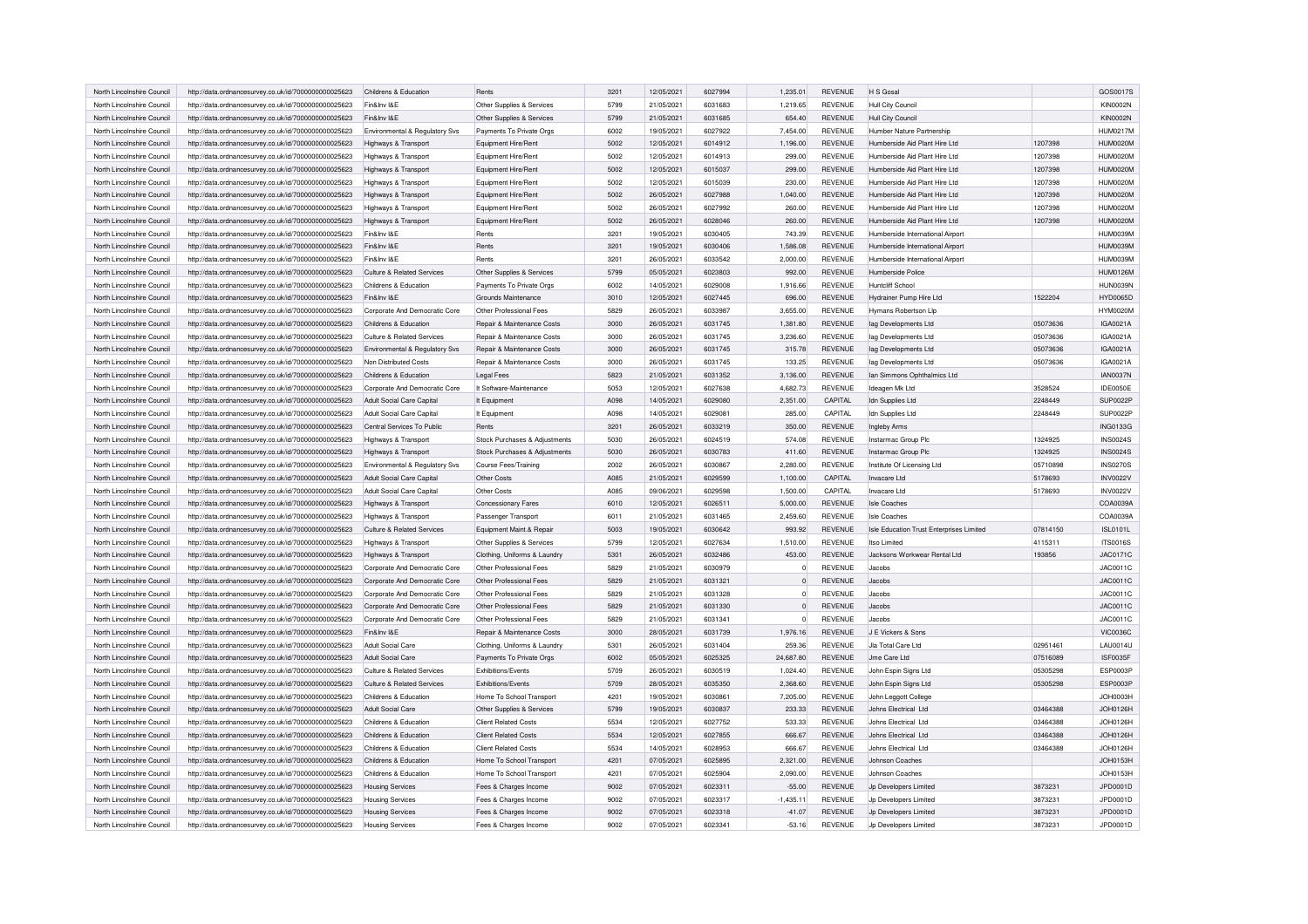| North Lincolnshire Council | http://data.ordnancesurvey.co.uk/id/7000000000025623 | <b>Housing Services</b>        | Fees & Charges Income          | 9002 | 07/05/2021 | 6023345 | $-829.33$      | REVENUE        | Jp Developers Limited               | 3873231  | JPD0001D        |
|----------------------------|------------------------------------------------------|--------------------------------|--------------------------------|------|------------|---------|----------------|----------------|-------------------------------------|----------|-----------------|
| North Lincolnshire Council | http://data.ordnancesurvey.co.uk/id/7000000000025623 | Childrens & Education          | Payments To Private Orgs       | 6002 | 28/05/2021 | 6036552 | 849.24         | <b>REVENUE</b> | <b>Just Teachers</b>                | 05355195 | <b>JUS0099S</b> |
| North Lincolnshire Council | http://data.ordnancesurvey.co.uk/id/7000000000025623 | Childrens & Education          | Payments To Private Orgs       | 6002 | 28/05/2021 | 6036553 | 969.45         | <b>REVENUE</b> | <b>Just Teachers</b>                | 05355195 | <b>JUS0099S</b> |
| North Lincolnshire Council | http://data.ordnancesurvey.co.uk/id/7000000000025623 | Childrens & Education          | Payments To Private Orgs       | 6002 | 28/05/2021 | 6036554 | 1,080.19       | <b>REVENUE</b> | <b>Just Teachers</b>                | 05355195 | <b>JUS0099S</b> |
| North Lincolnshire Council | http://data.ordnancesurvey.co.uk/id/7000000000025623 | Fin&Inv I&E                    | Other Supplies & Services      | 5799 | 28/05/2021 | 6035926 | 569.25         | <b>REVENUE</b> | Kaila Properties                    |          | <b>KAI0005I</b> |
| North Lincolnshire Council |                                                      |                                |                                | 5799 | 05/05/2021 | 6010350 | 1,875.00       | <b>REVENUE</b> | Kainos Software                     |          | KAI00211        |
|                            | http://data.ordnancesurvey.co.uk/id/7000000000025623 | Highways & Transport           | Other Supplies & Services      | 5829 |            | 6025980 |                |                |                                     |          |                 |
| North Lincolnshire Council | http://data.ordnancesurvey.co.uk/id/7000000000025623 | Childrens & Education          | Other Professional Fees        |      | 07/05/2021 |         | 316.66         | <b>REVENUE</b> | Karen Beer                          |          | <b>BEE0016E</b> |
| North Lincolnshire Council | http://data.ordnancesurvey.co.uk/id/7000000000025623 | Childrens & Education          | <b>Client Transport Costs</b>  | 6092 | 12/05/2021 | 6027797 | 1,105.00       | <b>REVENUE</b> | Kaths Kabs                          | 1967063  | KAT0001T        |
| North Lincolnshire Council | http://data.ordnancesurvey.co.uk/id/7000000000025623 | Childrens & Education          | <b>Client Transport Costs</b>  | 6092 | 12/05/2021 | 6027803 | 300.00         | <b>REVENUE</b> | Kaths Kabs                          | 1967063  | KAT0001T        |
| North Lincolnshire Council | http://data.ordnancesurvey.co.uk/id/7000000000025623 | Childrens & Education          | <b>Client Transport Costs</b>  | 6092 | 12/05/2021 | 6027817 | 1,300.80       | <b>REVENUE</b> | Kaths Kabs                          | 1967063  | KAT0001T        |
| North Lincolnshire Council | http://data.ordnancesurvey.co.uk/id/7000000000025623 | Childrens & Education          | <b>Client Transport Costs</b>  | 6092 | 12/05/2021 | 6027821 | 1,192.40       | <b>REVENUE</b> | Kaths Kabs                          | 1967063  | KAT0001T        |
| North Lincolnshire Council | http://data.ordnancesurvey.co.uk/id/7000000000025623 | Childrens & Education          | Client Transport Costs         | 6092 | 12/05/2021 | 6027824 | 900.00         | <b>REVENUE</b> | Kaths Kabs                          | 1967063  | <b>KAT0001T</b> |
| North Lincolnshire Council | http://data.ordnancesurvey.co.uk/id/7000000000025623 | Childrens & Education          | <b>Client Transport Costs</b>  | 6092 | 12/05/2021 | 6027833 | 570.00         | <b>REVENUE</b> | Kaths Kabs                          | 1967063  | <b>KAT0001T</b> |
| North Lincolnshire Council | http://data.ordnancesurvey.co.uk/id/7000000000025623 | Childrens & Education          | <b>Client Transport Costs</b>  | 6092 | 12/05/2021 | 6027836 | 525.00         | <b>REVENUE</b> | Kaths Kabs                          | 1967063  | KAT0001T        |
| North Lincolnshire Council | http://data.ordnancesurvey.co.uk/id/7000000000025623 | Childrens & Education          | <b>Client Transport Costs</b>  | 6092 | 12/05/2021 | 6027838 | 1,687.40       | <b>REVENUE</b> | Kaths Kabs                          | 1967063  | KAT0001T        |
| North Lincolnshire Council | http://data.ordnancesurvey.co.uk/id/7000000000025623 | Childrens & Education          | <b>Client Transport Costs</b>  | 6092 | 12/05/2021 | 6027842 | 424.00         | <b>REVENUE</b> | Kaths Kabs                          | 1967063  | KAT0001T        |
| North Lincolnshire Council | http://data.ordnancesurvey.co.uk/id/7000000000025623 | <b>Planning Services</b>       | Other Supplies & Services      | 5799 | 09/06/2021 | 6036535 | 1,500.00       | <b>REVENUE</b> | K B Dale Ltd                        | 02644741 | <b>KBD0037D</b> |
| North Lincolnshire Council | http://data.ordnancesurvey.co.uk/id/7000000000025623 | Culture & Related Services     | Materials                      | 5004 | 19/05/2021 | 6030750 | $\Omega$       | <b>REVENUE</b> | Kb I Uk Ltd                         | 7439087  | KBI0001I        |
| North Lincolnshire Council | http://data.ordnancesurvey.co.uk/id/7000000000025623 | Culture & Related Services     | Materials                      | 5004 | 19/05/2021 | 6030753 | $\overline{0}$ | REVENUE        | Kb I Uk Ltd                         | 7439087  | KBI0001I        |
| North Lincolnshire Council |                                                      | Culture & Related Services     | Repair & Maintenance Costs     | 3000 | 19/05/2021 | 6030750 | 10,817.80      | <b>REVENUE</b> | Kb I Uk Ltd                         | 7439087  | KBI0001I        |
| North Lincolnshire Council | http://data.ordnancesurvey.co.uk/id/7000000000025623 | Culture & Related Services     |                                | 3000 |            | 6030753 |                | <b>REVENUE</b> |                                     | 7439087  |                 |
|                            | http://data.ordnancesurvey.co.uk/id/7000000000025623 |                                | Repair & Maintenance Costs     |      | 19/05/2021 |         | 12,092.00      |                | Kb I Uk Ltd                         |          | KBI0001I        |
| North Lincolnshire Council | http://data.ordnancesurvey.co.uk/id/7000000000025623 | Planning Services              | Payments To Voluntary Orgs     | 6001 | 19/05/2021 | 6030440 | 300.00         | REVENUE        | Keadby With Althorpe Parish Council |          | <b>KEA0023A</b> |
| North Lincolnshire Council | http://data.ordnancesurvey.co.uk/id/7000000000025623 | <b>Planning Services</b>       | Payments To Voluntary Orgs     | 6001 | 26/05/2021 | 6034310 | 600.00         | <b>REVENUE</b> | Keadby With Althorpe Parish Council |          | <b>KEA0023A</b> |
| North Lincolnshire Council | http://data.ordnancesurvey.co.uk/id/7000000000025623 | Culture & Related Services     | Other Supplies & Services      | 5799 | 28/05/2021 | 6035357 | 340.00         | <b>REVENUE</b> | Keith Bloor Security Services       |          | <b>BLO0020O</b> |
| North Lincolnshire Council | http://data.ordnancesurvey.co.uk/id/7000000000025623 | Highways & Transport           | Stock Purchases & Adjustments  | 5030 | 07/05/2021 | 6020936 | 822.12         | REVENUE        | <b>Keyline Builders Merchants</b>   | 42425    | <b>KEY0035Y</b> |
| North Lincolnshire Council | http://data.ordnancesurvey.co.uk/id/7000000000025623 | Highways & Transport           | Stock Purchases & Adjustments  | 5030 | 14/05/2021 | 6025850 | 393.28         | <b>REVENUE</b> | Keyline Builders Merchants          | 42425    | <b>KEY0035Y</b> |
| North Lincolnshire Council | http://data.ordnancesurvey.co.uk/id/7000000000025623 | Highways & Transport           | Stock Purchases & Adiustments  | 5030 | 26/05/2021 | 6030622 | 724.34         | <b>REVENUE</b> | Keyline Builders Merchants          | 42425    | <b>KEY0035Y</b> |
| North Lincolnshire Council | http://data.ordnancesurvey.co.uk/id/7000000000025623 | Childrens & Education          | Payments To Private Orgs       | 6002 | 28/05/2021 | 6036392 | 2,143.59       | REVENUE        | Keys Build-A Future                 |          | <b>KEY0111Y</b> |
| North Lincolnshire Council | http://data.ordnancesurvey.co.uk/id/7000000000025623 | Environmental & Regulatory Svs | Other Supplies & Services      | 5799 | 14/05/2021 | 6026356 | 320.00         | REVENUE        | Key Security (Uk) Ltd               | 6168252  | <b>KEY0017Y</b> |
| North Lincolnshire Council | http://data.ordnancesurvey.co.uk/id/7000000000025623 | Environmental & Regulatory Svs | Other Supplies & Services      | 5799 | 14/05/2021 | 6026357 | 1,760.00       | REVENUE        | Key Security (Uk) Ltd               | 6168252  | <b>KEY0017Y</b> |
| North Lincolnshire Council | http://data.ordnancesurvey.co.uk/id/7000000000025623 | Environmental & Regulatory Svs | Other Supplies & Services      | 5799 | 14/05/2021 | 6026361 | 648.00         | REVENUE        | Key Security (Uk) Ltd               | 6168252  | <b>KEY0017Y</b> |
| North Lincolnshire Council | http://data.ordnancesurvey.co.uk/id/7000000000025623 | Highways & Transport           | Other Professional Fees        | 5829 | 26/05/2021 | 6032100 | 640.00         | <b>REVENUE</b> | Key Security (Uk) Ltd               | 6168252  | <b>KEY0017Y</b> |
| North Lincolnshire Council | http://data.ordnancesurvey.co.uk/id/7000000000025623 | Childrens & Education          | Payments To Private Orgs       | 6002 | 28/05/2021 | 6036523 | 448.00         | <b>REVENUE</b> | Keys Pce Ltd                        | 10660100 | <b>KEY0164Y</b> |
| North Lincolnshire Council | http://data.ordnancesurvey.co.uk/id/7000000000025623 | Childrens & Education          | Payments To Private Orgs       | 6002 | 28/05/2021 | 6036525 | 448.00         | REVENUE        | Keys Pce Ltd                        | 10660100 | <b>KEY0164Y</b> |
| North Lincolnshire Council | http://data.ordnancesurvey.co.uk/id/7000000000025623 | Childrens & Education          | Payments To Private Orgs       | 6002 | 28/05/2021 | 6036530 | 448.00         | <b>REVENUE</b> | Keys Pce Ltd                        | 10660100 | <b>KEY0164Y</b> |
| North Lincolnshire Council | http://data.ordnancesurvey.co.uk/id/7000000000025623 | Childrens & Education          | Payments To Private Orgs       | 6002 | 28/05/2021 | 6036531 | 704.00         | REVENUE        | Keys Pce Ltd                        | 10660100 | <b>KEY0164Y</b> |
| North Lincolnshire Council | http://data.ordnancesurvey.co.uk/id/7000000000025623 | Childrens & Education          | Payments To Private Orgs       | 6002 | 28/05/2021 | 6036532 | 448.00         | REVENUE        | Keys Pce Ltd                        | 10660100 | <b>KEY0164Y</b> |
|                            |                                                      |                                |                                |      |            | 6036533 |                |                |                                     |          |                 |
| North Lincolnshire Council | http://data.ordnancesurvey.co.uk/id/7000000000025623 | Childrens & Education          | Payments To Private Orgs       | 6002 | 28/05/2021 |         | 448.00         | REVENUE        | Keys Pce Ltd                        | 10660100 | <b>KEY0164Y</b> |
| North Lincolnshire Council | http://data.ordnancesurvey.co.uk/id/7000000000025623 | Childrens & Education          | Payments To Private Orgs       | 6002 | 28/05/2021 | 6036534 | 448.00         | REVENUE        | Keys Pce Ltd                        | 10660100 | <b>KEY0164Y</b> |
| North Lincolnshire Council | http://data.ordnancesurvey.co.uk/id/7000000000025623 | Childrens & Education          | Payments To Private Orgs       | 6002 | 28/05/2021 | 6036538 | 448.00         | <b>REVENUE</b> | Keys Pce Ltd                        | 10660100 | <b>KEY0164Y</b> |
| North Lincolnshire Council | http://data.ordnancesurvey.co.uk/id/7000000000025623 | Childrens & Education          | Payments To Private Orgs       | 6002 | 28/05/2021 | 6036563 | 640.00         | REVENUE        | Keys Pce Ltd                        | 10660100 | <b>KEY0164Y</b> |
| North Lincolnshire Council | http://data.ordnancesurvey.co.uk/id/7000000000025623 | Environmental & Regulatory Svs | Materials                      | 5004 | 02/06/2021 | 6035277 | 347.90         | REVENUE        | Killgerm Chemicals Ltd              |          | <b>KIL0002L</b> |
| North Lincolnshire Council | http://data.ordnancesurvey.co.uk/id/7000000000025623 | Environmental & Regulatory Svs | Other Supplies & Services      | 5799 | 12/05/2021 | 6027832 | 750.00         | REVENUE        | King'S Chambers                     |          | <b>KIN0246N</b> |
| North Lincolnshire Council | http://data.ordnancesurvey.co.uk/id/7000000000025623 | Environmental & Regulatory Svs | Other Supplies & Services      | 5799 | 28/05/2021 | 6035930 | 750.00         | REVENUE        | King'S Chambers                     |          | <b>KIN0246N</b> |
| North Lincolnshire Council | http://data.ordnancesurvey.co.uk/id/7000000000025623 | Disbursements To Businesses    | <b>Business Support Grants</b> | 6090 | 06/05/2021 | 6025502 | 8,000.00       | REVENUE        | Kirks Korner Motel Ltd              |          | CD056470        |
| North Lincolnshire Council | http://data.ordnancesurvey.co.uk/id/7000000000025623 | Adult Social Care              | Payments To Health Providers   | 6019 | 21/05/2021 | 6031813 | 562.75         | <b>REVENUE</b> | Kirton Lindsey Surgery              |          | <b>KIR0068R</b> |
| North Lincolnshire Council | http://data.ordnancesurvey.co.uk/id/7000000000025623 | Culture & Related Services     | Exhibitions/Events             | 5709 | 07/05/2021 | 6025747 | 1,510.20       | REVENUE        | Know Media                          | 08479208 | KNO0010O        |
| North Lincolnshire Council | http://data.ordnancesurvey.co.uk/id/7000000000025623 | Highways & Transport           | Rents                          | 3201 | 28/05/2021 | 6034438 | 425.00         | REVENUE        | Lambert Smith Hampton Group Ltd     |          | LAM0004M        |
| North Lincolnshire Council | http://data.ordnancesurvey.co.uk/id/7000000000025623 | Culture & Related Services     | Materials                      | 5004 | 14/05/2021 | 6018094 | 533.14         | REVENUE        | Landscape Supply Company            |          | LAN0070N        |
| North Lincolnshire Council | http://data.ordnancesurvey.co.uk/id/7000000000025623 | Public Health                  | Materials                      | 5004 | 02/06/2021 | 6033456 | 1,347.00       | REVENUE        | Langham                             | 231734   | <b>LAN0155N</b> |
| North Lincolnshire Council | http://data.ordnancesurvey.co.uk/id/7000000000025623 | Environmental & Regulatory Svs | Payments To Private Orgs       | 6002 | 02/06/2021 | 6035466 | 1,064.00       | REVENUE        | Las Metals                          |          | <b>LAS0020S</b> |
| North Lincolnshire Council | http://data.ordnancesurvey.co.uk/id/7000000000025623 | Culture & Related Services     | Other Supplies & Services      | 5799 | 07/05/2021 | 6025784 | 1,833.33       | REVENUE        | Ld Golf Ltd                         | 10458739 | LDG0120G        |
| North Lincolnshire Council | http://data.ordnancesurvey.co.uk/id/7000000000025623 | Corporate And Democratic Core  | Course Fees/Training           | 2002 | 19/05/2021 | 6030909 | 3,300.00       | REVENUE        | Learning Pool Limited               | NI060102 | <b>LEA0197A</b> |
| North Lincolnshire Council | http://data.ordnancesurvey.co.uk/id/7000000000025623 | Childrens & Education          | Equipment Purchase             | 5001 | 12/05/2021 | 6024578 | 998.33         | <b>REVENUE</b> | Lebus Upholstery Ltd                | 5563831  | LEB0001B        |
|                            |                                                      |                                |                                | 2002 |            | 6025684 |                | <b>REVENUE</b> |                                     |          |                 |
| North Lincolnshire Council | http://data.ordnancesurvey.co.uk/id/7000000000025623 | Childrens & Education          | Course Fees/Training           |      | 12/05/2021 |         | 480.00         |                | Leicester Outdoor Pursuits Centre   |          | LEI0025I        |
| North Lincolnshire Council | http://data.ordnancesurvey.co.uk/id/7000000000025623 | Adult Social Care Capital      | Building/Construction          | A082 | 05/05/2021 | 6023810 | 1,500.00       | CAPITAL        | Lg Gutter Cleaning Services         |          | LGG0004G        |
| North Lincolnshire Council | http://data.ordnancesurvey.co.uk/id/7000000000025623 | Childrens & Education          | Other Professional Fees        | 5829 | 14/05/2021 | 6028730 | 1,084.00       | REVENUE        | Liam Fletcher                       |          | <b>FLE0167E</b> |
| North Lincolnshire Council | http://data.ordnancesurvey.co.uk/id/7000000000025623 | <b>Planning Services</b>       | Licenses, Subs & Memberships   | 5510 | 26/05/2021 | 6033216 | 350.00         | REVENUE        | Lincolnshire County Council         |          | <b>LIN0115N</b> |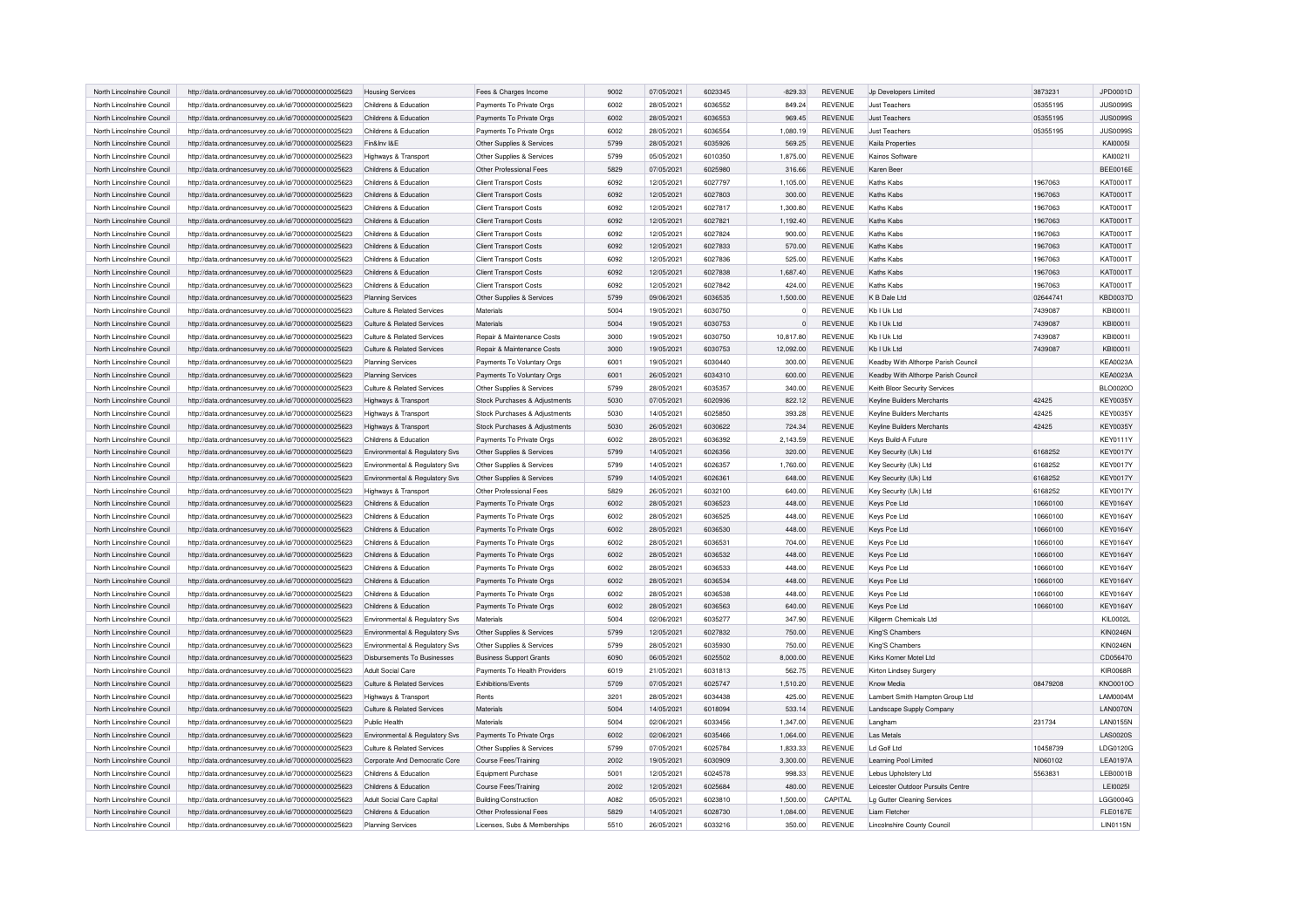| North Lincolnshire Council | http://data.ordnancesurvey.co.uk/id/7000000000025623 | Disbursements To Businesses        | <b>Business Support Grants</b> | 6090 | 06/05/2021 | 6025508 | 8,000.00    | <b>REVENUE</b> | Lincolnshire Wildlife Trust    |          | CD068480        |
|----------------------------|------------------------------------------------------|------------------------------------|--------------------------------|------|------------|---------|-------------|----------------|--------------------------------|----------|-----------------|
| North Lincolnshire Council | http://data.ordnancesurvey.co.uk/id/7000000000025623 | Environmental & Regulatory Svs     | Payments To Private Orgs       | 6002 | 26/05/2021 | 6029457 | 4,552.00    | <b>REVENUE</b> | Lincolnshire Wildlife Trust    | 461863   | <b>LIN0026N</b> |
| North Lincolnshire Council | http://data.ordnancesurvey.co.uk/id/7000000000025623 | Environmental & Regulatory Svs     | Payments To Private Orgs       | 6002 | 26/05/2021 | 6029460 | 4,900.00    | <b>REVENUE</b> | Lincolnshire Wildlife Trust    | 461863   | <b>LIN0026N</b> |
| North Lincolnshire Council | http://data.ordnancesurvey.co.uk/id/7000000000025623 | <b>Planning Services</b>           | Payments To Voluntary Orgs     | 6001 | 19/05/2021 | 6025358 | 2.176.74    | <b>REVENUE</b> | Lincolnshire Wildlife Trust    | 461863   | <b>LIN0026N</b> |
| North Lincolnshire Council | http://data.ordnancesurvey.co.uk/id/7000000000025623 | Culture & Related Services         | Course Fees/Training           | 2002 | 12/05/2021 | 6027450 | 340.00      | <b>REVENUE</b> | Lincs First Aid Ltd            | 10069755 | <b>CAR0110R</b> |
| North Lincolnshire Council | http://data.ordnancesurvey.co.uk/id/7000000000025623 | Culture & Related Services         | Course Fees/Training           | 2002 | 26/05/2021 | 6034015 | 340.00      | <b>REVENUE</b> | I incs First Aid I td          | 10069755 | CAR0110R        |
| North Lincolnshire Council | http://data.ordnancesurvey.co.uk/id/7000000000025623 | Highways & Transport               | Equipment Hire/Rent            | 5002 | 26/05/2021 | 6024537 | 1,361.00    | <b>REVENUE</b> | Lincs Hire And Sales Ltd       |          | <b>LIN1020N</b> |
| North Lincolnshire Council | http://data.ordnancesurvey.co.uk/id/7000000000025623 | Childrens & Education              | Payments To Private Orgs       | 6002 | 28/05/2021 | 6036351 | 3,469.99    | <b>REVENUE</b> | Linkage Community Trust Ltd    | 01240377 | <b>LIN0343N</b> |
| North Lincolnshire Council | http://data.ordnancesurvey.co.uk/id/7000000000025623 | Childrens & Education              | Payments To Private Orgs       | 6002 | 28/05/2021 | 6036364 | 3,558.65    | <b>REVENUE</b> | Linkage Community Trust Ltd    | 01240377 | LIN0343N        |
| North Lincolnshire Council | http://data.ordnancesurvey.co.uk/id/7000000000025623 | Childrens & Education              | Payments To Private Orgs       | 6002 | 28/05/2021 | 6036371 | 6.234.49    | <b>REVENUE</b> | Linkage Community Trust Ltd    | 01240377 | <b>LIN0343N</b> |
| North Lincolnshire Council | http://data.ordnancesurvey.co.uk/id/7000000000025623 | <b>Housing Services</b>            | Rents                          | 3201 | 14/05/2021 | 6029003 | 42,155.88   | <b>REVENUE</b> | Living Plus                    |          | LIV0057V        |
| North Lincolnshire Council | http://data.ordnancesurvey.co.uk/id/7000000000025623 | Adult Social Care                  | Equipment Maint.& Repair       | 5003 | 19/05/2021 | 6029597 | 1,125.00    | <b>REVENUE</b> | Lmb Ltd                        | 4637736  | LMB0001B        |
| North Lincolnshire Council | http://data.ordnancesurvey.co.uk/id/7000000000025623 | <b>Housing Services</b>            | Gen Office Exp (Incl Postage)  | 5603 | 19/05/2021 | 6030660 | 380.44      | <b>REVENUE</b> | Longhurst Group                |          | LON0252N        |
| North Lincolnshire Council | http://data.ordnancesurvey.co.uk/id/7000000000025623 | Childrens & Education              | <b>Client Related Costs</b>    | 5534 | 21/05/2021 | 6029469 | 3,106.15    | <b>REVENUE</b> | Longhurst & Havelock Homes Ltd | 30779R   | LON0046N        |
| North Lincolnshire Council | http://data.ordnancesurvey.co.uk/id/7000000000025623 | Childrens & Education              | <b>Client Related Costs</b>    | 5534 | 21/05/2021 | 6029473 | 7,735.10    | <b>REVENUE</b> | Longhurst & Havelock Homes Ltd | 30779R   | LON0046N        |
| North Lincolnshire Council | http://data.ordnancesurvey.co.uk/id/7000000000025623 | Childrens & Education              | <b>Client Related Costs</b>    | 5534 | 21/05/2021 | 6029474 | 1,181.26    | <b>REVENUE</b> | Longhurst & Havelock Homes Ltd | 30779R   | <b>LON0046N</b> |
| North Lincolnshire Council | http://data.ordnancesurvey.co.uk/id/7000000000025623 | Disbursements To Businesses        | <b>Business Support Grants</b> | 6090 | 07/05/2021 | 6025972 | 8,000.00    | <b>REVENUE</b> | Loopy Loptus                   |          | CD057450        |
| North Lincolnshire Council | http://data.ordnancesurvey.co.uk/id/7000000000025623 | Disbursements To Businesses        | <b>Business Support Grants</b> | 6090 | 07/05/2021 | 6025973 | $-2.667.00$ | <b>REVENUE</b> | Loopy Loptus                   |          | CD057450        |
| North Lincolnshire Council | http://data.ordnancesurvey.co.uk/id/7000000000025623 | Adult Social Care                  | Equipment Purchase             | 5001 | 14/05/2021 | 6028030 | 407.05      | REVENUE        | Lyreco Uk Ltd                  | 442696   | LYR0001R        |
| North Lincolnshire Council | http://data.ordnancesurvey.co.uk/id/7000000000025623 | Adult Social Care                  | Gen Office Exp (Incl Postage)  | 5603 | 12/05/2021 | 6026014 | 393.08      | <b>REVENUE</b> | Lyreco Uk Ltd                  | 442696   | LYR0001R        |
| North Lincolnshire Council | http://data.ordnancesurvey.co.uk/id/7000000000025623 | Central Services To Public         | Equipment Purchase             | 5001 | 12/05/2021 | 6027863 | 1,631.78    | <b>REVENUE</b> | Lyreco Uk Ltd                  | 442696   | LYR0001R        |
| North Lincolnshire Council | http://data.ordnancesurvey.co.uk/id/7000000000025623 | Central Services To Public         | <b>Equipment Purchase</b>      | 5001 | 14/05/2021 | 6028360 | $-655.12$   | <b>REVENUE</b> | Lyreco Uk Ltd                  | 442696   | LYR0001R        |
| North Lincolnshire Council | http://data.ordnancesurvey.co.uk/id/7000000000025623 | Central Services To Public         | Equipment Purchase             | 5001 | 26/05/2021 | 6033523 | $-314.80$   | <b>REVENUE</b> | Lyreco Uk Ltd                  | 442696   | LYR0001R        |
| North Lincolnshire Council | http://data.ordnancesurvey.co.uk/id/7000000000025623 | Central Services To Public         | <b>Equipment Purchase</b>      | 5001 | 28/05/2021 | 6033554 | 784.10      | <b>REVENUE</b> | Lyreco Uk Ltd                  | 442696   | LYR0001R        |
| North Lincolnshire Council | http://data.ordnancesurvey.co.uk/id/7000000000025623 | Central Services To Public         | Gen Office Exp (Incl Postage)  | 5603 | 05/05/2021 | 6023454 | 327.30      | <b>REVENUE</b> | Lyreco Uk Ltd                  | 442696   | LYR0001R        |
| North Lincolnshire Council | http://data.ordnancesurvey.co.uk/id/7000000000025623 | Central Services To Public         | Gen Office Exp (Incl Postage)  | 5603 | 19/05/2021 | 6029563 | 607.43      | <b>REVENUE</b> | Lyreco Uk Ltd                  | 442696   | <b>LYR0001R</b> |
| North Lincolnshire Council | http://data.ordnancesurvey.co.uk/id/7000000000025623 | Central Services To Public         | Gen Office Exp (Incl Postage)  | 5603 | 19/05/2021 | 6030927 | $\mathbf 0$ | <b>REVENUE</b> | Lyreco Uk Ltd                  | 442696   | LYR0001R        |
| North Lincolnshire Council | http://data.ordnancesurvey.co.uk/id/7000000000025623 | Corporate And Democratic Core      | Gen Office Exp (Incl Postage)  | 5603 | 14/05/2021 | 6027928 | 209.20      | <b>REVENUE</b> | Lyreco Uk Ltd                  | 442696   | LYR0001R        |
| North Lincolnshire Council | http://data.ordnancesurvey.co.uk/id/7000000000025623 | Culture & Related Services         | Gen Office Exp (Incl Postage)  | 5603 | 12/05/2021 | 6025438 | 334.72      | <b>REVENUE</b> | Lyreco Uk Ltd                  | 442696   | LYR0001R        |
| North Lincolnshire Council | http://data.ordnancesurvey.co.uk/id/7000000000025623 | Culture & Related Services         | Gen Office Exp (Incl Postage)  | 5603 | 12/05/2021 | 6025442 | 304.80      | <b>REVENUE</b> | Lyreco Uk Ltd                  | 442696   | LYR0001R        |
| North Lincolnshire Council | http://data.ordnancesurvey.co.uk/id/7000000000025623 | Culture & Related Services         | Gen Office Exp (Incl Postage)  | 5603 | 12/05/2021 | 6026354 | 334.41      | <b>REVENUE</b> | Lyreco Uk Ltd                  | 442696   | LYR0001R        |
| North Lincolnshire Council | http://data.ordnancesurvey.co.uk/id/7000000000025623 | Fin&Inv I&F                        | Other Supplies & Services      | 5799 | 28/05/2021 | 6035750 | 325.42      | <b>REVENUE</b> | Lyreco Uk Ltd                  | 442696   | LYR0001R        |
| North Lincolnshire Council | http://data.ordnancesurvey.co.uk/id/7000000000025623 | Highways & Transport               | Stock Purchases & Adjustments  | 5030 | 14/05/2021 | 6016059 | 4,272.00    | <b>REVENUE</b> | Mallatite Ltd                  | 2621328  | MAL0036L        |
| North Lincolnshire Council | http://data.ordnancesurvey.co.uk/id/7000000000025623 | Highways & Transport               | Stock Purchases & Adjustments  | 5030 | 26/05/2021 | 6025854 | 1,240.00    | <b>REVENUE</b> | <b>Mallatite Ltd</b>           | 2621328  | <b>MAL0036L</b> |
| North Lincolnshire Council | http://data.ordnancesurvey.co.uk/id/7000000000025623 | Highways & Transport               | Stock Purchases & Adjustments  | 5030 | 26/05/2021 | 6031849 | 515.00      | REVENUE        | Mallatite Ltd                  | 2621328  | MAL0036L        |
| North Lincolnshire Council | http://data.ordnancesurvey.co.uk/id/7000000000025623 | Highways & Transport               | Equipment Purchase             | 5001 | 28/05/2021 | 6029035 | 1,398.00    | <b>REVENUE</b> | Manchester Safety Services Ltd | 01438951 | MAN0127N        |
| North Lincolnshire Council | http://data.ordnancesurvey.co.uk/id/7000000000025623 | Highways & Transport               | Materials                      | 5004 | 12/05/2021 | 6027552 | 8,006.02    | <b>REVENUE</b> | Man Truck & Bus Uk Limited     |          | <b>MAN0035N</b> |
| North Lincolnshire Council | http://data.ordnancesurvey.co.uk/id/7000000000025623 | Culture, Env, Reg & Planning Cap   | Consultants                    | A087 | 14/05/2021 | 6029051 | 8.630.00    | CAPITAL        | <b>Mason Clark Associates</b>  | 02537113 | MAS0158S        |
| North Lincolnshire Council | http://data.ordnancesurvey.co.uk/id/7000000000025623 | Culture & Related Services         | Repair & Maintenance Costs     | 3000 | 14/05/2021 | 6029070 | 1,224.00    | <b>REVENUE</b> | <b>Mason Clark Associates</b>  | 02537113 | MAS0158S        |
| North Lincolnshire Council | http://data.ordnancesurvey.co.uk/id/7000000000025623 | Highways & Transport               | Equipment Maint.& Repair       | 5003 | 26/05/2021 | 6025738 | 752.00      | <b>REVENUE</b> | Mason Clark Associates         | 02537113 | MAS0158S        |
| North Lincolnshire Council | http://data.ordnancesurvey.co.uk/id/7000000000025623 | Corporate And Democratic Core      | Licenses, Subs & Memberships   | 5510 | 14/05/2021 | 6029075 | 2,288.00    | REVENUE        | Masterbill Micro Systems Ltd   |          | <b>MAS0118S</b> |
| North Lincolnshire Council | http://data.ordnancesurvey.co.uk/id/7000000000025623 | Childrens & Education              | Other Professional Fees        | 5829 | 28/05/2021 | 6035463 | 2,500.00    | REVENUE        | Mazars Llp                     | OC308299 | MAZ0032Z        |
| North Lincolnshire Council | http://data.ordnancesurvey.co.uk/id/7000000000025623 | Corporate And Democratic Core      | Other Professional Fees        | 5829 | 12/05/2021 | 6027657 | 20,046.00   | REVENUE        | Mazars Lip                     | OC308299 | MAZ0032Z        |
| North Lincolnshire Council | http://data.ordnancesurvey.co.uk/id/7000000000025623 | Corporate And Democratic Core      | Other Professional Fees        | 5829 | 28/05/2021 | 6035462 | 10,550.00   | <b>REVENUE</b> | Mazars Lin                     | OC308299 | MAZ0032Z        |
| North Lincolnshire Council | http://data.ordnancesurvey.co.uk/id/7000000000025623 | Corporate And Democratic Core      | Other Professional Fees        | 5829 | 28/05/2021 | 6035477 | 3,000.00    | REVENUE        | Mazars Llp                     | OC308299 | MAZ0032Z        |
| North Lincolnshire Council | http://data.ordnancesurvey.co.uk/id/7000000000025623 | <b>Disbursements To Businesses</b> | <b>Business Support Grants</b> | 6090 | 06/05/2021 | 6025509 | 8,000.00    | REVENUE        | Modf                           |          | CD068500        |
| North Lincolnshire Council | http://data.ordnancesurvey.co.uk/id/7000000000025623 | Culture & Related Services         | <b>Materials</b>               | 5004 | 28/05/2021 | 6035857 | 239.00      | REVENUE        | Md Signs Limited               | 07734254 | MDS0003S        |
| North Lincolnshire Council | http://data.ordnancesurvey.co.uk/id/7000000000025623 | Adult Social Care                  | Payments To Private Orgs       | 6002 | 07/05/2021 | 6025328 | 4,087.00    | REVENUE        | Mencap                         |          | MEN0244N        |
| North Lincolnshire Council | http://data.ordnancesurvey.co.uk/id/7000000000025623 | Central Services To Public         | Rents                          | 3201 | 26/05/2021 | 6033290 | 250.00      | REVENUE        | Messingham Methodist Church    |          | <b>MES0005S</b> |
| North Lincolnshire Council | http://data.ordnancesurvey.co.uk/id/7000000000025623 | Highways & Transport               | Equipment Purchase             | 5001 | 28/05/2021 | 6032122 | 602.47      | REVENUE        | Metric Group Ltd               | 2560839  | <b>MET0006T</b> |
| North Lincolnshire Council | http://data.ordnancesurvey.co.uk/id/7000000000025623 | Corporate And Democratic Core      | Licenses, Subs & Memberships   | 5510 | 14/05/2021 | 6029098 | 1,000.00    | REVENUE        | Mhr International Uk Limited   | 01852206 | <b>MHR0001R</b> |
| North Lincolnshire Council | http://data.ordnancesurvey.co.uk/id/7000000000025623 | Support Servs Capital              | <b>External Fees</b>           | A083 | 07/05/2021 | 6023759 | 1,945.68    | CAPITAL        | Mhr International Uk Limited   | 01852206 | <b>MHR0001R</b> |
| North Lincolnshire Council | http://data.ordnancesurvey.co.uk/id/7000000000025623 | Support Servs Capital              | <b>External Fees</b>           | A083 | 07/05/2021 | 6023761 | 1,257.00    | CAPITAL        | Mhr International LIk Limited  | 01852206 | <b>MHR0001R</b> |
| North Lincolnshire Council | http://data.ordnancesurvey.co.uk/id/7000000000025623 | Support Servs Capital              | <b>External Fees</b>           | A083 | 07/05/2021 | 6023763 | 3,750.42    | CAPITAL        | Mhr International Uk Limited   | 01852206 | <b>MHR0001R</b> |
| North Lincolnshire Council | http://data.ordnancesurvey.co.uk/id/7000000000025623 | Support Servs Capital              | <b>External Fees</b>           | A083 | 07/05/2021 | 6023764 | 354.00      | CAPITAL        | Mhr International Uk Limited   | 01852206 | <b>MHR0001R</b> |
| North Lincolnshire Council | http://data.ordnancesurvey.co.uk/id/7000000000025623 | Support Servs Capital              | <b>External Fees</b>           | A083 | 12/05/2021 | 6023766 | 20,000.00   | CAPITAL        | Mhr International Uk Limited   | 01852206 | <b>MHR0001R</b> |
| North Lincolnshire Council | http://data.ordnancesurvey.co.uk/id/7000000000025623 | Support Servs Capital              | <b>External Fees</b>           | A083 | 12/05/2021 | 6023769 | 10,000.00   | <b>CAPITAL</b> | Mhr International Uk Limited   | 01852206 | <b>MHR0001R</b> |
| North Lincolnshire Council | http://data.ordnancesurvey.co.uk/id/7000000000025623 | Fin&Inv I&E                        | Repair & Maintenance Costs     | 3000 | 07/05/2021 | 6025694 | 350.00      | <b>REVENUE</b> | Micron Analytical Ltd          | 05396498 | MIC0029C        |
|                            |                                                      |                                    |                                |      |            |         |             |                |                                |          |                 |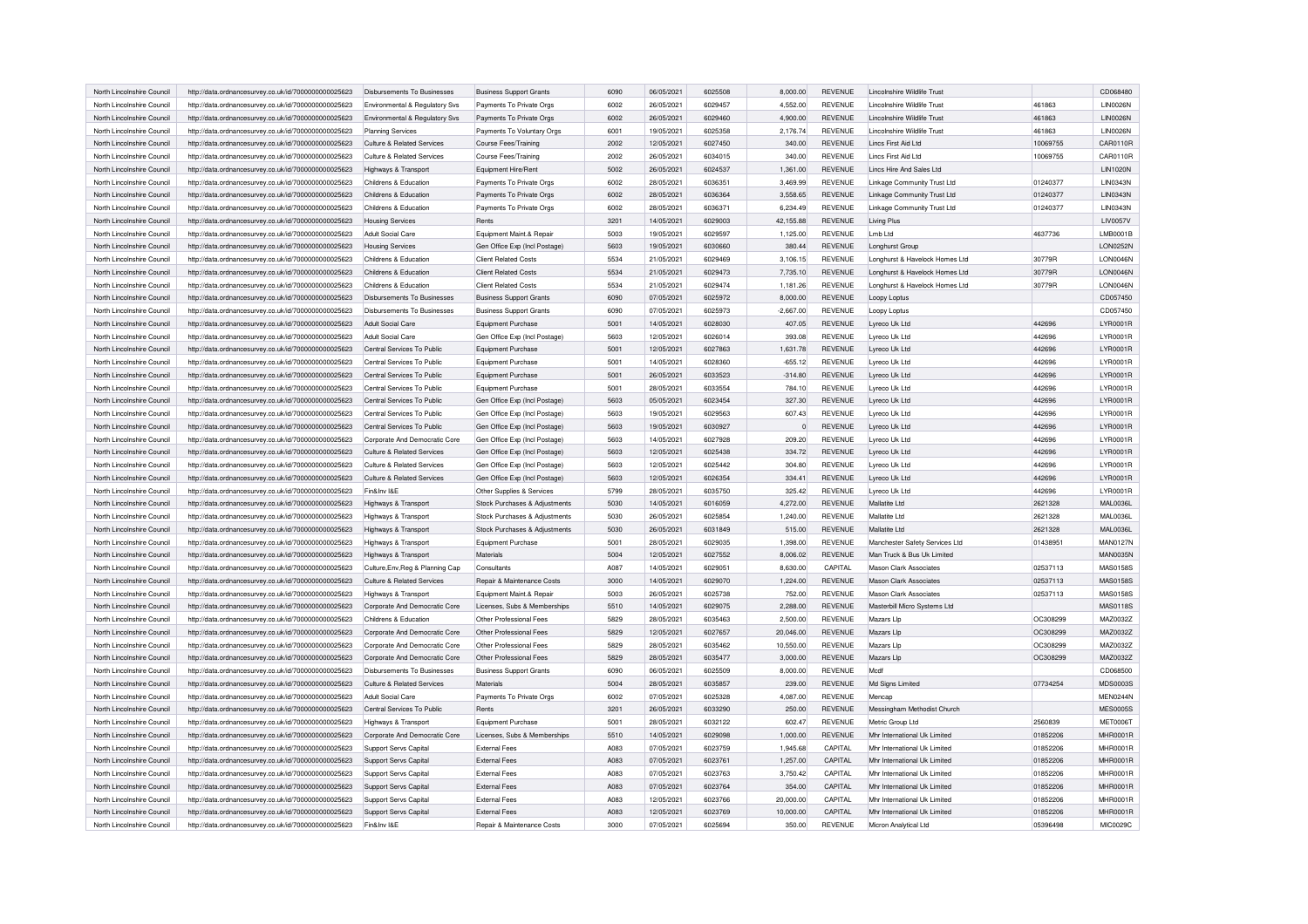| North Lincolnshire Council | http://data.ordnancesurvey.co.uk/id/7000000000025623                                                         | Childrens & Education                      | Payments To Private Orgs                        | 6002 | 14/05/2021               | 6028577 | 1,344.00       | REVENUE        | Mini Monkeys Childminding                                                           |          | MIN0121N                    |
|----------------------------|--------------------------------------------------------------------------------------------------------------|--------------------------------------------|-------------------------------------------------|------|--------------------------|---------|----------------|----------------|-------------------------------------------------------------------------------------|----------|-----------------------------|
| North Lincolnshire Council | http://data.ordnancesurvey.co.uk/id/7000000000025623                                                         | Environmental & Regulatory Svs             | Equipment Purchase                              | 5001 | 19/05/2021               | 6029243 | $\circ$        | REVENUE        | Miso (Dotted Eyes Ltd)                                                              | 4471760  | DOT0001T                    |
| North Lincolnshire Council | http://data.ordnancesurvey.co.uk/id/7000000000025623                                                         | Environmental & Regulatory Svs             | It Software-Maintenance                         | 5053 | 19/05/2021               | 6029243 | 6,000.00       | <b>REVENUE</b> | Miso (Dotted Eyes Ltd)                                                              | 4471760  | DOT0001T                    |
| North Lincolnshire Council | http://data.ordnancesurvey.co.uk/id/7000000000025623                                                         | Environmental & Regulatory Svs             | Equipment Maint.& Repair                        | 5003 | 14/05/2021               | 6027740 | 4,130.00       | <b>REVENUE</b> | Mist-Air Environmental                                                              |          | MIS0021S                    |
| North Lincolnshire Council | http://data.ordnancesurvey.co.uk/id/7000000000025623                                                         | Culture & Related Services                 | Materials                                       | 5004 | 12/05/2021               | 6027553 | 380.00         | <b>REVENUE</b> | M L Protective Coatings Ltd                                                         | 01773189 | <b>MLP0002P</b>             |
| North Lincolnshire Council | http://data.ordnancesurvey.co.uk/id/7000000000025623                                                         | Culture, Env, Reg & Planning Cap           | It Equipment                                    | A098 | 12/05/2021               | 6025689 | 3.333.33       | CAPITAL        | Motitech Uk Ltd                                                                     |          | <b>MOT0137T</b>             |
| North Lincolnshire Council | http://data.ordnancesurvey.co.uk/id/7000000000025623                                                         | Childrens & Education                      | Payments To Private Orgs                        | 6002 | 07/05/2021               | 6025966 | 2,625.00       | <b>REVENUE</b> | Mount St Mary'S Trust                                                               |          | <b>MOU0037U</b>             |
| North Lincolnshire Council | http://data.ordnancesurvey.co.uk/id/7000000000025623                                                         | Adult Social Care                          | Other Supplies & Services                       | 5799 | 05/05/2021               | 6023815 | 750.00         | <b>REVENUE</b> | Mr Andrew Crammond                                                                  |          | CRA0047A                    |
| North Lincolnshire Council | http://data.ordnancesurvey.co.uk/id/7000000000025623                                                         | Highways & Transport                       | Other Supplies & Services                       | 5799 | 26/05/2021               | 6025838 | 525.00         | <b>REVENUE</b> | Mr B Clark                                                                          |          | <b>CLA0030A</b>             |
| North Lincolnshire Council | http://data.ordnancesurvey.co.uk/id/7000000000025623                                                         | <b>Housing Services</b>                    | Gen Office Exp (Incl Postage)                   | 5603 | 07/05/2021               | 6025718 | 675.00         | <b>REVENUE</b> | Mr Mark Carty                                                                       |          | CAR0263R                    |
| North Lincolnshire Council | http://data.ordnancesurvey.co.uk/id/7000000000025623                                                         | Corporate And Democratic Core              | Other Supplies & Services                       | 5799 | 05/05/2021               | 6023805 | 420.00         | <b>REVENUE</b> | Mr Martin Walker                                                                    |          | <b>WAL0113L</b>             |
| North Lincolnshire Council | http://data.ordnancesurvey.co.uk/id/7000000000025623                                                         | Corporate And Democratic Core              | Other Supplies & Services                       | 5799 | 19/05/2021               | 6029467 | 367.70         | <b>REVENUE</b> | Mr Martin Walker                                                                    |          | <b>WAL0113L</b>             |
| North Lincolnshire Council | http://data.ordnancesurvey.co.uk/id/7000000000025623                                                         | Childrens & Education                      | Payments To Private Orgs                        | 6002 | 12/05/2021               | 6027601 | 3,850.00       | <b>REVENUE</b> | Murray Psychology Limited                                                           | 12362099 | <b>MUR0199R</b>             |
| North Lincolnshire Council | http://data.ordnancesurvey.co.uk/id/7000000000025623                                                         | Childrens & Education                      | Payments To Private Orgs                        | 6002 | 28/05/2021               | 6036545 | 41,400.32      | <b>REVENUE</b> | Nas Services Ltd                                                                    | 2757062  | <b>NAS0022S</b>             |
| North Lincolnshire Council | http://data.ordnancesurvey.co.uk/id/7000000000025623                                                         | Childrens & Education                      | Payments To Private Orgs                        | 6002 | 28/05/2021               | 6036551 | 22.690.33      | <b>REVENUE</b> | Nas Services Ltd                                                                    | 2757062  | <b>NAS0022S</b>             |
|                            |                                                                                                              |                                            |                                                 | 6002 |                          | 6027919 |                | <b>REVENUE</b> |                                                                                     |          | <b>NAT0100T</b>             |
| North Lincolnshire Council | http://data.ordnancesurvey.co.uk/id/7000000000025623                                                         | Childrens & Education                      | Payments To Private Orgs                        |      | 14/05/2021               |         | 5,787.99       |                | National Fostering Agency Ltd                                                       | 03127814 |                             |
| North Lincolnshire Council | http://data.ordnancesurvey.co.uk/id/7000000000025623                                                         | Childrens & Education                      | Payments To Private Orgs                        | 6002 | 21/05/2021               | 6030914 | 3,160.50       | <b>REVENUE</b> | National Fostering Agency Ltd                                                       | 03127814 | <b>NAT0100T</b>             |
| North Lincolnshire Council | http://data.ordnancesurvey.co.uk/id/7000000000025623                                                         | Childrens & Education                      | Licenses, Subs & Memberships                    | 5510 | 19/05/2021               | 6029476 | 310.00         | <b>REVENUE</b> | National Governance Association                                                     | 3549029  | <b>NAT0184T</b>             |
| North Lincolnshire Council | http://data.ordnancesurvey.co.uk/id/7000000000025623                                                         | Childrens & Education                      | Licenses, Subs & Memberships                    | 5510 | 28/05/2021               | 6035737 | 2,530.00       | <b>REVENUE</b> | National Governance Association                                                     | 3549029  | <b>NAT0184T</b>             |
| North Lincolnshire Council | http://data.ordnancesurvey.co.uk/id/7000000000025623                                                         | Culture & Related Services                 | <b>Fxhibitions/Fvents</b>                       | 5709 | 21/05/2021               | 6031699 | 252.10         | <b>REVENUE</b> | Nationwide Platforms Limited                                                        | 02268921 | NAT0511T                    |
| North Lincolnshire Council | http://data.ordnancesurvey.co.uk/id/7000000000025623                                                         | Disbursements To Businesses                | <b>Business Support Grants</b>                  | 6090 | 07/05/2021               | 6025970 | 8,000.00       | <b>REVENUE</b> | Natural Care                                                                        |          | CD044450                    |
| North Lincolnshire Council | http://data.ordnancesurvey.co.uk/id/7000000000025623                                                         | Disbursements To Businesses                | <b>Business Support Grants</b>                  | 6090 | 07/05/2021               | 6025971 | $-2,667.00$    | <b>REVENUE</b> | Natural Care                                                                        |          | CD044450                    |
| North Lincolnshire Council | http://data.ordnancesurvey.co.uk/id/7000000000025623                                                         | Childrens & Education                      | <b>Examination Fees</b>                         | 5730 | 12/05/2021               | 6025918 | 1,247.00       | <b>REVENUE</b> | Ncfe                                                                                | 2896700  | NCF0002F                    |
| North Lincolnshire Council | http://data.ordnancesurvey.co.uk/id/7000000000025623                                                         | Childrens & Education                      | <b>Client Related Costs</b>                     | 5534 | 12/05/2021               | 6027884 | 1,671.94       | <b>REVENUE</b> | N E Lincolnshire Women'S Aid                                                        |          | <b>WOM0055M</b>             |
| North Lincolnshire Council | http://data.ordnancesurvey.co.uk/id/7000000000025623                                                         | Other Expenditure & Income                 | Payments To Private Orgs                        | 6002 | 07/05/2021               | 6025330 | 18,436.08      | <b>REVENUE</b> | New Concept Care & Nursing Ltd                                                      | 3892391  | <b>NEW0146W</b>             |
| North Lincolnshire Council | http://data.ordnancesurvey.co.uk/id/7000000000025623                                                         | Childrens & Education                      | Payments To Health Providers                    | 6019 | 05/05/2021               | 6024952 | 278.76         | <b>REVENUE</b> | Newcross Healthcare                                                                 |          | <b>NEW0537W</b>             |
| North Lincolnshire Council | http://data.ordnancesurvey.co.uk/id/7000000000025623                                                         | Childrens & Education                      | Payments To Health Providers                    | 6019 | 05/05/2021               | 6024953 | 588.92         | <b>REVENUE</b> | Newcross Healthcare                                                                 |          | <b>NEW0537W</b>             |
| North Lincolnshire Council | http://data.ordnancesurvey.co.uk/id/7000000000025623                                                         | Central Services To Public                 | Rents                                           | 3201 | 26/05/2021               | 6033293 | 300.00         | <b>REVENUE</b> | New Holland Parish Council                                                          |          | <b>NEW0011W</b>             |
| North Lincolnshire Council | http://data.ordnancesurvey.co.uk/id/7000000000025623                                                         | Corporate And Democratic Core              | Other Professional Fees                         | 5829 | 21/05/2021               | 6030970 | $\overline{0}$ | <b>REVENUE</b> | Newlyn Plc                                                                          | 3770985  | <b>NEW0120W</b>             |
| North Lincolnshire Council | http://data.ordnancesurvey.co.uk/id/7000000000025623                                                         | Corporate And Democratic Core              | Other Professional Fees                         | 5829 | 21/05/2021               | 6030975 | $\circ$        | <b>REVENUE</b> | Newlyn Plc                                                                          | 3770985  | <b>NEW0120W</b>             |
| North Lincolnshire Council | http://data.ordnancesurvey.co.uk/id/7000000000025623                                                         | Culture & Related Services                 | Provisions                                      | 5201 | 07/05/2021               | 6025824 | 318.29         | <b>REVENUE</b> | Nexon Group                                                                         | 8560885  | GRE0002E                    |
| North Lincolnshire Council | http://data.ordnancesurvey.co.uk/id/7000000000025623                                                         | Highways & Transport                       | Other Supplies & Services                       | 5799 | 21/05/2021               | 6031464 | 1.000.00       | <b>REVENUE</b> | Nic Greaves Public Transport Ltd                                                    | 10878744 | <b>NIC0035C</b>             |
| North Lincolnshire Council | http://data.ordnancesurvey.co.uk/id/7000000000025623                                                         | Childrens & Education                      | <b>Client Related Costs</b>                     | 5534 | 14/05/2021               | 6028831 | 3,000.00       | <b>REVENUE</b> | Nick Drewn                                                                          |          | DRE0213E                    |
| North Lincolnshire Council | http://data.ordnancesurvey.co.uk/id/7000000000025623                                                         | Corporate And Democratic Core              | Course Fees/Training                            | 2002 | 12/05/2021               | 6025843 | 1,540.00       | <b>REVENUE</b> | Niki Whitaker                                                                       |          | <b>WHI0699I</b>             |
| North Lincolnshire Council | http://data.ordnancesurvey.co.uk/id/7000000000025623                                                         | Corporate And Democratic Core              | Course Fees/Training                            | 2002 | 21/05/2021               | 6028709 | 600.00         | <b>REVENUE</b> | Niki Whitaker                                                                       |          | <b>WHI0699I</b>             |
| North Lincolnshire Council | http://data.ordnancesurvey.co.uk/id/7000000000025623                                                         | Adult Social Care                          | <b>Client Transport Costs</b>                   | 6092 | 28/05/2021               | 6036580 | 64.00          | REVENUE        | NIc-Case Management & Cic Imprest                                                   |          | NOR0235R                    |
| North Lincolnshire Council | http://data.ordnancesurvey.co.uk/id/7000000000025623                                                         | Childrens & Education                      | <b>Client Related Costs</b>                     | 5534 | 07/05/2021               | 6025562 | 728.00         | <b>REVENUE</b> | NIc-Case Management & Cic Imprest                                                   |          | NOR0235R                    |
| North Lincolnshire Council | http://data.ordnancesurvey.co.uk/id/7000000000025623                                                         | Childrens & Education                      | <b>Client Related Costs</b>                     | 5534 | 28/05/2021               | 6036580 | 710.00         | REVENUE        | NIc-Case Management & Cic Imprest                                                   |          | <b>NOR0235R</b>             |
| North Lincolnshire Council | http://data.ordnancesurvey.co.uk/id/7000000000025623                                                         | Childrens & Education                      | <b>Client Transport Costs</b>                   | 6092 | 07/05/2021               | 6025562 | 72.00          | <b>REVENUE</b> | NIc-Case Management & Cic Imprest                                                   |          | NOR0235R                    |
| North Lincolnshire Council | http://data.ordnancesurvey.co.uk/id/7000000000025623                                                         | Childrens & Education                      | <b>Client Transport Costs</b>                   | 6092 | 28/05/2021               | 6036580 | 26.00          | <b>REVENUE</b> | NIc-Case Management & Cic Imprest                                                   |          | <b>NOR0235R</b>             |
| North Lincolnshire Council | http://data.ordnancesurvey.co.uk/id/7000000000025623                                                         | Adult Social Care                          | <b>Client Transport Costs</b>                   | 6092 | 07/05/2021               | 6025564 | 77.50          | <b>REVENUE</b> | NIc-Children And Community Resilience Imprest                                       |          | <b>NOR2007R</b>             |
| North Lincolnshire Council | http://data.ordnancesurvey.co.uk/id/7000000000025623                                                         | Adult Social Care                          | <b>Client Transport Costs</b>                   | 6092 | 19/05/2021               | 6030690 | 149.00         | REVENUE        | NIc-Children And Community Resilience Imprest                                       |          | <b>NOR2007R</b>             |
| North Lincolnshire Council | http://data.ordnancesurvey.co.uk/id/7000000000025623                                                         | <b>Adult Social Care</b>                   | Equipment Purchase                              | 5001 | 19/05/2021               | 6030690 | 28.50          | <b>REVENUE</b> | NIc-Children And Community Resilience Imprest                                       |          | <b>NOR2007F</b>             |
| North Lincolnshire Council | http://data.ordnancesurvey.co.uk/id/7000000000025623                                                         | Childrens & Education                      | <b>Client Related Costs</b>                     | 5534 | 07/05/2021               | 6025564 | 1,072.46       | <b>REVENUE</b> | NIc-Children And Community Resilience Imprest                                       |          | <b>NOR2007R</b>             |
| North Lincolnshire Council | http://data.ordnancesurvey.co.uk/id/7000000000025623                                                         | Childrens & Education                      | <b>Client Related Costs</b>                     | 5534 | 19/05/2021               | 6030690 | 2,329.37       | <b>REVENUE</b> | Nic-Children And Community Resilience Imprest                                       |          | <b>NOR2007R</b>             |
| North Lincolnshire Council | http://data.ordnancesurvey.co.uk/id/7000000000025623                                                         | Childrens & Education                      | <b>Client Related Costs</b>                     | 5534 | 28/05/2021               | 6036581 | 1,817.23       | <b>REVENUE</b> | Nic-Children And Community Resilience Imprest                                       |          | <b>NOR2007R</b>             |
| North Lincolnshire Council | http://data.ordnancesurvey.co.uk/id/7000000000025623                                                         | Childrens & Education                      | <b>Client Transport Costs</b>                   | 6092 | 19/05/2021               | 6030690 | 68.00          | REVENUE        | NIc-Children And Community Resilience Imprest                                       |          | <b>NOR2007R</b>             |
| North Lincolnshire Council | http://data.ordnancesurvey.co.uk/id/7000000000025623                                                         | Childrens & Education                      | <b>Client Transport Costs</b>                   | 6092 | 28/05/2021               | 6036581 | 4.60           | REVENUE        | NIc-Children And Community Resilience Imprest                                       |          | <b>NOR2007R</b>             |
| North Lincolnshire Council |                                                                                                              |                                            |                                                 | 5001 |                          | 6025564 |                | REVENUE        |                                                                                     |          |                             |
| North Lincolnshire Council | http://data.ordnancesurvey.co.uk/id/7000000000025623<br>http://data.ordnancesurvey.co.uk/id/7000000000025623 | Childrens & Education<br>Adult Social Care | Equipment Purchase<br>Cleaning Costs/ Materials | 3301 | 07/05/2021<br>07/05/2021 | 6025752 | 30.50<br>13.80 | REVENUE        | NIc-Children And Community Resilience Imprest<br>Nic-Csh Central Admin Imprest Cash |          | <b>NOR2007F</b><br>NOR0933R |
| North Lincolnshire Council |                                                                                                              | Adult Social Care                          | <b>Client Related Costs</b>                     | 5534 |                          | 6025752 | 80.00          | REVENUE        |                                                                                     |          |                             |
|                            | http://data.ordnancesurvey.co.uk/id/7000000000025623                                                         |                                            |                                                 | 5534 | 07/05/2021               | 6025752 |                |                | Nlc-Csh Central Admin Imprest Cash                                                  |          | NOR0933R                    |
| North Lincolnshire Council | http://data.ordnancesurvey.co.uk/id/7000000000025623                                                         | Adult Social Care                          | <b>Client Related Costs</b>                     |      | 07/05/2021               |         | 50.98          | REVENUE        | Nic-Csh Central Admin Imprest Cash                                                  |          | NOR0933R                    |
| North Lincolnshire Council | http://data.ordnancesurvey.co.uk/id/7000000000025623                                                         | Adult Social Care                          | Equipment Hire/Rent                             | 5002 | 07/05/2021               | 6025752 | 20.00          | REVENUE        | Nic-Csh Central Admin Imprest Cash                                                  |          | NOR0933R                    |
| North Lincolnshire Council | http://data.ordnancesurvey.co.uk/id/7000000000025623                                                         | Adult Social Care                          | Equipment Purchase                              | 5001 | 07/05/2021               | 6025752 | 5.50           | <b>REVENUE</b> | Nic-Csh Central Admin Imprest Cash                                                  |          | NOR0933R                    |
| North Lincolnshire Council | http://data.ordnancesurvey.co.uk/id/7000000000025623                                                         | Childrens & Education                      | Client Related Costs                            | 5534 | 07/05/2021               | 6025752 | 55.60          | <b>REVENUE</b> | NIc-Csh Central Admin Imprest Cash                                                  |          | NOR0933R                    |
| North Lincolnshire Council | http://data.ordnancesurvey.co.uk/id/7000000000025623                                                         | Childrens & Education                      | Equipment Purchase                              | 5001 | 07/05/2021               | 6025752 | 51.87          | REVENUE        | Nic-Csh Central Admin Imprest Cash                                                  |          | NOR0933F                    |
| North Lincolnshire Council | http://data.ordnancesurvey.co.uk/id/7000000000025623                                                         | Childrens & Education                      | <b>Materials</b>                                | 5004 | 07/05/2021               | 6025752 | 50.00          | REVENUE        | Nlc-Csh Central Admin Imprest Cash                                                  |          | NOR0933R                    |
| North Lincolnshire Council | http://data.ordnancesurvey.co.uk/id/7000000000025623                                                         | Childrens & Education                      | Pay - Operational Staff                         | 0921 | 07/05/2021               | 6025752 | 11.78          | <b>REVENUE</b> | Nic-Csh Central Admin Imprest Cash                                                  |          | NOR0933R                    |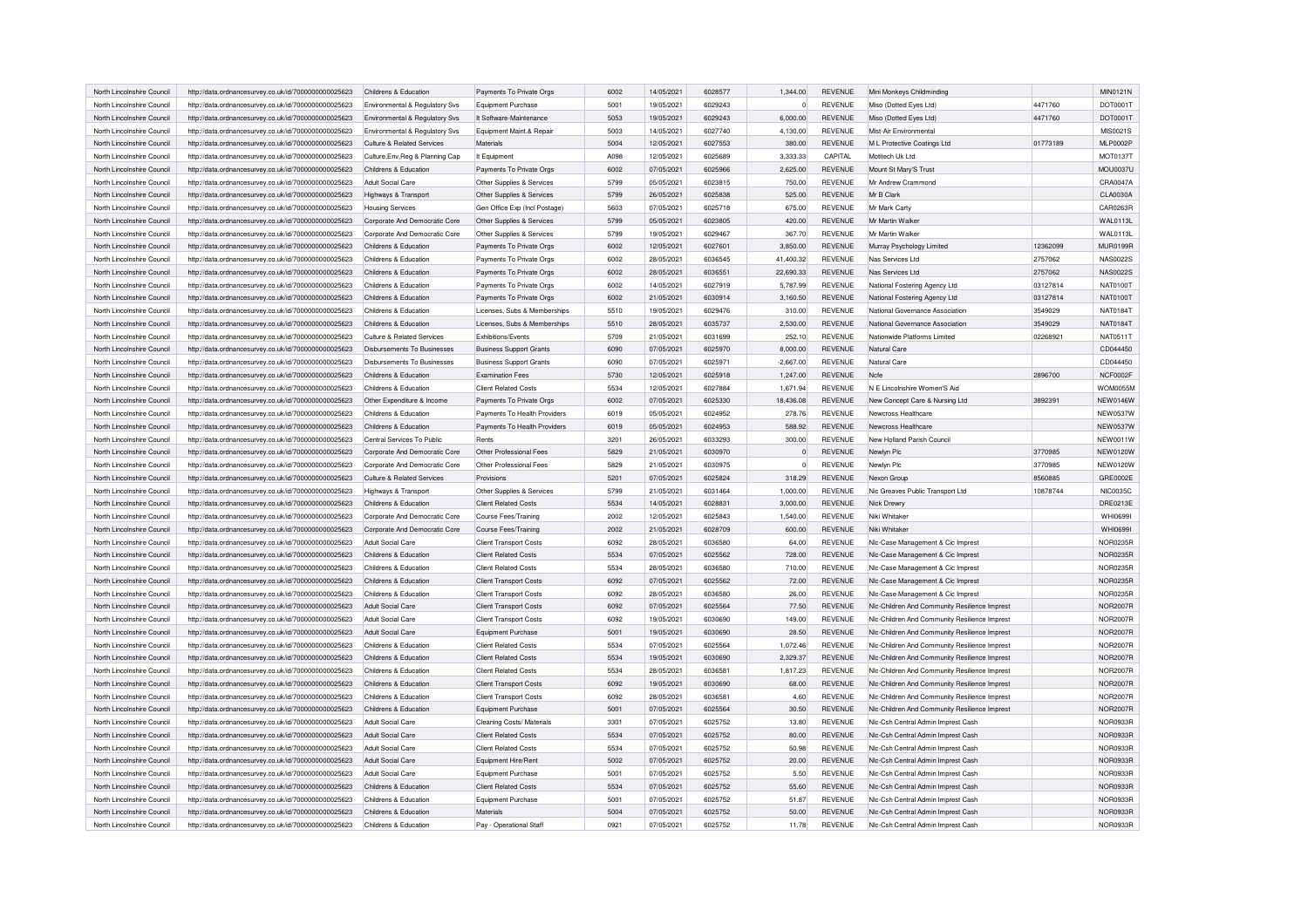| North Lincolnshire Council | http://data.ordnancesurvey.co.uk/id/7000000000025623 | Childrens & Education          | Provisions                     | 5201 | 07/05/2021 | 6025752 | 75.02       | <b>REVENUE</b> | Nic-Csh Central Admin Imprest Cash |          | NOR0933E        |
|----------------------------|------------------------------------------------------|--------------------------------|--------------------------------|------|------------|---------|-------------|----------------|------------------------------------|----------|-----------------|
| North Lincolnshire Council | http://data.ordnancesurvey.co.uk/id/7000000000025623 | Childrens & Education          | Provisions                     | 5201 | 07/05/2021 | 6025752 | 112.67      | <b>REVENUE</b> | Nic-Csh Central Admin Imprest Cash |          | NOR0933R        |
| North Lincolnshire Council | http://data.ordnancesurvey.co.uk/id/7000000000025623 | Culture & Related Services     | Equipment Purchase             | 5001 | 07/05/2021 | 6025752 | 109.77      | <b>REVENUE</b> | NIc-Csh Central Admin Imprest Cash |          | NOR0933R        |
| North Lincolnshire Council | http://data.ordnancesurvey.co.uk/id/7000000000025623 | Environmental & Regulatory Svs | Other Professional Fees        | 5829 | 07/05/2021 | 6025752 | 9.05        | <b>REVENUE</b> | Nic-Csh Central Admin Imprest Cash |          | NOR0933F        |
| North Lincolnshire Council | http://data.ordnancesurvey.co.uk/id/7000000000025623 | Fin&Inv I&E                    | Catering Equipment & Materials | 5210 | 07/05/2021 | 6025752 | 20.86       | <b>REVENUE</b> | Nic-Csh Central Admin Imprest Cash |          | NOR0933F        |
| North Lincolnshire Council | http://data.ordnancesurvey.co.uk/id/7000000000025623 | Fin&Inv I&F                    | Equipment Purchase             | 5001 | 07/05/2021 | 6025752 | 21.94       | <b>REVENUE</b> | Nic-Csh Central Admin Imprest Cash |          | NOR0933R        |
| North Lincolnshire Council | http://data.ordnancesurvey.co.uk/id/7000000000025623 | Fin&Inv I&E                    | Provisions                     | 5201 | 07/05/2021 | 6025752 | 11.09       | <b>REVENUE</b> | Nic-Csh Central Admin Imprest Cash |          | NOR0933R        |
| North Lincolnshire Council | http://data.ordnancesurvey.co.uk/id/7000000000025623 | Childrens & Education          | <b>Client Related Costs</b>    | 5534 | 28/05/2021 | 6035410 | 67.90       | <b>REVENUE</b> | NIc-Kingfisher Lodge Imprest       |          | <b>NOR0248F</b> |
| North Lincolnshire Council | http://data.ordnancesurvey.co.uk/id/7000000000025623 | Childrens & Education          | Provisions                     | 5201 | 07/05/2021 | 6025378 | 813.98      | <b>REVENUE</b> | NIc-Kingfisher Lodge Imprest       |          | <b>NOR0248R</b> |
| North Lincolnshire Council | http://data.ordnancesurvey.co.uk/id/7000000000025623 | Childrens & Education          | Provisions                     | 5201 | 28/05/2021 | 6035410 | 429.20      | <b>REVENUE</b> | Nic-Kingfisher Lodge Imprest       |          | <b>NOR0248R</b> |
| North Lincolnshire Council | http://data.ordnancesurvey.co.uk/id/7000000000025623 | Adult Social Care              | Payments To Private Orgs       | 6002 | 05/05/2021 | 6024918 | 823.50      | <b>REVENUE</b> | NI Group Limited                   |          | <b>NLG0003G</b> |
| North Lincolnshire Council | http://data.ordnancesurvey.co.uk/id/7000000000025623 | Adult Social Care              | Payments To Private Orgs       | 6002 | 05/05/2021 | 6024924 | 823.50      | <b>REVENUE</b> | NI Group Limited                   |          | <b>NLG0003G</b> |
| North Lincolnshire Council | http://data.ordnancesurvey.co.uk/id/7000000000025623 | Adult Social Care              | Payments To Private Orgs       | 6002 | 07/05/2021 | 6025331 | 13,140.00   | <b>REVENUE</b> | NI Group Limited                   |          | <b>NLG0003G</b> |
| North Lincolnshire Council | http://data.ordnancesurvey.co.uk/id/7000000000025623 | Adult Social Care              | Payments To Private Orgs       | 6002 | 12/05/2021 | 6027845 | 585.00      | <b>REVENUE</b> | NI Group Limited                   |          | <b>NLG0003G</b> |
| North Lincolnshire Council | http://data.ordnancesurvey.co.uk/id/7000000000025623 | Adult Social Care              | Payments To Private Orgs       | 6002 | 12/05/2021 | 6027846 | 405.00      | <b>REVENUE</b> | NI Group Limited                   |          | <b>NLG0003G</b> |
| North Lincolnshire Council | http://data.ordnancesurvey.co.uk/id/7000000000025623 | Adult Social Care              | Payments To Private Orgs       | 6002 | 12/05/2021 | 6027848 | 900.00      | <b>REVENUE</b> | NI Group Limited                   |          | <b>NLG0003G</b> |
| North Lincolnshire Council | http://data.ordnancesurvey.co.uk/id/7000000000025623 | Adult Social Care              | Payments To Private Orgs       | 6002 | 12/05/2021 | 6027851 | 900.00      | <b>REVENUE</b> | NI Group Limited                   |          | <b>NLG0003G</b> |
| North Lincolnshire Council | http://data.ordnancesurvey.co.uk/id/7000000000025623 | Adult Social Care              | Payments To Private Orgs       | 6002 | 14/05/2021 | 6025858 | 276.75      | <b>REVENUE</b> | NI Group Limited                   |          | <b>NLG0003G</b> |
| North Lincolnshire Council | http://data.ordnancesurvey.co.uk/id/7000000000025623 | Adult Social Care              | Payments To Private Orgs       | 6002 | 19/05/2021 | 6030656 | 276.75      | <b>REVENUE</b> | NI Group Limited                   |          | <b>NLG0003G</b> |
| North Lincolnshire Council | http://data.ordnancesurvey.co.uk/id/7000000000025623 | Adult Social Care              | Payments To Private Orgs       | 6002 | 21/05/2021 | 6030657 | 276.75      | <b>REVENUE</b> | NI Group Limited                   |          | <b>NLG0003G</b> |
| North Lincolnshire Council | http://data.ordnancesurvey.co.uk/id/7000000000025623 | Adult Social Care              | Payments To Private Orgs       | 6002 | 28/05/2021 | 6034318 | 276.75      | <b>REVENUE</b> | NI Group Limited                   |          | <b>NLG0003G</b> |
| North Lincolnshire Council | http://data.ordnancesurvey.co.uk/id/7000000000025623 | Adult Social Care              | Other Professional Fees        | 5829 | 19/05/2021 | 6030426 | 43,191.99   | <b>REVENUE</b> | N Lincs & Goole Hosps Nhs Ft       |          | NOR0424F        |
| North Lincolnshire Council | http://data.ordnancesurvey.co.uk/id/7000000000025623 | Adult Social Care              | Payments To Health Providers   | 6019 | 21/05/2021 | 6031817 | 5,002.00    | <b>REVENUE</b> | N Lincs & Goole Hosps Nhs Ft       |          | <b>NOR0424R</b> |
| North Lincolnshire Council | http://data.ordnancesurvey.co.uk/id/7000000000025623 | Childrens & Education          | Payments To Private Orgs       | 6002 | 28/05/2021 | 6036389 | 12,356.33   | <b>REVENUE</b> | N Lincs & Goole Hosps Nhs Ft       |          | <b>NOR0424R</b> |
| North Lincolnshire Council | http://data.ordnancesurvey.co.uk/id/7000000000025623 | Public Health                  | Payments To Health Providers   | 6019 | 07/05/2021 | 6025995 | 64,012.00   | <b>REVENUE</b> | N Lincs & Goole Hosps Nhs Ft       |          | <b>NOR0424F</b> |
| North Lincolnshire Council | http://data.ordnancesurvey.co.uk/id/7000000000025623 | Childrens & Education          | Other Professional Fees        | 5829 | 07/05/2021 | 6025985 | 5.040.00    | <b>REVENUE</b> | Noise Academy                      | 11907056 | NOI00991        |
| North Lincolnshire Council | http://data.ordnancesurvey.co.uk/id/7000000000025623 | Corporate And Democratic Core  | It Software-Maintenance        | 5053 | 12/05/2021 | 6024979 | 1,009.61    | <b>REVENUE</b> | Nominet Uk                         |          | <b>NOM0055M</b> |
| North Lincolnshire Council | http://data.ordnancesurvey.co.uk/id/7000000000025623 | Corporate And Democratic Core  | Other Supplies & Services      | 5799 | 07/05/2021 | 6023818 | 286.00      | <b>REVENUE</b> | Noreen Wilkinson                   |          | <b>WIL0530L</b> |
| North Lincolnshire Council | http://data.ordnancesurvey.co.uk/id/7000000000025623 | <b>Housing Services</b>        | Other Supplies & Services      | 5799 | 14/05/2021 | 6028712 | 3,908.00    | REVENUE        | Normanby Hotel                     |          | <b>NOR0478F</b> |
| North Lincolnshire Council | http://data.ordnancesurvey.co.uk/id/7000000000025623 | <b>Housing Services</b>        | Other Supplies & Services      | 5799 | 19/05/2021 | 6030329 | 6,088.00    | <b>REVENUE</b> | Normanby Hotel                     |          | <b>NOR0478F</b> |
| North Lincolnshire Council | http://data.ordnancesurvey.co.uk/id/7000000000025623 | <b>Housing Services</b>        | Other Supplies & Services      | 5799 | 21/05/2021 | 6031437 | 3,374.00    | <b>REVENUE</b> | Normanby Hotel                     |          | <b>NOR0478R</b> |
| North Lincolnshire Council | http://data.ordnancesurvey.co.uk/id/7000000000025623 | <b>Housing Services</b>        | Other Supplies & Services      | 5799 | 21/05/2021 | 6031438 | 713.51      | <b>REVENUE</b> | Normanby Hotel                     |          | <b>NOR0478R</b> |
| North Lincolnshire Council | http://data.ordnancesurvey.co.uk/id/7000000000025623 | <b>Housing Services</b>        | Other Supplies & Services      | 5799 | 21/05/2021 | 6031442 | 6,744.00    | <b>REVENUE</b> | Normanby Hotel                     |          | <b>NOR0478R</b> |
| North Lincolnshire Council | http://data.ordnancesurvey.co.uk/id/7000000000025623 | <b>Housing Services</b>        | Other Supplies & Services      | 5799 | 26/05/2021 | 6033517 | 3,900.00    | <b>REVENUE</b> | Normanby Hotel                     |          | <b>NOR0478F</b> |
| North Lincolnshire Council | http://data.ordnancesurvey.co.uk/id/7000000000025623 | Central Services To Public     | Payments To Joint Units        | 6004 | 12/05/2021 | 6027658 | 75,638.63   | <b>REVENUE</b> | North East Lincolnshire Council    |          | <b>NOR0269F</b> |
| North Lincolnshire Council | http://data.ordnancesurvey.co.uk/id/7000000000025623 | Childrens & Education          | Payments To Voluntary Orgs     | 6001 | 28/05/2021 | 6034441 | 4,678.37    | <b>REVENUE</b> | North East Lincolnshire Council    |          | NOR0269F        |
| North Lincolnshire Council | http://data.ordnancesurvey.co.uk/id/7000000000025623 | Corporate And Democratic Core  | Other Supplies & Services      | 5799 | 21/05/2021 | 6031416 | 386.62      | <b>REVENUE</b> | North East Lincolnshire Council    |          | <b>NOR0269F</b> |
| North Lincolnshire Council | http://data.ordnancesurvey.co.uk/id/7000000000025623 | <b>Housing Services</b>        | Other Supplies & Services      | 5799 | 20/05/2021 | 6023824 | 3,374.00    | <b>REVENUE</b> | North East Lincolnshire Council    |          | <b>NOR0367R</b> |
| North Lincolnshire Council | http://data.ordnancesurvey.co.uk/id/7000000000025623 | <b>Housing Services</b>        | Other Supplies & Services      | 5799 | 20/05/2021 | 6023825 | 713.51      | <b>REVENUE</b> | North East Lincolnshire Council    |          | <b>NOR0367R</b> |
| North Lincolnshire Council | http://data.ordnancesurvey.co.uk/id/7000000000025623 | <b>Housing Services</b>        | Other Supplies & Services      | 5799 | 20/05/2021 | 6030299 | $-713.51$   | <b>REVENUE</b> | North East Lincolnshire Council    |          | <b>NOR0367R</b> |
| North Lincolnshire Council | http://data.ordnancesurvey.co.uk/id/7000000000025623 | <b>Housing Services</b>        | Other Supplies & Services      | 5799 | 20/05/2021 | 6030548 | $-3,374.00$ | <b>REVENUE</b> | North East Lincolnshire Council    |          | <b>NOR0367R</b> |
| North Lincolnshire Council | http://data.ordnancesurvey.co.uk/id/7000000000025623 | Corporate And Democratic Core  | It Software-Purchase           | 5051 | 12/05/2021 | 6026453 | 600.00      | <b>REVENUE</b> | Northgate Public Services Uk Ltd   | 968498   | <b>MVM0001M</b> |
| North Lincolnshire Council | http://data.ordnancesurvey.co.uk/id/7000000000025623 | Corporate And Democratic Core  | It Software-Purchase           | 5051 | 19/05/2021 | 6029478 | 8,896.55    | <b>REVENUE</b> | Northgate Public Services Uk Ltd   | 968498   | <b>MVM0001M</b> |
| North Lincolnshire Council | http://data.ordnancesurvey.co.uk/id/7000000000025623 | Corporate And Democratic Core  | It Software-Purchase           | 5051 | 19/05/2021 | 6029559 | 325.00      | <b>REVENUE</b> | Northgate Public Services Uk Ltd   | 968498   | <b>MVM0001M</b> |
| North Lincolnshire Council | http://data.ordnancesurvey.co.uk/id/7000000000025623 | Corporate And Democratic Core  | It Software-Purchase           | 5051 | 19/05/2021 | 6029560 | 650.00      | <b>REVENUE</b> | Northgate Public Services Uk Ltd   | 968498   | <b>MVM0001M</b> |
| North Lincolnshire Council | http://data.ordnancesurvey.co.uk/id/7000000000025623 | Corporate And Democratic Core  | It Software-Purchase           | 5051 | 26/05/2021 | 6033499 | 2,200.00    | <b>REVENUE</b> | Northgate Public Services Uk Ltd   | 968498   | <b>MVM0001M</b> |
| North Lincolnshire Council | http://data.ordnancesurvey.co.uk/id/7000000000025623 | Adult Social Care              | <b>Legal Fees</b>              | 5823 | 12/05/2021 | 6027819 | 21,043.63   | REVENUE        | North Lincolnshire Ccg             |          | NOR0071R        |
| North Lincolnshire Council | http://data.ordnancesurvey.co.uk/id/7000000000025623 | Adult Social Care              | Licences                       | 4002 | 12/05/2021 | 6027904 | 277.50      | <b>REVENUE</b> | North Lincolnshire Council         |          | <b>NOR0802R</b> |
| North Lincolnshire Council | http://data.ordnancesurvey.co.uk/id/7000000000025623 | Adult Social Care              | Payments To Private Orgs       | 6002 | 14/05/2021 | 6028052 | 1,460.00    | <b>REVENUE</b> | North Lincolnshire Council         |          | <b>NOR0351R</b> |
| North Lincolnshire Council | http://data.ordnancesurvey.co.uk/id/7000000000025623 | Childrens & Education          | <b>Bank Charges</b>            | 5821 | 14/05/2021 | 6028052 | 3.85        | <b>REVENUE</b> | North Lincolnshire Council         |          | NOR0351R        |
| North Lincolnshire Council | http://data.ordnancesurvey.co.uk/id/7000000000025623 | Childrens & Education          | Licences                       | 4002 | 12/05/2021 | 6027904 | 612.50      | <b>REVENUE</b> | North Lincolnshire Council         |          | <b>NOR0802R</b> |
| North Lincolnshire Council | http://data.ordnancesurvey.co.uk/id/7000000000025623 | Childrens & Education          | Other Professional Fees        | 5829 | 14/05/2021 | 6028052 | 935.00      | <b>REVENUE</b> | North Lincolnshire Council         |          | NOR0351R        |
| North Lincolnshire Council | http://data.ordnancesurvey.co.uk/id/7000000000025623 | Corporate And Democratic Core  | Other Professional Fees        | 5829 | 26/05/2021 | 6033210 | 1,983.50    | <b>REVENUE</b> | North Lincolnshire Council         |          | <b>NOR0775R</b> |
| North Lincolnshire Council | http://data.ordnancesurvey.co.uk/id/7000000000025623 | Culture & Related Services     | Licences                       | 4002 | 12/05/2021 | 6027904 | 1,387.50    | <b>REVENUE</b> | North Lincolnshire Counci          |          | <b>NOR0802F</b> |
| North Lincolnshire Council | http://data.ordnancesurvey.co.uk/id/7000000000025623 | Environmental & Regulatory Svs | Licences                       | 4002 | 12/05/2021 | 6027904 | 302.50      | <b>REVENUE</b> | North Lincolnshire Council         |          | <b>NOR0802R</b> |
| North Lincolnshire Council | http://data.ordnancesurvey.co.uk/id/7000000000025623 | Environmental & Regulatory Svs | Licences                       | 4002 | 12/05/2021 | 6027904 | 277.50      | <b>REVENUE</b> | North Lincolnshire Council         |          | <b>NOR0802R</b> |
| North Lincolnshire Council | http://data.ordnancesurvey.co.uk/id/7000000000025623 | Highways & Transport           | Licences                       | 4002 | 12/05/2021 | 6027904 | 1,000.00    | <b>REVENUE</b> | North Lincolnshire Council         |          | <b>NOR0802R</b> |
| North Lincolnshire Council | http://data.ordnancesurvey.co.uk/id/7000000000025623 | Highways & Transport           | Licenses, Subs & Memberships   | 5510 | 12/05/2021 | 6027904 | 360.00      | <b>REVENUE</b> | North Lincolnshire Council         |          | <b>NOR0802R</b> |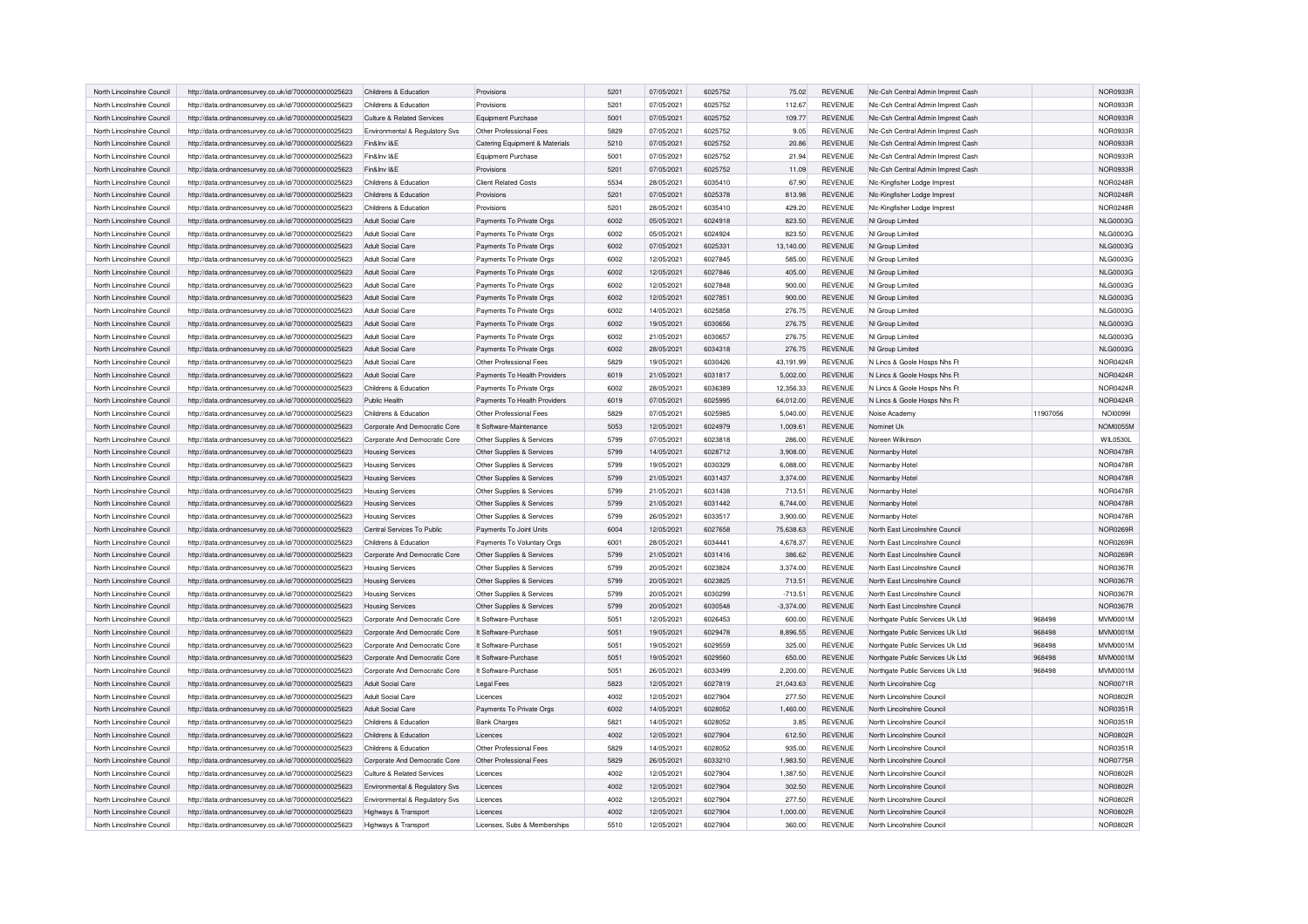| North Lincolnshire Council | http://data.ordnancesurvey.co.uk/id/7000000000025623 | Highways & Transport             | Other Vehicle Costs            | 4005 | 12/05/2021 | 6027904 | 410.00      | <b>REVENUE</b> | North Lincolnshire Council              |          | <b>NOR0802R</b> |
|----------------------------|------------------------------------------------------|----------------------------------|--------------------------------|------|------------|---------|-------------|----------------|-----------------------------------------|----------|-----------------|
| North Lincolnshire Council | http://data.ordnancesurvey.co.uk/id/7000000000025623 | <b>Housing Services</b>          | Course Fees/Training           | 2002 | 05/05/2021 | 6024971 | 360.00      | <b>REVENUE</b> | North Lincolnshire Counci               |          | <b>NOR0707R</b> |
| North Lincolnshire Council | http://data.ordnancesurvey.co.uk/id/7000000000025623 | <b>Housing Services</b>          | Licenses, Subs & Memberships   | 5510 | 05/05/2021 | 6024971 | 10.00       | <b>REVENUE</b> | North Lincolnshire Council              |          | <b>NOR0707R</b> |
| North Lincolnshire Council | http://data.ordnancesurvey.co.uk/id/7000000000025623 | <b>Housing Services</b>          | Other Professional Fees        | 5829 | 05/05/2021 | 6024971 | 46.02       | <b>REVENUE</b> | North Lincolnshire Council              |          | <b>NOR0707R</b> |
| North Lincolnshire Council | http://data.ordnancesurvey.co.uk/id/7000000000025623 | <b>Housing Services</b>          | Other Supplies & Services      | 5799 | 21/05/2021 | 6032121 | $-3,900.00$ | <b>REVENUE</b> | North Lincolnshire Council              |          | <b>NOR0497R</b> |
| North Lincolnshire Council | http://data.ordnancesurvey.co.uk/id/7000000000025623 | Culture & Related Services       | <b>Bank Charges</b>            | 5821 | 02/06/2021 | 6036850 | 2.29        | <b>REVENUE</b> | North Lincs Council-N.Hall Country Park |          | <b>NOR0283R</b> |
| North Lincolnshire Council | http://data.ordnancesurvey.co.uk/id/7000000000025623 | Culture & Related Services       | Equipment Purchase             | 5001 | 02/06/2021 | 6036850 | 346.67      | <b>REVENUE</b> | North Lincs Council-N.Hall Country Park |          | <b>NOR0283F</b> |
| North Lincolnshire Council | http://data.ordnancesurvey.co.uk/id/7000000000025623 | Culture & Related Services       | Licenses, Subs & Memberships   | 5510 | 02/06/2021 | 6036850 | 255.98      | REVENUE        | North Lincs Council-N.Hall Country Park |          | <b>NOR0283R</b> |
| North Lincolnshire Council | http://data.ordnancesurvey.co.uk/id/7000000000025623 | Culture & Related Services       | Materials                      | 5004 | 02/06/2021 | 6036850 | 112.93      | <b>REVENUE</b> | North Lincs Council-N.Hall Country Park |          | <b>NOR0283R</b> |
| North Lincolnshire Council | http://data.ordnancesurvey.co.uk/id/7000000000025623 | Culture, Env, Reg & Planning Cap | Other Costs                    | A085 | 14/05/2021 | 6028877 | 2.940.00    | CAPITAL        | North Lincs Sand & Gravel Limited       | 12565516 | <b>NOR1537R</b> |
| North Lincolnshire Council | http://data.ordnancesurvey.co.uk/id/7000000000025623 | Fin&Inv I&F                      | Other Professional Fees        | 5829 | 05/05/2021 | 6024819 | 253.84      | <b>REVENUE</b> | North Point Uk Ltd                      | 4575195  | <b>NOR0683R</b> |
| North Lincolnshire Council | http://data.ordnancesurvey.co.uk/id/7000000000025623 | Childrens & Education            | Materials                      | 5004 | 12/05/2021 | 6027557 | 8,949.11    | <b>REVENUE</b> | Northside Truck Centre                  |          | <b>NOR0643R</b> |
| North Lincolnshire Council | http://data.ordnancesurvey.co.uk/id/7000000000025623 | Adult Social Care Capital        | Other Costs                    | A085 | 19/05/2021 | 6029600 | 550.00      | CAPITAL        | Nrs Healthcare                          | 1948041  | <b>NOT0059T</b> |
| North Lincolnshire Council | http://data.ordnancesurvey.co.uk/id/7000000000025623 | Adult Social Care Capital        | Other Costs                    | A085 | 19/05/2021 | 6029601 | 451.25      | CAPITAL        | Nrs Healthcare                          | 1948041  | <b>NOT0059T</b> |
| North Lincolnshire Council | http://data.ordnancesurvey.co.uk/id/7000000000025623 | Childrens & Education            | Payments To Private Orgs       | 6002 | 28/05/2021 | 6036555 | 1,916.67    | <b>REVENUE</b> | Oasis Academy Parkwood                  |          | OAS0085S        |
| North Lincolnshire Council | http://data.ordnancesurvey.co.uk/id/7000000000025623 | Adult Social Care Capital        | Other Costs                    | A085 | 02/06/2021 | 6036861 | 975.00      | CAPITAL        | Obam Domestic Lift Services Ltd         | 4062743  | OBA0002A        |
| North Lincolnshire Council | http://data.ordnancesurvey.co.uk/id/7000000000025623 | <b>Housing Services</b>          | Fees & Charges Income          | 9002 | 07/05/2021 | 6023307 | $-596.99$   | <b>REVENUE</b> | Obam Domestic Lift Services Ltd         | 4062743  | <b>OBA0002A</b> |
| North Lincolnshire Council | http://data.ordnancesurvey.co.uk/id/7000000000025623 | Public Health                    | Materials                      | 5004 | 26/05/2021 | 6033453 | 1.930.00    | <b>REVENUE</b> | Oham Domestic Lift Services Ltd         | 4062743  | OBA0002A        |
| North Lincolnshire Council | http://data.ordnancesurvey.co.uk/id/7000000000025623 | Culture & Related Services       | Licenses, Subs & Memberships   | 5510 | 19/05/2021 | 6028914 | 2,395.00    | REVENUE        | Oclc (Uk) Ltd                           | 498573   | OCL0001L        |
| North Lincolnshire Council | http://data.ordnancesurvey.co.uk/id/7000000000025623 | Adult Social Care                | Payments To Private Orgs       | 6002 | 07/05/2021 | 6025910 | 3,349.00    | <b>REVENUE</b> | Ofsted                                  |          | OFS0001S        |
| North Lincolnshire Council | http://data.ordnancesurvey.co.uk/id/7000000000025623 | Childrens & Education            | Licenses, Subs & Memberships   | 5510 | 06/05/2021 | 6025493 | $-1,872.00$ | <b>REVENUE</b> | Ofsted                                  |          | OFS0001S        |
| North Lincolnshire Council | http://data.ordnancesurvey.co.uk/id/7000000000025623 | Central Services To Public       | Rents                          | 3201 | 26/05/2021 | 6033326 | 300.00      | <b>REVENUE</b> | Old Brumby United Church                |          | OLD0098D        |
| North Lincolnshire Council | http://data.ordnancesurvey.co.uk/id/7000000000025623 | Corporate And Democratic Core    | Legal Fees                     | 5823 | 05/05/2021 | 6023772 | 570.00      | <b>REVENUE</b> | Olivia Bennyworth                       |          | <b>BEN0299N</b> |
| North Lincolnshire Council | http://data.ordnancesurvey.co.uk/id/7000000000025623 | Cornorate And Democratic Core    | <b>Legal Fees</b>              | 5823 | 05/05/2021 | 6023776 | 650.00      | <b>REVENUE</b> | Olivia Bennyworth                       |          | <b>BEN0299N</b> |
| North Lincolnshire Council | http://data.ordnancesurvey.co.uk/id/7000000000025623 | Corporate And Democratic Core    | <b>Legal Fees</b>              | 5823 | 05/05/2021 | 6023777 | 636.67      | <b>REVENUE</b> | Olivia Bennyworth                       |          | <b>BEN0299N</b> |
| North Lincolnshire Council | http://data.ordnancesurvey.co.uk/id/7000000000025623 | Corporate And Democratic Core    | Legal Fees                     | 5823 | 05/05/2021 | 6023823 | 550.00      | <b>REVENUE</b> | Olivia Bennyworth                       |          | <b>BEN0299N</b> |
| North Lincolnshire Council | http://data.ordnancesurvey.co.uk/id/7000000000025623 | Corporate And Democratic Core    | <b>Legal Fees</b>              | 5823 | 05/05/2021 | 6023829 | 570.00      | <b>REVENUE</b> | Olivia Bennyworth                       |          | <b>BEN0299N</b> |
| North Lincolnshire Council | http://data.ordnancesurvey.co.uk/id/7000000000025623 | Corporate And Democratic Core    | <b>Legal Fees</b>              | 5823 | 05/05/2021 | 6023830 | 1,663.33    | <b>REVENUE</b> | Olivia Bennyworth                       |          | <b>BEN0299N</b> |
| North Lincolnshire Council | http://data.ordnancesurvey.co.uk/id/7000000000025623 | Childrens & Education            | <b>Client Transport Costs</b>  | 6092 | 19/05/2021 | 6030757 | 12,068.00   | <b>REVENUE</b> | One 2 One Taxis                         |          | ONE0035E        |
| North Lincolnshire Council | http://data.ordnancesurvey.co.uk/id/7000000000025623 | Childrens & Education            | Home To School Transport       | 4201 | 19/05/2021 | 6030911 | 4,108.00    | <b>REVENUE</b> | One 2 One Taxis                         |          | ONE0035E        |
| North Lincolnshire Council | http://data.ordnancesurvey.co.uk/id/7000000000025623 | Adult Social Care                | Payments To Private Orgs       | 6002 | 12/05/2021 | 6026350 | 353.80      | <b>REVENUE</b> | Ongo                                    |          | ONG0120G        |
| North Lincolnshire Council | http://data.ordnancesurvey.co.uk/id/7000000000025623 | <b>Housing Services</b>          | Other Supplies & Services      | 5799 | 05/05/2021 | 6023826 | 338.17      | <b>REVENUE</b> | Ongo                                    |          | <b>HOM0100M</b> |
| North Lincolnshire Council | http://data.ordnancesurvey.co.uk/id/7000000000025623 | <b>Housing Services</b>          | Other Supplies & Services      | 5799 | 21/05/2021 | 6031444 | 1,168.84    | <b>REVENUE</b> | Ongo                                    |          | ONG0120G        |
| North Lincolnshire Council | http://data.ordnancesurvey.co.uk/id/7000000000025623 | Adult Social Care                | Payments To Private Orgs       | 6002 | 05/05/2021 | 6025326 | 570.24      | <b>REVENUE</b> | Ongo Recruitment Ltd                    |          | ISF0039F        |
| North Lincolnshire Council | http://data.ordnancesurvey.co.uk/id/7000000000025623 | Adult Social Care                | Payments To Private Orgs       | 6002 | 07/05/2021 | 6024667 | 1,197.21    | <b>REVENUE</b> | Ongo Recruitment Ltd                    | 4750128  | CRO0323O        |
| North Lincolnshire Council | http://data.ordnancesurvey.co.uk/id/7000000000025623 | Childrens & Education            | Other Supplies & Services      | 5799 | 12/05/2021 | 6027822 | 336.00      | <b>REVENUE</b> | Ongo Recruitment Ltd                    | 4750128  | CRO0323C        |
| North Lincolnshire Council | http://data.ordnancesurvey.co.uk/id/7000000000025623 | Childrens & Education            | Other Supplies & Services      | 5799 | 19/05/2021 | 6030659 | 280.00      | <b>REVENUE</b> | Ongo Recruitment Ltd                    | 4750128  | CRO0323O        |
| North Lincolnshire Council | http://data.ordnancesurvey.co.uk/id/7000000000025623 | Childrens & Education            | Pay - Agency                   | 0131 | 07/05/2021 | 6025774 | 1.468.80    | <b>REVENUE</b> | Ongo Recruitment Ltd                    | 4750128  | CRO0323O        |
| North Lincolnshire Council | http://data.ordnancesurvey.co.uk/id/7000000000025623 | Childrens & Education            | Payments To Private Orgs       | 6002 | 19/05/2021 | 6030864 | 12,490.16   | <b>REVENUE</b> | Ongo Recruitment Ltd                    | 4750128  | CRO0323O        |
| North Lincolnshire Council | http://data.ordnancesurvey.co.uk/id/7000000000025623 | Adult Social Care                | Payments To Private Orgs       | 6002 | 05/05/2021 | 6025323 | 4,627.00    | <b>REVENUE</b> | Options (Autism 2) Ltd                  |          | ISF0021F        |
| North Lincolnshire Council | http://data.ordnancesurvey.co.uk/id/7000000000025623 | <b>Adult Social Care</b>         | Payments To Private Orgs       | 6002 | 07/05/2021 | 6025336 | $-1,250.50$ | <b>REVENUE</b> | Options Autism (2) Ltd                  | 4228353  | <b>YOU0005U</b> |
| North Lincolnshire Council | http://data.ordnancesurvey.co.uk/id/7000000000025623 | Adult Social Care                | Payments To Private Orgs       | 6002 | 07/05/2021 | 6025336 | 1,887.20    | <b>REVENUE</b> | Options Autism (2) Ltd                  | 4228353  | <b>YOU0005U</b> |
| North Lincolnshire Council | http://data.ordnancesurvey.co.uk/id/7000000000025623 | Childrens & Education            | Payments To Private Orgs       | 6002 | 12/05/2021 | 6027777 | 22,285.71   | <b>REVENUE</b> | Oracle Care Limited                     | 5618803  | ORA0060A        |
| North Lincolnshire Council | http://data.ordnancesurvey.co.uk/id/7000000000025623 | Childrens & Education            | Payments To Private Orgs       | 6002 | 07/05/2021 | 6025958 | 14,195.83   | <b>REVENUE</b> | Orchard Education Ltd                   | 11492001 | ORC0021C        |
| North Lincolnshire Council | http://data.ordnancesurvey.co.uk/id/7000000000025623 | Childrens & Education            | Payments To Private Orgs       | 6002 | 07/05/2021 | 6025960 | 3,600.30    | <b>REVENUE</b> | Orchard Education Ltd                   | 11492001 | ORC0021C        |
| North Lincolnshire Council | http://data.ordnancesurvey.co.uk/id/7000000000025623 | Childrens & Education            | Payments To Private Orgs       | 6002 | 07/05/2021 | 6025964 | 7,585.00    | REVENUE        | Orchard Education Ltd                   | 11492001 | ORC0021C        |
| North Lincolnshire Council | http://data.ordnancesurvey.co.uk/id/7000000000025623 | Childrens & Education            | Payments To Private Orgs       | 6002 | 14/05/2021 | 6029013 | 11,655.00   | REVENUE        | Orchard Education Ltd                   | 11492001 | ORC0021C        |
| North Lincolnshire Council | http://data.ordnancesurvey.co.uk/id/7000000000025623 | Childrens & Education            | Payments To Private Orgs       | 6002 | 14/05/2021 | 6029014 | 1,145.55    | <b>REVENUE</b> | Orchard Education Ltd                   | 11492001 | ORC0021C        |
| North Lincolnshire Council | http://data.ordnancesurvey.co.uk/id/7000000000025623 | Childrens & Education            | Payments To Private Orgs       | 6002 | 14/05/2021 | 6029015 | 10,545.00   | <b>REVENUE</b> | Orchard Education Ltd                   | 11492001 | ORC0021C        |
| North Lincolnshire Council | http://data.ordnancesurvey.co.uk/id/7000000000025623 | Childrens & Education            | Payments To Private Orgs       | 6002 | 14/05/2021 | 6029016 | 11,333.33   | <b>REVENUE</b> | Orchard Education Ltd                   | 11492001 | ORC0021C        |
| North Lincolnshire Council | http://data.ordnancesurvey.co.uk/id/7000000000025623 | Childrens & Education            | Payments To Private Orgs       | 6002 | 14/05/2021 | 6029017 | 14,195.83   | <b>REVENUE</b> | Orchard Education Ltd                   | 11492001 | ORC0021C        |
| North Lincolnshire Council | http://data.ordnancesurvey.co.uk/id/7000000000025623 | Childrens & Education            | Payments To Private Orgs       | 6002 | 14/05/2021 | 6029018 | 9,833.33    | <b>REVENUE</b> | Orchard Education Ltd                   | 11492001 | ORC0021C        |
| North Lincolnshire Council | http://data.ordnancesurvey.co.uk/id/7000000000025623 | Environmental & Regulatory Svs   | Equipment Maint.& Repair       | 5003 | 14/05/2021 | 6027751 | 540.00      | <b>REVENUE</b> | Otr Tyres Ltd T/A Kaltire               | 01313711 | OTR0120R        |
| North Lincolnshire Council | http://data.ordnancesurvey.co.uk/id/7000000000025623 | Adult Social Care                | Other Professional Fees        | 5829 | 12/05/2021 | 6025465 | 916.00      | REVENUE        | Paragon Medical Ltd                     |          | <b>HOP0053F</b> |
| North Lincolnshire Council | http://data.ordnancesurvey.co.uk/id/7000000000025623 | <b>Adult Social Care</b>         | Other Professional Fees        | 5829 | 19/05/2021 | 6025475 | 1,260.80    | REVENUE        | Paragon Medical Ltd                     |          | <b>HOP0053F</b> |
| North Lincolnshire Council | http://data.ordnancesurvey.co.uk/id/7000000000025623 | Adult Social Care                | Other Professional Fees        | 5829 | 28/05/2021 | 6032355 | 360.80      | REVENUE        | Paragon Medical Ltd                     |          | <b>HOP0053F</b> |
| North Lincolnshire Council | http://data.ordnancesurvey.co.uk/id/7000000000025623 | Central Services To Public       | Rents                          | 3201 | 26/05/2021 | 6033317 | 400.00      | REVENUE        | Park Community Association              |          | <b>PAR0096R</b> |
| North Lincolnshire Council | http://data.ordnancesurvey.co.uk/id/7000000000025623 | Disbursements To Businesses      | <b>Business Support Grants</b> | 6090 | 06/05/2021 | 6025505 | 8.000.00    | <b>REVENUE</b> | Park Community Association              |          | CD068440        |
|                            |                                                      |                                  |                                |      |            |         |             |                |                                         |          |                 |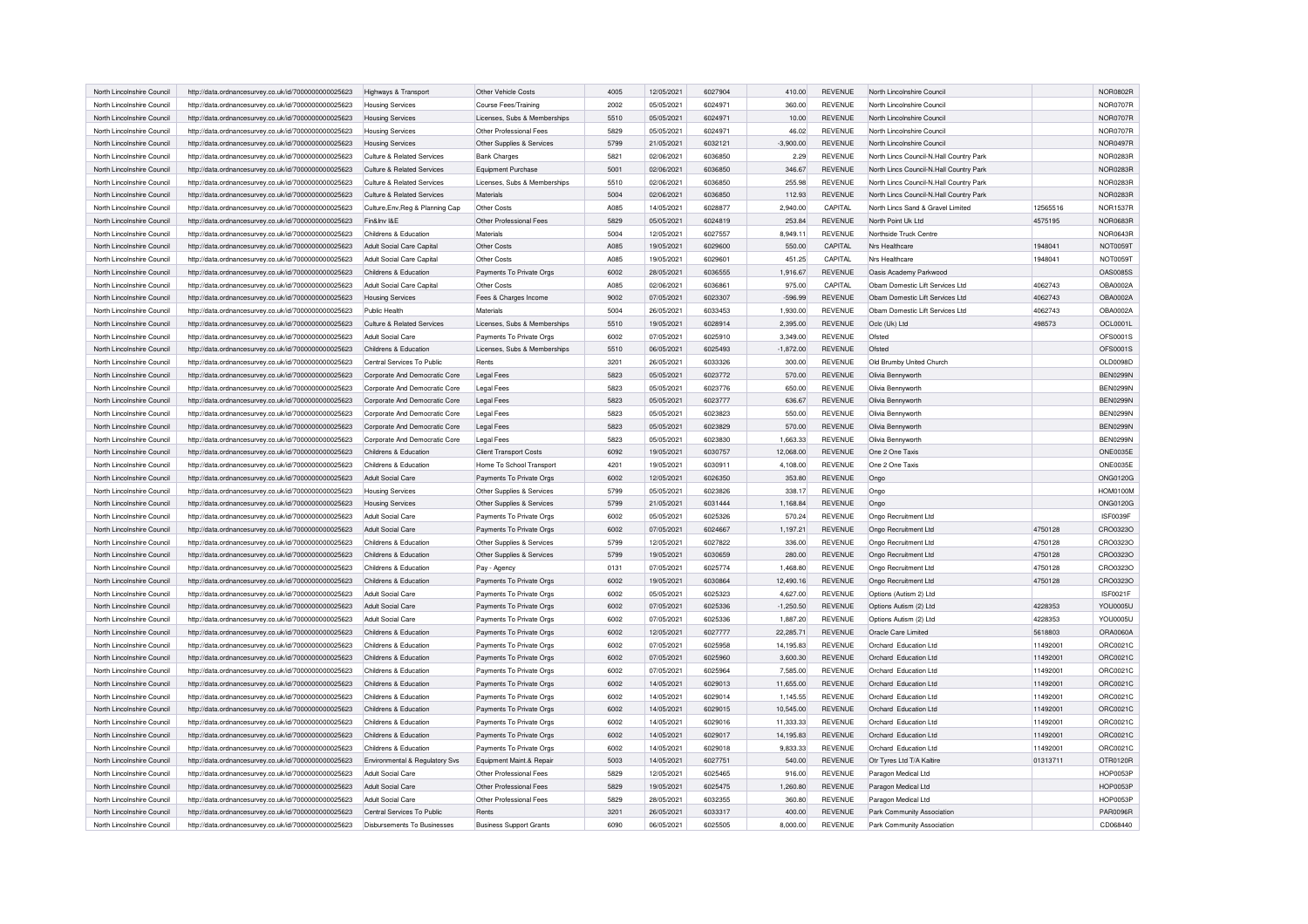| North Lincolnshire Council | http://data.ordnancesurvey.co.uk/id/7000000000025623                                                         | Fin&Inv I&E                    | Grounds Maintenance                   | 3010         | 19/05/2021               | 6030285            | 1,142.74             | <b>REVENUE</b>     | Parker Electrical (Environmental) Ltd                 | 07127777             | <b>PEE0120E</b>                    |
|----------------------------|--------------------------------------------------------------------------------------------------------------|--------------------------------|---------------------------------------|--------------|--------------------------|--------------------|----------------------|--------------------|-------------------------------------------------------|----------------------|------------------------------------|
| North Lincolnshire Council | http://data.ordnancesurvey.co.uk/id/7000000000025623                                                         | Adult Social Care              | Payments To Private Orgs              | 6002         | 19/05/2021               | 6029553            | 750.00               | REVENUE            | Parklane Plowden Chambers                             | 51726                | <b>PAR0599R</b>                    |
| North Lincolnshire Council | http://data.ordnancesurvey.co.uk/id/7000000000025623                                                         | Highways & Transport           | Other Professional Fees               | 5829         | 26/05/2021               | 6033320            | 872.80               | <b>REVENUE</b>     | Park Now Limited                                      | 3151938              | COB0031B                           |
| North Lincolnshire Council | http://data.ordnancesurvey.co.uk/id/7000000000025623                                                         | Highways & Transport           | Other Professional Fees               | 5829         | 28/05/2021               | 6035282            | 472.20               | <b>REVENUE</b>     | Patrol                                                |                      | PAT0016T                           |
| North Lincolnshire Council | http://data.ordnancesurvey.co.uk/id/7000000000025623                                                         | Environmental & Regulatory Sys | Payments To Private Orgs              | 6002         | 28/05/2021               | 6030674            | 4,115.72             | <b>REVENUE</b>     | Pcc For Humberside                                    |                      | <b>PCC0030C</b>                    |
| North Lincolnshire Council | http://data.ordnancesurvey.co.uk/id/7000000000025623                                                         | Corporate And Democratic Core  | Equipment Purchase                    | 5001         | 07/05/2021               | 6025757            | 1.680.00             | <b>REVENUE</b>     | Pcf Print Management Ltd                              |                      | <b>PCF0001F</b>                    |
| North Lincolnshire Council |                                                                                                              |                                |                                       |              |                          | 6033902            |                      |                    |                                                       |                      | DP4284                             |
|                            | http://data.ordnancesurvey.co.uk/id/7000000000025623                                                         | Adult Social Care              | Fees & Charges Income                 | 9002         | 26/05/2021               |                    | $-122.56$            | <b>REVENUE</b>     | Penderels Trust                                       |                      |                                    |
| North Lincolnshire Council | http://data.ordnancesurvey.co.uk/id/7000000000025623                                                         | Childrens & Education          | It Software-Maintenance               | 5053         | 02/06/2021               | 6035292            | 3,300.00             | <b>REVENUE</b>     | Penrose Education Ltd                                 | 12220704             | <b>PEN0099N</b>                    |
| North Lincolnshire Council | http://data.ordnancesurvey.co.uk/id/7000000000025623                                                         | Corporate And Democratic Core  | Recruitment Costs And Dbs             | 2004         | 12/05/2021               | 6027839            | 5,436.79             | <b>REVENUE</b>     | People Asset Management Ltd                           | 5199107              | PEO0120O                           |
| North Lincolnshire Council | http://data.ordnancesurvey.co.uk/id/7000000000025623                                                         | Adult Social Care              | <b>Legal Fees</b>                     | 5823         | 21/05/2021               | 6031720            | 1,869.95             | <b>REVENUE</b>     | Personal Care Consultants Ltd                         |                      | <b>PER0199R</b>                    |
| North Lincolnshire Council | http://data.ordnancesurvey.co.uk/id/7000000000025623                                                         | Culture & Related Services     | Repair & Maintenance Costs            | 3000         | 21/05/2021               | 6031679            | 325.00               | <b>REVENUE</b>     | Pestx Ltd                                             | 04233814             | <b>PES0003S</b>                    |
| North Lincolnshire Council | http://data.ordnancesurvey.co.uk/id/7000000000025623                                                         | Adult Social Care              | Cleaning Costs/ Materials             | 3301         | 28/05/2021               | 6036500            | 487.59               | <b>REVENUE</b>     | Peter Hogarth & Sons Ltd                              | 1143352              | HOG0001G                           |
| North Lincolnshire Council | http://data.ordnancesurvey.co.uk/id/7000000000025623                                                         | Childrens & Education          | Cleaning Costs/ Materials             | 3301         | 14/05/2021               | 6028372            | 322.03               | <b>REVENUE</b>     | Peter Hogarth & Sons Ltd                              | 1143352              | HOG0001G                           |
| North Lincolnshire Council | http://data.ordnancesurvey.co.uk/id/7000000000025623                                                         | Corporate And Democratic Core  | Other Premises Costs                  | 3390         | 26/05/2021               | 6034050            | 108.00               | <b>REVENUE</b>     | Peter Hogarth & Sons Ltd                              | 1143352              | HOG0001G                           |
| North Lincolnshire Council | http://data.ordnancesurvey.co.uk/id/7000000000025623                                                         | Culture & Related Services     | Cleaning Costs/ Materials             | 3301         | 14/05/2021               | 6028363            | 433.96               | <b>REVENUE</b>     | Peter Hogarth & Sons Ltd                              | 1143352              | HOG0001G                           |
| North Lincolnshire Council | http://data.ordnancesurvey.co.uk/id/7000000000025623                                                         | Culture & Related Services     | Cleaning Costs/ Materials             | 3301         | 26/05/2021               | 6034341            | 291.40               | <b>REVENUE</b>     | Peter Hogarth & Sons Ltd                              | 1143352              | HOG0001G                           |
| North Lincolnshire Council | http://data.ordnancesurvey.co.uk/id/7000000000025623                                                         | Culture & Related Services     | Cleaning Costs/ Materials             | 3301         | 26/05/2021               | 6034347            | 521.87               | <b>REVENUE</b>     | Peter Hogarth & Sons Ltd                              | 1143352              | HOG0001G                           |
| North Lincolnshire Council | http://data.ordnancesurvey.co.uk/id/7000000000025623                                                         | Culture & Related Services     | Cleaning Costs/ Materials             | 3301         | 28/05/2021               | 6034371            | 526.14               | <b>REVENUE</b>     | Peter Hogarth & Sons Ltd                              | 1143352              | HOG0001G                           |
| North Lincolnshire Council | http://data.ordnancesurvey.co.uk/id/7000000000025623                                                         | Culture & Related Services     | Cleaning Costs/ Materials             | 3301         | 28/05/2021               | 6036485            | 243.68               | <b>REVENUE</b>     | Peter Hogarth & Sons Ltd                              | 1143352              | HOG0001G                           |
| North Lincolnshire Council |                                                                                                              | Fin&Inv I&F                    |                                       | 3301         | 05/05/2021               | 6024681            |                      | <b>REVENUE</b>     |                                                       | 1143352              | HOG0001G                           |
|                            | http://data.ordnancesurvey.co.uk/id/7000000000025623                                                         |                                | Cleaning Costs/ Materials             |              |                          |                    | 211.92               |                    | Peter Hogarth & Sons Ltd                              |                      |                                    |
| North Lincolnshire Council | http://data.ordnancesurvey.co.uk/id/7000000000025623                                                         | Fin&Inv I&E                    | Cleaning Costs/ Materials             | 3301         | 05/05/2021               | 6024682            | 2,432.85             | <b>REVENUE</b>     | Peter Hogarth & Sons Ltd                              | 1143352              | HOG0001G                           |
| North Lincolnshire Council | http://data.ordnancesurvey.co.uk/id/7000000000025623                                                         | Fin&Inv I&E                    | Cleaning Costs/ Materials             | 3301         | 26/05/2021               | 6032140            | 2,869.74             | <b>REVENUE</b>     | Peter Hogarth & Sons Ltd                              | 1143352              | HOG0001G                           |
| North Lincolnshire Council | http://data.ordnancesurvey.co.uk/id/7000000000025623                                                         | Fin&Inv I&E                    | Cleaning Costs/ Materials             | 3301         | 26/05/2021               | 6034050            | 4,610.33             | <b>REVENUE</b>     | Peter Hogarth & Sons Ltd                              | 1143352              | HOG0001G                           |
| North Lincolnshire Council | http://data.ordnancesurvey.co.uk/id/7000000000025623                                                         | Childrens & Education          | Payments To Private Orgs              | 6002         | 19/05/2021               | 6030873            | 320.00               | <b>REVENUE</b>     | Peter Oak                                             |                      | <b>OAK0124K</b>                    |
| North Lincolnshire Council | http://data.ordnancesurvey.co.uk/id/7000000000025623                                                         | Fin&Inv I&E                    | Repair & Maintenance Costs            | 3000         | 12/05/2021               | 6026538            | 1,566.00             | <b>REVENUE</b>     | Phil Jarratt                                          |                      | <b>JAR0097R</b>                    |
| North Lincolnshire Council | http://data.ordnancesurvey.co.uk/id/7000000000025623                                                         | Fin&Inv I&E                    | <b>Benair &amp; Maintenance Costs</b> | 3000         | 19/05/2021               | 6030267            | 971.50               | <b>REVENUE</b>     | Phil Jarratt                                          |                      | <b>JAR0097R</b>                    |
| North Lincolnshire Council | http://data.ordnancesurvey.co.uk/id/7000000000025623                                                         | Fin&Inv I&E                    | Repair & Maintenance Costs            | 3000         | 02/06/2021               | 6035281            | 957.00               | <b>REVENUE</b>     | Phil Jarratt                                          |                      | <b>JAR0097R</b>                    |
| North Lincolnshire Council | http://data.ordnancesurvey.co.uk/id/7000000000025623                                                         | Corporate And Democratic Core  | It Software-Purchase                  | 5051         | 12/05/2021               | 6025700            | 317.89               | <b>REVENUE</b>     | Phoenix Software Ltd                                  | 2548628              | SOF0026F                           |
| North Lincolnshire Council | http://data.ordnancesurvey.co.uk/id/7000000000025623                                                         | Culture & Related Services     | <b>Other Premises Costs</b>           | 3390         | 26/05/2021               | 6031865            | 884.00               | <b>REVENUE</b>     | Phs Group                                             | 770813               | <b>PHS0001S</b>                    |
|                            |                                                                                                              |                                |                                       |              |                          |                    |                      |                    |                                                       |                      |                                    |
| North Lincolnshire Council | http://data.ordnancesurvey.co.uk/id/7000000000025623                                                         | Environmental & Regulatory Svs | Other Premises Costs                  | 3390         | 26/05/2021               | 6032082            | 1,665.91             | <b>REVENUE</b>     | Phs Group                                             | 770813               | PHS0001S                           |
| North Lincolnshire Council |                                                                                                              | Disbursements To Businesses    |                                       | 6090         | 06/05/2021               | 6025523            | 8,000.00             | <b>REVENUE</b>     |                                                       |                      | CD068870                           |
| North Lincolnshire Council | http://data.ordnancesurvey.co.uk/id/7000000000025623                                                         | Childrens & Education          | <b>Business Support Grants</b>        |              |                          |                    |                      |                    | Pink Diamond Nails And Training Academy               |                      |                                    |
|                            | http://data.ordnancesurvey.co.uk/id/7000000000025623                                                         |                                | Clothing, Uniforms & Laundry          | 5301         | 07/05/2021               | 6025498            | 75.00                | <b>REVENUE</b>     | Pid Safety Supplies Ltd                               | NI601331             | PJD0001D                           |
| North Lincolnshire Council | http://data.ordnancesurvey.co.uk/id/7000000000025623                                                         | Childrens & Education          | <b>Equipment Purchase</b>             | 5001         | 07/05/2021               | 6025498            | 202.50               | <b>REVENUE</b>     | Pjd Safety Supplies Ltd                               | NI601331             | PJD0001D                           |
| North Lincolnshire Council | http://data.ordnancesurvey.co.uk/id/7000000000025623                                                         | Childrens & Education          | Home To School Transport              | 4201         | 07/05/2021               | 6025911            | 504.00               | <b>REVENUE</b>     | Placebook Minicabs Ltd                                | 09508214             | <b>PLA0065A</b>                    |
| North Lincolnshire Council | http://data.ordnancesurvey.co.uk/id/7000000000025623                                                         | Public Health                  | Other Supplies & Services             | 5799         | 07/05/2021               | 6013445            | 11,800.00            | <b>REVENUE</b>     | Polydon Industries Ltd                                | 1944818              | <b>POL0078L</b>                    |
| North Lincolnshire Council | http://data.ordnancesurvey.co.uk/id/7000000000025623                                                         | Culture & Related Services     | Repair & Maintenance Costs            | 3000         | 07/05/2021               | 6025939            | 494.20               | REVENUE            | Poolside Leisure                                      |                      | POO0002C                           |
| North Lincolnshire Council | http://data.ordnancesurvey.co.uk/id/7000000000025623                                                         | Non Distributed Costs          | Other Professional Fees               | 5829         | 26/05/2021               | 6032132            | 234.00               | <b>REVENUE</b>     | Pph Commercial                                        |                      | <b>PPH0005H</b>                    |
| North Lincolnshire Council | http://data.ordnancesurvey.co.uk/id/7000000000025623                                                         | Non Distributed Costs          | Other Professional Fees               | 5829         | 26/05/2021               | 6032134            | 850.00               | REVENUE            | Pph Commercial                                        |                      | <b>PPH0005H</b>                    |
| North Lincolnshire Council | http://data.ordnancesurvey.co.uk/id/7000000000025623                                                         | Childrens & Education          | Home To School Transport              | 4201         | 07/05/2021               | 6025942            | 4,902.80             | REVENUE            | <b>Premier Cabs</b>                                   |                      | <b>PRE0280E</b>                    |
| North Lincolnshire Council | http://data.ordnancesurvey.co.uk/id/7000000000025623                                                         | Childrens & Education          | <b>Benair &amp; Maintenance Costs</b> | 3000         | 26/05/2021               | 6031746            | 161.40               | <b>REVENUE</b>     | Premier Roofing And Services Ltd                      | 4577119              | <b>PRE0164E</b>                    |
| North Lincolnshire Council | http://data.ordnancesurvey.co.uk/id/7000000000025623                                                         | Corporate And Democratic Core  | Repair & Maintenance Costs            | 3000         | 26/05/2021               | 6031746            | 150.30               | REVENUE            | Premier Roofing And Services Ltd                      | 4577119              | PRE0164E                           |
| North Lincolnshire Council | http://data.ordnancesurvey.co.uk/id/7000000000025623                                                         | Culture & Related Services     | Repair & Maintenance Costs            | 3000         | 26/05/2021               | 6031746            | 15,710.62            | REVENUE            | Premier Roofing And Services Ltd                      | 4577119              | <b>PRE0164E</b>                    |
| North Lincolnshire Council | http://data.ordnancesurvey.co.uk/id/7000000000025623                                                         | Childrens & Education          | <b>Client Related Costs</b>           | 5534         | 21/05/2021               | 6031325            | 332.30               | REVENUE            | Pre-School Learning Alliance                          |                      | PRE0172E                           |
| North Lincolnshire Council | http://data.ordnancesurvey.co.uk/id/7000000000025623                                                         | Childrens & Education          | <b>Client Related Costs</b>           | 5534         | 21/05/2021               | 6031333            | 332.30               | REVENUE            | Pre-School Learning Alliance                          |                      | <b>PRE0172E</b>                    |
| North Lincolnshire Council | http://data.ordnancesurvey.co.uk/id/7000000000025623                                                         | Childrens & Education          | <b>Client Related Costs</b>           | 5534         | 21/05/2021               | 6031345            | 800.00               | REVENUE            | Pre-School Learning Alliance                          |                      | <b>PRE0172E</b>                    |
| North Lincolnshire Council | http://data.ordnancesurvey.co.uk/id/7000000000025623                                                         | Childrens & Education          | <b>Client Related Costs</b>           | 5534         | 21/05/2021               | 6031346            | 332.30               | <b>REVENUE</b>     | Pre-School Learning Alliance                          |                      | <b>PRE0172E</b>                    |
| North Lincolnshire Council |                                                                                                              | Childrens & Education          |                                       |              |                          | 6025740            |                      |                    |                                                       |                      |                                    |
| North Lincolnshire Council | http://data.ordnancesurvey.co.uk/id/7000000000025623                                                         |                                | Payments To Private Orgs              | 6002<br>6090 | 07/05/2021               | 6025518            | 1,603.80             | REVENUE            | Pre-School Learning Alliance<br><b>Primal Customs</b> |                      | <b>PRE0172E</b>                    |
|                            | http://data.ordnancesurvey.co.uk/id/7000000000025623                                                         | Disbursements To Businesses    | <b>Business Support Grants</b>        |              | 06/05/2021               |                    | 2,667.00             | REVENUE            |                                                       |                      | CD068600                           |
| North Lincolnshire Council | http://data.ordnancesurvey.co.uk/id/7000000000025623                                                         | Childrens & Education          | Pay - Agency                          | 0131         | 12/05/2021               | 6025898            | 1,796.25             | REVENUE            | Principal Resourcing Ltd                              | 5159515              | PRI01011                           |
| North Lincolnshire Council | http://data.ordnancesurvey.co.uk/id/7000000000025623                                                         | Childrens & Education          | Pay - Agency                          | 0131         | 19/05/2021               | 6027826            | 1,379.50             | REVENUE            | Principal Resourcing Ltd                              | 5159515              | PRI01011                           |
| North Lincolnshire Council | http://data.ordnancesurvey.co.uk/id/7000000000025623                                                         | Childrens & Education          | Pay - Agency                          | 0131         | 26/05/2021               | 6030655            | 1,667.25             | REVENUE            | Principal Resourcing Ltd                              | 5159515              | PRI01011                           |
| North Lincolnshire Council | http://data.ordnancesurvey.co.uk/id/7000000000025623                                                         | Central Services To Public     | Gen Office Exp (Incl Postage)         | 5603         | 25/05/2021               | 6033291            | $-36,514.40$         | REVENUE            | Print Image Facilities Llp                            | OC330921             | PRI0057I                           |
| North Lincolnshire Council | http://data.ordnancesurvey.co.uk/id/7000000000025623                                                         | Central Services To Public     | Gen Office Exp (Incl Postage)         | 5603         | 25/05/2021               | 6033977            | 43,817.28            | REVENUE            | Print Image Facilities Llp                            | OC330921             | PRI00571                           |
| North Lincolnshire Council | http://data.ordnancesurvey.co.uk/id/7000000000025623                                                         | Adult Social Care Capital      | Other Costs                           | A085         | 02/06/2021               | 6036851            | 1.567.19             | CAPITAL            | Prism Medical Uk                                      | 04992349             | <b>WES0123S</b>                    |
| North Lincolnshire Council | http://data.ordnancesurvey.co.uk/id/7000000000025623                                                         | Adult Social Care Capital      | Other Costs                           | A085         | 02/06/2021               | 6036852            | 1,534.59             | CAPITAL            | Prism Medical Uk                                      | 04992349             | <b>WES0123S</b>                    |
| North Lincolnshire Council | http://data.ordnancesurvey.co.uk/id/7000000000025623                                                         | Adult Social Care Capital      | Other Costs                           | A085         | 02/06/2021               | 6036853            | 887.08               | CAPITAL            | Prism Medical Uk                                      | 04992349             | <b>WES01239</b>                    |
| North Lincolnshire Council | http://data.ordnancesurvey.co.uk/id/7000000000025623<br>http://data.ordnancesurvey.co.uk/id/7000000000025623 | Adult Social Care Capital      | Other Costs                           | A085<br>A085 | 02/06/2021<br>02/06/2021 | 6036854<br>6036858 | 1,494.54<br>1,317.37 | CAPITAL<br>CAPITAL | Prism Medical Uk                                      | 04992349<br>04992349 | <b>WES0123S</b><br><b>WES0123S</b> |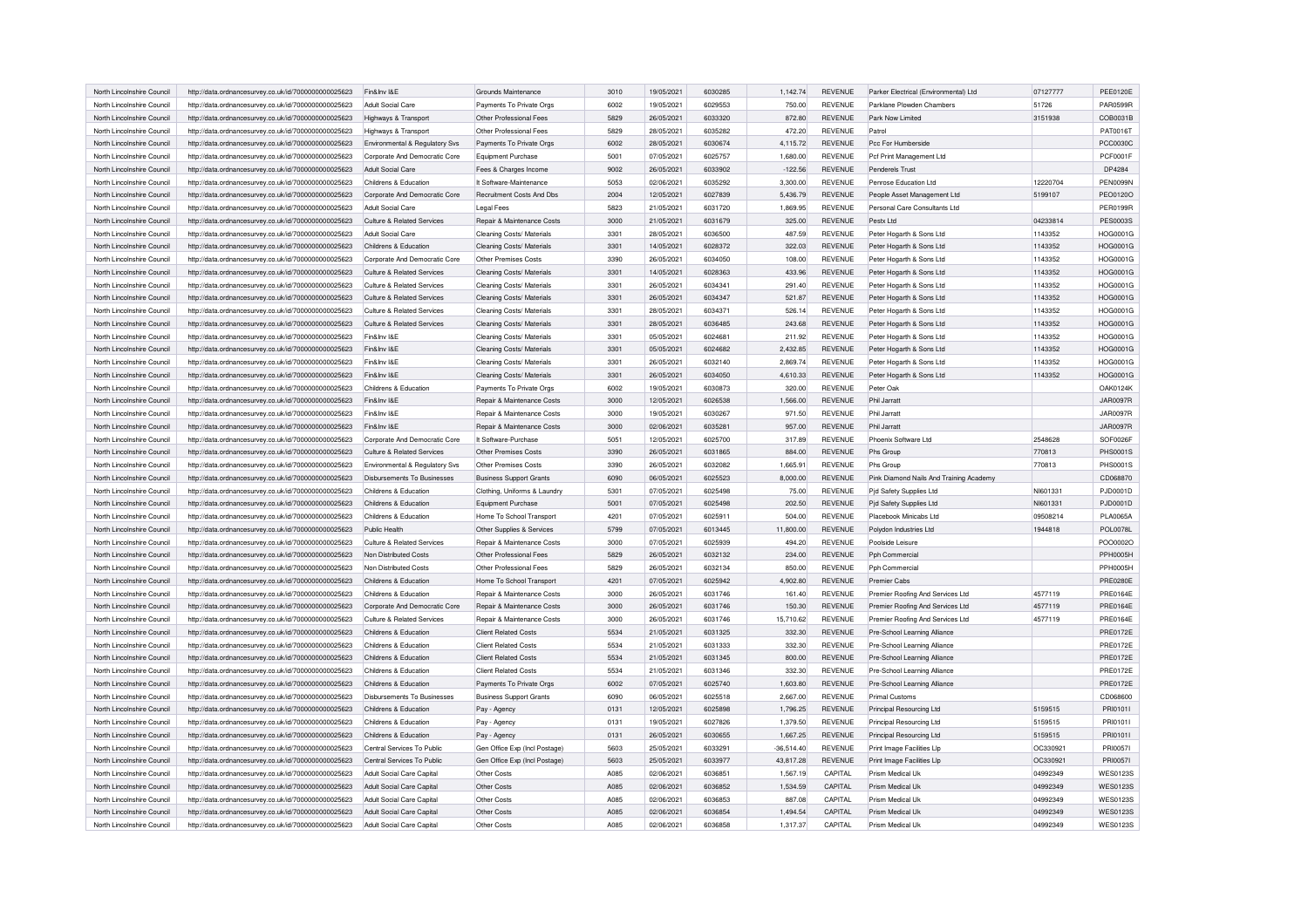| North Lincolnshire Council<br>http://data.ordnancesurvey.co.uk/id/7000000000025623<br>Adult Social Care Capital<br>Other Costs<br>A085<br>02/06/2021<br>6036863<br>408.47<br>CAPITAL<br>Prism Medical Uk<br>04992349<br>North Lincolnshire Council<br>http://data.ordnancesurvey.co.uk/id/7000000000025623<br>Adult Social Care Capital<br>Other Costs<br>A085<br>02/06/2021<br>6036864<br>689.44<br>CAPITAL<br>Prism Medical Uk<br>04992349<br>Other Costs<br>A085<br>02/06/2021<br>6036865<br>CAPITAL<br>Prism Medical Uk<br>04992349<br>North Lincolnshire Council<br>http://data.ordnancesurvey.co.uk/id/7000000000025623<br>Adult Social Care Capital<br>689.44<br>North Lincolnshire Council<br>http://data.ordnancesurvey.co.uk/id/7000000000025623<br>Adult Social Care Capital<br>Other Costs<br>A085<br>02/06/2021<br>6036866<br>240.69<br>CAPITAL<br>Prism Medical Uk<br>04992349<br>North Lincolnshire Council<br>2002<br>28/05/2021<br>6035749<br>289.00<br><b>REVENUE</b><br>http://data.ordnancesurvey.co.uk/id/7000000000025623<br>Corporate And Democratic Core<br>Course Fees/Training<br>Professional Development Group<br>North Lincolnshire Council<br>Children & Education Capital<br>Building/Construction<br>A082<br>26/05/2021<br>6033510<br>CAPITAL<br>Professional Telecom Installations Ltd<br>04629825<br>http://data.ordnancesurvey.co.uk/id/7000000000025623<br>305.00<br>North Lincolnshire Council<br>http://data.ordnancesurvey.co.uk/id/7000000000025623<br>Adult Social Care<br>Payments To Private Orgs<br>6002<br>12/05/2021<br>6027616<br>1,763.18<br><b>REVENUE</b><br>Progress Housing Group Ltd<br>28685R<br>North Lincolnshire Council<br>http://data.ordnancesurvey.co.uk/id/7000000000025623<br>Culture & Related Services<br>Repair & Maintenance Costs<br>3000<br>26/05/2021<br>6032527<br>305.00<br><b>REVENUE</b><br>Pro-Optocam<br>North Lincolnshire Council<br>It Software-Maintenance<br>5053<br>12/05/2021<br>6024535<br><b>REVENUE</b><br>Public Sector Live<br>http://data.ordnancesurvey.co.uk/id/7000000000025623<br>Corporate And Democratic Core<br>650.00<br>North Lincolnshire Council<br>http://data.ordnancesurvey.co.uk/id/7000000000025623<br>Fin&Inv I&F<br><b>Cleaning Services &amp; Contracts</b><br>3311<br>19/05/2021<br>6030402<br>1,204.04<br><b>REVENUE</b><br>Pure Water Cleaning Contractors Ltd<br>11361613<br>North Lincolnshire Council<br>Fin&Inv I&E<br>3311<br>28/05/2021<br>6031439<br>350.18<br><b>REVENUE</b><br>11361613<br>http://data.ordnancesurvey.co.uk/id/7000000000025623<br><b>Cleaning Services &amp; Contracts</b><br>Pure Water Cleaning Contractors Ltd<br><b>REVENUE</b><br>North Lincolnshire Council<br>Disbursements To Businesses<br><b>Business Support Grants</b><br>6090<br>06/05/2021<br>6025503<br>2,667.00<br>http://data.ordnancesurvey.co.uk/id/7000000000025623<br>Quality Bathrooms Of Scunthorpe Limited<br>5004<br>28/05/2021<br><b>REVENUE</b><br>00986777<br>North Lincolnshire Council<br>Environmental & Regulatory Svs<br><b>Materials</b><br>6035612<br>560.00<br>Queensway Engineering(Scunthorpe)Ltd<br>http://data.ordnancesurvey.co.uk/id/7000000000025623<br>6019<br>07/05/2021<br>210,832.30<br><b>REVENUE</b><br>Rdash Ft<br>North Lincolnshire Council<br>http://data.ordnancesurvey.co.uk/id/7000000000025623<br>Adult Social Care<br>Payments To Health Providers<br>6025998<br>North Lincolnshire Council<br>http://data.ordnancesurvey.co.uk/id/7000000000025623<br>Adult Social Care<br>Payments To Health Providers<br>6019<br>07/05/2021<br>6026011<br>18,463.80<br><b>REVENUE</b><br>Rdash Ft<br>North Lincolnshire Council<br>http://data.ordnancesurvey.co.uk/id/7000000000025623<br>Corporate And Democratic Core<br>Gen Office Exp (Incl Postage)<br>5603<br>19/05/2021<br>6029465<br><b>REVENUE</b><br>Reach Publishing Ltd<br>82548<br>288.00<br>5603<br>6035893<br>82548<br>North Lincolnshire Council<br>http://data.ordnancesurvey.co.uk/id/7000000000025623<br>Corporate And Democratic Core<br>Gen Office Exp (Incl Postage)<br>02/06/2021<br>571.00<br><b>REVENUE</b><br>Reach Publishing Ltd<br>North Lincolnshire Council<br>http://data.ordnancesurvey.co.uk/id/7000000000025623<br>Advertising & Publicity<br>5610<br>07/05/2021<br>6025789<br>248.20<br><b>REVENUE</b><br>Reach Publishing Ltd<br>82548<br>Planning Services<br>5610<br>12/05/2021<br>6027847<br><b>REVENUE</b><br>North Lincolnshire Council<br>Advertising & Publicity<br>306.60<br>Reach Publishing Ltd<br>82548<br>http://data.ordnancesurvey.co.uk/id/7000000000025623<br><b>Planning Services</b><br>5610<br>12/05/2021<br>6027852<br>82548<br>North Lincolnshire Council<br>http://data.ordnancesurvey.co.uk/id/7000000000025623<br><b>Planning Services</b><br>Advertising & Publicity<br>248.20<br><b>REVENUE</b><br>Reach Publishing Ltd<br>North Lincolnshire Council<br>http://data.ordnancesurvey.co.uk/id/7000000000025623<br><b>Planning Services</b><br>Advertising & Publicity<br>5610<br>19/05/2021<br>6029562<br>262.80<br><b>REVENUE</b><br>Reach Publishing Ltd<br>82548<br>North Lincolnshire Council<br>http://data.ordnancesurvey.co.uk/id/7000000000025623<br>Advertising & Publicity<br>5610<br>26/05/2021<br>6031448<br>262.80<br><b>REVENUE</b><br>Reach Publishing Ltd<br>82548<br><b>Planning Services</b><br>07/05/2021<br>6025311<br>North Lincolnshire Council<br>http://data.ordnancesurvey.co.uk/id/7000000000025623<br>Adult Social Care<br>Payments To Private Orgs<br>6002<br>23,615.26<br><b>REVENUE</b><br><b>React Homecare Ltd</b><br>North Lincolnshire Council<br>http://data.ordnancesurvey.co.uk/id/7000000000025623<br>Adult Social Care<br>Payments To Private Orgs<br>6002<br>07/05/2021<br>6025311<br>595.84<br><b>REVENUE</b><br>React Homecare Ltd<br>North Lincolnshire Council<br>6002<br>07/05/2021<br>6025311<br>476.56<br><b>REVENUE</b><br>http://data.ordnancesurvey.co.uk/id/7000000000025623<br>Other Expenditure & Income<br>Payments To Private Orgs<br><b>React Homecare Ltd</b><br>Other Vehicle Costs<br>4005<br>28/05/2021<br>6035614<br>380.00<br><b>REVENUE</b><br>2177268<br>North Lincolnshire Council<br>http://data.ordnancesurvey.co.uk/id/7000000000025623<br>Culture & Related Services<br>Ready Rent A Car<br>4005<br>28/05/2021<br>2177268<br>North Lincolnshire Council<br>Other Vehicle Costs<br>6035616<br>475.00<br><b>REVENUE</b><br>Ready Rent A Car<br>http://data.ordnancesurvey.co.uk/id/7000000000025623<br>Culture & Related Services<br>4101<br>2177268<br>North Lincolnshire Council<br>http://data.ordnancesurvey.co.uk/id/7000000000025623<br>Environmental & Regulatory Svs<br>Vehicle Hire<br>28/05/2021<br>6035613<br>260.00<br>REVENUE<br>Ready Rent A Car<br>North Lincolnshire Council<br>http://data.ordnancesurvey.co.uk/id/7000000000025623<br>Environmental & Regulatory Svs<br>Vehicle Hire<br>4101<br>28/05/2021<br>6035615<br>325.00<br><b>REVENUE</b><br>Ready Rent A Car<br>2177268<br>North Lincolnshire Council<br>Direct Payments To Clients<br>6012<br>12/05/2021<br>6026495<br>420.00<br><b>REVENUE</b><br><b>REDACTED</b><br>http://data.ordnancesurvey.co.uk/id/7000000000025623<br>Adult Social Care<br>Adult Social Care<br>6012<br>12/05/2021<br>6027615<br>750.00<br><b>REVENUE</b><br>REDACTED<br>North Lincolnshire Council<br>http://data.ordnancesurvey.co.uk/id/7000000000025623<br>Direct Payments To Clients<br>Direct Payments To Clients<br>6012<br>12/05/2021<br>6027617<br><b>REVENUE</b><br><b>REDACTED</b><br>North Lincolnshire Council<br>http://data.ordnancesurvey.co.uk/id/7000000000025623<br>Adult Social Care<br>750.00<br>12/05/2021<br>6027659<br>REDACTED<br>North Lincolnshire Council<br>Adult Social Care<br>Direct Payments To Clients<br>6012<br>876.70<br><b>REVENUE</b><br>http://data.ordnancesurvey.co.uk/id/7000000000025623<br>6012<br>12/05/2021<br>REDACTED<br>North Lincolnshire Council<br>http://data.ordnancesurvey.co.uk/id/7000000000025623<br>Adult Social Care<br>Direct Payments To Clients<br>6027668<br>1,308.24<br><b>REVENUE</b><br>North Lincolnshire Council<br>http://data.ordnancesurvey.co.uk/id/7000000000025623<br>Adult Social Care<br><b>Direct Payments To Clients</b><br>6012<br>14/05/2021<br>6028828<br>354.29<br><b>REVENUE</b><br><b>REDACTED</b><br>North Lincolnshire Council<br>http://data.ordnancesurvey.co.uk/id/7000000000025623<br><b>Adult Social Care</b><br>Direct Payments To Clients<br>6012<br>14/05/2021<br>6028830<br>750.00<br><b>REVENUE</b><br><b>REDACTED</b><br>14/05/2021<br>REDACTED<br>North Lincolnshire Council<br>http://data.ordnancesurvey.co.uk/id/7000000000025623<br>Adult Social Care<br><b>Direct Payments To Clients</b><br>6012<br>6028832<br>750.00<br><b>REVENUE</b><br>North Lincolnshire Council<br>http://data.ordnancesurvey.co.uk/id/7000000000025623<br>Adult Social Care<br>Direct Payments To Clients<br>6012<br>14/05/2021<br>6028833<br>500.00<br><b>REVENUE</b><br><b>REDACTED</b><br>Direct Payments To Clients<br>6012<br>14/05/2021<br>6028835<br>750.00<br><b>REVENUE</b><br>REDACTED<br>North Lincolnshire Council<br>http://data.ordnancesurvey.co.uk/id/7000000000025623<br>Adult Social Care<br>6012<br>14/05/2021<br>6028874<br>1,151.34<br><b>REVENUE</b><br>REDACTED<br>North Lincolnshire Council<br>http://data.ordnancesurvey.co.uk/id/7000000000025623<br>Adult Social Care<br>Direct Payments To Clients<br>6012<br>14/05/2021<br>REDACTED<br>North Lincolnshire Council<br>Adult Social Care<br>Direct Payments To Clients<br>6028876<br>661.88<br><b>REVENUE</b><br>http://data.ordnancesurvey.co.uk/id/7000000000025623<br>6012<br>REDACTED<br>North Lincolnshire Council<br>http://data.ordnancesurvey.co.uk/id/7000000000025623<br>Adult Social Care<br>Direct Payments To Clients<br>21/05/2021<br>6031410<br>4,410.00<br>REVENUE<br>REDACTED<br>North Lincolnshire Council<br>http://data.ordnancesurvey.co.uk/id/7000000000025623<br>Adult Social Care<br><b>Direct Payments To Clients</b><br>6012<br>21/05/2021<br>6031421<br>250.00<br><b>REVENUE</b><br>North Lincolnshire Council<br>http://data.ordnancesurvey.co.uk/id/7000000000025623<br>Adult Social Care<br><b>Direct Payments To Clients</b><br>6012<br>21/05/2021<br>6031422<br>750.00<br><b>REVENUE</b><br><b>REDACTED</b><br>6012<br>21/05/2021<br>6031423<br>750.00<br><b>REVENUE</b><br>REDACTED<br>North Lincolnshire Council<br>http://data.ordnancesurvey.co.uk/id/7000000000025623<br>Adult Social Care<br>Direct Payments To Clients<br>Direct Payments To Clients<br>6012<br>21/05/2021<br>6031426<br>750.00<br><b>REVENUE</b><br>REDACTED<br>North Lincolnshire Council<br>http://data.ordnancesurvey.co.uk/id/7000000000025623<br>Adult Social Care<br>6012<br>21/05/2021<br>6031427<br>500.00<br><b>REVENUE</b><br><b>REDACTED</b><br>North Lincolnshire Council<br>http://data.ordnancesurvey.co.uk/id/7000000000025623<br>Adult Social Care<br>Direct Payments To Clients<br>REDACTED<br>North Lincolnshire Council<br>http://data.ordnancesurvey.co.uk/id/7000000000025623<br>Adult Social Care<br>Direct Payments To Clients<br>6012<br>21/05/2021<br>6031428<br>500.00<br>REVENUE<br>North Lincolnshire Council<br>http://data.ordnancesurvey.co.uk/id/7000000000025623<br>Adult Social Care<br><b>Direct Payments To Clients</b><br>6012<br>21/05/2021<br>6031429<br>750.00<br><b>REVENUE</b><br><b>REDACTED</b><br>North Lincolnshire Council<br>Adult Social Care<br>Direct Payments To Clients<br>6012<br>21/05/2021<br>6031430<br>500.00<br><b>REVENUE</b><br><b>REDACTED</b><br>http://data.ordnancesurvey.co.uk/id/7000000000025623<br>26/05/2021<br>6032353<br>REDACTED<br>North Lincolnshire Council<br>http://data.ordnancesurvey.co.uk/id/7000000000025623<br>Adult Social Care<br><b>Direct Payments To Clients</b><br>6012<br>1,084.64<br><b>REVENUE</b><br>North Lincolnshire Council<br>http://data.ordnancesurvey.co.uk/id/7000000000025623<br>Adult Social Care<br>Direct Payments To Clients<br>6012<br>26/05/2021<br>6032370<br>500.00<br><b>REVENUE</b><br><b>REDACTED</b><br>6012<br>26/05/2021<br>6032371<br><b>REVENUE</b><br>REDACTED<br>North Lincolnshire Council<br>Adult Social Care<br><b>Direct Payments To Clients</b><br>750.00<br>http://data.ordnancesurvey.co.uk/id/7000000000025623<br>6012<br>6032372<br><b>REVENUE</b><br>REDACTED<br>North Lincolnshire Council | North Lincolnshire Council | http://data.ordnancesurvey.co.uk/id/7000000000025623 | Adult Social Care Capital | Other Costs                | A085 | 02/06/2021 | 6036859 | 446.94 | CAPITAL | Prism Medical Uk | 04992349 | <b>WES0123S</b> |
|-----------------------------------------------------------------------------------------------------------------------------------------------------------------------------------------------------------------------------------------------------------------------------------------------------------------------------------------------------------------------------------------------------------------------------------------------------------------------------------------------------------------------------------------------------------------------------------------------------------------------------------------------------------------------------------------------------------------------------------------------------------------------------------------------------------------------------------------------------------------------------------------------------------------------------------------------------------------------------------------------------------------------------------------------------------------------------------------------------------------------------------------------------------------------------------------------------------------------------------------------------------------------------------------------------------------------------------------------------------------------------------------------------------------------------------------------------------------------------------------------------------------------------------------------------------------------------------------------------------------------------------------------------------------------------------------------------------------------------------------------------------------------------------------------------------------------------------------------------------------------------------------------------------------------------------------------------------------------------------------------------------------------------------------------------------------------------------------------------------------------------------------------------------------------------------------------------------------------------------------------------------------------------------------------------------------------------------------------------------------------------------------------------------------------------------------------------------------------------------------------------------------------------------------------------------------------------------------------------------------------------------------------------------------------------------------------------------------------------------------------------------------------------------------------------------------------------------------------------------------------------------------------------------------------------------------------------------------------------------------------------------------------------------------------------------------------------------------------------------------------------------------------------------------------------------------------------------------------------------------------------------------------------------------------------------------------------------------------------------------------------------------------------------------------------------------------------------------------------------------------------------------------------------------------------------------------------------------------------------------------------------------------------------------------------------------------------------------------------------------------------------------------------------------------------------------------------------------------------------------------------------------------------------------------------------------------------------------------------------------------------------------------------------------------------------------------------------------------------------------------------------------------------------------------------------------------------------------------------------------------------------------------------------------------------------------------------------------------------------------------------------------------------------------------------------------------------------------------------------------------------------------------------------------------------------------------------------------------------------------------------------------------------------------------------------------------------------------------------------------------------------------------------------------------------------------------------------------------------------------------------------------------------------------------------------------------------------------------------------------------------------------------------------------------------------------------------------------------------------------------------------------------------------------------------------------------------------------------------------------------------------------------------------------------------------------------------------------------------------------------------------------------------------------------------------------------------------------------------------------------------------------------------------------------------------------------------------------------------------------------------------------------------------------------------------------------------------------------------------------------------------------------------------------------------------------------------------------------------------------------------------------------------------------------------------------------------------------------------------------------------------------------------------------------------------------------------------------------------------------------------------------------------------------------------------------------------------------------------------------------------------------------------------------------------------------------------------------------------------------------------------------------------------------------------------------------------------------------------------------------------------------------------------------------------------------------------------------------------------------------------------------------------------------------------------------------------------------------------------------------------------------------------------------------------------------------------------------------------------------------------------------------------------------------------------------------------------------------------------------------------------------------------------------------------------------------------------------------------------------------------------------------------------------------------------------------------------------------------------------------------------------------------------------------------------------------------------------------------------------------------------------------------------------------------------------------------------------------------------------------------------------------------------------------------------------------------------------------------------------------------------------------------------------------------------------------------------------------------------------------------------------------------------------------------------------------------------------------------------------------------------------------------------------------------------------------------------------------------------------------------------------------------------------------------------------------------------------------------------------------------------------------------------------------------------------------------------------------------------------------------------------------------------------------------------------------------------------------------------------------------------------------------------------------------------------------------------------------------------------------------------------------------------------------------------------------------------------------------------------------------------------------------------------------------------------------------------------------------------------------------------------------------------------------------------------------------------------------------------------------------------------------------------------------------------------------------------------------------------------------------------------------------------------------------------------------------------------------------------------------------------------------------------------------------------------------------------------------------------------------------------------------------------------------------------------------------------------------------------------------------------------------------------------------------------------------------------------------------------------------------------------------------------------------------------------------------------------------------------------------------------------------------------------------------------------------------------------------------------------------------------------------------------------------------------------------------------------------------------------------------------------------------------------------------------------------------------------------------------------------------------------------------------------------------------------------------------------------------------------------------------------------------------------------------------------------------------------------------------------------------------------------------------------------------------------------------------------------------------------------------------------------------------------------------------------------------------------------------------------------------------------------------------------------------------------------------------------------------------------------------------------------------------------------------------------------------------------------------------------------------------------------------------------------------------------------------------------------------------------------------------------------------------------------------------------------------------------------------------------------------------------------------------------------------------------------------------------------------------------------------------------------------------------------------------------------------------------------------------------------------------------------------------------------------------------------------------------------------------------------------------------------------------------------------------------------------------------------------------------------------------------------------------------------------------------------------------------------------------------------------------------------------------------------------------------------------------------------------------------------------------------------------------------------------------------------------------------------------------------------------------------------------------------------------------------------------------------------------------------------------------------------------------------------------------------------------------------------------------------------------------------------------------------------------------------------------------------------------------------------------------------------------------------------------------------------------------------------------------------------------------------------------------------------------------------------------------------------------------|----------------------------|------------------------------------------------------|---------------------------|----------------------------|------|------------|---------|--------|---------|------------------|----------|-----------------|
|                                                                                                                                                                                                                                                                                                                                                                                                                                                                                                                                                                                                                                                                                                                                                                                                                                                                                                                                                                                                                                                                                                                                                                                                                                                                                                                                                                                                                                                                                                                                                                                                                                                                                                                                                                                                                                                                                                                                                                                                                                                                                                                                                                                                                                                                                                                                                                                                                                                                                                                                                                                                                                                                                                                                                                                                                                                                                                                                                                                                                                                                                                                                                                                                                                                                                                                                                                                                                                                                                                                                                                                                                                                                                                                                                                                                                                                                                                                                                                                                                                                                                                                                                                                                                                                                                                                                                                                                                                                                                                                                                                                                                                                                                                                                                                                                                                                                                                                                                                                                                                                                                                                                                                                                                                                                                                                                                                                                                                                                                                                                                                                                                                                                                                                                                                                                                                                                                                                                                                                                                                                                                                                                                                                                                                                                                                                                                                                                                                                                                                                                                                                                                                                                                                                                                                                                                                                                                                                                                                                                                                                                                                                                                                                                                                                                                                                                                                                                                                                                                                                                                                                                                                                                                                                                                                                                                                                                                                                                                                                                                                                                                                                                                                                                                                                                                                                                                                                                                                                                                                                                                                                                                                                                                                                                                                                                                                                                                                                                                                                                                                                                                                                                                                                                                                                                                                                                                                                                                                                                                                                                                                                                                                                                                                                                                                                                                                                                                                                                                                                                                                                                                                                                                                                                                                                                                                                                                                                                                                                                                                                                                                                                                                                                                                                                                                                                                                                                                                                                                                                                                                                                                                                                                                                                                                                                                                                                                                                                                                                                                                                                                                                                                                                                                                                                                                                                                                                                                                                                                                                                                                                                                                                                                                                                                                                                                                                                                                                                                                                                                   |                            |                                                      |                           |                            |      |            |         |        |         |                  |          | <b>WES0123S</b> |
|                                                                                                                                                                                                                                                                                                                                                                                                                                                                                                                                                                                                                                                                                                                                                                                                                                                                                                                                                                                                                                                                                                                                                                                                                                                                                                                                                                                                                                                                                                                                                                                                                                                                                                                                                                                                                                                                                                                                                                                                                                                                                                                                                                                                                                                                                                                                                                                                                                                                                                                                                                                                                                                                                                                                                                                                                                                                                                                                                                                                                                                                                                                                                                                                                                                                                                                                                                                                                                                                                                                                                                                                                                                                                                                                                                                                                                                                                                                                                                                                                                                                                                                                                                                                                                                                                                                                                                                                                                                                                                                                                                                                                                                                                                                                                                                                                                                                                                                                                                                                                                                                                                                                                                                                                                                                                                                                                                                                                                                                                                                                                                                                                                                                                                                                                                                                                                                                                                                                                                                                                                                                                                                                                                                                                                                                                                                                                                                                                                                                                                                                                                                                                                                                                                                                                                                                                                                                                                                                                                                                                                                                                                                                                                                                                                                                                                                                                                                                                                                                                                                                                                                                                                                                                                                                                                                                                                                                                                                                                                                                                                                                                                                                                                                                                                                                                                                                                                                                                                                                                                                                                                                                                                                                                                                                                                                                                                                                                                                                                                                                                                                                                                                                                                                                                                                                                                                                                                                                                                                                                                                                                                                                                                                                                                                                                                                                                                                                                                                                                                                                                                                                                                                                                                                                                                                                                                                                                                                                                                                                                                                                                                                                                                                                                                                                                                                                                                                                                                                                                                                                                                                                                                                                                                                                                                                                                                                                                                                                                                                                                                                                                                                                                                                                                                                                                                                                                                                                                                                                                                                                                                                                                                                                                                                                                                                                                                                                                                                                                                                                                   |                            |                                                      |                           |                            |      |            |         |        |         |                  |          | <b>WES0123S</b> |
|                                                                                                                                                                                                                                                                                                                                                                                                                                                                                                                                                                                                                                                                                                                                                                                                                                                                                                                                                                                                                                                                                                                                                                                                                                                                                                                                                                                                                                                                                                                                                                                                                                                                                                                                                                                                                                                                                                                                                                                                                                                                                                                                                                                                                                                                                                                                                                                                                                                                                                                                                                                                                                                                                                                                                                                                                                                                                                                                                                                                                                                                                                                                                                                                                                                                                                                                                                                                                                                                                                                                                                                                                                                                                                                                                                                                                                                                                                                                                                                                                                                                                                                                                                                                                                                                                                                                                                                                                                                                                                                                                                                                                                                                                                                                                                                                                                                                                                                                                                                                                                                                                                                                                                                                                                                                                                                                                                                                                                                                                                                                                                                                                                                                                                                                                                                                                                                                                                                                                                                                                                                                                                                                                                                                                                                                                                                                                                                                                                                                                                                                                                                                                                                                                                                                                                                                                                                                                                                                                                                                                                                                                                                                                                                                                                                                                                                                                                                                                                                                                                                                                                                                                                                                                                                                                                                                                                                                                                                                                                                                                                                                                                                                                                                                                                                                                                                                                                                                                                                                                                                                                                                                                                                                                                                                                                                                                                                                                                                                                                                                                                                                                                                                                                                                                                                                                                                                                                                                                                                                                                                                                                                                                                                                                                                                                                                                                                                                                                                                                                                                                                                                                                                                                                                                                                                                                                                                                                                                                                                                                                                                                                                                                                                                                                                                                                                                                                                                                                                                                                                                                                                                                                                                                                                                                                                                                                                                                                                                                                                                                                                                                                                                                                                                                                                                                                                                                                                                                                                                                                                                                                                                                                                                                                                                                                                                                                                                                                                                                                                                                   |                            |                                                      |                           |                            |      |            |         |        |         |                  |          | <b>WES0123S</b> |
|                                                                                                                                                                                                                                                                                                                                                                                                                                                                                                                                                                                                                                                                                                                                                                                                                                                                                                                                                                                                                                                                                                                                                                                                                                                                                                                                                                                                                                                                                                                                                                                                                                                                                                                                                                                                                                                                                                                                                                                                                                                                                                                                                                                                                                                                                                                                                                                                                                                                                                                                                                                                                                                                                                                                                                                                                                                                                                                                                                                                                                                                                                                                                                                                                                                                                                                                                                                                                                                                                                                                                                                                                                                                                                                                                                                                                                                                                                                                                                                                                                                                                                                                                                                                                                                                                                                                                                                                                                                                                                                                                                                                                                                                                                                                                                                                                                                                                                                                                                                                                                                                                                                                                                                                                                                                                                                                                                                                                                                                                                                                                                                                                                                                                                                                                                                                                                                                                                                                                                                                                                                                                                                                                                                                                                                                                                                                                                                                                                                                                                                                                                                                                                                                                                                                                                                                                                                                                                                                                                                                                                                                                                                                                                                                                                                                                                                                                                                                                                                                                                                                                                                                                                                                                                                                                                                                                                                                                                                                                                                                                                                                                                                                                                                                                                                                                                                                                                                                                                                                                                                                                                                                                                                                                                                                                                                                                                                                                                                                                                                                                                                                                                                                                                                                                                                                                                                                                                                                                                                                                                                                                                                                                                                                                                                                                                                                                                                                                                                                                                                                                                                                                                                                                                                                                                                                                                                                                                                                                                                                                                                                                                                                                                                                                                                                                                                                                                                                                                                                                                                                                                                                                                                                                                                                                                                                                                                                                                                                                                                                                                                                                                                                                                                                                                                                                                                                                                                                                                                                                                                                                                                                                                                                                                                                                                                                                                                                                                                                                                                                                   |                            |                                                      |                           |                            |      |            |         |        |         |                  |          | <b>WES0123S</b> |
|                                                                                                                                                                                                                                                                                                                                                                                                                                                                                                                                                                                                                                                                                                                                                                                                                                                                                                                                                                                                                                                                                                                                                                                                                                                                                                                                                                                                                                                                                                                                                                                                                                                                                                                                                                                                                                                                                                                                                                                                                                                                                                                                                                                                                                                                                                                                                                                                                                                                                                                                                                                                                                                                                                                                                                                                                                                                                                                                                                                                                                                                                                                                                                                                                                                                                                                                                                                                                                                                                                                                                                                                                                                                                                                                                                                                                                                                                                                                                                                                                                                                                                                                                                                                                                                                                                                                                                                                                                                                                                                                                                                                                                                                                                                                                                                                                                                                                                                                                                                                                                                                                                                                                                                                                                                                                                                                                                                                                                                                                                                                                                                                                                                                                                                                                                                                                                                                                                                                                                                                                                                                                                                                                                                                                                                                                                                                                                                                                                                                                                                                                                                                                                                                                                                                                                                                                                                                                                                                                                                                                                                                                                                                                                                                                                                                                                                                                                                                                                                                                                                                                                                                                                                                                                                                                                                                                                                                                                                                                                                                                                                                                                                                                                                                                                                                                                                                                                                                                                                                                                                                                                                                                                                                                                                                                                                                                                                                                                                                                                                                                                                                                                                                                                                                                                                                                                                                                                                                                                                                                                                                                                                                                                                                                                                                                                                                                                                                                                                                                                                                                                                                                                                                                                                                                                                                                                                                                                                                                                                                                                                                                                                                                                                                                                                                                                                                                                                                                                                                                                                                                                                                                                                                                                                                                                                                                                                                                                                                                                                                                                                                                                                                                                                                                                                                                                                                                                                                                                                                                                                                                                                                                                                                                                                                                                                                                                                                                                                                                                                                                   |                            |                                                      |                           |                            |      |            |         |        |         |                  |          | GOV0123V        |
|                                                                                                                                                                                                                                                                                                                                                                                                                                                                                                                                                                                                                                                                                                                                                                                                                                                                                                                                                                                                                                                                                                                                                                                                                                                                                                                                                                                                                                                                                                                                                                                                                                                                                                                                                                                                                                                                                                                                                                                                                                                                                                                                                                                                                                                                                                                                                                                                                                                                                                                                                                                                                                                                                                                                                                                                                                                                                                                                                                                                                                                                                                                                                                                                                                                                                                                                                                                                                                                                                                                                                                                                                                                                                                                                                                                                                                                                                                                                                                                                                                                                                                                                                                                                                                                                                                                                                                                                                                                                                                                                                                                                                                                                                                                                                                                                                                                                                                                                                                                                                                                                                                                                                                                                                                                                                                                                                                                                                                                                                                                                                                                                                                                                                                                                                                                                                                                                                                                                                                                                                                                                                                                                                                                                                                                                                                                                                                                                                                                                                                                                                                                                                                                                                                                                                                                                                                                                                                                                                                                                                                                                                                                                                                                                                                                                                                                                                                                                                                                                                                                                                                                                                                                                                                                                                                                                                                                                                                                                                                                                                                                                                                                                                                                                                                                                                                                                                                                                                                                                                                                                                                                                                                                                                                                                                                                                                                                                                                                                                                                                                                                                                                                                                                                                                                                                                                                                                                                                                                                                                                                                                                                                                                                                                                                                                                                                                                                                                                                                                                                                                                                                                                                                                                                                                                                                                                                                                                                                                                                                                                                                                                                                                                                                                                                                                                                                                                                                                                                                                                                                                                                                                                                                                                                                                                                                                                                                                                                                                                                                                                                                                                                                                                                                                                                                                                                                                                                                                                                                                                                                                                                                                                                                                                                                                                                                                                                                                                                                                                                                                   |                            |                                                      |                           |                            |      |            |         |        |         |                  |          | PRO0051O        |
|                                                                                                                                                                                                                                                                                                                                                                                                                                                                                                                                                                                                                                                                                                                                                                                                                                                                                                                                                                                                                                                                                                                                                                                                                                                                                                                                                                                                                                                                                                                                                                                                                                                                                                                                                                                                                                                                                                                                                                                                                                                                                                                                                                                                                                                                                                                                                                                                                                                                                                                                                                                                                                                                                                                                                                                                                                                                                                                                                                                                                                                                                                                                                                                                                                                                                                                                                                                                                                                                                                                                                                                                                                                                                                                                                                                                                                                                                                                                                                                                                                                                                                                                                                                                                                                                                                                                                                                                                                                                                                                                                                                                                                                                                                                                                                                                                                                                                                                                                                                                                                                                                                                                                                                                                                                                                                                                                                                                                                                                                                                                                                                                                                                                                                                                                                                                                                                                                                                                                                                                                                                                                                                                                                                                                                                                                                                                                                                                                                                                                                                                                                                                                                                                                                                                                                                                                                                                                                                                                                                                                                                                                                                                                                                                                                                                                                                                                                                                                                                                                                                                                                                                                                                                                                                                                                                                                                                                                                                                                                                                                                                                                                                                                                                                                                                                                                                                                                                                                                                                                                                                                                                                                                                                                                                                                                                                                                                                                                                                                                                                                                                                                                                                                                                                                                                                                                                                                                                                                                                                                                                                                                                                                                                                                                                                                                                                                                                                                                                                                                                                                                                                                                                                                                                                                                                                                                                                                                                                                                                                                                                                                                                                                                                                                                                                                                                                                                                                                                                                                                                                                                                                                                                                                                                                                                                                                                                                                                                                                                                                                                                                                                                                                                                                                                                                                                                                                                                                                                                                                                                                                                                                                                                                                                                                                                                                                                                                                                                                                                                                                   |                            |                                                      |                           |                            |      |            |         |        |         |                  |          | PRO0320O        |
|                                                                                                                                                                                                                                                                                                                                                                                                                                                                                                                                                                                                                                                                                                                                                                                                                                                                                                                                                                                                                                                                                                                                                                                                                                                                                                                                                                                                                                                                                                                                                                                                                                                                                                                                                                                                                                                                                                                                                                                                                                                                                                                                                                                                                                                                                                                                                                                                                                                                                                                                                                                                                                                                                                                                                                                                                                                                                                                                                                                                                                                                                                                                                                                                                                                                                                                                                                                                                                                                                                                                                                                                                                                                                                                                                                                                                                                                                                                                                                                                                                                                                                                                                                                                                                                                                                                                                                                                                                                                                                                                                                                                                                                                                                                                                                                                                                                                                                                                                                                                                                                                                                                                                                                                                                                                                                                                                                                                                                                                                                                                                                                                                                                                                                                                                                                                                                                                                                                                                                                                                                                                                                                                                                                                                                                                                                                                                                                                                                                                                                                                                                                                                                                                                                                                                                                                                                                                                                                                                                                                                                                                                                                                                                                                                                                                                                                                                                                                                                                                                                                                                                                                                                                                                                                                                                                                                                                                                                                                                                                                                                                                                                                                                                                                                                                                                                                                                                                                                                                                                                                                                                                                                                                                                                                                                                                                                                                                                                                                                                                                                                                                                                                                                                                                                                                                                                                                                                                                                                                                                                                                                                                                                                                                                                                                                                                                                                                                                                                                                                                                                                                                                                                                                                                                                                                                                                                                                                                                                                                                                                                                                                                                                                                                                                                                                                                                                                                                                                                                                                                                                                                                                                                                                                                                                                                                                                                                                                                                                                                                                                                                                                                                                                                                                                                                                                                                                                                                                                                                                                                                                                                                                                                                                                                                                                                                                                                                                                                                                                                                                   |                            |                                                      |                           |                            |      |            |         |        |         |                  |          | PRO0554O        |
|                                                                                                                                                                                                                                                                                                                                                                                                                                                                                                                                                                                                                                                                                                                                                                                                                                                                                                                                                                                                                                                                                                                                                                                                                                                                                                                                                                                                                                                                                                                                                                                                                                                                                                                                                                                                                                                                                                                                                                                                                                                                                                                                                                                                                                                                                                                                                                                                                                                                                                                                                                                                                                                                                                                                                                                                                                                                                                                                                                                                                                                                                                                                                                                                                                                                                                                                                                                                                                                                                                                                                                                                                                                                                                                                                                                                                                                                                                                                                                                                                                                                                                                                                                                                                                                                                                                                                                                                                                                                                                                                                                                                                                                                                                                                                                                                                                                                                                                                                                                                                                                                                                                                                                                                                                                                                                                                                                                                                                                                                                                                                                                                                                                                                                                                                                                                                                                                                                                                                                                                                                                                                                                                                                                                                                                                                                                                                                                                                                                                                                                                                                                                                                                                                                                                                                                                                                                                                                                                                                                                                                                                                                                                                                                                                                                                                                                                                                                                                                                                                                                                                                                                                                                                                                                                                                                                                                                                                                                                                                                                                                                                                                                                                                                                                                                                                                                                                                                                                                                                                                                                                                                                                                                                                                                                                                                                                                                                                                                                                                                                                                                                                                                                                                                                                                                                                                                                                                                                                                                                                                                                                                                                                                                                                                                                                                                                                                                                                                                                                                                                                                                                                                                                                                                                                                                                                                                                                                                                                                                                                                                                                                                                                                                                                                                                                                                                                                                                                                                                                                                                                                                                                                                                                                                                                                                                                                                                                                                                                                                                                                                                                                                                                                                                                                                                                                                                                                                                                                                                                                                                                                                                                                                                                                                                                                                                                                                                                                                                                                                                                   |                            |                                                      |                           |                            |      |            |         |        |         |                  |          | <b>PUB0160B</b> |
|                                                                                                                                                                                                                                                                                                                                                                                                                                                                                                                                                                                                                                                                                                                                                                                                                                                                                                                                                                                                                                                                                                                                                                                                                                                                                                                                                                                                                                                                                                                                                                                                                                                                                                                                                                                                                                                                                                                                                                                                                                                                                                                                                                                                                                                                                                                                                                                                                                                                                                                                                                                                                                                                                                                                                                                                                                                                                                                                                                                                                                                                                                                                                                                                                                                                                                                                                                                                                                                                                                                                                                                                                                                                                                                                                                                                                                                                                                                                                                                                                                                                                                                                                                                                                                                                                                                                                                                                                                                                                                                                                                                                                                                                                                                                                                                                                                                                                                                                                                                                                                                                                                                                                                                                                                                                                                                                                                                                                                                                                                                                                                                                                                                                                                                                                                                                                                                                                                                                                                                                                                                                                                                                                                                                                                                                                                                                                                                                                                                                                                                                                                                                                                                                                                                                                                                                                                                                                                                                                                                                                                                                                                                                                                                                                                                                                                                                                                                                                                                                                                                                                                                                                                                                                                                                                                                                                                                                                                                                                                                                                                                                                                                                                                                                                                                                                                                                                                                                                                                                                                                                                                                                                                                                                                                                                                                                                                                                                                                                                                                                                                                                                                                                                                                                                                                                                                                                                                                                                                                                                                                                                                                                                                                                                                                                                                                                                                                                                                                                                                                                                                                                                                                                                                                                                                                                                                                                                                                                                                                                                                                                                                                                                                                                                                                                                                                                                                                                                                                                                                                                                                                                                                                                                                                                                                                                                                                                                                                                                                                                                                                                                                                                                                                                                                                                                                                                                                                                                                                                                                                                                                                                                                                                                                                                                                                                                                                                                                                                                                                                                   |                            |                                                      |                           |                            |      |            |         |        |         |                  |          | <b>PUR0010R</b> |
|                                                                                                                                                                                                                                                                                                                                                                                                                                                                                                                                                                                                                                                                                                                                                                                                                                                                                                                                                                                                                                                                                                                                                                                                                                                                                                                                                                                                                                                                                                                                                                                                                                                                                                                                                                                                                                                                                                                                                                                                                                                                                                                                                                                                                                                                                                                                                                                                                                                                                                                                                                                                                                                                                                                                                                                                                                                                                                                                                                                                                                                                                                                                                                                                                                                                                                                                                                                                                                                                                                                                                                                                                                                                                                                                                                                                                                                                                                                                                                                                                                                                                                                                                                                                                                                                                                                                                                                                                                                                                                                                                                                                                                                                                                                                                                                                                                                                                                                                                                                                                                                                                                                                                                                                                                                                                                                                                                                                                                                                                                                                                                                                                                                                                                                                                                                                                                                                                                                                                                                                                                                                                                                                                                                                                                                                                                                                                                                                                                                                                                                                                                                                                                                                                                                                                                                                                                                                                                                                                                                                                                                                                                                                                                                                                                                                                                                                                                                                                                                                                                                                                                                                                                                                                                                                                                                                                                                                                                                                                                                                                                                                                                                                                                                                                                                                                                                                                                                                                                                                                                                                                                                                                                                                                                                                                                                                                                                                                                                                                                                                                                                                                                                                                                                                                                                                                                                                                                                                                                                                                                                                                                                                                                                                                                                                                                                                                                                                                                                                                                                                                                                                                                                                                                                                                                                                                                                                                                                                                                                                                                                                                                                                                                                                                                                                                                                                                                                                                                                                                                                                                                                                                                                                                                                                                                                                                                                                                                                                                                                                                                                                                                                                                                                                                                                                                                                                                                                                                                                                                                                                                                                                                                                                                                                                                                                                                                                                                                                                                                                                                   |                            |                                                      |                           |                            |      |            |         |        |         |                  |          | <b>PUR0010R</b> |
|                                                                                                                                                                                                                                                                                                                                                                                                                                                                                                                                                                                                                                                                                                                                                                                                                                                                                                                                                                                                                                                                                                                                                                                                                                                                                                                                                                                                                                                                                                                                                                                                                                                                                                                                                                                                                                                                                                                                                                                                                                                                                                                                                                                                                                                                                                                                                                                                                                                                                                                                                                                                                                                                                                                                                                                                                                                                                                                                                                                                                                                                                                                                                                                                                                                                                                                                                                                                                                                                                                                                                                                                                                                                                                                                                                                                                                                                                                                                                                                                                                                                                                                                                                                                                                                                                                                                                                                                                                                                                                                                                                                                                                                                                                                                                                                                                                                                                                                                                                                                                                                                                                                                                                                                                                                                                                                                                                                                                                                                                                                                                                                                                                                                                                                                                                                                                                                                                                                                                                                                                                                                                                                                                                                                                                                                                                                                                                                                                                                                                                                                                                                                                                                                                                                                                                                                                                                                                                                                                                                                                                                                                                                                                                                                                                                                                                                                                                                                                                                                                                                                                                                                                                                                                                                                                                                                                                                                                                                                                                                                                                                                                                                                                                                                                                                                                                                                                                                                                                                                                                                                                                                                                                                                                                                                                                                                                                                                                                                                                                                                                                                                                                                                                                                                                                                                                                                                                                                                                                                                                                                                                                                                                                                                                                                                                                                                                                                                                                                                                                                                                                                                                                                                                                                                                                                                                                                                                                                                                                                                                                                                                                                                                                                                                                                                                                                                                                                                                                                                                                                                                                                                                                                                                                                                                                                                                                                                                                                                                                                                                                                                                                                                                                                                                                                                                                                                                                                                                                                                                                                                                                                                                                                                                                                                                                                                                                                                                                                                                                                                                   |                            |                                                      |                           |                            |      |            |         |        |         |                  |          | CD068110        |
|                                                                                                                                                                                                                                                                                                                                                                                                                                                                                                                                                                                                                                                                                                                                                                                                                                                                                                                                                                                                                                                                                                                                                                                                                                                                                                                                                                                                                                                                                                                                                                                                                                                                                                                                                                                                                                                                                                                                                                                                                                                                                                                                                                                                                                                                                                                                                                                                                                                                                                                                                                                                                                                                                                                                                                                                                                                                                                                                                                                                                                                                                                                                                                                                                                                                                                                                                                                                                                                                                                                                                                                                                                                                                                                                                                                                                                                                                                                                                                                                                                                                                                                                                                                                                                                                                                                                                                                                                                                                                                                                                                                                                                                                                                                                                                                                                                                                                                                                                                                                                                                                                                                                                                                                                                                                                                                                                                                                                                                                                                                                                                                                                                                                                                                                                                                                                                                                                                                                                                                                                                                                                                                                                                                                                                                                                                                                                                                                                                                                                                                                                                                                                                                                                                                                                                                                                                                                                                                                                                                                                                                                                                                                                                                                                                                                                                                                                                                                                                                                                                                                                                                                                                                                                                                                                                                                                                                                                                                                                                                                                                                                                                                                                                                                                                                                                                                                                                                                                                                                                                                                                                                                                                                                                                                                                                                                                                                                                                                                                                                                                                                                                                                                                                                                                                                                                                                                                                                                                                                                                                                                                                                                                                                                                                                                                                                                                                                                                                                                                                                                                                                                                                                                                                                                                                                                                                                                                                                                                                                                                                                                                                                                                                                                                                                                                                                                                                                                                                                                                                                                                                                                                                                                                                                                                                                                                                                                                                                                                                                                                                                                                                                                                                                                                                                                                                                                                                                                                                                                                                                                                                                                                                                                                                                                                                                                                                                                                                                                                                                                                   |                            |                                                      |                           |                            |      |            |         |        |         |                  |          | QUE0018E        |
|                                                                                                                                                                                                                                                                                                                                                                                                                                                                                                                                                                                                                                                                                                                                                                                                                                                                                                                                                                                                                                                                                                                                                                                                                                                                                                                                                                                                                                                                                                                                                                                                                                                                                                                                                                                                                                                                                                                                                                                                                                                                                                                                                                                                                                                                                                                                                                                                                                                                                                                                                                                                                                                                                                                                                                                                                                                                                                                                                                                                                                                                                                                                                                                                                                                                                                                                                                                                                                                                                                                                                                                                                                                                                                                                                                                                                                                                                                                                                                                                                                                                                                                                                                                                                                                                                                                                                                                                                                                                                                                                                                                                                                                                                                                                                                                                                                                                                                                                                                                                                                                                                                                                                                                                                                                                                                                                                                                                                                                                                                                                                                                                                                                                                                                                                                                                                                                                                                                                                                                                                                                                                                                                                                                                                                                                                                                                                                                                                                                                                                                                                                                                                                                                                                                                                                                                                                                                                                                                                                                                                                                                                                                                                                                                                                                                                                                                                                                                                                                                                                                                                                                                                                                                                                                                                                                                                                                                                                                                                                                                                                                                                                                                                                                                                                                                                                                                                                                                                                                                                                                                                                                                                                                                                                                                                                                                                                                                                                                                                                                                                                                                                                                                                                                                                                                                                                                                                                                                                                                                                                                                                                                                                                                                                                                                                                                                                                                                                                                                                                                                                                                                                                                                                                                                                                                                                                                                                                                                                                                                                                                                                                                                                                                                                                                                                                                                                                                                                                                                                                                                                                                                                                                                                                                                                                                                                                                                                                                                                                                                                                                                                                                                                                                                                                                                                                                                                                                                                                                                                                                                                                                                                                                                                                                                                                                                                                                                                                                                                                                                                   |                            |                                                      |                           |                            |      |            |         |        |         |                  |          | RDA0003A        |
|                                                                                                                                                                                                                                                                                                                                                                                                                                                                                                                                                                                                                                                                                                                                                                                                                                                                                                                                                                                                                                                                                                                                                                                                                                                                                                                                                                                                                                                                                                                                                                                                                                                                                                                                                                                                                                                                                                                                                                                                                                                                                                                                                                                                                                                                                                                                                                                                                                                                                                                                                                                                                                                                                                                                                                                                                                                                                                                                                                                                                                                                                                                                                                                                                                                                                                                                                                                                                                                                                                                                                                                                                                                                                                                                                                                                                                                                                                                                                                                                                                                                                                                                                                                                                                                                                                                                                                                                                                                                                                                                                                                                                                                                                                                                                                                                                                                                                                                                                                                                                                                                                                                                                                                                                                                                                                                                                                                                                                                                                                                                                                                                                                                                                                                                                                                                                                                                                                                                                                                                                                                                                                                                                                                                                                                                                                                                                                                                                                                                                                                                                                                                                                                                                                                                                                                                                                                                                                                                                                                                                                                                                                                                                                                                                                                                                                                                                                                                                                                                                                                                                                                                                                                                                                                                                                                                                                                                                                                                                                                                                                                                                                                                                                                                                                                                                                                                                                                                                                                                                                                                                                                                                                                                                                                                                                                                                                                                                                                                                                                                                                                                                                                                                                                                                                                                                                                                                                                                                                                                                                                                                                                                                                                                                                                                                                                                                                                                                                                                                                                                                                                                                                                                                                                                                                                                                                                                                                                                                                                                                                                                                                                                                                                                                                                                                                                                                                                                                                                                                                                                                                                                                                                                                                                                                                                                                                                                                                                                                                                                                                                                                                                                                                                                                                                                                                                                                                                                                                                                                                                                                                                                                                                                                                                                                                                                                                                                                                                                                                                                                   |                            |                                                      |                           |                            |      |            |         |        |         |                  |          | RDA0003A        |
|                                                                                                                                                                                                                                                                                                                                                                                                                                                                                                                                                                                                                                                                                                                                                                                                                                                                                                                                                                                                                                                                                                                                                                                                                                                                                                                                                                                                                                                                                                                                                                                                                                                                                                                                                                                                                                                                                                                                                                                                                                                                                                                                                                                                                                                                                                                                                                                                                                                                                                                                                                                                                                                                                                                                                                                                                                                                                                                                                                                                                                                                                                                                                                                                                                                                                                                                                                                                                                                                                                                                                                                                                                                                                                                                                                                                                                                                                                                                                                                                                                                                                                                                                                                                                                                                                                                                                                                                                                                                                                                                                                                                                                                                                                                                                                                                                                                                                                                                                                                                                                                                                                                                                                                                                                                                                                                                                                                                                                                                                                                                                                                                                                                                                                                                                                                                                                                                                                                                                                                                                                                                                                                                                                                                                                                                                                                                                                                                                                                                                                                                                                                                                                                                                                                                                                                                                                                                                                                                                                                                                                                                                                                                                                                                                                                                                                                                                                                                                                                                                                                                                                                                                                                                                                                                                                                                                                                                                                                                                                                                                                                                                                                                                                                                                                                                                                                                                                                                                                                                                                                                                                                                                                                                                                                                                                                                                                                                                                                                                                                                                                                                                                                                                                                                                                                                                                                                                                                                                                                                                                                                                                                                                                                                                                                                                                                                                                                                                                                                                                                                                                                                                                                                                                                                                                                                                                                                                                                                                                                                                                                                                                                                                                                                                                                                                                                                                                                                                                                                                                                                                                                                                                                                                                                                                                                                                                                                                                                                                                                                                                                                                                                                                                                                                                                                                                                                                                                                                                                                                                                                                                                                                                                                                                                                                                                                                                                                                                                                                                                                                   |                            |                                                      |                           |                            |      |            |         |        |         |                  |          | <b>REA0038A</b> |
|                                                                                                                                                                                                                                                                                                                                                                                                                                                                                                                                                                                                                                                                                                                                                                                                                                                                                                                                                                                                                                                                                                                                                                                                                                                                                                                                                                                                                                                                                                                                                                                                                                                                                                                                                                                                                                                                                                                                                                                                                                                                                                                                                                                                                                                                                                                                                                                                                                                                                                                                                                                                                                                                                                                                                                                                                                                                                                                                                                                                                                                                                                                                                                                                                                                                                                                                                                                                                                                                                                                                                                                                                                                                                                                                                                                                                                                                                                                                                                                                                                                                                                                                                                                                                                                                                                                                                                                                                                                                                                                                                                                                                                                                                                                                                                                                                                                                                                                                                                                                                                                                                                                                                                                                                                                                                                                                                                                                                                                                                                                                                                                                                                                                                                                                                                                                                                                                                                                                                                                                                                                                                                                                                                                                                                                                                                                                                                                                                                                                                                                                                                                                                                                                                                                                                                                                                                                                                                                                                                                                                                                                                                                                                                                                                                                                                                                                                                                                                                                                                                                                                                                                                                                                                                                                                                                                                                                                                                                                                                                                                                                                                                                                                                                                                                                                                                                                                                                                                                                                                                                                                                                                                                                                                                                                                                                                                                                                                                                                                                                                                                                                                                                                                                                                                                                                                                                                                                                                                                                                                                                                                                                                                                                                                                                                                                                                                                                                                                                                                                                                                                                                                                                                                                                                                                                                                                                                                                                                                                                                                                                                                                                                                                                                                                                                                                                                                                                                                                                                                                                                                                                                                                                                                                                                                                                                                                                                                                                                                                                                                                                                                                                                                                                                                                                                                                                                                                                                                                                                                                                                                                                                                                                                                                                                                                                                                                                                                                                                                                                                                   |                            |                                                      |                           |                            |      |            |         |        |         |                  |          | <b>REA0038A</b> |
|                                                                                                                                                                                                                                                                                                                                                                                                                                                                                                                                                                                                                                                                                                                                                                                                                                                                                                                                                                                                                                                                                                                                                                                                                                                                                                                                                                                                                                                                                                                                                                                                                                                                                                                                                                                                                                                                                                                                                                                                                                                                                                                                                                                                                                                                                                                                                                                                                                                                                                                                                                                                                                                                                                                                                                                                                                                                                                                                                                                                                                                                                                                                                                                                                                                                                                                                                                                                                                                                                                                                                                                                                                                                                                                                                                                                                                                                                                                                                                                                                                                                                                                                                                                                                                                                                                                                                                                                                                                                                                                                                                                                                                                                                                                                                                                                                                                                                                                                                                                                                                                                                                                                                                                                                                                                                                                                                                                                                                                                                                                                                                                                                                                                                                                                                                                                                                                                                                                                                                                                                                                                                                                                                                                                                                                                                                                                                                                                                                                                                                                                                                                                                                                                                                                                                                                                                                                                                                                                                                                                                                                                                                                                                                                                                                                                                                                                                                                                                                                                                                                                                                                                                                                                                                                                                                                                                                                                                                                                                                                                                                                                                                                                                                                                                                                                                                                                                                                                                                                                                                                                                                                                                                                                                                                                                                                                                                                                                                                                                                                                                                                                                                                                                                                                                                                                                                                                                                                                                                                                                                                                                                                                                                                                                                                                                                                                                                                                                                                                                                                                                                                                                                                                                                                                                                                                                                                                                                                                                                                                                                                                                                                                                                                                                                                                                                                                                                                                                                                                                                                                                                                                                                                                                                                                                                                                                                                                                                                                                                                                                                                                                                                                                                                                                                                                                                                                                                                                                                                                                                                                                                                                                                                                                                                                                                                                                                                                                                                                                                                                                   |                            |                                                      |                           |                            |      |            |         |        |         |                  |          | <b>REA0038A</b> |
|                                                                                                                                                                                                                                                                                                                                                                                                                                                                                                                                                                                                                                                                                                                                                                                                                                                                                                                                                                                                                                                                                                                                                                                                                                                                                                                                                                                                                                                                                                                                                                                                                                                                                                                                                                                                                                                                                                                                                                                                                                                                                                                                                                                                                                                                                                                                                                                                                                                                                                                                                                                                                                                                                                                                                                                                                                                                                                                                                                                                                                                                                                                                                                                                                                                                                                                                                                                                                                                                                                                                                                                                                                                                                                                                                                                                                                                                                                                                                                                                                                                                                                                                                                                                                                                                                                                                                                                                                                                                                                                                                                                                                                                                                                                                                                                                                                                                                                                                                                                                                                                                                                                                                                                                                                                                                                                                                                                                                                                                                                                                                                                                                                                                                                                                                                                                                                                                                                                                                                                                                                                                                                                                                                                                                                                                                                                                                                                                                                                                                                                                                                                                                                                                                                                                                                                                                                                                                                                                                                                                                                                                                                                                                                                                                                                                                                                                                                                                                                                                                                                                                                                                                                                                                                                                                                                                                                                                                                                                                                                                                                                                                                                                                                                                                                                                                                                                                                                                                                                                                                                                                                                                                                                                                                                                                                                                                                                                                                                                                                                                                                                                                                                                                                                                                                                                                                                                                                                                                                                                                                                                                                                                                                                                                                                                                                                                                                                                                                                                                                                                                                                                                                                                                                                                                                                                                                                                                                                                                                                                                                                                                                                                                                                                                                                                                                                                                                                                                                                                                                                                                                                                                                                                                                                                                                                                                                                                                                                                                                                                                                                                                                                                                                                                                                                                                                                                                                                                                                                                                                                                                                                                                                                                                                                                                                                                                                                                                                                                                                                                                   |                            |                                                      |                           |                            |      |            |         |        |         |                  |          | <b>REA0038A</b> |
|                                                                                                                                                                                                                                                                                                                                                                                                                                                                                                                                                                                                                                                                                                                                                                                                                                                                                                                                                                                                                                                                                                                                                                                                                                                                                                                                                                                                                                                                                                                                                                                                                                                                                                                                                                                                                                                                                                                                                                                                                                                                                                                                                                                                                                                                                                                                                                                                                                                                                                                                                                                                                                                                                                                                                                                                                                                                                                                                                                                                                                                                                                                                                                                                                                                                                                                                                                                                                                                                                                                                                                                                                                                                                                                                                                                                                                                                                                                                                                                                                                                                                                                                                                                                                                                                                                                                                                                                                                                                                                                                                                                                                                                                                                                                                                                                                                                                                                                                                                                                                                                                                                                                                                                                                                                                                                                                                                                                                                                                                                                                                                                                                                                                                                                                                                                                                                                                                                                                                                                                                                                                                                                                                                                                                                                                                                                                                                                                                                                                                                                                                                                                                                                                                                                                                                                                                                                                                                                                                                                                                                                                                                                                                                                                                                                                                                                                                                                                                                                                                                                                                                                                                                                                                                                                                                                                                                                                                                                                                                                                                                                                                                                                                                                                                                                                                                                                                                                                                                                                                                                                                                                                                                                                                                                                                                                                                                                                                                                                                                                                                                                                                                                                                                                                                                                                                                                                                                                                                                                                                                                                                                                                                                                                                                                                                                                                                                                                                                                                                                                                                                                                                                                                                                                                                                                                                                                                                                                                                                                                                                                                                                                                                                                                                                                                                                                                                                                                                                                                                                                                                                                                                                                                                                                                                                                                                                                                                                                                                                                                                                                                                                                                                                                                                                                                                                                                                                                                                                                                                                                                                                                                                                                                                                                                                                                                                                                                                                                                                                                                                   |                            |                                                      |                           |                            |      |            |         |        |         |                  |          |                 |
|                                                                                                                                                                                                                                                                                                                                                                                                                                                                                                                                                                                                                                                                                                                                                                                                                                                                                                                                                                                                                                                                                                                                                                                                                                                                                                                                                                                                                                                                                                                                                                                                                                                                                                                                                                                                                                                                                                                                                                                                                                                                                                                                                                                                                                                                                                                                                                                                                                                                                                                                                                                                                                                                                                                                                                                                                                                                                                                                                                                                                                                                                                                                                                                                                                                                                                                                                                                                                                                                                                                                                                                                                                                                                                                                                                                                                                                                                                                                                                                                                                                                                                                                                                                                                                                                                                                                                                                                                                                                                                                                                                                                                                                                                                                                                                                                                                                                                                                                                                                                                                                                                                                                                                                                                                                                                                                                                                                                                                                                                                                                                                                                                                                                                                                                                                                                                                                                                                                                                                                                                                                                                                                                                                                                                                                                                                                                                                                                                                                                                                                                                                                                                                                                                                                                                                                                                                                                                                                                                                                                                                                                                                                                                                                                                                                                                                                                                                                                                                                                                                                                                                                                                                                                                                                                                                                                                                                                                                                                                                                                                                                                                                                                                                                                                                                                                                                                                                                                                                                                                                                                                                                                                                                                                                                                                                                                                                                                                                                                                                                                                                                                                                                                                                                                                                                                                                                                                                                                                                                                                                                                                                                                                                                                                                                                                                                                                                                                                                                                                                                                                                                                                                                                                                                                                                                                                                                                                                                                                                                                                                                                                                                                                                                                                                                                                                                                                                                                                                                                                                                                                                                                                                                                                                                                                                                                                                                                                                                                                                                                                                                                                                                                                                                                                                                                                                                                                                                                                                                                                                                                                                                                                                                                                                                                                                                                                                                                                                                                                                                                                   |                            |                                                      |                           |                            |      |            |         |        |         |                  |          | <b>REA0038A</b> |
|                                                                                                                                                                                                                                                                                                                                                                                                                                                                                                                                                                                                                                                                                                                                                                                                                                                                                                                                                                                                                                                                                                                                                                                                                                                                                                                                                                                                                                                                                                                                                                                                                                                                                                                                                                                                                                                                                                                                                                                                                                                                                                                                                                                                                                                                                                                                                                                                                                                                                                                                                                                                                                                                                                                                                                                                                                                                                                                                                                                                                                                                                                                                                                                                                                                                                                                                                                                                                                                                                                                                                                                                                                                                                                                                                                                                                                                                                                                                                                                                                                                                                                                                                                                                                                                                                                                                                                                                                                                                                                                                                                                                                                                                                                                                                                                                                                                                                                                                                                                                                                                                                                                                                                                                                                                                                                                                                                                                                                                                                                                                                                                                                                                                                                                                                                                                                                                                                                                                                                                                                                                                                                                                                                                                                                                                                                                                                                                                                                                                                                                                                                                                                                                                                                                                                                                                                                                                                                                                                                                                                                                                                                                                                                                                                                                                                                                                                                                                                                                                                                                                                                                                                                                                                                                                                                                                                                                                                                                                                                                                                                                                                                                                                                                                                                                                                                                                                                                                                                                                                                                                                                                                                                                                                                                                                                                                                                                                                                                                                                                                                                                                                                                                                                                                                                                                                                                                                                                                                                                                                                                                                                                                                                                                                                                                                                                                                                                                                                                                                                                                                                                                                                                                                                                                                                                                                                                                                                                                                                                                                                                                                                                                                                                                                                                                                                                                                                                                                                                                                                                                                                                                                                                                                                                                                                                                                                                                                                                                                                                                                                                                                                                                                                                                                                                                                                                                                                                                                                                                                                                                                                                                                                                                                                                                                                                                                                                                                                                                                                                                                   |                            |                                                      |                           |                            |      |            |         |        |         |                  |          | <b>REA0038A</b> |
|                                                                                                                                                                                                                                                                                                                                                                                                                                                                                                                                                                                                                                                                                                                                                                                                                                                                                                                                                                                                                                                                                                                                                                                                                                                                                                                                                                                                                                                                                                                                                                                                                                                                                                                                                                                                                                                                                                                                                                                                                                                                                                                                                                                                                                                                                                                                                                                                                                                                                                                                                                                                                                                                                                                                                                                                                                                                                                                                                                                                                                                                                                                                                                                                                                                                                                                                                                                                                                                                                                                                                                                                                                                                                                                                                                                                                                                                                                                                                                                                                                                                                                                                                                                                                                                                                                                                                                                                                                                                                                                                                                                                                                                                                                                                                                                                                                                                                                                                                                                                                                                                                                                                                                                                                                                                                                                                                                                                                                                                                                                                                                                                                                                                                                                                                                                                                                                                                                                                                                                                                                                                                                                                                                                                                                                                                                                                                                                                                                                                                                                                                                                                                                                                                                                                                                                                                                                                                                                                                                                                                                                                                                                                                                                                                                                                                                                                                                                                                                                                                                                                                                                                                                                                                                                                                                                                                                                                                                                                                                                                                                                                                                                                                                                                                                                                                                                                                                                                                                                                                                                                                                                                                                                                                                                                                                                                                                                                                                                                                                                                                                                                                                                                                                                                                                                                                                                                                                                                                                                                                                                                                                                                                                                                                                                                                                                                                                                                                                                                                                                                                                                                                                                                                                                                                                                                                                                                                                                                                                                                                                                                                                                                                                                                                                                                                                                                                                                                                                                                                                                                                                                                                                                                                                                                                                                                                                                                                                                                                                                                                                                                                                                                                                                                                                                                                                                                                                                                                                                                                                                                                                                                                                                                                                                                                                                                                                                                                                                                                                                                                   |                            |                                                      |                           |                            |      |            |         |        |         |                  |          | <b>REA0038A</b> |
|                                                                                                                                                                                                                                                                                                                                                                                                                                                                                                                                                                                                                                                                                                                                                                                                                                                                                                                                                                                                                                                                                                                                                                                                                                                                                                                                                                                                                                                                                                                                                                                                                                                                                                                                                                                                                                                                                                                                                                                                                                                                                                                                                                                                                                                                                                                                                                                                                                                                                                                                                                                                                                                                                                                                                                                                                                                                                                                                                                                                                                                                                                                                                                                                                                                                                                                                                                                                                                                                                                                                                                                                                                                                                                                                                                                                                                                                                                                                                                                                                                                                                                                                                                                                                                                                                                                                                                                                                                                                                                                                                                                                                                                                                                                                                                                                                                                                                                                                                                                                                                                                                                                                                                                                                                                                                                                                                                                                                                                                                                                                                                                                                                                                                                                                                                                                                                                                                                                                                                                                                                                                                                                                                                                                                                                                                                                                                                                                                                                                                                                                                                                                                                                                                                                                                                                                                                                                                                                                                                                                                                                                                                                                                                                                                                                                                                                                                                                                                                                                                                                                                                                                                                                                                                                                                                                                                                                                                                                                                                                                                                                                                                                                                                                                                                                                                                                                                                                                                                                                                                                                                                                                                                                                                                                                                                                                                                                                                                                                                                                                                                                                                                                                                                                                                                                                                                                                                                                                                                                                                                                                                                                                                                                                                                                                                                                                                                                                                                                                                                                                                                                                                                                                                                                                                                                                                                                                                                                                                                                                                                                                                                                                                                                                                                                                                                                                                                                                                                                                                                                                                                                                                                                                                                                                                                                                                                                                                                                                                                                                                                                                                                                                                                                                                                                                                                                                                                                                                                                                                                                                                                                                                                                                                                                                                                                                                                                                                                                                                                                                                   |                            |                                                      |                           |                            |      |            |         |        |         |                  |          | CLA0252A        |
|                                                                                                                                                                                                                                                                                                                                                                                                                                                                                                                                                                                                                                                                                                                                                                                                                                                                                                                                                                                                                                                                                                                                                                                                                                                                                                                                                                                                                                                                                                                                                                                                                                                                                                                                                                                                                                                                                                                                                                                                                                                                                                                                                                                                                                                                                                                                                                                                                                                                                                                                                                                                                                                                                                                                                                                                                                                                                                                                                                                                                                                                                                                                                                                                                                                                                                                                                                                                                                                                                                                                                                                                                                                                                                                                                                                                                                                                                                                                                                                                                                                                                                                                                                                                                                                                                                                                                                                                                                                                                                                                                                                                                                                                                                                                                                                                                                                                                                                                                                                                                                                                                                                                                                                                                                                                                                                                                                                                                                                                                                                                                                                                                                                                                                                                                                                                                                                                                                                                                                                                                                                                                                                                                                                                                                                                                                                                                                                                                                                                                                                                                                                                                                                                                                                                                                                                                                                                                                                                                                                                                                                                                                                                                                                                                                                                                                                                                                                                                                                                                                                                                                                                                                                                                                                                                                                                                                                                                                                                                                                                                                                                                                                                                                                                                                                                                                                                                                                                                                                                                                                                                                                                                                                                                                                                                                                                                                                                                                                                                                                                                                                                                                                                                                                                                                                                                                                                                                                                                                                                                                                                                                                                                                                                                                                                                                                                                                                                                                                                                                                                                                                                                                                                                                                                                                                                                                                                                                                                                                                                                                                                                                                                                                                                                                                                                                                                                                                                                                                                                                                                                                                                                                                                                                                                                                                                                                                                                                                                                                                                                                                                                                                                                                                                                                                                                                                                                                                                                                                                                                                                                                                                                                                                                                                                                                                                                                                                                                                                                                                                                   |                            |                                                      |                           |                            |      |            |         |        |         |                  |          | CLA0252A        |
|                                                                                                                                                                                                                                                                                                                                                                                                                                                                                                                                                                                                                                                                                                                                                                                                                                                                                                                                                                                                                                                                                                                                                                                                                                                                                                                                                                                                                                                                                                                                                                                                                                                                                                                                                                                                                                                                                                                                                                                                                                                                                                                                                                                                                                                                                                                                                                                                                                                                                                                                                                                                                                                                                                                                                                                                                                                                                                                                                                                                                                                                                                                                                                                                                                                                                                                                                                                                                                                                                                                                                                                                                                                                                                                                                                                                                                                                                                                                                                                                                                                                                                                                                                                                                                                                                                                                                                                                                                                                                                                                                                                                                                                                                                                                                                                                                                                                                                                                                                                                                                                                                                                                                                                                                                                                                                                                                                                                                                                                                                                                                                                                                                                                                                                                                                                                                                                                                                                                                                                                                                                                                                                                                                                                                                                                                                                                                                                                                                                                                                                                                                                                                                                                                                                                                                                                                                                                                                                                                                                                                                                                                                                                                                                                                                                                                                                                                                                                                                                                                                                                                                                                                                                                                                                                                                                                                                                                                                                                                                                                                                                                                                                                                                                                                                                                                                                                                                                                                                                                                                                                                                                                                                                                                                                                                                                                                                                                                                                                                                                                                                                                                                                                                                                                                                                                                                                                                                                                                                                                                                                                                                                                                                                                                                                                                                                                                                                                                                                                                                                                                                                                                                                                                                                                                                                                                                                                                                                                                                                                                                                                                                                                                                                                                                                                                                                                                                                                                                                                                                                                                                                                                                                                                                                                                                                                                                                                                                                                                                                                                                                                                                                                                                                                                                                                                                                                                                                                                                                                                                                                                                                                                                                                                                                                                                                                                                                                                                                                                                                                                   |                            |                                                      |                           |                            |      |            |         |        |         |                  |          | <b>CLA0252A</b> |
|                                                                                                                                                                                                                                                                                                                                                                                                                                                                                                                                                                                                                                                                                                                                                                                                                                                                                                                                                                                                                                                                                                                                                                                                                                                                                                                                                                                                                                                                                                                                                                                                                                                                                                                                                                                                                                                                                                                                                                                                                                                                                                                                                                                                                                                                                                                                                                                                                                                                                                                                                                                                                                                                                                                                                                                                                                                                                                                                                                                                                                                                                                                                                                                                                                                                                                                                                                                                                                                                                                                                                                                                                                                                                                                                                                                                                                                                                                                                                                                                                                                                                                                                                                                                                                                                                                                                                                                                                                                                                                                                                                                                                                                                                                                                                                                                                                                                                                                                                                                                                                                                                                                                                                                                                                                                                                                                                                                                                                                                                                                                                                                                                                                                                                                                                                                                                                                                                                                                                                                                                                                                                                                                                                                                                                                                                                                                                                                                                                                                                                                                                                                                                                                                                                                                                                                                                                                                                                                                                                                                                                                                                                                                                                                                                                                                                                                                                                                                                                                                                                                                                                                                                                                                                                                                                                                                                                                                                                                                                                                                                                                                                                                                                                                                                                                                                                                                                                                                                                                                                                                                                                                                                                                                                                                                                                                                                                                                                                                                                                                                                                                                                                                                                                                                                                                                                                                                                                                                                                                                                                                                                                                                                                                                                                                                                                                                                                                                                                                                                                                                                                                                                                                                                                                                                                                                                                                                                                                                                                                                                                                                                                                                                                                                                                                                                                                                                                                                                                                                                                                                                                                                                                                                                                                                                                                                                                                                                                                                                                                                                                                                                                                                                                                                                                                                                                                                                                                                                                                                                                                                                                                                                                                                                                                                                                                                                                                                                                                                                                                                                   |                            |                                                      |                           |                            |      |            |         |        |         |                  |          | <b>REA0004A</b> |
|                                                                                                                                                                                                                                                                                                                                                                                                                                                                                                                                                                                                                                                                                                                                                                                                                                                                                                                                                                                                                                                                                                                                                                                                                                                                                                                                                                                                                                                                                                                                                                                                                                                                                                                                                                                                                                                                                                                                                                                                                                                                                                                                                                                                                                                                                                                                                                                                                                                                                                                                                                                                                                                                                                                                                                                                                                                                                                                                                                                                                                                                                                                                                                                                                                                                                                                                                                                                                                                                                                                                                                                                                                                                                                                                                                                                                                                                                                                                                                                                                                                                                                                                                                                                                                                                                                                                                                                                                                                                                                                                                                                                                                                                                                                                                                                                                                                                                                                                                                                                                                                                                                                                                                                                                                                                                                                                                                                                                                                                                                                                                                                                                                                                                                                                                                                                                                                                                                                                                                                                                                                                                                                                                                                                                                                                                                                                                                                                                                                                                                                                                                                                                                                                                                                                                                                                                                                                                                                                                                                                                                                                                                                                                                                                                                                                                                                                                                                                                                                                                                                                                                                                                                                                                                                                                                                                                                                                                                                                                                                                                                                                                                                                                                                                                                                                                                                                                                                                                                                                                                                                                                                                                                                                                                                                                                                                                                                                                                                                                                                                                                                                                                                                                                                                                                                                                                                                                                                                                                                                                                                                                                                                                                                                                                                                                                                                                                                                                                                                                                                                                                                                                                                                                                                                                                                                                                                                                                                                                                                                                                                                                                                                                                                                                                                                                                                                                                                                                                                                                                                                                                                                                                                                                                                                                                                                                                                                                                                                                                                                                                                                                                                                                                                                                                                                                                                                                                                                                                                                                                                                                                                                                                                                                                                                                                                                                                                                                                                                                                                                                   |                            |                                                      |                           |                            |      |            |         |        |         |                  |          | <b>REA0004A</b> |
|                                                                                                                                                                                                                                                                                                                                                                                                                                                                                                                                                                                                                                                                                                                                                                                                                                                                                                                                                                                                                                                                                                                                                                                                                                                                                                                                                                                                                                                                                                                                                                                                                                                                                                                                                                                                                                                                                                                                                                                                                                                                                                                                                                                                                                                                                                                                                                                                                                                                                                                                                                                                                                                                                                                                                                                                                                                                                                                                                                                                                                                                                                                                                                                                                                                                                                                                                                                                                                                                                                                                                                                                                                                                                                                                                                                                                                                                                                                                                                                                                                                                                                                                                                                                                                                                                                                                                                                                                                                                                                                                                                                                                                                                                                                                                                                                                                                                                                                                                                                                                                                                                                                                                                                                                                                                                                                                                                                                                                                                                                                                                                                                                                                                                                                                                                                                                                                                                                                                                                                                                                                                                                                                                                                                                                                                                                                                                                                                                                                                                                                                                                                                                                                                                                                                                                                                                                                                                                                                                                                                                                                                                                                                                                                                                                                                                                                                                                                                                                                                                                                                                                                                                                                                                                                                                                                                                                                                                                                                                                                                                                                                                                                                                                                                                                                                                                                                                                                                                                                                                                                                                                                                                                                                                                                                                                                                                                                                                                                                                                                                                                                                                                                                                                                                                                                                                                                                                                                                                                                                                                                                                                                                                                                                                                                                                                                                                                                                                                                                                                                                                                                                                                                                                                                                                                                                                                                                                                                                                                                                                                                                                                                                                                                                                                                                                                                                                                                                                                                                                                                                                                                                                                                                                                                                                                                                                                                                                                                                                                                                                                                                                                                                                                                                                                                                                                                                                                                                                                                                                                                                                                                                                                                                                                                                                                                                                                                                                                                                                                                                                   |                            |                                                      |                           |                            |      |            |         |        |         |                  |          |                 |
|                                                                                                                                                                                                                                                                                                                                                                                                                                                                                                                                                                                                                                                                                                                                                                                                                                                                                                                                                                                                                                                                                                                                                                                                                                                                                                                                                                                                                                                                                                                                                                                                                                                                                                                                                                                                                                                                                                                                                                                                                                                                                                                                                                                                                                                                                                                                                                                                                                                                                                                                                                                                                                                                                                                                                                                                                                                                                                                                                                                                                                                                                                                                                                                                                                                                                                                                                                                                                                                                                                                                                                                                                                                                                                                                                                                                                                                                                                                                                                                                                                                                                                                                                                                                                                                                                                                                                                                                                                                                                                                                                                                                                                                                                                                                                                                                                                                                                                                                                                                                                                                                                                                                                                                                                                                                                                                                                                                                                                                                                                                                                                                                                                                                                                                                                                                                                                                                                                                                                                                                                                                                                                                                                                                                                                                                                                                                                                                                                                                                                                                                                                                                                                                                                                                                                                                                                                                                                                                                                                                                                                                                                                                                                                                                                                                                                                                                                                                                                                                                                                                                                                                                                                                                                                                                                                                                                                                                                                                                                                                                                                                                                                                                                                                                                                                                                                                                                                                                                                                                                                                                                                                                                                                                                                                                                                                                                                                                                                                                                                                                                                                                                                                                                                                                                                                                                                                                                                                                                                                                                                                                                                                                                                                                                                                                                                                                                                                                                                                                                                                                                                                                                                                                                                                                                                                                                                                                                                                                                                                                                                                                                                                                                                                                                                                                                                                                                                                                                                                                                                                                                                                                                                                                                                                                                                                                                                                                                                                                                                                                                                                                                                                                                                                                                                                                                                                                                                                                                                                                                                                                                                                                                                                                                                                                                                                                                                                                                                                                                                                                                   |                            |                                                      |                           |                            |      |            |         |        |         |                  |          | <b>REA0004A</b> |
|                                                                                                                                                                                                                                                                                                                                                                                                                                                                                                                                                                                                                                                                                                                                                                                                                                                                                                                                                                                                                                                                                                                                                                                                                                                                                                                                                                                                                                                                                                                                                                                                                                                                                                                                                                                                                                                                                                                                                                                                                                                                                                                                                                                                                                                                                                                                                                                                                                                                                                                                                                                                                                                                                                                                                                                                                                                                                                                                                                                                                                                                                                                                                                                                                                                                                                                                                                                                                                                                                                                                                                                                                                                                                                                                                                                                                                                                                                                                                                                                                                                                                                                                                                                                                                                                                                                                                                                                                                                                                                                                                                                                                                                                                                                                                                                                                                                                                                                                                                                                                                                                                                                                                                                                                                                                                                                                                                                                                                                                                                                                                                                                                                                                                                                                                                                                                                                                                                                                                                                                                                                                                                                                                                                                                                                                                                                                                                                                                                                                                                                                                                                                                                                                                                                                                                                                                                                                                                                                                                                                                                                                                                                                                                                                                                                                                                                                                                                                                                                                                                                                                                                                                                                                                                                                                                                                                                                                                                                                                                                                                                                                                                                                                                                                                                                                                                                                                                                                                                                                                                                                                                                                                                                                                                                                                                                                                                                                                                                                                                                                                                                                                                                                                                                                                                                                                                                                                                                                                                                                                                                                                                                                                                                                                                                                                                                                                                                                                                                                                                                                                                                                                                                                                                                                                                                                                                                                                                                                                                                                                                                                                                                                                                                                                                                                                                                                                                                                                                                                                                                                                                                                                                                                                                                                                                                                                                                                                                                                                                                                                                                                                                                                                                                                                                                                                                                                                                                                                                                                                                                                                                                                                                                                                                                                                                                                                                                                                                                                                                                                                   |                            |                                                      |                           |                            |      |            |         |        |         |                  |          | <b>REA0004A</b> |
|                                                                                                                                                                                                                                                                                                                                                                                                                                                                                                                                                                                                                                                                                                                                                                                                                                                                                                                                                                                                                                                                                                                                                                                                                                                                                                                                                                                                                                                                                                                                                                                                                                                                                                                                                                                                                                                                                                                                                                                                                                                                                                                                                                                                                                                                                                                                                                                                                                                                                                                                                                                                                                                                                                                                                                                                                                                                                                                                                                                                                                                                                                                                                                                                                                                                                                                                                                                                                                                                                                                                                                                                                                                                                                                                                                                                                                                                                                                                                                                                                                                                                                                                                                                                                                                                                                                                                                                                                                                                                                                                                                                                                                                                                                                                                                                                                                                                                                                                                                                                                                                                                                                                                                                                                                                                                                                                                                                                                                                                                                                                                                                                                                                                                                                                                                                                                                                                                                                                                                                                                                                                                                                                                                                                                                                                                                                                                                                                                                                                                                                                                                                                                                                                                                                                                                                                                                                                                                                                                                                                                                                                                                                                                                                                                                                                                                                                                                                                                                                                                                                                                                                                                                                                                                                                                                                                                                                                                                                                                                                                                                                                                                                                                                                                                                                                                                                                                                                                                                                                                                                                                                                                                                                                                                                                                                                                                                                                                                                                                                                                                                                                                                                                                                                                                                                                                                                                                                                                                                                                                                                                                                                                                                                                                                                                                                                                                                                                                                                                                                                                                                                                                                                                                                                                                                                                                                                                                                                                                                                                                                                                                                                                                                                                                                                                                                                                                                                                                                                                                                                                                                                                                                                                                                                                                                                                                                                                                                                                                                                                                                                                                                                                                                                                                                                                                                                                                                                                                                                                                                                                                                                                                                                                                                                                                                                                                                                                                                                                                                                                                   |                            |                                                      |                           |                            |      |            |         |        |         |                  |          | REDACTED        |
|                                                                                                                                                                                                                                                                                                                                                                                                                                                                                                                                                                                                                                                                                                                                                                                                                                                                                                                                                                                                                                                                                                                                                                                                                                                                                                                                                                                                                                                                                                                                                                                                                                                                                                                                                                                                                                                                                                                                                                                                                                                                                                                                                                                                                                                                                                                                                                                                                                                                                                                                                                                                                                                                                                                                                                                                                                                                                                                                                                                                                                                                                                                                                                                                                                                                                                                                                                                                                                                                                                                                                                                                                                                                                                                                                                                                                                                                                                                                                                                                                                                                                                                                                                                                                                                                                                                                                                                                                                                                                                                                                                                                                                                                                                                                                                                                                                                                                                                                                                                                                                                                                                                                                                                                                                                                                                                                                                                                                                                                                                                                                                                                                                                                                                                                                                                                                                                                                                                                                                                                                                                                                                                                                                                                                                                                                                                                                                                                                                                                                                                                                                                                                                                                                                                                                                                                                                                                                                                                                                                                                                                                                                                                                                                                                                                                                                                                                                                                                                                                                                                                                                                                                                                                                                                                                                                                                                                                                                                                                                                                                                                                                                                                                                                                                                                                                                                                                                                                                                                                                                                                                                                                                                                                                                                                                                                                                                                                                                                                                                                                                                                                                                                                                                                                                                                                                                                                                                                                                                                                                                                                                                                                                                                                                                                                                                                                                                                                                                                                                                                                                                                                                                                                                                                                                                                                                                                                                                                                                                                                                                                                                                                                                                                                                                                                                                                                                                                                                                                                                                                                                                                                                                                                                                                                                                                                                                                                                                                                                                                                                                                                                                                                                                                                                                                                                                                                                                                                                                                                                                                                                                                                                                                                                                                                                                                                                                                                                                                                                                                                                   |                            |                                                      |                           |                            |      |            |         |        |         |                  |          | REDACTED        |
|                                                                                                                                                                                                                                                                                                                                                                                                                                                                                                                                                                                                                                                                                                                                                                                                                                                                                                                                                                                                                                                                                                                                                                                                                                                                                                                                                                                                                                                                                                                                                                                                                                                                                                                                                                                                                                                                                                                                                                                                                                                                                                                                                                                                                                                                                                                                                                                                                                                                                                                                                                                                                                                                                                                                                                                                                                                                                                                                                                                                                                                                                                                                                                                                                                                                                                                                                                                                                                                                                                                                                                                                                                                                                                                                                                                                                                                                                                                                                                                                                                                                                                                                                                                                                                                                                                                                                                                                                                                                                                                                                                                                                                                                                                                                                                                                                                                                                                                                                                                                                                                                                                                                                                                                                                                                                                                                                                                                                                                                                                                                                                                                                                                                                                                                                                                                                                                                                                                                                                                                                                                                                                                                                                                                                                                                                                                                                                                                                                                                                                                                                                                                                                                                                                                                                                                                                                                                                                                                                                                                                                                                                                                                                                                                                                                                                                                                                                                                                                                                                                                                                                                                                                                                                                                                                                                                                                                                                                                                                                                                                                                                                                                                                                                                                                                                                                                                                                                                                                                                                                                                                                                                                                                                                                                                                                                                                                                                                                                                                                                                                                                                                                                                                                                                                                                                                                                                                                                                                                                                                                                                                                                                                                                                                                                                                                                                                                                                                                                                                                                                                                                                                                                                                                                                                                                                                                                                                                                                                                                                                                                                                                                                                                                                                                                                                                                                                                                                                                                                                                                                                                                                                                                                                                                                                                                                                                                                                                                                                                                                                                                                                                                                                                                                                                                                                                                                                                                                                                                                                                                                                                                                                                                                                                                                                                                                                                                                                                                                                                                                                   |                            |                                                      |                           |                            |      |            |         |        |         |                  |          | REDACTED        |
|                                                                                                                                                                                                                                                                                                                                                                                                                                                                                                                                                                                                                                                                                                                                                                                                                                                                                                                                                                                                                                                                                                                                                                                                                                                                                                                                                                                                                                                                                                                                                                                                                                                                                                                                                                                                                                                                                                                                                                                                                                                                                                                                                                                                                                                                                                                                                                                                                                                                                                                                                                                                                                                                                                                                                                                                                                                                                                                                                                                                                                                                                                                                                                                                                                                                                                                                                                                                                                                                                                                                                                                                                                                                                                                                                                                                                                                                                                                                                                                                                                                                                                                                                                                                                                                                                                                                                                                                                                                                                                                                                                                                                                                                                                                                                                                                                                                                                                                                                                                                                                                                                                                                                                                                                                                                                                                                                                                                                                                                                                                                                                                                                                                                                                                                                                                                                                                                                                                                                                                                                                                                                                                                                                                                                                                                                                                                                                                                                                                                                                                                                                                                                                                                                                                                                                                                                                                                                                                                                                                                                                                                                                                                                                                                                                                                                                                                                                                                                                                                                                                                                                                                                                                                                                                                                                                                                                                                                                                                                                                                                                                                                                                                                                                                                                                                                                                                                                                                                                                                                                                                                                                                                                                                                                                                                                                                                                                                                                                                                                                                                                                                                                                                                                                                                                                                                                                                                                                                                                                                                                                                                                                                                                                                                                                                                                                                                                                                                                                                                                                                                                                                                                                                                                                                                                                                                                                                                                                                                                                                                                                                                                                                                                                                                                                                                                                                                                                                                                                                                                                                                                                                                                                                                                                                                                                                                                                                                                                                                                                                                                                                                                                                                                                                                                                                                                                                                                                                                                                                                                                                                                                                                                                                                                                                                                                                                                                                                                                                                                                                                   |                            |                                                      |                           |                            |      |            |         |        |         |                  |          | REDACTED        |
|                                                                                                                                                                                                                                                                                                                                                                                                                                                                                                                                                                                                                                                                                                                                                                                                                                                                                                                                                                                                                                                                                                                                                                                                                                                                                                                                                                                                                                                                                                                                                                                                                                                                                                                                                                                                                                                                                                                                                                                                                                                                                                                                                                                                                                                                                                                                                                                                                                                                                                                                                                                                                                                                                                                                                                                                                                                                                                                                                                                                                                                                                                                                                                                                                                                                                                                                                                                                                                                                                                                                                                                                                                                                                                                                                                                                                                                                                                                                                                                                                                                                                                                                                                                                                                                                                                                                                                                                                                                                                                                                                                                                                                                                                                                                                                                                                                                                                                                                                                                                                                                                                                                                                                                                                                                                                                                                                                                                                                                                                                                                                                                                                                                                                                                                                                                                                                                                                                                                                                                                                                                                                                                                                                                                                                                                                                                                                                                                                                                                                                                                                                                                                                                                                                                                                                                                                                                                                                                                                                                                                                                                                                                                                                                                                                                                                                                                                                                                                                                                                                                                                                                                                                                                                                                                                                                                                                                                                                                                                                                                                                                                                                                                                                                                                                                                                                                                                                                                                                                                                                                                                                                                                                                                                                                                                                                                                                                                                                                                                                                                                                                                                                                                                                                                                                                                                                                                                                                                                                                                                                                                                                                                                                                                                                                                                                                                                                                                                                                                                                                                                                                                                                                                                                                                                                                                                                                                                                                                                                                                                                                                                                                                                                                                                                                                                                                                                                                                                                                                                                                                                                                                                                                                                                                                                                                                                                                                                                                                                                                                                                                                                                                                                                                                                                                                                                                                                                                                                                                                                                                                                                                                                                                                                                                                                                                                                                                                                                                                                                                                                   |                            |                                                      |                           |                            |      |            |         |        |         |                  |          | REDACTED        |
|                                                                                                                                                                                                                                                                                                                                                                                                                                                                                                                                                                                                                                                                                                                                                                                                                                                                                                                                                                                                                                                                                                                                                                                                                                                                                                                                                                                                                                                                                                                                                                                                                                                                                                                                                                                                                                                                                                                                                                                                                                                                                                                                                                                                                                                                                                                                                                                                                                                                                                                                                                                                                                                                                                                                                                                                                                                                                                                                                                                                                                                                                                                                                                                                                                                                                                                                                                                                                                                                                                                                                                                                                                                                                                                                                                                                                                                                                                                                                                                                                                                                                                                                                                                                                                                                                                                                                                                                                                                                                                                                                                                                                                                                                                                                                                                                                                                                                                                                                                                                                                                                                                                                                                                                                                                                                                                                                                                                                                                                                                                                                                                                                                                                                                                                                                                                                                                                                                                                                                                                                                                                                                                                                                                                                                                                                                                                                                                                                                                                                                                                                                                                                                                                                                                                                                                                                                                                                                                                                                                                                                                                                                                                                                                                                                                                                                                                                                                                                                                                                                                                                                                                                                                                                                                                                                                                                                                                                                                                                                                                                                                                                                                                                                                                                                                                                                                                                                                                                                                                                                                                                                                                                                                                                                                                                                                                                                                                                                                                                                                                                                                                                                                                                                                                                                                                                                                                                                                                                                                                                                                                                                                                                                                                                                                                                                                                                                                                                                                                                                                                                                                                                                                                                                                                                                                                                                                                                                                                                                                                                                                                                                                                                                                                                                                                                                                                                                                                                                                                                                                                                                                                                                                                                                                                                                                                                                                                                                                                                                                                                                                                                                                                                                                                                                                                                                                                                                                                                                                                                                                                                                                                                                                                                                                                                                                                                                                                                                                                                                                                                   |                            |                                                      |                           |                            |      |            |         |        |         |                  |          | REDACTED        |
|                                                                                                                                                                                                                                                                                                                                                                                                                                                                                                                                                                                                                                                                                                                                                                                                                                                                                                                                                                                                                                                                                                                                                                                                                                                                                                                                                                                                                                                                                                                                                                                                                                                                                                                                                                                                                                                                                                                                                                                                                                                                                                                                                                                                                                                                                                                                                                                                                                                                                                                                                                                                                                                                                                                                                                                                                                                                                                                                                                                                                                                                                                                                                                                                                                                                                                                                                                                                                                                                                                                                                                                                                                                                                                                                                                                                                                                                                                                                                                                                                                                                                                                                                                                                                                                                                                                                                                                                                                                                                                                                                                                                                                                                                                                                                                                                                                                                                                                                                                                                                                                                                                                                                                                                                                                                                                                                                                                                                                                                                                                                                                                                                                                                                                                                                                                                                                                                                                                                                                                                                                                                                                                                                                                                                                                                                                                                                                                                                                                                                                                                                                                                                                                                                                                                                                                                                                                                                                                                                                                                                                                                                                                                                                                                                                                                                                                                                                                                                                                                                                                                                                                                                                                                                                                                                                                                                                                                                                                                                                                                                                                                                                                                                                                                                                                                                                                                                                                                                                                                                                                                                                                                                                                                                                                                                                                                                                                                                                                                                                                                                                                                                                                                                                                                                                                                                                                                                                                                                                                                                                                                                                                                                                                                                                                                                                                                                                                                                                                                                                                                                                                                                                                                                                                                                                                                                                                                                                                                                                                                                                                                                                                                                                                                                                                                                                                                                                                                                                                                                                                                                                                                                                                                                                                                                                                                                                                                                                                                                                                                                                                                                                                                                                                                                                                                                                                                                                                                                                                                                                                                                                                                                                                                                                                                                                                                                                                                                                                                                                                                                   |                            |                                                      |                           |                            |      |            |         |        |         |                  |          | REDACTED        |
|                                                                                                                                                                                                                                                                                                                                                                                                                                                                                                                                                                                                                                                                                                                                                                                                                                                                                                                                                                                                                                                                                                                                                                                                                                                                                                                                                                                                                                                                                                                                                                                                                                                                                                                                                                                                                                                                                                                                                                                                                                                                                                                                                                                                                                                                                                                                                                                                                                                                                                                                                                                                                                                                                                                                                                                                                                                                                                                                                                                                                                                                                                                                                                                                                                                                                                                                                                                                                                                                                                                                                                                                                                                                                                                                                                                                                                                                                                                                                                                                                                                                                                                                                                                                                                                                                                                                                                                                                                                                                                                                                                                                                                                                                                                                                                                                                                                                                                                                                                                                                                                                                                                                                                                                                                                                                                                                                                                                                                                                                                                                                                                                                                                                                                                                                                                                                                                                                                                                                                                                                                                                                                                                                                                                                                                                                                                                                                                                                                                                                                                                                                                                                                                                                                                                                                                                                                                                                                                                                                                                                                                                                                                                                                                                                                                                                                                                                                                                                                                                                                                                                                                                                                                                                                                                                                                                                                                                                                                                                                                                                                                                                                                                                                                                                                                                                                                                                                                                                                                                                                                                                                                                                                                                                                                                                                                                                                                                                                                                                                                                                                                                                                                                                                                                                                                                                                                                                                                                                                                                                                                                                                                                                                                                                                                                                                                                                                                                                                                                                                                                                                                                                                                                                                                                                                                                                                                                                                                                                                                                                                                                                                                                                                                                                                                                                                                                                                                                                                                                                                                                                                                                                                                                                                                                                                                                                                                                                                                                                                                                                                                                                                                                                                                                                                                                                                                                                                                                                                                                                                                                                                                                                                                                                                                                                                                                                                                                                                                                                                                                                   |                            |                                                      |                           |                            |      |            |         |        |         |                  |          | REDACTED        |
|                                                                                                                                                                                                                                                                                                                                                                                                                                                                                                                                                                                                                                                                                                                                                                                                                                                                                                                                                                                                                                                                                                                                                                                                                                                                                                                                                                                                                                                                                                                                                                                                                                                                                                                                                                                                                                                                                                                                                                                                                                                                                                                                                                                                                                                                                                                                                                                                                                                                                                                                                                                                                                                                                                                                                                                                                                                                                                                                                                                                                                                                                                                                                                                                                                                                                                                                                                                                                                                                                                                                                                                                                                                                                                                                                                                                                                                                                                                                                                                                                                                                                                                                                                                                                                                                                                                                                                                                                                                                                                                                                                                                                                                                                                                                                                                                                                                                                                                                                                                                                                                                                                                                                                                                                                                                                                                                                                                                                                                                                                                                                                                                                                                                                                                                                                                                                                                                                                                                                                                                                                                                                                                                                                                                                                                                                                                                                                                                                                                                                                                                                                                                                                                                                                                                                                                                                                                                                                                                                                                                                                                                                                                                                                                                                                                                                                                                                                                                                                                                                                                                                                                                                                                                                                                                                                                                                                                                                                                                                                                                                                                                                                                                                                                                                                                                                                                                                                                                                                                                                                                                                                                                                                                                                                                                                                                                                                                                                                                                                                                                                                                                                                                                                                                                                                                                                                                                                                                                                                                                                                                                                                                                                                                                                                                                                                                                                                                                                                                                                                                                                                                                                                                                                                                                                                                                                                                                                                                                                                                                                                                                                                                                                                                                                                                                                                                                                                                                                                                                                                                                                                                                                                                                                                                                                                                                                                                                                                                                                                                                                                                                                                                                                                                                                                                                                                                                                                                                                                                                                                                                                                                                                                                                                                                                                                                                                                                                                                                                                                                                                   |                            |                                                      |                           |                            |      |            |         |        |         |                  |          | REDACTED        |
|                                                                                                                                                                                                                                                                                                                                                                                                                                                                                                                                                                                                                                                                                                                                                                                                                                                                                                                                                                                                                                                                                                                                                                                                                                                                                                                                                                                                                                                                                                                                                                                                                                                                                                                                                                                                                                                                                                                                                                                                                                                                                                                                                                                                                                                                                                                                                                                                                                                                                                                                                                                                                                                                                                                                                                                                                                                                                                                                                                                                                                                                                                                                                                                                                                                                                                                                                                                                                                                                                                                                                                                                                                                                                                                                                                                                                                                                                                                                                                                                                                                                                                                                                                                                                                                                                                                                                                                                                                                                                                                                                                                                                                                                                                                                                                                                                                                                                                                                                                                                                                                                                                                                                                                                                                                                                                                                                                                                                                                                                                                                                                                                                                                                                                                                                                                                                                                                                                                                                                                                                                                                                                                                                                                                                                                                                                                                                                                                                                                                                                                                                                                                                                                                                                                                                                                                                                                                                                                                                                                                                                                                                                                                                                                                                                                                                                                                                                                                                                                                                                                                                                                                                                                                                                                                                                                                                                                                                                                                                                                                                                                                                                                                                                                                                                                                                                                                                                                                                                                                                                                                                                                                                                                                                                                                                                                                                                                                                                                                                                                                                                                                                                                                                                                                                                                                                                                                                                                                                                                                                                                                                                                                                                                                                                                                                                                                                                                                                                                                                                                                                                                                                                                                                                                                                                                                                                                                                                                                                                                                                                                                                                                                                                                                                                                                                                                                                                                                                                                                                                                                                                                                                                                                                                                                                                                                                                                                                                                                                                                                                                                                                                                                                                                                                                                                                                                                                                                                                                                                                                                                                                                                                                                                                                                                                                                                                                                                                                                                                                                                                   |                            |                                                      |                           |                            |      |            |         |        |         |                  |          | <b>REDACTED</b> |
|                                                                                                                                                                                                                                                                                                                                                                                                                                                                                                                                                                                                                                                                                                                                                                                                                                                                                                                                                                                                                                                                                                                                                                                                                                                                                                                                                                                                                                                                                                                                                                                                                                                                                                                                                                                                                                                                                                                                                                                                                                                                                                                                                                                                                                                                                                                                                                                                                                                                                                                                                                                                                                                                                                                                                                                                                                                                                                                                                                                                                                                                                                                                                                                                                                                                                                                                                                                                                                                                                                                                                                                                                                                                                                                                                                                                                                                                                                                                                                                                                                                                                                                                                                                                                                                                                                                                                                                                                                                                                                                                                                                                                                                                                                                                                                                                                                                                                                                                                                                                                                                                                                                                                                                                                                                                                                                                                                                                                                                                                                                                                                                                                                                                                                                                                                                                                                                                                                                                                                                                                                                                                                                                                                                                                                                                                                                                                                                                                                                                                                                                                                                                                                                                                                                                                                                                                                                                                                                                                                                                                                                                                                                                                                                                                                                                                                                                                                                                                                                                                                                                                                                                                                                                                                                                                                                                                                                                                                                                                                                                                                                                                                                                                                                                                                                                                                                                                                                                                                                                                                                                                                                                                                                                                                                                                                                                                                                                                                                                                                                                                                                                                                                                                                                                                                                                                                                                                                                                                                                                                                                                                                                                                                                                                                                                                                                                                                                                                                                                                                                                                                                                                                                                                                                                                                                                                                                                                                                                                                                                                                                                                                                                                                                                                                                                                                                                                                                                                                                                                                                                                                                                                                                                                                                                                                                                                                                                                                                                                                                                                                                                                                                                                                                                                                                                                                                                                                                                                                                                                                                                                                                                                                                                                                                                                                                                                                                                                                                                                                                                                   |                            |                                                      |                           |                            |      |            |         |        |         |                  |          | REDACTED        |
|                                                                                                                                                                                                                                                                                                                                                                                                                                                                                                                                                                                                                                                                                                                                                                                                                                                                                                                                                                                                                                                                                                                                                                                                                                                                                                                                                                                                                                                                                                                                                                                                                                                                                                                                                                                                                                                                                                                                                                                                                                                                                                                                                                                                                                                                                                                                                                                                                                                                                                                                                                                                                                                                                                                                                                                                                                                                                                                                                                                                                                                                                                                                                                                                                                                                                                                                                                                                                                                                                                                                                                                                                                                                                                                                                                                                                                                                                                                                                                                                                                                                                                                                                                                                                                                                                                                                                                                                                                                                                                                                                                                                                                                                                                                                                                                                                                                                                                                                                                                                                                                                                                                                                                                                                                                                                                                                                                                                                                                                                                                                                                                                                                                                                                                                                                                                                                                                                                                                                                                                                                                                                                                                                                                                                                                                                                                                                                                                                                                                                                                                                                                                                                                                                                                                                                                                                                                                                                                                                                                                                                                                                                                                                                                                                                                                                                                                                                                                                                                                                                                                                                                                                                                                                                                                                                                                                                                                                                                                                                                                                                                                                                                                                                                                                                                                                                                                                                                                                                                                                                                                                                                                                                                                                                                                                                                                                                                                                                                                                                                                                                                                                                                                                                                                                                                                                                                                                                                                                                                                                                                                                                                                                                                                                                                                                                                                                                                                                                                                                                                                                                                                                                                                                                                                                                                                                                                                                                                                                                                                                                                                                                                                                                                                                                                                                                                                                                                                                                                                                                                                                                                                                                                                                                                                                                                                                                                                                                                                                                                                                                                                                                                                                                                                                                                                                                                                                                                                                                                                                                                                                                                                                                                                                                                                                                                                                                                                                                                                                                                                                   |                            |                                                      |                           |                            |      |            |         |        |         |                  |          | REDACTED        |
|                                                                                                                                                                                                                                                                                                                                                                                                                                                                                                                                                                                                                                                                                                                                                                                                                                                                                                                                                                                                                                                                                                                                                                                                                                                                                                                                                                                                                                                                                                                                                                                                                                                                                                                                                                                                                                                                                                                                                                                                                                                                                                                                                                                                                                                                                                                                                                                                                                                                                                                                                                                                                                                                                                                                                                                                                                                                                                                                                                                                                                                                                                                                                                                                                                                                                                                                                                                                                                                                                                                                                                                                                                                                                                                                                                                                                                                                                                                                                                                                                                                                                                                                                                                                                                                                                                                                                                                                                                                                                                                                                                                                                                                                                                                                                                                                                                                                                                                                                                                                                                                                                                                                                                                                                                                                                                                                                                                                                                                                                                                                                                                                                                                                                                                                                                                                                                                                                                                                                                                                                                                                                                                                                                                                                                                                                                                                                                                                                                                                                                                                                                                                                                                                                                                                                                                                                                                                                                                                                                                                                                                                                                                                                                                                                                                                                                                                                                                                                                                                                                                                                                                                                                                                                                                                                                                                                                                                                                                                                                                                                                                                                                                                                                                                                                                                                                                                                                                                                                                                                                                                                                                                                                                                                                                                                                                                                                                                                                                                                                                                                                                                                                                                                                                                                                                                                                                                                                                                                                                                                                                                                                                                                                                                                                                                                                                                                                                                                                                                                                                                                                                                                                                                                                                                                                                                                                                                                                                                                                                                                                                                                                                                                                                                                                                                                                                                                                                                                                                                                                                                                                                                                                                                                                                                                                                                                                                                                                                                                                                                                                                                                                                                                                                                                                                                                                                                                                                                                                                                                                                                                                                                                                                                                                                                                                                                                                                                                                                                                                                                                   |                            |                                                      |                           |                            |      |            |         |        |         |                  |          | REDACTED        |
|                                                                                                                                                                                                                                                                                                                                                                                                                                                                                                                                                                                                                                                                                                                                                                                                                                                                                                                                                                                                                                                                                                                                                                                                                                                                                                                                                                                                                                                                                                                                                                                                                                                                                                                                                                                                                                                                                                                                                                                                                                                                                                                                                                                                                                                                                                                                                                                                                                                                                                                                                                                                                                                                                                                                                                                                                                                                                                                                                                                                                                                                                                                                                                                                                                                                                                                                                                                                                                                                                                                                                                                                                                                                                                                                                                                                                                                                                                                                                                                                                                                                                                                                                                                                                                                                                                                                                                                                                                                                                                                                                                                                                                                                                                                                                                                                                                                                                                                                                                                                                                                                                                                                                                                                                                                                                                                                                                                                                                                                                                                                                                                                                                                                                                                                                                                                                                                                                                                                                                                                                                                                                                                                                                                                                                                                                                                                                                                                                                                                                                                                                                                                                                                                                                                                                                                                                                                                                                                                                                                                                                                                                                                                                                                                                                                                                                                                                                                                                                                                                                                                                                                                                                                                                                                                                                                                                                                                                                                                                                                                                                                                                                                                                                                                                                                                                                                                                                                                                                                                                                                                                                                                                                                                                                                                                                                                                                                                                                                                                                                                                                                                                                                                                                                                                                                                                                                                                                                                                                                                                                                                                                                                                                                                                                                                                                                                                                                                                                                                                                                                                                                                                                                                                                                                                                                                                                                                                                                                                                                                                                                                                                                                                                                                                                                                                                                                                                                                                                                                                                                                                                                                                                                                                                                                                                                                                                                                                                                                                                                                                                                                                                                                                                                                                                                                                                                                                                                                                                                                                                                                                                                                                                                                                                                                                                                                                                                                                                                                                                                                                   |                            |                                                      |                           |                            |      |            |         |        |         |                  |          | REDACTED        |
|                                                                                                                                                                                                                                                                                                                                                                                                                                                                                                                                                                                                                                                                                                                                                                                                                                                                                                                                                                                                                                                                                                                                                                                                                                                                                                                                                                                                                                                                                                                                                                                                                                                                                                                                                                                                                                                                                                                                                                                                                                                                                                                                                                                                                                                                                                                                                                                                                                                                                                                                                                                                                                                                                                                                                                                                                                                                                                                                                                                                                                                                                                                                                                                                                                                                                                                                                                                                                                                                                                                                                                                                                                                                                                                                                                                                                                                                                                                                                                                                                                                                                                                                                                                                                                                                                                                                                                                                                                                                                                                                                                                                                                                                                                                                                                                                                                                                                                                                                                                                                                                                                                                                                                                                                                                                                                                                                                                                                                                                                                                                                                                                                                                                                                                                                                                                                                                                                                                                                                                                                                                                                                                                                                                                                                                                                                                                                                                                                                                                                                                                                                                                                                                                                                                                                                                                                                                                                                                                                                                                                                                                                                                                                                                                                                                                                                                                                                                                                                                                                                                                                                                                                                                                                                                                                                                                                                                                                                                                                                                                                                                                                                                                                                                                                                                                                                                                                                                                                                                                                                                                                                                                                                                                                                                                                                                                                                                                                                                                                                                                                                                                                                                                                                                                                                                                                                                                                                                                                                                                                                                                                                                                                                                                                                                                                                                                                                                                                                                                                                                                                                                                                                                                                                                                                                                                                                                                                                                                                                                                                                                                                                                                                                                                                                                                                                                                                                                                                                                                                                                                                                                                                                                                                                                                                                                                                                                                                                                                                                                                                                                                                                                                                                                                                                                                                                                                                                                                                                                                                                                                                                                                                                                                                                                                                                                                                                                                                                                                                                                                                   |                            |                                                      |                           |                            |      |            |         |        |         |                  |          | REDACTED        |
|                                                                                                                                                                                                                                                                                                                                                                                                                                                                                                                                                                                                                                                                                                                                                                                                                                                                                                                                                                                                                                                                                                                                                                                                                                                                                                                                                                                                                                                                                                                                                                                                                                                                                                                                                                                                                                                                                                                                                                                                                                                                                                                                                                                                                                                                                                                                                                                                                                                                                                                                                                                                                                                                                                                                                                                                                                                                                                                                                                                                                                                                                                                                                                                                                                                                                                                                                                                                                                                                                                                                                                                                                                                                                                                                                                                                                                                                                                                                                                                                                                                                                                                                                                                                                                                                                                                                                                                                                                                                                                                                                                                                                                                                                                                                                                                                                                                                                                                                                                                                                                                                                                                                                                                                                                                                                                                                                                                                                                                                                                                                                                                                                                                                                                                                                                                                                                                                                                                                                                                                                                                                                                                                                                                                                                                                                                                                                                                                                                                                                                                                                                                                                                                                                                                                                                                                                                                                                                                                                                                                                                                                                                                                                                                                                                                                                                                                                                                                                                                                                                                                                                                                                                                                                                                                                                                                                                                                                                                                                                                                                                                                                                                                                                                                                                                                                                                                                                                                                                                                                                                                                                                                                                                                                                                                                                                                                                                                                                                                                                                                                                                                                                                                                                                                                                                                                                                                                                                                                                                                                                                                                                                                                                                                                                                                                                                                                                                                                                                                                                                                                                                                                                                                                                                                                                                                                                                                                                                                                                                                                                                                                                                                                                                                                                                                                                                                                                                                                                                                                                                                                                                                                                                                                                                                                                                                                                                                                                                                                                                                                                                                                                                                                                                                                                                                                                                                                                                                                                                                                                                                                                                                                                                                                                                                                                                                                                                                                                                                                                                                                   |                            |                                                      |                           |                            |      |            |         |        |         |                  |          | REDACTED        |
|                                                                                                                                                                                                                                                                                                                                                                                                                                                                                                                                                                                                                                                                                                                                                                                                                                                                                                                                                                                                                                                                                                                                                                                                                                                                                                                                                                                                                                                                                                                                                                                                                                                                                                                                                                                                                                                                                                                                                                                                                                                                                                                                                                                                                                                                                                                                                                                                                                                                                                                                                                                                                                                                                                                                                                                                                                                                                                                                                                                                                                                                                                                                                                                                                                                                                                                                                                                                                                                                                                                                                                                                                                                                                                                                                                                                                                                                                                                                                                                                                                                                                                                                                                                                                                                                                                                                                                                                                                                                                                                                                                                                                                                                                                                                                                                                                                                                                                                                                                                                                                                                                                                                                                                                                                                                                                                                                                                                                                                                                                                                                                                                                                                                                                                                                                                                                                                                                                                                                                                                                                                                                                                                                                                                                                                                                                                                                                                                                                                                                                                                                                                                                                                                                                                                                                                                                                                                                                                                                                                                                                                                                                                                                                                                                                                                                                                                                                                                                                                                                                                                                                                                                                                                                                                                                                                                                                                                                                                                                                                                                                                                                                                                                                                                                                                                                                                                                                                                                                                                                                                                                                                                                                                                                                                                                                                                                                                                                                                                                                                                                                                                                                                                                                                                                                                                                                                                                                                                                                                                                                                                                                                                                                                                                                                                                                                                                                                                                                                                                                                                                                                                                                                                                                                                                                                                                                                                                                                                                                                                                                                                                                                                                                                                                                                                                                                                                                                                                                                                                                                                                                                                                                                                                                                                                                                                                                                                                                                                                                                                                                                                                                                                                                                                                                                                                                                                                                                                                                                                                                                                                                                                                                                                                                                                                                                                                                                                                                                                                                                                                   |                            |                                                      |                           |                            |      |            |         |        |         |                  |          | REDACTED        |
|                                                                                                                                                                                                                                                                                                                                                                                                                                                                                                                                                                                                                                                                                                                                                                                                                                                                                                                                                                                                                                                                                                                                                                                                                                                                                                                                                                                                                                                                                                                                                                                                                                                                                                                                                                                                                                                                                                                                                                                                                                                                                                                                                                                                                                                                                                                                                                                                                                                                                                                                                                                                                                                                                                                                                                                                                                                                                                                                                                                                                                                                                                                                                                                                                                                                                                                                                                                                                                                                                                                                                                                                                                                                                                                                                                                                                                                                                                                                                                                                                                                                                                                                                                                                                                                                                                                                                                                                                                                                                                                                                                                                                                                                                                                                                                                                                                                                                                                                                                                                                                                                                                                                                                                                                                                                                                                                                                                                                                                                                                                                                                                                                                                                                                                                                                                                                                                                                                                                                                                                                                                                                                                                                                                                                                                                                                                                                                                                                                                                                                                                                                                                                                                                                                                                                                                                                                                                                                                                                                                                                                                                                                                                                                                                                                                                                                                                                                                                                                                                                                                                                                                                                                                                                                                                                                                                                                                                                                                                                                                                                                                                                                                                                                                                                                                                                                                                                                                                                                                                                                                                                                                                                                                                                                                                                                                                                                                                                                                                                                                                                                                                                                                                                                                                                                                                                                                                                                                                                                                                                                                                                                                                                                                                                                                                                                                                                                                                                                                                                                                                                                                                                                                                                                                                                                                                                                                                                                                                                                                                                                                                                                                                                                                                                                                                                                                                                                                                                                                                                                                                                                                                                                                                                                                                                                                                                                                                                                                                                                                                                                                                                                                                                                                                                                                                                                                                                                                                                                                                                                                                                                                                                                                                                                                                                                                                                                                                                                                                                                                                                   |                            |                                                      |                           |                            |      |            |         |        |         |                  |          | REDACTED        |
|                                                                                                                                                                                                                                                                                                                                                                                                                                                                                                                                                                                                                                                                                                                                                                                                                                                                                                                                                                                                                                                                                                                                                                                                                                                                                                                                                                                                                                                                                                                                                                                                                                                                                                                                                                                                                                                                                                                                                                                                                                                                                                                                                                                                                                                                                                                                                                                                                                                                                                                                                                                                                                                                                                                                                                                                                                                                                                                                                                                                                                                                                                                                                                                                                                                                                                                                                                                                                                                                                                                                                                                                                                                                                                                                                                                                                                                                                                                                                                                                                                                                                                                                                                                                                                                                                                                                                                                                                                                                                                                                                                                                                                                                                                                                                                                                                                                                                                                                                                                                                                                                                                                                                                                                                                                                                                                                                                                                                                                                                                                                                                                                                                                                                                                                                                                                                                                                                                                                                                                                                                                                                                                                                                                                                                                                                                                                                                                                                                                                                                                                                                                                                                                                                                                                                                                                                                                                                                                                                                                                                                                                                                                                                                                                                                                                                                                                                                                                                                                                                                                                                                                                                                                                                                                                                                                                                                                                                                                                                                                                                                                                                                                                                                                                                                                                                                                                                                                                                                                                                                                                                                                                                                                                                                                                                                                                                                                                                                                                                                                                                                                                                                                                                                                                                                                                                                                                                                                                                                                                                                                                                                                                                                                                                                                                                                                                                                                                                                                                                                                                                                                                                                                                                                                                                                                                                                                                                                                                                                                                                                                                                                                                                                                                                                                                                                                                                                                                                                                                                                                                                                                                                                                                                                                                                                                                                                                                                                                                                                                                                                                                                                                                                                                                                                                                                                                                                                                                                                                                                                                                                                                                                                                                                                                                                                                                                                                                                                                                                                                                                   |                            |                                                      |                           |                            |      |            |         |        |         |                  |          | REDACTED        |
|                                                                                                                                                                                                                                                                                                                                                                                                                                                                                                                                                                                                                                                                                                                                                                                                                                                                                                                                                                                                                                                                                                                                                                                                                                                                                                                                                                                                                                                                                                                                                                                                                                                                                                                                                                                                                                                                                                                                                                                                                                                                                                                                                                                                                                                                                                                                                                                                                                                                                                                                                                                                                                                                                                                                                                                                                                                                                                                                                                                                                                                                                                                                                                                                                                                                                                                                                                                                                                                                                                                                                                                                                                                                                                                                                                                                                                                                                                                                                                                                                                                                                                                                                                                                                                                                                                                                                                                                                                                                                                                                                                                                                                                                                                                                                                                                                                                                                                                                                                                                                                                                                                                                                                                                                                                                                                                                                                                                                                                                                                                                                                                                                                                                                                                                                                                                                                                                                                                                                                                                                                                                                                                                                                                                                                                                                                                                                                                                                                                                                                                                                                                                                                                                                                                                                                                                                                                                                                                                                                                                                                                                                                                                                                                                                                                                                                                                                                                                                                                                                                                                                                                                                                                                                                                                                                                                                                                                                                                                                                                                                                                                                                                                                                                                                                                                                                                                                                                                                                                                                                                                                                                                                                                                                                                                                                                                                                                                                                                                                                                                                                                                                                                                                                                                                                                                                                                                                                                                                                                                                                                                                                                                                                                                                                                                                                                                                                                                                                                                                                                                                                                                                                                                                                                                                                                                                                                                                                                                                                                                                                                                                                                                                                                                                                                                                                                                                                                                                                                                                                                                                                                                                                                                                                                                                                                                                                                                                                                                                                                                                                                                                                                                                                                                                                                                                                                                                                                                                                                                                                                                                                                                                                                                                                                                                                                                                                                                                                                                                                                                                   |                            |                                                      |                           |                            |      |            |         |        |         |                  |          | REDACTED        |
|                                                                                                                                                                                                                                                                                                                                                                                                                                                                                                                                                                                                                                                                                                                                                                                                                                                                                                                                                                                                                                                                                                                                                                                                                                                                                                                                                                                                                                                                                                                                                                                                                                                                                                                                                                                                                                                                                                                                                                                                                                                                                                                                                                                                                                                                                                                                                                                                                                                                                                                                                                                                                                                                                                                                                                                                                                                                                                                                                                                                                                                                                                                                                                                                                                                                                                                                                                                                                                                                                                                                                                                                                                                                                                                                                                                                                                                                                                                                                                                                                                                                                                                                                                                                                                                                                                                                                                                                                                                                                                                                                                                                                                                                                                                                                                                                                                                                                                                                                                                                                                                                                                                                                                                                                                                                                                                                                                                                                                                                                                                                                                                                                                                                                                                                                                                                                                                                                                                                                                                                                                                                                                                                                                                                                                                                                                                                                                                                                                                                                                                                                                                                                                                                                                                                                                                                                                                                                                                                                                                                                                                                                                                                                                                                                                                                                                                                                                                                                                                                                                                                                                                                                                                                                                                                                                                                                                                                                                                                                                                                                                                                                                                                                                                                                                                                                                                                                                                                                                                                                                                                                                                                                                                                                                                                                                                                                                                                                                                                                                                                                                                                                                                                                                                                                                                                                                                                                                                                                                                                                                                                                                                                                                                                                                                                                                                                                                                                                                                                                                                                                                                                                                                                                                                                                                                                                                                                                                                                                                                                                                                                                                                                                                                                                                                                                                                                                                                                                                                                                                                                                                                                                                                                                                                                                                                                                                                                                                                                                                                                                                                                                                                                                                                                                                                                                                                                                                                                                                                                                                                                                                                                                                                                                                                                                                                                                                                                                                                                                                                                                   |                            |                                                      |                           |                            |      |            |         |        |         |                  |          | REDACTED        |
|                                                                                                                                                                                                                                                                                                                                                                                                                                                                                                                                                                                                                                                                                                                                                                                                                                                                                                                                                                                                                                                                                                                                                                                                                                                                                                                                                                                                                                                                                                                                                                                                                                                                                                                                                                                                                                                                                                                                                                                                                                                                                                                                                                                                                                                                                                                                                                                                                                                                                                                                                                                                                                                                                                                                                                                                                                                                                                                                                                                                                                                                                                                                                                                                                                                                                                                                                                                                                                                                                                                                                                                                                                                                                                                                                                                                                                                                                                                                                                                                                                                                                                                                                                                                                                                                                                                                                                                                                                                                                                                                                                                                                                                                                                                                                                                                                                                                                                                                                                                                                                                                                                                                                                                                                                                                                                                                                                                                                                                                                                                                                                                                                                                                                                                                                                                                                                                                                                                                                                                                                                                                                                                                                                                                                                                                                                                                                                                                                                                                                                                                                                                                                                                                                                                                                                                                                                                                                                                                                                                                                                                                                                                                                                                                                                                                                                                                                                                                                                                                                                                                                                                                                                                                                                                                                                                                                                                                                                                                                                                                                                                                                                                                                                                                                                                                                                                                                                                                                                                                                                                                                                                                                                                                                                                                                                                                                                                                                                                                                                                                                                                                                                                                                                                                                                                                                                                                                                                                                                                                                                                                                                                                                                                                                                                                                                                                                                                                                                                                                                                                                                                                                                                                                                                                                                                                                                                                                                                                                                                                                                                                                                                                                                                                                                                                                                                                                                                                                                                                                                                                                                                                                                                                                                                                                                                                                                                                                                                                                                                                                                                                                                                                                                                                                                                                                                                                                                                                                                                                                                                                                                                                                                                                                                                                                                                                                                                                                                                                                                                                                   |                            |                                                      |                           |                            |      |            |         |        |         |                  |          | REDACTED        |
|                                                                                                                                                                                                                                                                                                                                                                                                                                                                                                                                                                                                                                                                                                                                                                                                                                                                                                                                                                                                                                                                                                                                                                                                                                                                                                                                                                                                                                                                                                                                                                                                                                                                                                                                                                                                                                                                                                                                                                                                                                                                                                                                                                                                                                                                                                                                                                                                                                                                                                                                                                                                                                                                                                                                                                                                                                                                                                                                                                                                                                                                                                                                                                                                                                                                                                                                                                                                                                                                                                                                                                                                                                                                                                                                                                                                                                                                                                                                                                                                                                                                                                                                                                                                                                                                                                                                                                                                                                                                                                                                                                                                                                                                                                                                                                                                                                                                                                                                                                                                                                                                                                                                                                                                                                                                                                                                                                                                                                                                                                                                                                                                                                                                                                                                                                                                                                                                                                                                                                                                                                                                                                                                                                                                                                                                                                                                                                                                                                                                                                                                                                                                                                                                                                                                                                                                                                                                                                                                                                                                                                                                                                                                                                                                                                                                                                                                                                                                                                                                                                                                                                                                                                                                                                                                                                                                                                                                                                                                                                                                                                                                                                                                                                                                                                                                                                                                                                                                                                                                                                                                                                                                                                                                                                                                                                                                                                                                                                                                                                                                                                                                                                                                                                                                                                                                                                                                                                                                                                                                                                                                                                                                                                                                                                                                                                                                                                                                                                                                                                                                                                                                                                                                                                                                                                                                                                                                                                                                                                                                                                                                                                                                                                                                                                                                                                                                                                                                                                                                                                                                                                                                                                                                                                                                                                                                                                                                                                                                                                                                                                                                                                                                                                                                                                                                                                                                                                                                                                                                                                                                                                                                                                                                                                                                                                                                                                                                                                                                                                                                                   |                            |                                                      |                           |                            |      |            |         |        |         |                  |          | REDACTED        |
|                                                                                                                                                                                                                                                                                                                                                                                                                                                                                                                                                                                                                                                                                                                                                                                                                                                                                                                                                                                                                                                                                                                                                                                                                                                                                                                                                                                                                                                                                                                                                                                                                                                                                                                                                                                                                                                                                                                                                                                                                                                                                                                                                                                                                                                                                                                                                                                                                                                                                                                                                                                                                                                                                                                                                                                                                                                                                                                                                                                                                                                                                                                                                                                                                                                                                                                                                                                                                                                                                                                                                                                                                                                                                                                                                                                                                                                                                                                                                                                                                                                                                                                                                                                                                                                                                                                                                                                                                                                                                                                                                                                                                                                                                                                                                                                                                                                                                                                                                                                                                                                                                                                                                                                                                                                                                                                                                                                                                                                                                                                                                                                                                                                                                                                                                                                                                                                                                                                                                                                                                                                                                                                                                                                                                                                                                                                                                                                                                                                                                                                                                                                                                                                                                                                                                                                                                                                                                                                                                                                                                                                                                                                                                                                                                                                                                                                                                                                                                                                                                                                                                                                                                                                                                                                                                                                                                                                                                                                                                                                                                                                                                                                                                                                                                                                                                                                                                                                                                                                                                                                                                                                                                                                                                                                                                                                                                                                                                                                                                                                                                                                                                                                                                                                                                                                                                                                                                                                                                                                                                                                                                                                                                                                                                                                                                                                                                                                                                                                                                                                                                                                                                                                                                                                                                                                                                                                                                                                                                                                                                                                                                                                                                                                                                                                                                                                                                                                                                                                                                                                                                                                                                                                                                                                                                                                                                                                                                                                                                                                                                                                                                                                                                                                                                                                                                                                                                                                                                                                                                                                                                                                                                                                                                                                                                                                                                                                                                                                                                                                                                   |                            |                                                      |                           |                            |      |            |         |        |         |                  |          | REDACTED        |
| North Lincolnshire Council<br>http://data.ordnancesurvey.co.uk/id/7000000000025623<br>Adult Social Care<br><b>Direct Payments To Clients</b><br>6012<br>26/05/2021<br>6032373<br>268.41<br><b>REVENUE</b><br><b>REDACTED</b>                                                                                                                                                                                                                                                                                                                                                                                                                                                                                                                                                                                                                                                                                                                                                                                                                                                                                                                                                                                                                                                                                                                                                                                                                                                                                                                                                                                                                                                                                                                                                                                                                                                                                                                                                                                                                                                                                                                                                                                                                                                                                                                                                                                                                                                                                                                                                                                                                                                                                                                                                                                                                                                                                                                                                                                                                                                                                                                                                                                                                                                                                                                                                                                                                                                                                                                                                                                                                                                                                                                                                                                                                                                                                                                                                                                                                                                                                                                                                                                                                                                                                                                                                                                                                                                                                                                                                                                                                                                                                                                                                                                                                                                                                                                                                                                                                                                                                                                                                                                                                                                                                                                                                                                                                                                                                                                                                                                                                                                                                                                                                                                                                                                                                                                                                                                                                                                                                                                                                                                                                                                                                                                                                                                                                                                                                                                                                                                                                                                                                                                                                                                                                                                                                                                                                                                                                                                                                                                                                                                                                                                                                                                                                                                                                                                                                                                                                                                                                                                                                                                                                                                                                                                                                                                                                                                                                                                                                                                                                                                                                                                                                                                                                                                                                                                                                                                                                                                                                                                                                                                                                                                                                                                                                                                                                                                                                                                                                                                                                                                                                                                                                                                                                                                                                                                                                                                                                                                                                                                                                                                                                                                                                                                                                                                                                                                                                                                                                                                                                                                                                                                                                                                                                                                                                                                                                                                                                                                                                                                                                                                                                                                                                                                                                                                                                                                                                                                                                                                                                                                                                                                                                                                                                                                                                                                                                                                                                                                                                                                                                                                                                                                                                                                                                                                                                                                                                                                                                                                                                                                                                                                                                                                                                                                                                                                      |                            | http://data.ordnancesurvey.co.uk/id/7000000000025623 | Adult Social Care         | Direct Payments To Clients |      | 26/05/2021 |         | 500.00 |         |                  |          | REDACTED        |
| Direct Payments To Clients<br>6012<br>26/05/2021<br>6033392<br>633.34<br><b>REVENUE</b><br><b>REDACTED</b><br>North Lincolnshire Council<br>http://data.ordnancesurvey.co.uk/id/7000000000025623<br>Adult Social Care                                                                                                                                                                                                                                                                                                                                                                                                                                                                                                                                                                                                                                                                                                                                                                                                                                                                                                                                                                                                                                                                                                                                                                                                                                                                                                                                                                                                                                                                                                                                                                                                                                                                                                                                                                                                                                                                                                                                                                                                                                                                                                                                                                                                                                                                                                                                                                                                                                                                                                                                                                                                                                                                                                                                                                                                                                                                                                                                                                                                                                                                                                                                                                                                                                                                                                                                                                                                                                                                                                                                                                                                                                                                                                                                                                                                                                                                                                                                                                                                                                                                                                                                                                                                                                                                                                                                                                                                                                                                                                                                                                                                                                                                                                                                                                                                                                                                                                                                                                                                                                                                                                                                                                                                                                                                                                                                                                                                                                                                                                                                                                                                                                                                                                                                                                                                                                                                                                                                                                                                                                                                                                                                                                                                                                                                                                                                                                                                                                                                                                                                                                                                                                                                                                                                                                                                                                                                                                                                                                                                                                                                                                                                                                                                                                                                                                                                                                                                                                                                                                                                                                                                                                                                                                                                                                                                                                                                                                                                                                                                                                                                                                                                                                                                                                                                                                                                                                                                                                                                                                                                                                                                                                                                                                                                                                                                                                                                                                                                                                                                                                                                                                                                                                                                                                                                                                                                                                                                                                                                                                                                                                                                                                                                                                                                                                                                                                                                                                                                                                                                                                                                                                                                                                                                                                                                                                                                                                                                                                                                                                                                                                                                                                                                                                                                                                                                                                                                                                                                                                                                                                                                                                                                                                                                                                                                                                                                                                                                                                                                                                                                                                                                                                                                                                                                                                                                                                                                                                                                                                                                                                                                                                                                                                                                                                                             |                            |                                                      |                           |                            |      |            |         |        |         |                  |          | REDACTED        |
|                                                                                                                                                                                                                                                                                                                                                                                                                                                                                                                                                                                                                                                                                                                                                                                                                                                                                                                                                                                                                                                                                                                                                                                                                                                                                                                                                                                                                                                                                                                                                                                                                                                                                                                                                                                                                                                                                                                                                                                                                                                                                                                                                                                                                                                                                                                                                                                                                                                                                                                                                                                                                                                                                                                                                                                                                                                                                                                                                                                                                                                                                                                                                                                                                                                                                                                                                                                                                                                                                                                                                                                                                                                                                                                                                                                                                                                                                                                                                                                                                                                                                                                                                                                                                                                                                                                                                                                                                                                                                                                                                                                                                                                                                                                                                                                                                                                                                                                                                                                                                                                                                                                                                                                                                                                                                                                                                                                                                                                                                                                                                                                                                                                                                                                                                                                                                                                                                                                                                                                                                                                                                                                                                                                                                                                                                                                                                                                                                                                                                                                                                                                                                                                                                                                                                                                                                                                                                                                                                                                                                                                                                                                                                                                                                                                                                                                                                                                                                                                                                                                                                                                                                                                                                                                                                                                                                                                                                                                                                                                                                                                                                                                                                                                                                                                                                                                                                                                                                                                                                                                                                                                                                                                                                                                                                                                                                                                                                                                                                                                                                                                                                                                                                                                                                                                                                                                                                                                                                                                                                                                                                                                                                                                                                                                                                                                                                                                                                                                                                                                                                                                                                                                                                                                                                                                                                                                                                                                                                                                                                                                                                                                                                                                                                                                                                                                                                                                                                                                                                                                                                                                                                                                                                                                                                                                                                                                                                                                                                                                                                                                                                                                                                                                                                                                                                                                                                                                                                                                                                                                                                                                                                                                                                                                                                                                                                                                                                                                                                                                                                   |                            |                                                      |                           |                            |      |            |         |        |         |                  |          | REDACTED        |
|                                                                                                                                                                                                                                                                                                                                                                                                                                                                                                                                                                                                                                                                                                                                                                                                                                                                                                                                                                                                                                                                                                                                                                                                                                                                                                                                                                                                                                                                                                                                                                                                                                                                                                                                                                                                                                                                                                                                                                                                                                                                                                                                                                                                                                                                                                                                                                                                                                                                                                                                                                                                                                                                                                                                                                                                                                                                                                                                                                                                                                                                                                                                                                                                                                                                                                                                                                                                                                                                                                                                                                                                                                                                                                                                                                                                                                                                                                                                                                                                                                                                                                                                                                                                                                                                                                                                                                                                                                                                                                                                                                                                                                                                                                                                                                                                                                                                                                                                                                                                                                                                                                                                                                                                                                                                                                                                                                                                                                                                                                                                                                                                                                                                                                                                                                                                                                                                                                                                                                                                                                                                                                                                                                                                                                                                                                                                                                                                                                                                                                                                                                                                                                                                                                                                                                                                                                                                                                                                                                                                                                                                                                                                                                                                                                                                                                                                                                                                                                                                                                                                                                                                                                                                                                                                                                                                                                                                                                                                                                                                                                                                                                                                                                                                                                                                                                                                                                                                                                                                                                                                                                                                                                                                                                                                                                                                                                                                                                                                                                                                                                                                                                                                                                                                                                                                                                                                                                                                                                                                                                                                                                                                                                                                                                                                                                                                                                                                                                                                                                                                                                                                                                                                                                                                                                                                                                                                                                                                                                                                                                                                                                                                                                                                                                                                                                                                                                                                                                                                                                                                                                                                                                                                                                                                                                                                                                                                                                                                                                                                                                                                                                                                                                                                                                                                                                                                                                                                                                                                                                                                                                                                                                                                                                                                                                                                                                                                                                                                                                                                                   |                            |                                                      |                           |                            |      |            |         |        |         |                  |          |                 |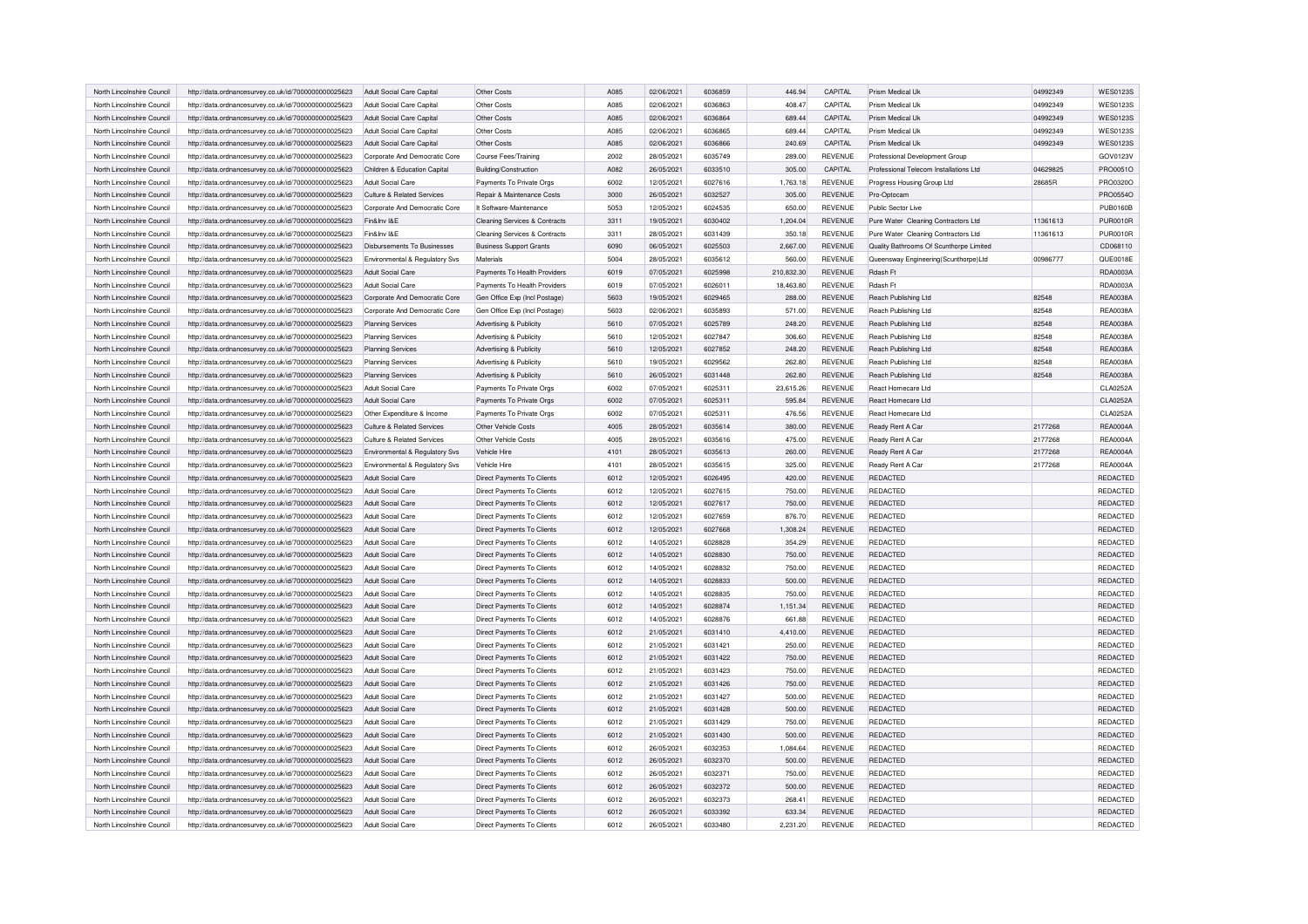| North Lincolnshire Council | http://data.ordnancesurvey.co.uk/id/7000000000025623 | Adult Social Care        | Direct Payments To Clients        | 6012 | 26/05/2021 | 6033481 | 2.975.84 | <b>REVENUE</b> | REDACTED        | <b>REDACTED</b> |
|----------------------------|------------------------------------------------------|--------------------------|-----------------------------------|------|------------|---------|----------|----------------|-----------------|-----------------|
| North Lincolnshire Council | http://data.ordnancesurvey.co.uk/id/7000000000025623 | Adult Social Care        | Direct Payments To Clients        | 6012 | 26/05/2021 | 6033567 | 1,261.48 | <b>REVENUE</b> | REDACTED        | REDACTED        |
| North Lincolnshire Counci  | http://data.ordnancesurvey.co.uk/id/7000000000025623 | Adult Social Care        | Direct Payments To Clients        | 6012 | 26/05/2021 | 6033569 | 1,200.00 | REVENUE        | REDACTED        | REDACTED        |
| North Lincolnshire Council | http://data.ordnancesurvey.co.uk/id/7000000000025623 | Adult Social Care        | Direct Payments To Clients        | 6012 | 26/05/2021 | 6033570 | 1,004.80 | <b>REVENUE</b> | REDACTED        | REDACTED        |
| North Lincolnshire Council | http://data.ordnancesurvey.co.uk/id/7000000000025623 | Adult Social Care        | Direct Payments To Clients        | 6012 | 26/05/2021 | 6033571 | 420.76   | <b>REVENUE</b> | <b>REDACTED</b> | REDACTED        |
| North Lincolnshire Council | http://data.ordnancesurvey.co.uk/id/7000000000025623 | <b>Adult Social Care</b> | Direct Payments To Clients        | 6012 | 26/05/2021 | 6033572 | 584.00   | REVENUE        | REDACTED        | REDACTED        |
| North Lincolnshire Council | http://data.ordnancesurvey.co.uk/id/7000000000025623 | Adult Social Care        | Direct Payments To Clients        | 6012 | 26/05/2021 | 6033573 | 2,610.00 | <b>REVENUE</b> | REDACTED        | <b>REDACTED</b> |
| North Lincolnshire Council | http://data.ordnancesurvey.co.uk/id/7000000000025623 | Adult Social Care        | Direct Payments To Clients        | 6012 | 26/05/2021 | 6033574 | 1,182.52 | <b>REVENUE</b> | REDACTED        | REDACTED        |
| North Lincolnshire Counci  | http://data.ordnancesurvey.co.uk/id/7000000000025623 | <b>Adult Social Care</b> | Direct Payments To Clients        | 6012 | 26/05/2021 | 6033575 | 1,124.00 | <b>REVENUE</b> | REDACTED        | REDACTED        |
| North Lincolnshire Council | http://data.ordnancesurvey.co.uk/id/7000000000025623 | Adult Social Care        | Direct Payments To Clients        | 6012 | 26/05/2021 | 6033576 | 540.00   | REVENUE        | REDACTED        | REDACTED        |
| North Lincolnshire Council | http://data.ordnancesurvey.co.uk/id/7000000000025623 | Adult Social Care        | Direct Payments To Clients        | 6012 | 26/05/2021 | 6033577 | 1,311.04 | <b>REVENUE</b> | REDACTED        | REDACTED        |
| North Lincolnshire Council | http://data.ordnancesurvey.co.uk/id/7000000000025623 | Adult Social Care        | Direct Payments To Clients        | 6012 | 26/05/2021 | 6033578 | 792.28   | <b>REVENUE</b> | REDACTED        | REDACTED        |
| North Lincolnshire Council | http://data.ordnancesurvey.co.uk/id/7000000000025623 | Adult Social Care        | Direct Payments To Clients        | 6012 | 26/05/2021 | 6033581 | 1,288.00 | <b>REVENUE</b> | REDACTED        | REDACTED        |
| North Lincolnshire Council | http://data.ordnancesurvey.co.uk/id/7000000000025623 | Adult Social Care        | Direct Payments To Clients        | 6012 | 26/05/2021 | 6033582 | 491.56   | <b>REVENUE</b> | REDACTED        | REDACTED        |
| North Lincolnshire Council | http://data.ordnancesurvey.co.uk/id/7000000000025623 | Adult Social Care        | Direct Payments To Clients        | 6012 | 26/05/2021 | 6033583 | 2.028.88 | <b>REVENUE</b> | REDACTED        | REDACTED        |
| North Lincolnshire Council | http://data.ordnancesurvey.co.uk/id/7000000000025623 | Adult Social Care        | Direct Payments To Clients        | 6012 | 26/05/2021 | 6033584 | 907.52   | <b>REVENUE</b> | <b>REDACTED</b> | REDACTED        |
| North Lincolnshire Council | http://data.ordnancesurvey.co.uk/id/7000000000025623 | Adult Social Care        | Direct Payments To Clients        | 6012 | 26/05/2021 | 6033585 | 1,532.55 | REVENUE        | REDACTED        | REDACTED        |
| North Lincolnshire Council | http://data.ordnancesurvey.co.uk/id/7000000000025623 | Adult Social Care        | Direct Payments To Clients        | 6012 | 26/05/2021 | 6033586 | 1,064.00 | REVENUE        | REDACTED        | REDACTED        |
|                            |                                                      |                          |                                   | 6012 | 26/05/2021 | 6033587 |          | <b>REVENUE</b> | <b>REDACTED</b> | <b>REDACTED</b> |
| North Lincolnshire Council | http://data.ordnancesurvey.co.uk/id/7000000000025623 | Adult Social Care        | <b>Direct Payments To Clients</b> |      |            |         | 1,166.96 |                |                 |                 |
| North Lincolnshire Council | http://data.ordnancesurvey.co.uk/id/7000000000025623 | Adult Social Care        | Direct Payments To Clients        | 6012 | 26/05/2021 | 6033588 | 2,058.72 | <b>REVENUE</b> | <b>REDACTED</b> | REDACTED        |
| North Lincolnshire Counci  | http://data.ordnancesurvey.co.uk/id/7000000000025623 | Adult Social Care        | Direct Payments To Clients        | 6012 | 26/05/2021 | 6033589 | 800.00   | <b>REVENUE</b> | REDACTED        | <b>REDACTED</b> |
| North Lincolnshire Council | http://data.ordnancesurvey.co.uk/id/7000000000025623 | Adult Social Care        | Direct Payments To Clients        | 6012 | 26/05/2021 | 6033590 | 1,536.00 | REVENUE        | REDACTED        | REDACTED        |
| North Lincolnshire Council | http://data.ordnancesurvey.co.uk/id/7000000000025623 | Adult Social Care        | <b>Direct Payments To Clients</b> | 6012 | 26/05/2021 | 6033591 | 756.00   | <b>REVENUE</b> | <b>REDACTED</b> | REDACTED        |
| North Lincolnshire Council | http://data.ordnancesurvey.co.uk/id/7000000000025623 | <b>Adult Social Care</b> | Direct Payments To Clients        | 6012 | 26/05/2021 | 6033592 | 1,023.60 | <b>REVENUE</b> | REDACTED        | REDACTED        |
| North Lincolnshire Council | http://data.ordnancesurvey.co.uk/id/7000000000025623 | Adult Social Care        | Direct Payments To Clients        | 6012 | 26/05/2021 | 6033593 | 956.12   | <b>REVENUE</b> | REDACTED        | REDACTED        |
| North Lincolnshire Council | http://data.ordnancesurvey.co.uk/id/7000000000025623 | Adult Social Care        | Direct Payments To Clients        | 6012 | 26/05/2021 | 6033594 | 829.52   | <b>REVENUE</b> | <b>REDACTED</b> | <b>REDACTED</b> |
| North Lincolnshire Council | http://data.ordnancesurvey.co.uk/id/7000000000025623 | Adult Social Care        | Direct Payments To Clients        | 6012 | 26/05/2021 | 6033596 | 1,372.20 | <b>REVENUE</b> | REDACTED        | REDACTED        |
| North Lincolnshire Council | http://data.ordnancesurvey.co.uk/id/7000000000025623 | Adult Social Care        | Direct Payments To Clients        | 6012 | 26/05/2021 | 6033597 | 841.60   | <b>REVENUE</b> | REDACTED        | REDACTED        |
| North Lincolnshire Counci  | http://data.ordnancesurvey.co.uk/id/7000000000025623 | Adult Social Care        | Direct Payments To Clients        | 6012 | 26/05/2021 | 6033598 | 1,596.04 | <b>REVENUE</b> | REDACTED        | REDACTED        |
| North Lincolnshire Council | http://data.ordnancesurvey.co.uk/id/7000000000025623 | Adult Social Care        | Direct Payments To Clients        | 6012 | 26/05/2021 | 6033599 | 1,584.08 | REVENUE        | REDACTED        | REDACTED        |
| North Lincolnshire Council | http://data.ordnancesurvey.co.uk/id/7000000000025623 | Adult Social Care        | Direct Payments To Clients        | 6012 | 26/05/2021 | 6033600 | 1,594.00 | <b>REVENUE</b> | REDACTED        | REDACTED        |
| North Lincolnshire Council | http://data.ordnancesurvey.co.uk/id/7000000000025623 | Adult Social Care        | Direct Payments To Clients        | 6012 | 26/05/2021 | 6033601 | 729.64   | <b>REVENUE</b> | <b>REDACTED</b> | <b>REDACTED</b> |
| North Lincolnshire Counci  | http://data.ordnancesurvey.co.uk/id/7000000000025623 | Adult Social Care        | Direct Payments To Clients        | 6012 | 26/05/2021 | 6033602 | 600.00   | <b>REVENUE</b> | REDACTED        | REDACTED        |
| North Lincolnshire Council | http://data.ordnancesurvey.co.uk/id/7000000000025623 | Adult Social Care        | Direct Payments To Clients        | 6012 | 26/05/2021 | 6033603 | 1,180.72 | <b>REVENUE</b> | REDACTED        | REDACTED        |
| North Lincolnshire Counci  | http://data.ordnancesurvey.co.uk/id/7000000000025623 | Adult Social Care        | Direct Payments To Clients        | 6012 | 26/05/2021 | 6033604 | 1,706.00 | <b>REVENUE</b> | REDACTED        | REDACTED        |
| North Lincolnshire Council | http://data.ordnancesurvey.co.uk/id/7000000000025623 | Adult Social Care        | Direct Payments To Clients        | 6012 | 26/05/2021 | 6033606 | 600.00   | REVENUE        | REDACTED        | REDACTED        |
| North Lincolnshire Council | http://data.ordnancesurvey.co.uk/id/7000000000025623 | <b>Adult Social Care</b> | Direct Payments To Clients        | 6012 | 26/05/2021 | 6033607 | 1,048.00 | <b>REVENUE</b> | REDACTED        | REDACTED        |
|                            |                                                      |                          | Direct Payments To Clients        | 6012 | 26/05/2021 | 6033608 |          |                | REDACTED        | REDACTED        |
| North Lincolnshire Council | http://data.ordnancesurvey.co.uk/id/7000000000025623 | <b>Adult Social Care</b> |                                   |      |            |         | 1,536.56 | REVENUE        |                 |                 |
| North Lincolnshire Council | http://data.ordnancesurvey.co.uk/id/7000000000025623 | Adult Social Care        | Direct Payments To Clients        | 6012 | 26/05/2021 | 6033609 | 800.76   | <b>REVENUE</b> | REDACTED        | <b>REDACTED</b> |
| North Lincolnshire Council | http://data.ordnancesurvey.co.uk/id/7000000000025623 | Adult Social Care        | Direct Payments To Clients        | 6012 | 26/05/2021 | 6033610 | 600.00   | <b>REVENUE</b> | <b>REDACTED</b> | <b>REDACTED</b> |
| North Lincolnshire Council | http://data.ordnancesurvey.co.uk/id/7000000000025623 | Adult Social Care        | Direct Payments To Clients        | 6012 | 26/05/2021 | 6033611 | 1,603.68 | <b>REVENUE</b> | REDACTED        | REDACTED        |
| North Lincolnshire Council | http://data.ordnancesurvey.co.uk/id/7000000000025623 | Adult Social Care        | Direct Payments To Clients        | 6012 | 26/05/2021 | 6033612 | 1,671.84 | <b>REVENUE</b> | REDACTED        | REDACTED        |
| North Lincolnshire Council | http://data.ordnancesurvey.co.uk/id/7000000000025623 | Adult Social Care        | Direct Payments To Clients        | 6012 | 26/05/2021 | 6033613 | 1,063.88 | REVENUE        | REDACTED        | REDACTED        |
| North Lincolnshire Council | http://data.ordnancesurvey.co.uk/id/7000000000025623 | <b>Adult Social Care</b> | <b>Direct Payments To Clients</b> | 6012 | 26/05/2021 | 6033614 | 280.00   | <b>REVENUE</b> | <b>REDACTED</b> | REDACTED        |
| North Lincolnshire Council | http://data.ordnancesurvey.co.uk/id/7000000000025623 | Adult Social Care        | Direct Payments To Clients        | 6012 | 26/05/2021 | 6033615 | 1,320.00 | <b>REVENUE</b> | REDACTED        | <b>REDACTED</b> |
| North Lincolnshire Council | http://data.ordnancesurvey.co.uk/id/7000000000025623 | Adult Social Care        | Direct Payments To Clients        | 6012 | 26/05/2021 | 6033616 | 1,143.68 | <b>REVENUE</b> | REDACTED        | REDACTED        |
| North Lincolnshire Council | http://data.ordnancesurvey.co.uk/id/7000000000025623 | Adult Social Care        | Direct Payments To Clients        | 6012 | 26/05/2021 | 6033617 | 2,370.52 | <b>REVENUE</b> | REDACTED        | REDACTED        |
| North Lincolnshire Council | http://data.ordnancesurvey.co.uk/id/7000000000025623 | Adult Social Care        | Direct Payments To Clients        | 6012 | 26/05/2021 | 6033618 | 373.44   | <b>REVENUE</b> | <b>REDACTED</b> | REDACTED        |
| North Lincolnshire Council | http://data.ordnancesurvey.co.uk/id/7000000000025623 | Adult Social Care        | Direct Payments To Clients        | 6012 | 26/05/2021 | 6033619 | 1,488.32 | REVENUE        | REDACTED        | REDACTED        |
| North Lincolnshire Council | http://data.ordnancesurvey.co.uk/id/7000000000025623 | Adult Social Care        | Direct Payments To Clients        | 6012 | 26/05/2021 | 6033620 | 2,080.00 | <b>REVENUE</b> | REDACTED        | REDACTED        |
| North Lincolnshire Council | http://data.ordnancesurvey.co.uk/id/7000000000025623 | Adult Social Care        | Direct Payments To Clients        | 6012 | 26/05/2021 | 6033621 | 877.00   | <b>REVENUE</b> | <b>REDACTED</b> | REDACTED        |
| North Lincolnshire Council | http://data.ordnancesurvey.co.uk/id/7000000000025623 | <b>Adult Social Care</b> | Direct Payments To Clients        | 6012 | 26/05/2021 | 6033622 | 594.00   | <b>REVENUE</b> | <b>REDACTED</b> | REDACTED        |
| North Lincolnshire Council | http://data.ordnancesurvey.co.uk/id/7000000000025623 | Adult Social Care        | Direct Payments To Clients        | 6012 | 26/05/2021 | 6033623 | 1,356.68 | <b>REVENUE</b> | REDACTED        | REDACTED        |
| North Lincolnshire Council | http://data.ordnancesurvey.co.uk/id/7000000000025623 | Adult Social Care        | Direct Payments To Clients        | 6012 | 26/05/2021 | 6033624 | 1,006.68 | <b>REVENUE</b> | REDACTED        | REDACTED        |
| North Lincolnshire Council | http://data.ordnancesurvey.co.uk/id/7000000000025623 | Adult Social Care        | Direct Payments To Clients        | 6012 | 26/05/2021 | 6033625 | 1,302.48 | <b>REVENUE</b> | REDACTED        | REDACTED        |
| North Lincolnshire Council | http://data.ordnancesurvey.co.uk/id/7000000000025623 | <b>Adult Social Care</b> | Direct Payments To Clients        | 6012 | 26/05/2021 | 6033626 | 510.88   | <b>REVENUE</b> | <b>REDACTED</b> | REDACTED        |
| North Lincolnshire Council | http://data.ordnancesurvey.co.uk/id/7000000000025623 | Adult Social Care        | Direct Payments To Clients        | 6012 | 26/05/2021 | 6033628 | 659.20   | <b>REVENUE</b> | REDACTED        | REDACTED        |
| North Lincolnshire Council | http://data.ordnancesurvey.co.uk/id/7000000000025623 | Adult Social Care        | Direct Payments To Clients        | 6012 | 26/05/2021 | 6033629 | 1,846.28 | <b>REVENUE</b> | REDACTED        | REDACTED        |
|                            |                                                      |                          |                                   |      |            |         |          |                |                 |                 |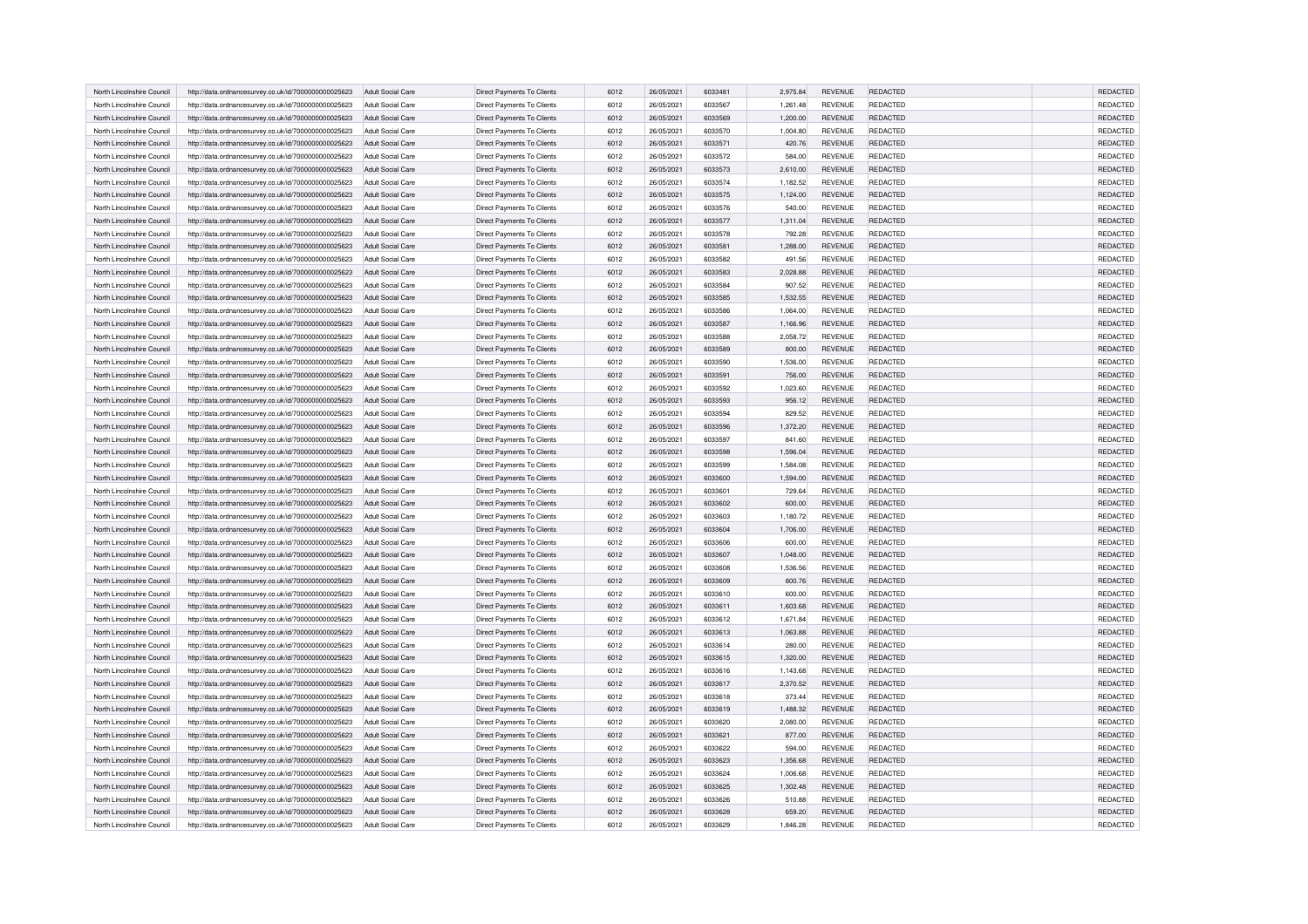| North Lincolnshire Council | http://data.ordnancesurvey.co.uk/id/7000000000025623 | Adult Social Care        | Direct Payments To Clients        | 6012 | 26/05/2021 | 6033630 | 848.96    | <b>REVENUE</b> | REDACTED        | <b>REDACTED</b>      |
|----------------------------|------------------------------------------------------|--------------------------|-----------------------------------|------|------------|---------|-----------|----------------|-----------------|----------------------|
| North Lincolnshire Council |                                                      |                          |                                   |      |            |         |           |                | REDACTED        | REDACTED             |
|                            | http://data.ordnancesurvey.co.uk/id/7000000000025623 | Adult Social Care        | <b>Direct Payments To Clients</b> | 6012 | 26/05/2021 | 6033631 | 600.00    | <b>REVENUE</b> |                 |                      |
| North Lincolnshire Counci  | http://data.ordnancesurvey.co.uk/id/7000000000025623 | Adult Social Care        | Direct Payments To Clients        | 6012 | 26/05/2021 | 6033632 | 1,564.96  | REVENUE        | REDACTED        | REDACTED             |
| North Lincolnshire Council | http://data.ordnancesurvey.co.uk/id/7000000000025623 | Adult Social Care        | <b>Direct Payments To Clients</b> | 6012 | 26/05/2021 | 6033633 | 892.80    | <b>REVENUE</b> | REDACTED        | REDACTED             |
| North Lincolnshire Council | http://data.ordnancesurvey.co.uk/id/7000000000025623 | Adult Social Care        | Direct Payments To Clients        | 6012 | 26/05/2021 | 6033634 | 1,000.00  | <b>REVENUE</b> | <b>REDACTED</b> | REDACTED             |
| North Lincolnshire Council | http://data.ordnancesurvey.co.uk/id/7000000000025623 | <b>Adult Social Care</b> | Direct Payments To Clients        | 6012 | 26/05/2021 | 6033635 | 3,827.04  | <b>REVENUE</b> | REDACTED        | REDACTED             |
| North Lincolnshire Council | http://data.ordnancesurvey.co.uk/id/7000000000025623 | Adult Social Care        | Direct Payments To Clients        | 6012 | 26/05/2021 | 6033636 | 3,360.00  | <b>REVENUE</b> | REDACTED        | <b>REDACTED</b>      |
| North Lincolnshire Council | http://data.ordnancesurvey.co.uk/id/7000000000025623 | Adult Social Care        | Direct Payments To Clients        | 6012 | 26/05/2021 | 6033637 | 637.56    | <b>REVENUE</b> | REDACTED        | REDACTED             |
| North Lincolnshire Counci  | http://data.ordnancesurvey.co.uk/id/7000000000025623 | <b>Adult Social Care</b> | Direct Payments To Clients        | 6012 | 26/05/2021 | 6033638 | 441.60    | <b>REVENUE</b> | REDACTED        | REDACTED             |
| North Lincolnshire Council | http://data.ordnancesurvey.co.uk/id/7000000000025623 | Adult Social Care        | Direct Payments To Clients        | 6012 | 26/05/2021 | 6033639 | 1,809.24  | <b>REVENUE</b> | REDACTED        | REDACTED             |
| North Lincolnshire Council | http://data.ordnancesurvey.co.uk/id/7000000000025623 | Adult Social Care        | Direct Payments To Clients        | 6012 | 26/05/2021 | 6033640 | 1,055.68  | <b>REVENUE</b> | REDACTED        | REDACTED             |
| North Lincolnshire Council | http://data.ordnancesurvey.co.uk/id/7000000000025623 | Adult Social Care        | Direct Payments To Clients        | 6012 | 26/05/2021 | 6033641 | 1,235.68  | <b>REVENUE</b> | REDACTED        | REDACTED             |
| North Lincolnshire Council | http://data.ordnancesurvey.co.uk/id/7000000000025623 | Adult Social Care        | Direct Payments To Clients        | 6012 | 26/05/2021 | 6033642 | 2,900.00  | <b>REVENUE</b> | REDACTED        | REDACTED             |
| North Lincolnshire Council | http://data.ordnancesurvey.co.uk/id/7000000000025623 | Adult Social Care        | Direct Payments To Clients        | 6012 | 26/05/2021 | 6033643 | 949.20    | <b>REVENUE</b> | REDACTED        | REDACTED             |
| North Lincolnshire Council | http://data.ordnancesurvey.co.uk/id/7000000000025623 | Adult Social Care        | Direct Payments To Clients        | 6012 | 26/05/2021 | 6033644 | 760.00    | <b>REVENUE</b> | REDACTED        | REDACTED             |
| North Lincolnshire Council | http://data.ordnancesurvey.co.uk/id/7000000000025623 | Adult Social Care        | Direct Payments To Clients        | 6012 | 26/05/2021 | 6033645 | 1,519.32  | <b>REVENUE</b> | <b>REDACTED</b> | REDACTED             |
| North Lincolnshire Council | http://data.ordnancesurvey.co.uk/id/7000000000025623 | Adult Social Care        | Direct Payments To Clients        | 6012 | 26/05/2021 | 6033646 | 759.36    | REVENUE        | REDACTED        | REDACTED             |
| North Lincolnshire Council | http://data.ordnancesurvey.co.uk/id/7000000000025623 | Adult Social Care        | Direct Payments To Clients        | 6012 | 26/05/2021 | 6033647 | 1,641.96  | <b>REVENUE</b> | REDACTED        | REDACTED             |
| North Lincolnshire Council | http://data.ordnancesurvey.co.uk/id/7000000000025623 | Adult Social Care        | <b>Direct Payments To Clients</b> | 6012 | 26/05/2021 | 6033648 | 1,178.44  | <b>REVENUE</b> | <b>REDACTED</b> | <b>REDACTED</b>      |
| North Lincolnshire Council | http://data.ordnancesurvey.co.uk/id/7000000000025623 | Adult Social Care        | Direct Payments To Clients        | 6012 | 26/05/2021 | 6033649 | 809.64    | <b>REVENUE</b> | <b>REDACTED</b> | REDACTED             |
| North Lincolnshire Counci  | http://data.ordnancesurvey.co.uk/id/7000000000025623 | Adult Social Care        | Direct Payments To Clients        | 6012 | 26/05/2021 | 6033650 | 1,322.40  | <b>REVENUE</b> | REDACTED        | <b>REDACTED</b>      |
| North Lincolnshire Council | http://data.ordnancesurvey.co.uk/id/7000000000025623 | Adult Social Care        | Direct Payments To Clients        | 6012 | 26/05/2021 | 6033651 | 1,282.92  | REVENUE        | REDACTED        | REDACTED             |
| North Lincolnshire Council | http://data.ordnancesurvey.co.uk/id/7000000000025623 | Adult Social Care        | <b>Direct Payments To Clients</b> | 6012 | 26/05/2021 | 6033652 | 12,937.68 | <b>REVENUE</b> | <b>REDACTED</b> | REDACTED             |
| North Lincolnshire Council | http://data.ordnancesurvey.co.uk/id/7000000000025623 | <b>Adult Social Care</b> | Direct Payments To Clients        | 6012 | 26/05/2021 | 6033653 | 2,634.04  | <b>REVENUE</b> | REDACTED        | REDACTED             |
| North Lincolnshire Council | http://data.ordnancesurvey.co.uk/id/7000000000025623 | Adult Social Care        | Direct Payments To Clients        | 6012 | 26/05/2021 | 6033654 | 1,680.00  | <b>REVENUE</b> | REDACTED        | REDACTED             |
| North Lincolnshire Council | http://data.ordnancesurvey.co.uk/id/7000000000025623 | Adult Social Care        | Direct Payments To Clients        | 6012 | 26/05/2021 | 6033655 | 1,249.60  | <b>REVENUE</b> | <b>REDACTED</b> | <b>REDACTED</b>      |
| North Lincolnshire Council | http://data.ordnancesurvey.co.uk/id/7000000000025623 | Adult Social Care        | Direct Payments To Clients        | 6012 | 26/05/2021 | 6033656 | 987.68    | <b>REVENUE</b> | REDACTED        | REDACTED             |
| North Lincolnshire Council | http://data.ordnancesurvey.co.uk/id/7000000000025623 | Adult Social Care        | Direct Payments To Clients        | 6012 | 26/05/2021 | 6033657 | 921.44    | <b>REVENUE</b> | REDACTED        | REDACTED             |
| North Lincolnshire Counci  | http://data.ordnancesurvey.co.uk/id/7000000000025623 | Adult Social Care        | Direct Payments To Clients        | 6012 | 26/05/2021 | 6033659 | 2,100.00  | <b>REVENUE</b> | REDACTED        | REDACTED             |
| North Lincolnshire Council | http://data.ordnancesurvey.co.uk/id/7000000000025623 | Adult Social Care        | Direct Payments To Clients        | 6012 | 26/05/2021 | 6033660 | 1,082.36  | REVENUE        | REDACTED        | REDACTED             |
| North Lincolnshire Council | http://data.ordnancesurvey.co.uk/id/7000000000025623 | Adult Social Care        | Direct Payments To Clients        | 6012 | 26/05/2021 | 6033661 | 2,800.00  | <b>REVENUE</b> | REDACTED        | REDACTED             |
| North Lincolnshire Council | http://data.ordnancesurvey.co.uk/id/7000000000025623 | Adult Social Care        | Direct Payments To Clients        | 6012 | 26/05/2021 | 6033662 | 2,716.56  | <b>REVENUE</b> | <b>REDACTED</b> | <b>REDACTED</b>      |
| North Lincolnshire Counci  | http://data.ordnancesurvey.co.uk/id/7000000000025623 | Adult Social Care        | Direct Payments To Clients        | 6012 | 26/05/2021 | 6033663 | 1,343.11  | <b>REVENUE</b> | REDACTED        | REDACTED             |
| North Lincolnshire Council |                                                      |                          |                                   |      |            | 6033664 |           | <b>REVENUE</b> |                 |                      |
|                            | http://data.ordnancesurvey.co.uk/id/7000000000025623 | Adult Social Care        | Direct Payments To Clients        | 6012 | 26/05/2021 |         | 560.00    |                | REDACTED        | REDACTED<br>REDACTED |
| North Lincolnshire Counci  | http://data.ordnancesurvey.co.uk/id/7000000000025623 | Adult Social Care        | Direct Payments To Clients        | 6012 | 26/05/2021 | 6033665 | 715.76    | <b>REVENUE</b> | REDACTED        |                      |
| North Lincolnshire Council | http://data.ordnancesurvey.co.uk/id/7000000000025623 | Adult Social Care        | Direct Payments To Clients        | 6012 | 26/05/2021 | 6033667 | 1,676.00  | REVENUE        | REDACTED        | REDACTED             |
| North Lincolnshire Council | http://data.ordnancesurvey.co.uk/id/7000000000025623 | <b>Adult Social Care</b> | Direct Payments To Clients        | 6012 | 26/05/2021 | 6033668 | 1,470.56  | <b>REVENUE</b> | REDACTED        | REDACTED             |
| North Lincolnshire Council | http://data.ordnancesurvey.co.uk/id/7000000000025623 | <b>Adult Social Care</b> | Direct Payments To Clients        | 6012 | 26/05/2021 | 6033669 | 1,945.48  | REVENUE        | REDACTED        | REDACTED             |
| North Lincolnshire Council | http://data.ordnancesurvey.co.uk/id/7000000000025623 | Adult Social Care        | Direct Payments To Clients        | 6012 | 26/05/2021 | 6033670 | 1,016.00  | <b>REVENUE</b> | REDACTED        | <b>REDACTED</b>      |
| North Lincolnshire Council | http://data.ordnancesurvey.co.uk/id/7000000000025623 | Adult Social Care        | Direct Payments To Clients        | 6012 | 26/05/2021 | 6033671 | 791.72    | <b>REVENUE</b> | <b>REDACTED</b> | <b>REDACTED</b>      |
| North Lincolnshire Council | http://data.ordnancesurvey.co.uk/id/7000000000025623 | Adult Social Care        | Direct Payments To Clients        | 6012 | 26/05/2021 | 6033673 | 361.44    | <b>REVENUE</b> | REDACTED        | REDACTED             |
| North Lincolnshire Council | http://data.ordnancesurvey.co.uk/id/7000000000025623 | Adult Social Care        | Direct Payments To Clients        | 6012 | 26/05/2021 | 6033674 | 842.24    | <b>REVENUE</b> | REDACTED        | REDACTED             |
| North Lincolnshire Council | http://data.ordnancesurvey.co.uk/id/7000000000025623 | Adult Social Care        | Direct Payments To Clients        | 6012 | 26/05/2021 | 6033675 | 2,600.00  | REVENUE        | REDACTED        | REDACTED             |
| North Lincolnshire Council | http://data.ordnancesurvey.co.uk/id/7000000000025623 | <b>Adult Social Care</b> | <b>Direct Payments To Clients</b> | 6012 | 26/05/2021 | 6033676 | 827.00    | <b>REVENUE</b> | <b>REDACTED</b> | REDACTED             |
| North Lincolnshire Council | http://data.ordnancesurvey.co.uk/id/7000000000025623 | Adult Social Care        | Direct Payments To Clients        | 6012 | 26/05/2021 | 6033678 | 916.60    | <b>REVENUE</b> | REDACTED        | <b>REDACTED</b>      |
| North Lincolnshire Council | http://data.ordnancesurvey.co.uk/id/7000000000025623 | Adult Social Care        | Direct Payments To Clients        | 6012 | 26/05/2021 | 6033679 | 864.36    | <b>REVENUE</b> | REDACTED        | REDACTED             |
| North Lincolnshire Council | http://data.ordnancesurvey.co.uk/id/7000000000025623 | Adult Social Care        | Direct Payments To Clients        | 6012 | 26/05/2021 | 6033680 | 1.348.24  | <b>REVENUE</b> | REDACTED        | REDACTED             |
| North Lincolnshire Council | http://data.ordnancesurvey.co.uk/id/7000000000025623 | Adult Social Care        | Direct Payments To Clients        | 6012 | 26/05/2021 | 6033681 | 770.20    | <b>REVENUE</b> | <b>REDACTED</b> | REDACTED             |
| North Lincolnshire Council | http://data.ordnancesurvey.co.uk/id/7000000000025623 | Adult Social Care        | Direct Payments To Clients        | 6012 | 26/05/2021 | 6033682 | 460.00    | <b>REVENUE</b> | REDACTED        | REDACTED             |
| North Lincolnshire Council | http://data.ordnancesurvey.co.uk/id/7000000000025623 | Adult Social Care        | Direct Payments To Clients        | 6012 | 26/05/2021 | 6033683 | 3,151.76  | <b>REVENUE</b> | REDACTED        | REDACTED             |
| North Lincolnshire Council | http://data.ordnancesurvey.co.uk/id/7000000000025623 | Adult Social Care        | Direct Payments To Clients        | 6012 | 26/05/2021 | 6033684 | 3,080.28  | <b>REVENUE</b> | <b>REDACTED</b> | REDACTED             |
| North Lincolnshire Council | http://data.ordnancesurvey.co.uk/id/7000000000025623 | <b>Adult Social Care</b> | Direct Payments To Clients        | 6012 | 26/05/2021 | 6033685 | 840.00    | <b>REVENUE</b> | <b>REDACTED</b> | REDACTED             |
| North Lincolnshire Council | http://data.ordnancesurvey.co.uk/id/7000000000025623 | Adult Social Care        | Direct Payments To Clients        | 6012 | 26/05/2021 | 6033686 | 747.72    | <b>REVENUE</b> | REDACTED        | REDACTED             |
| North Lincolnshire Council | http://data.ordnancesurvey.co.uk/id/7000000000025623 | Adult Social Care        | Direct Payments To Clients        | 6012 | 26/05/2021 | 6033687 | 3.988.20  | <b>REVENUE</b> | REDACTED        | REDACTED             |
| North Lincolnshire Council | http://data.ordnancesurvey.co.uk/id/7000000000025623 | Adult Social Care        | Direct Payments To Clients        | 6012 | 26/05/2021 | 6033688 | 1,172.00  | <b>REVENUE</b> | REDACTED        | REDACTED             |
| North Lincolnshire Council | http://data.ordnancesurvey.co.uk/id/7000000000025623 | <b>Adult Social Care</b> | Direct Payments To Clients        | 6012 | 26/05/2021 | 6033689 | 1,200.00  | <b>REVENUE</b> | REDACTED        | REDACTED             |
| North Lincolnshire Council | http://data.ordnancesurvey.co.uk/id/7000000000025623 | Adult Social Care        | Direct Payments To Clients        | 6012 | 26/05/2021 | 6033690 | 1,200.00  | <b>REVENUE</b> | REDACTED        | REDACTED             |
| North Lincolnshire Council | http://data.ordnancesurvey.co.uk/id/7000000000025623 | Adult Social Care        | Direct Payments To Clients        | 6012 | 26/05/2021 | 6033691 | 1,618.40  | <b>REVENUE</b> | REDACTED        | REDACTED             |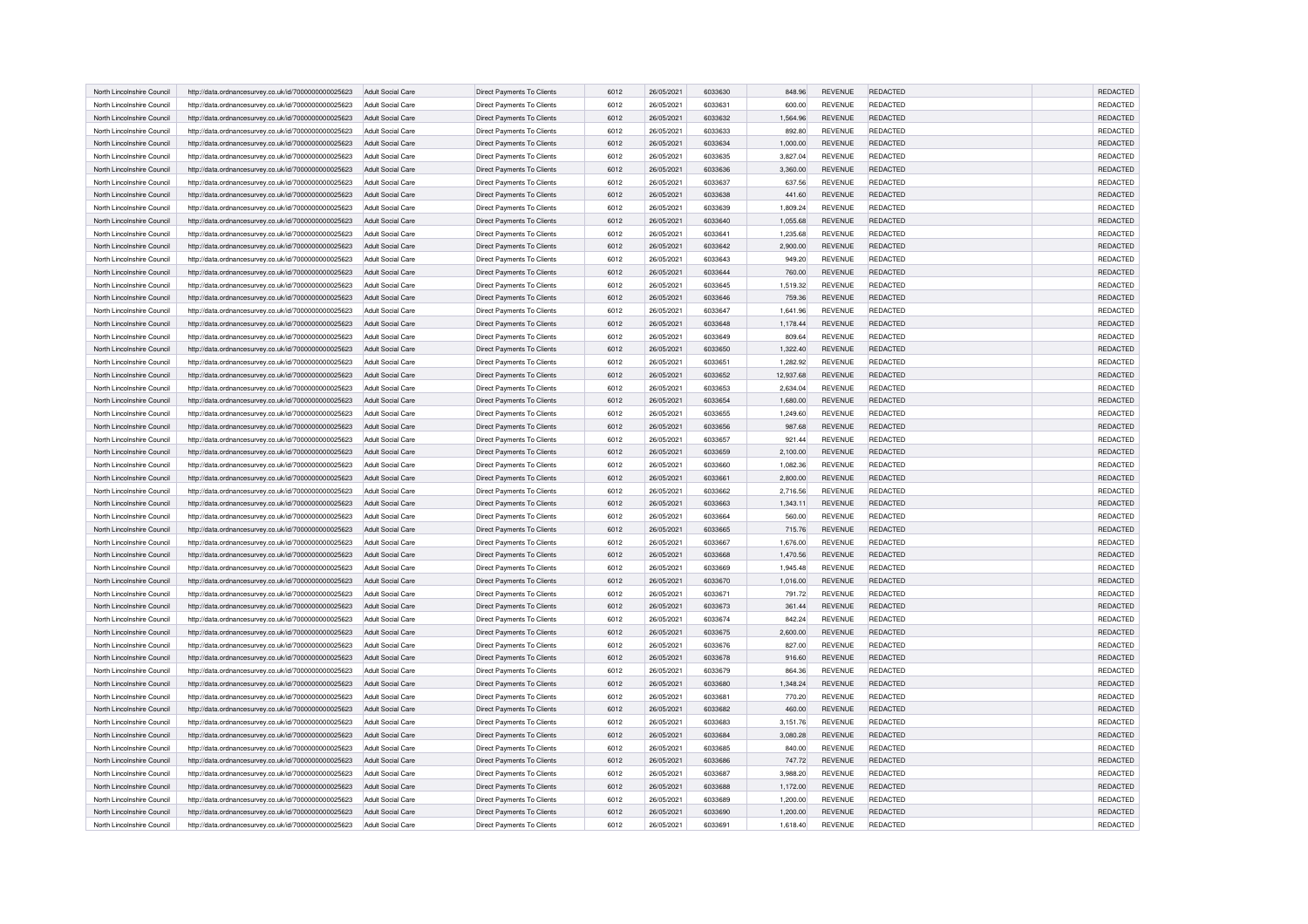| North Lincolnshire Council | http://data.ordnancesurvey.co.uk/id/7000000000025623 | Adult Social Care        | Direct Payments To Clients        | 6012 | 26/05/2021 | 6033692 | 1.903.45  | <b>REVENUE</b> | REDACTED        | <b>REDACTED</b>      |
|----------------------------|------------------------------------------------------|--------------------------|-----------------------------------|------|------------|---------|-----------|----------------|-----------------|----------------------|
| North Lincolnshire Council |                                                      |                          |                                   |      |            | 6033693 |           |                | REDACTED        | REDACTED             |
|                            | http://data.ordnancesurvey.co.uk/id/7000000000025623 | Adult Social Care        | <b>Direct Payments To Clients</b> | 6012 | 26/05/2021 |         | 2,720.00  | <b>REVENUE</b> |                 |                      |
| North Lincolnshire Counci  | http://data.ordnancesurvey.co.uk/id/7000000000025623 | Adult Social Care        | Direct Payments To Clients        | 6012 | 26/05/2021 | 6033694 | 627.20    | <b>REVENUE</b> | REDACTED        | REDACTED             |
| North Lincolnshire Council | http://data.ordnancesurvey.co.uk/id/7000000000025623 | Adult Social Care        | <b>Direct Payments To Clients</b> | 6012 | 26/05/2021 | 6033695 | 1,505.76  | <b>REVENUE</b> | REDACTED        | REDACTED             |
| North Lincolnshire Council | http://data.ordnancesurvey.co.uk/id/7000000000025623 | Adult Social Care        | Direct Payments To Clients        | 6012 | 26/05/2021 | 6033696 | 411.44    | <b>REVENUE</b> | <b>REDACTED</b> | REDACTED             |
| North Lincolnshire Council | http://data.ordnancesurvey.co.uk/id/7000000000025623 | <b>Adult Social Care</b> | Direct Payments To Clients        | 6012 | 26/05/2021 | 6033697 | 11,808.00 | <b>REVENUE</b> | REDACTED        | REDACTED             |
| North Lincolnshire Council | http://data.ordnancesurvey.co.uk/id/7000000000025623 | Adult Social Care        | Direct Payments To Clients        | 6012 | 26/05/2021 | 6033698 | 1,180.00  | <b>REVENUE</b> | REDACTED        | <b>REDACTED</b>      |
| North Lincolnshire Council | http://data.ordnancesurvey.co.uk/id/7000000000025623 | Adult Social Care        | Direct Payments To Clients        | 6012 | 26/05/2021 | 6033699 | 1,678.48  | <b>REVENUE</b> | REDACTED        | REDACTED             |
| North Lincolnshire Counci  | http://data.ordnancesurvey.co.uk/id/7000000000025623 | <b>Adult Social Care</b> | Direct Payments To Clients        | 6012 | 26/05/2021 | 6033700 | 2,150.56  | <b>REVENUE</b> | REDACTED        | REDACTED             |
| North Lincolnshire Council | http://data.ordnancesurvey.co.uk/id/7000000000025623 | Adult Social Care        | Direct Payments To Clients        | 6012 | 26/05/2021 | 6033701 | 856.72    | <b>REVENUE</b> | REDACTED        | REDACTED             |
| North Lincolnshire Council | http://data.ordnancesurvey.co.uk/id/7000000000025623 | Adult Social Care        | Direct Payments To Clients        | 6012 | 26/05/2021 | 6033702 | 828.00    | <b>REVENUE</b> | REDACTED        | REDACTED             |
| North Lincolnshire Council | http://data.ordnancesurvey.co.uk/id/7000000000025623 | Adult Social Care        | Direct Payments To Clients        | 6012 | 26/05/2021 | 6033703 | 1,344.00  | <b>REVENUE</b> | REDACTED        | REDACTED             |
| North Lincolnshire Council | http://data.ordnancesurvey.co.uk/id/7000000000025623 | Adult Social Care        | Direct Payments To Clients        | 6012 | 26/05/2021 | 6033704 | 2,555.96  | <b>REVENUE</b> | REDACTED        | REDACTED             |
| North Lincolnshire Council | http://data.ordnancesurvey.co.uk/id/7000000000025623 | Adult Social Care        | Direct Payments To Clients        | 6012 | 26/05/2021 | 6033705 | 2,090.00  | <b>REVENUE</b> | REDACTED        | REDACTED             |
| North Lincolnshire Council | http://data.ordnancesurvey.co.uk/id/7000000000025623 | Adult Social Care        | Direct Payments To Clients        | 6012 | 26/05/2021 | 6033706 | 2,216.80  | <b>REVENUE</b> | REDACTED        | REDACTED             |
| North Lincolnshire Council | http://data.ordnancesurvey.co.uk/id/7000000000025623 | Adult Social Care        | Direct Payments To Clients        | 6012 | 26/05/2021 | 6033707 | 1,878.36  | <b>REVENUE</b> | <b>REDACTED</b> | REDACTED             |
| North Lincolnshire Council | http://data.ordnancesurvey.co.uk/id/7000000000025623 | Adult Social Care        | Direct Payments To Clients        | 6012 | 26/05/2021 | 6033708 | 760.00    | REVENUE        | REDACTED        | REDACTED             |
| North Lincolnshire Council | http://data.ordnancesurvey.co.uk/id/7000000000025623 | Adult Social Care        | Direct Payments To Clients        | 6012 | 26/05/2021 | 6033709 | 1,205.12  | REVENUE        | REDACTED        | REDACTED             |
| North Lincolnshire Council | http://data.ordnancesurvey.co.uk/id/7000000000025623 | Adult Social Care        | <b>Direct Payments To Clients</b> | 6012 | 26/05/2021 | 6033710 | 560.00    | <b>REVENUE</b> | <b>REDACTED</b> | <b>REDACTED</b>      |
| North Lincolnshire Council | http://data.ordnancesurvey.co.uk/id/7000000000025623 | Adult Social Care        | Direct Payments To Clients        | 6012 | 26/05/2021 | 6033711 | 2,351.20  | <b>REVENUE</b> | <b>REDACTED</b> | REDACTED             |
| North Lincolnshire Counci  | http://data.ordnancesurvey.co.uk/id/7000000000025623 | Adult Social Care        | Direct Payments To Clients        | 6012 | 26/05/2021 | 6033713 | 576.24    | <b>REVENUE</b> | REDACTED        | <b>REDACTED</b>      |
| North Lincolnshire Council | http://data.ordnancesurvey.co.uk/id/7000000000025623 | Adult Social Care        | Direct Payments To Clients        | 6012 | 26/05/2021 | 6033714 | 1,040.00  | REVENUE        | REDACTED        | REDACTED             |
| North Lincolnshire Council | http://data.ordnancesurvey.co.uk/id/7000000000025623 | Adult Social Care        | <b>Direct Payments To Clients</b> | 6012 | 26/05/2021 | 6033715 | 828.00    | <b>REVENUE</b> | <b>REDACTED</b> | REDACTED             |
| North Lincolnshire Council | http://data.ordnancesurvey.co.uk/id/7000000000025623 | <b>Adult Social Care</b> | Direct Payments To Clients        | 6012 | 26/05/2021 | 6033716 | 1,557.60  | REVENUE        | REDACTED        | REDACTED             |
| North Lincolnshire Council | http://data.ordnancesurvey.co.uk/id/7000000000025623 | Adult Social Care        | <b>Direct Payments To Clients</b> | 6012 | 26/05/2021 | 6033717 | 384.00    | <b>REVENUE</b> | REDACTED        | REDACTED             |
| North Lincolnshire Council | http://data.ordnancesurvey.co.uk/id/7000000000025623 | Adult Social Care        | Direct Payments To Clients        | 6012 | 26/05/2021 | 6033718 | 1.410.20  | <b>REVENUE</b> | <b>REDACTED</b> | <b>REDACTED</b>      |
| North Lincolnshire Council | http://data.ordnancesurvey.co.uk/id/7000000000025623 | Adult Social Care        | Direct Payments To Clients        | 6012 | 26/05/2021 | 6033719 | 1,380.00  | <b>REVENUE</b> | REDACTED        | REDACTED             |
| North Lincolnshire Council | http://data.ordnancesurvey.co.uk/id/7000000000025623 | Adult Social Care        | Direct Payments To Clients        | 6012 | 26/05/2021 | 6033720 | 1,248.00  | <b>REVENUE</b> | REDACTED        | REDACTED             |
| North Lincolnshire Counci  | http://data.ordnancesurvey.co.uk/id/7000000000025623 | Adult Social Care        | Direct Payments To Clients        | 6012 | 26/05/2021 | 6033721 | 1,069.20  | <b>REVENUE</b> | REDACTED        | REDACTED             |
| North Lincolnshire Council | http://data.ordnancesurvey.co.uk/id/7000000000025623 | Adult Social Care        | Direct Payments To Clients        | 6012 | 26/05/2021 | 6033722 | 1,000.00  | REVENUE        | REDACTED        | REDACTED             |
| North Lincolnshire Council | http://data.ordnancesurvey.co.uk/id/7000000000025623 | Adult Social Care        | Direct Payments To Clients        | 6012 | 26/05/2021 | 6033723 | 3,399.80  | <b>REVENUE</b> | REDACTED        | REDACTED             |
| North Lincolnshire Council | http://data.ordnancesurvey.co.uk/id/7000000000025623 | Adult Social Care        | Direct Payments To Clients        | 6012 | 26/05/2021 | 6033724 | 2,846.00  | REVENUE        | <b>REDACTED</b> | <b>REDACTED</b>      |
| North Lincolnshire Counci  | http://data.ordnancesurvey.co.uk/id/7000000000025623 | Adult Social Care        | Direct Payments To Clients        | 6012 | 26/05/2021 | 6033725 | 1.394.72  | <b>REVENUE</b> | REDACTED        | REDACTED             |
| North Lincolnshire Council |                                                      |                          |                                   |      |            | 6033726 |           | <b>REVENUE</b> |                 |                      |
|                            | http://data.ordnancesurvey.co.uk/id/7000000000025623 | Adult Social Care        | Direct Payments To Clients        | 6012 | 26/05/2021 |         | 1,291.24  |                | REDACTED        | REDACTED<br>REDACTED |
| North Lincolnshire Counci  | http://data.ordnancesurvey.co.uk/id/7000000000025623 | Adult Social Care        | Direct Payments To Clients        | 6012 | 26/05/2021 | 6033727 | 1,199.24  | <b>REVENUE</b> | REDACTED        |                      |
| North Lincolnshire Council | http://data.ordnancesurvey.co.uk/id/7000000000025623 | Adult Social Care        | Direct Payments To Clients        | 6012 | 26/05/2021 | 6033728 | 1,080.00  | REVENUE        | REDACTED        | REDACTED             |
| North Lincolnshire Council | http://data.ordnancesurvey.co.uk/id/7000000000025623 | <b>Adult Social Care</b> | Direct Payments To Clients        | 6012 | 26/05/2021 | 6033729 | 280.00    | <b>REVENUE</b> | REDACTED        | REDACTED             |
| North Lincolnshire Council | http://data.ordnancesurvey.co.uk/id/7000000000025623 | <b>Adult Social Care</b> | Direct Payments To Clients        | 6012 | 26/05/2021 | 6033730 | 2,355.28  | REVENUE        | REDACTED        | REDACTED             |
| North Lincolnshire Council | http://data.ordnancesurvey.co.uk/id/7000000000025623 | Adult Social Care        | Direct Payments To Clients        | 6012 | 26/05/2021 | 6033731 | 3,145.52  | <b>REVENUE</b> | REDACTED        | <b>REDACTED</b>      |
| North Lincolnshire Council | http://data.ordnancesurvey.co.uk/id/7000000000025623 | Adult Social Care        | Direct Payments To Clients        | 6012 | 26/05/2021 | 6033732 | 1.251.80  | <b>REVENUE</b> | <b>REDACTED</b> | <b>REDACTED</b>      |
| North Lincolnshire Council | http://data.ordnancesurvey.co.uk/id/7000000000025623 | Adult Social Care        | Direct Payments To Clients        | 6012 | 26/05/2021 | 6033733 | 1,969.08  | <b>REVENUE</b> | REDACTED        | REDACTED             |
| North Lincolnshire Council | http://data.ordnancesurvey.co.uk/id/7000000000025623 | Adult Social Care        | Direct Payments To Clients        | 6012 | 26/05/2021 | 6033734 | 952.80    | <b>REVENUE</b> | REDACTED        | REDACTED             |
| North Lincolnshire Council | http://data.ordnancesurvey.co.uk/id/7000000000025623 | Adult Social Care        | Direct Payments To Clients        | 6012 | 26/05/2021 | 6033735 | 1,240.00  | REVENUE        | REDACTED        | REDACTED             |
| North Lincolnshire Council | http://data.ordnancesurvey.co.uk/id/7000000000025623 | <b>Adult Social Care</b> | <b>Direct Payments To Clients</b> | 6012 | 26/05/2021 | 6033736 | 1,013.20  | <b>REVENUE</b> | <b>REDACTED</b> | REDACTED             |
| North Lincolnshire Council | http://data.ordnancesurvey.co.uk/id/7000000000025623 | Adult Social Care        | Direct Payments To Clients        | 6012 | 26/05/2021 | 6033737 | 951.32    | <b>REVENUE</b> | REDACTED        | <b>REDACTED</b>      |
| North Lincolnshire Council | http://data.ordnancesurvey.co.uk/id/7000000000025623 | Adult Social Care        | Direct Payments To Clients        | 6012 | 26/05/2021 | 6033738 | 906.92    | REVENUE        | REDACTED        | REDACTED             |
| North Lincolnshire Council | http://data.ordnancesurvey.co.uk/id/7000000000025623 | Adult Social Care        | Direct Payments To Clients        | 6012 | 26/05/2021 | 6033739 | 1.740.00  | <b>REVENUE</b> | REDACTED        | REDACTED             |
| North Lincolnshire Council | http://data.ordnancesurvey.co.uk/id/7000000000025623 | Adult Social Care        | Direct Payments To Clients        | 6012 | 26/05/2021 | 6033740 | 689.04    | <b>REVENUE</b> | <b>REDACTED</b> | REDACTED             |
| North Lincolnshire Council | http://data.ordnancesurvey.co.uk/id/7000000000025623 | Adult Social Care        | Direct Payments To Clients        | 6012 | 26/05/2021 | 6033741 | 1,280.00  | <b>REVENUE</b> | REDACTED        | REDACTED             |
| North Lincolnshire Council | http://data.ordnancesurvey.co.uk/id/7000000000025623 | Adult Social Care        | Direct Payments To Clients        | 6012 | 26/05/2021 | 6033742 | 3,076.44  | <b>REVENUE</b> | REDACTED        | REDACTED             |
| North Lincolnshire Council | http://data.ordnancesurvey.co.uk/id/7000000000025623 | Adult Social Care        | Direct Payments To Clients        | 6012 | 26/05/2021 | 6033743 | 2,373.28  | <b>REVENUE</b> | <b>REDACTED</b> | REDACTED             |
| North Lincolnshire Council | http://data.ordnancesurvey.co.uk/id/7000000000025623 | <b>Adult Social Care</b> | Direct Payments To Clients        | 6012 | 26/05/2021 | 6033744 | 928.00    | <b>REVENUE</b> | <b>REDACTED</b> | REDACTED             |
| North Lincolnshire Council | http://data.ordnancesurvey.co.uk/id/7000000000025623 | Adult Social Care        | Direct Payments To Clients        | 6012 | 26/05/2021 | 6033745 | 1,113.60  | <b>REVENUE</b> | REDACTED        | REDACTED             |
| North Lincolnshire Council | http://data.ordnancesurvey.co.uk/id/7000000000025623 | Adult Social Care        | Direct Payments To Clients        | 6012 | 26/05/2021 | 6033746 | 2,337.21  | <b>REVENUE</b> | <b>REDACTED</b> | REDACTED             |
| North Lincolnshire Council | http://data.ordnancesurvey.co.uk/id/7000000000025623 | Adult Social Care        | Direct Payments To Clients        | 6012 | 26/05/2021 | 6033747 | 560.00    | <b>REVENUE</b> | REDACTED        | REDACTED             |
| North Lincolnshire Council | http://data.ordnancesurvey.co.uk/id/7000000000025623 | <b>Adult Social Care</b> | Direct Payments To Clients        | 6012 | 26/05/2021 | 6033748 | 717.66    | <b>REVENUE</b> | REDACTED        | REDACTED             |
| North Lincolnshire Council | http://data.ordnancesurvey.co.uk/id/7000000000025623 | Adult Social Care        | Direct Payments To Clients        | 6012 | 26/05/2021 | 6033750 | 464.00    | <b>REVENUE</b> | REDACTED        | REDACTED             |
| North Lincolnshire Council | http://data.ordnancesurvey.co.uk/id/7000000000025623 | Adult Social Care        | Direct Payments To Clients        | 6012 | 26/05/2021 | 6033751 | 570.24    | <b>REVENUE</b> | REDACTED        | REDACTED             |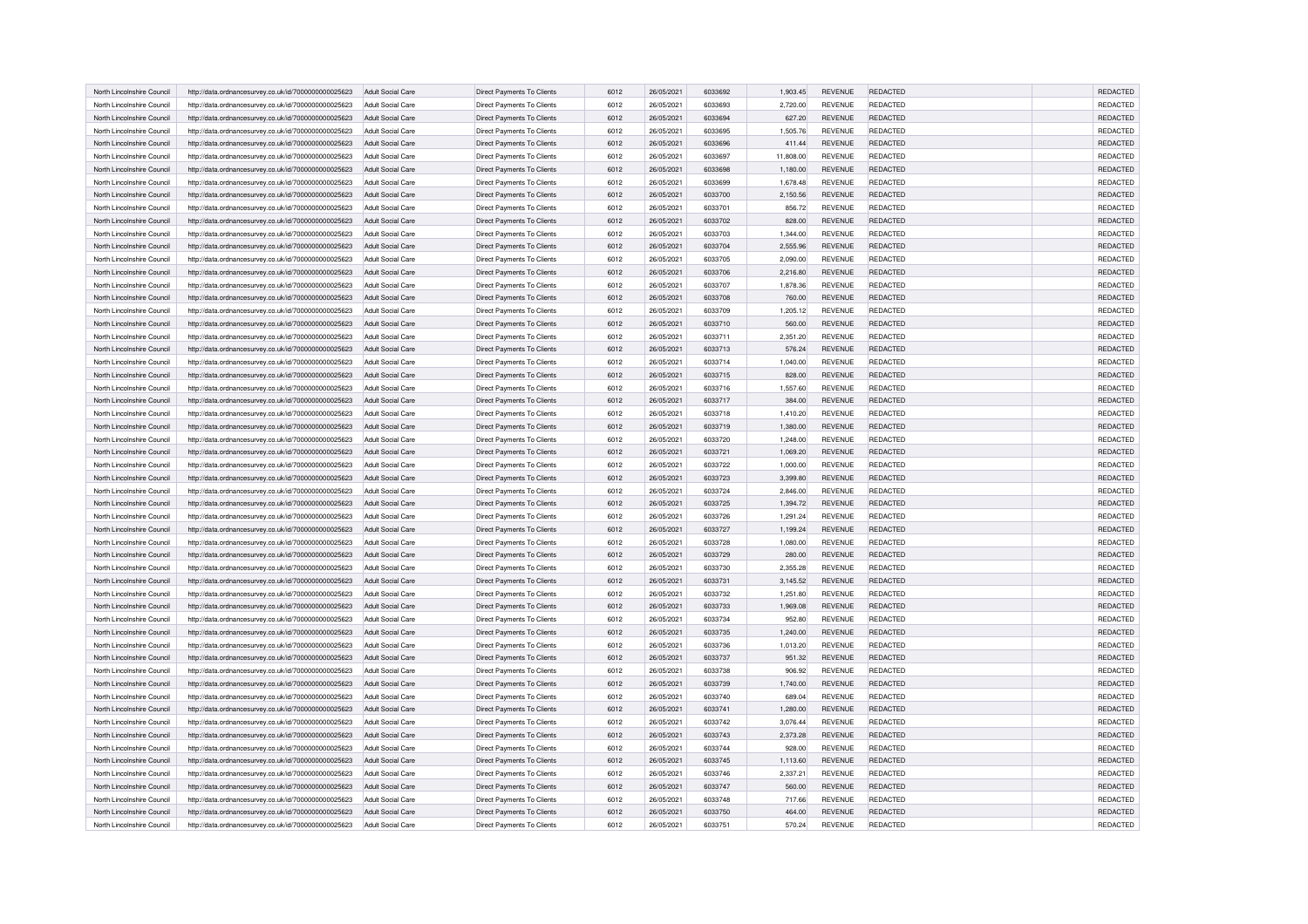|                            |                                                      |                                        |                                   |      |            |         |          |                |                 | <b>REDACTED</b> |
|----------------------------|------------------------------------------------------|----------------------------------------|-----------------------------------|------|------------|---------|----------|----------------|-----------------|-----------------|
| North Lincolnshire Council | http://data.ordnancesurvey.co.uk/id/7000000000025623 | Adult Social Care                      | Direct Payments To Clients        | 6012 | 26/05/2021 | 6033752 | 1.785.28 | <b>REVENUE</b> | REDACTED        |                 |
| North Lincolnshire Council | http://data.ordnancesurvey.co.uk/id/7000000000025623 | Adult Social Care                      | <b>Direct Payments To Clients</b> | 6012 | 26/05/2021 | 6033753 | 1,425.60 | <b>REVENUE</b> | REDACTED        | REDACTED        |
| North Lincolnshire Counci  | http://data.ordnancesurvey.co.uk/id/7000000000025623 | Adult Social Care                      | Direct Payments To Clients        | 6012 | 26/05/2021 | 6033754 | 1,889.04 | <b>REVENUE</b> | REDACTED        | REDACTED        |
| North Lincolnshire Council | http://data.ordnancesurvey.co.uk/id/7000000000025623 | Adult Social Care                      | <b>Direct Payments To Clients</b> | 6012 | 26/05/2021 | 6033755 | 4,136.92 | <b>REVENUE</b> | REDACTED        | REDACTED        |
| North Lincolnshire Council | http://data.ordnancesurvey.co.uk/id/7000000000025623 | Adult Social Care                      | Direct Payments To Clients        | 6012 | 26/05/2021 | 6033756 | 2,547.16 | <b>REVENUE</b> | <b>REDACTED</b> | REDACTED        |
| North Lincolnshire Council | http://data.ordnancesurvey.co.uk/id/7000000000025623 | <b>Adult Social Care</b>               | Direct Payments To Clients        | 6012 | 26/05/2021 | 6033757 | 278.40   | <b>REVENUE</b> | REDACTED        | REDACTED        |
| North Lincolnshire Council | http://data.ordnancesurvey.co.uk/id/7000000000025623 | Adult Social Care                      | Direct Payments To Clients        | 6012 | 26/05/2021 | 6033758 | 960.00   | <b>REVENUE</b> | REDACTED        | <b>REDACTED</b> |
| North Lincolnshire Council | http://data.ordnancesurvey.co.uk/id/7000000000025623 | Adult Social Care                      | Direct Payments To Clients        | 6012 | 26/05/2021 | 6033759 | 2,328.00 | <b>REVENUE</b> | REDACTED        | REDACTED        |
| North Lincolnshire Counci  | http://data.ordnancesurvey.co.uk/id/7000000000025623 | <b>Adult Social Care</b>               | Direct Payments To Clients        | 6012 | 26/05/2021 | 6033760 | 335.56   | <b>REVENUE</b> | REDACTED        | REDACTED        |
| North Lincolnshire Council | http://data.ordnancesurvey.co.uk/id/7000000000025623 | Adult Social Care                      | Direct Payments To Clients        | 6012 | 26/05/2021 | 6033761 | 871.36   | <b>REVENUE</b> | REDACTED        | REDACTED        |
| North Lincolnshire Council | http://data.ordnancesurvey.co.uk/id/7000000000025623 | Adult Social Care                      | Direct Payments To Clients        | 6012 | 26/05/2021 | 6033762 | 1,670.52 | <b>REVENUE</b> | REDACTED        | REDACTED        |
| North Lincolnshire Council | http://data.ordnancesurvey.co.uk/id/7000000000025623 | Adult Social Care                      | Direct Payments To Clients        | 6012 | 26/05/2021 | 6033763 | 1,021.72 | <b>REVENUE</b> | REDACTED        | REDACTED        |
| North Lincolnshire Council | http://data.ordnancesurvey.co.uk/id/7000000000025623 | Adult Social Care                      | Direct Payments To Clients        | 6012 | 26/05/2021 | 6033764 | 694.68   | <b>REVENUE</b> | REDACTED        | REDACTED        |
| North Lincolnshire Council | http://data.ordnancesurvey.co.uk/id/7000000000025623 | Adult Social Care                      | Direct Payments To Clients        | 6012 | 26/05/2021 | 6033765 | 427.68   | <b>REVENUE</b> | REDACTED        | REDACTED        |
| North Lincolnshire Council | http://data.ordnancesurvey.co.uk/id/7000000000025623 | Adult Social Care                      | Direct Payments To Clients        | 6012 | 26/05/2021 | 6033766 | 1,290.24 | <b>REVENUE</b> | REDACTED        | REDACTED        |
| North Lincolnshire Council | http://data.ordnancesurvey.co.uk/id/7000000000025623 | Adult Social Care                      | Direct Payments To Clients        | 6012 | 26/05/2021 | 6033767 | 1,576.96 | <b>REVENUE</b> | <b>REDACTED</b> | REDACTED        |
|                            |                                                      |                                        |                                   |      |            | 6033768 |          |                | REDACTED        | REDACTED        |
| North Lincolnshire Council | http://data.ordnancesurvey.co.uk/id/7000000000025623 | Adult Social Care                      | Direct Payments To Clients        | 6012 | 26/05/2021 |         | 1,059.84 | REVENUE        |                 |                 |
| North Lincolnshire Council | http://data.ordnancesurvey.co.uk/id/7000000000025623 | Adult Social Care                      | Direct Payments To Clients        | 6012 | 26/05/2021 | 6033769 | 1,048.00 | <b>REVENUE</b> | REDACTED        | REDACTED        |
| North Lincolnshire Council | http://data.ordnancesurvey.co.uk/id/7000000000025623 | Adult Social Care                      | <b>Direct Payments To Clients</b> | 6012 | 26/05/2021 | 6033770 | 1,234.84 | <b>REVENUE</b> | <b>REDACTED</b> | <b>REDACTED</b> |
| North Lincolnshire Council | http://data.ordnancesurvey.co.uk/id/7000000000025623 | Adult Social Care                      | Direct Payments To Clients        | 6012 | 26/05/2021 | 6033772 | 496.20   | <b>REVENUE</b> | <b>REDACTED</b> | REDACTED        |
| North Lincolnshire Counci  | http://data.ordnancesurvey.co.uk/id/7000000000025623 | Adult Social Care                      | Direct Payments To Clients        | 6012 | 26/05/2021 | 6033773 | 3.880.36 | <b>REVENUE</b> | REDACTED        | <b>REDACTED</b> |
| North Lincolnshire Council | http://data.ordnancesurvey.co.uk/id/7000000000025623 | Adult Social Care                      | Direct Payments To Clients        | 6012 | 26/05/2021 | 6033774 | 2,320.00 | REVENUE        | REDACTED        | REDACTED        |
| North Lincolnshire Council | http://data.ordnancesurvey.co.uk/id/7000000000025623 | Adult Social Care                      | <b>Direct Payments To Clients</b> | 6012 | 26/05/2021 | 6033775 | 2,592.00 | <b>REVENUE</b> | <b>REDACTED</b> | REDACTED        |
| North Lincolnshire Council | http://data.ordnancesurvey.co.uk/id/7000000000025623 | <b>Adult Social Care</b>               | Direct Payments To Clients        | 6012 | 26/05/2021 | 6033776 | 2,260.72 | <b>REVENUE</b> | REDACTED        | REDACTED        |
| North Lincolnshire Council | http://data.ordnancesurvey.co.uk/id/7000000000025623 | Adult Social Care                      | Direct Payments To Clients        | 6012 | 26/05/2021 | 6033777 | 1,120.32 | <b>REVENUE</b> | REDACTED        | REDACTED        |
| North Lincolnshire Council | http://data.ordnancesurvey.co.uk/id/7000000000025623 | Adult Social Care                      | Direct Payments To Clients        | 6012 | 26/05/2021 | 6033778 | 1,467.32 | <b>REVENUE</b> | <b>REDACTED</b> | <b>REDACTED</b> |
| North Lincolnshire Council | http://data.ordnancesurvey.co.uk/id/7000000000025623 | Adult Social Care                      | Direct Payments To Clients        | 6012 | 26/05/2021 | 6033779 | 870.88   | <b>REVENUE</b> | REDACTED        | REDACTED        |
| North Lincolnshire Council | http://data.ordnancesurvey.co.uk/id/7000000000025623 | Adult Social Care                      | Direct Payments To Clients        | 6012 | 26/05/2021 | 6033780 | 261.40   | <b>REVENUE</b> | REDACTED        | REDACTED        |
| North Lincolnshire Counci  | http://data.ordnancesurvey.co.uk/id/7000000000025623 | Adult Social Care                      | Direct Payments To Clients        | 6012 | 26/05/2021 | 6033781 | 847.76   | <b>REVENUE</b> | REDACTED        | REDACTED        |
| North Lincolnshire Council | http://data.ordnancesurvey.co.uk/id/7000000000025623 | Adult Social Care                      | Direct Payments To Clients        | 6012 | 26/05/2021 | 6033782 | 672.00   | REVENUE        | REDACTED        | REDACTED        |
| North Lincolnshire Council | http://data.ordnancesurvey.co.uk/id/7000000000025623 | Adult Social Care                      | Direct Payments To Clients        | 6012 | 26/05/2021 | 6033783 | 540.00   | <b>REVENUE</b> | REDACTED        | REDACTED        |
| North Lincolnshire Council | http://data.ordnancesurvey.co.uk/id/7000000000025623 | Adult Social Care                      | Direct Payments To Clients        | 6012 | 26/05/2021 | 6033784 | 655.20   | <b>REVENUE</b> | <b>REDACTED</b> | <b>REDACTED</b> |
| North Lincolnshire Counci  | http://data.ordnancesurvey.co.uk/id/7000000000025623 | Adult Social Care                      | Direct Payments To Clients        | 6012 | 26/05/2021 | 6033785 | 781.04   | <b>REVENUE</b> | REDACTED        | REDACTED        |
| North Lincolnshire Council |                                                      |                                        |                                   | 6012 | 26/05/2021 | 6033786 |          | <b>REVENUE</b> | REDACTED        | REDACTED        |
| North Lincolnshire Counci  | http://data.ordnancesurvey.co.uk/id/7000000000025623 | Adult Social Care<br>Adult Social Care | Direct Payments To Clients        | 6012 | 26/05/2021 | 6033787 | 4,136.92 | <b>REVENUE</b> | REDACTED        | REDACTED        |
|                            | http://data.ordnancesurvey.co.uk/id/7000000000025623 |                                        | Direct Payments To Clients        |      |            |         | 1,307.04 |                |                 |                 |
| North Lincolnshire Council | http://data.ordnancesurvey.co.uk/id/7000000000025623 | Adult Social Care                      | Direct Payments To Clients        | 6012 | 26/05/2021 | 6033788 | 1,089.20 | REVENUE        | REDACTED        | REDACTED        |
| North Lincolnshire Council | http://data.ordnancesurvey.co.uk/id/7000000000025623 | <b>Adult Social Care</b>               | Direct Payments To Clients        | 6012 | 26/05/2021 | 6033789 | 3,043.36 | <b>REVENUE</b> | REDACTED        | REDACTED        |
| North Lincolnshire Council | http://data.ordnancesurvey.co.uk/id/7000000000025623 | <b>Adult Social Care</b>               | Direct Payments To Clients        | 6012 | 26/05/2021 | 6033790 | 827.00   | REVENUE        | REDACTED        | REDACTED        |
| North Lincolnshire Council | http://data.ordnancesurvey.co.uk/id/7000000000025623 | Adult Social Care                      | Direct Payments To Clients        | 6012 | 26/05/2021 | 6033791 | 344.52   | <b>REVENUE</b> | REDACTED        | <b>REDACTED</b> |
| North Lincolnshire Council | http://data.ordnancesurvey.co.uk/id/7000000000025623 | Adult Social Care                      | Direct Payments To Clients        | 6012 | 26/05/2021 | 6033792 | 2.546.88 | <b>REVENUE</b> | <b>REDACTED</b> | <b>REDACTED</b> |
| North Lincolnshire Council | http://data.ordnancesurvey.co.uk/id/7000000000025623 | Adult Social Care                      | Direct Payments To Clients        | 6012 | 26/05/2021 | 6033793 | 3,274.96 | <b>REVENUE</b> | REDACTED        | REDACTED        |
| North Lincolnshire Council | http://data.ordnancesurvey.co.uk/id/7000000000025623 | Adult Social Care                      | Direct Payments To Clients        | 6012 | 26/05/2021 | 6033794 | 2,789.44 | <b>REVENUE</b> | REDACTED        | REDACTED        |
| North Lincolnshire Council | http://data.ordnancesurvey.co.uk/id/7000000000025623 | Adult Social Care                      | Direct Payments To Clients        | 6012 | 26/05/2021 | 6033795 | 1,104.76 | REVENUE        | REDACTED        | REDACTED        |
| North Lincolnshire Council | http://data.ordnancesurvey.co.uk/id/7000000000025623 | <b>Adult Social Care</b>               | <b>Direct Payments To Clients</b> | 6012 | 26/05/2021 | 6033796 | 1,058.56 | <b>REVENUE</b> | <b>REDACTED</b> | REDACTED        |
| North Lincolnshire Council | http://data.ordnancesurvey.co.uk/id/7000000000025623 | Adult Social Care                      | Direct Payments To Clients        | 6012 | 26/05/2021 | 6033797 | 1,041.72 | <b>REVENUE</b> | REDACTED        | <b>REDACTED</b> |
| North Lincolnshire Council | http://data.ordnancesurvey.co.uk/id/7000000000025623 | Adult Social Care                      | Direct Payments To Clients        | 6012 | 26/05/2021 | 6033798 | 1,724.80 | <b>REVENUE</b> | REDACTED        | REDACTED        |
| North Lincolnshire Council | http://data.ordnancesurvey.co.uk/id/7000000000025623 | Adult Social Care                      | Direct Payments To Clients        | 6012 | 26/05/2021 | 6033799 | 3,827.28 | <b>REVENUE</b> | REDACTED        | REDACTED        |
| North Lincolnshire Council | http://data.ordnancesurvey.co.uk/id/7000000000025623 | Adult Social Care                      | Direct Payments To Clients        | 6012 | 26/05/2021 | 6033800 | 458.28   | <b>REVENUE</b> | <b>REDACTED</b> | REDACTED        |
| North Lincolnshire Council | http://data.ordnancesurvey.co.uk/id/7000000000025623 | Adult Social Care                      | Direct Payments To Clients        | 6012 | 26/05/2021 | 6033801 | 2,122.40 | REVENUE        | REDACTED        | REDACTED        |
| North Lincolnshire Council | http://data.ordnancesurvey.co.uk/id/7000000000025623 | Adult Social Care                      | Direct Payments To Clients        | 6012 | 26/05/2021 | 6033802 | 3,056.64 | <b>REVENUE</b> | REDACTED        | REDACTED        |
| North Lincolnshire Council | http://data.ordnancesurvey.co.uk/id/7000000000025623 | Adult Social Care                      | Direct Payments To Clients        | 6012 | 26/05/2021 | 6033803 | 3,010.40 | <b>REVENUE</b> | <b>REDACTED</b> | REDACTED        |
| North Lincolnshire Council | http://data.ordnancesurvey.co.uk/id/7000000000025623 | <b>Adult Social Care</b>               | Direct Payments To Clients        | 6012 | 26/05/2021 | 6033804 | 2,801.80 | <b>REVENUE</b> | <b>REDACTED</b> | REDACTED        |
| North Lincolnshire Council | http://data.ordnancesurvey.co.uk/id/7000000000025623 | Adult Social Care                      | Direct Payments To Clients        | 6012 | 26/05/2021 | 6033805 | 746.88   | <b>REVENUE</b> | REDACTED        | REDACTED        |
| North Lincolnshire Council | http://data.ordnancesurvey.co.uk/id/7000000000025623 | Adult Social Care                      | Direct Payments To Clients        | 6012 | 26/05/2021 | 6033806 | 519.20   | <b>REVENUE</b> | <b>REDACTED</b> | REDACTED        |
|                            |                                                      |                                        |                                   |      |            |         |          |                |                 |                 |
| North Lincolnshire Council | http://data.ordnancesurvey.co.uk/id/7000000000025623 | Adult Social Care                      | Direct Payments To Clients        | 6012 | 26/05/2021 | 6033807 | 1,210.56 | <b>REVENUE</b> | REDACTED        | REDACTED        |
| North Lincolnshire Council | http://data.ordnancesurvey.co.uk/id/7000000000025623 | <b>Adult Social Care</b>               | Direct Payments To Clients        | 6012 | 26/05/2021 | 6033808 | 3,960.00 | <b>REVENUE</b> | <b>REDACTED</b> | REDACTED        |
| North Lincolnshire Council | http://data.ordnancesurvey.co.uk/id/7000000000025623 | Adult Social Care                      | Direct Payments To Clients        | 6012 | 26/05/2021 | 6033809 | 2,550.64 | <b>REVENUE</b> | REDACTED        | REDACTED        |
| North Lincolnshire Council | http://data.ordnancesurvey.co.uk/id/7000000000025623 | Adult Social Care                      | Direct Payments To Clients        | 6012 | 26/05/2021 | 6033810 | 4,467.32 | <b>REVENUE</b> | REDACTED        | REDACTED        |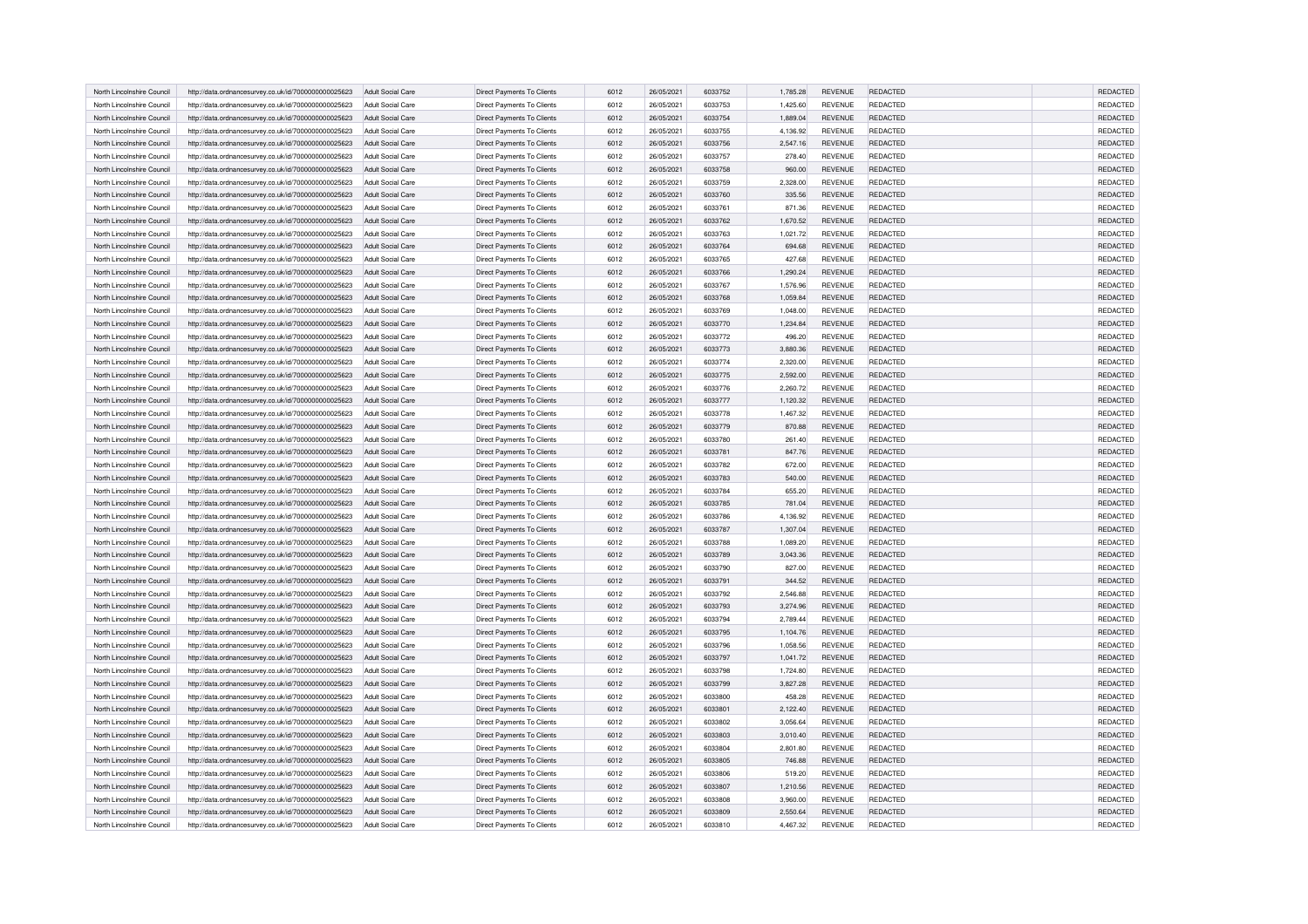|                            |                                                      |                          |                                                          |      |            | 6033811            |          |                |                 | <b>REDACTED</b> |
|----------------------------|------------------------------------------------------|--------------------------|----------------------------------------------------------|------|------------|--------------------|----------|----------------|-----------------|-----------------|
| North Lincolnshire Council | http://data.ordnancesurvey.co.uk/id/7000000000025623 | Adult Social Care        | Direct Payments To Clients                               | 6012 | 26/05/2021 |                    | 483.24   | <b>REVENUE</b> | REDACTED        |                 |
| North Lincolnshire Council | http://data.ordnancesurvey.co.uk/id/7000000000025623 | Adult Social Care        | <b>Direct Payments To Clients</b>                        | 6012 | 26/05/2021 | 6033812            | 2,148.64 | <b>REVENUE</b> | REDACTED        | REDACTED        |
| North Lincolnshire Counci  | http://data.ordnancesurvey.co.uk/id/7000000000025623 | Adult Social Care        | Direct Payments To Clients                               | 6012 | 26/05/2021 | 6033814            | 497.64   | <b>REVENUE</b> | REDACTED        | REDACTED        |
| North Lincolnshire Council | http://data.ordnancesurvey.co.uk/id/7000000000025623 | Adult Social Care        | <b>Direct Payments To Clients</b>                        | 6012 | 26/05/2021 | 6033815            | 694.68   | <b>REVENUE</b> | REDACTED        | REDACTED        |
| North Lincolnshire Council | http://data.ordnancesurvey.co.uk/id/7000000000025623 | Adult Social Care        | Direct Payments To Clients                               | 6012 | 26/05/2021 | 6033816            | 1,160.00 | <b>REVENUE</b> | <b>REDACTED</b> | <b>REDACTED</b> |
| North Lincolnshire Council | http://data.ordnancesurvey.co.uk/id/7000000000025623 | <b>Adult Social Care</b> | Direct Payments To Clients                               | 6012 | 26/05/2021 | 6033817            | 485.12   | <b>REVENUE</b> | REDACTED        | REDACTED        |
| North Lincolnshire Council | http://data.ordnancesurvey.co.uk/id/7000000000025623 | Adult Social Care        | Direct Payments To Clients                               | 6012 | 26/05/2021 | 6033818            | 520.00   | <b>REVENUE</b> | REDACTED        | <b>REDACTED</b> |
| North Lincolnshire Council | http://data.ordnancesurvey.co.uk/id/7000000000025623 | Adult Social Care        | Direct Payments To Clients                               | 6012 | 26/05/2021 | 6033819            | 970.04   | <b>REVENUE</b> | REDACTED        | REDACTED        |
| North Lincolnshire Counci  | http://data.ordnancesurvey.co.uk/id/7000000000025623 | <b>Adult Social Care</b> | Direct Payments To Clients                               | 6012 | 26/05/2021 | 6033820            | 1,336.80 | <b>REVENUE</b> | REDACTED        | REDACTED        |
| North Lincolnshire Council | http://data.ordnancesurvey.co.uk/id/7000000000025623 | Adult Social Care        | Direct Payments To Clients                               | 6012 | 26/05/2021 | 6033821            | 1,765.28 | <b>REVENUE</b> | REDACTED        | REDACTED        |
| North Lincolnshire Council | http://data.ordnancesurvey.co.uk/id/7000000000025623 | Adult Social Care        | Direct Payments To Clients                               | 6012 | 26/05/2021 | 6033822            | 1,200.40 | <b>REVENUE</b> | REDACTED        | REDACTED        |
| North Lincolnshire Council | http://data.ordnancesurvey.co.uk/id/7000000000025623 | Adult Social Care        | Direct Payments To Clients                               | 6012 | 26/05/2021 | 6033823            | 476.00   | <b>REVENUE</b> | REDACTED        | REDACTED        |
| North Lincolnshire Council | http://data.ordnancesurvey.co.uk/id/7000000000025623 | Adult Social Care        | Direct Payments To Clients                               | 6012 | 26/05/2021 | 6033824            | 400.00   | <b>REVENUE</b> | REDACTED        | REDACTED        |
| North Lincolnshire Council | http://data.ordnancesurvey.co.uk/id/7000000000025623 | Adult Social Care        | Direct Payments To Clients                               | 6012 | 26/05/2021 | 6033825            | 6,532.00 | <b>REVENUE</b> | REDACTED        | REDACTED        |
| North Lincolnshire Council | http://data.ordnancesurvey.co.uk/id/7000000000025623 | Adult Social Care        | Direct Payments To Clients                               | 6012 | 26/05/2021 | 6033826            | 2,135.96 | <b>REVENUE</b> | REDACTED        | REDACTED        |
| North Lincolnshire Council | http://data.ordnancesurvey.co.uk/id/7000000000025623 | Adult Social Care        | Direct Payments To Clients                               | 6012 | 26/05/2021 | 6033827            | 1,287.00 | <b>REVENUE</b> | <b>REDACTED</b> | REDACTED        |
| North Lincolnshire Council | http://data.ordnancesurvey.co.uk/id/7000000000025623 | Adult Social Care        | Direct Payments To Clients                               | 6012 | 26/05/2021 | 6033828            | 1,058.44 | REVENUE        | REDACTED        | REDACTED        |
| North Lincolnshire Council | http://data.ordnancesurvey.co.uk/id/7000000000025623 | Adult Social Care        | Direct Payments To Clients                               | 6012 | 26/05/2021 | 6033829            | 800.00   | <b>REVENUE</b> | REDACTED        | REDACTED        |
| North Lincolnshire Council | http://data.ordnancesurvey.co.uk/id/7000000000025623 | Adult Social Care        | <b>Direct Payments To Clients</b>                        | 6012 | 26/05/2021 | 6033830            | 1,388.96 | <b>REVENUE</b> | <b>REDACTED</b> | <b>REDACTED</b> |
| North Lincolnshire Council | http://data.ordnancesurvey.co.uk/id/7000000000025623 | Adult Social Care        | Direct Payments To Clients                               | 6012 | 26/05/2021 | 6033832            | 3,077.64 | <b>REVENUE</b> | <b>REDACTED</b> | REDACTED        |
| North Lincolnshire Counci  | http://data.ordnancesurvey.co.uk/id/7000000000025623 | Adult Social Care        | Direct Payments To Clients                               | 6012 | 26/05/2021 | 6033833            | 744.00   | <b>REVENUE</b> | REDACTED        | <b>REDACTED</b> |
| North Lincolnshire Council | http://data.ordnancesurvey.co.uk/id/7000000000025623 | Adult Social Care        | Direct Payments To Clients                               | 6012 | 26/05/2021 | 6033834            | 3,490.88 | REVENUE        | REDACTED        | REDACTED        |
| North Lincolnshire Council | http://data.ordnancesurvey.co.uk/id/7000000000025623 | Adult Social Care        | <b>Direct Payments To Clients</b>                        | 6012 | 26/05/2021 | 6033835            | 2,547.16 | <b>REVENUE</b> | <b>REDACTED</b> | REDACTED        |
| North Lincolnshire Council | http://data.ordnancesurvey.co.uk/id/7000000000025623 | <b>Adult Social Care</b> | Direct Payments To Clients                               | 6012 | 26/05/2021 | 6033836            | 680.00   | <b>REVENUE</b> | REDACTED        | REDACTED        |
| North Lincolnshire Council | http://data.ordnancesurvey.co.uk/id/7000000000025623 | Adult Social Care        | Direct Payments To Clients                               | 6012 | 26/05/2021 | 6033838            | 1,000.00 | <b>REVENUE</b> | REDACTED        | REDACTED        |
| North Lincolnshire Council | http://data.ordnancesurvey.co.uk/id/7000000000025623 | Adult Social Care        | Direct Payments To Clients                               | 6012 | 26/05/2021 | 6033839            | 820.40   | <b>REVENUE</b> | <b>REDACTED</b> | <b>REDACTED</b> |
| North Lincolnshire Council | http://data.ordnancesurvey.co.uk/id/7000000000025623 | Adult Social Care        | Direct Payments To Clients                               | 6012 | 26/05/2021 | 6033840            | 694.68   | <b>REVENUE</b> | REDACTED        | REDACTED        |
| North Lincolnshire Council | http://data.ordnancesurvey.co.uk/id/7000000000025623 | Adult Social Care        | Direct Payments To Clients                               | 6012 | 26/05/2021 | 6033841            | 789.16   | <b>REVENUE</b> | REDACTED        | REDACTED        |
| North Lincolnshire Counci  | http://data.ordnancesurvey.co.uk/id/7000000000025623 | Adult Social Care        | Direct Payments To Clients                               | 6012 | 26/05/2021 | 6033842            | 606.40   | <b>REVENUE</b> | REDACTED        | REDACTED        |
| North Lincolnshire Council | http://data.ordnancesurvey.co.uk/id/7000000000025623 | Adult Social Care        | Direct Payments To Clients                               | 6012 | 26/05/2021 | 6033843            | 727.32   | REVENUE        | REDACTED        | REDACTED        |
| North Lincolnshire Council | http://data.ordnancesurvey.co.uk/id/7000000000025623 | Adult Social Care        | Direct Payments To Clients                               | 6012 | 26/05/2021 | 6033844            | 306.24   | <b>REVENUE</b> | REDACTED        | REDACTED        |
| North Lincolnshire Council | http://data.ordnancesurvey.co.uk/id/7000000000025623 | Adult Social Care        |                                                          | 6012 | 26/05/2021 | 6033845            | 617.40   | <b>REVENUE</b> | <b>REDACTED</b> | <b>REDACTED</b> |
| North Lincolnshire Counci  | http://data.ordnancesurvey.co.uk/id/7000000000025623 | Adult Social Care        | Direct Payments To Clients<br>Direct Payments To Clients | 6012 | 26/05/2021 | 6033846            | 2,436.00 | <b>REVENUE</b> | REDACTED        | REDACTED        |
|                            |                                                      |                          |                                                          |      |            |                    |          |                |                 |                 |
| North Lincolnshire Council | http://data.ordnancesurvey.co.uk/id/7000000000025623 | Adult Social Care        | Direct Payments To Clients                               | 6012 | 26/05/2021 | 6033847<br>6033848 | 828.00   | <b>REVENUE</b> | REDACTED        | REDACTED        |
| North Lincolnshire Counci  | http://data.ordnancesurvey.co.uk/id/7000000000025623 | Adult Social Care        | Direct Payments To Clients                               | 6012 | 26/05/2021 |                    | 600.00   | <b>REVENUE</b> | REDACTED        | REDACTED        |
| North Lincolnshire Council | http://data.ordnancesurvey.co.uk/id/7000000000025623 | Adult Social Care        | Direct Payments To Clients                               | 6012 | 26/05/2021 | 6033849            | 560.00   | REVENUE        | REDACTED        | REDACTED        |
| North Lincolnshire Council | http://data.ordnancesurvey.co.uk/id/7000000000025623 | <b>Adult Social Care</b> | Direct Payments To Clients                               | 6012 | 26/05/2021 | 6033851            | 1,160.80 | <b>REVENUE</b> | REDACTED        | REDACTED        |
| North Lincolnshire Council | http://data.ordnancesurvey.co.uk/id/7000000000025623 | <b>Adult Social Care</b> | Direct Payments To Clients                               | 6012 | 26/05/2021 | 6033852            | 2,437.12 | REVENUE        | REDACTED        | REDACTED        |
| North Lincolnshire Council | http://data.ordnancesurvey.co.uk/id/7000000000025623 | Adult Social Care        | Direct Payments To Clients                               | 6012 | 26/05/2021 | 6033854            | 1,392.00 | <b>REVENUE</b> | REDACTED        | <b>REDACTED</b> |
| North Lincolnshire Council | http://data.ordnancesurvey.co.uk/id/7000000000025623 | Adult Social Care        | Direct Payments To Clients                               | 6012 | 26/05/2021 | 6033855            | 640.00   | <b>REVENUE</b> | <b>REDACTED</b> | <b>REDACTED</b> |
| North Lincolnshire Council | http://data.ordnancesurvey.co.uk/id/7000000000025623 | Adult Social Care        | Direct Payments To Clients                               | 6012 | 26/05/2021 | 6033859            | 637.60   | <b>REVENUE</b> | REDACTED        | REDACTED        |
| North Lincolnshire Council | http://data.ordnancesurvey.co.uk/id/7000000000025623 | Adult Social Care        | Direct Payments To Clients                               | 6012 | 26/05/2021 | <b>BASSOR</b>      | 714.20   | <b>REVENUE</b> | REDACTED        | REDACTED        |
| North Lincolnshire Council | http://data.ordnancesurvey.co.uk/id/7000000000025623 | Adult Social Care        | Direct Payments To Clients                               | 6012 | 26/05/2021 | 6033862            | 3,080.00 | <b>REVENUE</b> | REDACTED        | REDACTED        |
| North Lincolnshire Council | http://data.ordnancesurvey.co.uk/id/7000000000025623 | <b>Adult Social Care</b> | <b>Direct Payments To Clients</b>                        | 6012 | 26/05/2021 | 6033863            | 1,717.71 | <b>REVENUE</b> | <b>REDACTED</b> | REDACTED        |
| North Lincolnshire Council | http://data.ordnancesurvey.co.uk/id/7000000000025623 | Adult Social Care        | Direct Payments To Clients                               | 6012 | 26/05/2021 | 6033864            | 448.00   | <b>REVENUE</b> | REDACTED        | <b>REDACTED</b> |
| North Lincolnshire Council | http://data.ordnancesurvey.co.uk/id/7000000000025623 | Adult Social Care        | Direct Payments To Clients                               | 6012 | 26/05/2021 | 6033865            | 4,520.05 | <b>REVENUE</b> | REDACTED        | REDACTED        |
| North Lincolnshire Council | http://data.ordnancesurvey.co.uk/id/7000000000025623 | Adult Social Care        | Direct Payments To Clients                               | 6012 | 26/05/2021 | 6033866            | 507.68   | <b>REVENUE</b> | REDACTED        | REDACTED        |
| North Lincolnshire Council | http://data.ordnancesurvey.co.uk/id/7000000000025623 | Adult Social Care        | Direct Payments To Clients                               | 6012 | 26/05/2021 | 6033867            | 1,004.40 | <b>REVENUE</b> | <b>REDACTED</b> | REDACTED        |
| North Lincolnshire Council | http://data.ordnancesurvey.co.uk/id/7000000000025623 | Adult Social Care        | Direct Payments To Clients                               | 6012 | 26/05/2021 | 6033868            | 464.40   | <b>REVENUE</b> | REDACTED        | REDACTED        |
| North Lincolnshire Council | http://data.ordnancesurvey.co.uk/id/7000000000025623 | Adult Social Care        | Direct Payments To Clients                               | 6012 | 26/05/2021 | 6033869            | 1,120.00 | <b>REVENUE</b> | REDACTED        | REDACTED        |
| North Lincolnshire Council | http://data.ordnancesurvey.co.uk/id/7000000000025623 | Adult Social Care        | Direct Payments To Clients                               | 6012 | 26/05/2021 | 6033870            | 669.48   | <b>REVENUE</b> | <b>REDACTED</b> | REDACTED        |
| North Lincolnshire Council | http://data.ordnancesurvey.co.uk/id/7000000000025623 | <b>Adult Social Care</b> | Direct Payments To Clients                               | 6012 | 26/05/2021 | 6033871            | 894.92   | <b>REVENUE</b> | <b>REDACTED</b> | REDACTED        |
| North Lincolnshire Council | http://data.ordnancesurvey.co.uk/id/7000000000025623 | Adult Social Care        | Direct Payments To Clients                               | 6012 | 26/05/2021 | 6033872            | 956.40   | <b>REVENUE</b> | REDACTED        | REDACTED        |
| North Lincolnshire Council | http://data.ordnancesurvey.co.uk/id/7000000000025623 | Adult Social Care        | Direct Payments To Clients                               | 6012 | 26/05/2021 | 6033873            | 1,152.00 | <b>REVENUE</b> | REDACTED        | REDACTED        |
| North Lincolnshire Council | http://data.ordnancesurvey.co.uk/id/7000000000025623 | Adult Social Care        | Direct Payments To Clients                               | 6012 | 26/05/2021 | 6033874            | 3,400.68 | <b>REVENUE</b> | REDACTED        | REDACTED        |
| North Lincolnshire Council | http://data.ordnancesurvey.co.uk/id/7000000000025623 | <b>Adult Social Care</b> | Direct Payments To Clients                               | 6012 | 26/05/2021 | 6033875            | 1,108.20 | <b>REVENUE</b> | <b>REDACTED</b> | REDACTED        |
| North Lincolnshire Council | http://data.ordnancesurvey.co.uk/id/7000000000025623 | Adult Social Care        | Direct Payments To Clients                               | 6012 | 26/05/2021 | 6033876            | 1,257.04 | <b>REVENUE</b> | REDACTED        | REDACTED        |
| North Lincolnshire Council | http://data.ordnancesurvey.co.uk/id/7000000000025623 | Adult Social Care        | Direct Payments To Clients                               | 6012 | 26/05/2021 | 6033877            | 803.88   | <b>REVENUE</b> | REDACTED        | REDACTED        |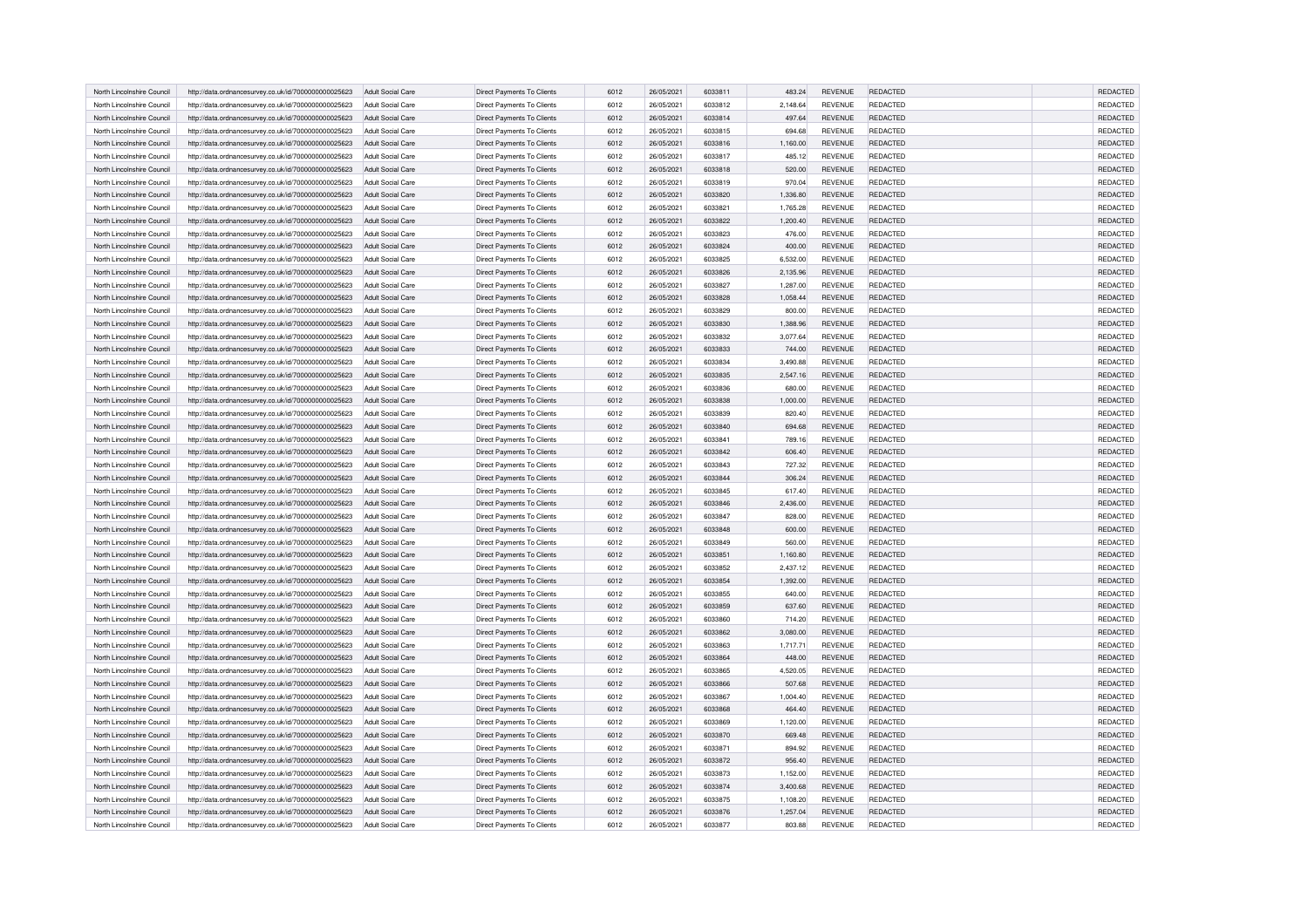|                            |                                                      |                          |                                   |      |            | 6033878        |          |                |                 | <b>REDACTED</b> |
|----------------------------|------------------------------------------------------|--------------------------|-----------------------------------|------|------------|----------------|----------|----------------|-----------------|-----------------|
| North Lincolnshire Council | http://data.ordnancesurvey.co.uk/id/7000000000025623 | Adult Social Care        | Direct Payments To Clients        | 6012 | 26/05/2021 |                | 534.60   | <b>REVENUE</b> | REDACTED        |                 |
| North Lincolnshire Council | http://data.ordnancesurvey.co.uk/id/7000000000025623 | Adult Social Care        | <b>Direct Payments To Clients</b> | 6012 | 26/05/2021 | 6033879        | 1,249.60 | <b>REVENUE</b> | REDACTED        | REDACTED        |
| North Lincolnshire Counci  | http://data.ordnancesurvey.co.uk/id/7000000000025623 | Adult Social Care        | Direct Payments To Clients        | 6012 | 26/05/2021 | 6033880        | 578.92   | <b>REVENUE</b> | REDACTED        | REDACTED        |
| North Lincolnshire Council | http://data.ordnancesurvey.co.uk/id/7000000000025623 | Adult Social Care        | <b>Direct Payments To Clients</b> | 6012 | 26/05/2021 | 6033881        | 574.20   | <b>REVENUE</b> | REDACTED        | REDACTED        |
| North Lincolnshire Council | http://data.ordnancesurvey.co.uk/id/7000000000025623 | Adult Social Care        | Direct Payments To Clients        | 6012 | 26/05/2021 | 6033882        | 892.64   | <b>REVENUE</b> | <b>REDACTED</b> | <b>REDACTED</b> |
| North Lincolnshire Council | http://data.ordnancesurvey.co.uk/id/7000000000025623 | <b>Adult Social Care</b> | Direct Payments To Clients        | 6012 | 26/05/2021 | 6033883        | 456.48   | <b>REVENUE</b> | REDACTED        | REDACTED        |
| North Lincolnshire Council | http://data.ordnancesurvey.co.uk/id/7000000000025623 | Adult Social Care        | Direct Payments To Clients        | 6012 | 26/05/2021 | 6033884        | 1,926.80 | <b>REVENUE</b> | REDACTED        | <b>REDACTED</b> |
| North Lincolnshire Council | http://data.ordnancesurvey.co.uk/id/7000000000025623 | Adult Social Care        | Direct Payments To Clients        | 6012 | 26/05/2021 | 6033885        | 320.00   | <b>REVENUE</b> | REDACTED        | REDACTED        |
| North Lincolnshire Counci  | http://data.ordnancesurvey.co.uk/id/7000000000025623 | <b>Adult Social Care</b> | Direct Payments To Clients        | 6012 | 26/05/2021 | 6033886        | 2,013.36 | <b>REVENUE</b> | REDACTED        | REDACTED        |
| North Lincolnshire Council | http://data.ordnancesurvey.co.uk/id/7000000000025623 | Adult Social Care        | Direct Payments To Clients        | 6012 | 26/05/2021 | 6033887        | 318.80   | <b>REVENUE</b> | REDACTED        | REDACTED        |
| North Lincolnshire Council | http://data.ordnancesurvey.co.uk/id/7000000000025623 | Adult Social Care        | Direct Payments To Clients        | 6012 | 26/05/2021 | 6033888        | 1,127.20 | <b>REVENUE</b> | REDACTED        | REDACTED        |
| North Lincolnshire Council | http://data.ordnancesurvey.co.uk/id/7000000000025623 | Adult Social Care        | Direct Payments To Clients        | 6012 | 26/05/2021 | 6033889        | 1,226.40 | <b>REVENUE</b> | REDACTED        | REDACTED        |
| North Lincolnshire Council | http://data.ordnancesurvey.co.uk/id/7000000000025623 | Adult Social Care        | Direct Payments To Clients        | 6012 | 26/05/2021 | 6033890        | 8,358.88 | <b>REVENUE</b> | REDACTED        | REDACTED        |
| North Lincolnshire Council | http://data.ordnancesurvey.co.uk/id/7000000000025623 | Adult Social Care        | Direct Payments To Clients        | 6012 | 26/05/2021 | 6033891        | 724.00   | <b>REVENUE</b> | REDACTED        | REDACTED        |
| North Lincolnshire Council | http://data.ordnancesurvey.co.uk/id/7000000000025623 | Adult Social Care        | Direct Payments To Clients        | 6012 | 26/05/2021 | <b>GO33892</b> | 1,004.80 | <b>REVENUE</b> | REDACTED        | REDACTED        |
| North Lincolnshire Council | http://data.ordnancesurvey.co.uk/id/7000000000025623 | Adult Social Care        | Direct Payments To Clients        | 6012 | 26/05/2021 | 6033893        | 1,192.48 | <b>REVENUE</b> | <b>REDACTED</b> | REDACTED        |
|                            |                                                      |                          |                                   |      |            | 6033894        |          |                | REDACTED        | REDACTED        |
| North Lincolnshire Council | http://data.ordnancesurvey.co.uk/id/7000000000025623 | Adult Social Care        | Direct Payments To Clients        | 6012 | 26/05/2021 |                | 1,306.12 | REVENUE        |                 |                 |
| North Lincolnshire Council | http://data.ordnancesurvey.co.uk/id/7000000000025623 | Adult Social Care        | Direct Payments To Clients        | 6012 | 26/05/2021 | 6033895        | 1,893.80 | <b>REVENUE</b> | REDACTED        | REDACTED        |
| North Lincolnshire Council | http://data.ordnancesurvey.co.uk/id/7000000000025623 | Adult Social Care        | <b>Direct Payments To Clients</b> | 6012 | 26/05/2021 | 6033896        | 2,612.96 | <b>REVENUE</b> | <b>REDACTED</b> | <b>REDACTED</b> |
| North Lincolnshire Council | http://data.ordnancesurvey.co.uk/id/7000000000025623 | Adult Social Care        | Direct Payments To Clients        | 6012 | 26/05/2021 | 6033897        | 1,017.16 | <b>REVENUE</b> | <b>REDACTED</b> | REDACTED        |
| North Lincolnshire Counci  | http://data.ordnancesurvey.co.uk/id/7000000000025623 | Adult Social Care        | Direct Payments To Clients        | 6012 | 26/05/2021 | 6033898        | 611.60   | <b>REVENUE</b> | REDACTED        | <b>REDACTED</b> |
| North Lincolnshire Council | http://data.ordnancesurvey.co.uk/id/7000000000025623 | Adult Social Care        | Direct Payments To Clients        | 6012 | 26/05/2021 | 6033899        | 799.76   | REVENUE        | REDACTED        | REDACTED        |
| North Lincolnshire Council | http://data.ordnancesurvey.co.uk/id/7000000000025623 | Adult Social Care        | <b>Direct Payments To Clients</b> | 6012 | 26/05/2021 | 6033900        | 5,198.10 | <b>REVENUE</b> | <b>REDACTED</b> | REDACTED        |
| North Lincolnshire Council | http://data.ordnancesurvey.co.uk/id/7000000000025623 | <b>Adult Social Care</b> | Direct Payments To Clients        | 6012 | 26/05/2021 | 6033902        | 2,634.04 | <b>REVENUE</b> | REDACTED        | REDACTED        |
| North Lincolnshire Council | http://data.ordnancesurvey.co.uk/id/7000000000025623 | Adult Social Care        | Direct Payments To Clients        | 6012 | 26/05/2021 | 6033903        | 2,634.04 | <b>REVENUE</b> | REDACTED        | REDACTED        |
| North Lincolnshire Council | http://data.ordnancesurvey.co.uk/id/7000000000025623 | Adult Social Care        | Direct Payments To Clients        | 6012 | 26/05/2021 | 6033904        | 2,634.04 | <b>REVENUE</b> | <b>REDACTED</b> | <b>REDACTED</b> |
| North Lincolnshire Council | http://data.ordnancesurvey.co.uk/id/7000000000025623 | Adult Social Care        | Direct Payments To Clients        | 6012 | 26/05/2021 | 6033905        | 880.00   | <b>REVENUE</b> | REDACTED        | REDACTED        |
| North Lincolnshire Council | http://data.ordnancesurvey.co.uk/id/7000000000025623 | Adult Social Care        | Direct Payments To Clients        | 6012 | 26/05/2021 | 6033906        | 3,955.56 | <b>REVENUE</b> | REDACTED        | REDACTED        |
| North Lincolnshire Counci  | http://data.ordnancesurvey.co.uk/id/7000000000025623 | Adult Social Care        | Direct Payments To Clients        | 6012 | 26/05/2021 | 6033907        | 1.464.44 | <b>REVENUE</b> | REDACTED        | REDACTED        |
| North Lincolnshire Council | http://data.ordnancesurvey.co.uk/id/7000000000025623 | Adult Social Care        | Direct Payments To Clients        | 6012 | 26/05/2021 | 6033908        | 1,194.80 | REVENUE        | REDACTED        | REDACTED        |
| North Lincolnshire Council | http://data.ordnancesurvey.co.uk/id/7000000000025623 | Adult Social Care        | Direct Payments To Clients        | 6012 | 26/05/2021 | 6033909        | 945.64   | <b>REVENUE</b> | REDACTED        | REDACTED        |
| North Lincolnshire Council | http://data.ordnancesurvey.co.uk/id/7000000000025623 | Adult Social Care        | Direct Payments To Clients        | 6012 | 26/05/2021 | 6033910        | 1,944.88 | <b>REVENUE</b> | <b>REDACTED</b> | <b>REDACTED</b> |
| North Lincolnshire Counci  | http://data.ordnancesurvey.co.uk/id/7000000000025623 | Adult Social Care        | Direct Payments To Clients        | 6012 | 26/05/2021 | 6033911        | 2,049.00 | <b>REVENUE</b> | REDACTED        | REDACTED        |
| North Lincolnshire Council |                                                      |                          |                                   | 6012 | 26/05/2021 | 6033912        |          | <b>REVENUE</b> | REDACTED        | REDACTED        |
|                            | http://data.ordnancesurvey.co.uk/id/7000000000025623 | Adult Social Care        | Direct Payments To Clients        |      |            |                | 1,358.28 |                |                 | REDACTED        |
| North Lincolnshire Counci  | http://data.ordnancesurvey.co.uk/id/7000000000025623 | Adult Social Care        | Direct Payments To Clients        | 6012 | 26/05/2021 | 6033913        | 1,961.24 | <b>REVENUE</b> | REDACTED        |                 |
| North Lincolnshire Council | http://data.ordnancesurvey.co.uk/id/7000000000025623 | Adult Social Care        | Direct Payments To Clients        | 6012 | 26/05/2021 | 6033914        | 2,028.00 | REVENUE        | REDACTED        | REDACTED        |
| North Lincolnshire Council | http://data.ordnancesurvey.co.uk/id/7000000000025623 | <b>Adult Social Care</b> | Direct Payments To Clients        | 6012 | 26/05/2021 | 6033915        | 852.00   | <b>REVENUE</b> | REDACTED        | REDACTED        |
| North Lincolnshire Council | http://data.ordnancesurvey.co.uk/id/7000000000025623 | <b>Adult Social Care</b> | Direct Payments To Clients        | 6012 | 26/05/2021 | 6033916        | 296.00   | REVENUE        | REDACTED        | REDACTED        |
| North Lincolnshire Council | http://data.ordnancesurvey.co.uk/id/7000000000025623 | Adult Social Care        | Direct Payments To Clients        | 6012 | 26/05/2021 | 6033917        | 600.00   | <b>REVENUE</b> | REDACTED        | <b>REDACTED</b> |
| North Lincolnshire Council | http://data.ordnancesurvey.co.uk/id/7000000000025623 | Adult Social Care        | Direct Payments To Clients        | 6012 | 26/05/2021 | 6033918        | 975.52   | <b>REVENUE</b> | <b>REDACTED</b> | <b>REDACTED</b> |
| North Lincolnshire Council | http://data.ordnancesurvey.co.uk/id/7000000000025623 | Adult Social Care        | Direct Payments To Clients        | 6012 | 26/05/2021 | 6033919        | 730.80   | <b>REVENUE</b> | REDACTED        | REDACTED        |
| North Lincolnshire Council | http://data.ordnancesurvey.co.uk/id/7000000000025623 | Adult Social Care        | Direct Payments To Clients        | 6012 | 26/05/2021 | 6033920        | 2,586.56 | <b>REVENUE</b> | REDACTED        | REDACTED        |
| North Lincolnshire Council | http://data.ordnancesurvey.co.uk/id/7000000000025623 | Adult Social Care        | Direct Payments To Clients        | 6012 | 26/05/2021 | 6033921        | 397.60   | REVENUE        | REDACTED        | REDACTED        |
| North Lincolnshire Council | http://data.ordnancesurvey.co.uk/id/7000000000025623 | <b>Adult Social Care</b> | Direct Payments To Clients        | 6012 | 26/05/2021 | 6033922        | 1,461.60 | <b>REVENUE</b> | <b>REDACTED</b> | REDACTED        |
| North Lincolnshire Council | http://data.ordnancesurvey.co.uk/id/7000000000025623 | Adult Social Care        | Direct Payments To Clients        | 6012 | 26/05/2021 | 6033923        | 640.00   | <b>REVENUE</b> | REDACTED        | <b>REDACTED</b> |
| North Lincolnshire Council | http://data.ordnancesurvey.co.uk/id/7000000000025623 | Adult Social Care        | Direct Payments To Clients        | 6012 | 26/05/2021 | 6033925        | 1,411.56 | <b>REVENUE</b> | REDACTED        | REDACTED        |
| North Lincolnshire Council | http://data.ordnancesurvey.co.uk/id/7000000000025623 | Adult Social Care        | Direct Payments To Clients        | 6012 | 26/05/2021 | 6033926        | 913.84   | <b>REVENUE</b> | REDACTED        | REDACTED        |
| North Lincolnshire Council | http://data.ordnancesurvey.co.uk/id/7000000000025623 | Adult Social Care        | Direct Payments To Clients        | 6012 | 26/05/2021 | 6033927        | 5,067.68 | <b>REVENUE</b> | <b>REDACTED</b> | REDACTED        |
| North Lincolnshire Council | http://data.ordnancesurvey.co.uk/id/7000000000025623 | Adult Social Care        | Direct Payments To Clients        | 6012 | 26/05/2021 | 6033928        | 2,340.48 | <b>REVENUE</b> | REDACTED        | REDACTED        |
| North Lincolnshire Council | http://data.ordnancesurvey.co.uk/id/7000000000025623 | Adult Social Care        | Direct Payments To Clients        | 6012 | 26/05/2021 | 6033929        | 737.68   | <b>REVENUE</b> | REDACTED        | REDACTED        |
| North Lincolnshire Council | http://data.ordnancesurvey.co.uk/id/7000000000025623 | Adult Social Care        | Direct Payments To Clients        | 6012 | 26/05/2021 | 6033931        | 1,160.48 | <b>REVENUE</b> | <b>REDACTED</b> | REDACTED        |
| North Lincolnshire Council | http://data.ordnancesurvey.co.uk/id/7000000000025623 | <b>Adult Social Care</b> | Direct Payments To Clients        | 6012 | 26/05/2021 | 6033932        | 1,380.00 | <b>REVENUE</b> | <b>REDACTED</b> | REDACTED        |
| North Lincolnshire Council | http://data.ordnancesurvey.co.uk/id/7000000000025623 | Adult Social Care        | Direct Payments To Clients        | 6012 | 26/05/2021 | 6033933        | 2,000.88 | <b>REVENUE</b> | REDACTED        | REDACTED        |
| North Lincolnshire Council | http://data.ordnancesurvey.co.uk/id/7000000000025623 | Adult Social Care        | Direct Payments To Clients        | 6012 | 26/05/2021 | 6033934        | 560.00   | <b>REVENUE</b> | REDACTED        | REDACTED        |
|                            |                                                      |                          |                                   | 6012 |            |                |          | <b>REVENUE</b> |                 |                 |
| North Lincolnshire Council | http://data.ordnancesurvey.co.uk/id/7000000000025623 | Adult Social Care        | Direct Payments To Clients        |      | 26/05/2021 | 6033935        | 963.28   |                | REDACTED        | REDACTED        |
| North Lincolnshire Council | http://data.ordnancesurvey.co.uk/id/7000000000025623 | <b>Adult Social Care</b> | Direct Payments To Clients        | 6012 | 26/05/2021 | 6033936        | 1,440.60 | <b>REVENUE</b> | <b>REDACTED</b> | REDACTED        |
| North Lincolnshire Council | http://data.ordnancesurvey.co.uk/id/7000000000025623 | Adult Social Care        | Direct Payments To Clients        | 6012 | 26/05/2021 | 6033937        | 1,358.28 | <b>REVENUE</b> | REDACTED        | REDACTED        |
| North Lincolnshire Council | http://data.ordnancesurvey.co.uk/id/7000000000025623 | Adult Social Care        | Direct Payments To Clients        | 6012 | 26/05/2021 | 6033938        | 783.60   | <b>REVENUE</b> | REDACTED        | REDACTED        |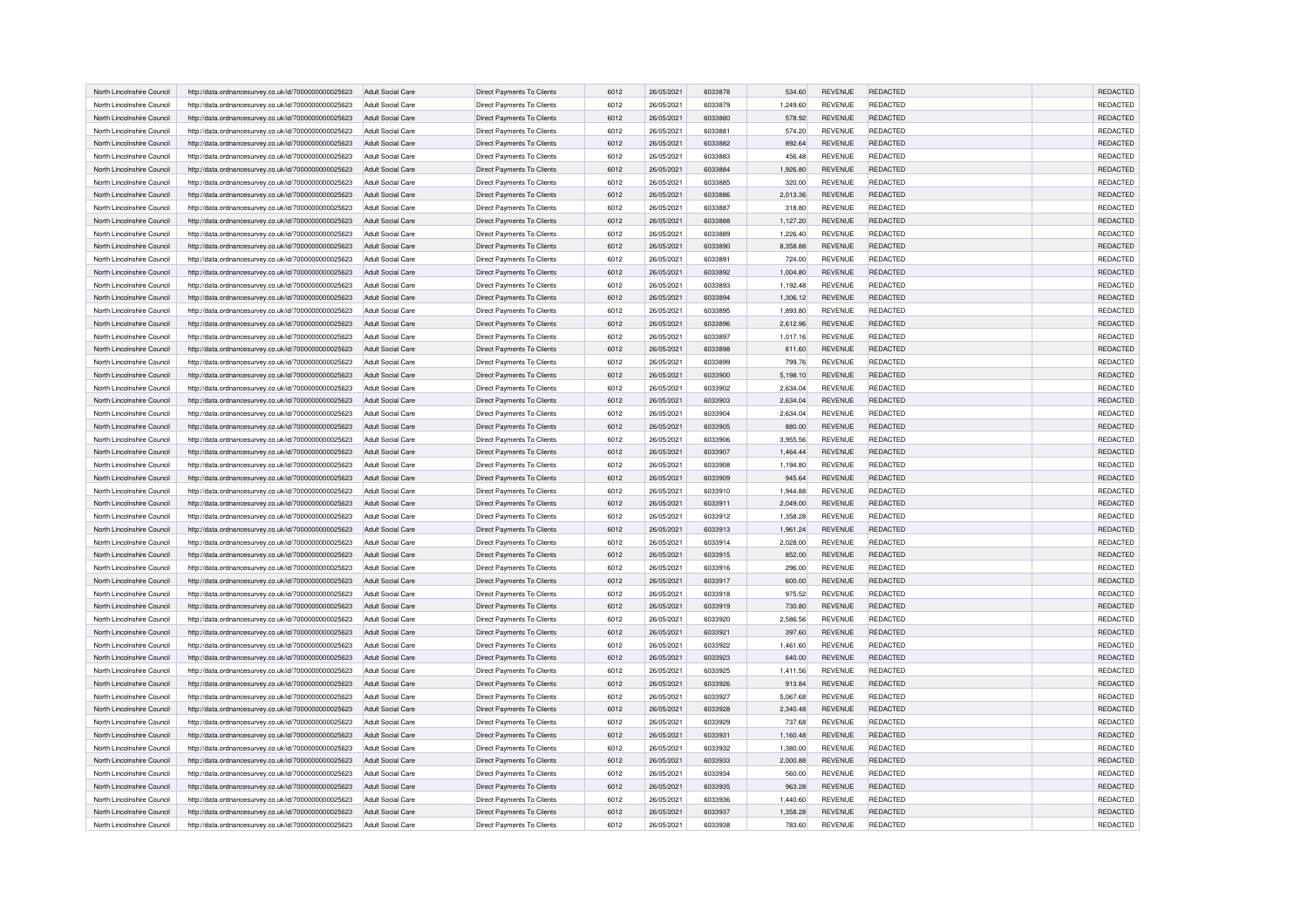| North Lincolnshire Council | http://data.ordnancesurvey.co.uk/id/7000000000025623 | Adult Social Care        | Direct Payments To Clients | 6012 | 26/05/2021 | 6033939 | 1.376.64  | <b>REVENUE</b> | REDACTED        | <b>REDACTED</b> |
|----------------------------|------------------------------------------------------|--------------------------|----------------------------|------|------------|---------|-----------|----------------|-----------------|-----------------|
| North Lincolnshire Council | http://data.ordnancesurvey.co.uk/id/7000000000025623 | Adult Social Care        | Direct Payments To Clients | 6012 | 28/05/2021 | 6035738 | 1,309.00  | <b>REVENUE</b> | <b>REDACTED</b> | REDACTED        |
| North Lincolnshire Counci  | http://data.ordnancesurvey.co.uk/id/7000000000025623 | Adult Social Care        | Fees & Charges Income      | 9002 | 26/05/2021 | 6033567 | $-99.72$  | REVENUE        | REDACTED        | REDACTED        |
| North Lincolnshire Council | http://data.ordnancesurvey.co.uk/id/7000000000025623 | Adult Social Care        | Fees & Charges Income      | 9002 | 26/05/2021 | 6033569 | $-198.56$ | <b>REVENUE</b> | REDACTED        | REDACTED        |
| North Lincolnshire Council |                                                      | Adult Social Care        |                            | 9002 | 26/05/2021 | 6033570 | $-379.76$ | <b>REVENUE</b> | <b>REDACTED</b> | REDACTED        |
|                            | http://data.ordnancesurvey.co.uk/id/7000000000025623 |                          | Fees & Charges Income      |      |            |         |           |                |                 |                 |
| North Lincolnshire Council | http://data.ordnancesurvey.co.uk/id/7000000000025623 | <b>Adult Social Care</b> | Fees & Charges Income      | 9002 | 26/05/2021 | 6033572 | $-119.28$ | <b>REVENUE</b> | REDACTED        | REDACTED        |
| North Lincolnshire Council | http://data.ordnancesurvey.co.uk/id/7000000000025623 | Adult Social Care        | Fees & Charges Income      | 9002 | 26/05/2021 | 6033573 | $-198.56$ | <b>REVENUE</b> | REDACTED        | REDACTED        |
| North Lincolnshire Council | http://data.ordnancesurvey.co.uk/id/7000000000025623 | Adult Social Care        | Fees & Charges Income      | 9002 | 26/05/2021 | 6033574 | $-138.96$ | <b>REVENUE</b> | REDACTED        | REDACTED        |
| North Lincolnshire Counci  | http://data.ordnancesurvey.co.uk/id/7000000000025623 | <b>Adult Social Care</b> | Fees & Charges Income      | 9002 | 26/05/2021 | 6033575 | $-122.56$ | <b>REVENUE</b> | REDACTED        | REDACTED        |
| North Lincolnshire Council | http://data.ordnancesurvey.co.uk/id/7000000000025623 | <b>Adult Social Care</b> | Fees & Charges Income      | 9002 | 26/05/2021 | 6033576 | $-122.56$ | <b>REVENUE</b> | REDACTED        | REDACTED        |
| North Lincolnshire Counci  | http://data.ordnancesurvey.co.uk/id/7000000000025623 | Adult Social Care        | Fees & Charges Income      | 9002 | 26/05/2021 | 6033577 | $-274.36$ | <b>REVENUE</b> | REDACTED        | REDACTED        |
| North Lincolnshire Council | http://data.ordnancesurvey.co.uk/id/7000000000025623 | <b>Adult Social Care</b> | Fees & Charges Income      | 9002 | 26/05/2021 | 6033578 | $-122.56$ | <b>REVENUE</b> | REDACTED        | REDACTED        |
| North Lincolnshire Council | http://data.ordnancesurvey.co.uk/id/7000000000025623 | Adult Social Care        | Fees & Charges Income      | 9002 | 26/05/2021 | 6033581 | $-122.56$ | <b>REVENUE</b> | <b>REDACTED</b> | REDACTED        |
| North Lincolnshire Council | http://data.ordnancesurvey.co.uk/id/7000000000025623 | Adult Social Care        | Fees & Charges Income      | 9002 | 26/05/2021 | 6033582 | $-122.56$ | <b>REVENUE</b> | REDACTED        | REDACTED        |
| North Lincolnshire Counci  | http://data.ordnancesurvey.co.uk/id/7000000000025623 | Adult Social Care        | Fees & Charges Income      | 9002 | 26/05/2021 | 6033584 | $-187.68$ | <b>REVENUE</b> | REDACTED        | REDACTED        |
| North Lincolnshire Counci  | http://data.ordnancesurvey.co.uk/id/7000000000025623 | Adult Social Care        | Fees & Charges Income      | 9002 | 26/05/2021 | 6033586 | $-122.56$ | <b>REVENUE</b> | <b>REDACTED</b> | REDACTED        |
| North Lincolnshire Council | http://data.ordnancesurvey.co.uk/id/7000000000025623 | Adult Social Care        | Fees & Charges Income      | 9002 | 26/05/2021 | 6033587 | $-122.56$ | REVENUE        | REDACTED        | REDACTED        |
| North Lincolnshire Council | http://data.ordnancesurvey.co.uk/id/7000000000025623 | <b>Adult Social Care</b> | Fees & Charges Income      | 9002 | 26/05/2021 | 6033588 | $-122.56$ | <b>REVENUE</b> | <b>REDACTED</b> | REDACTED        |
| North Lincolnshire Council | http://data.ordnancesurvey.co.uk/id/7000000000025623 | Adult Social Care        | Fees & Charges Income      | 9002 | 26/05/2021 | 6033589 | $-123.00$ | <b>REVENUE</b> | <b>REDACTED</b> | <b>REDACTED</b> |
| North Lincolnshire Council | http://data.ordnancesurvey.co.uk/id/7000000000025623 | <b>Adult Social Care</b> | Fees & Charges Income      | 9002 | 26/05/2021 | 6033590 | $-122.56$ | <b>REVENUE</b> | <b>REDACTED</b> | REDACTED        |
| North Lincolnshire Counci  | http://data.ordnancesurvey.co.uk/id/7000000000025623 | Adult Social Care        | Fees & Charges Income      | 9002 | 26/05/2021 | 6033591 | $-56.96$  | <b>REVENUE</b> | REDACTED        | REDACTED        |
| North Lincolnshire Counci  | http://data.ordnancesurvey.co.uk/id/7000000000025623 | Adult Social Care        | Fees & Charges Income      | 9002 | 26/05/2021 | 6033592 | $-363.76$ | <b>REVENUE</b> | REDACTED        | REDACTED        |
| North Lincolnshire Council | http://data.ordnancesurvey.co.uk/id/7000000000025623 | <b>Adult Social Care</b> | Fees & Charges Income      | 9002 | 26/05/2021 | 6033593 | $-98.56$  | <b>REVENUE</b> | <b>REDACTED</b> | <b>REDACTED</b> |
| North Lincolnshire Council | http://data.ordnancesurvey.co.uk/id/7000000000025623 | <b>Adult Social Care</b> | Fees & Charges Income      | 9002 | 26/05/2021 | 6033594 | $-122.56$ | <b>REVENUE</b> | <b>REDACTED</b> | REDACTED        |
| North Lincolnshire Council | http://data.ordnancesurvey.co.uk/id/7000000000025623 | Adult Social Care        | Fees & Charges Income      | 9002 | 26/05/2021 | 6033596 | $-21.80$  | <b>REVENUE</b> | REDACTED        | REDACTED        |
| North Lincolnshire Council | http://data.ordnancesurvey.co.uk/id/7000000000025623 | Adult Social Care        |                            | 9002 | 26/05/2021 | 6033600 | $-120.32$ | <b>REVENUE</b> | REDACTED        | REDACTED        |
| North Lincolnshire Counci  |                                                      | Adult Social Care        | Fees & Charges Income      | 9002 | 26/05/2021 | 6033603 | $-365.16$ | <b>REVENUE</b> | REDACTED        | REDACTED        |
|                            | http://data.ordnancesurvey.co.uk/id/7000000000025623 |                          | Fees & Charges Income      |      |            | 6033604 |           |                |                 |                 |
| North Lincolnshire Council | http://data.ordnancesurvey.co.uk/id/7000000000025623 | Adult Social Care        | Fees & Charges Income      | 9002 | 26/05/2021 |         | $-122.56$ | <b>REVENUE</b> | REDACTED        | REDACTED        |
| North Lincolnshire Counci  | http://data.ordnancesurvey.co.uk/id/7000000000025623 | Adult Social Care        | Fees & Charges Income      | 9002 | 26/05/2021 | 6033606 | $-139.24$ | <b>REVENUE</b> | REDACTED        | REDACTED        |
| North Lincolnshire Council | http://data.ordnancesurvey.co.uk/id/7000000000025623 | <b>Adult Social Care</b> | Fees & Charges Income      | 9002 | 26/05/2021 | 6033607 | $-57.36$  | <b>REVENUE</b> | REDACTED        | REDACTED        |
| North Lincolnshire Council | http://data.ordnancesurvey.co.uk/id/7000000000025623 | Adult Social Care        | Fees & Charges Income      | 9002 | 26/05/2021 | 6033608 | $-122.56$ | <b>REVENUE</b> | REDACTED        | <b>REDACTED</b> |
| North Lincolnshire Council | http://data.ordnancesurvey.co.uk/id/7000000000025623 | Adult Social Care        | Fees & Charges Income      | 9002 | 26/05/2021 | 6033609 | $-198.56$ | <b>REVENUE</b> | <b>REDACTED</b> | REDACTED        |
| North Lincolnshire Counci  | http://data.ordnancesurvey.co.uk/id/7000000000025623 | Adult Social Care        | Fees & Charges Income      | 9002 | 26/05/2021 | 6033610 | $-122.56$ | <b>REVENUE</b> | REDACTED        | REDACTED        |
| North Lincolnshire Counci  | http://data.ordnancesurvey.co.uk/id/7000000000025623 | Adult Social Care        | Fees & Charges Income      | 9002 | 26/05/2021 | 6033611 | $-198.56$ | <b>REVENUE</b> | REDACTED        | REDACTED        |
| North Lincolnshire Counci  | http://data.ordnancesurvey.co.uk/id/7000000000025623 | Adult Social Care        | Fees & Charges Income      | 9002 | 26/05/2021 | 6033612 | $-109.36$ | <b>REVENUE</b> | REDACTED        | REDACTED        |
| North Lincolnshire Council | http://data.ordnancesurvey.co.uk/id/7000000000025623 | Adult Social Care        | Fees & Charges Income      | 9002 | 26/05/2021 | 6033613 | $-56.96$  | <b>REVENUE</b> | REDACTED        | REDACTED        |
| North Lincolnshire Council | http://data.ordnancesurvey.co.uk/id/7000000000025623 | <b>Adult Social Care</b> | Fees & Charges Income      | 9002 | 26/05/2021 | 6033615 | $-122.56$ | <b>REVENUE</b> | <b>REDACTED</b> | <b>REDACTED</b> |
| North Lincolnshire Council | http://data.ordnancesurvey.co.uk/id/7000000000025623 | <b>Adult Social Care</b> | Fees & Charges Income      | 9002 | 26/05/2021 | 6033616 | $-122.56$ | REVENUE        | REDACTED        | REDACTED        |
| North Lincolnshire Council | http://data.ordnancesurvey.co.uk/id/7000000000025623 | Adult Social Care        | Fees & Charges Income      | 9002 | 26/05/2021 | 6033617 | $-198.56$ | <b>REVENUE</b> | REDACTED        | <b>REDACTED</b> |
| North Lincolnshire Council | http://data.ordnancesurvey.co.uk/id/7000000000025623 | Adult Social Care        | Fees & Charges Income      | 9002 | 26/05/2021 | 6033618 | $-122.56$ | <b>REVENUE</b> | <b>REDACTED</b> | <b>REDACTED</b> |
| North Lincolnshire Council | http://data.ordnancesurvey.co.uk/id/7000000000025623 | Adult Social Care        | Fees & Charges Income      | 9002 | 26/05/2021 | 6033619 | $-346.44$ | <b>REVENUE</b> | REDACTED        | REDACTED        |
| North Lincolnshire Council | http://data.ordnancesurvey.co.uk/id/7000000000025623 | Adult Social Care        | Fees & Charges Income      | 9002 | 26/05/2021 | 6033620 | $-379.76$ | <b>REVENUE</b> | REDACTED        | REDACTED        |
| North Lincolnshire Counci  | http://data.ordnancesurvey.co.uk/id/7000000000025623 | Adult Social Care        | Fees & Charges Income      | 9002 | 26/05/2021 | 6033621 | $-127.36$ | <b>REVENUE</b> | REDACTED        | REDACTED        |
| North Lincolnshire Council | http://data.ordnancesurvey.co.uk/id/7000000000025623 | <b>Adult Social Care</b> | Fees & Charges Income      | 9002 | 26/05/2021 | 6033622 | $-113.72$ | <b>REVENUE</b> | <b>REDACTED</b> | REDACTED        |
| North Lincolnshire Council | http://data.ordnancesurvey.co.uk/id/7000000000025623 | <b>Adult Social Care</b> | Fees & Charges Income      | 9002 | 26/05/2021 | 6033623 | $-122.56$ | <b>REVENUE</b> | <b>REDACTED</b> | REDACTED        |
| North Lincolnshire Council | http://data.ordnancesurvey.co.uk/id/7000000000025623 | Adult Social Care        | Fees & Charges Income      | 9002 | 26/05/2021 | 6033625 | $-364.72$ | REVENUE        | REDACTED        | REDACTED        |
| North Lincolnshire Council | http://data.ordnancesurvey.co.uk/id/7000000000025623 | Adult Social Care        | Fees & Charges Income      | 9002 | 26/05/2021 | 6033626 | $-85.04$  | <b>REVENUE</b> | REDACTED        | REDACTED        |
| North Lincolnshire Council | http://data.ordnancesurvey.co.uk/id/7000000000025623 | Adult Social Care        | Fees & Charges Income      | 9002 | 26/05/2021 | 6033628 | $-104.56$ | <b>REVENUE</b> | <b>REDACTED</b> | REDACTED        |
| North Lincolnshire Counci  | http://data.ordnancesurvey.co.uk/id/7000000000025623 | Adult Social Care        | Fees & Charges Income      | 9002 | 26/05/2021 | 6033630 | $-41.12$  | REVENUE        | REDACTED        | REDACTED        |
| North Lincolnshire Council | http://data.ordnancesurvey.co.uk/id/7000000000025623 | Adult Social Care        | Fees & Charges Income      | 9002 | 26/05/2021 | 6033631 | $-122.56$ | <b>REVENUE</b> | REDACTED        | REDACTED        |
| North Lincolnshire Council | http://data.ordnancesurvey.co.uk/id/7000000000025623 | <b>Adult Social Care</b> | Fees & Charges Income      | 9002 | 26/05/2021 | 6033632 | $-341.76$ | <b>REVENUE</b> | <b>REDACTED</b> | REDACTED        |
| North Lincolnshire Council | http://data.ordnancesurvey.co.uk/id/7000000000025623 | <b>Adult Social Care</b> | Fees & Charges Income      | 9002 | 26/05/2021 | 6033633 | $-352.76$ | <b>REVENUE</b> | <b>REDACTED</b> | REDACTED        |
| North Lincolnshire Council | http://data.ordnancesurvey.co.uk/id/7000000000025623 | Adult Social Care        | Fees & Charges Income      | 9002 | 26/05/2021 | 6033637 | $-122.56$ | <b>REVENUE</b> | <b>REDACTED</b> | REDACTED        |
| North Lincolnshire Council | http://data.ordnancesurvey.co.uk/id/7000000000025623 | Adult Social Care        |                            | 9002 | 26/05/2021 | 6033641 | $-122.56$ | <b>REVENUE</b> | <b>REDACTED</b> | REDACTED        |
|                            |                                                      |                          | Fees & Charges Income      |      |            |         |           |                |                 |                 |
| North Lincolnshire Council | http://data.ordnancesurvey.co.uk/id/7000000000025623 | Adult Social Care        | Fees & Charges Income      | 9002 | 26/05/2021 | 6033642 | $-379.76$ | REVENUE        | REDACTED        | REDACTED        |
| North Lincolnshire Council | http://data.ordnancesurvey.co.uk/id/7000000000025623 | <b>Adult Social Care</b> | Fees & Charges Income      | 9002 | 26/05/2021 | 6033643 | $-49.52$  | <b>REVENUE</b> | <b>REDACTED</b> | <b>REDACTED</b> |
| North Lincolnshire Council | http://data.ordnancesurvey.co.uk/id/7000000000025623 | Adult Social Care        | Fees & Charges Income      | 9002 | 26/05/2021 | 6033644 | $-77.92$  | <b>REVENUE</b> | REDACTED        | REDACTED        |
| North Lincolnshire Council | http://data.ordnancesurvey.co.uk/id/7000000000025623 | Adult Social Care        | Fees & Charges Income      | 9002 | 26/05/2021 | 6033645 | $-318.04$ | <b>REVENUE</b> | REDACTED        | REDACTED        |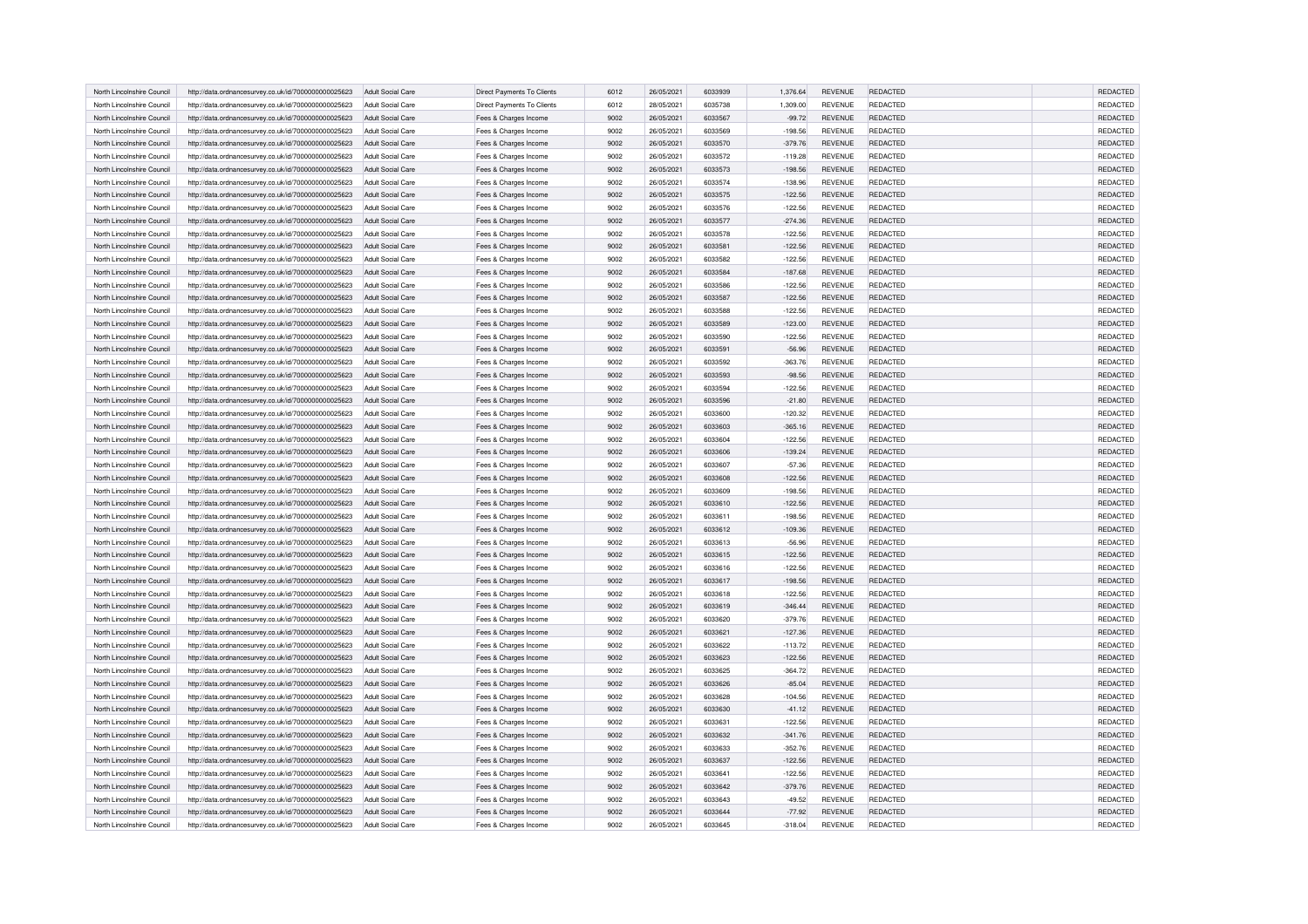| North Lincolnshire Council | http://data.ordnancesurvey.co.uk/id/7000000000025623                                                         | Adult Social Care                                    | Fees & Charges Income                          | 9002         | 26/05/2021 | 6033646 | $-198.56$             | <b>REVENUE</b> | REDACTED        | <b>REDACTED</b> |
|----------------------------|--------------------------------------------------------------------------------------------------------------|------------------------------------------------------|------------------------------------------------|--------------|------------|---------|-----------------------|----------------|-----------------|-----------------|
| North Lincolnshire Council | http://data.ordnancesurvey.co.uk/id/7000000000025623                                                         | Adult Social Care                                    | Fees & Charges Income                          | 9002         | 26/05/2021 | 6033649 | $-103.88$             | <b>REVENUE</b> | REDACTED        | REDACTED        |
| North Lincolnshire Counci  | http://data.ordnancesurvey.co.uk/id/7000000000025623                                                         | Adult Social Care                                    | Fees & Charges Income                          | 9002         | 26/05/2021 | 6033650 | $-322.92$             | <b>REVENUE</b> | REDACTED        | REDACTED        |
| North Lincolnshire Council | http://data.ordnancesurvey.co.uk/id/7000000000025623                                                         | Adult Social Care                                    | Fees & Charges Income                          | 9002         | 26/05/2021 | 6033651 | $-57.36$              | <b>REVENUE</b> | REDACTED        | REDACTED        |
| North Lincolnshire Council | http://data.ordnancesurvey.co.uk/id/7000000000025623                                                         | Adult Social Care                                    | Fees & Charges Income                          | 9002         | 26/05/2021 | 6033652 | $-198.56$             | REVENUE        | REDACTED        | REDACTED        |
| North Lincolnshire Council | http://data.ordnancesurvey.co.uk/id/7000000000025623                                                         | <b>Adult Social Care</b>                             | Fees & Charges Income                          | 9002         | 26/05/2021 | 6033653 | $-122.56$             | <b>REVENUE</b> | <b>REDACTED</b> | REDACTED        |
| North Lincolnshire Council | http://data.ordnancesurvey.co.uk/id/7000000000025623                                                         | Adult Social Care                                    | Fees & Charges Income                          | 9002         | 26/05/2021 | 6033654 | $-122.56$             | <b>REVENUE</b> | REDACTED        | REDACTED        |
|                            |                                                                                                              |                                                      |                                                |              |            |         |                       |                |                 |                 |
| North Lincolnshire Council | http://data.ordnancesurvey.co.uk/id/7000000000025623                                                         | Adult Social Care                                    | Fees & Charges Income                          | 9002         | 26/05/2021 | 6033655 | $-57.36$              | REVENUE        | REDACTED        | REDACTED        |
| North Lincolnshire Counci  | http://data.ordnancesurvey.co.uk/id/7000000000025623                                                         | <b>Adult Social Care</b>                             | Fees & Charges Income                          | 9002         | 26/05/2021 | 6033656 | $-122.56$             | <b>REVENUE</b> | REDACTED        | REDACTED        |
| North Lincolnshire Counci  | http://data.ordnancesurvey.co.uk/id/7000000000025623                                                         | Adult Social Care                                    | Fees & Charges Income                          | 9002         | 26/05/2021 | 6033657 | $-198.56$             | REVENUE        | REDACTED        | REDACTED        |
| North Lincolnshire Council | http://data.ordnancesurvey.co.uk/id/7000000000025623                                                         | Adult Social Care                                    | Fees & Charges Income                          | 9002         | 26/05/2021 | 6033660 | $-85.64$              | <b>REVENUE</b> | <b>REDACTED</b> | REDACTED        |
| North Lincolnshire Council | http://data.ordnancesurvey.co.uk/id/7000000000025623                                                         | Adult Social Care                                    | Fees & Charges Income                          | 9002         | 26/05/2021 | 603366  | $-183.96$             | <b>REVENUE</b> | <b>REDACTED</b> | REDACTED        |
| North Lincolnshire Council | http://data.ordnancesurvey.co.uk/id/7000000000025623                                                         | Adult Social Care                                    | Fees & Charges Income                          | 9002         | 26/05/2021 | 6033662 | $-130.44$             | <b>REVENUE</b> | REDACTED        | REDACTED        |
| North Lincolnshire Council | http://data.ordnancesurvey.co.uk/id/7000000000025623                                                         | Adult Social Care                                    | Fees & Charges Income                          | 9002         | 26/05/2021 | 6033663 | $-286.40$             | <b>REVENUE</b> | <b>REDACTED</b> | REDACTED        |
| North Lincolnshire Council | http://data.ordnancesurvey.co.uk/id/7000000000025623                                                         | Adult Social Care                                    | Fees & Charges Income                          | 9002         | 26/05/2021 | 6033664 | $-47.56$              | <b>REVENUE</b> | REDACTED        | REDACTED        |
| North Lincolnshire Council | http://data.ordnancesurvey.co.uk/id/7000000000025623                                                         | Adult Social Care                                    | Fees & Charges Income                          | 9002         | 26/05/2021 | 6033665 | $-244.80$             | <b>REVENUE</b> | <b>REDACTED</b> | REDACTED        |
| North Lincolnshire Counci  | http://data.ordnancesurvey.co.uk/id/7000000000025623                                                         | Adult Social Care                                    | Fees & Charges Income                          | 9002         | 26/05/2021 | 6033667 | $-105.48$             | <b>REVENUE</b> | REDACTED        | REDACTED        |
| North Lincolnshire Council | http://data.ordnancesurvey.co.uk/id/7000000000025623                                                         | Adult Social Care                                    | Fees & Charges Income                          | 9002         | 26/05/2021 | 6033668 | $-107.96$             | REVENUE        | REDACTED        | REDACTED        |
| North Lincolnshire Council | http://data.ordnancesurvey.co.uk/id/7000000000025623                                                         | Adult Social Care                                    | Fees & Charges Income                          | 9002         | 26/05/2021 | 6033669 | $-323.40$             | <b>REVENUE</b> | REDACTED        | REDACTED        |
| North Lincolnshire Council | http://data.ordnancesurvey.co.uk/id/7000000000025623                                                         | <b>Adult Social Care</b>                             | Fees & Charges Income                          | 9002         | 26/05/2021 | 6033670 | $-332.84$             | <b>REVENUE</b> | REDACTED        | REDACTED        |
| North Lincolnshire Council | http://data.ordnancesurvey.co.uk/id/7000000000025623                                                         | Adult Social Care                                    | Fees & Charges Income                          | 9002         | 26/05/2021 | 6033671 | $-136.60$             | <b>REVENUE</b> | REDACTED        | REDACTED        |
| North Lincolnshire Council | http://data.ordnancesurvey.co.uk/id/7000000000025623                                                         | Adult Social Care                                    | Fees & Charges Income                          | 9002         | 26/05/2021 | 6033674 | $-25.92$              | REVENUE        | REDACTED        | REDACTED        |
| North Lincolnshire Counci  | http://data.ordnancesurvey.co.uk/id/7000000000025623                                                         | Adult Social Care                                    | Fees & Charges Income                          | 9002         | 26/05/2021 | 6033675 | $-74.20$              | <b>REVENUE</b> | REDACTED        | REDACTED        |
| North Lincolnshire Council | http://data.ordnancesurvey.co.uk/id/7000000000025623                                                         | Adult Social Care                                    | Fees & Charges Income                          | 9002         | 26/05/2021 | 6033676 | $-332.84$             | <b>REVENUE</b> | <b>REDACTED</b> | REDACTED        |
| North Lincolnshire Council |                                                                                                              | Adult Social Care                                    |                                                | 9002         | 26/05/2021 | 6033680 | $-312.80$             | <b>REVENUE</b> | REDACTED        | <b>REDACTED</b> |
|                            | http://data.ordnancesurvey.co.uk/id/7000000000025623                                                         |                                                      | Fees & Charges Income                          |              |            |         |                       |                |                 |                 |
| North Lincolnshire Council | http://data.ordnancesurvey.co.uk/id/7000000000025623                                                         | <b>Adult Social Care</b>                             | Fees & Charges Income                          | 9002         | 26/05/2021 | 6033685 | $-280.56$             | <b>REVENUE</b> | REDACTED        | REDACTED        |
| North Lincolnshire Council | http://data.ordnancesurvey.co.uk/id/7000000000025623                                                         | Adult Social Care                                    | Fees & Charges Income                          | 9002         | 26/05/2021 | 6033686 | $-122.56$             | <b>REVENUE</b> | <b>REDACTED</b> | <b>REDACTED</b> |
| North Lincolnshire Council | http://data.ordnancesurvey.co.uk/id/7000000000025623                                                         | Adult Social Care                                    | Fees & Charges Income                          | 9002         | 26/05/2021 | 6033687 | $-52.20$              | <b>REVENUE</b> | REDACTED        | REDACTED        |
| North Lincolnshire Council | http://data.ordnancesurvey.co.uk/id/7000000000025623                                                         | Adult Social Care                                    | Fees & Charges Income                          | 9002         | 26/05/2021 | 6033688 | $-122.56$             | <b>REVENUE</b> | REDACTED        | REDACTED        |
| North Lincolnshire Counci  | http://data.ordnancesurvey.co.uk/id/7000000000025623                                                         | Adult Social Care                                    | Fees & Charges Income                          | 9002         | 26/05/2021 | 6033689 | $-315.52$             | <b>REVENUE</b> | <b>REDACTED</b> | REDACTED        |
| North Lincolnshire Council | http://data.ordnancesurvey.co.uk/id/7000000000025623                                                         | Adult Social Care                                    | Fees & Charges Income                          | 9002         | 26/05/2021 | 6033690 | $-315.52$             | REVENUE        | REDACTED        | REDACTED        |
| North Lincolnshire Council | http://data.ordnancesurvey.co.uk/id/7000000000025623                                                         | Adult Social Care                                    | Fees & Charges Income                          | 9002         | 26/05/2021 | 6033692 | $-299.20$             | <b>REVENUE</b> | <b>REDACTED</b> | REDACTED        |
| North Lincolnshire Counci  | http://data.ordnancesurvey.co.uk/id/7000000000025623                                                         | Adult Social Care                                    | Fees & Charges Income                          | 9002         | 26/05/2021 | 6033693 | $-198.56$             | <b>REVENUE</b> | <b>REDACTED</b> | <b>REDACTED</b> |
| North Lincolnshire Council | http://data.ordnancesurvey.co.uk/id/7000000000025623                                                         | Adult Social Care                                    | Fees & Charges Income                          | 9002         | 26/05/2021 | 6033694 | $-122.56$             | <b>REVENUE</b> | <b>REDACTED</b> | <b>REDACTED</b> |
| North Lincolnshire Counci  | http://data.ordnancesurvey.co.uk/id/7000000000025623                                                         | Adult Social Care                                    | Fees & Charges Income                          | 9002         | 26/05/2021 | 6033695 | $-323.40$             | <b>REVENUE</b> | REDACTED        | REDACTED        |
| North Lincolnshire Counci  | http://data.ordnancesurvey.co.uk/id/7000000000025623                                                         | Adult Social Care                                    | Fees & Charges Income                          | 9002         | 26/05/2021 | 6033699 | $-321.00$             | REVENUE        | REDACTED        | REDACTED        |
| North Lincolnshire Council | http://data.ordnancesurvey.co.uk/id/7000000000025623                                                         | <b>Adult Social Care</b>                             | Fees & Charges Income                          | 9002         | 26/05/2021 | 6033700 | $-177.48$             | <b>REVENUE</b> | <b>REDACTED</b> | REDACTED        |
| North Lincolnshire Council | http://data.ordnancesurvey.co.uk/id/7000000000025623                                                         | Adult Social Care                                    | Fees & Charges Income                          | 9002         | 26/05/2021 | 6033701 | $-119.32$             | <b>REVENUE</b> | <b>REDACTED</b> | REDACTED        |
| North Lincolnshire Council | http://data.ordnancesurvey.co.uk/id/7000000000025623                                                         | Adult Social Care                                    | Fees & Charges Income                          | 9002         | 26/05/2021 | 6033702 | $-198.56$             | <b>REVENUE</b> | REDACTED        | REDACTED        |
| North Lincolnshire Council | http://data.ordnancesurvey.co.uk/id/7000000000025623                                                         | Adult Social Care                                    | Fees & Charges Income                          | 9002         | 26/05/2021 | 6033704 | $-69.16$              | <b>REVENUE</b> | REDACTED        | <b>REDACTED</b> |
| North Lincolnshire Council | http://data.ordnancesurvey.co.uk/id/7000000000025623                                                         | Adult Social Care                                    | Fees & Charges Income                          | 9002         | 26/05/2021 | 6033705 | $-198.56$             | <b>REVENUE</b> | REDACTED        | REDACTED        |
| North Lincolnshire Council | http://data.ordnancesurvey.co.uk/id/7000000000025623                                                         | Adult Social Care                                    | Fees & Charges Income                          | 9002         | 26/05/2021 | 6033706 | $-30.24$              | <b>REVENUE</b> | REDACTED        | REDACTED        |
| North Lincolnshire Counci  | http://data.ordnancesurvey.co.uk/id/7000000000025623                                                         | Adult Social Care                                    | Fees & Charges Income                          | 9002         | 26/05/2021 | 6033708 | $-37.84$              | <b>REVENUE</b> | REDACTED        | REDACTED        |
| North Lincolnshire Counci  |                                                                                                              |                                                      |                                                |              | 26/05/2021 | 6033709 |                       | <b>REVENUE</b> | REDACTED        | REDACTED        |
| North Lincolnshire Council | http://data.ordnancesurvey.co.uk/id/7000000000025623<br>http://data.ordnancesurvey.co.uk/id/7000000000025623 | <b>Adult Social Care</b><br><b>Adult Social Care</b> | Fees & Charges Income<br>Fees & Charges Income | 9002<br>9002 | 26/05/2021 | 6033710 | $-87.16$<br>$-271.12$ | <b>REVENUE</b> | <b>REDACTED</b> | REDACTED        |
|                            |                                                                                                              |                                                      |                                                |              |            |         |                       |                |                 |                 |
| North Lincolnshire Council | http://data.ordnancesurvey.co.uk/id/7000000000025623                                                         | Adult Social Care                                    | Fees & Charges Income                          | 9002         | 26/05/2021 | 6033716 | $-198.56$             | REVENUE        | <b>REDACTED</b> | REDACTED        |
| North Lincolnshire Council | http://data.ordnancesurvey.co.uk/id/7000000000025623                                                         | Adult Social Care                                    | Fees & Charges Income                          | 9002         | 26/05/2021 | 6033718 | $-33.44$              | <b>REVENUE</b> | REDACTED        | REDACTED        |
| North Lincolnshire Council | http://data.ordnancesurvey.co.uk/id/7000000000025623                                                         | Adult Social Care                                    | Fees & Charges Income                          | 9002         | 26/05/2021 | 6033720 | $-295.92$             | <b>REVENUE</b> | REDACTED        | REDACTED        |
| North Lincolnshire Counci  | http://data.ordnancesurvey.co.uk/id/7000000000025623                                                         | Adult Social Care                                    | Fees & Charges Income                          | 9002         | 26/05/2021 | 6033723 | $-58.48$              | <b>REVENUE</b> | REDACTED        | REDACTED        |
| North Lincolnshire Council | http://data.ordnancesurvey.co.uk/id/7000000000025623                                                         | Adult Social Care                                    | Fees & Charges Income                          | 9002         | 26/05/2021 | 6033728 | $-397.20$             | <b>REVENUE</b> | <b>REDACTED</b> | REDACTED        |
| North Lincolnshire Council | http://data.ordnancesurvey.co.uk/id/7000000000025623                                                         | <b>Adult Social Care</b>                             | Fees & Charges Income                          | 9002         | 26/05/2021 | 6033730 | $-123.88$             | <b>REVENUE</b> | <b>REDACTED</b> | REDACTED        |
| North Lincolnshire Council | http://data.ordnancesurvey.co.uk/id/7000000000025623                                                         | <b>Adult Social Care</b>                             | Fees & Charges Income                          | 9002         | 26/05/2021 | 6033732 | $-161.32$             | <b>REVENUE</b> | <b>REDACTED</b> | REDACTED        |
| North Lincolnshire Council | http://data.ordnancesurvey.co.uk/id/7000000000025623                                                         | Adult Social Care                                    | Fees & Charges Income                          | 9002         | 26/05/2021 | 6033733 | $-104.80$             | <b>REVENUE</b> | REDACTED        | REDACTED        |
| North Lincolnshire Council | http://data.ordnancesurvey.co.uk/id/7000000000025623                                                         | Adult Social Care                                    | Fees & Charges Income                          | 9002         | 26/05/2021 | 6033734 | $-122.56$             | <b>REVENUE</b> | REDACTED        | REDACTED        |
| North Lincolnshire Council | http://data.ordnancesurvey.co.uk/id/7000000000025623                                                         | Adult Social Care                                    | Fees & Charges Income                          | 9002         | 26/05/2021 | 6033735 | $-232.28$             | <b>REVENUE</b> | REDACTED        | REDACTED        |
| North Lincolnshire Council | http://data.ordnancesurvey.co.uk/id/7000000000025623                                                         | <b>Adult Social Care</b>                             | Fees & Charges Income                          | 9002         | 26/05/2021 | 6033736 | $-166.36$             | <b>REVENUE</b> | <b>REDACTED</b> | <b>REDACTED</b> |
| North Lincolnshire Council | http://data.ordnancesurvey.co.uk/id/7000000000025623                                                         | <b>Adult Social Care</b>                             | Fees & Charges Income                          | 9002         | 26/05/2021 | 6033737 | $-192.48$             | <b>REVENUE</b> | REDACTED        | REDACTED        |
| North Lincolnshire Council | http://data.ordnancesurvey.co.uk/id/7000000000025623                                                         | Adult Social Care                                    | Fees & Charges Income                          | 9002         | 26/05/2021 | 6033738 | $-22.76$              | <b>REVENUE</b> | REDACTED        | REDACTED        |
|                            |                                                                                                              |                                                      |                                                |              |            |         |                       |                |                 |                 |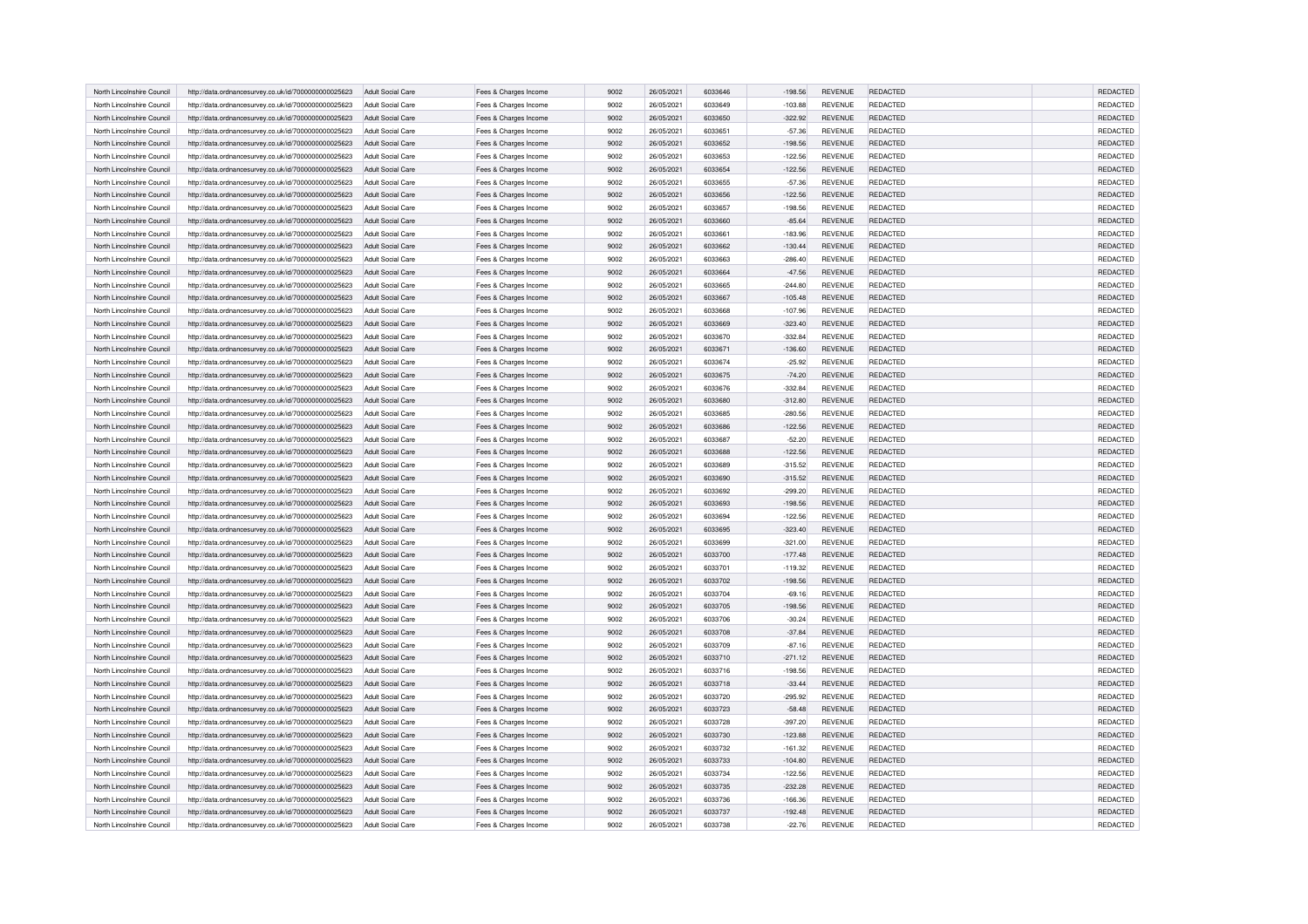| North Lincolnshire Council | http://data.ordnancesurvey.co.uk/id/7000000000025623 | Adult Social Care        | Fees & Charges Income | 9002 | 26/05/2021 | 6033739 | $-0.36$   | <b>REVENUE</b> | REDACTED        | REDACTED        |
|----------------------------|------------------------------------------------------|--------------------------|-----------------------|------|------------|---------|-----------|----------------|-----------------|-----------------|
| North Lincolnshire Council | http://data.ordnancesurvey.co.uk/id/7000000000025623 | Adult Social Care        | Fees & Charges Income | 9002 | 26/05/2021 | 6033740 | $-122.56$ | <b>REVENUE</b> | REDACTED        | REDACTED        |
| North Lincolnshire Council | http://data.ordnancesurvey.co.uk/id/7000000000025623 | Adult Social Care        | Fees & Charges Income | 9002 | 26/05/2021 | 6033742 | $-284.44$ | <b>REVENUE</b> | REDACTED        | REDACTED        |
| North Lincolnshire Council | http://data.ordnancesurvey.co.uk/id/7000000000025623 | Adult Social Care        | Fees & Charges Income | 9002 | 26/05/2021 | 6033743 | $-292.16$ | <b>REVENUE</b> | <b>REDACTED</b> | REDACTED        |
| North Lincolnshire Council | http://data.ordnancesurvey.co.uk/id/7000000000025623 | Adult Social Care        | Fees & Charges Income | 9002 | 26/05/2021 | 6033748 | $-301.28$ | REVENUE        | REDACTED        | REDACTED        |
| North Lincolnshire Council | http://data.ordnancesurvey.co.uk/id/7000000000025623 | Adult Social Care        | Fees & Charges Income | 9002 | 26/05/2021 | 6033752 | $-135.00$ | <b>REVENUE</b> | <b>REDACTED</b> | REDACTED        |
| North Lincolnshire Council | http://data.ordnancesurvey.co.uk/id/7000000000025623 | Adult Social Care        | Fees & Charges Income | 9002 | 26/05/2021 | 6033755 | $-122.56$ | <b>REVENUE</b> | <b>REDACTED</b> | REDACTED        |
| North Lincolnshire Council | http://data.ordnancesurvey.co.uk/id/7000000000025623 | Adult Social Care        | Fees & Charges Income | 9002 | 26/05/2021 | 6033758 | $-415.40$ | <b>REVENUE</b> | REDACTED        | REDACTED        |
| North Lincolnshire Council | http://data.ordnancesurvey.co.uk/id/7000000000025623 | Adult Social Care        | Fees & Charges Income | 9002 | 26/05/2021 | 6033759 | $-229.12$ | REVENUE        | <b>REDACTED</b> | REDACTED        |
| North Lincolnshire Council | http://data.ordnancesurvey.co.uk/id/7000000000025623 | Adult Social Care        | Fees & Charges Income | 9002 | 26/05/2021 | 6033762 | $-94.20$  | REVENUE        | <b>REDACTED</b> | REDACTED        |
| North Lincolnshire Council | http://data.ordnancesurvey.co.uk/id/7000000000025623 | <b>Adult Social Care</b> | Fees & Charges Income | 9002 | 26/05/2021 | 6033767 | $-228.24$ | <b>REVENUE</b> | REDACTED        | REDACTED        |
| North Lincolnshire Council | http://data.ordnancesurvey.co.uk/id/7000000000025623 | Adult Social Care        | Fees & Charges Income | 9002 | 26/05/2021 | 6033768 | $-191.60$ | <b>REVENUE</b> | REDACTED        | REDACTED        |
| North Lincolnshire Council | http://data.ordnancesurvey.co.uk/id/7000000000025623 | <b>Adult Social Care</b> | Fees & Charges Income | 9002 | 26/05/2021 | 6033769 | $-122.56$ | <b>REVENUE</b> | <b>REDACTED</b> | REDACTED        |
| North Lincolnshire Council | http://data.ordnancesurvey.co.uk/id/7000000000025623 | Adult Social Care        | Fees & Charges Income | 9002 | 26/05/2021 | 6033772 | $-100.20$ | <b>REVENUE</b> | REDACTED        | REDACTED        |
| North Lincolnshire Council | http://data.ordnancesurvey.co.uk/id/7000000000025623 | Adult Social Care        | Fees & Charges Income | 9002 | 26/05/2021 | 6033776 | $-676.20$ | <b>REVENUE</b> | <b>REDACTED</b> | REDACTED        |
| North Lincolnshire Council | http://data.ordnancesurvey.co.uk/id/7000000000025623 | Adult Social Care        | Fees & Charges Income | 9002 | 26/05/2021 | 6033778 | $-232.28$ | <b>REVENUE</b> | <b>REDACTED</b> | REDACTED        |
| North Lincolnshire Council | http://data.ordnancesurvey.co.uk/id/7000000000025623 | Adult Social Care        | Fees & Charges Income | 9002 | 26/05/2021 | 6033781 | $-180.20$ | <b>REVENUE</b> | REDACTED        | REDACTED        |
| North Lincolnshire Council | http://data.ordnancesurvey.co.uk/id/7000000000025623 | Adult Social Care        | Fees & Charges Income | 9002 | 26/05/2021 | 6033782 | $-122.56$ | <b>REVENUE</b> | REDACTED        | REDACTED        |
| North Lincolnshire Council | http://data.ordnancesurvey.co.uk/id/7000000000025623 | Adult Social Care        | Fees & Charges Income | 9002 | 26/05/2021 | 6033785 | $-65.92$  | <b>REVENUE</b> | <b>REDACTED</b> | REDACTED        |
| North Lincolnshire Council | http://data.ordnancesurvey.co.uk/id/7000000000025623 | Adult Social Care        | Fees & Charges Income | 9002 | 26/05/2021 | 6033786 | $-217.24$ | <b>REVENUE</b> | REDACTED        | REDACTED        |
| North Lincolnshire Council | http://data.ordnancesurvey.co.uk/id/7000000000025623 | Adult Social Care        | Fees & Charges Income | 9002 | 26/05/2021 | 6033788 | $-583.44$ | <b>REVENUE</b> | <b>REDACTED</b> | REDACTED        |
| North Lincolnshire Council | http://data.ordnancesurvey.co.uk/id/7000000000025623 | Adult Social Care        | Fees & Charges Income | 9002 | 26/05/2021 | 6033789 | $-216.52$ | REVENUE        | REDACTED        | REDACTED        |
| North Lincolnshire Council | http://data.ordnancesurvey.co.uk/id/7000000000025623 | Adult Social Care        | Fees & Charges Income | 9002 | 26/05/2021 | 6033790 | $-53.64$  | <b>REVENUE</b> | REDACTED        | REDACTED        |
| North Lincolnshire Council | http://data.ordnancesurvey.co.uk/id/7000000000025623 | Adult Social Care        | Fees & Charges Income | 9002 | 26/05/2021 | 6033792 | $-196.00$ | <b>REVENUE</b> | <b>REDACTED</b> | REDACTED        |
| North Lincolnshire Council | http://data.ordnancesurvey.co.uk/id/7000000000025623 | Adult Social Care        | Fees & Charges Income | 9002 | 26/05/2021 | 6033795 | $-66.20$  | <b>REVENUE</b> | <b>REDACTED</b> | REDACTED        |
| North Lincolnshire Council | http://data.ordnancesurvey.co.uk/id/7000000000025623 | Adult Social Care        | Fees & Charges Income | 9002 | 26/05/2021 | 6033796 | $-330.96$ | <b>REVENUE</b> | REDACTED        | REDACTED        |
| North Lincolnshire Council | http://data.ordnancesurvey.co.uk/id/7000000000025623 | <b>Adult Social Care</b> | Fees & Charges Income | 9002 | 26/05/2021 | 6033798 | $-442.96$ | <b>REVENUE</b> | <b>REDACTED</b> | REDACTED        |
| North Lincolnshire Council | http://data.ordnancesurvey.co.uk/id/7000000000025623 | Adult Social Care        | Fees & Charges Income | 9002 | 26/05/2021 | 6033799 | $-124.88$ | <b>REVENUE</b> | REDACTED        | REDACTED        |
| North Lincolnshire Council | http://data.ordnancesurvey.co.uk/id/7000000000025623 | Adult Social Care        | Fees & Charges Income | 9002 | 26/05/2021 | 6033800 | $-58.00$  | <b>REVENUE</b> | REDACTED        | REDACTED        |
| North Lincolnshire Council | http://data.ordnancesurvey.co.uk/id/7000000000025623 | Adult Social Care        | Fees & Charges Income | 9002 | 26/05/2021 | 6033802 | $-73.96$  | <b>REVENUE</b> | <b>REDACTED</b> | REDACTED        |
| North Lincolnshire Council | http://data.ordnancesurvey.co.uk/id/7000000000025623 | Adult Social Care        | Fees & Charges Income | 9002 | 26/05/2021 | 6033803 | $-203.36$ | REVENUE        | REDACTED        | REDACTED        |
| North Lincolnshire Council | http://data.ordnancesurvey.co.uk/id/7000000000025623 | Adult Social Care        | Fees & Charges Income | 9002 | 26/05/2021 | 6033805 | $-56.12$  | <b>REVENUE</b> | REDACTED        | REDACTED        |
| North Lincolnshire Council | http://data.ordnancesurvey.co.uk/id/7000000000025623 | Adult Social Care        | Fees & Charges Income | 9002 | 26/05/2021 | 6033806 | $-122.56$ | <b>REVENUE</b> | <b>REDACTED</b> | REDACTED        |
| North Lincolnshire Council | http://data.ordnancesurvey.co.uk/id/7000000000025623 | Adult Social Care        | Fees & Charges Income | 9002 | 26/05/2021 | 6033807 | $-104.80$ | <b>REVENUE</b> | REDACTED        | REDACTED        |
| North Lincolnshire Council | http://data.ordnancesurvey.co.uk/id/7000000000025623 | Adult Social Care        | Fees & Charges Income | 9002 | 26/05/2021 | 6033808 | $-262.04$ | <b>REVENUE</b> | REDACTED        | REDACTED        |
| North Lincolnshire Council | http://data.ordnancesurvey.co.uk/id/7000000000025623 | Adult Social Care        | Fees & Charges Income | 9002 | 26/05/2021 | 6033810 | $-80.92$  | <b>REVENUE</b> | REDACTED        | REDACTED        |
| North Lincolnshire Council | http://data.ordnancesurvey.co.uk/id/7000000000025623 | <b>Adult Social Care</b> | Fees & Charges Income | 9002 | 26/05/2021 | 6033814 | $-30.12$  | <b>REVENUE</b> | <b>REDACTED</b> | REDACTED        |
| North Lincolnshire Council | http://data.ordnancesurvey.co.uk/id/7000000000025623 | Adult Social Care        | Fees & Charges Income | 9002 | 26/05/2021 | 6033815 | $-262.76$ | <b>REVENUE</b> | REDACTED        | REDACTED        |
| North Lincolnshire Council | http://data.ordnancesurvey.co.uk/id/7000000000025623 | Adult Social Care        | Fees & Charges Income | 9002 | 26/05/2021 | 6033816 | $-129.40$ | <b>REVENUE</b> | <b>REDACTED</b> | <b>REDACTED</b> |
| North Lincolnshire Council | http://data.ordnancesurvey.co.uk/id/7000000000025623 | Adult Social Care        | Fees & Charges Income | 9002 | 26/05/2021 | 6033817 | $-218.84$ | <b>REVENUE</b> | <b>REDACTED</b> | REDACTED        |
| North Lincolnshire Council | http://data.ordnancesurvey.co.uk/id/7000000000025623 | Adult Social Care        | Fees & Charges Income | 9002 | 26/05/2021 | 6033818 | $-87.16$  | <b>REVENUE</b> | <b>REDACTED</b> | <b>REDACTED</b> |
| North Lincolnshire Council | http://data.ordnancesurvey.co.uk/id/7000000000025623 | Adult Social Care        | Fees & Charges Income | 9002 | 26/05/2021 | 6033819 | $-457.56$ | <b>REVENUE</b> | <b>REDACTED</b> | REDACTED        |
| North Lincolnshire Council | http://data.ordnancesurvey.co.uk/id/7000000000025623 | Adult Social Care        | Fees & Charges Income | 9002 | 26/05/2021 | 6033822 | $-304.24$ | <b>REVENUE</b> | REDACTED        | REDACTED        |
| North Lincolnshire Council | http://data.ordnancesurvey.co.uk/id/7000000000025623 | Adult Social Care        | Fees & Charges Income | 9002 | 26/05/2021 | 6033825 | $-338.24$ | <b>REVENUE</b> | REDACTED        | REDACTED        |
| North Lincolnshire Council | http://data.ordnancesurvey.co.uk/id/7000000000025623 | Adult Social Care        | Fees & Charges Income | 9002 | 26/05/2021 | 6033826 | $-392.28$ | <b>REVENUE</b> | <b>REDACTED</b> | REDACTED        |
| North Lincolnshire Council | http://data.ordnancesurvey.co.uk/id/7000000000025623 | Adult Social Care        | Fees & Charges Income | 9002 | 26/05/2021 | 6033827 | $-103.20$ | <b>REVENUE</b> | <b>REDACTED</b> | REDACTED        |
| North Lincolnshire Council | http://data.ordnancesurvey.co.uk/id/7000000000025623 | Adult Social Care        | Fees & Charges Income | 9002 | 26/05/2021 | 6033832 | $-945.84$ | <b>REVENUE</b> | <b>REDACTED</b> | REDACTED        |
| North Lincolnshire Council | http://data.ordnancesurvey.co.uk/id/7000000000025623 | Adult Social Care        | Fees & Charges Income | 9002 | 26/05/2021 | 6033833 | $-334.96$ | <b>REVENUE</b> | <b>REDACTED</b> | REDACTED        |
| North Lincolnshire Council | http://data.ordnancesurvey.co.uk/id/7000000000025623 | Adult Social Care        | Fees & Charges Income | 9002 | 26/05/2021 | 6033835 | $-841.52$ | <b>REVENUE</b> | REDACTED        | REDACTED        |
| North Lincolnshire Council | http://data.ordnancesurvey.co.uk/id/7000000000025623 | Adult Social Care        | Fees & Charges Income | 9002 | 26/05/2021 | 6033836 | $-114.16$ | <b>REVENUE</b> | <b>REDACTED</b> | REDACTED        |
| North Lincolnshire Council | http://data.ordnancesurvey.co.uk/id/7000000000025623 | <b>Adult Social Care</b> | Fees & Charges Income | 9002 | 26/05/2021 | 6033839 | $-207.60$ | <b>REVENUE</b> | <b>REDACTED</b> | REDACTED        |
| North Lincolnshire Council | http://data.ordnancesurvey.co.uk/id/7000000000025623 | Adult Social Care        | Fees & Charges Income | 9002 | 26/05/2021 | 6033840 | $-125.00$ | <b>REVENUE</b> | REDACTED        | REDACTED        |
| North Lincolnshire Council | http://data.ordnancesurvey.co.uk/id/7000000000025623 | Adult Social Care        | Fees & Charges Income | 9002 | 26/05/2021 | 6033841 | $-1.40$   | <b>REVENUE</b> | <b>REDACTED</b> | REDACTED        |
| North Lincolnshire Council | http://data.ordnancesurvey.co.uk/id/7000000000025623 | Adult Social Care        | Fees & Charges Income | 9002 | 26/05/2021 | 6033842 | $-113.76$ | <b>REVENUE</b> | REDACTED        | REDACTED        |
| North Lincolnshire Council | http://data.ordnancesurvey.co.uk/id/7000000000025623 | Adult Social Care        | Fees & Charges Income | 9002 | 26/05/2021 | 6033843 | $-103.88$ | <b>REVENUE</b> | REDACTED        | REDACTED        |
| North Lincolnshire Council | http://data.ordnancesurvey.co.uk/id/7000000000025623 | Adult Social Care        | Fees & Charges Income | 9002 | 26/05/2021 | 6033845 | $-320.84$ | <b>REVENUE</b> | <b>REDACTED</b> | REDACTED        |
| North Lincolnshire Council | http://data.ordnancesurvey.co.uk/id/7000000000025623 | Adult Social Care        | Fees & Charges Income | 9002 | 26/05/2021 | 6033852 | $-290.72$ | <b>REVENUE</b> | <b>REDACTED</b> | REDACTED        |
| North Lincolnshire Council | http://data.ordnancesurvey.co.uk/id/7000000000025623 | Adult Social Care        | Fees & Charges Income | 9002 | 26/05/2021 | 6033854 | $-175.76$ | <b>REVENUE</b> | REDACTED        | REDACTED        |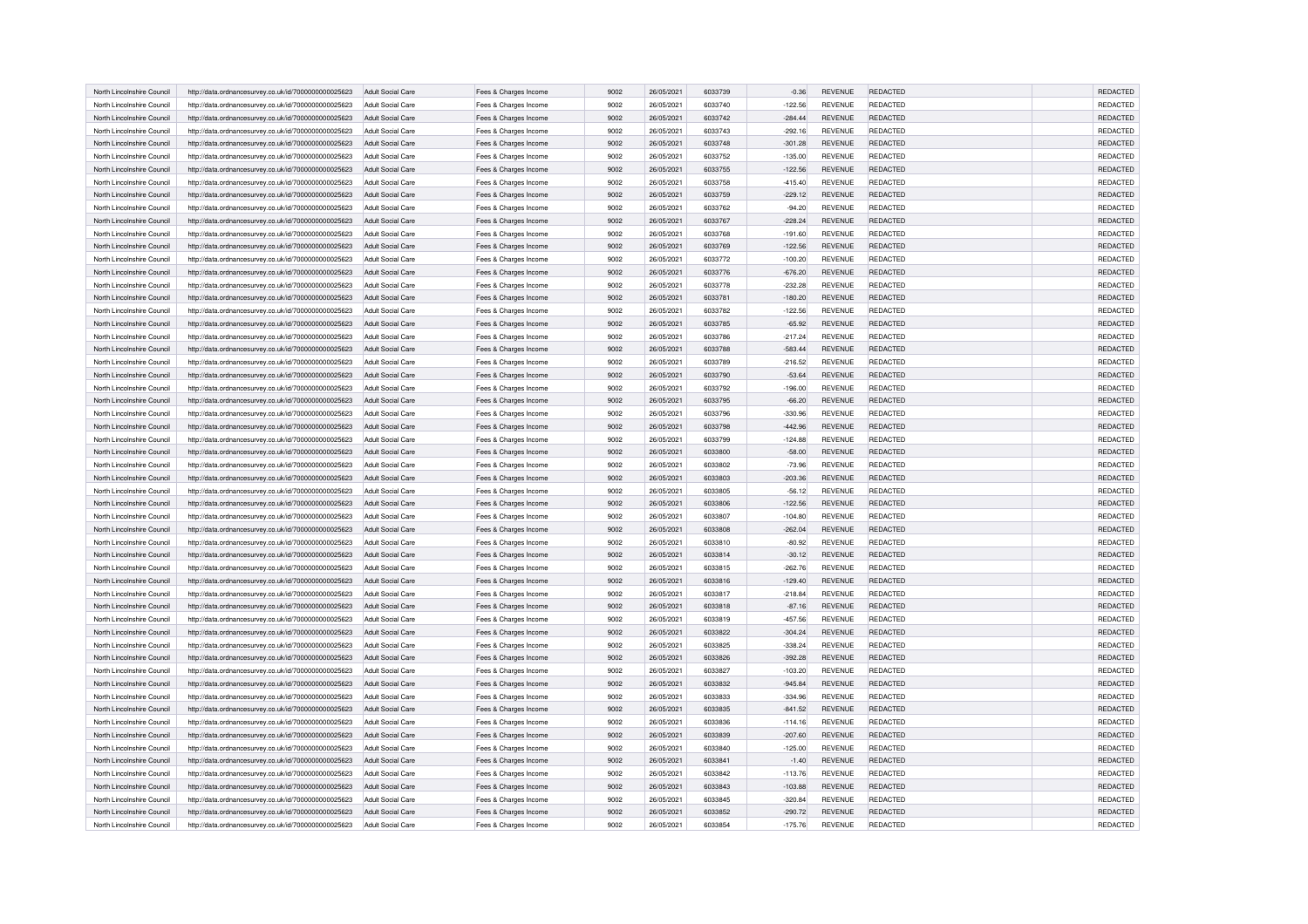| North Lincolnshire Council | http://data.ordnancesurvey.co.uk/id/7000000000025623 | Adult Social Care        | Fees & Charges Income        | 9002 | 26/05/2021 | 6033859 | $-121.28$    | <b>REVENUE</b> | REDACTED        |          | REDACTED        |
|----------------------------|------------------------------------------------------|--------------------------|------------------------------|------|------------|---------|--------------|----------------|-----------------|----------|-----------------|
| North Lincolnshire Council | http://data.ordnancesurvey.co.uk/id/7000000000025623 | Adult Social Care        | Fees & Charges Income        | 9002 | 26/05/2021 | 6033862 | $-104.76$    | <b>REVENUE</b> | REDACTED        |          | REDACTED        |
| North Lincolnshire Council | http://data.ordnancesurvey.co.uk/id/7000000000025623 | Adult Social Care        | Fees & Charges Income        | 9002 | 26/05/2021 | 6033865 | $-122.56$    | <b>REVENUE</b> | REDACTED        |          | REDACTED        |
| North Lincolnshire Council | http://data.ordnancesurvey.co.uk/id/7000000000025623 | Adult Social Care        | Fees & Charges Income        | 9002 | 26/05/2021 | 6033866 | $-61.76$     | <b>REVENUE</b> | <b>REDACTED</b> |          | REDACTED        |
| North Lincolnshire Council | http://data.ordnancesurvey.co.uk/id/7000000000025623 | Adult Social Care        | Fees & Charges Income        | 9002 | 26/05/2021 | 6033870 | $-332.84$    | REVENUE        | REDACTED        |          | REDACTED        |
| North Lincolnshire Council | http://data.ordnancesurvey.co.uk/id/7000000000025623 | Adult Social Care        | Fees & Charges Income        | 9002 | 26/05/2021 | 6033872 | $-105.76$    | <b>REVENUE</b> | <b>REDACTED</b> |          | REDACTED        |
| North Lincolnshire Council | http://data.ordnancesurvey.co.uk/id/7000000000025623 | Adult Social Care        | Fees & Charges Income        | 9002 | 26/05/2021 | 6033874 | $-57.36$     | <b>REVENUE</b> | <b>REDACTED</b> |          | REDACTED        |
| North Lincolnshire Council | http://data.ordnancesurvey.co.uk/id/7000000000025623 | Adult Social Care        | Fees & Charges Income        | 9002 | 26/05/2021 | 6033876 | $-749.00$    | <b>REVENUE</b> | REDACTED        |          | REDACTED        |
| North Lincolnshire Council | http://data.ordnancesurvey.co.uk/id/7000000000025623 | Adult Social Care        | Fees & Charges Income        | 9002 | 26/05/2021 | 6033882 | $-332.84$    | <b>REVENUE</b> | <b>REDACTED</b> |          | REDACTED        |
| North Lincolnshire Council | http://data.ordnancesurvey.co.uk/id/7000000000025623 | Adult Social Care        | Fees & Charges Income        | 9002 | 26/05/2021 | 6033886 | $-322.80$    | <b>REVENUE</b> | <b>REDACTED</b> |          | REDACTED        |
| North Lincolnshire Council | http://data.ordnancesurvey.co.uk/id/7000000000025623 | <b>Adult Social Care</b> | Fees & Charges Income        | 9002 | 26/05/2021 | 6033888 | $-319.16$    | <b>REVENUE</b> | REDACTED        |          | REDACTED        |
| North Lincolnshire Council | http://data.ordnancesurvey.co.uk/id/7000000000025623 | Adult Social Care        | Fees & Charges Income        | 9002 | 26/05/2021 | 6033889 | $-167.40$    | <b>REVENUE</b> | REDACTED        |          | REDACTED        |
| North Lincolnshire Council | http://data.ordnancesurvey.co.uk/id/7000000000025623 | <b>Adult Social Care</b> | Fees & Charges Income        | 9002 | 26/05/2021 | 6033890 | $-352.00$    | <b>REVENUE</b> | REDACTED        |          | REDACTED        |
| North Lincolnshire Council | http://data.ordnancesurvey.co.uk/id/7000000000025623 | Adult Social Care        | Fees & Charges Income        | 9002 | 26/05/2021 | 6033891 | $-127.36$    | <b>REVENUE</b> | REDACTED        |          | REDACTED        |
| North Lincolnshire Council | http://data.ordnancesurvey.co.uk/id/7000000000025623 | Adult Social Care        | Fees & Charges Income        | 9002 | 26/05/2021 | 6033892 | $-122.56$    | <b>REVENUE</b> | REDACTED        |          | <b>REDACTED</b> |
| North Lincolnshire Council | http://data.ordnancesurvey.co.uk/id/7000000000025623 | Adult Social Care        | Fees & Charges Income        | 9002 | 26/05/2021 | 6033893 | $-57.04$     | <b>REVENUE</b> | REDACTED        |          | REDACTED        |
| North Lincolnshire Council | http://data.ordnancesurvey.co.uk/id/7000000000025623 | Adult Social Care        | Fees & Charges Income        | 9002 | 26/05/2021 | 6033894 | $-74.60$     | <b>REVENUE</b> | REDACTED        |          | REDACTED        |
| North Lincolnshire Council | http://data.ordnancesurvey.co.uk/id/7000000000025623 | Adult Social Care        | Fees & Charges Income        | 9002 | 26/05/2021 | 6033895 | $-56.96$     | <b>REVENUE</b> | REDACTED        |          | REDACTED        |
| North Lincolnshire Council | http://data.ordnancesurvey.co.uk/id/7000000000025623 | Adult Social Care        | Fees & Charges Income        | 9002 | 26/05/2021 | 6033898 | $-122.56$    | <b>REVENUE</b> | <b>REDACTED</b> |          | REDACTED        |
| North Lincolnshire Council | http://data.ordnancesurvey.co.uk/id/7000000000025623 | Adult Social Care        | Fees & Charges Income        | 9002 | 26/05/2021 | 6033899 | $-122.56$    | <b>REVENUE</b> | REDACTED        |          | REDACTED        |
| North Lincolnshire Council | http://data.ordnancesurvey.co.uk/id/7000000000025623 | Adult Social Care        | Fees & Charges Income        | 9002 | 26/05/2021 | 6033900 | $-55.24$     | <b>REVENUE</b> | REDACTED        |          | REDACTED        |
| North Lincolnshire Council | http://data.ordnancesurvey.co.uk/id/7000000000025623 | Adult Social Care        | Fees & Charges Income        | 9002 | 26/05/2021 | 6033903 | $-122.56$    | REVENUE        | <b>REDACTED</b> |          | REDACTED        |
| North Lincolnshire Council | http://data.ordnancesurvey.co.uk/id/7000000000025623 | Adult Social Care        | Fees & Charges Income        | 9002 | 26/05/2021 | 6033904 | $-122.56$    | <b>REVENUE</b> | REDACTED        |          | REDACTED        |
| North Lincolnshire Council | http://data.ordnancesurvey.co.uk/id/7000000000025623 | Adult Social Care        | Fees & Charges Income        | 9002 | 26/05/2021 | 6033905 | $-122.56$    | <b>REVENUE</b> | <b>REDACTED</b> |          | REDACTED        |
| North Lincolnshire Council | http://data.ordnancesurvey.co.uk/id/7000000000025623 | Adult Social Care        | Fees & Charges Income        | 9002 | 26/05/2021 | 6033906 | $-284.24$    | <b>REVENUE</b> | REDACTED        |          | REDACTED        |
| North Lincolnshire Council | http://data.ordnancesurvey.co.uk/id/7000000000025623 | Adult Social Care        | Fees & Charges Income        | 9002 | 26/05/2021 | 6033907 | $-56.96$     | <b>REVENUE</b> | <b>REDACTED</b> |          | REDACTED        |
| North Lincolnshire Council | http://data.ordnancesurvey.co.uk/id/7000000000025623 | <b>Adult Social Care</b> | Fees & Charges Income        | 9002 | 26/05/2021 | 6033908 | $-119.28$    | <b>REVENUE</b> | <b>REDACTED</b> |          | REDACTED        |
| North Lincolnshire Council | http://data.ordnancesurvey.co.uk/id/7000000000025623 | Adult Social Care        | Fees & Charges Income        | 9002 | 26/05/2021 | 6033909 | $-122.56$    | <b>REVENUE</b> | REDACTED        |          | <b>REDACTED</b> |
| North Lincolnshire Council | http://data.ordnancesurvey.co.uk/id/7000000000025623 | Adult Social Care        | Fees & Charges Income        | 9002 | 26/05/2021 | 6033910 | $-372.64$    | <b>REVENUE</b> | REDACTED        |          | REDACTED        |
| North Lincolnshire Council | http://data.ordnancesurvey.co.uk/id/7000000000025623 | Adult Social Care        | Fees & Charges Income        | 9002 | 26/05/2021 | 6033911 | $-103.88$    | <b>REVENUE</b> | <b>REDACTED</b> |          | REDACTED        |
| North Lincolnshire Council | http://data.ordnancesurvey.co.uk/id/7000000000025623 | Adult Social Care        | Fees & Charges Income        | 9002 | 26/05/2021 | 6033912 | $-122.56$    | REVENUE        | REDACTED        |          | REDACTED        |
| North Lincolnshire Council | http://data.ordnancesurvey.co.uk/id/7000000000025623 | Adult Social Care        | Fees & Charges Income        | 9002 | 26/05/2021 | 6033913 | $-122.56$    | <b>REVENUE</b> | REDACTED        |          | REDACTED        |
| North Lincolnshire Council | http://data.ordnancesurvey.co.uk/id/7000000000025623 | Adult Social Care        | Fees & Charges Income        | 9002 | 26/05/2021 | 6033914 | $-12.44$     | <b>REVENUE</b> | <b>REDACTED</b> |          | REDACTED        |
| North Lincolnshire Council | http://data.ordnancesurvey.co.uk/id/7000000000025623 | Adult Social Care        | Fees & Charges Income        | 9002 | 26/05/2021 | 6033915 | $-122.56$    | <b>REVENUE</b> | REDACTED        |          | REDACTED        |
| North Lincolnshire Council | http://data.ordnancesurvey.co.uk/id/7000000000025623 | Adult Social Care        | Fees & Charges Income        | 9002 | 26/05/2021 | 6033918 | $-122.56$    | <b>REVENUE</b> | REDACTED        |          | REDACTED        |
| North Lincolnshire Council | http://data.ordnancesurvey.co.uk/id/7000000000025623 | Adult Social Care        | Fees & Charges Income        | 9002 | 26/05/2021 | 6033919 | $-119.28$    | <b>REVENUE</b> | REDACTED        |          | REDACTED        |
| North Lincolnshire Council | http://data.ordnancesurvey.co.uk/id/7000000000025623 | <b>Adult Social Care</b> | Fees & Charges Income        | 9002 | 26/05/2021 | 6033920 | $-62.16$     | <b>REVENUE</b> | <b>REDACTED</b> |          | REDACTED        |
| North Lincolnshire Council | http://data.ordnancesurvey.co.uk/id/7000000000025623 | Adult Social Care        | Fees & Charges Income        | 9002 | 26/05/2021 | 6033921 | $-84.12$     | <b>REVENUE</b> | REDACTED        |          | REDACTED        |
| North Lincolnshire Council | http://data.ordnancesurvey.co.uk/id/7000000000025623 | Adult Social Care        | Fees & Charges Income        | 9002 | 26/05/2021 | 6033922 | $-42.24$     | <b>REVENUE</b> | <b>REDACTED</b> |          | <b>REDACTED</b> |
| North Lincolnshire Council | http://data.ordnancesurvey.co.uk/id/7000000000025623 | Adult Social Care        | Fees & Charges Income        | 9002 | 26/05/2021 | 6033923 | $-322.76$    | <b>REVENUE</b> | REDACTED        |          | REDACTED        |
| North Lincolnshire Council | http://data.ordnancesurvey.co.uk/id/7000000000025623 | Adult Social Care        | Fees & Charges Income        | 9002 | 26/05/2021 | 6033925 | $-119.28$    | <b>REVENUE</b> | <b>REDACTED</b> |          | <b>REDACTED</b> |
| North Lincolnshire Council | http://data.ordnancesurvey.co.uk/id/7000000000025623 | Adult Social Care        | Fees & Charges Income        | 9002 | 26/05/2021 | 6033926 | $-54.76$     | <b>REVENUE</b> | <b>REDACTED</b> |          | REDACTED        |
| North Lincolnshire Council | http://data.ordnancesurvey.co.uk/id/7000000000025623 | Adult Social Care        | Fees & Charges Income        | 9002 | 26/05/2021 | 6033927 | $-82.00$     | <b>REVENUE</b> | REDACTED        |          | REDACTED        |
| North Lincolnshire Council | http://data.ordnancesurvey.co.uk/id/7000000000025623 | Adult Social Care        | Fees & Charges Income        | 9002 | 26/05/2021 | 6033928 | $-323.40$    | <b>REVENUE</b> | REDACTED        |          | REDACTED        |
| North Lincolnshire Council | http://data.ordnancesurvey.co.uk/id/7000000000025623 | Adult Social Care        | Fees & Charges Income        | 9002 | 26/05/2021 | 6033931 | $-122.56$    | <b>REVENUE</b> | <b>REDACTED</b> |          | REDACTED        |
| North Lincolnshire Council | http://data.ordnancesurvey.co.uk/id/7000000000025623 | Adult Social Care        | Fees & Charges Income        | 9002 | 26/05/2021 | 6033933 | $-210.48$    | <b>REVENUE</b> | <b>REDACTED</b> |          | REDACTED        |
| North Lincolnshire Council | http://data.ordnancesurvey.co.uk/id/7000000000025623 | Adult Social Care        | Fees & Charges Income        | 9002 | 26/05/2021 | 6033934 | $-122.56$    | <b>REVENUE</b> | REDACTED        |          | REDACTED        |
| North Lincolnshire Council | http://data.ordnancesurvey.co.uk/id/7000000000025623 | Adult Social Care        | Fees & Charges Income        | 9002 | 26/05/2021 | 6033935 | $-122.56$    | <b>REVENUE</b> | <b>REDACTED</b> |          | REDACTED        |
| North Lincolnshire Council | http://data.ordnancesurvey.co.uk/id/7000000000025623 | Adult Social Care        | Fees & Charges Income        | 9002 | 26/05/2021 | 6033936 | $-198.56$    | <b>REVENUE</b> | REDACTED        |          | REDACTED        |
| North Lincolnshire Council | http://data.ordnancesurvey.co.uk/id/7000000000025623 | Adult Social Care        | Fees & Charges Income        | 9002 | 26/05/2021 | 6033937 | $-21.12$     | <b>REVENUE</b> | <b>REDACTED</b> |          | REDACTED        |
| North Lincolnshire Council | http://data.ordnancesurvey.co.uk/id/7000000000025623 | <b>Adult Social Care</b> | Fees & Charges Income        | 9002 | 26/05/2021 | 6033938 | $-237.04$    | <b>REVENUE</b> | <b>REDACTED</b> |          | REDACTED        |
| North Lincolnshire Council | http://data.ordnancesurvey.co.uk/id/7000000000025623 | Adult Social Care        | Fees & Charges Income        | 9002 | 26/05/2021 | 6033939 | $-198.56$    | <b>REVENUE</b> | <b>REDACTED</b> |          | REDACTED        |
| North Lincolnshire Council | http://data.ordnancesurvey.co.uk/id/7000000000025623 | Adult Social Care        | Payments To Health Providers | 6019 | 21/05/2021 | 6031362 | 2,568.58     | <b>REVENUE</b> | <b>REDACTED</b> |          | REDACTED        |
| North Lincolnshire Council | http://data.ordnancesurvey.co.uk/id/7000000000025623 | Adult Social Care        | Payments To Private Orgs     | 6002 | 06/05/2021 | 6025492 | $-671.58$    | <b>REVENUE</b> | REDACTED        |          | REDACTED        |
| North Lincolnshire Council | http://data.ordnancesurvey.co.uk/id/7000000000025623 | Adult Social Care        | Payments To Private Orgs     | 6002 | 06/05/2021 | 6025495 | $-12,171.43$ | REVENUE        | <b>REDACTED</b> |          | REDACTED        |
| North Lincolnshire Council | http://data.ordnancesurvey.co.uk/id/7000000000025623 | Adult Social Care        | Payments To Private Orgs     | 6002 | 07/05/2021 | 6025302 | 29,518.87    | <b>REVENUE</b> | <b>REDACTED</b> | 08596756 | REDACTED        |
| North Lincolnshire Council | http://data.ordnancesurvey.co.uk/id/7000000000025623 | Adult Social Care        | Payments To Private Orgs     | 6002 | 07/05/2021 | 6025302 | 26,047.08    | <b>REVENUE</b> | <b>REDACTED</b> | 08596756 | REDACTED        |
| North Lincolnshire Council | http://data.ordnancesurvey.co.uk/id/7000000000025623 | Adult Social Care        | Payments To Private Orgs     | 6002 | 07/05/2021 | 6025310 | 68.374.36    | <b>REVENUE</b> | REDACTED        |          | REDACTED        |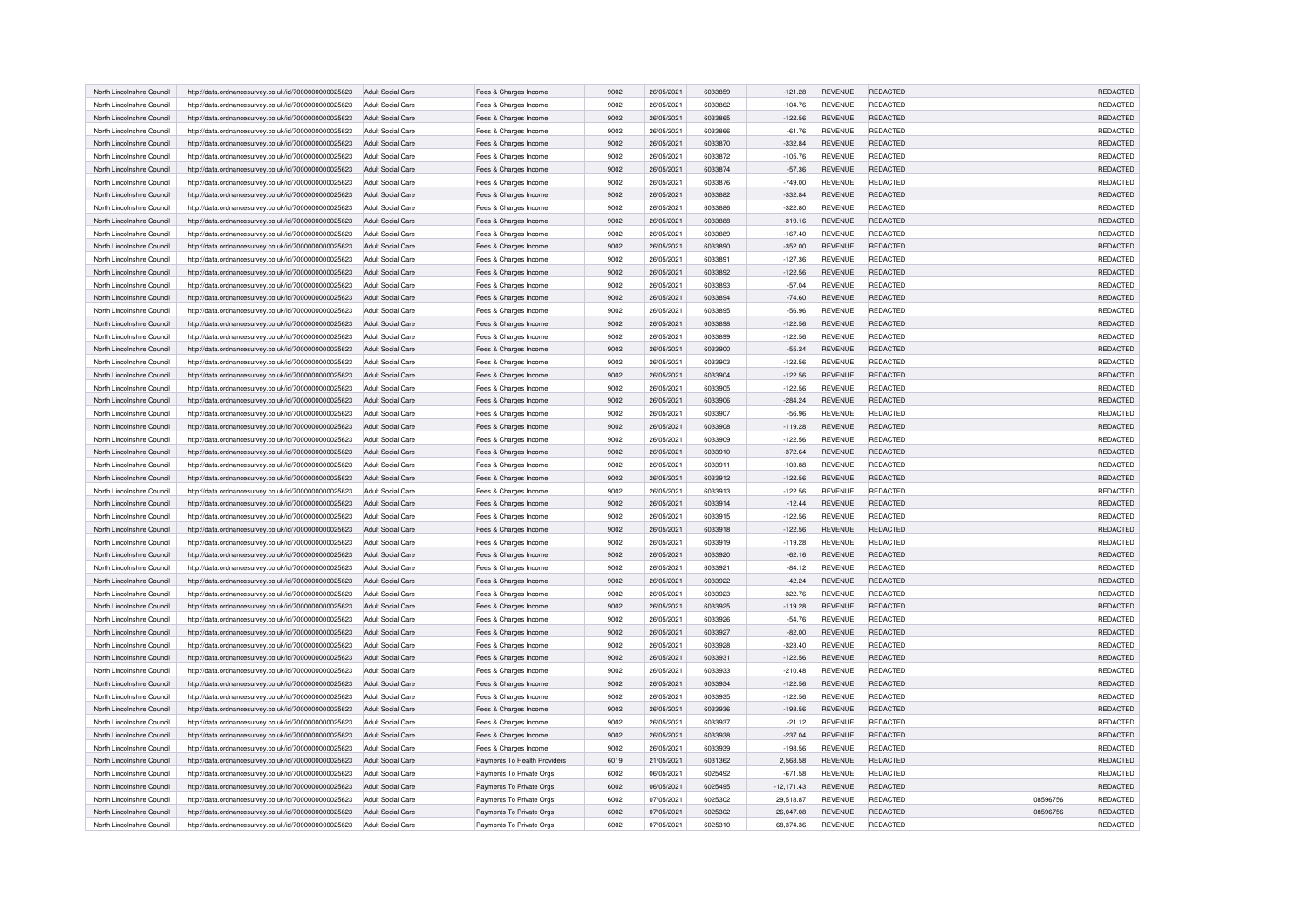| North Lincolnshire Council | http://data.ordnancesurvey.co.uk/id/7000000000025623 | Adult Social Care        | Payments To Private Orgs | 6002 | 07/05/2021 | 6025310 | 48.586.90   | <b>REVENUE</b> | REDACTED        |          | REDACTED |
|----------------------------|------------------------------------------------------|--------------------------|--------------------------|------|------------|---------|-------------|----------------|-----------------|----------|----------|
| North Lincolnshire Council | http://data.ordnancesurvey.co.uk/id/7000000000025623 | Adult Social Care        | Payments To Private Orgs | 6002 | 07/05/2021 | 6025314 | 2,907.28    | <b>REVENUE</b> | <b>REDACTED</b> |          | REDACTED |
| North Lincolnshire Council | http://data.ordnancesurvey.co.uk/id/7000000000025623 | <b>Adult Social Care</b> | Payments To Private Orgs | 6002 | 07/05/2021 | 6025315 | 1,839.04    | <b>REVENUE</b> | REDACTED        | 07128156 | REDACTED |
| North Lincolnshire Council | http://data.ordnancesurvey.co.uk/id/7000000000025623 | Adult Social Care        | Payments To Private Orgs | 6002 | 07/05/2021 | 6025315 | 920.96      | <b>REVENUE</b> | REDACTED        | 07128156 | REDACTED |
| North Lincolnshire Council | http://data.ordnancesurvey.co.uk/id/7000000000025623 | Adult Social Care        | Payments To Private Orgs | 6002 | 07/05/2021 | 6025317 | 26,794.80   | <b>REVENUE</b> | REDACTED        | 27662    | REDACTED |
| North Lincolnshire Council | http://data.ordnancesurvey.co.uk/id/7000000000025623 | Adult Social Care        | Payments To Private Orgs | 6002 | 07/05/2021 | 6025327 | 12,031.44   | <b>REVENUE</b> | REDACTED        | 07516089 | REDACTED |
| North Lincolnshire Council | http://data.ordnancesurvey.co.uk/id/7000000000025623 | Adult Social Care        | Payments To Private Orgs | 6002 | 07/05/2021 | 6025329 | 7,335.60    | <b>REVENUE</b> | REDACTED        |          | REDACTED |
| North Lincolnshire Council | http://data.ordnancesurvey.co.uk/id/7000000000025623 | Adult Social Care        | Payments To Private Orgs | 6002 | 07/05/2021 | 6025332 | 585.20      | <b>REVENUE</b> | REDACTED        | 04228353 | REDACTED |
| North Lincolnshire Council | http://data.ordnancesurvey.co.uk/id/7000000000025623 | Adult Social Care        | Payments To Private Orgs | 6002 | 07/05/2021 | 6025333 | 7,704.48    | <b>REVENUE</b> | <b>REDACTED</b> |          | REDACTED |
| North Lincolnshire Council | http://data.ordnancesurvey.co.uk/id/7000000000025623 | Adult Social Care        | Payments To Private Orgs | 6002 | 12/05/2021 | 6027248 | 40,600.00   | <b>REVENUE</b> | REDACTED        |          | REDACTED |
| North Lincolnshire Council | http://data.ordnancesurvey.co.uk/id/7000000000025623 | Adult Social Care        | Payments To Private Orgs | 6002 | 12/05/2021 | 6028436 | 6,260.00    | <b>REVENUE</b> | <b>REDACTED</b> |          | REDACTED |
| North Lincolnshire Council | http://data.ordnancesurvey.co.uk/id/7000000000025623 | Adult Social Care        | Payments To Private Orgs | 6002 | 12/05/2021 | 6028437 | 11,915.52   | <b>REVENUE</b> | <b>REDACTED</b> |          | REDACTED |
| North Lincolnshire Council | http://data.ordnancesurvey.co.uk/id/7000000000025623 | Adult Social Care        | Payments To Private Orgs | 6002 | 12/05/2021 | 6028438 | 31,234.16   | <b>REVENUE</b> | <b>REDACTED</b> |          | REDACTED |
| North Lincolnshire Council | http://data.ordnancesurvey.co.uk/id/7000000000025623 | Adult Social Care        | Payments To Private Orgs | 6002 | 12/05/2021 | 6028438 | 5,747.60    | <b>REVENUE</b> | REDACTED        |          | REDACTED |
| North Lincolnshire Council | http://data.ordnancesurvey.co.uk/id/7000000000025623 | Adult Social Care        | Payments To Private Orgs | 6002 | 12/05/2021 | 6028439 | 2,110.48    | <b>REVENUE</b> | REDACTED        | 11881882 | REDACTED |
| North Lincolnshire Council | http://data.ordnancesurvey.co.uk/id/7000000000025623 | Adult Social Care        | Payments To Private Orgs | 6002 | 12/05/2021 | 6028441 | 76,327.61   | REVENUE        | REDACTED        |          | REDACTED |
| North Lincolnshire Council | http://data.ordnancesurvey.co.uk/id/7000000000025623 | Adult Social Care        | Payments To Private Orgs | 6002 | 12/05/2021 | 6028441 | 2,113.92    | REVENUE        | REDACTED        |          | REDACTED |
| North Lincolnshire Council | http://data.ordnancesurvey.co.uk/id/7000000000025623 | Adult Social Care        | Payments To Private Orgs | 6002 | 12/05/2021 | 6028442 | 41,372.43   | REVENUE        | REDACTED        |          | REDACTED |
| North Lincolnshire Council | http://data.ordnancesurvey.co.uk/id/7000000000025623 | Adult Social Care        | Payments To Private Orgs | 6002 | 12/05/2021 | 6028443 | $-603.97$   | <b>REVENUE</b> | <b>REDACTED</b> |          | REDACTED |
| North Lincolnshire Council | http://data.ordnancesurvey.co.uk/id/7000000000025623 | Adult Social Care        | Payments To Private Orgs | 6002 | 12/05/2021 | 6028445 | 12,491.52   | <b>REVENUE</b> | REDACTED        |          | REDACTED |
| North Lincolnshire Council | http://data.ordnancesurvey.co.uk/id/7000000000025623 | Adult Social Care        | Payments To Private Orgs | 6002 | 12/05/2021 | 6028446 | 8,131.04    | <b>REVENUE</b> | <b>REDACTED</b> |          | REDACTED |
| North Lincolnshire Council | http://data.ordnancesurvey.co.uk/id/7000000000025623 | Adult Social Care        | Payments To Private Orgs | 6002 | 12/05/2021 | 6028447 | 2,272.00    | <b>REVENUE</b> | REDACTED        |          | REDACTED |
| North Lincolnshire Council | http://data.ordnancesurvey.co.uk/id/7000000000025623 | Adult Social Care        | Payments To Private Orgs | 6002 | 12/05/2021 | 6028448 | 3,368.80    | <b>REVENUE</b> | REDACTED        |          | REDACTED |
| North Lincolnshire Council | http://data.ordnancesurvey.co.uk/id/7000000000025623 | Adult Social Care        | Payments To Private Orgs | 6002 | 12/05/2021 | 6028449 | 50,887.22   | REVENUE        | <b>REDACTED</b> | 01952719 | REDACTED |
| North Lincolnshire Council | http://data.ordnancesurvey.co.uk/id/7000000000025623 | <b>Adult Social Care</b> | Payments To Private Orgs | 6002 | 12/05/2021 | 6028450 | 2,882.32    | <b>REVENUE</b> | <b>REDACTED</b> |          | REDACTED |
| North Lincolnshire Council | http://data.ordnancesurvey.co.uk/id/7000000000025623 | Adult Social Care        | Payments To Private Orgs | 6002 | 12/05/2021 | 6028451 | 2,008.00    | REVENUE        | REDACTED        |          | REDACTED |
| North Lincolnshire Council | http://data.ordnancesurvey.co.uk/id/7000000000025623 | Adult Social Care        | Payments To Private Orgs | 6002 | 12/05/2021 | 6028452 | 2,168.00    | <b>REVENUE</b> | <b>REDACTED</b> |          | REDACTED |
| North Lincolnshire Council | http://data.ordnancesurvey.co.uk/id/7000000000025623 | Adult Social Care        | Payments To Private Orgs | 6002 | 12/05/2021 | 6028453 | 2.254.80    | <b>REVENUE</b> | <b>REDACTED</b> | 02111989 | REDACTED |
| North Lincolnshire Council | http://data.ordnancesurvey.co.uk/id/7000000000025623 | Adult Social Care        | Payments To Private Orgs | 6002 | 12/05/2021 | 6028454 | 13,412.00   | <b>REVENUE</b> | REDACTED        |          | REDACTED |
| North Lincolnshire Council | http://data.ordnancesurvey.co.uk/id/7000000000025623 | Adult Social Care        | Payments To Private Orgs | 6002 | 12/05/2021 | 6028456 | 28,512.14   | REVENUE        | REDACTED        |          | REDACTED |
| North Lincolnshire Council | http://data.ordnancesurvey.co.uk/id/7000000000025623 | Adult Social Care        | Payments To Private Orgs | 6002 | 12/05/2021 | 6028459 | 19,575.50   | <b>REVENUE</b> | <b>REDACTED</b> |          | REDACTED |
| North Lincolnshire Council | http://data.ordnancesurvey.co.uk/id/7000000000025623 | Adult Social Care        | Payments To Private Orgs | 6002 | 12/05/2021 | 6028460 | $-1,063.88$ | REVENUE        | <b>REDACTED</b> |          | REDACTED |
| North Lincolnshire Council | http://data.ordnancesurvey.co.uk/id/7000000000025623 | Adult Social Care        | Payments To Private Orgs | 6002 | 12/05/2021 | 6028461 | 35,946.56   | <b>REVENUE</b> | <b>REDACTED</b> |          | REDACTED |
| North Lincolnshire Council | http://data.ordnancesurvey.co.uk/id/7000000000025623 | Adult Social Care        | Payments To Private Orgs | 6002 | 12/05/2021 | 6028462 | 7,898.08    | REVENUE        | <b>REDACTED</b> |          | REDACTED |
| North Lincolnshire Council | http://data.ordnancesurvey.co.uk/id/7000000000025623 | Adult Social Care        | Payments To Private Orgs | 6002 | 12/05/2021 | 6028463 | 2,069.48    | <b>REVENUE</b> | <b>REDACTED</b> | 27662R   | REDACTED |
| North Lincolnshire Council | http://data.ordnancesurvey.co.uk/id/7000000000025623 | Adult Social Care        | Payments To Private Orgs | 6002 | 12/05/2021 | 6028464 | 8,386.00    | REVENUE        | <b>REDACTED</b> |          | REDACTED |
| North Lincolnshire Council | http://data.ordnancesurvey.co.uk/id/7000000000025623 | Adult Social Care        | Payments To Private Orgs | 6002 | 12/05/2021 | 6028465 | 743.54      | <b>REVENUE</b> | <b>REDACTED</b> |          | REDACTED |
| North Lincolnshire Council | http://data.ordnancesurvey.co.uk/id/7000000000025623 | Adult Social Care        | Payments To Private Orgs | 6002 | 12/05/2021 | 6028466 | 27,480.20   | <b>REVENUE</b> | <b>REDACTED</b> |          | REDACTED |
| North Lincolnshire Council | http://data.ordnancesurvey.co.uk/id/7000000000025623 | Adult Social Care        | Payments To Private Orgs | 6002 | 12/05/2021 | 6028467 | 1,835.20    | <b>REVENUE</b> | <b>REDACTED</b> | 03553864 | REDACTED |
| North Lincolnshire Council | http://data.ordnancesurvey.co.uk/id/7000000000025623 | Adult Social Care        | Payments To Private Orgs | 6002 | 12/05/2021 | 6028469 | 52.321.47   | <b>REVENUE</b> | <b>REDACTED</b> |          | REDACTED |
| North Lincolnshire Council | http://data.ordnancesurvey.co.uk/id/7000000000025623 | Adult Social Care        | Payments To Private Orgs | 6002 | 12/05/2021 | 6028470 | 2,084.00    | <b>REVENUE</b> | <b>REDACTED</b> |          | REDACTED |
| North Lincolnshire Council | http://data.ordnancesurvey.co.uk/id/7000000000025623 | Adult Social Care        | Payments To Private Orgs | 6002 | 12/05/2021 | 6028471 | 5,226.60    | <b>REVENUE</b> | <b>REDACTED</b> |          | REDACTED |
| North Lincolnshire Council | http://data.ordnancesurvey.co.uk/id/7000000000025623 | Adult Social Care        | Payments To Private Orgs | 6002 | 12/05/2021 | 6028472 | 10,071.33   | <b>REVENUE</b> | <b>REDACTED</b> |          | REDACTED |
| North Lincolnshire Council | http://data.ordnancesurvey.co.uk/id/7000000000025623 | Adult Social Care        | Payments To Private Orgs | 6002 | 12/05/2021 | 6028473 | 5,314.96    | <b>REVENUE</b> | <b>REDACTED</b> |          | REDACTED |
| North Lincolnshire Council | http://data.ordnancesurvey.co.uk/id/7000000000025623 | Adult Social Care        | Payments To Private Orgs | 6002 | 12/05/2021 | 6028475 | 24,510.08   | <b>REVENUE</b> | REDACTED        |          | REDACTED |
| North Lincolnshire Council | http://data.ordnancesurvey.co.uk/id/7000000000025623 | Adult Social Care        | Payments To Private Orgs | 6002 | 12/05/2021 | 6028476 | 28,737.92   | <b>REVENUE</b> | <b>REDACTED</b> |          | REDACTED |
| North Lincolnshire Council | http://data.ordnancesurvey.co.uk/id/7000000000025623 | Adult Social Care        | Payments To Private Orgs | 6002 | 12/05/2021 | 6028477 | $-301.99$   | <b>REVENUE</b> | <b>REDACTED</b> |          | REDACTED |
| North Lincolnshire Council | http://data.ordnancesurvey.co.uk/id/7000000000025623 | Adult Social Care        | Payments To Private Orgs | 6002 | 12/05/2021 | 6028478 | 2,069.48    | <b>REVENUE</b> | <b>REDACTED</b> |          | REDACTED |
| North Lincolnshire Council | http://data.ordnancesurvey.co.uk/id/7000000000025623 | Adult Social Care        | Payments To Private Orgs | 6002 | 12/05/2021 | 6028479 | 1,806.91    | <b>REVENUE</b> | <b>REDACTED</b> |          | REDACTED |
| North Lincolnshire Council | http://data.ordnancesurvey.co.uk/id/7000000000025623 | Adult Social Care        | Payments To Private Orgs | 6002 | 12/05/2021 | 6028480 | 21,716.88   | REVENUE        | <b>REDACTED</b> |          | REDACTED |
| North Lincolnshire Council | http://data.ordnancesurvey.co.uk/id/7000000000025623 | Adult Social Care        | Payments To Private Orgs | 6002 | 12/05/2021 | 6028481 | 4,500.00    | <b>REVENUE</b> | <b>REDACTED</b> |          | REDACTED |
| North Lincolnshire Council | http://data.ordnancesurvey.co.uk/id/7000000000025623 | Adult Social Care        | Payments To Private Orgs | 6002 | 12/05/2021 | 6028482 | 10,391.26   | REVENUE        | REDACTED        |          | REDACTED |
| North Lincolnshire Council | http://data.ordnancesurvey.co.uk/id/7000000000025623 | Adult Social Care        | Payments To Private Orgs | 6002 | 12/05/2021 | 6028483 | 4,545.52    | <b>REVENUE</b> | <b>REDACTED</b> |          | REDACTED |
| North Lincolnshire Council | http://data.ordnancesurvey.co.uk/id/7000000000025623 | Adult Social Care        | Payments To Private Orgs | 6002 | 12/05/2021 | 6028484 | 42,627.40   | <b>REVENUE</b> | REDACTED        | 27662    | REDACTED |
| North Lincolnshire Council | http://data.ordnancesurvey.co.uk/id/7000000000025623 | Adult Social Care        | Payments To Private Orgs | 6002 | 12/05/2021 | 6028485 | 2,290.20    | <b>REVENUE</b> | <b>REDACTED</b> | 27662    | REDACTED |
| North Lincolnshire Council | http://data.ordnancesurvey.co.uk/id/7000000000025623 | Adult Social Care        | Payments To Private Orgs | 6002 | 12/05/2021 | 6028485 | 62,179.91   | <b>REVENUE</b> | <b>REDACTED</b> | 27662    | REDACTED |
| North Lincolnshire Council | http://data.ordnancesurvey.co.uk/id/7000000000025623 | Adult Social Care        | Payments To Private Orgs | 6002 | 12/05/2021 | 6028487 | 2.346.40    | <b>REVENUE</b> | <b>REDACTED</b> | 27662    | REDACTED |
| North Lincolnshire Council | http://data.ordnancesurvey.co.uk/id/7000000000025623 | Adult Social Care        | Payments To Private Orgs | 6002 | 12/05/2021 | 6028489 | 38,078.00   | <b>REVENUE</b> | REDACTED        |          | REDACTED |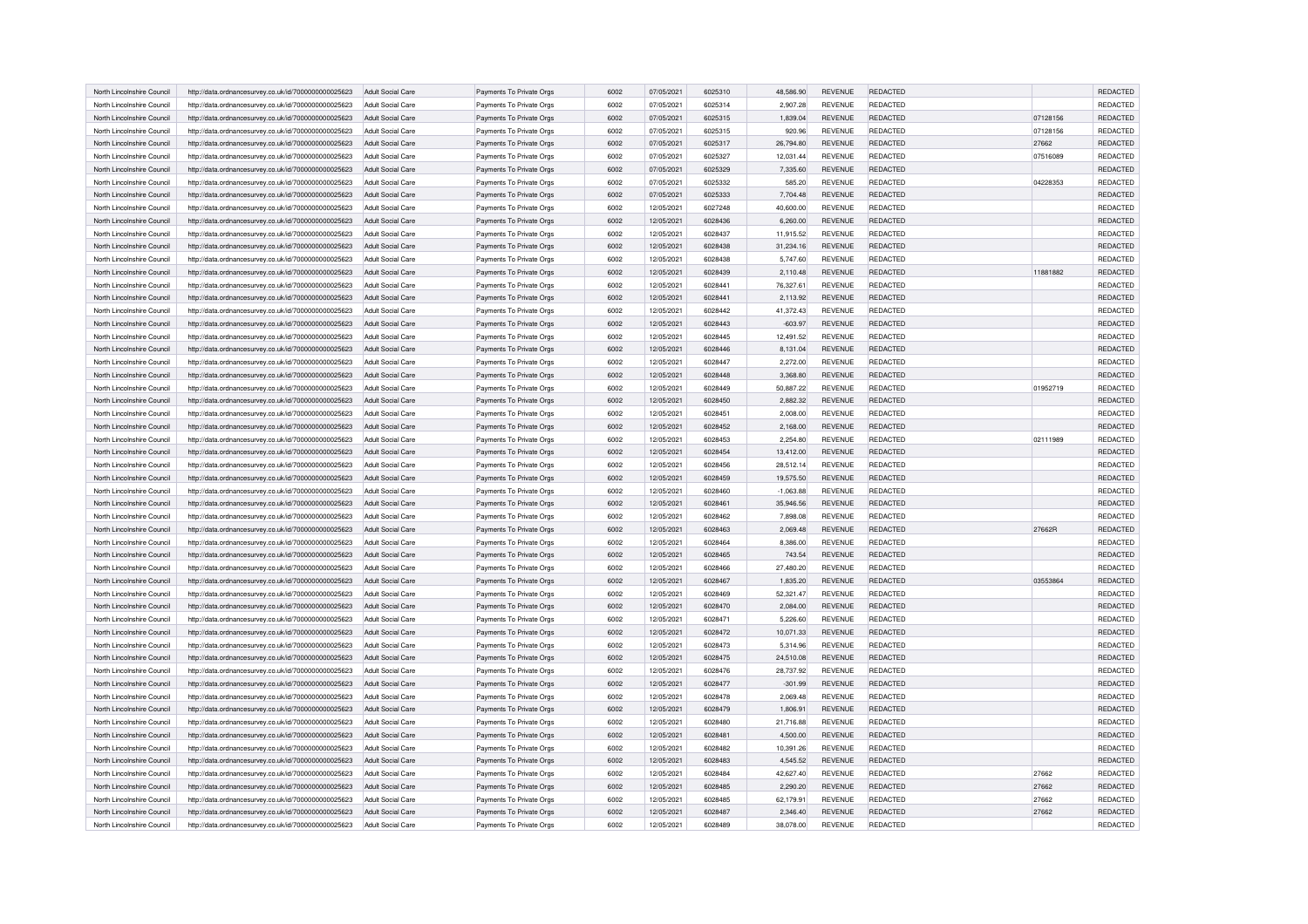| North Lincolnshire Council | http://data.ordnancesurvey.co.uk/id/7000000000025623 | Adult Social Care        | Payments To Private Orgs | 6002 | 12/05/2021 | 6028489 | 6,823.68     | <b>REVENUE</b> | REDACTED        |          | REDACTED |
|----------------------------|------------------------------------------------------|--------------------------|--------------------------|------|------------|---------|--------------|----------------|-----------------|----------|----------|
| North Lincolnshire Council | http://data.ordnancesurvey.co.uk/id/7000000000025623 | Adult Social Care        | Payments To Private Orgs | 6002 | 12/05/2021 | 6028491 | 19,859.20    | <b>REVENUE</b> | <b>REDACTED</b> |          | REDACTED |
| North Lincolnshire Council | http://data.ordnancesurvey.co.uk/id/7000000000025623 | Adult Social Care        | Payments To Private Orgs | 6002 | 12/05/2021 | 6028493 | 7,906.83     | <b>REVENUE</b> | REDACTED        |          | REDACTED |
| North Lincolnshire Council | http://data.ordnancesurvey.co.uk/id/7000000000025623 | Adult Social Care        | Payments To Private Orgs | 6002 | 12/05/2021 | 6028494 | 12,756.22    | <b>REVENUE</b> | REDACTED        |          | REDACTED |
| North Lincolnshire Council | http://data.ordnancesurvey.co.uk/id/7000000000025623 | Adult Social Care        | Payments To Private Orgs | 6002 | 12/05/2021 | 6028496 | 38,603.90    | <b>REVENUE</b> | <b>REDACTED</b> |          | REDACTED |
| North Lincolnshire Council | http://data.ordnancesurvey.co.uk/id/7000000000025623 | Adult Social Care        | Payments To Private Orgs | 6002 | 12/05/2021 | 6028497 | 8,858.58     | <b>REVENUE</b> | REDACTED        |          | REDACTED |
| North Lincolnshire Council | http://data.ordnancesurvey.co.uk/id/7000000000025623 | Adult Social Care        | Payments To Private Orgs | 6002 | 12/05/2021 | 6028498 | 15,369.07    | <b>REVENUE</b> | REDACTED        |          | REDACTED |
| North Lincolnshire Council | http://data.ordnancesurvey.co.uk/id/7000000000025623 | Adult Social Care        | Payments To Private Orgs | 6002 | 12/05/2021 | 6028500 | 2,152.36     | <b>REVENUE</b> | REDACTED        |          | REDACTED |
| North Lincolnshire Council | http://data.ordnancesurvey.co.uk/id/7000000000025623 | Adult Social Care        | Payments To Private Orgs | 6002 | 12/05/2021 | 6028501 | 17,770.74    | <b>REVENUE</b> | <b>REDACTED</b> |          | REDACTED |
| North Lincolnshire Council | http://data.ordnancesurvey.co.uk/id/7000000000025623 | Adult Social Care        | Payments To Private Orgs | 6002 | 12/05/2021 | 6028502 | 4,800.00     | <b>REVENUE</b> | <b>REDACTED</b> | 5049402  | REDACTED |
| North Lincolnshire Council | http://data.ordnancesurvey.co.uk/id/7000000000025623 | Adult Social Care        | Payments To Private Orgs | 6002 | 12/05/2021 | 6028503 | 1,054.62     | <b>REVENUE</b> | <b>REDACTED</b> |          | REDACTED |
| North Lincolnshire Council | http://data.ordnancesurvey.co.uk/id/7000000000025623 | Adult Social Care        | Payments To Private Orgs | 6002 | 12/05/2021 | 6028504 | 3,850.00     | <b>REVENUE</b> | <b>REDACTED</b> |          | REDACTED |
| North Lincolnshire Council | http://data.ordnancesurvey.co.uk/id/7000000000025623 | Adult Social Care        | Payments To Private Orgs | 6002 | 12/05/2021 | 6028505 | 7,229.44     | <b>REVENUE</b> | <b>REDACTED</b> | 04126127 | REDACTED |
| North Lincolnshire Council | http://data.ordnancesurvey.co.uk/id/7000000000025623 | Adult Social Care        | Payments To Private Orgs | 6002 | 12/05/2021 | 6028507 | 3,188.00     | <b>REVENUE</b> | REDACTED        |          | REDACTED |
| North Lincolnshire Council | http://data.ordnancesurvey.co.uk/id/7000000000025623 | Adult Social Care        | Payments To Private Orgs | 6002 | 12/05/2021 | 6028508 | 20,508.60    | <b>REVENUE</b> | REDACTED        | 02262217 | REDACTED |
| North Lincolnshire Council | http://data.ordnancesurvey.co.uk/id/7000000000025623 | Adult Social Care        | Payments To Private Orgs | 6002 | 12/05/2021 | 6028508 | 9,486.52     | REVENUE        | <b>REDACTED</b> | 02262217 | REDACTED |
| North Lincolnshire Council | http://data.ordnancesurvey.co.uk/id/7000000000025623 | Adult Social Care        | Payments To Private Orgs | 6002 | 12/05/2021 | 6028509 | 2,049.92     | REVENUE        | REDACTED        |          | REDACTED |
| North Lincolnshire Council | http://data.ordnancesurvey.co.uk/id/7000000000025623 | Adult Social Care        | Payments To Private Orgs | 6002 | 12/05/2021 | 6028509 | 17,843.95    | REVENUE        | REDACTED        |          | REDACTED |
| North Lincolnshire Council | http://data.ordnancesurvey.co.uk/id/7000000000025623 | Adult Social Care        | Payments To Private Orgs | 6002 | 12/05/2021 | 6028510 | 39,706.75    | <b>REVENUE</b> | <b>REDACTED</b> |          | REDACTED |
| North Lincolnshire Council | http://data.ordnancesurvey.co.uk/id/7000000000025623 | Adult Social Care        | Payments To Private Orgs | 6002 | 12/05/2021 | 6028511 | $-905.97$    | <b>REVENUE</b> | REDACTED        |          | REDACTED |
| North Lincolnshire Council | http://data.ordnancesurvey.co.uk/id/7000000000025623 | Adult Social Care        | Payments To Private Orgs | 6002 | 12/05/2021 | 6028512 | 5,596.84     | <b>REVENUE</b> | REDACTED        |          | REDACTED |
| North Lincolnshire Council | http://data.ordnancesurvey.co.uk/id/7000000000025623 | Adult Social Care        | Payments To Private Orgs | 6002 | 12/05/2021 | 6028513 | 2,397.36     | <b>REVENUE</b> | REDACTED        |          | REDACTED |
| North Lincolnshire Council | http://data.ordnancesurvey.co.uk/id/7000000000025623 | <b>Adult Social Care</b> | Payments To Private Orgs | 6002 | 12/05/2021 | 6028514 | 2,523.00     | <b>REVENUE</b> | <b>REDACTED</b> |          | REDACTED |
| North Lincolnshire Council | http://data.ordnancesurvey.co.uk/id/7000000000025623 | Adult Social Care        | Payments To Private Orgs | 6002 | 12/05/2021 | 6028515 | 21,189.42    | REVENUE        | <b>REDACTED</b> | 03745258 | REDACTED |
| North Lincolnshire Council | http://data.ordnancesurvey.co.uk/id/7000000000025623 | <b>Adult Social Care</b> | Payments To Private Orgs | 6002 | 12/05/2021 | 6028516 | 34,585.36    | <b>REVENUE</b> | <b>REDACTED</b> |          | REDACTED |
| North Lincolnshire Council | http://data.ordnancesurvey.co.uk/id/7000000000025623 | Adult Social Care        | Payments To Private Orgs | 6002 | 12/05/2021 | 6028517 | 10,779.72    | REVENUE        | REDACTED        |          | REDACTED |
| North Lincolnshire Council | http://data.ordnancesurvey.co.uk/id/7000000000025623 | Adult Social Care        | Payments To Private Orgs | 6002 | 12/05/2021 | 6028518 | 24,555.00    | <b>REVENUE</b> | <b>REDACTED</b> |          | REDACTED |
| North Lincolnshire Council | http://data.ordnancesurvey.co.uk/id/7000000000025623 | Adult Social Care        | Payments To Private Orgs | 6002 | 12/05/2021 | 6028520 | 28.286.59    | REVENUE        | <b>REDACTED</b> |          | REDACTED |
| North Lincolnshire Council | http://data.ordnancesurvey.co.uk/id/7000000000025623 | Adult Social Care        | Payments To Private Orgs | 6002 | 12/05/2021 | 6028521 | 23,825.00    | <b>REVENUE</b> | REDACTED        |          | REDACTED |
| North Lincolnshire Council | http://data.ordnancesurvey.co.uk/id/7000000000025623 | Adult Social Care        | Payments To Private Orgs | 6002 | 12/05/2021 | 6028522 | 16,593.19    | REVENUE        | REDACTED        |          | REDACTED |
| North Lincolnshire Council | http://data.ordnancesurvey.co.uk/id/7000000000025623 | Adult Social Care        | Payments To Private Orgs | 6002 | 12/05/2021 | 6028523 | 8,511.04     | <b>REVENUE</b> | <b>REDACTED</b> |          | REDACTED |
| North Lincolnshire Council | http://data.ordnancesurvey.co.uk/id/7000000000025623 | Adult Social Care        | Payments To Private Orgs | 6002 | 12/05/2021 | 6028524 | 6,848.00     | REVENUE        | <b>REDACTED</b> |          | REDACTED |
| North Lincolnshire Council | http://data.ordnancesurvey.co.uk/id/7000000000025623 | Adult Social Care        | Payments To Private Orgs | 6002 | 12/05/2021 | 6028525 | 2,090.20     | <b>REVENUE</b> | <b>REDACTED</b> | 02779611 | REDACTED |
| North Lincolnshire Council | http://data.ordnancesurvey.co.uk/id/7000000000025623 | Adult Social Care        | Payments To Private Orgs | 6002 | 12/05/2021 | 6028525 | 8,360.80     | REVENUE        | <b>REDACTED</b> | 02779611 | REDACTED |
| North Lincolnshire Council | http://data.ordnancesurvey.co.uk/id/7000000000025623 | Adult Social Care        | Payments To Private Orgs | 6002 | 12/05/2021 | 6028526 | 38,729.72    | <b>REVENUE</b> | <b>REDACTED</b> | 02779611 | REDACTED |
| North Lincolnshire Council | http://data.ordnancesurvey.co.uk/id/7000000000025623 | Adult Social Care        | Payments To Private Orgs | 6002 | 12/05/2021 | 6028526 | 2,183.12     | REVENUE        | <b>REDACTED</b> | 02779611 | REDACTED |
| North Lincolnshire Council | http://data.ordnancesurvey.co.uk/id/7000000000025623 | Adult Social Care        | Payments To Private Orgs | 6002 | 12/05/2021 | 6028527 | 2,090.20     | <b>REVENUE</b> | <b>REDACTED</b> | 02779611 | REDACTED |
| North Lincolnshire Council | http://data.ordnancesurvey.co.uk/id/7000000000025623 | Adult Social Care        | Payments To Private Orgs | 6002 | 12/05/2021 | 6028527 | 37,144.12    | <b>REVENUE</b> | <b>REDACTED</b> | 02779611 | REDACTED |
| North Lincolnshire Council | http://data.ordnancesurvey.co.uk/id/7000000000025623 | Adult Social Care        | Payments To Private Orgs | 6002 | 12/05/2021 | 6028529 | 2,313.92     | <b>REVENUE</b> | <b>REDACTED</b> | 02779611 | REDACTED |
| North Lincolnshire Council | http://data.ordnancesurvey.co.uk/id/7000000000025623 | Adult Social Care        | Payments To Private Orgs | 6002 | 12/05/2021 | 6028529 | 67,708.76    | <b>REVENUE</b> | <b>REDACTED</b> | 02779611 | REDACTED |
| North Lincolnshire Council | http://data.ordnancesurvey.co.uk/id/7000000000025623 | Adult Social Care        | Payments To Private Orgs | 6002 | 12/05/2021 | 6028530 | $-10,267.61$ | <b>REVENUE</b> | <b>REDACTED</b> | 02779611 | REDACTED |
| North Lincolnshire Council | http://data.ordnancesurvey.co.uk/id/7000000000025623 | Adult Social Care        | Payments To Private Orgs | 6002 | 12/05/2021 | 6028531 | 3,907.08     | <b>REVENUE</b> | <b>REDACTED</b> | 02779611 | REDACTED |
| North Lincolnshire Council | http://data.ordnancesurvey.co.uk/id/7000000000025623 | Adult Social Care        | Payments To Private Orgs | 6002 | 12/05/2021 | 6028531 | 24,042.09    | <b>REVENUE</b> | <b>REDACTED</b> | 02779611 | REDACTED |
| North Lincolnshire Council | http://data.ordnancesurvey.co.uk/id/7000000000025623 | Adult Social Care        | Payments To Private Orgs | 6002 | 12/05/2021 | 6028533 | 14,127.40    | <b>REVENUE</b> | <b>REDACTED</b> | 02779611 | REDACTED |
| North Lincolnshire Council | http://data.ordnancesurvey.co.uk/id/7000000000025623 | Adult Social Care        | Payments To Private Orgs | 6002 | 12/05/2021 | 6028533 | 2,069.48     | <b>REVENUE</b> | REDACTED        | 02779611 | REDACTED |
| North Lincolnshire Council | http://data.ordnancesurvey.co.uk/id/7000000000025623 | Adult Social Care        | Payments To Private Orgs | 6002 | 12/05/2021 | 6028534 | 6,651.56     | <b>REVENUE</b> | <b>REDACTED</b> | 02779611 | REDACTED |
| North Lincolnshire Council | http://data.ordnancesurvey.co.uk/id/7000000000025623 | Adult Social Care        | Payments To Private Orgs | 6002 | 12/05/2021 | 6028535 | 8,360.80     | <b>REVENUE</b> | <b>REDACTED</b> | 02779611 | REDACTED |
| North Lincolnshire Council | http://data.ordnancesurvey.co.uk/id/7000000000025623 | Adult Social Care        | Payments To Private Orgs | 6002 | 12/05/2021 | 6028538 | 2.084.00     | <b>REVENUE</b> | <b>REDACTED</b> | 02779611 | REDACTED |
| North Lincolnshire Council | http://data.ordnancesurvey.co.uk/id/7000000000025623 | Adult Social Care        | Payments To Private Orgs | 6002 | 12/05/2021 | 6028541 | 1,611.92     | <b>REVENUE</b> | <b>REDACTED</b> |          | REDACTED |
| North Lincolnshire Council | http://data.ordnancesurvey.co.uk/id/7000000000025623 | Adult Social Care        | Payments To Private Orgs | 6002 | 12/05/2021 | 6028542 | 56,560.39    | REVENUE        | <b>REDACTED</b> |          | REDACTED |
| North Lincolnshire Council | http://data.ordnancesurvey.co.uk/id/7000000000025623 | Adult Social Care        | Payments To Private Orgs | 6002 | 12/05/2021 | 6028544 | 6,683.28     | <b>REVENUE</b> | <b>REDACTED</b> |          | REDACTED |
| North Lincolnshire Council | http://data.ordnancesurvey.co.uk/id/7000000000025623 | Adult Social Care        | Payments To Private Orgs | 6002 | 12/05/2021 | 6028544 | 1,985.92     | REVENUE        | REDACTED        |          | REDACTED |
| North Lincolnshire Council | http://data.ordnancesurvey.co.uk/id/7000000000025623 | Adult Social Care        | Payments To Private Orgs | 6002 | 12/05/2021 | 6028545 | 2,893.92     | <b>REVENUE</b> | <b>REDACTED</b> | 06048328 | REDACTED |
| North Lincolnshire Council | http://data.ordnancesurvey.co.uk/id/7000000000025623 | Adult Social Care        | Payments To Private Orgs | 6002 | 12/05/2021 | 6028546 | 28.259.61    | <b>REVENUE</b> | REDACTED        | 4738023  | REDACTED |
| North Lincolnshire Council | http://data.ordnancesurvey.co.uk/id/7000000000025623 | Adult Social Care        | Payments To Private Orgs | 6002 | 12/05/2021 | 6028547 | 3,400.00     | <b>REVENUE</b> | <b>REDACTED</b> |          | REDACTED |
| North Lincolnshire Council | http://data.ordnancesurvey.co.uk/id/7000000000025623 | Adult Social Care        | Payments To Private Orgs | 6002 | 12/05/2021 | 6028548 | 14,353.00    | <b>REVENUE</b> | <b>REDACTED</b> | 04228353 | REDACTED |
| North Lincolnshire Council | http://data.ordnancesurvey.co.uk/id/7000000000025623 | Adult Social Care        | Payments To Private Orgs | 6002 | 12/05/2021 | 6028549 | 34,244.35    | <b>REVENUE</b> | <b>REDACTED</b> |          | REDACTED |
| North Lincolnshire Council | http://data.ordnancesurvey.co.uk/id/7000000000025623 | Adult Social Care        | Payments To Private Orgs | 6002 | 12/05/2021 | 6028550 | 1,134.81     | <b>REVENUE</b> | <b>REDACTED</b> |          | REDACTED |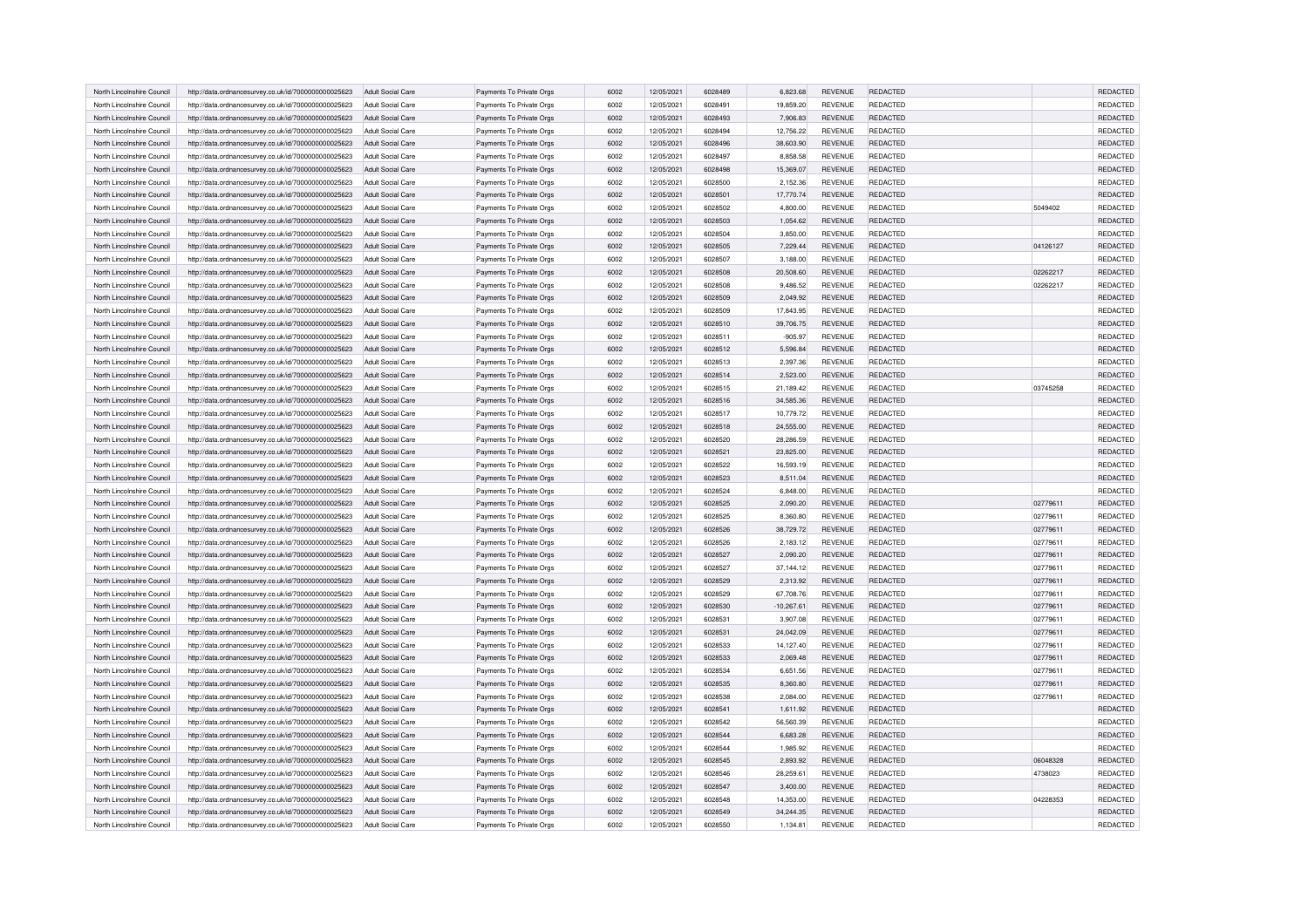| North Lincolnshire Council | http://data.ordnancesurvey.co.uk/id/7000000000025623 | Adult Social Care        | Payments To Private Orgs       | 6002 | 12/05/2021 | 6028551 | 15,390.88    | <b>REVENUE</b> | REDACTED        |          | REDACTED |
|----------------------------|------------------------------------------------------|--------------------------|--------------------------------|------|------------|---------|--------------|----------------|-----------------|----------|----------|
| North Lincolnshire Council | http://data.ordnancesurvey.co.uk/id/7000000000025623 | Adult Social Care        | Payments To Private Orgs       | 6002 | 12/05/2021 | 6028552 | 496.48       | <b>REVENUE</b> | <b>REDACTED</b> |          | REDACTED |
| North Lincolnshire Council | http://data.ordnancesurvey.co.uk/id/7000000000025623 | Adult Social Care        | Payments To Private Orgs       | 6002 | 12/05/2021 | 6028553 | 2,770.56     | REVENUE        | REDACTED        |          | REDACTED |
| North Lincolnshire Council | http://data.ordnancesurvey.co.uk/id/7000000000025623 | Adult Social Care        | Payments To Private Orgs       | 6002 | 12/05/2021 | 6028554 | 19,575.50    | <b>REVENUE</b> | REDACTED        |          | REDACTED |
| North Lincolnshire Council | http://data.ordnancesurvey.co.uk/id/7000000000025623 | Adult Social Care        | Payments To Private Orgs       | 6002 | 12/05/2021 | 6028555 | 38,228.99    | <b>REVENUE</b> | <b>REDACTED</b> |          | REDACTED |
| North Lincolnshire Council | http://data.ordnancesurvey.co.uk/id/7000000000025623 | Adult Social Care        | Payments To Private Orgs       | 6002 | 12/05/2021 | 6028556 | $-1,418.51$  | <b>REVENUE</b> | REDACTED        |          | REDACTED |
| North Lincolnshire Council | http://data.ordnancesurvey.co.uk/id/7000000000025623 | Adult Social Care        | Payments To Private Orgs       | 6002 | 12/05/2021 | 6028557 | 2,168.00     | <b>REVENUE</b> | REDACTED        |          | REDACTED |
|                            |                                                      |                          |                                | 6002 |            | 6028558 |              |                |                 |          |          |
| North Lincolnshire Council | http://data.ordnancesurvey.co.uk/id/7000000000025623 | Adult Social Care        | Payments To Private Orgs       |      | 12/05/2021 |         | 2,113.92     | <b>REVENUE</b> | REDACTED        |          | REDACTED |
| North Lincolnshire Council | http://data.ordnancesurvey.co.uk/id/7000000000025623 | Adult Social Care        | Payments To Private Orgs       | 6002 | 12/05/2021 | 6028558 | 59,189.76    | <b>REVENUE</b> | REDACTED        |          | REDACTED |
| North Lincolnshire Council | http://data.ordnancesurvey.co.uk/id/7000000000025623 | Adult Social Care        | Payments To Private Orgs       | 6002 | 12/05/2021 | 6028560 | 2,760.84     | <b>REVENUE</b> | <b>REDACTED</b> |          | REDACTED |
| North Lincolnshire Council | http://data.ordnancesurvey.co.uk/id/7000000000025623 | Adult Social Care        | Payments To Private Orgs       | 6002 | 12/05/2021 | 6028561 | 12,396.24    | <b>REVENUE</b> | <b>REDACTED</b> |          | REDACTED |
| North Lincolnshire Council | http://data.ordnancesurvey.co.uk/id/7000000000025623 | Adult Social Care        | Payments To Private Orgs       | 6002 | 12/05/2021 | 6028562 | 32,086.29    | <b>REVENUE</b> | REDACTED        | 05794940 | REDACTED |
| North Lincolnshire Council | http://data.ordnancesurvey.co.uk/id/7000000000025623 | Adult Social Care        | Payments To Private Orgs       | 6002 | 12/05/2021 | 6028563 | 2,658.00     | <b>REVENUE</b> | <b>REDACTED</b> |          | REDACTED |
| North Lincolnshire Council | http://data.ordnancesurvey.co.uk/id/7000000000025623 | Adult Social Care        | Payments To Private Orgs       | 6002 | 12/05/2021 | 6028564 | 2,322.16     | <b>REVENUE</b> | REDACTED        |          | REDACTED |
| North Lincolnshire Council | http://data.ordnancesurvey.co.uk/id/7000000000025623 | Adult Social Care        | Payments To Private Orgs       | 6002 | 12/05/2021 | 6028566 | $-425.56$    | <b>REVENUE</b> | REDACTED        |          | REDACTED |
| North Lincolnshire Council | http://data.ordnancesurvey.co.uk/id/7000000000025623 | Adult Social Care        | Payments To Private Orgs       | 6002 | 12/05/2021 | 6028567 | 93,132.50    | <b>REVENUE</b> | <b>REDACTED</b> |          | REDACTED |
| North Lincolnshire Council | http://data.ordnancesurvey.co.uk/id/7000000000025623 | Adult Social Care        | Payments To Private Orgs       | 6002 | 12/05/2021 | 6028568 | 29,041.21    | REVENUE        | REDACTED        |          | REDACTED |
| North Lincolnshire Council | http://data.ordnancesurvey.co.uk/id/7000000000025623 | Adult Social Care        | Payments To Private Orgs       | 6002 | 12/05/2021 | 6028568 | 1,985.92     | REVENUE        | <b>REDACTED</b> |          | REDACTED |
| North Lincolnshire Council | http://data.ordnancesurvey.co.uk/id/7000000000025623 | Adult Social Care        | Payments To Private Orgs       | 6002 | 12/05/2021 | 6028569 | 7,195.04     | <b>REVENUE</b> | <b>REDACTED</b> |          | REDACTED |
| North Lincolnshire Council | http://data.ordnancesurvey.co.uk/id/7000000000025623 | Adult Social Care        | Payments To Private Orgs       | 6002 | 12/05/2021 | 6028571 | 4,138.96     | <b>REVENUE</b> | REDACTED        | 02779611 | REDACTED |
| North Lincolnshire Council | http://data.ordnancesurvey.co.uk/id/7000000000025623 | Adult Social Care        | Payments To Private Orgs       | 6002 | 12/05/2021 | 6028572 | 20,726.20    | <b>REVENUE</b> | REDACTED        |          | REDACTED |
| North Lincolnshire Council | http://data.ordnancesurvey.co.uk/id/7000000000025623 | Adult Social Care        | Payments To Private Orgs       | 6002 | 12/05/2021 | 6028573 | 2,110.48     | REVENUE        | REDACTED        |          | REDACTED |
| North Lincolnshire Council | http://data.ordnancesurvey.co.uk/id/7000000000025623 | Adult Social Care        | Payments To Private Orgs       | 6002 | 12/05/2021 | 6028574 | 37,377.14    | <b>REVENUE</b> | <b>REDACTED</b> |          | REDACTED |
| North Lincolnshire Council | http://data.ordnancesurvey.co.uk/id/7000000000025623 | Adult Social Care        | Payments To Private Orgs       | 6002 | 12/05/2021 | 6028575 | 360.69       | REVENUE        | <b>REDACTED</b> |          | REDACTED |
| North Lincolnshire Council | http://data.ordnancesurvey.co.uk/id/7000000000025623 | <b>Adult Social Care</b> | Payments To Private Orgs       | 6002 | 12/05/2021 | 6028576 | 5,000.00     | <b>REVENUE</b> | <b>REDACTED</b> |          | REDACTED |
|                            |                                                      |                          |                                |      |            |         |              |                |                 |          |          |
| North Lincolnshire Council | http://data.ordnancesurvey.co.uk/id/7000000000025623 | Adult Social Care        | Payments To Private Orgs       | 6002 | 26/05/2021 | 6034303 | 622.80       | REVENUE        | REDACTED        | 07128156 | REDACTED |
| North Lincolnshire Council | http://data.ordnancesurvey.co.uk/id/7000000000025623 | Adult Social Care        | <b>Besidential Care Income</b> | 9078 | 12/05/2021 | 6028437 | $-3,562.07$  | <b>REVENUE</b> | <b>REDACTED</b> |          | REDACTED |
| North Lincolnshire Council | http://data.ordnancesurvey.co.uk/id/7000000000025623 | Adult Social Care        | Residential Care Income        | 9078 | 12/05/2021 | 6028438 | $-1,080.67$  | <b>REVENUE</b> | <b>REDACTED</b> |          | REDACTED |
| North Lincolnshire Council | http://data.ordnancesurvey.co.uk/id/7000000000025623 | Adult Social Care        | Residential Care Income        | 9078 | 12/05/2021 | 6028441 | $-18,586.68$ | <b>REVENUE</b> | REDACTED        |          | REDACTED |
| North Lincolnshire Council | http://data.ordnancesurvey.co.uk/id/7000000000025623 | Adult Social Care        | Residential Care Income        | 9078 | 12/05/2021 | 6028441 | $-423.00$    | REVENUE        | <b>REDACTED</b> |          | REDACTED |
| North Lincolnshire Council | http://data.ordnancesurvey.co.uk/id/7000000000025623 | Adult Social Care        | Residential Care Income        | 9078 | 12/05/2021 | 6028442 | $-8,568.42$  | <b>REVENUE</b> | REDACTED        |          | REDACTED |
| North Lincolnshire Council | http://data.ordnancesurvey.co.uk/id/7000000000025623 | Adult Social Care        | Residential Care Income        | 9078 | 12/05/2021 | 6028443 | 79.91        | REVENUE        | <b>REDACTED</b> |          | REDACTED |
| North Lincolnshire Council | http://data.ordnancesurvey.co.uk/id/7000000000025623 | Adult Social Care        | <b>Besidential Care Income</b> | 9078 | 12/05/2021 | 6028445 | $-6,192.60$  | <b>REVENUE</b> | <b>REDACTED</b> |          | REDACTED |
| North Lincolnshire Council | http://data.ordnancesurvey.co.uk/id/7000000000025623 | Adult Social Care        | Residential Care Income        | 9078 | 12/05/2021 | 6028449 | $-10,327.78$ | REVENUE        | <b>REDACTED</b> | 01952719 | REDACTED |
| North Lincolnshire Council | http://data.ordnancesurvey.co.uk/id/7000000000025623 | Adult Social Care        | Residential Care Income        | 9078 | 12/05/2021 | 6028454 | $-7,039.41$  | <b>REVENUE</b> | REDACTED        |          | REDACTED |
| North Lincolnshire Council | http://data.ordnancesurvey.co.uk/id/7000000000025623 | Adult Social Care        | Residential Care Income        | 9078 | 12/05/2021 | 6028456 | $-8,600.06$  | REVENUE        | REDACTED        |          | REDACTED |
| North Lincolnshire Council | http://data.ordnancesurvey.co.uk/id/7000000000025623 | Adult Social Care        | Residential Care Income        | 9078 | 12/05/2021 | 6028459 | $-3,033.37$  | <b>REVENUE</b> | <b>REDACTED</b> |          | REDACTED |
| North Lincolnshire Council | http://data.ordnancesurvey.co.uk/id/7000000000025623 | Adult Social Care        | Residential Care Income        | 9078 | 12/05/2021 | 6028460 | $-30.06$     | <b>RFVFNUF</b> | <b>REDACTED</b> |          | REDACTED |
| North Lincolnshire Council | http://data.ordnancesurvey.co.uk/id/7000000000025623 | Adult Social Care        | Residential Care Income        | 9078 | 12/05/2021 | 6028461 | $-9,609.93$  | <b>REVENUE</b> | <b>REDACTED</b> |          | REDACTED |
| North Lincolnshire Council | http://data.ordnancesurvey.co.uk/id/7000000000025623 | Adult Social Care        | <b>Besidential Care Income</b> | 9078 | 12/05/2021 | 6028466 | $-7.911.28$  | <b>REVENUE</b> | <b>REDACTED</b> |          | REDACTED |
| North Lincolnshire Council | http://data.ordnancesurvey.co.uk/id/7000000000025623 | Adult Social Care        | Residential Care Income        | 9078 | 12/05/2021 | 6028469 | $-16,681.61$ | <b>REVENUE</b> | REDACTED        |          | REDACTED |
| North Lincolnshire Council | http://data.ordnancesurvey.co.uk/id/7000000000025623 | Adult Social Care        | <b>Besidential Care Income</b> | 9078 | 12/05/2021 | 6028470 | $-422.75$    | <b>RFVFNUF</b> | <b>REDACTED</b> |          | REDACTED |
| North Lincolnshire Council | http://data.ordnancesurvey.co.uk/id/7000000000025623 | Adult Social Care        | Residential Care Income        | 9078 | 12/05/2021 | 6028475 | $-5,912.11$  | <b>REVENUE</b> | REDACTED        |          | REDACTED |
| North Lincolnshire Council | http://data.ordnancesurvey.co.uk/id/7000000000025623 | Adult Social Care        | Residential Care Income        | 9078 | 12/05/2021 | 6028476 | $-1,136.99$  | REVENUE        | REDACTED        |          | REDACTED |
| North Lincolnshire Council | http://data.ordnancesurvey.co.uk/id/7000000000025623 | Adult Social Care        | Residential Care Income        | 9078 | 12/05/2021 | 6028477 | $-6,134.04$  | <b>REVENUE</b> | <b>REDACTED</b> |          | REDACTED |
| North Lincolnshire Council | http://data.ordnancesurvey.co.uk/id/7000000000025623 | Adult Social Care        | <b>Besidential Care Income</b> | 9078 | 12/05/2021 | 6028484 | $-7,831.95$  | <b>REVENUE</b> | <b>REDACTED</b> | 27662    | REDACTED |
| North Lincolnshire Council |                                                      |                          |                                | 9078 |            | 6028485 |              |                |                 | 27662    |          |
|                            | http://data.ordnancesurvey.co.uk/id/7000000000025623 | Adult Social Care        | Residential Care Income        |      | 12/05/2021 |         | $-8,085.82$  | <b>REVENUE</b> | REDACTED        |          | REDACTED |
| North Lincolnshire Council | http://data.ordnancesurvey.co.uk/id/7000000000025623 | Adult Social Care        | Residential Care Income        | 9078 | 12/05/2021 | 6028485 | $-598.95$    | <b>REVENUE</b> | <b>REDACTED</b> | 27662    | REDACTED |
| North Lincolnshire Council | http://data.ordnancesurvey.co.uk/id/7000000000025623 | Adult Social Care        | Residential Care Income        | 9078 | 12/05/2021 | 6028489 | $-1,463.41$  | <b>REVENUE</b> | REDACTED        |          | REDACTED |
| North Lincolnshire Council | http://data.ordnancesurvey.co.uk/id/7000000000025623 | Adult Social Care        | Residential Care Income        | 9078 | 12/05/2021 | 6028489 | $-1,020.95$  | REVENUE        | <b>REDACTED</b> |          | REDACTED |
| North Lincolnshire Council | http://data.ordnancesurvey.co.uk/id/7000000000025623 | Adult Social Care        | Residential Care Income        | 9078 | 12/05/2021 | 6028491 | $-6,035.31$  | <b>REVENUE</b> | <b>REDACTED</b> |          | REDACTED |
| North Lincolnshire Council | http://data.ordnancesurvey.co.uk/id/7000000000025623 | Adult Social Care        | Residential Care Income        | 9078 | 12/05/2021 | 6028493 | 1,405.20     | REVENUE        | <b>REDACTED</b> |          | REDACTED |
| North Lincolnshire Council | http://data.ordnancesurvey.co.uk/id/7000000000025623 | Adult Social Care        | Residential Care Income        | 9078 | 12/05/2021 | 6028494 | $-7,187.48$  | <b>REVENUE</b> | <b>REDACTED</b> |          | REDACTED |
| North Lincolnshire Council | http://data.ordnancesurvey.co.uk/id/7000000000025623 | Adult Social Care        | <b>Besidential Care Income</b> | 9078 | 12/05/2021 | 6028496 | $-5,475.37$  | <b>REVENUE</b> | <b>REDACTED</b> |          | REDACTED |
| North Lincolnshire Council | http://data.ordnancesurvey.co.uk/id/7000000000025623 | Adult Social Care        | <b>Besidential Care Income</b> | 9078 | 12/05/2021 | 6028497 | $-3,940.74$  | <b>REVENUE</b> | <b>REDACTED</b> |          | REDACTED |
| North Lincolnshire Council | http://data.ordnancesurvey.co.uk/id/7000000000025623 | Adult Social Care        | Residential Care Income        | 9078 | 12/05/2021 | 6028498 | $-3,905.95$  | <b>REVENUE</b> | <b>REDACTED</b> |          | REDACTED |
| North Lincolnshire Council | http://data.ordnancesurvey.co.uk/id/7000000000025623 | Adult Social Care        | <b>Besidential Care Income</b> | 9078 | 12/05/2021 | 6028501 | $-4,905.09$  | <b>REVENUE</b> | <b>REDACTED</b> |          | REDACTED |
| North Lincolnshire Council | http://data.ordnancesurvey.co.uk/id/7000000000025623 | Adult Social Care        | Residential Care Income        | 9078 | 12/05/2021 | 6028505 | $-257.40$    | REVENUE        | <b>REDACTED</b> | 04126127 | REDACTED |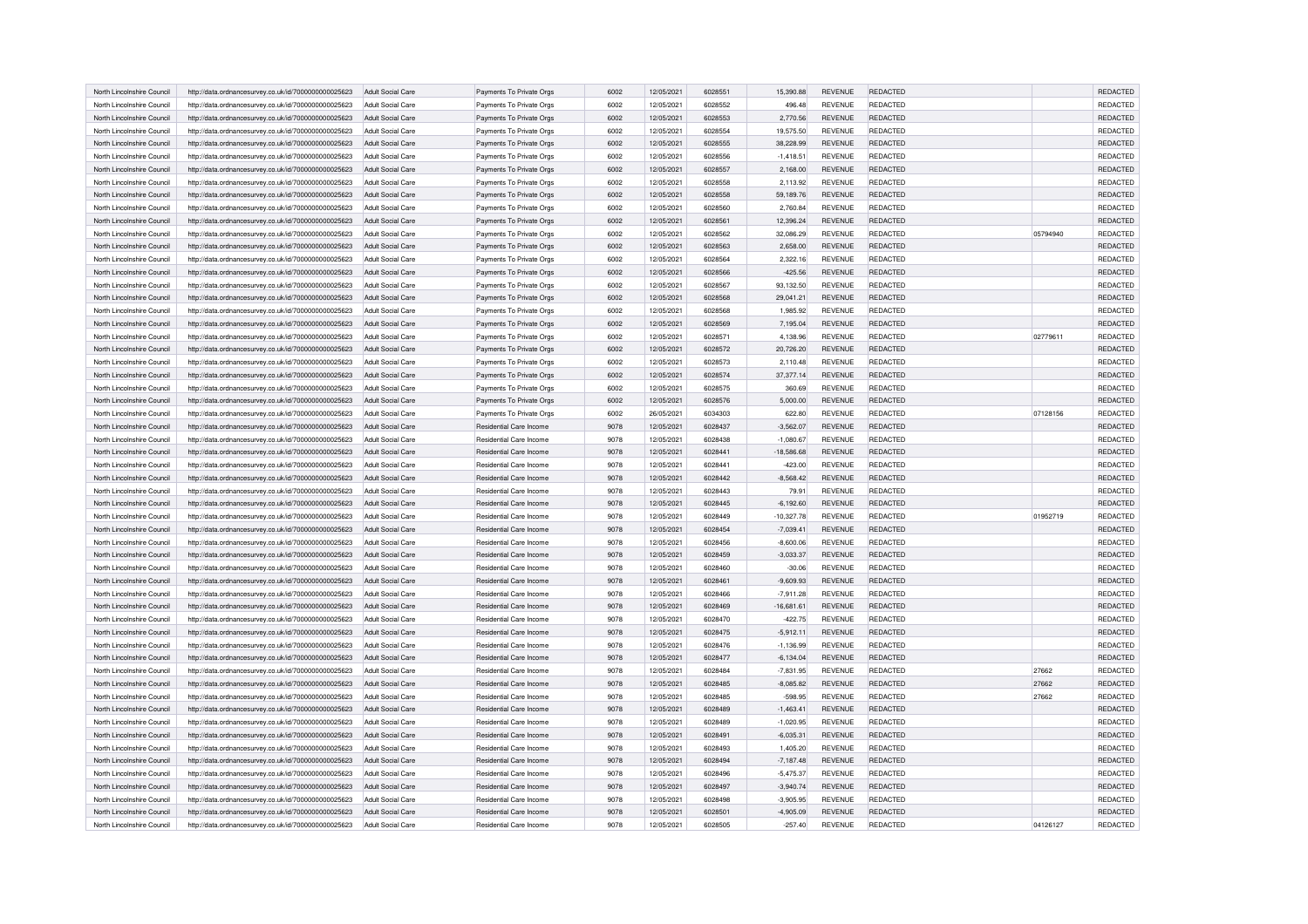| North Lincolnshire Council | http://data.ordnancesurvey.co.uk/id/7000000000025623 | Adult Social Care          | Residential Care Income             | 9078         | 12/05/2021 | 6028508 | $-859.70$     | <b>REVENUE</b> | REDACTED                           | 02262217 | REDACTED        |
|----------------------------|------------------------------------------------------|----------------------------|-------------------------------------|--------------|------------|---------|---------------|----------------|------------------------------------|----------|-----------------|
| North Lincolnshire Council | http://data.ordnancesurvey.co.uk/id/7000000000025623 | Adult Social Care          | Residential Care Income             | 9078         | 12/05/2021 | 6028508 | $-3,266.10$   | <b>REVENUE</b> | <b>REDACTED</b>                    | 02262217 | <b>REDACTED</b> |
| North Lincolnshire Council | http://data.ordnancesurvey.co.uk/id/7000000000025623 | Adult Social Care          | Residential Care Income             | 9078         | 12/05/2021 | 6028509 | $-1,099.73$   | REVENUE        | REDACTED                           |          | REDACTED        |
| North Lincolnshire Council | http://data.ordnancesurvey.co.uk/id/7000000000025623 | Adult Social Care          | Residential Care Income             | 9078         | 12/05/2021 | 6028509 | $-5,422.97$   | <b>REVENUE</b> | REDACTED                           |          | REDACTED        |
| North Lincolnshire Council | http://data.ordnancesurvey.co.uk/id/7000000000025623 | Adult Social Care          | Residential Care Income             | 9078         | 12/05/2021 | 6028510 | $-13,171.35$  | <b>REVENUE</b> | REDACTED                           |          | REDACTED        |
| North Lincolnshire Council | http://data.ordnancesurvey.co.uk/id/7000000000025623 | Adult Social Care          | Residential Care Income             | 9078         | 12/05/2021 | 6028511 | 141.54        | <b>REVENUE</b> | REDACTED                           |          | REDACTED        |
| North Lincolnshire Council | http://data.ordnancesurvey.co.uk/id/7000000000025623 | Adult Social Care          | Residential Care Income             | 9078         | 12/05/2021 | 6028515 | $-7,116.86$   | <b>REVENUE</b> | REDACTED                           | 03745258 | REDACTED        |
| North Lincolnshire Council | http://data.ordnancesurvey.co.uk/id/7000000000025623 | Adult Social Care          | Residential Care Income             | 9078         | 12/05/2021 | 6028516 | $-13,378.76$  | <b>REVENUE</b> | REDACTED                           |          | REDACTED        |
| North Lincolnshire Council | http://data.ordnancesurvey.co.uk/id/7000000000025623 | Adult Social Care          | Residential Care Income             | 9078         | 12/05/2021 | 6028518 | $-9,025.91$   | REVENUE        | <b>REDACTED</b>                    |          | REDACTED        |
| North Lincolnshire Council | http://data.ordnancesurvey.co.uk/id/7000000000025623 | Adult Social Care          | Residential Care Income             | 9078         | 12/05/2021 | 6028520 | $-4,857.77$   | <b>REVENUE</b> | <b>REDACTED</b>                    |          | REDACTED        |
| North Lincolnshire Council | http://data.ordnancesurvey.co.uk/id/7000000000025623 | Adult Social Care          | Residential Care Income             | 9078         | 12/05/2021 | 6028522 | $-1,666.14$   | <b>REVENUE</b> | <b>REDACTED</b>                    |          | REDACTED        |
| North Lincolnshire Council | http://data.ordnancesurvey.co.uk/id/7000000000025623 | Adult Social Care          | Residential Care Income             | 9078         | 12/05/2021 | 6028524 | $-443.12$     | <b>REVENUE</b> | REDACTED                           |          | REDACTED        |
| North Lincolnshire Council | http://data.ordnancesurvey.co.uk/id/7000000000025623 | Adult Social Care          | <b>Besidential Care Income</b>      | 9078         | 12/05/2021 | 6028525 | $-547.70$     | <b>REVENUE</b> | <b>REDACTED</b>                    | 02779611 | REDACTED        |
| North Lincolnshire Council | http://data.ordnancesurvey.co.uk/id/7000000000025623 | Adult Social Care          | <b>Besidential Care Income</b>      | 9078         | 12/05/2021 | 6028525 | $-985.40$     | <b>REVENUE</b> | REDACTED                           | 02779611 | <b>REDACTED</b> |
| North Lincolnshire Council | http://data.ordnancesurvey.co.uk/id/7000000000025623 | <b>Adult Social Care</b>   | <b>Besidential Care Income</b>      | 9078         | 12/05/2021 | 6028526 | $-3,438.50$   | <b>REVENUE</b> | REDACTED                           | 02779611 | REDACTED        |
| North Lincolnshire Council | http://data.ordnancesurvey.co.uk/id/7000000000025623 | Adult Social Care          | Residential Care Income             | 9078         | 12/05/2021 | 6028527 | $-598.95$     | <b>REVENUE</b> | REDACTED                           | 02779611 | REDACTED        |
| North Lincolnshire Council | http://data.ordnancesurvey.co.uk/id/7000000000025623 | Adult Social Care          | Residential Care Income             | 9078         | 12/05/2021 | 6028527 | $-5,614.65$   | REVENUE        | REDACTED                           | 02779611 | REDACTED        |
| North Lincolnshire Council | http://data.ordnancesurvey.co.uk/id/7000000000025623 | Adult Social Care          | Residential Care Income             | 9078         | 12/05/2021 | 6028529 | $-15,487.88$  | <b>REVENUE</b> | REDACTED                           | 02779611 | REDACTED        |
| North Lincolnshire Council | http://data.ordnancesurvey.co.uk/id/7000000000025623 | Adult Social Care          | Residential Care Income             | 9078         | 12/05/2021 | 6028529 | $-2,313.92$   | <b>REVENUE</b> | <b>REDACTED</b>                    | 02779611 | <b>REDACTED</b> |
| North Lincolnshire Council | http://data.ordnancesurvey.co.uk/id/7000000000025623 | Adult Social Care          | <b>Besidential Care Income</b>      | 9078         | 12/05/2021 | 6028530 | 2,660.33      | <b>REVENUE</b> | REDACTED                           | 02779611 | REDACTED        |
| North Lincolnshire Council |                                                      | Adult Social Care          | <b>Besidential Care Income</b>      | 9078         | 12/05/2021 | 6028531 | $-4,862.90$   | <b>REVENUE</b> | REDACTED                           | 02779611 | REDACTED        |
| North Lincolnshire Council | http://data.ordnancesurvey.co.uk/id/7000000000025623 |                            | Residential Care Income             | 9078         |            | 6028531 |               |                | REDACTED                           | 02779611 | REDACTED        |
|                            | http://data.ordnancesurvey.co.uk/id/7000000000025623 | Adult Social Care          |                                     |              | 12/05/2021 |         | $-701.51$     | <b>REVENUE</b> |                                    |          | REDACTED        |
| North Lincolnshire Council | http://data.ordnancesurvey.co.uk/id/7000000000025623 | Adult Social Care          | Residential Care Income             | 9078         | 12/05/2021 | 6028533 | $-828.40$     | <b>REVENUE</b> | REDACTED                           | 02779611 |                 |
| North Lincolnshire Council | http://data.ordnancesurvey.co.uk/id/7000000000025623 | Adult Social Care          | Residential Care Income             | 9078<br>9078 | 12/05/2021 | 6028533 | $-386.75$     | <b>REVENUE</b> | <b>REDACTED</b><br><b>REDACTED</b> | 02779611 | REDACTED        |
| North Lincolnshire Council | http://data.ordnancesurvey.co.uk/id/7000000000025623 | Adult Social Care          | Residential Care Income             |              | 12/05/2021 | 6028534 | $-1,447.22$   | <b>REVENUE</b> |                                    | 02779611 | REDACTED        |
| North Lincolnshire Council | http://data.ordnancesurvey.co.uk/id/7000000000025623 | Adult Social Care          | Residential Care Income             | 9078         | 12/05/2021 | 6028535 | $-1,259.70$   | <b>REVENUE</b> | REDACTED                           | 02779611 | REDACTED        |
| North Lincolnshire Council | http://data.ordnancesurvey.co.uk/id/7000000000025623 | Adult Social Care          | <b>Besidential Care Income</b>      | 9078         | 12/05/2021 | 6028542 | $-36,879.96$  | <b>REVENUE</b> | <b>REDACTED</b>                    |          | REDACTED        |
| North Lincolnshire Council | http://data.ordnancesurvey.co.uk/id/7000000000025623 | Adult Social Care          | Residential Care Income             | 9078         | 12/05/2021 | 6028545 | 1.658.10      | <b>REVENUE</b> | <b>REDACTED</b>                    | 06048328 | REDACTED        |
| North Lincolnshire Council | http://data.ordnancesurvey.co.uk/id/7000000000025623 | Adult Social Care          | Residential Care Income             | 9078         | 12/05/2021 | 6028546 | $-7,263.52$   | <b>REVENUE</b> | REDACTED                           | 4738023  | REDACTED        |
| North Lincolnshire Council | http://data.ordnancesurvey.co.uk/id/7000000000025623 | Adult Social Care          | Residential Care Income             | 9078         | 12/05/2021 | 6028548 | $-824.90$     | REVENUE        | REDACTED                           | 04228353 | REDACTED        |
| North Lincolnshire Council | http://data.ordnancesurvey.co.uk/id/7000000000025623 | Adult Social Care          | Residential Care Income             | 9078         | 12/05/2021 | 6028549 | $-10,918.07$  | <b>REVENUE</b> | REDACTED                           |          | REDACTED        |
| North Lincolnshire Council | http://data.ordnancesurvey.co.uk/id/7000000000025623 | Adult Social Care          | Residential Care Income             | 9078         | 12/05/2021 | 6028551 | $-3,670.26$   | <b>REVENUE</b> | <b>REDACTED</b>                    |          | REDACTED        |
| North Lincolnshire Council | http://data.ordnancesurvey.co.uk/id/7000000000025623 | Adult Social Care          | <b>Besidential Care Income</b>      | 9078         | 12/05/2021 | 6028552 | $-231.90$     | <b>REVENUE</b> | <b>REDACTED</b>                    |          | REDACTED        |
| North Lincolnshire Council | http://data.ordnancesurvey.co.uk/id/7000000000025623 | Adult Social Care          | Residential Care Income             | 9078         | 12/05/2021 | 6028553 | $-105.75$     | <b>REVENUE</b> | <b>REDACTED</b>                    |          | REDACTED        |
| North Lincolnshire Council | http://data.ordnancesurvey.co.uk/id/7000000000025623 | Adult Social Care          | Residential Care Income             | 9078         | 12/05/2021 | 6028554 | $-7,634.17$   | <b>REVENUE</b> | REDACTED                           |          | REDACTED        |
| North Lincolnshire Council | http://data.ordnancesurvey.co.uk/id/7000000000025623 | Adult Social Care          | Residential Care Income             | 9078         | 12/05/2021 | 6028555 | $-10,487.58$  | <b>REVENUE</b> | REDACTED                           |          | REDACTED        |
| North Lincolnshire Council | http://data.ordnancesurvey.co.uk/id/7000000000025623 | <b>Adult Social Care</b>   | Residential Care Income             | 9078         | 12/05/2021 | 6028556 | $-265.80$     | <b>REVENUE</b> | REDACTED                           |          | REDACTED        |
| North Lincolnshire Council | http://data.ordnancesurvey.co.uk/id/7000000000025623 | Adult Social Care          | Residential Care Income             | 9078         | 12/05/2021 | 6028558 | $-423.00$     | <b>REVENUE</b> | REDACTED                           |          | REDACTED        |
| North Lincolnshire Council | http://data.ordnancesurvey.co.uk/id/7000000000025623 | Adult Social Care          | Residential Care Income             | 9078         | 12/05/2021 | 6028558 | $-12,916.13$  | <b>REVENUE</b> | <b>REDACTED</b>                    |          | REDACTED        |
| North Lincolnshire Council | http://data.ordnancesurvey.co.uk/id/7000000000025623 | Adult Social Care          | <b>Besidential Care Income</b>      | 9078         | 12/05/2021 | 6028562 | $-10,374.95$  | <b>REVENUE</b> | <b>REDACTED</b>                    | 05794940 | REDACTED        |
| North Lincolnshire Council | http://data.ordnancesurvey.co.uk/id/7000000000025623 | Adult Social Care          | Residential Care Income             | 9078         | 12/05/2021 | 6028566 | $-511.14$     | <b>REVENUE</b> | REDACTED                           |          | REDACTED        |
| North Lincolnshire Council | http://data.ordnancesurvey.co.uk/id/7000000000025623 | Adult Social Care          | <b>Besidential Care Income</b>      | 9078         | 12/05/2021 | 6028567 | $-26, 159.65$ | <b>REVENUE</b> | <b>REDACTED</b>                    |          | REDACTED        |
| North Lincolnshire Council | http://data.ordnancesurvey.co.uk/id/7000000000025623 | Adult Social Care          | Residential Care Income             | 9078         | 12/05/2021 | 6028568 | $-414.20$     | REVENUE        | REDACTED                           |          | REDACTED        |
| North Lincolnshire Council | http://data.ordnancesurvey.co.uk/id/7000000000025623 | Adult Social Care          | Residential Care Income             | 9078         | 12/05/2021 | 6028568 | $-9,848.34$   | <b>REVENUE</b> | REDACTED                           |          | REDACTED        |
| North Lincolnshire Council | http://data.ordnancesurvey.co.uk/id/7000000000025623 | Adult Social Care          | Residential Care Income             | 9078         | 12/05/2021 | 6028572 | $-5,904.62$   | <b>REVENUE</b> | REDACTED                           |          | REDACTED        |
| North Lincolnshire Council | http://data.ordnancesurvey.co.uk/id/7000000000025623 | Adult Social Care          | <b>Besidential Care Income</b>      | 9078         | 12/05/2021 | 6028574 | $-8,820.34$   | <b>REVENUE</b> | <b>REDACTED</b>                    |          | REDACTED        |
| North Lincolnshire Council | http://data.ordnancesurvey.co.uk/id/7000000000025623 | Adult Social Care          | <b>Besidential Care Income</b>      | 9078         | 12/05/2021 | 6028575 | $-33.48$      | <b>REVENUE</b> | <b>REDACTED</b>                    |          | REDACTED        |
| North Lincolnshire Council | http://data.ordnancesurvey.co.uk/id/7000000000025623 | Central Services To Public | Rents                               | 3201         | 26/05/2021 | 6033286 | 350.00        | <b>REVENUE</b> | <b>REDACTED</b>                    |          | REDACTED        |
| North Lincolnshire Council | http://data.ordnancesurvey.co.uk/id/7000000000025623 | Central Services To Public | Rents                               | 3201         | 26/05/2021 | 6033341 | 350.00        | <b>REVENUE</b> | REDACTED                           |          | REDACTED        |
| North Lincolnshire Council | http://data.ordnancesurvey.co.uk/id/7000000000025623 | Central Services To Public | <b>Test And Trace Discretionary</b> | 6093         | 04/05/2021 | 6024620 | 500.00        | <b>REVENUE</b> | <b>REDACTED</b>                    |          | REDACTED        |
| North Lincolnshire Council | http://data.ordnancesurvey.co.uk/id/7000000000025623 | Central Services To Public | <b>Test And Trace Discretionan</b>  | 6093         | 05/05/2021 | 6025389 | 500.00        | <b>REVENUE</b> | <b>REDACTED</b>                    |          | REDACTED        |
| North Lincolnshire Council | http://data.ordnancesurvey.co.uk/id/7000000000025623 | Central Services To Public | <b>Test And Trace Discretionary</b> | 6093         | 06/05/2021 | 6025801 | 500.00        | <b>REVENUE</b> | REDACTED                           |          | REDACTED        |
| North Lincolnshire Council | http://data.ordnancesurvey.co.uk/id/7000000000025623 | Central Services To Public | <b>Test And Trace Discretionary</b> | 6093         | 07/05/2021 | 6026395 | 500.00        | <b>REVENUE</b> | <b>REDACTED</b>                    |          | REDACTED        |
| North Lincolnshire Council | http://data.ordnancesurvey.co.uk/id/7000000000025623 | Central Services To Public | <b>Test And Trace Discretionary</b> | 6093         | 07/05/2021 | 6026396 | 500.00        | <b>REVENUE</b> | REDACTED                           |          | <b>REDACTED</b> |
| North Lincolnshire Council | http://data.ordnancesurvey.co.uk/id/7000000000025623 | Central Services To Public | <b>Test And Trace Discretionary</b> | 6093         | 11/05/2021 | 6027669 | 500.00        | <b>REVENUE</b> | REDACTED                           |          | REDACTED        |
| North Lincolnshire Council | http://data.ordnancesurvey.co.uk/id/7000000000025623 | Central Services To Public | <b>Test And Trace Discretionary</b> | 6093         | 11/05/2021 | 6027672 | 500.00        | <b>REVENUE</b> | <b>REDACTED</b>                    |          | REDACTED        |
| North Lincolnshire Council | http://data.ordnancesurvey.co.uk/id/7000000000025623 | Central Services To Public | <b>Test And Trace Discretionary</b> | 6093         | 12/05/2021 | 6028432 | 500.00        | <b>REVENUE</b> | <b>REDACTED</b>                    |          | REDACTED        |
| North Lincolnshire Council | http://data.ordnancesurvey.co.uk/id/7000000000025623 | Central Services To Public | <b>Test And Trace Discretionary</b> | 6093         | 12/05/2021 | 6028433 | 500.00        | <b>REVENUE</b> | <b>REDACTED</b>                    |          | REDACTED        |
|                            |                                                      |                            |                                     |              |            |         |               |                |                                    |          |                 |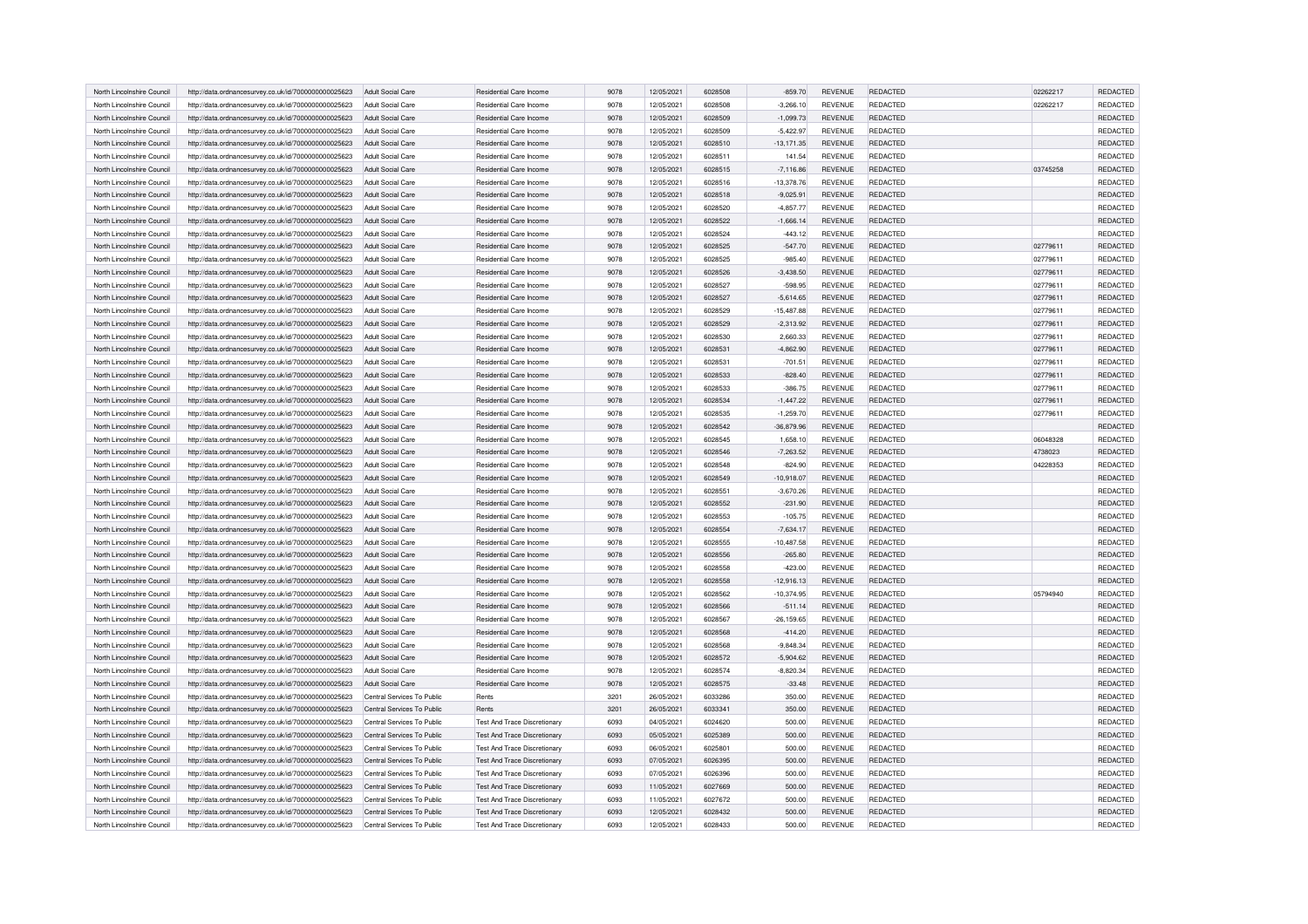| North Lincolnshire Council | http://data.ordnancesurvey.co.uk/id/7000000000025623 | Central Services To Public | <b>Test And Trace Discretionary</b> | 6093 | 13/05/2021 | 6028896 | 500.00 | REVENUE        | REDACTED        | <b>REDACTED</b> |
|----------------------------|------------------------------------------------------|----------------------------|-------------------------------------|------|------------|---------|--------|----------------|-----------------|-----------------|
| North Lincolnshire Council | http://data.ordnancesurvey.co.uk/id/7000000000025623 | Central Services To Public | Test And Trace Discretionary        | 6093 | 13/05/2021 | 6028897 | 500.00 | <b>REVENUE</b> | <b>REDACTED</b> | REDACTED        |
| North Lincolnshire Council | http://data.ordnancesurvey.co.uk/id/7000000000025623 | Central Services To Public | <b>Test And Trace Discretionary</b> | 6093 | 13/05/2021 | 6028898 | 500.00 | <b>REVENUE</b> | REDACTED        | REDACTED        |
| North Lincolnshire Council | http://data.ordnancesurvey.co.uk/id/7000000000025623 | Central Services To Public | <b>Test And Trace Discretionary</b> | 6093 | 13/05/2021 | 6028900 | 500.00 | <b>REVENUE</b> | <b>REDACTED</b> | REDACTED        |
| North Lincolnshire Council | http://data.ordnancesurvey.co.uk/id/7000000000025623 | Central Services To Public | <b>Test And Trace Discretionary</b> | 6093 | 14/05/2021 | 6029526 | 500.00 | <b>REVENUE</b> | REDACTED        | <b>REDACTED</b> |
| North Lincolnshire Council | http://data.ordnancesurvey.co.uk/id/7000000000025623 | Central Services To Public | <b>Test And Trace Discretionary</b> | 6093 | 14/05/2021 | 6029529 | 500.00 | <b>REVENUE</b> | <b>REDACTED</b> | REDACTED        |
| North Lincolnshire Council | http://data.ordnancesurvey.co.uk/id/7000000000025623 | Central Services To Public | <b>Test And Trace Discretionary</b> | 6093 | 17/05/2021 | 6030408 | 500.00 | <b>REVENUE</b> | REDACTED        | REDACTED        |
| North Lincolnshire Council | http://data.ordnancesurvey.co.uk/id/7000000000025623 | Central Services To Public | Test And Trace Discretionary        | 6093 | 17/05/2021 | 6030409 | 500.00 | <b>REVENUE</b> | <b>REDACTED</b> | REDACTED        |
| North Lincolnshire Council | http://data.ordnancesurvey.co.uk/id/7000000000025623 | Central Services To Public | Test And Trace Discretionary        | 6093 | 18/05/2021 | 6030689 | 500.00 | <b>REVENUE</b> | <b>REDACTED</b> | REDACTED        |
| North Lincolnshire Council | http://data.ordnancesurvey.co.uk/id/7000000000025623 | Central Services To Public | Test And Trace Discretionary        | 6093 | 19/05/2021 | 6031383 | 500.00 | <b>REVENUE</b> | REDACTED        | REDACTED        |
| North Lincolnshire Council | http://data.ordnancesurvey.co.uk/id/7000000000025623 | Central Services To Public | <b>Test And Trace Discretionary</b> | 6093 | 19/05/2021 | 6031384 | 500.00 | <b>REVENUE</b> | REDACTED        | <b>REDACTED</b> |
| North Lincolnshire Council | http://data.ordnancesurvey.co.uk/id/7000000000025623 | Central Services To Public | <b>Test And Trace Discretionary</b> | 6093 | 20/05/2021 | 6031611 | 500.00 | <b>REVENUE</b> | <b>REDACTED</b> | <b>REDACTED</b> |
| North Lincolnshire Council | http://data.ordnancesurvey.co.uk/id/7000000000025623 | Central Services To Public | <b>Test And Trace Discretionary</b> | 6093 | 20/05/2021 | 6031612 | 500.00 | <b>REVENUE</b> | REDACTED        | REDACTED        |
| North Lincolnshire Council | http://data.ordnancesurvey.co.uk/id/7000000000025623 | Central Services To Public | <b>Test And Trace Discretionary</b> | 6093 | 20/05/2021 | 6031613 | 500.00 | <b>REVENUE</b> | REDACTED        | <b>REDACTED</b> |
| North Lincolnshire Council | http://data.ordnancesurvey.co.uk/id/7000000000025623 | Central Services To Public | <b>Test And Trace Discretionary</b> | 6093 | 20/05/2021 | 6031614 | 500.00 | REVENUE        | REDACTED        | REDACTED        |
| North Lincolnshire Council | http://data.ordnancesurvey.co.uk/id/7000000000025623 | Central Services To Public | <b>Test And Trace Discretionary</b> | 6093 | 20/05/2021 | 6031616 | 500.00 | <b>REVENUE</b> | <b>REDACTED</b> | REDACTED        |
| North Lincolnshire Council | http://data.ordnancesurvey.co.uk/id/7000000000025623 | Central Services To Public | <b>Test And Trace Discretionary</b> | 6093 | 21/05/2021 | 6032363 | 500.00 | <b>REVENUE</b> | REDACTED        | REDACTED        |
| North Lincolnshire Council | http://data.ordnancesurvey.co.uk/id/7000000000025623 | Central Services To Public | <b>Test And Trace Discretionary</b> | 6093 | 25/05/2021 | 6034260 | 500.00 | <b>REVENUE</b> | REDACTED        | REDACTED        |
| North Lincolnshire Council | http://data.ordnancesurvey.co.uk/id/7000000000025623 | Central Services To Public | <b>Test And Trace Discretionary</b> | 6093 | 25/05/2021 | 6034262 | 500.00 | <b>REVENUE</b> | REDACTED        | <b>REDACTED</b> |
| North Lincolnshire Council |                                                      | Central Services To Public |                                     | 6093 | 25/05/2021 | 6034263 |        | <b>REVENUE</b> | <b>REDACTED</b> | REDACTED        |
|                            | http://data.ordnancesurvey.co.uk/id/7000000000025623 |                            | <b>Test And Trace Discretionary</b> | 6093 |            | 6035371 | 500.00 |                | REDACTED        |                 |
| North Lincolnshire Council | http://data.ordnancesurvey.co.uk/id/7000000000025623 | Central Services To Public | <b>Test And Trace Discretionary</b> |      | 26/05/2021 |         | 500.00 | <b>REVENUE</b> |                 | REDACTED        |
| North Lincolnshire Council | http://data.ordnancesurvey.co.uk/id/7000000000025623 | Central Services To Public | Test And Trace Discretionary        | 6093 | 26/05/2021 | 6035372 | 500.00 | <b>REVENUE</b> | <b>REDACTED</b> | REDACTED        |
| North Lincolnshire Council | http://data.ordnancesurvey.co.uk/id/7000000000025623 | Central Services To Public | <b>Test And Trace Mandatory</b>     | 6091 | 05/05/2021 | 6025388 | 500.00 | <b>REVENUE</b> | <b>REDACTED</b> | REDACTED        |
| North Lincolnshire Council | http://data.ordnancesurvey.co.uk/id/7000000000025623 | Central Services To Public | <b>Test And Trace Mandatory</b>     | 6091 | 07/05/2021 | 6026393 | 500.00 | <b>REVENUE</b> | <b>REDACTED</b> | <b>REDACTED</b> |
| North Lincolnshire Council | http://data.ordnancesurvey.co.uk/id/7000000000025623 | Central Services To Public | <b>Test And Trace Mandatory</b>     | 6091 | 07/05/2021 | 6026394 | 500.00 | <b>REVENUE</b> | REDACTED        | <b>REDACTED</b> |
| North Lincolnshire Council | http://data.ordnancesurvey.co.uk/id/7000000000025623 | Central Services To Public | <b>Test And Trace Mandatory</b>     | 6091 | 11/05/2021 | 6027671 | 500.00 | <b>REVENUE</b> | REDACTED        | <b>REDACTED</b> |
| North Lincolnshire Council | http://data.ordnancesurvey.co.uk/id/7000000000025623 | Central Services To Public | <b>Test And Trace Mandatory</b>     | 6091 | 14/05/2021 | 6029527 | 500.00 | <b>REVENUE</b> | REDACTED        | REDACTED        |
| North Lincolnshire Council | http://data.ordnancesurvey.co.uk/id/7000000000025623 | Central Services To Public | <b>Test And Trace Mandatory</b>     | 6091 | 14/05/2021 | 6029528 | 500.00 | REVENUE        | REDACTED        | REDACTED        |
| North Lincolnshire Council | http://data.ordnancesurvey.co.uk/id/7000000000025623 | Central Services To Public | <b>Test And Trace Mandatory</b>     | 6091 | 18/05/2021 | 6030687 | 500.00 | REVENUE        | REDACTED        | REDACTED        |
| North Lincolnshire Council | http://data.ordnancesurvey.co.uk/id/7000000000025623 | Central Services To Public | <b>Test And Trace Mandatory</b>     | 6091 | 20/05/2021 | 6031615 | 500.00 | REVENUE        | REDACTED        | REDACTED        |
| North Lincolnshire Council | http://data.ordnancesurvey.co.uk/id/7000000000025623 | Central Services To Public | <b>Test And Trace Mandatory</b>     | 6091 | 24/05/2021 | 6033404 | 500.00 | <b>REVENUE</b> | REDACTED        | <b>REDACTED</b> |
| North Lincolnshire Council | http://data.ordnancesurvey.co.uk/id/7000000000025623 | Central Services To Public | <b>Test And Trace Mandatory</b>     | 6091 | 25/05/2021 | 6034264 | 500.00 | REVENUE        | REDACTED        | REDACTED        |
| North Lincolnshire Council | http://data.ordnancesurvey.co.uk/id/7000000000025623 | Central Services To Public | <b>Test And Trace Mandatory</b>     | 6091 | 25/05/2021 | 6034265 | 500.00 | <b>REVENUE</b> | REDACTED        | <b>REDACTED</b> |
| North Lincolnshire Council | http://data.ordnancesurvey.co.uk/id/7000000000025623 | Central Services To Public | <b>Test And Trace Mandatory</b>     | 6091 | 27/05/2021 | 6035959 | 500.00 | REVENUE        | REDACTED        | REDACTED        |
| North Lincolnshire Council | http://data.ordnancesurvey.co.uk/id/7000000000025623 | Central Services To Public | <b>Test And Trace Mandatory</b>     | 6091 | 28/05/2021 | 6036847 | 500.00 | REVENUE        | REDACTED        | REDACTED        |
| North Lincolnshire Council | http://data.ordnancesurvey.co.uk/id/7000000000025623 | Central Services To Public | <b>Test And Trace Mandatory</b>     | 6091 | 28/05/2021 | 6036848 | 500.00 | REVENUE        | REDACTED        | REDACTED        |
| North Lincolnshire Council | http://data.ordnancesurvey.co.uk/id/7000000000025623 | Central Services To Public | <b>Test And Trace Mandatory</b>     | 6091 | 28/05/2021 | 6036849 | 500.00 | <b>REVENUE</b> | REDACTED        | REDACTED        |
| North Lincolnshire Council | http://data.ordnancesurvey.co.uk/id/7000000000025623 | Childrens & Education      | <b>B Out Basic Allowance</b>        | 5520 | 04/05/2021 | 6023851 | 675.70 | <b>REVENUE</b> | REDACTED        | <b>REDACTED</b> |
| North Lincolnshire Council | http://data.ordnancesurvey.co.uk/id/7000000000025623 | Childrens & Education      | <b>B Out Basic Allowance</b>        | 5520 | 04/05/2021 | 6023854 | 175.10 | <b>REVENUE</b> | REDACTED        | REDACTED        |
| North Lincolnshire Council | http://data.ordnancesurvey.co.uk/id/7000000000025623 | Childrens & Education      | <b>B Out Basic Allowance</b>        | 5520 | 04/05/2021 | 6023855 | 422.48 | <b>REVENUE</b> | REDACTED        | REDACTED        |
| North Lincolnshire Council | http://data.ordnancesurvey.co.uk/id/7000000000025623 | Childrens & Education      | <b>B Out Basic Allowance</b>        | 5520 | 04/05/2021 | 6023857 | 386.08 | <b>REVENUE</b> | REDACTED        | REDACTED        |
| North Lincolnshire Council | http://data.ordnancesurvey.co.uk/id/7000000000025623 | Childrens & Education      | <b>B Out Basic Allowance</b>        | 5520 | 04/05/2021 | 6023858 | 901.25 | <b>REVENUE</b> | REDACTED        | REDACTED        |
| North Lincolnshire Council | http://data.ordnancesurvey.co.uk/id/7000000000025623 | Childrens & Education      | <b>B Out Basic Allowance</b>        | 5520 | 04/05/2021 | 6023863 | 571.11 | REVENUE        | REDACTED        | REDACTED        |
| North Lincolnshire Council | http://data.ordnancesurvey.co.uk/id/7000000000025623 | Childrens & Education      | <b>B Out Basic Allowance</b>        | 5520 | 04/05/2021 | 6023865 | 375.95 | <b>REVENUE</b> | REDACTED        | REDACTED        |
| North Lincolnshire Council | http://data.ordnancesurvey.co.uk/id/7000000000025623 | Childrens & Education      | <b>B Out Basic Allowance</b>        | 5520 | 04/05/2021 | 6023867 | 386.08 | <b>REVENUE</b> | REDACTED        | REDACTED        |
| North Lincolnshire Council | http://data.ordnancesurvey.co.uk/id/7000000000025623 | Childrens & Education      | <b>B Out Basic Allowance</b>        | 5520 | 04/05/2021 | 6023868 | 885.80 | REVENUE        | REDACTED        | REDACTED        |
| North Lincolnshire Council | http://data.ordnancesurvey.co.uk/id/7000000000025623 | Childrens & Education      | <b>B Out Basic Allowance</b>        | 5520 | 04/05/2021 | 6023871 | 459.16 | <b>REVENUE</b> | REDACTED        | REDACTED        |
| North Lincolnshire Council | http://data.ordnancesurvey.co.uk/id/7000000000025623 | Childrens & Education      | B Out Basic Allowance               | 5520 | 04/05/2021 | 6023873 | 532.05 | <b>REVENUE</b> | REDACTED        | REDACTED        |
| North Lincolnshire Council | http://data.ordnancesurvey.co.uk/id/7000000000025623 | Childrens & Education      | <b>B Out Basic Allowance</b>        | 5520 | 04/05/2021 | 6023880 | 384.05 | REVENUE        | REDACTED        | REDACTED        |
| North Lincolnshire Council | http://data.ordnancesurvey.co.uk/id/7000000000025623 | Childrens & Education      | <b>B Out Basic Allowance</b>        | 5520 | 04/05/2021 | 6023881 | 559.53 | REVENUE        | REDACTED        | REDACTED        |
| North Lincolnshire Council | http://data.ordnancesurvey.co.uk/id/7000000000025623 | Childrens & Education      | <b>B Out Basic Allowance</b>        | 5520 | 04/05/2021 | 6023883 | 312.07 | REVENUE        | REDACTED        | REDACTED        |
| North Lincolnshire Council | http://data.ordnancesurvey.co.uk/id/7000000000025623 | Childrens & Education      | <b>B Out Basic Allowance</b>        | 5520 | 04/05/2021 | 6023884 | 889.92 | REVENUE        | REDACTED        | REDACTED        |
| North Lincolnshire Council | http://data.ordnancesurvey.co.uk/id/7000000000025623 | Childrens & Education      | <b>B Out Basic Allowance</b>        | 5520 | 04/05/2021 | 6023887 | 222.48 | <b>REVENUE</b> | REDACTED        | REDACTED        |
| North Lincolnshire Council | http://data.ordnancesurvey.co.uk/id/7000000000025623 | Childrens & Education      | <b>B Out Basic Allowance</b>        | 5520 | 04/05/2021 | 6023893 | 448.14 | <b>REVENUE</b> | REDACTED        | REDACTED        |
| North Lincolnshire Council | http://data.ordnancesurvey.co.uk/id/7000000000025623 | Childrens & Education      | B Out Basic Allowance               | 5520 | 04/05/2021 | 6023894 | 876.57 | <b>REVENUE</b> | REDACTED        | REDACTED        |
| North Lincolnshire Council | http://data.ordnancesurvey.co.uk/id/7000000000025623 | Childrens & Education      | <b>B Out Basic Allowance</b>        | 5520 | 04/05/2021 | 6023896 | 318.00 | <b>REVENUE</b> | REDACTED        | REDACTED        |
| North Lincolnshire Council | http://data.ordnancesurvey.co.uk/id/7000000000025623 | Childrens & Education      | <b>B Out Basic Allowance</b>        | 5520 | 04/05/2021 | 6023900 | 287.00 | REVENUE        | REDACTED        | REDACTED        |
| North Lincolnshire Council | http://data.ordnancesurvey.co.uk/id/7000000000025623 | Childrens & Education      | <b>B Out Basic Allowance</b>        | 5520 | 04/05/2021 | 6023903 | 283.00 | REVENUE        | REDACTED        | REDACTED        |
|                            |                                                      |                            |                                     |      |            |         |        |                |                 |                 |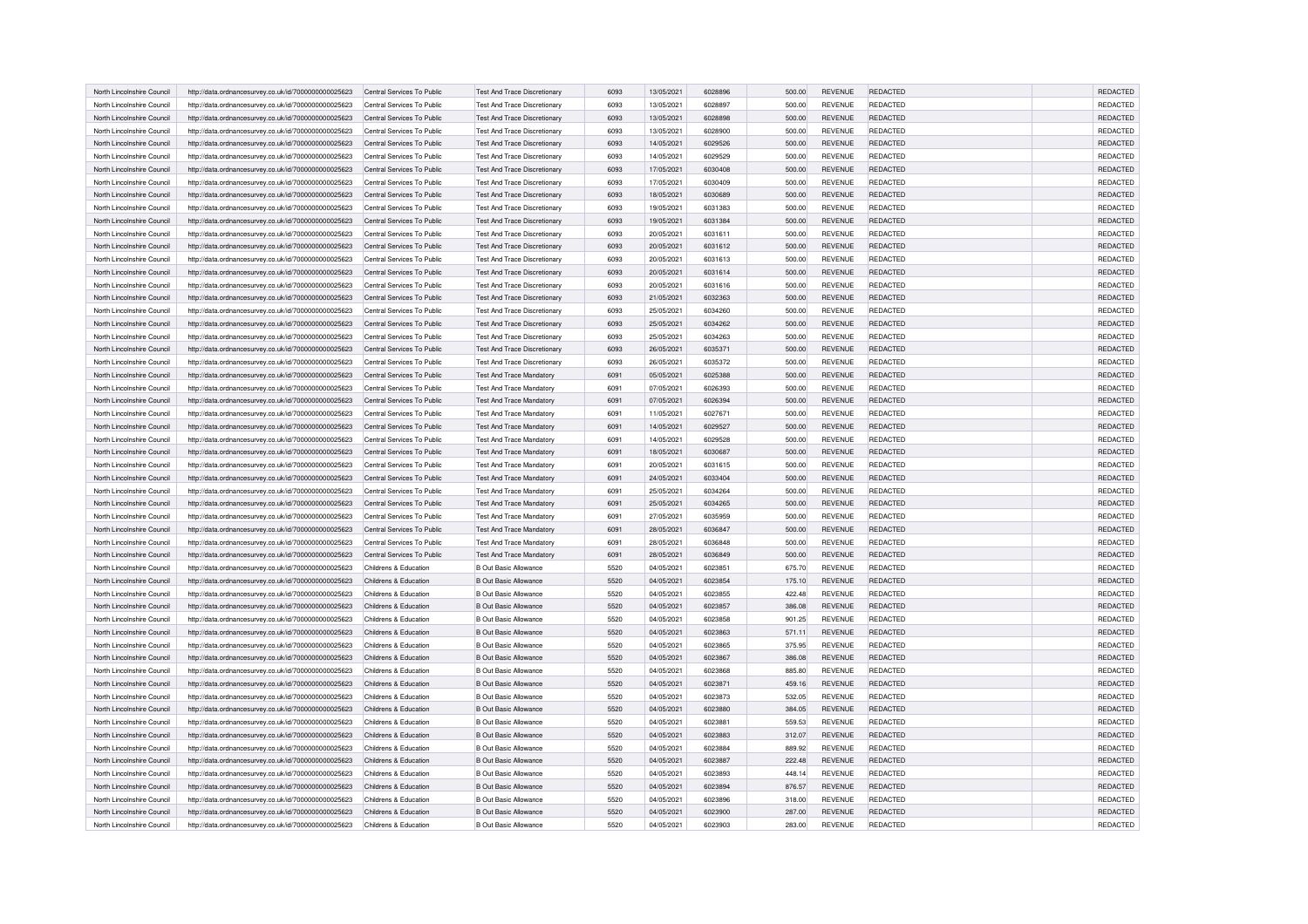| North Lincolnshire Council | http://data.ordnancesurvey.co.uk/id/7000000000025623 | Childrens & Education | <b>B Out Basic Allowance</b> | 5520 | 04/05/2021 | 6023905 | 483.00   | <b>REVENUE</b> | REDACTED        | <b>REDACTED</b> |
|----------------------------|------------------------------------------------------|-----------------------|------------------------------|------|------------|---------|----------|----------------|-----------------|-----------------|
| North Lincolnshire Council | http://data.ordnancesurvey.co.uk/id/7000000000025623 | Childrens & Education | <b>B Out Basic Allowance</b> | 5520 | 04/05/2021 | 6023908 | 287.00   | <b>REVENUE</b> | <b>REDACTED</b> | <b>REDACTED</b> |
| North Lincolnshire Council | http://data.ordnancesurvey.co.uk/id/7000000000025623 | Childrens & Education | <b>B Out Basic Allowance</b> | 5520 | 04/05/2021 | 6023910 | 341.69   | REVENUE        | REDACTED        | <b>REDACTED</b> |
| North Lincolnshire Council | http://data.ordnancesurvey.co.uk/id/7000000000025623 | Childrens & Education | <b>B Out Basic Allowance</b> | 5520 | 04/05/2021 | 6023912 | 409.26   | <b>REVENUE</b> | <b>REDACTED</b> | REDACTED        |
| North Lincolnshire Council |                                                      | Childrens & Education | <b>B Out Basic Allowance</b> | 5520 | 04/05/2021 | 6023916 | 274.10   | <b>REVENUE</b> | <b>REDACTED</b> | REDACTED        |
|                            | http://data.ordnancesurvey.co.uk/id/7000000000025623 |                       |                              |      |            |         |          |                |                 |                 |
| North Lincolnshire Council | http://data.ordnancesurvey.co.uk/id/7000000000025623 | Childrens & Education | <b>B Out Basic Allowance</b> | 5520 | 04/05/2021 | 6023917 | 1,141.96 | REVENUE        | <b>REDACTED</b> | REDACTED        |
| North Lincolnshire Council | http://data.ordnancesurvey.co.uk/id/7000000000025623 | Childrens & Education | <b>B Out Basic Allowance</b> | 5520 | 04/05/2021 | 6023920 | 265.74   | <b>REVENUE</b> | REDACTED        | <b>REDACTED</b> |
| North Lincolnshire Council | http://data.ordnancesurvey.co.uk/id/7000000000025623 | Childrens & Education | <b>B Out Basic Allowance</b> | 5520 | 04/05/2021 | 6023922 | 397.58   | REVENUE        | REDACTED        | REDACTED        |
| North Lincolnshire Council | http://data.ordnancesurvey.co.uk/id/7000000000025623 | Childrens & Education | <b>B Out Basic Allowance</b> | 5520 | 04/05/2021 | 6023925 | 667.44   | <b>REVENUE</b> | REDACTED        | REDACTED        |
| North Lincolnshire Council | http://data.ordnancesurvey.co.uk/id/7000000000025623 | Childrens & Education | <b>B Out Basic Allowance</b> | 5520 | 04/05/2021 | 6023930 | 397.58   | REVENUE        | REDACTED        | REDACTED        |
| North Lincolnshire Council | http://data.ordnancesurvey.co.uk/id/7000000000025623 | Childrens & Education | <b>B Out Basic Allowance</b> | 5520 | 04/05/2021 | 6023932 | 663.32   | <b>REVENUE</b> | REDACTED        | REDACTED        |
| North Lincolnshire Council | http://data.ordnancesurvey.co.uk/id/7000000000025623 | Childrens & Education | <b>B Out Basic Allowance</b> | 5520 | 04/05/2021 | 6023934 | 265.74   | <b>REVENUE</b> | <b>REDACTED</b> | REDACTED        |
| North Lincolnshire Council | http://data.ordnancesurvey.co.uk/id/7000000000025623 | Childrens & Education | <b>B Out Basic Allowance</b> | 5520 | 04/05/2021 | 6023942 | 885.80   | <b>REVENUE</b> | REDACTED        | REDACTED        |
| North Lincolnshire Council | http://data.ordnancesurvey.co.uk/id/7000000000025623 | Childrens & Education | <b>B Out Basic Allowance</b> | 5520 | 04/05/2021 | 6023944 | 253.20   | <b>REVENUE</b> | REDACTED        | REDACTED        |
| North Lincolnshire Council | http://data.ordnancesurvey.co.uk/id/7000000000025623 | Childrens & Education | <b>B Out Basic Allowance</b> | 5520 | 04/05/2021 | 6023945 | 710.70   | REVENUE        | REDACTED        | REDACTED        |
| North Lincolnshire Council | http://data.ordnancesurvey.co.uk/id/7000000000025623 | Childrens & Education | <b>B Out Basic Allowance</b> | 5520 | 04/05/2021 | 6023949 | 252.10   | <b>REVENUE</b> | <b>REDACTED</b> | REDACTED        |
| North Lincolnshire Council | http://data.ordnancesurvey.co.uk/id/7000000000025623 | Childrens & Education | <b>B Out Basic Allowance</b> | 5520 | 04/05/2021 | 6023953 | 444.96   | REVENUE        | REDACTED        | REDACTED        |
| North Lincolnshire Council | http://data.ordnancesurvey.co.uk/id/7000000000025623 | Childrens & Education | <b>B Out Basic Allowance</b> | 5520 | 04/05/2021 | 6023955 | 314.00   | REVENUE        | REDACTED        | REDACTED        |
| North Lincolnshire Council | http://data.ordnancesurvey.co.uk/id/7000000000025623 | Childrens & Education | <b>B Out Basic Allowance</b> | 5520 | 04/05/2021 | 6023956 | 394.05   | <b>REVENUE</b> | <b>REDACTED</b> | <b>REDACTED</b> |
| North Lincolnshire Council | http://data.ordnancesurvey.co.uk/id/7000000000025623 | Childrens & Education | <b>B Out Basic Allowance</b> | 5520 | 04/05/2021 | 6023961 | 296.66   | <b>REVENUE</b> | <b>REDACTED</b> | REDACTED        |
| North Lincolnshire Council | http://data.ordnancesurvey.co.uk/id/7000000000025623 | Childrens & Education | <b>B Out Basic Allowance</b> | 5520 | 04/05/2021 | 6023964 | 399.00   | <b>REVENUE</b> | REDACTED        | REDACTED        |
| North Lincolnshire Council | http://data.ordnancesurvey.co.uk/id/7000000000025623 | Childrens & Education | <b>B Out Basic Allowance</b> | 5520 | 04/05/2021 | 6023966 | 1,432.74 | REVENUE        | REDACTED        | REDACTED        |
| North Lincolnshire Council | http://data.ordnancesurvey.co.uk/id/7000000000025623 | Childrens & Education | <b>B Out Basic Allowance</b> | 5520 | 04/05/2021 | 6023967 | 322.39   | REVENUE        | <b>REDACTED</b> | REDACTED        |
| North Lincolnshire Council | http://data.ordnancesurvey.co.uk/id/7000000000025623 | Childrens & Education | <b>B Out Basic Allowance</b> | 5520 | 04/05/2021 | 6023969 | 434.69   | REVENUE        | REDACTED        | REDACTED        |
| North Lincolnshire Council | http://data.ordnancesurvey.co.uk/id/7000000000025623 | Childrens & Education | <b>B Out Basic Allowance</b> | 5520 | 04/05/2021 | 6023977 | 265.74   | REVENUE        | REDACTED        | REDACTED        |
| North Lincolnshire Council | http://data.ordnancesurvey.co.uk/id/7000000000025623 | Childrens & Education | <b>B Out Basic Allowance</b> | 5520 | 04/05/2021 | 6023980 | 349.00   | REVENUE        | <b>REDACTED</b> | REDACTED        |
| North Lincolnshire Council | http://data.ordnancesurvey.co.uk/id/7000000000025623 | Childrens & Education | B Out Basic Allowance        | 5520 | 04/05/2021 | 6023983 | 817.19   | <b>REVENUE</b> | REDACTED        | REDACTED        |
| North Lincolnshire Council | http://data.ordnancesurvey.co.uk/id/7000000000025623 | Childrens & Education | <b>B Out Basic Allowance</b> | 5520 | 04/05/2021 | 6023986 | 222.48   | <b>REVENUE</b> | REDACTED        | REDACTED        |
| North Lincolnshire Council | http://data.ordnancesurvey.co.uk/id/7000000000025623 | Childrens & Education | B Out Basic Allowance        | 5520 | 04/05/2021 | 6023987 | 444.96   | REVENUE        | REDACTED        | REDACTED        |
| North Lincolnshire Council | http://data.ordnancesurvey.co.uk/id/7000000000025623 | Childrens & Education | <b>B Out Basic Allowance</b> | 5520 | 04/05/2021 | 6023988 | 460.41   | REVENUE        | REDACTED        | REDACTED        |
| North Lincolnshire Council | http://data.ordnancesurvey.co.uk/id/7000000000025623 | Childrens & Education | <b>B Out Basic Allowance</b> | 5520 | 04/05/2021 | 6023995 | 265.74   | REVENUE        | <b>REDACTED</b> | REDACTED        |
| North Lincolnshire Council | http://data.ordnancesurvey.co.uk/id/7000000000025623 | Childrens & Education | <b>B Out Basic Allowance</b> | 5520 | 04/05/2021 | 6023996 | 325.74   | REVENUE        | <b>REDACTED</b> | REDACTED        |
| North Lincolnshire Council | http://data.ordnancesurvey.co.uk/id/7000000000025623 | Childrens & Education | <b>B Out Basic Allowance</b> | 5520 | 04/05/2021 | 6024000 | 287.00   | <b>REVENUE</b> | <b>REDACTED</b> | <b>REDACTED</b> |
| North Lincolnshire Council |                                                      | Childrens & Education | <b>B Out Basic Allowance</b> | 5520 | 04/05/2021 | 6024001 | 386.88   | REVENUE        | REDACTED        | REDACTED        |
|                            | http://data.ordnancesurvey.co.uk/id/7000000000025623 |                       |                              |      |            |         |          |                |                 |                 |
| North Lincolnshire Council | http://data.ordnancesurvey.co.uk/id/7000000000025623 | Childrens & Education | <b>B Out Basic Allowance</b> | 5520 | 04/05/2021 | 6024006 | 620.06   | REVENUE        | <b>REDACTED</b> | REDACTED        |
| North Lincolnshire Council | http://data.ordnancesurvey.co.uk/id/7000000000025623 | Childrens & Education | <b>B Out Basic Allowance</b> | 5520 | 04/05/2021 | 6024010 | 265.74   | REVENUE        | <b>REDACTED</b> | REDACTED        |
| North Lincolnshire Council | http://data.ordnancesurvey.co.uk/id/7000000000025623 | Childrens & Education | <b>B Out Basic Allowance</b> | 5520 | 04/05/2021 | 6024011 | 342.82   | REVENUE        | <b>REDACTED</b> | REDACTED        |
| North Lincolnshire Council | http://data.ordnancesurvey.co.uk/id/7000000000025623 | Childrens & Education | <b>B Out Basic Allowance</b> | 5520 | 04/05/2021 | 6024013 | 222.48   | REVENUE        | REDACTED        | REDACTED        |
| North Lincolnshire Council | http://data.ordnancesurvey.co.uk/id/7000000000025623 | Childrens & Education | <b>B Out Basic Allowance</b> | 5520 | 04/05/2021 | 6024014 | 795.16   | REVENUE        | <b>REDACTED</b> | REDACTED        |
| North Lincolnshire Council | http://data.ordnancesurvey.co.uk/id/7000000000025623 | Childrens & Education | <b>B Out Basic Allowance</b> | 5520 | 04/05/2021 | 6024015 | 454.38   | <b>REVENUE</b> | <b>REDACTED</b> | REDACTED        |
| North Lincolnshire Council | http://data.ordnancesurvey.co.uk/id/7000000000025623 | Childrens & Education | B Out Basic Allowance        | 5520 | 04/05/2021 | 6024018 | 282.00   | REVENUE        | <b>REDACTED</b> | REDACTED        |
| North Lincolnshire Council | http://data.ordnancesurvey.co.uk/id/7000000000025623 | Childrens & Education | <b>B Out Basic Allowance</b> | 5520 | 04/05/2021 | 6024023 | 355.58   | <b>REVENUE</b> | <b>REDACTED</b> | REDACTED        |
| North Lincolnshire Council | http://data.ordnancesurvey.co.uk/id/7000000000025623 | Childrens & Education | <b>B Out Basic Allowance</b> | 5520 | 04/05/2021 | 6024028 | 286.34   | REVENUE        | <b>REDACTED</b> | REDACTED        |
| North Lincolnshire Council | http://data.ordnancesurvey.co.uk/id/7000000000025623 | Childrens & Education | <b>B Out Basic Allowance</b> | 5520 | 04/05/2021 | 6024030 | 572.68   | REVENUE        | REDACTED        | REDACTED        |
| North Lincolnshire Council | http://data.ordnancesurvey.co.uk/id/7000000000025623 | Childrens & Education | <b>B Out Basic Allowance</b> | 5520 | 04/05/2021 | 6024031 | 820.06   | REVENUE        | <b>REDACTED</b> | <b>REDACTED</b> |
| North Lincolnshire Council | http://data.ordnancesurvey.co.uk/id/7000000000025623 | Childrens & Education | <b>B Out Basic Allowance</b> | 5520 | 04/05/2021 | 6024038 | 419.21   | <b>REVENUE</b> | <b>REDACTED</b> | REDACTED        |
| North Lincolnshire Council | http://data.ordnancesurvey.co.uk/id/7000000000025623 | Childrens & Education | <b>B Out Basic Allowance</b> | 5520 | 04/05/2021 | 6024039 | 667.44   | REVENUE        | <b>REDACTED</b> | REDACTED        |
| North Lincolnshire Council | http://data.ordnancesurvey.co.uk/id/7000000000025623 | Childrens & Education | <b>B Out Basic Allowance</b> | 5520 | 04/05/2021 | 6024040 | 307.97   | REVENUE        | <b>REDACTED</b> | REDACTED        |
| North Lincolnshire Council | http://data.ordnancesurvey.co.uk/id/7000000000025623 | Childrens & Education | <b>B Out Basic Allowance</b> | 5520 | 04/05/2021 | 6024041 | 531.48   | REVENUE        | <b>REDACTED</b> | REDACTED        |
| North Lincolnshire Council | http://data.ordnancesurvey.co.uk/id/7000000000025623 | Childrens & Education | <b>B Out Basic Allowance</b> | 5520 | 04/05/2021 | 6024044 | 888.22   | REVENUE        | REDACTED        | REDACTED        |
| North Lincolnshire Council | http://data.ordnancesurvey.co.uk/id/7000000000025623 | Childrens & Education | <b>B Out Basic Allowance</b> | 5520 | 04/05/2021 | 6024045 | 753.96   | REVENUE        | <b>REDACTED</b> | REDACTED        |
| North Lincolnshire Council | http://data.ordnancesurvey.co.uk/id/7000000000025623 | Childrens & Education | <b>B Out Basic Allowance</b> | 5520 | 04/05/2021 | 6024046 | 300.76   | REVENUE        | REDACTED        | REDACTED        |
| North Lincolnshire Council | http://data.ordnancesurvey.co.uk/id/7000000000025623 | Childrens & Education | <b>B Out Basic Allowance</b> | 5520 | 04/05/2021 | 6024047 | 488.22   | REVENUE        | <b>REDACTED</b> | REDACTED        |
| North Lincolnshire Council | http://data.ordnancesurvey.co.uk/id/7000000000025623 | Childrens & Education | <b>B Out Basic Allowance</b> | 5520 | 04/05/2021 | 6024051 | 397.58   | <b>REVENUE</b> | REDACTED        | REDACTED        |
| North Lincolnshire Council | http://data.ordnancesurvey.co.uk/id/7000000000025623 | Childrens & Education | <b>B Out Basic Allowance</b> | 5520 | 04/05/2021 | 6024053 | 525.30   | REVENUE        | REDACTED        | REDACTED        |
| North Lincolnshire Council | http://data.ordnancesurvey.co.uk/id/7000000000025623 | Childrens & Education | <b>B Out Basic Allowance</b> | 5520 | 04/05/2021 | 6024055 | 240.42   | <b>REVENUE</b> | REDACTED        | REDACTED        |
| North Lincolnshire Council | http://data.ordnancesurvey.co.uk/id/7000000000025623 | Childrens & Education | <b>B Out Basic Allowance</b> | 5520 | 04/05/2021 | 6024056 | 287.00   | REVENUE        | <b>REDACTED</b> | REDACTED        |
| North Lincolnshire Council | http://data.ordnancesurvey.co.uk/id/7000000000025623 | Childrens & Education | <b>B Out Basic Allowance</b> | 5520 | 04/05/2021 | 6024059 | 414.05   | REVENUE        | REDACTED        | REDACTED        |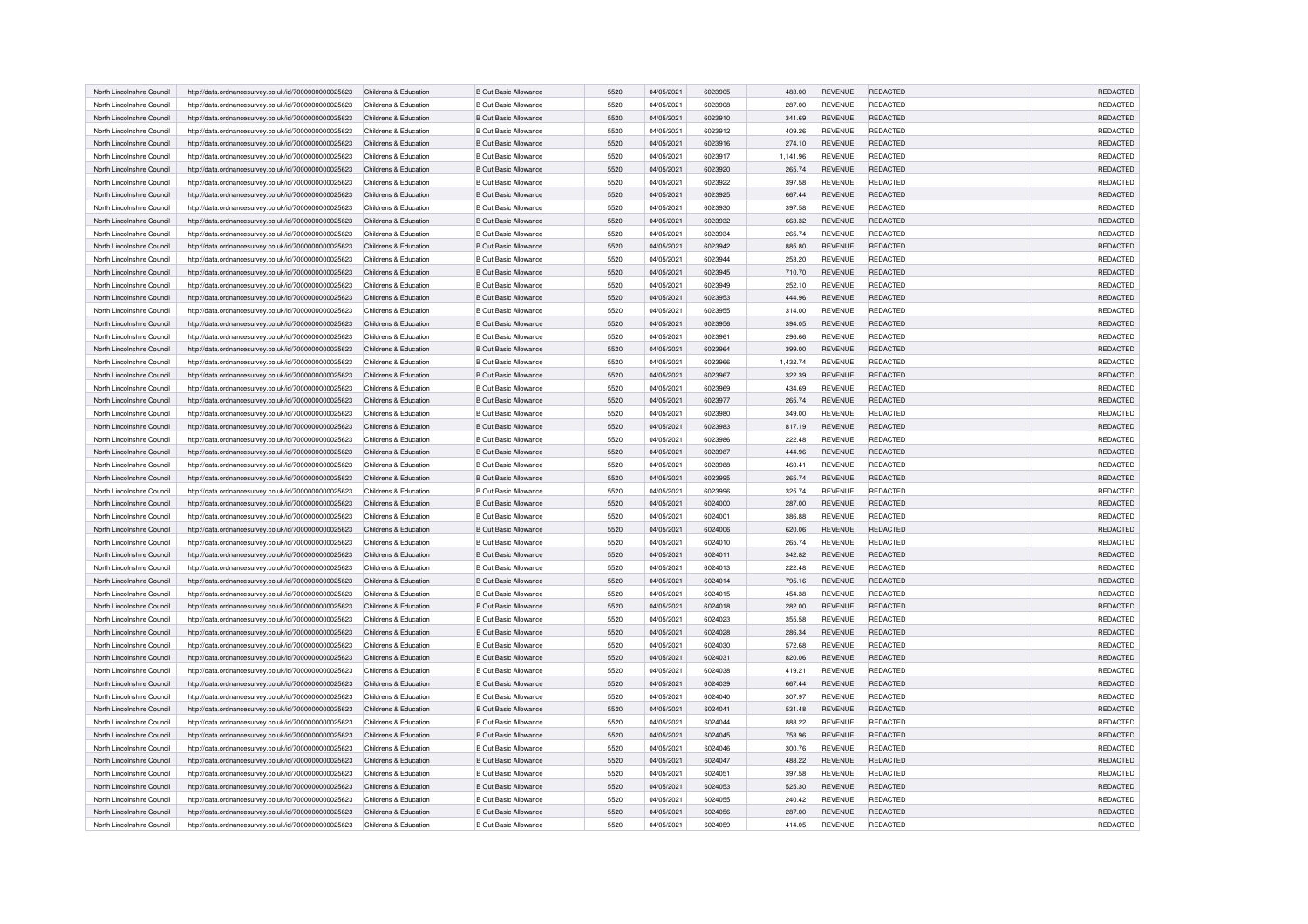| North Lincolnshire Council | http://data.ordnancesurvey.co.uk/id/7000000000025623 | Childrens & Education | <b>B Out Basic Allowance</b> | 5520 | 04/05/2021 | 6024060 | 508.10   | <b>REVENUE</b> | REDACTED        | <b>REDACTED</b> |
|----------------------------|------------------------------------------------------|-----------------------|------------------------------|------|------------|---------|----------|----------------|-----------------|-----------------|
| North Lincolnshire Council |                                                      | Childrens & Education | <b>B Out Basic Allowance</b> | 5520 | 04/05/2021 | 6024061 | 265.74   | <b>REVENUE</b> | <b>REDACTED</b> | <b>REDACTED</b> |
|                            | http://data.ordnancesurvey.co.uk/id/7000000000025623 |                       |                              |      |            |         |          |                |                 |                 |
| North Lincolnshire Council | http://data.ordnancesurvey.co.uk/id/7000000000025623 | Childrens & Education | <b>B Out Basic Allowance</b> | 5520 | 04/05/2021 | 6024063 | 299.10   | REVENUE        | REDACTED        | <b>REDACTED</b> |
| North Lincolnshire Council | http://data.ordnancesurvey.co.uk/id/7000000000025623 | Childrens & Education | <b>B Out Basic Allowance</b> | 5520 | 04/05/2021 | 6024072 | 300.76   | <b>REVENUE</b> | <b>REDACTED</b> | REDACTED        |
| North Lincolnshire Council | http://data.ordnancesurvey.co.uk/id/7000000000025623 | Childrens & Education | <b>B Out Basic Allowance</b> | 5520 | 04/05/2021 | 6024073 | 263.30   | <b>REVENUE</b> | <b>REDACTED</b> | REDACTED        |
| North Lincolnshire Council | http://data.ordnancesurvey.co.uk/id/7000000000025623 | Childrens & Education | <b>B Out Basic Allowance</b> | 5520 | 04/05/2021 | 6024078 | 440.84   | REVENUE        | REDACTED        | REDACTED        |
| North Lincolnshire Council | http://data.ordnancesurvey.co.uk/id/7000000000025623 | Childrens & Education | <b>B Out Basic Allowance</b> | 5520 | 04/05/2021 | 6024079 | 199.82   | <b>REVENUE</b> | REDACTED        | REDACTED        |
| North Lincolnshire Council | http://data.ordnancesurvey.co.uk/id/7000000000025623 | Childrens & Education | <b>B Out Basic Allowance</b> | 5520 | 04/05/2021 | 6024080 | 620.06   | <b>REVENUE</b> | REDACTED        | REDACTED        |
| North Lincolnshire Council | http://data.ordnancesurvey.co.uk/id/7000000000025623 | Childrens & Education | <b>B Out Basic Allowance</b> | 5520 | 04/05/2021 | 6024082 | 286.34   | <b>REVENUE</b> | REDACTED        | REDACTED        |
| North Lincolnshire Council | http://data.ordnancesurvey.co.uk/id/7000000000025623 | Childrens & Education | <b>B Out Basic Allowance</b> | 5520 | 04/05/2021 | 6024083 | 444.96   | <b>REVENUE</b> | REDACTED        | REDACTED        |
| North Lincolnshire Council | http://data.ordnancesurvey.co.uk/id/7000000000025623 | Childrens & Education | <b>B Out Basic Allowance</b> | 5520 | 04/05/2021 | 6024086 | 265.74   | <b>REVENUE</b> | REDACTED        | REDACTED        |
| North Lincolnshire Council | http://data.ordnancesurvey.co.uk/id/7000000000025623 | Childrens & Education | <b>B Out Basic Allowance</b> | 5520 | 04/05/2021 | 6024087 | 286.34   | <b>REVENUE</b> | <b>REDACTED</b> | REDACTED        |
| North Lincolnshire Council | http://data.ordnancesurvey.co.uk/id/7000000000025623 | Childrens & Education | <b>B Out Basic Allowance</b> | 5520 | 04/05/2021 | 6024088 | 271.92   | <b>REVENUE</b> | REDACTED        | REDACTED        |
| North Lincolnshire Council | http://data.ordnancesurvey.co.uk/id/7000000000025623 | Childrens & Education | <b>B Out Basic Allowance</b> | 5520 | 04/05/2021 | 6024089 | 620.06   | <b>REVENUE</b> | REDACTED        | REDACTED        |
| North Lincolnshire Council | http://data.ordnancesurvey.co.uk/id/7000000000025623 | Childrens & Education | <b>B Out Basic Allowance</b> | 5520 | 04/05/2021 | 6024092 | 350.20   | REVENUE        | REDACTED        | REDACTED        |
| North Lincolnshire Council | http://data.ordnancesurvey.co.uk/id/7000000000025623 | Childrens & Education | <b>B Out Basic Allowance</b> | 5520 | 04/05/2021 | 6024098 | 350.20   | <b>REVENUE</b> | <b>REDACTED</b> | REDACTED        |
| North Lincolnshire Council | http://data.ordnancesurvey.co.uk/id/7000000000025623 | Childrens & Education | <b>B Out Basic Allowance</b> | 5520 | 04/05/2021 | 6024102 | 251.34   | REVENUE        | REDACTED        | REDACTED        |
| North Lincolnshire Council | http://data.ordnancesurvey.co.uk/id/7000000000025623 | Childrens & Education | <b>B Out Basic Allowance</b> | 5520 | 04/05/2021 | 6024109 | 265.74   | REVENUE        | REDACTED        | REDACTED        |
| North Lincolnshire Council | http://data.ordnancesurvey.co.uk/id/7000000000025623 | Childrens & Education | <b>B Out Basic Allowance</b> | 5520 | 04/05/2021 | 6024112 | 153.47   | <b>REVENUE</b> | <b>REDACTED</b> | <b>REDACTED</b> |
|                            |                                                      |                       |                              |      |            |         |          |                |                 |                 |
| North Lincolnshire Council | http://data.ordnancesurvey.co.uk/id/7000000000025623 | Childrens & Education | <b>B Out Basic Allowance</b> | 5520 | 04/05/2021 | 6024113 | 419.21   | <b>REVENUE</b> | <b>REDACTED</b> | REDACTED        |
| North Lincolnshire Council | http://data.ordnancesurvey.co.uk/id/7000000000025623 | Childrens & Education | <b>B Out Basic Allowance</b> | 5520 | 04/05/2021 | 6024115 | 294.10   | <b>REVENUE</b> | REDACTED        | REDACTED        |
| North Lincolnshire Council | http://data.ordnancesurvey.co.uk/id/7000000000025623 | Childrens & Education | <b>B Out Basic Allowance</b> | 5520 | 04/05/2021 | 6024116 | 121.54   | REVENUE        | REDACTED        | REDACTED        |
| North Lincolnshire Council | http://data.ordnancesurvey.co.uk/id/7000000000025623 | Childrens & Education | <b>B Out Basic Allowance</b> | 5520 | 04/05/2021 | 6024118 | 572.68   | REVENUE        | <b>REDACTED</b> | REDACTED        |
| North Lincolnshire Council | http://data.ordnancesurvey.co.uk/id/7000000000025623 | Childrens & Education | <b>B Out Basic Allowance</b> | 5520 | 04/05/2021 | 6024122 | 349.61   | REVENUE        | REDACTED        | REDACTED        |
| North Lincolnshire Council | http://data.ordnancesurvey.co.uk/id/7000000000025623 | Childrens & Education | <b>B Out Basic Allowance</b> | 5520 | 04/05/2021 | 6024123 | 267.76   | REVENUE        | REDACTED        | REDACTED        |
| North Lincolnshire Council | http://data.ordnancesurvey.co.uk/id/7000000000025623 | Childrens & Education | <b>B Out Basic Allowance</b> | 5520 | 04/05/2021 | 6024129 | 271.92   | REVENUE        | <b>REDACTED</b> | REDACTED        |
| North Lincolnshire Council | http://data.ordnancesurvey.co.uk/id/7000000000025623 | Childrens & Education | B Out Basic Allowance        | 5520 | 04/05/2021 | 6024130 | 335.78   | <b>REVENUE</b> | REDACTED        | REDACTED        |
| North Lincolnshire Council | http://data.ordnancesurvey.co.uk/id/7000000000025623 | Childrens & Education | <b>B Out Basic Allowance</b> | 5520 | 04/05/2021 | 6024132 | 300.76   | <b>REVENUE</b> | REDACTED        | REDACTED        |
| North Lincolnshire Council | http://data.ordnancesurvey.co.uk/id/7000000000025623 | Childrens & Education | B Out Basic Allowance        | 5520 | 04/05/2021 | 6024133 | 271.92   | REVENUE        | REDACTED        | REDACTED        |
| North Lincolnshire Council | http://data.ordnancesurvey.co.uk/id/7000000000025623 | Childrens & Education | <b>B Out Basic Allowance</b> | 5520 | 11/05/2021 | 6026581 | 675.70   | REVENUE        | REDACTED        | REDACTED        |
| North Lincolnshire Council | http://data.ordnancesurvey.co.uk/id/7000000000025623 | Childrens & Education | <b>B Out Basic Allowance</b> | 5520 | 11/05/2021 | 6026584 | 175.10   | REVENUE        | <b>REDACTED</b> | REDACTED        |
| North Lincolnshire Council | http://data.ordnancesurvey.co.uk/id/7000000000025623 | Childrens & Education | <b>B Out Basic Allowance</b> | 5520 | 11/05/2021 | 6026585 | 422.48   | REVENUE        | <b>REDACTED</b> | REDACTED        |
| North Lincolnshire Council | http://data.ordnancesurvey.co.uk/id/7000000000025623 | Childrens & Education | <b>B Out Basic Allowance</b> | 5520 | 11/05/2021 | 6026587 | 386.08   | <b>REVENUE</b> | <b>REDACTED</b> | <b>REDACTED</b> |
| North Lincolnshire Council | http://data.ordnancesurvey.co.uk/id/7000000000025623 | Childrens & Education | <b>B Out Basic Allowance</b> | 5520 | 11/05/2021 | 6026588 | 726.15   | REVENUE        | REDACTED        | REDACTED        |
| North Lincolnshire Council | http://data.ordnancesurvey.co.uk/id/7000000000025623 | Childrens & Education | <b>B Out Basic Allowance</b> | 5520 | 11/05/2021 | 6026593 | 571.11   | REVENUE        | <b>REDACTED</b> | REDACTED        |
|                            |                                                      |                       |                              |      |            |         |          |                |                 |                 |
| North Lincolnshire Council | http://data.ordnancesurvey.co.uk/id/7000000000025623 | Childrens & Education | <b>B Out Basic Allowance</b> | 5520 | 11/05/2021 | 6026595 | 375.95   | REVENUE        | <b>REDACTED</b> | REDACTED        |
| North Lincolnshire Council | http://data.ordnancesurvey.co.uk/id/7000000000025623 | Childrens & Education | <b>B Out Basic Allowance</b> | 5520 | 11/05/2021 | 6026597 | 386.08   | REVENUE        | <b>REDACTED</b> | REDACTED        |
| North Lincolnshire Council | http://data.ordnancesurvey.co.uk/id/7000000000025623 | Childrens & Education | <b>B Out Basic Allowance</b> | 5520 | 11/05/2021 | 6026598 | 885.80   | REVENUE        | REDACTED        | REDACTED        |
| North Lincolnshire Council | http://data.ordnancesurvey.co.uk/id/7000000000025623 | Childrens & Education | <b>B Out Basic Allowance</b> | 5520 | 11/05/2021 | 6026601 | 459.16   | REVENUE        | <b>REDACTED</b> | REDACTED        |
| North Lincolnshire Council | http://data.ordnancesurvey.co.uk/id/7000000000025623 | Childrens & Education | <b>B Out Basic Allowance</b> | 5520 | 11/05/2021 | 6026603 | 532.05   | <b>REVENUE</b> | <b>REDACTED</b> | REDACTED        |
| North Lincolnshire Council | http://data.ordnancesurvey.co.uk/id/7000000000025623 | Childrens & Education | B Out Basic Allowance        | 5520 | 11/05/2021 | 6026609 | 306.94   | REVENUE        | <b>REDACTED</b> | REDACTED        |
| North Lincolnshire Council | http://data.ordnancesurvey.co.uk/id/7000000000025623 | Childrens & Education | <b>B Out Basic Allowance</b> | 5520 | 11/05/2021 | 6026610 | 384.05   | <b>REVENUE</b> | <b>REDACTED</b> | REDACTED        |
| North Lincolnshire Council | http://data.ordnancesurvey.co.uk/id/7000000000025623 | Childrens & Education | <b>B Out Basic Allowance</b> | 5520 | 11/05/2021 | 6026611 | 559.53   | REVENUE        | <b>REDACTED</b> | REDACTED        |
| North Lincolnshire Council | http://data.ordnancesurvey.co.uk/id/7000000000025623 | Childrens & Education | <b>B Out Basic Allowance</b> | 5520 | 11/05/2021 | 6026613 | 312.07   | REVENUE        | REDACTED        | REDACTED        |
| North Lincolnshire Council | http://data.ordnancesurvey.co.uk/id/7000000000025623 | Childrens & Education | <b>B Out Basic Allowance</b> | 5520 | 11/05/2021 | 6026614 | 889.92   | REVENUE        | <b>REDACTED</b> | <b>REDACTED</b> |
| North Lincolnshire Council | http://data.ordnancesurvey.co.uk/id/7000000000025623 | Childrens & Education | <b>B Out Basic Allowance</b> | 5520 | 11/05/2021 | 6026617 | 222.48   | <b>REVENUE</b> | <b>REDACTED</b> | REDACTED        |
| North Lincolnshire Council | http://data.ordnancesurvey.co.uk/id/7000000000025623 | Childrens & Education | <b>B Out Basic Allowance</b> | 5520 | 11/05/2021 | 6026623 | 448.14   | REVENUE        | <b>REDACTED</b> | REDACTED        |
| North Lincolnshire Council | http://data.ordnancesurvey.co.uk/id/7000000000025623 | Childrens & Education | <b>B Out Basic Allowance</b> | 5520 | 11/05/2021 | 6026624 | 682.27   | REVENUE        | <b>REDACTED</b> | REDACTED        |
| North Lincolnshire Council | http://data.ordnancesurvey.co.uk/id/7000000000025623 | Childrens & Education | <b>B Out Basic Allowance</b> | 5520 | 11/05/2021 | 6026626 | 318.00   | REVENUE        | <b>REDACTED</b> | REDACTED        |
| North Lincolnshire Council | http://data.ordnancesurvey.co.uk/id/7000000000025623 | Childrens & Education | <b>B Out Basic Allowance</b> | 5520 | 11/05/2021 | 6026630 | 475.00   | REVENUE        | REDACTED        | REDACTED        |
| North Lincolnshire Council | http://data.ordnancesurvey.co.uk/id/7000000000025623 | Childrens & Education | <b>B Out Basic Allowance</b> | 5520 | 11/05/2021 | 6026633 | 283.00   | REVENUE        | <b>REDACTED</b> | REDACTED        |
| North Lincolnshire Council | http://data.ordnancesurvey.co.uk/id/7000000000025623 | Childrens & Education | <b>B Out Basic Allowance</b> | 5520 | 11/05/2021 | 6026635 | 483.00   | REVENUE        | REDACTED        | REDACTED        |
| North Lincolnshire Council | http://data.ordnancesurvey.co.uk/id/7000000000025623 | Childrens & Education | <b>B Out Basic Allowance</b> | 5520 | 11/05/2021 | 6026638 | 287.00   | REVENUE        | <b>REDACTED</b> | REDACTED        |
| North Lincolnshire Council |                                                      | Childrens & Education | <b>B Out Basic Allowance</b> | 5520 | 11/05/2021 | 6026640 | 341.69   | <b>REVENUE</b> | REDACTED        | REDACTED        |
|                            | http://data.ordnancesurvey.co.uk/id/7000000000025623 |                       |                              |      |            |         |          |                |                 |                 |
| North Lincolnshire Council | http://data.ordnancesurvey.co.uk/id/7000000000025623 | Childrens & Education | <b>B Out Basic Allowance</b> | 5520 | 11/05/2021 | 6026642 | 409.26   | REVENUE        | REDACTED        | REDACTED        |
| North Lincolnshire Council | http://data.ordnancesurvey.co.uk/id/7000000000025623 | Childrens & Education | <b>B Out Basic Allowance</b> | 5520 | 11/05/2021 | 6026646 | 274.10   | <b>REVENUE</b> | REDACTED        | REDACTED        |
| North Lincolnshire Council | http://data.ordnancesurvey.co.uk/id/7000000000025623 | Childrens & Education | <b>B Out Basic Allowance</b> | 5520 | 11/05/2021 | 6026647 | 1,063.82 | REVENUE        | <b>REDACTED</b> | REDACTED        |
| North Lincolnshire Council | http://data.ordnancesurvey.co.uk/id/7000000000025623 | Childrens & Education | <b>B Out Basic Allowance</b> | 5520 | 11/05/2021 | 6026650 | 265.74   | REVENUE        | REDACTED        | REDACTED        |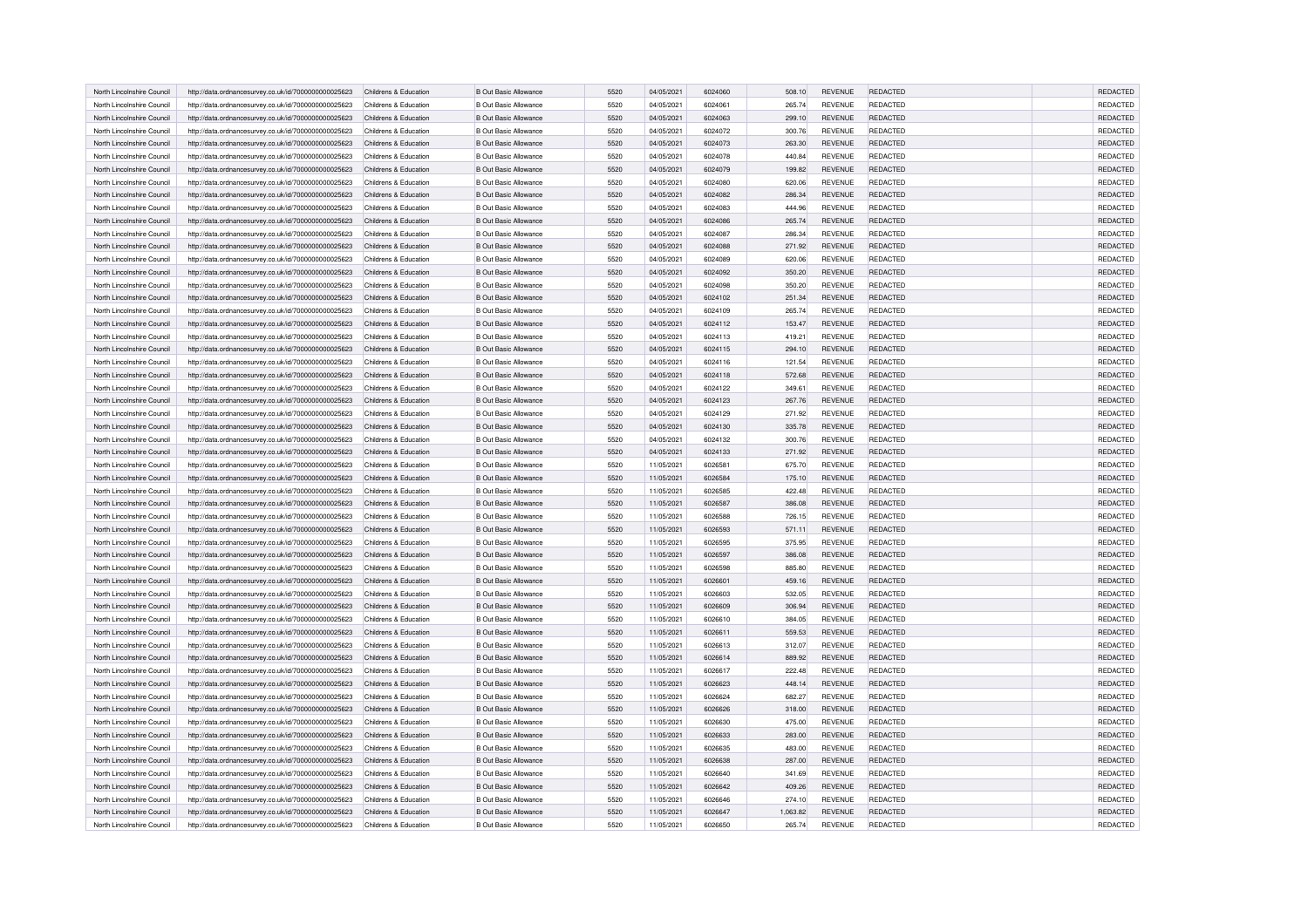| North Lincolnshire Council | http://data.ordnancesurvey.co.uk/id/7000000000025623 | Childrens & Education | <b>B Out Basic Allowance</b> | 5520 | 11/05/2021 | 6026652 | 622.71   | <b>REVENUE</b> | REDACTED        | <b>REDACTED</b> |
|----------------------------|------------------------------------------------------|-----------------------|------------------------------|------|------------|---------|----------|----------------|-----------------|-----------------|
| North Lincolnshire Council | http://data.ordnancesurvey.co.uk/id/7000000000025623 | Childrens & Education | <b>B Out Basic Allowance</b> | 5520 | 11/05/2021 | 6026655 | 667.44   | <b>REVENUE</b> | <b>REDACTED</b> | <b>REDACTED</b> |
| North Lincolnshire Council | http://data.ordnancesurvey.co.uk/id/7000000000025623 | Childrens & Education | <b>B Out Basic Allowance</b> | 5520 | 11/05/2021 | 6026660 | 397.58   | REVENUE        | REDACTED        | <b>REDACTED</b> |
| North Lincolnshire Council | http://data.ordnancesurvey.co.uk/id/7000000000025623 | Childrens & Education | <b>B Out Basic Allowance</b> | 5520 | 11/05/2021 | 6026662 | 663.32   | <b>REVENUE</b> | <b>REDACTED</b> | REDACTED        |
| North Lincolnshire Council |                                                      | Childrens & Education | <b>B Out Basic Allowance</b> | 5520 | 11/05/2021 | 6026664 | 531.48   | <b>REVENUE</b> | <b>REDACTED</b> | REDACTED        |
|                            | http://data.ordnancesurvey.co.uk/id/7000000000025623 |                       |                              |      |            |         |          |                |                 |                 |
| North Lincolnshire Council | http://data.ordnancesurvey.co.uk/id/7000000000025623 | Childrens & Education | <b>B Out Basic Allowance</b> | 5520 | 11/05/2021 | 6026672 | 885.80   | REVENUE        | REDACTED        | REDACTED        |
| North Lincolnshire Council | http://data.ordnancesurvey.co.uk/id/7000000000025623 | Childrens & Education | <b>B Out Basic Allowance</b> | 5520 | 11/05/2021 | 6026674 | 253.20   | <b>REVENUE</b> | REDACTED        | REDACTED        |
| North Lincolnshire Council | http://data.ordnancesurvey.co.uk/id/7000000000025623 | Childrens & Education | <b>B Out Basic Allowance</b> | 5520 | 11/05/2021 | 6026675 | 710.70   | <b>REVENUE</b> | REDACTED        | REDACTED        |
| North Lincolnshire Council | http://data.ordnancesurvey.co.uk/id/7000000000025623 | Childrens & Education | <b>B Out Basic Allowance</b> | 5520 | 11/05/2021 | 6026679 | 252.10   | <b>REVENUE</b> | REDACTED        | REDACTED        |
| North Lincolnshire Council | http://data.ordnancesurvey.co.uk/id/7000000000025623 | Childrens & Education | <b>B Out Basic Allowance</b> | 5520 | 11/05/2021 | 6026683 | 444.96   | REVENUE        | REDACTED        | REDACTED        |
| North Lincolnshire Council | http://data.ordnancesurvey.co.uk/id/7000000000025623 | Childrens & Education | <b>B Out Basic Allowance</b> | 5520 | 11/05/2021 | 6026685 | 314.00   | <b>REVENUE</b> | REDACTED        | REDACTED        |
| North Lincolnshire Council | http://data.ordnancesurvey.co.uk/id/7000000000025623 | Childrens & Education | <b>B Out Basic Allowance</b> | 5520 | 11/05/2021 | 6026686 | 394.05   | <b>REVENUE</b> | <b>REDACTED</b> | REDACTED        |
| North Lincolnshire Council | http://data.ordnancesurvey.co.uk/id/7000000000025623 | Childrens & Education | <b>B Out Basic Allowance</b> | 5520 | 11/05/2021 | 6026691 | 296.66   | <b>REVENUE</b> | REDACTED        | REDACTED        |
| North Lincolnshire Council | http://data.ordnancesurvey.co.uk/id/7000000000025623 | Childrens & Education | <b>B Out Basic Allowance</b> | 5520 | 11/05/2021 | 6026694 | 399.00   | <b>REVENUE</b> | REDACTED        | REDACTED        |
| North Lincolnshire Council | http://data.ordnancesurvey.co.uk/id/7000000000025623 | Childrens & Education | <b>B Out Basic Allowance</b> | 5520 | 11/05/2021 | 6026696 | 1,222.62 | REVENUE        | REDACTED        | REDACTED        |
| North Lincolnshire Council | http://data.ordnancesurvey.co.uk/id/7000000000025623 | Childrens & Education | <b>B Out Basic Allowance</b> | 5520 | 11/05/2021 | 6026697 | 322.39   | <b>REVENUE</b> | <b>REDACTED</b> | REDACTED        |
| North Lincolnshire Council | http://data.ordnancesurvey.co.uk/id/7000000000025623 | Childrens & Education | <b>B Out Basic Allowance</b> | 5520 | 11/05/2021 | 6026699 | 434.69   | REVENUE        | REDACTED        | REDACTED        |
| North Lincolnshire Council | http://data.ordnancesurvey.co.uk/id/7000000000025623 | Childrens & Education | <b>B Out Basic Allowance</b> | 5520 | 11/05/2021 | 6026706 | 465.73   | REVENUE        | REDACTED        | REDACTED        |
| North Lincolnshire Council | http://data.ordnancesurvey.co.uk/id/7000000000025623 | Childrens & Education | <b>B Out Basic Allowance</b> | 5520 | 11/05/2021 | 6026709 | 349.00   | <b>REVENUE</b> | <b>REDACTED</b> | <b>REDACTED</b> |
| North Lincolnshire Council | http://data.ordnancesurvey.co.uk/id/7000000000025623 | Childrens & Education | <b>B Out Basic Allowance</b> | 5520 | 11/05/2021 | 6026712 | 503.70   | <b>REVENUE</b> | REDACTED        | REDACTED        |
| North Lincolnshire Council | http://data.ordnancesurvey.co.uk/id/7000000000025623 | Childrens & Education | <b>B Out Basic Allowance</b> | 5520 | 11/05/2021 | 6026715 | 222.48   | <b>REVENUE</b> | REDACTED        | REDACTED        |
|                            |                                                      |                       |                              | 5520 |            |         |          |                | REDACTED        | REDACTED        |
| North Lincolnshire Council | http://data.ordnancesurvey.co.uk/id/7000000000025623 | Childrens & Education | <b>B Out Basic Allowance</b> |      | 11/05/2021 | 6026716 | 222.48   | REVENUE        |                 |                 |
| North Lincolnshire Council | http://data.ordnancesurvey.co.uk/id/7000000000025623 | Childrens & Education | <b>B Out Basic Allowance</b> | 5520 | 11/05/2021 | 6026719 | 306.94   | REVENUE        | <b>REDACTED</b> | REDACTED        |
| North Lincolnshire Council | http://data.ordnancesurvey.co.uk/id/7000000000025623 | Childrens & Education | <b>B Out Basic Allowance</b> | 5520 | 11/05/2021 | 6026724 | 265.74   | REVENUE        | REDACTED        | REDACTED        |
| North Lincolnshire Council | http://data.ordnancesurvey.co.uk/id/7000000000025623 | Childrens & Education | <b>B Out Basic Allowance</b> | 5520 | 11/05/2021 | 6026725 | 325.74   | REVENUE        | REDACTED        | REDACTED        |
| North Lincolnshire Council | http://data.ordnancesurvey.co.uk/id/7000000000025623 | Childrens & Education | <b>B Out Basic Allowance</b> | 5520 | 11/05/2021 | 6026729 | 287.00   | REVENUE        | <b>REDACTED</b> | REDACTED        |
| North Lincolnshire Council | http://data.ordnancesurvey.co.uk/id/7000000000025623 | Childrens & Education | B Out Basic Allowance        | 5520 | 11/05/2021 | 6026730 | 386.88   | <b>REVENUE</b> | REDACTED        | REDACTED        |
| North Lincolnshire Council | http://data.ordnancesurvey.co.uk/id/7000000000025623 | Childrens & Education | <b>B Out Basic Allowance</b> | 5520 | 11/05/2021 | 6026735 | 620.06   | <b>REVENUE</b> | REDACTED        | REDACTED        |
| North Lincolnshire Council | http://data.ordnancesurvey.co.uk/id/7000000000025623 | Childrens & Education | B Out Basic Allowance        | 5520 | 11/05/2021 | 6026739 | 265.74   | REVENUE        | REDACTED        | REDACTED        |
| North Lincolnshire Council | http://data.ordnancesurvey.co.uk/id/7000000000025623 | Childrens & Education | <b>B Out Basic Allowance</b> | 5520 | 11/05/2021 | 6026740 | 342.82   | REVENUE        | REDACTED        | REDACTED        |
| North Lincolnshire Council | http://data.ordnancesurvey.co.uk/id/7000000000025623 | Childrens & Education | <b>B Out Basic Allowance</b> | 5520 | 11/05/2021 | 6026742 | 222.48   | REVENUE        | <b>REDACTED</b> | REDACTED        |
| North Lincolnshire Council | http://data.ordnancesurvey.co.uk/id/7000000000025623 | Childrens & Education | <b>B Out Basic Allowance</b> | 5520 | 11/05/2021 | 6026743 | 795.16   | REVENUE        | <b>REDACTED</b> | REDACTED        |
| North Lincolnshire Council | http://data.ordnancesurvey.co.uk/id/7000000000025623 | Childrens & Education | <b>B Out Basic Allowance</b> | 5520 | 11/05/2021 | 6026744 | 488.22   | <b>REVENUE</b> | <b>REDACTED</b> | <b>REDACTED</b> |
| North Lincolnshire Council | http://data.ordnancesurvey.co.uk/id/7000000000025623 | Childrens & Education | <b>B Out Basic Allowance</b> | 5520 | 11/05/2021 | 6026747 | 282.00   | REVENUE        | REDACTED        | REDACTED        |
| North Lincolnshire Council | http://data.ordnancesurvey.co.uk/id/7000000000025623 | Childrens & Education | <b>B Out Basic Allowance</b> | 5520 | 11/05/2021 | 6026752 | 355.58   | REVENUE        | <b>REDACTED</b> | REDACTED        |
| North Lincolnshire Council | http://data.ordnancesurvey.co.uk/id/7000000000025623 | Childrens & Education | <b>B Out Basic Allowance</b> | 5520 | 11/05/2021 | 6026757 | 286.34   | REVENUE        | <b>REDACTED</b> | REDACTED        |
| North Lincolnshire Council | http://data.ordnancesurvey.co.uk/id/7000000000025623 | Childrens & Education | <b>B Out Basic Allowance</b> | 5520 | 11/05/2021 | 6026759 | 572.68   | REVENUE        | <b>REDACTED</b> | REDACTED        |
| North Lincolnshire Council | http://data.ordnancesurvey.co.uk/id/7000000000025623 | Childrens & Education | <b>B Out Basic Allowance</b> | 5520 | 11/05/2021 | 6026760 | 597.58   | REVENUE        | REDACTED        | REDACTED        |
| North Lincolnshire Council | http://data.ordnancesurvey.co.uk/id/7000000000025623 | Childrens & Education | <b>B Out Basic Allowance</b> | 5520 | 11/05/2021 | 6026767 | 419.21   | REVENUE        | <b>REDACTED</b> | REDACTED        |
| North Lincolnshire Council | http://data.ordnancesurvey.co.uk/id/7000000000025623 | Childrens & Education | <b>B Out Basic Allowance</b> | 5520 | 11/05/2021 | 6026768 | 667.44   | <b>REVENUE</b> | <b>REDACTED</b> | REDACTED        |
| North Lincolnshire Council | http://data.ordnancesurvey.co.uk/id/7000000000025623 | Childrens & Education | B Out Basic Allowance        | 5520 | 11/05/2021 | 6026769 | 307.97   | REVENUE        | <b>REDACTED</b> | REDACTED        |
| North Lincolnshire Council | http://data.ordnancesurvey.co.uk/id/7000000000025623 | Childrens & Education | <b>B Out Basic Allowance</b> | 5520 | 11/05/2021 | 6026770 | 531.48   | <b>REVENUE</b> | <b>REDACTED</b> | REDACTED        |
| North Lincolnshire Council | http://data.ordnancesurvey.co.uk/id/7000000000025623 | Childrens & Education | <b>B Out Basic Allowance</b> | 5520 | 11/05/2021 | 6026773 | 888.22   | REVENUE        | <b>REDACTED</b> | REDACTED        |
| North Lincolnshire Council | http://data.ordnancesurvey.co.uk/id/7000000000025623 | Childrens & Education | <b>B Out Basic Allowance</b> | 5520 | 11/05/2021 | 6026774 | 1,019.70 | REVENUE        | REDACTED        | REDACTED        |
|                            |                                                      |                       |                              |      |            |         |          |                |                 |                 |
| North Lincolnshire Council | http://data.ordnancesurvey.co.uk/id/7000000000025623 | Childrens & Education | <b>B Out Basic Allowance</b> | 5520 | 11/05/2021 | 6026775 | 300.76   | REVENUE        | <b>REDACTED</b> | <b>REDACTED</b> |
| North Lincolnshire Council | http://data.ordnancesurvey.co.uk/id/7000000000025623 | Childrens & Education | <b>B Out Basic Allowance</b> | 5520 | 11/05/2021 | 6026776 | 753.96   | REVENUE        | <b>REDACTED</b> | REDACTED        |
| North Lincolnshire Council | http://data.ordnancesurvey.co.uk/id/7000000000025623 | Childrens & Education | <b>B Out Basic Allowance</b> | 5520 | 11/05/2021 | 6026779 | 1,192.74 | REVENUE        | <b>REDACTED</b> | REDACTED        |
| North Lincolnshire Council | http://data.ordnancesurvey.co.uk/id/7000000000025623 | Childrens & Education | <b>B Out Basic Allowance</b> | 5520 | 11/05/2021 | 6026781 | 525.30   | REVENUE        | <b>REDACTED</b> | REDACTED        |
| North Lincolnshire Council | http://data.ordnancesurvey.co.uk/id/7000000000025623 | Childrens & Education | <b>B Out Basic Allowance</b> | 5520 | 11/05/2021 | 6026783 | 196.57   | REVENUE        | <b>REDACTED</b> | REDACTED        |
| North Lincolnshire Council | http://data.ordnancesurvey.co.uk/id/7000000000025623 | Childrens & Education | <b>B Out Basic Allowance</b> | 5520 | 11/05/2021 | 6026784 | 287.00   | REVENUE        | REDACTED        | REDACTED        |
| North Lincolnshire Council | http://data.ordnancesurvey.co.uk/id/7000000000025623 | Childrens & Education | <b>B Out Basic Allowance</b> | 5520 | 11/05/2021 | 6026786 | 222.48   | REVENUE        | <b>REDACTED</b> | <b>REDACTED</b> |
| North Lincolnshire Council | http://data.ordnancesurvey.co.uk/id/7000000000025623 | Childrens & Education | <b>B Out Basic Allowance</b> | 5520 | 11/05/2021 | 6026787 | 414.05   | REVENUE        | REDACTED        | <b>REDACTED</b> |
| North Lincolnshire Council | http://data.ordnancesurvey.co.uk/id/7000000000025623 | Childrens & Education | <b>B Out Basic Allowance</b> | 5520 | 11/05/2021 | 6026788 | 508.10   | REVENUE        | <b>REDACTED</b> | REDACTED        |
| North Lincolnshire Council | http://data.ordnancesurvey.co.uk/id/7000000000025623 | Childrens & Education | <b>B Out Basic Allowance</b> | 5520 | 11/05/2021 | 6026789 | 265.74   | <b>REVENUE</b> | REDACTED        | REDACTED        |
| North Lincolnshire Council | http://data.ordnancesurvey.co.uk/id/7000000000025623 | Childrens & Education | <b>B Out Basic Allowance</b> | 5520 | 11/05/2021 | 6026790 | 286.34   | REVENUE        | REDACTED        | REDACTED        |
|                            |                                                      |                       |                              |      |            |         |          |                |                 |                 |
| North Lincolnshire Council | http://data.ordnancesurvey.co.uk/id/7000000000025623 | Childrens & Education | <b>B Out Basic Allowance</b> | 5520 | 11/05/2021 | 6026791 | 299.10   | <b>REVENUE</b> | REDACTED        | REDACTED        |
| North Lincolnshire Council | http://data.ordnancesurvey.co.uk/id/7000000000025623 | Childrens & Education | <b>B Out Basic Allowance</b> | 5520 | 11/05/2021 | 6026800 | 300.76   | REVENUE        | <b>REDACTED</b> | REDACTED        |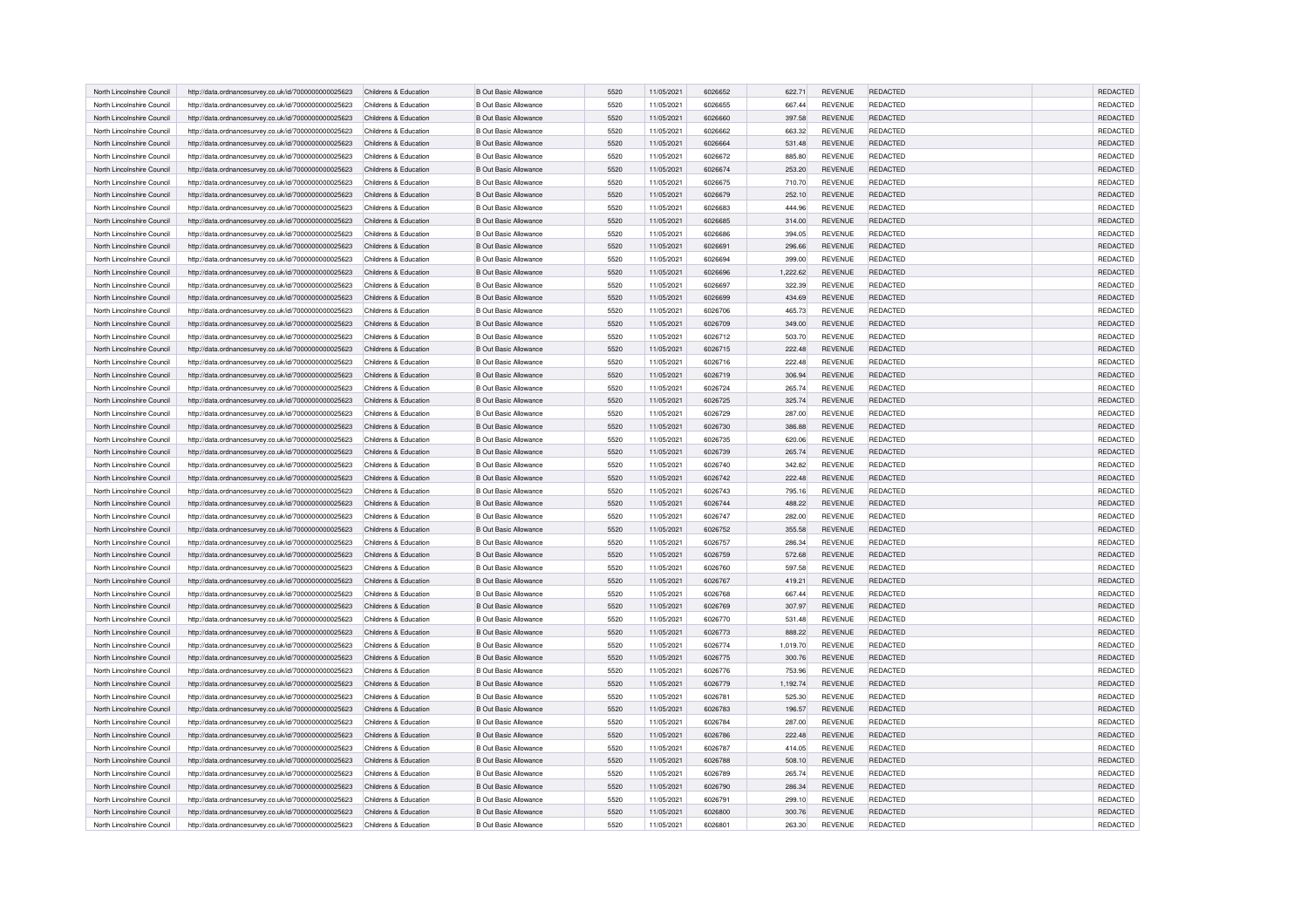| North Lincolnshire Council                               | http://data.ordnancesurvey.co.uk/id/7000000000025623 | Childrens & Education                          | <b>B Out Basic Allowance</b>                                 | 5520         | 11/05/2021               | 6026806            | 440.84           | <b>REVENUE</b>                   | REDACTED                           | <b>REDACTED</b> |
|----------------------------------------------------------|------------------------------------------------------|------------------------------------------------|--------------------------------------------------------------|--------------|--------------------------|--------------------|------------------|----------------------------------|------------------------------------|-----------------|
| North Lincolnshire Council                               | http://data.ordnancesurvey.co.uk/id/7000000000025623 | Childrens & Education                          | <b>B Out Basic Allowance</b>                                 | 5520         | 11/05/2021               | 6026807            | 199.82           | <b>REVENUE</b>                   | <b>REDACTED</b>                    | <b>REDACTED</b> |
| North Lincolnshire Council                               | http://data.ordnancesurvey.co.uk/id/7000000000025623 | Childrens & Education                          | <b>B Out Basic Allowance</b>                                 | 5520         | 11/05/2021               | 6026808            | 842.54           | REVENUE                          | REDACTED                           | REDACTED        |
|                                                          |                                                      |                                                |                                                              |              |                          |                    |                  |                                  |                                    | REDACTED        |
| North Lincolnshire Council<br>North Lincolnshire Council | http://data.ordnancesurvey.co.uk/id/7000000000025623 | Childrens & Education<br>Childrens & Education | <b>B Out Basic Allowance</b><br><b>B Out Basic Allowance</b> | 5520<br>5520 | 11/05/2021<br>11/05/2021 | 6026810<br>6026811 | 286.34<br>444.96 | <b>REVENUE</b><br><b>REVENUE</b> | <b>REDACTED</b><br><b>REDACTED</b> | REDACTED        |
|                                                          | http://data.ordnancesurvey.co.uk/id/7000000000025623 |                                                |                                                              |              |                          |                    |                  |                                  |                                    |                 |
| North Lincolnshire Council                               | http://data.ordnancesurvey.co.uk/id/7000000000025623 | Childrens & Education                          | <b>B Out Basic Allowance</b>                                 | 5520         | 11/05/2021               | 6026814            | 265.74           | REVENUE                          | <b>REDACTED</b>                    | REDACTED        |
| North Lincolnshire Council                               | http://data.ordnancesurvey.co.uk/id/7000000000025623 | Childrens & Education                          | <b>B Out Basic Allowance</b>                                 | 5520         | 11/05/2021               | 6026816            | 286.34           | <b>REVENUE</b>                   | REDACTED                           | <b>REDACTED</b> |
| North Lincolnshire Council                               | http://data.ordnancesurvey.co.uk/id/7000000000025623 | Childrens & Education                          | <b>B Out Basic Allowance</b>                                 | 5520         | 11/05/2021               | 6026817            | 271.92           | <b>REVENUE</b>                   | REDACTED                           | REDACTED        |
| North Lincolnshire Council                               | http://data.ordnancesurvey.co.uk/id/7000000000025623 | Childrens & Education                          | <b>B Out Basic Allowance</b>                                 | 5520         | 11/05/2021               | 6026818            | 620.06           | <b>REVENUE</b>                   | REDACTED                           | REDACTED        |
| North Lincolnshire Council                               | http://data.ordnancesurvey.co.uk/id/7000000000025623 | Childrens & Education                          | <b>B Out Basic Allowance</b>                                 | 5520         | 11/05/2021               | 6026822            | 350.20           | REVENUE                          | REDACTED                           | REDACTED        |
| North Lincolnshire Council                               | http://data.ordnancesurvey.co.uk/id/7000000000025623 | Childrens & Education                          | <b>B Out Basic Allowance</b>                                 | 5520         | 11/05/2021               | 6026828            | 350.20           | <b>REVENUE</b>                   | REDACTED                           | REDACTED        |
| North Lincolnshire Council                               | http://data.ordnancesurvey.co.uk/id/7000000000025623 | Childrens & Education                          | <b>B Out Basic Allowance</b>                                 | 5520         | 11/05/2021               | 6026832            | 251.34           | <b>REVENUE</b>                   | <b>REDACTED</b>                    | REDACTED        |
| North Lincolnshire Council                               | http://data.ordnancesurvey.co.uk/id/7000000000025623 | Childrens & Education                          | <b>B Out Basic Allowance</b>                                 | 5520         | 11/05/2021               | 6026833            | 150.38           | <b>REVENUE</b>                   | REDACTED                           | REDACTED        |
| North Lincolnshire Council                               | http://data.ordnancesurvey.co.uk/id/7000000000025623 | Childrens & Education                          | <b>B Out Basic Allowance</b>                                 | 5520         | 11/05/2021               | 6026839            | 265.74           | <b>REVENUE</b>                   | REDACTED                           | REDACTED        |
| North Lincolnshire Council                               | http://data.ordnancesurvey.co.uk/id/7000000000025623 | Childrens & Education                          | <b>B Out Basic Allowance</b>                                 | 5520         | 11/05/2021               | 6026843            | 419.21           | REVENUE                          | REDACTED                           | REDACTED        |
| North Lincolnshire Council                               | http://data.ordnancesurvey.co.uk/id/7000000000025623 | Childrens & Education                          | <b>B Out Basic Allowance</b>                                 | 5520         | 11/05/2021               | 6026845            | 294.10           | <b>REVENUE</b>                   | <b>REDACTED</b>                    | REDACTED        |
| North Lincolnshire Council                               | http://data.ordnancesurvey.co.uk/id/7000000000025623 | Childrens & Education                          | <b>B Out Basic Allowance</b>                                 | 5520         | 11/05/2021               | 6026846            | 114.18           | REVENUE                          | REDACTED                           | REDACTED        |
| North Lincolnshire Council                               | http://data.ordnancesurvey.co.uk/id/7000000000025623 | Childrens & Education                          | <b>B Out Basic Allowance</b>                                 | 5520         | 11/05/2021               | 6026848            | 795.16           | REVENUE                          | REDACTED                           | REDACTED        |
| North Lincolnshire Council                               | http://data.ordnancesurvey.co.uk/id/7000000000025623 | Childrens & Education                          | <b>B Out Basic Allowance</b>                                 | 5520         | 11/05/2021               | 6026853            | 267.76           | <b>REVENUE</b>                   | <b>REDACTED</b>                    | <b>REDACTED</b> |
| North Lincolnshire Council                               | http://data.ordnancesurvey.co.uk/id/7000000000025623 | Childrens & Education                          | <b>B Out Basic Allowance</b>                                 | 5520         | 11/05/2021               | 6026859            | 271.92           | <b>REVENUE</b>                   | REDACTED                           | REDACTED        |
| North Lincolnshire Council                               | http://data.ordnancesurvey.co.uk/id/7000000000025623 | Childrens & Education                          | <b>B Out Basic Allowance</b>                                 | 5520         | 11/05/2021               | 6026860            | 335.78           | <b>REVENUE</b>                   | REDACTED                           | REDACTED        |
| North Lincolnshire Council                               | http://data.ordnancesurvey.co.uk/id/7000000000025623 | Childrens & Education                          | <b>B Out Basic Allowance</b>                                 | 5520         | 11/05/2021               | 6026861            | 300.76           | REVENUE                          | REDACTED                           | REDACTED        |
| North Lincolnshire Council                               | http://data.ordnancesurvey.co.uk/id/7000000000025623 | Childrens & Education                          | <b>B Out Basic Allowance</b>                                 | 5520         | 11/05/2021               | 6026862            | 271.92           | REVENUE                          | <b>REDACTED</b>                    | REDACTED        |
| North Lincolnshire Council                               | http://data.ordnancesurvey.co.uk/id/7000000000025623 | Childrens & Education                          | <b>B Out Basic Allowance</b>                                 | 5520         | 17/05/2021               | 6029671            | 675.70           | REVENUE                          | REDACTED                           | REDACTED        |
| North Lincolnshire Council                               | http://data.ordnancesurvey.co.uk/id/7000000000025623 | Childrens & Education                          | <b>B Out Basic Allowance</b>                                 | 5520         | 17/05/2021               | 6029675            | 422.48           | REVENUE                          | REDACTED                           | REDACTED        |
| North Lincolnshire Council                               | http://data.ordnancesurvey.co.uk/id/7000000000025623 | Childrens & Education                          | <b>B Out Basic Allowance</b>                                 | 5520         | 17/05/2021               | 6029677            | 386.08           | REVENUE                          | <b>REDACTED</b>                    | REDACTED        |
| North Lincolnshire Council                               | http://data.ordnancesurvey.co.uk/id/7000000000025623 | Childrens & Education                          | B Out Basic Allowance                                        | 5520         | 17/05/2021               | 6029678            | 726.15           | <b>REVENUE</b>                   | REDACTED                           | REDACTED        |
| North Lincolnshire Council                               | http://data.ordnancesurvey.co.uk/id/7000000000025623 | Childrens & Education                          | <b>B Out Basic Allowance</b>                                 | 5520         | 17/05/2021               | 6029683            | 571.11           | <b>REVENUE</b>                   | REDACTED                           | REDACTED        |
| North Lincolnshire Council                               | http://data.ordnancesurvey.co.uk/id/7000000000025623 | Childrens & Education                          | B Out Basic Allowance                                        | 5520         | 17/05/2021               | 6029685            | 375.95           | REVENUE                          | REDACTED                           | REDACTED        |
| North Lincolnshire Council                               | http://data.ordnancesurvey.co.uk/id/7000000000025623 | Childrens & Education                          | <b>B Out Basic Allowance</b>                                 | 5520         | 17/05/2021               | 6029688            | 885.80           | REVENUE                          | REDACTED                           | REDACTED        |
| North Lincolnshire Council                               | http://data.ordnancesurvey.co.uk/id/7000000000025623 | Childrens & Education                          | <b>B Out Basic Allowance</b>                                 | 5520         | 17/05/2021               | 6029691            | 459.16           | REVENUE                          | <b>REDACTED</b>                    | REDACTED        |
| North Lincolnshire Council                               | http://data.ordnancesurvey.co.uk/id/7000000000025623 | Childrens & Education                          | <b>B Out Basic Allowance</b>                                 | 5520         | 17/05/2021               | 6029693            | 532.05           | REVENUE                          | <b>REDACTED</b>                    | REDACTED        |
| North Lincolnshire Council                               | http://data.ordnancesurvey.co.uk/id/7000000000025623 | Childrens & Education                          | <b>B Out Basic Allowance</b>                                 | 5520         | 17/05/2021               | 6029700            | 384.05           | <b>REVENUE</b>                   | <b>REDACTED</b>                    | <b>REDACTED</b> |
| North Lincolnshire Council                               |                                                      |                                                |                                                              |              | 17/05/2021               | 6029701            |                  | REVENUE                          | REDACTED                           | REDACTED        |
| North Lincolnshire Council                               | http://data.ordnancesurvey.co.uk/id/7000000000025623 | Childrens & Education<br>Childrens & Education | <b>B Out Basic Allowance</b><br><b>B Out Basic Allowance</b> | 5520<br>5520 |                          | 6029703            | 957.11           | REVENUE                          | <b>REDACTED</b>                    | REDACTED        |
|                                                          | http://data.ordnancesurvey.co.uk/id/7000000000025623 |                                                |                                                              |              | 17/05/2021               |                    | 312.07           |                                  |                                    |                 |
| North Lincolnshire Council                               | http://data.ordnancesurvey.co.uk/id/7000000000025623 | Childrens & Education                          | <b>B Out Basic Allowance</b>                                 | 5520         | 17/05/2021               | 6029704            | 889.92           | REVENUE                          | <b>REDACTED</b>                    | REDACTED        |
| North Lincolnshire Council                               | http://data.ordnancesurvey.co.uk/id/7000000000025623 | Childrens & Education                          | <b>B Out Basic Allowance</b>                                 | 5520         | 17/05/2021               | 6029707            | 222.48           | REVENUE                          | <b>REDACTED</b>                    | REDACTED        |
| North Lincolnshire Council                               | http://data.ordnancesurvey.co.uk/id/7000000000025623 | Childrens & Education                          | <b>B Out Basic Allowance</b>                                 | 5520         | 17/05/2021               | 6029713            | 448.14           | REVENUE                          | REDACTED                           | REDACTED        |
| North Lincolnshire Council                               | http://data.ordnancesurvey.co.uk/id/7000000000025623 | Childrens & Education                          | <b>B Out Basic Allowance</b>                                 | 5520         | 17/05/2021               | 6029714            | 757.31           | REVENUE                          | <b>REDACTED</b>                    | REDACTED        |
| North Lincolnshire Council                               | http://data.ordnancesurvey.co.uk/id/7000000000025623 | Childrens & Education                          | <b>B Out Basic Allowance</b>                                 | 5520         | 17/05/2021               | 6029716            | 318.00           | <b>REVENUE</b>                   | <b>REDACTED</b>                    | REDACTED        |
| North Lincolnshire Council                               | http://data.ordnancesurvey.co.uk/id/7000000000025623 | Childrens & Education                          | B Out Basic Allowance                                        | 5520         | 17/05/2021               | 6029720            | 287.00           | REVENUE                          | <b>REDACTED</b>                    | REDACTED        |
| North Lincolnshire Council                               | http://data.ordnancesurvey.co.uk/id/7000000000025623 | Childrens & Education                          | <b>B Out Basic Allowance</b>                                 | 5520         | 17/05/2021               | 6029723            | 283.00           | <b>REVENUE</b>                   | <b>REDACTED</b>                    | REDACTED        |
| North Lincolnshire Council                               | http://data.ordnancesurvey.co.uk/id/7000000000025623 | Childrens & Education                          | <b>B Out Basic Allowance</b>                                 | 5520         | 17/05/2021               | 6029725            | 483.00           | REVENUE                          | <b>REDACTED</b>                    | REDACTED        |
| North Lincolnshire Council                               | http://data.ordnancesurvey.co.uk/id/7000000000025623 | Childrens & Education                          | <b>B Out Basic Allowance</b>                                 | 5520         | 17/05/2021               | 6029728            | 287.00           | REVENUE                          | REDACTED                           | REDACTED        |
| North Lincolnshire Council                               | http://data.ordnancesurvey.co.uk/id/7000000000025623 | Childrens & Education                          | <b>B Out Basic Allowance</b>                                 | 5520         | 17/05/2021               | 6029729            | 251.56           | REVENUE                          | <b>REDACTED</b>                    | <b>REDACTED</b> |
| North Lincolnshire Council                               | http://data.ordnancesurvey.co.uk/id/7000000000025623 | Childrens & Education                          | <b>B Out Basic Allowance</b>                                 | 5520         | 17/05/2021               | 6029730            | 341.69           | <b>REVENUE</b>                   | <b>REDACTED</b>                    | REDACTED        |
| North Lincolnshire Council                               | http://data.ordnancesurvey.co.uk/id/7000000000025623 | Childrens & Education                          | <b>B Out Basic Allowance</b>                                 | 5520         | 17/05/2021               | 6029732            | 409.26           | REVENUE                          | <b>REDACTED</b>                    | REDACTED        |
| North Lincolnshire Council                               | http://data.ordnancesurvey.co.uk/id/7000000000025623 | Childrens & Education                          | <b>B Out Basic Allowance</b>                                 | 5520         | 17/05/2021               | 6029736            | 274.10           | REVENUE                          | <b>REDACTED</b>                    | REDACTED        |
| North Lincolnshire Council                               | http://data.ordnancesurvey.co.uk/id/7000000000025623 | Childrens & Education                          | <b>B Out Basic Allowance</b>                                 | 5520         | 17/05/2021               | 6029737            | 941.96           | REVENUE                          | <b>REDACTED</b>                    | REDACTED        |
| North Lincolnshire Council                               | http://data.ordnancesurvey.co.uk/id/7000000000025623 | Childrens & Education                          | <b>B Out Basic Allowance</b>                                 | 5520         | 17/05/2021               | 6029740            | 265.74           | REVENUE                          | REDACTED                           | REDACTED        |
| North Lincolnshire Council                               | http://data.ordnancesurvey.co.uk/id/7000000000025623 | Childrens & Education                          | <b>B Out Basic Allowance</b>                                 | 5520         | 17/05/2021               | 6029742            | 572.68           | REVENUE                          | <b>REDACTED</b>                    | <b>REDACTED</b> |
| North Lincolnshire Council                               | http://data.ordnancesurvey.co.uk/id/7000000000025623 | Childrens & Education                          | <b>B Out Basic Allowance</b>                                 | 5520         | 17/05/2021               | 6029745            | 667.44           | REVENUE                          | REDACTED                           | <b>REDACTED</b> |
| North Lincolnshire Council                               | http://data.ordnancesurvey.co.uk/id/7000000000025623 | Childrens & Education                          | <b>B Out Basic Allowance</b>                                 | 5520         | 17/05/2021               | 6029750            | 397.58           | REVENUE                          | <b>REDACTED</b>                    | REDACTED        |
| North Lincolnshire Council                               | http://data.ordnancesurvey.co.uk/id/7000000000025623 | Childrens & Education                          | <b>B Out Basic Allowance</b>                                 | 5520         | 17/05/2021               | 6029752            | 663.32           | <b>REVENUE</b>                   | REDACTED                           | REDACTED        |
| North Lincolnshire Council                               | http://data.ordnancesurvey.co.uk/id/7000000000025623 | Childrens & Education                          | <b>B Out Basic Allowance</b>                                 | 5520         | 17/05/2021               | 6029754            | 265.74           | REVENUE                          | REDACTED                           | REDACTED        |
| North Lincolnshire Council                               | http://data.ordnancesurvey.co.uk/id/7000000000025623 | Childrens & Education                          | <b>B Out Basic Allowance</b>                                 | 5520         | 17/05/2021               | 6029762            | 885.80           | <b>REVENUE</b>                   | REDACTED                           | REDACTED        |
| North Lincolnshire Council                               | http://data.ordnancesurvey.co.uk/id/7000000000025623 | Childrens & Education                          | <b>B Out Basic Allowance</b>                                 | 5520         | 17/05/2021               | 6029764            | 253.20           | REVENUE                          | <b>REDACTED</b>                    | REDACTED        |
| North Lincolnshire Council                               | http://data.ordnancesurvey.co.uk/id/7000000000025623 | Childrens & Education                          | <b>B Out Basic Allowance</b>                                 | 5520         | 17/05/2021               | 6029765            | 710.70           | REVENUE                          | REDACTED                           | REDACTED        |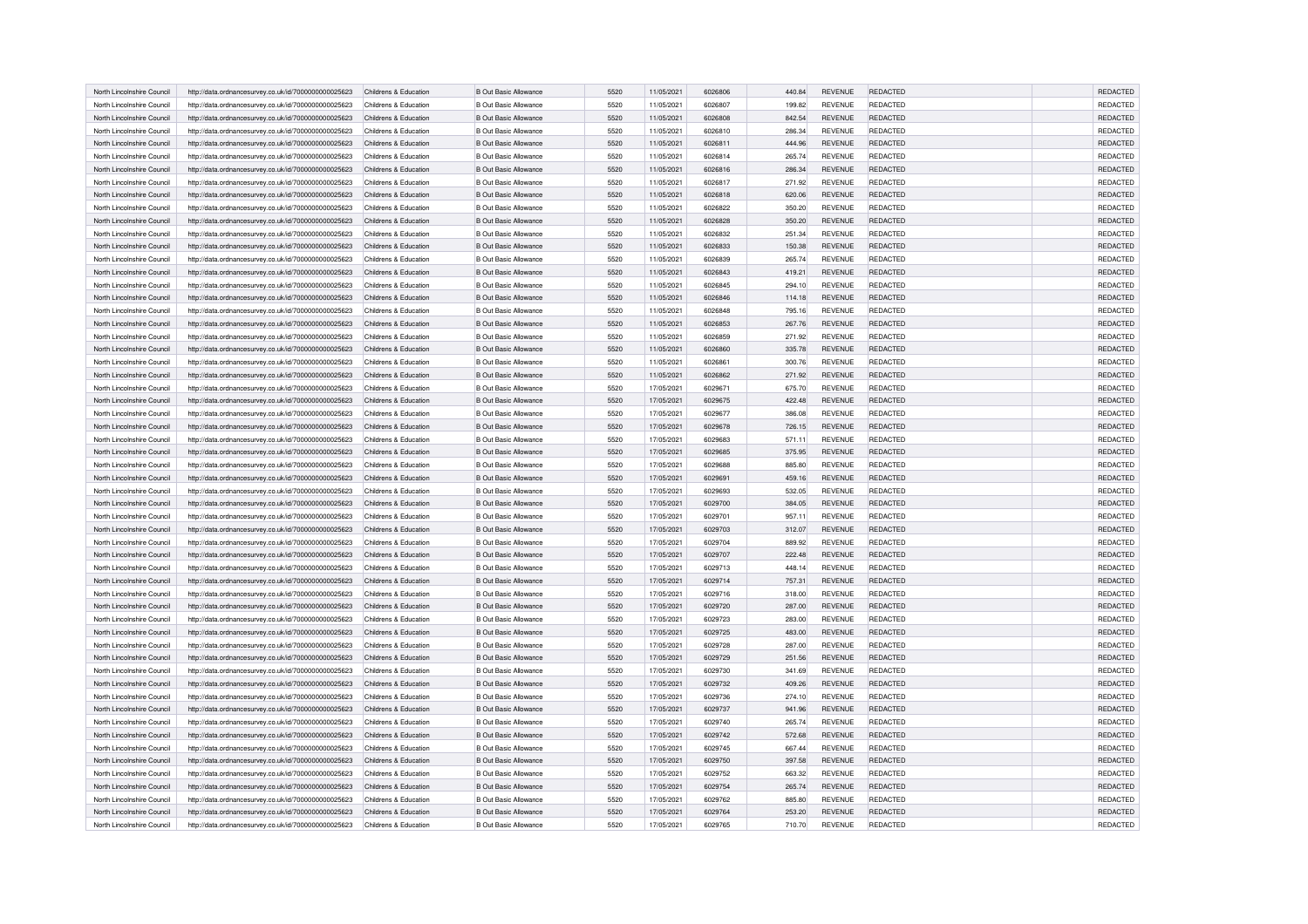| North Lincolnshire Council | http://data.ordnancesurvey.co.uk/id/7000000000025623 | Childrens & Education | <b>B Out Basic Allowance</b> | 5520         | 17/05/2021 | 6029769 | 252.10   | <b>REVENUE</b> | REDACTED        | <b>REDACTED</b> |
|----------------------------|------------------------------------------------------|-----------------------|------------------------------|--------------|------------|---------|----------|----------------|-----------------|-----------------|
| North Lincolnshire Council | http://data.ordnancesurvey.co.uk/id/7000000000025623 | Childrens & Education | <b>B Out Basic Allowance</b> | 5520         | 17/05/2021 | 6029773 | 1,557.36 | <b>REVENUE</b> | REDACTED        | REDACTED        |
| North Lincolnshire Counci  | http://data.ordnancesurvey.co.uk/id/7000000000025623 | Childrens & Education | <b>B Out Basic Allowance</b> | 5520         | 17/05/2021 | 6029775 | 314.00   | REVENUE        | REDACTED        | REDACTED        |
| North Lincolnshire Council | http://data.ordnancesurvey.co.uk/id/7000000000025623 | Childrens & Education | <b>B Out Basic Allowance</b> | 5520         | 17/05/2021 | 6029776 | 394.05   | <b>REVENUE</b> | REDACTED        | REDACTED        |
| North Lincolnshire Council | http://data.ordnancesurvey.co.uk/id/7000000000025623 | Childrens & Education | <b>B Out Basic Allowance</b> | 5520         | 17/05/2021 | 6029781 | 296.66   | <b>REVENUE</b> | REDACTED        | REDACTED        |
| North Lincolnshire Council | http://data.ordnancesurvey.co.uk/id/7000000000025623 | Childrens & Education | <b>B Out Basic Allowance</b> | 5520         | 17/05/2021 | 6029784 | 399.00   | <b>REVENUE</b> | <b>REDACTED</b> | REDACTED        |
| North Lincolnshire Council |                                                      | Childrens & Education | <b>B Out Basic Allowance</b> | 5520         | 17/05/2021 | 6029786 | 1,253.52 | <b>REVENUE</b> | REDACTED        | <b>REDACTED</b> |
|                            | http://data.ordnancesurvey.co.uk/id/7000000000025623 |                       |                              |              |            |         |          |                |                 |                 |
| North Lincolnshire Council | http://data.ordnancesurvey.co.uk/id/7000000000025623 | Childrens & Education | <b>B Out Basic Allowance</b> | 5520         | 17/05/2021 | 6029787 | 322.39   | <b>REVENUE</b> | REDACTED        | REDACTED        |
| North Lincolnshire Council | http://data.ordnancesurvey.co.uk/id/7000000000025623 | Childrens & Education | <b>B Out Basic Allowance</b> | 5520         | 17/05/2021 | 6029789 | 434.69   | <b>REVENUE</b> | <b>REDACTED</b> | REDACTED        |
| North Lincolnshire Council | http://data.ordnancesurvey.co.uk/id/7000000000025623 | Childrens & Education | <b>B Out Basic Allowance</b> | 5520         | 17/05/2021 | 6029799 | 349.00   | <b>REVENUE</b> | <b>REDACTED</b> | REDACTED        |
| North Lincolnshire Council | http://data.ordnancesurvey.co.uk/id/7000000000025623 | Childrens & Education | <b>B Out Basic Allowance</b> | 5520         | 17/05/2021 | 6029802 | 465.74   | <b>REVENUE</b> | REDACTED        | REDACTED        |
| North Lincolnshire Council | http://data.ordnancesurvey.co.uk/id/7000000000025623 | Childrens & Education | <b>B Out Basic Allowance</b> | 5520         | 17/05/2021 | 6029805 | 222.48   | <b>REVENUE</b> | <b>REDACTED</b> | REDACTED        |
| North Lincolnshire Council | http://data.ordnancesurvey.co.uk/id/7000000000025623 | Childrens & Education | <b>B Out Basic Allowance</b> | 5520         | 17/05/2021 | 6029806 | 222.48   | <b>REVENUE</b> | <b>REDACTED</b> | REDACTED        |
| North Lincolnshire Council | http://data.ordnancesurvey.co.uk/id/7000000000025623 | Childrens & Education | <b>B Out Basic Allowance</b> | 5520         | 17/05/2021 | 6029814 | 265.74   | <b>REVENUE</b> | REDACTED        | REDACTED        |
| North Lincolnshire Council | http://data.ordnancesurvey.co.uk/id/7000000000025623 | Childrens & Education | <b>B Out Basic Allowance</b> | 5520         | 17/05/2021 | 6029815 | 325.74   | REVENUE        | REDACTED        | REDACTED        |
| North Lincolnshire Council | http://data.ordnancesurvey.co.uk/id/7000000000025623 | Childrens & Education | <b>B Out Basic Allowance</b> | 5520         | 17/05/2021 | 6029819 | 287.00   | <b>REVENUE</b> | <b>REDACTED</b> | REDACTED        |
| North Lincolnshire Council | http://data.ordnancesurvey.co.uk/id/7000000000025623 | Childrens & Education | <b>B Out Basic Allowance</b> | 5520         | 17/05/2021 | 6029820 | 386.88   | REVENUE        | REDACTED        | REDACTED        |
| North Lincolnshire Council | http://data.ordnancesurvey.co.uk/id/7000000000025623 | Childrens & Education | <b>B Out Basic Allowance</b> | 5520         | 17/05/2021 | 6029825 | 620.06   | REVENUE        | REDACTED        | REDACTED        |
| North Lincolnshire Council | http://data.ordnancesurvey.co.uk/id/7000000000025623 | Childrens & Education | <b>B Out Basic Allowance</b> | 5520         | 17/05/2021 | 6029829 | 265.74   | REVENUE        | <b>REDACTED</b> | <b>REDACTED</b> |
| North Lincolnshire Council | http://data.ordnancesurvey.co.uk/id/7000000000025623 | Childrens & Education | <b>B Out Basic Allowance</b> | 5520         | 17/05/2021 | 6029830 | 342.82   | <b>REVENUE</b> | REDACTED        | REDACTED        |
| North Lincolnshire Council | http://data.ordnancesurvey.co.uk/id/7000000000025623 | Childrens & Education | <b>B Out Basic Allowance</b> | 5520         | 17/05/2021 | 6029832 | 222.48   | <b>REVENUE</b> | REDACTED        | REDACTED        |
| North Lincolnshire Council | http://data.ordnancesurvey.co.uk/id/7000000000025623 | Childrens & Education | <b>B Out Basic Allowance</b> | 5520         | 17/05/2021 | 6029833 | 795.16   | REVENUE        | REDACTED        | REDACTED        |
| North Lincolnshire Council | http://data.ordnancesurvey.co.uk/id/7000000000025623 | Childrens & Education | <b>B Out Basic Allowance</b> | 5520         | 17/05/2021 | 6029837 | 282.00   | REVENUE        | REDACTED        | REDACTED        |
| North Lincolnshire Council | http://data.ordnancesurvey.co.uk/id/7000000000025623 | Childrens & Education | <b>B Out Basic Allowance</b> | 5520         | 17/05/2021 | 6029842 | 355.58   | REVENUE        | REDACTED        | REDACTED        |
|                            |                                                      |                       |                              |              |            |         |          |                |                 |                 |
| North Lincolnshire Council | http://data.ordnancesurvey.co.uk/id/7000000000025623 | Childrens & Education | <b>B Out Basic Allowance</b> | 5520         | 17/05/2021 | 6029847 | 286.34   | REVENUE        | REDACTED        | REDACTED        |
| North Lincolnshire Council | http://data.ordnancesurvey.co.uk/id/7000000000025623 | Childrens & Education | <b>B Out Basic Allowance</b> | 5520         | 17/05/2021 | 6029849 | 572.68   | REVENUE        | <b>REDACTED</b> | REDACTED        |
| North Lincolnshire Council | http://data.ordnancesurvey.co.uk/id/7000000000025623 | Childrens & Education | <b>B Out Basic Allowance</b> | 5520         | 17/05/2021 | 6029850 | 597.58   | REVENUE        | REDACTED        | REDACTED        |
| North Lincolnshire Council | http://data.ordnancesurvey.co.uk/id/7000000000025623 | Childrens & Education | <b>B Out Basic Allowance</b> | 5520         | 17/05/2021 | 6029854 | 350.74   | <b>REVENUE</b> | REDACTED        | REDACTED        |
| North Lincolnshire Council | http://data.ordnancesurvey.co.uk/id/7000000000025623 | Childrens & Education | <b>B Out Basic Allowance</b> | 5520         | 17/05/2021 | 6029858 | 29.13    | <b>REVENUE</b> | REDACTED        | REDACTED        |
| North Lincolnshire Council | http://data.ordnancesurvey.co.uk/id/7000000000025623 | Childrens & Education | <b>B Out Basic Allowance</b> | 5520         | 17/05/2021 | 6029859 | 667.44   | <b>REVENUE</b> | <b>REDACTED</b> | REDACTED        |
| North Lincolnshire Council | http://data.ordnancesurvey.co.uk/id/7000000000025623 | Childrens & Education | <b>B Out Basic Allowance</b> | 5520         | 17/05/2021 | 6029860 | 307.97   | REVENUE        | <b>REDACTED</b> | REDACTED        |
| North Lincolnshire Council | http://data.ordnancesurvey.co.uk/id/7000000000025623 | Childrens & Education | <b>B Out Basic Allowance</b> | 5520         | 17/05/2021 | 6029861 | 531.48   | REVENUE        | REDACTED        | REDACTED        |
| North Lincolnshire Council | http://data.ordnancesurvey.co.uk/id/7000000000025623 | Childrens & Education | <b>B Out Basic Allowance</b> | 5520         | 17/05/2021 | 6029864 | 888.22   | REVENUE        | <b>REDACTED</b> | <b>REDACTED</b> |
| North Lincolnshire Council | http://data.ordnancesurvey.co.uk/id/7000000000025623 | Childrens & Education | <b>B Out Basic Allowance</b> | 5520         | 17/05/2021 | 6029865 | 753.96   | <b>REVENUE</b> | REDACTED        | REDACTED        |
| North Lincolnshire Council | http://data.ordnancesurvey.co.uk/id/7000000000025623 | Childrens & Education | B Out Basic Allowance        | 5520         | 17/05/2021 | 6029866 | 300.76   | <b>REVENUE</b> | REDACTED        | REDACTED        |
| North Lincolnshire Council | http://data.ordnancesurvey.co.uk/id/7000000000025623 | Childrens & Education | <b>B Out Basic Allowance</b> | 5520         | 17/05/2021 | 6029867 | 488.22   | <b>REVENUE</b> | <b>REDACTED</b> | REDACTED        |
| North Lincolnshire Council | http://data.ordnancesurvey.co.uk/id/7000000000025623 | Childrens & Education | <b>B Out Basic Allowance</b> | 5520         | 17/05/2021 | 6029870 | 397.58   | REVENUE        | <b>REDACTED</b> | REDACTED        |
| North Lincolnshire Council | http://data.ordnancesurvey.co.uk/id/7000000000025623 | Childrens & Education | <b>B Out Basic Allowance</b> | 5520         | 17/05/2021 | 6029872 | 525.30   | REVENUE        | REDACTED        | REDACTED        |
| North Lincolnshire Council | http://data.ordnancesurvey.co.uk/id/7000000000025623 | Childrens & Education | <b>B Out Basic Allowance</b> | 5520         | 17/05/2021 | 6029876 | 287.00   | REVENUE        | <b>REDACTED</b> | REDACTED        |
| North Lincolnshire Council | http://data.ordnancesurvey.co.uk/id/7000000000025623 | Childrens & Education | <b>B Out Basic Allowance</b> | 5520         | 17/05/2021 | 6029878 | 222.48   | REVENUE        | REDACTED        | REDACTED        |
| North Lincolnshire Council | http://data.ordnancesurvey.co.uk/id/7000000000025623 | Childrens & Education | <b>B Out Basic Allowance</b> | 5520         | 17/05/2021 | 6029879 | 414.05   | REVENUE        | <b>REDACTED</b> | REDACTED        |
| North Lincolnshire Council | http://data.ordnancesurvey.co.uk/id/7000000000025623 | Childrens & Education | <b>B Out Basic Allowance</b> | 5520         | 17/05/2021 | 6029881 | 508.10   | <b>REVENUE</b> | <b>REDACTED</b> | REDACTED        |
| North Lincolnshire Council | http://data.ordnancesurvey.co.uk/id/7000000000025623 | Childrens & Education | <b>B Out Basic Allowance</b> | 5520         | 17/05/2021 | 6029882 | 227.78   | REVENUE        | REDACTED        | REDACTED        |
|                            |                                                      |                       |                              |              |            |         |          |                |                 | REDACTED        |
| North Lincolnshire Council | http://data.ordnancesurvey.co.uk/id/7000000000025623 | Childrens & Education | <b>B Out Basic Allowance</b> | 5520<br>5520 | 17/05/2021 | 6029884 | 299.10   | <b>REVENUE</b> | REDACTED        |                 |
| North Lincolnshire Council | http://data.ordnancesurvey.co.uk/id/7000000000025623 | Childrens & Education | <b>B Out Basic Allowance</b> |              | 17/05/2021 | 6029893 | 300.76   | REVENUE        | <b>REDACTED</b> | <b>REDACTED</b> |
| North Lincolnshire Council | http://data.ordnancesurvey.co.uk/id/7000000000025623 | Childrens & Education | <b>B Out Basic Allowance</b> | 5520         | 17/05/2021 | 6029894 | 263.30   | REVENUE        | REDACTED        | REDACTED        |
| North Lincolnshire Council | http://data.ordnancesurvey.co.uk/id/7000000000025623 | Childrens & Education | <b>B Out Basic Allowance</b> | 5520         | 17/05/2021 | 6029899 | 440.84   | REVENUE        | <b>REDACTED</b> | <b>REDACTED</b> |
| North Lincolnshire Council | http://data.ordnancesurvey.co.uk/id/7000000000025623 | Childrens & Education | <b>B Out Basic Allowance</b> | 5520         | 17/05/2021 | 6029900 | 199.82   | <b>REVENUE</b> | REDACTED        | REDACTED        |
| North Lincolnshire Council | http://data.ordnancesurvey.co.uk/id/7000000000025623 | Childrens & Education | B Out Basic Allowance        | 5520         | 17/05/2021 | 6029901 | 620.06   | REVENUE        | REDACTED        | REDACTED        |
| North Lincolnshire Council | http://data.ordnancesurvey.co.uk/id/7000000000025623 | Childrens & Education | <b>B Out Basic Allowance</b> | 5520         | 17/05/2021 | 6029903 | 286.34   | <b>REVENUE</b> | <b>REDACTED</b> | REDACTED        |
| North Lincolnshire Council | http://data.ordnancesurvey.co.uk/id/7000000000025623 | Childrens & Education | <b>B Out Basic Allowance</b> | 5520         | 17/05/2021 | 6029904 | 444.96   | REVENUE        | <b>REDACTED</b> | REDACTED        |
| North Lincolnshire Council | http://data.ordnancesurvey.co.uk/id/7000000000025623 | Childrens & Education | <b>B Out Basic Allowance</b> | 5520         | 17/05/2021 | 6029907 | 531.48   | REVENUE        | REDACTED        | REDACTED        |
| North Lincolnshire Council | http://data.ordnancesurvey.co.uk/id/7000000000025623 | Childrens & Education | <b>B Out Basic Allowance</b> | 5520         | 17/05/2021 | 6029908 | 286.34   | <b>REVENUE</b> | <b>REDACTED</b> | REDACTED        |
| North Lincolnshire Council | http://data.ordnancesurvey.co.uk/id/7000000000025623 | Childrens & Education | <b>B Out Basic Allowance</b> | 5520         | 17/05/2021 | 6029909 | 271.92   | REVENUE        | REDACTED        | REDACTED        |
| North Lincolnshire Council | http://data.ordnancesurvey.co.uk/id/7000000000025623 | Childrens & Education | <b>B Out Basic Allowance</b> | 5520         | 17/05/2021 | 6029910 | 620.06   | <b>REVENUE</b> | <b>REDACTED</b> | REDACTED        |
| North Lincolnshire Council | http://data.ordnancesurvey.co.uk/id/7000000000025623 | Childrens & Education | <b>B Out Basic Allowance</b> | 5520         | 17/05/2021 | 6029913 | 350.20   | <b>REVENUE</b> | REDACTED        | REDACTED        |
| North Lincolnshire Council | http://data.ordnancesurvey.co.uk/id/7000000000025623 | Childrens & Education | <b>B Out Basic Allowance</b> | 5520         | 17/05/2021 | 6029917 | 175.10   | REVENUE        | <b>REDACTED</b> | REDACTED        |
| North Lincolnshire Council | http://data.ordnancesurvey.co.uk/id/7000000000025623 | Childrens & Education | <b>B Out Basic Allowance</b> | 5520         | 17/05/2021 | 6029919 | 350.20   | REVENUE        | <b>REDACTED</b> | REDACTED        |
|                            |                                                      |                       |                              |              |            |         |          |                |                 |                 |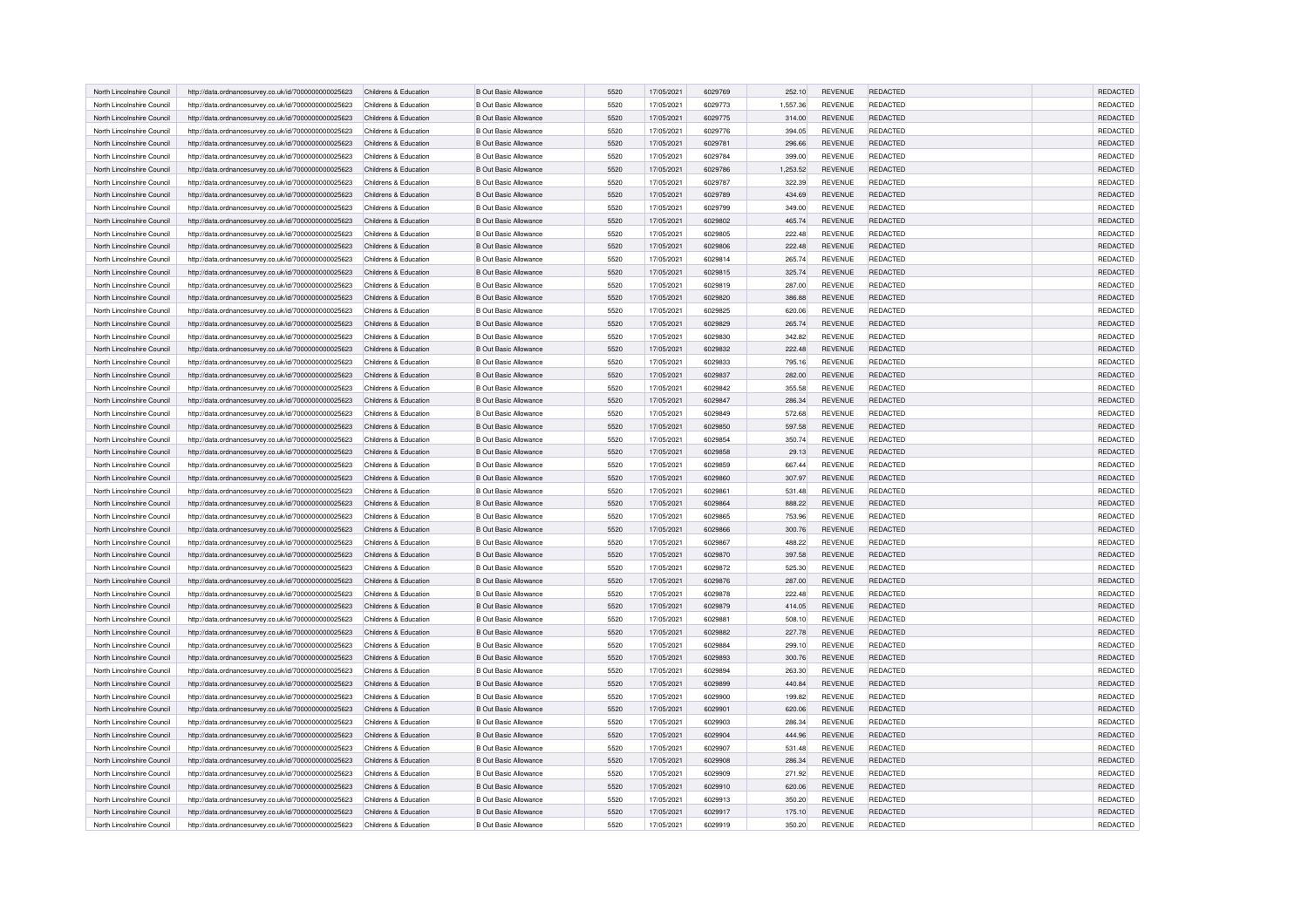| North Lincolnshire Council | http://data.ordnancesurvey.co.uk/id/7000000000025623 | Childrens & Education | <b>B Out Basic Allowance</b> | 5520 | 17/05/2021 | 6029923 | 251.34   | <b>REVENUE</b> | REDACTED        | <b>REDACTED</b> |
|----------------------------|------------------------------------------------------|-----------------------|------------------------------|------|------------|---------|----------|----------------|-----------------|-----------------|
| North Lincolnshire Council | http://data.ordnancesurvey.co.uk/id/7000000000025623 | Childrens & Education | <b>B Out Basic Allowance</b> | 5520 | 17/05/2021 | 6029924 | 150.38   | <b>REVENUE</b> | REDACTED        | <b>REDACTED</b> |
| North Lincolnshire Council | http://data.ordnancesurvey.co.uk/id/7000000000025623 | Childrens & Education | <b>B Out Basic Allowance</b> | 5520 | 17/05/2021 | 6029930 | 265.74   | REVENUE        | REDACTED        | REDACTED        |
| North Lincolnshire Council | http://data.ordnancesurvey.co.uk/id/7000000000025623 | Childrens & Education | <b>B Out Basic Allowance</b> | 5520 | 17/05/2021 | 6029931 | 132.90   | <b>REVENUE</b> | REDACTED        | REDACTED        |
| North Lincolnshire Council | http://data.ordnancesurvey.co.uk/id/7000000000025623 | Childrens & Education | <b>B Out Basic Allowance</b> | 5520 | 17/05/2021 | 6029932 | 172.01   | <b>REVENUE</b> | REDACTED        | REDACTED        |
|                            |                                                      |                       |                              |      |            | 6029934 |          | <b>REVENUE</b> | <b>REDACTED</b> | REDACTED        |
| North Lincolnshire Council | http://data.ordnancesurvey.co.uk/id/7000000000025623 | Childrens & Education | <b>B Out Basic Allowance</b> | 5520 | 17/05/2021 |         | 419.21   |                |                 |                 |
| North Lincolnshire Council | http://data.ordnancesurvey.co.uk/id/7000000000025623 | Childrens & Education | <b>B Out Basic Allowance</b> | 5520 | 17/05/2021 | 6029936 | 294.10   | <b>REVENUE</b> | REDACTED        | <b>REDACTED</b> |
| North Lincolnshire Council | http://data.ordnancesurvey.co.uk/id/7000000000025623 | Childrens & Education | <b>B Out Basic Allowance</b> | 5520 | 17/05/2021 | 6029939 | 572.68   | <b>REVENUE</b> | REDACTED        | REDACTED        |
| North Lincolnshire Council | http://data.ordnancesurvey.co.uk/id/7000000000025623 | Childrens & Education | <b>B Out Basic Allowance</b> | 5520 | 17/05/2021 | 6029941 | 141.27   | <b>REVENUE</b> | <b>REDACTED</b> | REDACTED        |
| North Lincolnshire Council | http://data.ordnancesurvey.co.uk/id/7000000000025623 | Childrens & Education | <b>B Out Basic Allowance</b> | 5520 | 17/05/2021 | 6029945 | 267.76   | <b>REVENUE</b> | <b>REDACTED</b> | REDACTED        |
| North Lincolnshire Council | http://data.ordnancesurvey.co.uk/id/7000000000025623 | Childrens & Education | <b>B Out Basic Allowance</b> | 5520 | 17/05/2021 | 6029951 | 271.92   | <b>REVENUE</b> | REDACTED        | REDACTED        |
| North Lincolnshire Council | http://data.ordnancesurvey.co.uk/id/7000000000025623 | Childrens & Education | <b>B Out Basic Allowance</b> | 5520 | 17/05/2021 | 6029952 | 335.78   | <b>REVENUE</b> | <b>REDACTED</b> | REDACTED        |
| North Lincolnshire Council | http://data.ordnancesurvey.co.uk/id/7000000000025623 | Childrens & Education | <b>B Out Basic Allowance</b> | 5520 | 17/05/2021 | 6029953 | 300.76   | <b>REVENUE</b> | <b>REDACTED</b> | REDACTED        |
| North Lincolnshire Council | http://data.ordnancesurvey.co.uk/id/7000000000025623 | Childrens & Education | <b>B Out Basic Allowance</b> | 5520 | 17/05/2021 | 6029954 | 271.92   | <b>REVENUE</b> | REDACTED        | REDACTED        |
| North Lincolnshire Council | http://data.ordnancesurvey.co.uk/id/7000000000025623 | Childrens & Education | <b>B Out Basic Allowance</b> | 5520 | 24/05/2021 | 6032533 | 675.70   | REVENUE        | REDACTED        | REDACTED        |
| North Lincolnshire Council | http://data.ordnancesurvey.co.uk/id/7000000000025623 | Childrens & Education | <b>B Out Basic Allowance</b> | 5520 | 24/05/2021 | 6032536 | 175.10   | <b>REVENUE</b> | <b>REDACTED</b> | REDACTED        |
| North Lincolnshire Council | http://data.ordnancesurvey.co.uk/id/7000000000025623 | Childrens & Education | <b>B Out Basic Allowance</b> | 5520 | 24/05/2021 | 6032537 | 422.48   | REVENUE        | REDACTED        | REDACTED        |
| North Lincolnshire Council | http://data.ordnancesurvey.co.uk/id/7000000000025623 | Childrens & Education | <b>B Out Basic Allowance</b> | 5520 | 24/05/2021 | 6032540 | 726.15   | REVENUE        | REDACTED        | REDACTED        |
| North Lincolnshire Council | http://data.ordnancesurvey.co.uk/id/7000000000025623 | Childrens & Education | <b>B Out Basic Allowance</b> | 5520 | 24/05/2021 | 6032544 | 646.98   | REVENUE        | <b>REDACTED</b> | <b>REDACTED</b> |
| North Lincolnshire Council | http://data.ordnancesurvey.co.uk/id/7000000000025623 | Childrens & Education | <b>B Out Basic Allowance</b> | 5520 | 24/05/2021 | 6032545 | 571.11   | <b>REVENUE</b> | REDACTED        | REDACTED        |
| North Lincolnshire Council | http://data.ordnancesurvey.co.uk/id/7000000000025623 | Childrens & Education | <b>B Out Basic Allowance</b> | 5520 | 24/05/2021 | 6032547 | 1,127.85 | <b>REVENUE</b> | REDACTED        | REDACTED        |
| North Lincolnshire Council | http://data.ordnancesurvey.co.uk/id/7000000000025623 | Childrens & Education | <b>B Out Basic Allowance</b> | 5520 | 24/05/2021 | 6032549 | 885.80   | REVENUE        | REDACTED        | REDACTED        |
| North Lincolnshire Council | http://data.ordnancesurvey.co.uk/id/7000000000025623 | Childrens & Education | <b>B Out Basic Allowance</b> | 5520 | 24/05/2021 | 6032552 | 459.16   | REVENUE        | REDACTED        | REDACTED        |
| North Lincolnshire Council | http://data.ordnancesurvey.co.uk/id/7000000000025623 | Childrens & Education | <b>B Out Basic Allowance</b> | 5520 | 24/05/2021 | 6032554 | 532.05   | REVENUE        | REDACTED        | REDACTED        |
| North Lincolnshire Council | http://data.ordnancesurvey.co.uk/id/7000000000025623 | Childrens & Education | <b>B Out Basic Allowance</b> | 5520 | 24/05/2021 | 6032561 | 384.05   | REVENUE        | REDACTED        | REDACTED        |
| North Lincolnshire Council | http://data.ordnancesurvey.co.uk/id/7000000000025623 | Childrens & Education | <b>B Out Basic Allowance</b> | 5520 | 24/05/2021 | 6032562 | 502.74   | REVENUE        | <b>REDACTED</b> | REDACTED        |
| North Lincolnshire Council | http://data.ordnancesurvey.co.uk/id/7000000000025623 | Childrens & Education | <b>B Out Basic Allowance</b> | 5520 | 24/05/2021 | 6032564 | 312.07   | REVENUE        | REDACTED        | REDACTED        |
| North Lincolnshire Council | http://data.ordnancesurvey.co.uk/id/7000000000025623 | Childrens & Education | <b>B Out Basic Allowance</b> | 5520 | 24/05/2021 | 6032565 | 889.92   | <b>REVENUE</b> | REDACTED        | REDACTED        |
| North Lincolnshire Council | http://data.ordnancesurvey.co.uk/id/7000000000025623 | Childrens & Education | <b>B Out Basic Allowance</b> | 5520 | 24/05/2021 | 6032568 | 635.66   | <b>REVENUE</b> | REDACTED        | REDACTED        |
| North Lincolnshire Council | http://data.ordnancesurvey.co.uk/id/7000000000025623 | Childrens & Education | <b>B Out Basic Allowance</b> | 5520 | 24/05/2021 | 6032574 | 448.14   | <b>REVENUE</b> | <b>REDACTED</b> | REDACTED        |
| North Lincolnshire Council | http://data.ordnancesurvey.co.uk/id/7000000000025623 | Childrens & Education | <b>B Out Basic Allowance</b> | 5520 | 24/05/2021 | 6032575 | 682.27   | REVENUE        | <b>REDACTED</b> | REDACTED        |
| North Lincolnshire Council | http://data.ordnancesurvey.co.uk/id/7000000000025623 | Childrens & Education | <b>B Out Basic Allowance</b> | 5520 | 24/05/2021 | 6032577 | 318.00   | REVENUE        | REDACTED        | REDACTED        |
| North Lincolnshire Council | http://data.ordnancesurvey.co.uk/id/7000000000025623 | Childrens & Education | <b>B Out Basic Allowance</b> | 5520 | 24/05/2021 | 6032581 | 287.00   | REVENUE        | <b>REDACTED</b> | <b>REDACTED</b> |
| North Lincolnshire Council | http://data.ordnancesurvey.co.uk/id/7000000000025623 | Childrens & Education | <b>B Out Basic Allowance</b> | 5520 | 24/05/2021 | 6032584 | 283.00   | <b>REVENUE</b> | REDACTED        | REDACTED        |
| North Lincolnshire Council |                                                      | Childrens & Education | B Out Basic Allowance        | 5520 |            | 6032586 |          | <b>REVENUE</b> | REDACTED        | REDACTED        |
|                            | http://data.ordnancesurvey.co.uk/id/7000000000025623 |                       |                              |      | 24/05/2021 |         | 483.00   |                |                 | REDACTED        |
| North Lincolnshire Council | http://data.ordnancesurvey.co.uk/id/7000000000025623 | Childrens & Education | <b>B Out Basic Allowance</b> | 5520 | 24/05/2021 | 6032589 | 287.00   | <b>REVENUE</b> | <b>REDACTED</b> |                 |
| North Lincolnshire Council | http://data.ordnancesurvey.co.uk/id/7000000000025623 | Childrens & Education | <b>B Out Basic Allowance</b> | 5520 | 24/05/2021 | 6032590 | 251.56   | REVENUE        | <b>REDACTED</b> | REDACTED        |
| North Lincolnshire Council | http://data.ordnancesurvey.co.uk/id/7000000000025623 | Childrens & Education | <b>B Out Basic Allowance</b> | 5520 | 24/05/2021 | 6032591 | 341.69   | REVENUE        | REDACTED        | REDACTED        |
| North Lincolnshire Council | http://data.ordnancesurvey.co.uk/id/7000000000025623 | Childrens & Education | <b>B Out Basic Allowance</b> | 5520 | 24/05/2021 | 6032593 | 409.26   | REVENUE        | REDACTED        | REDACTED        |
| North Lincolnshire Council | http://data.ordnancesurvey.co.uk/id/7000000000025623 | Childrens & Education | <b>B Out Basic Allowance</b> | 5520 | 24/05/2021 | 6032597 | 274.10   | REVENUE        | REDACTED        | REDACTED        |
| North Lincolnshire Council | http://data.ordnancesurvey.co.uk/id/7000000000025623 | Childrens & Education | <b>B Out Basic Allowance</b> | 5520 | 24/05/2021 | 6032598 | 676.22   | REVENUE        | <b>REDACTED</b> | REDACTED        |
| North Lincolnshire Council | http://data.ordnancesurvey.co.uk/id/7000000000025623 | Childrens & Education | <b>B Out Basic Allowance</b> | 5520 | 24/05/2021 | 6032601 | 265.74   | <b>REVENUE</b> | <b>REDACTED</b> | REDACTED        |
| North Lincolnshire Council | http://data.ordnancesurvey.co.uk/id/7000000000025623 | Childrens & Education | <b>B Out Basic Allowance</b> | 5520 | 24/05/2021 | 6032603 | 572.68   | REVENUE        | REDACTED        | REDACTED        |
| North Lincolnshire Council | http://data.ordnancesurvey.co.uk/id/7000000000025623 | Childrens & Education | <b>B Out Basic Allowance</b> | 5520 | 24/05/2021 | 6032606 | 889.92   | <b>REVENUE</b> | REDACTED        | REDACTED        |
| North Lincolnshire Council | http://data.ordnancesurvey.co.uk/id/7000000000025623 | Childrens & Education | <b>B Out Basic Allowance</b> | 5520 | 24/05/2021 | 6032611 | 842.54   | REVENUE        | REDACTED        | REDACTED        |
| North Lincolnshire Council | http://data.ordnancesurvey.co.uk/id/7000000000025623 | Childrens & Education | <b>B Out Basic Allowance</b> | 5520 | 24/05/2021 | 6032613 | 663.32   | REVENUE        | REDACTED        | REDACTED        |
| North Lincolnshire Council | http://data.ordnancesurvey.co.uk/id/7000000000025623 | Childrens & Education | <b>B Out Basic Allowance</b> | 5520 | 24/05/2021 | 6032615 | 265.74   | REVENUE        | <b>REDACTED</b> | <b>REDACTED</b> |
| North Lincolnshire Council | http://data.ordnancesurvey.co.uk/id/7000000000025623 | Childrens & Education | <b>B Out Basic Allowance</b> | 5520 | 24/05/2021 | 6032623 | 885.80   | <b>REVENUE</b> | REDACTED        | REDACTED        |
| North Lincolnshire Council | http://data.ordnancesurvey.co.uk/id/7000000000025623 | Childrens & Education | B Out Basic Allowance        | 5520 | 24/05/2021 | 6032625 | 253.20   | REVENUE        | REDACTED        | REDACTED        |
| North Lincolnshire Council | http://data.ordnancesurvey.co.uk/id/7000000000025623 | Childrens & Education | <b>B Out Basic Allowance</b> | 5520 | 24/05/2021 | 6032626 | 710.70   | <b>REVENUE</b> | <b>REDACTED</b> | REDACTED        |
| North Lincolnshire Council | http://data.ordnancesurvey.co.uk/id/7000000000025623 | Childrens & Education | <b>B Out Basic Allowance</b> | 5520 | 24/05/2021 | 6032630 | 252.10   | REVENUE        | <b>REDACTED</b> | REDACTED        |
| North Lincolnshire Council | http://data.ordnancesurvey.co.uk/id/7000000000025623 | Childrens & Education | <b>B Out Basic Allowance</b> | 5520 | 24/05/2021 | 6032634 | 444.96   | REVENUE        | REDACTED        | REDACTED        |
| North Lincolnshire Council | http://data.ordnancesurvey.co.uk/id/7000000000025623 | Childrens & Education | <b>B Out Basic Allowance</b> | 5520 | 24/05/2021 | 6032636 | 314.00   | REVENUE        | REDACTED        | REDACTED        |
| North Lincolnshire Council | http://data.ordnancesurvey.co.uk/id/7000000000025623 | Childrens & Education | <b>B Out Basic Allowance</b> | 5520 | 24/05/2021 | 6032637 | 535.05   | REVENUE        | REDACTED        | REDACTED        |
| North Lincolnshire Council | http://data.ordnancesurvey.co.uk/id/7000000000025623 | Childrens & Education | B Out Basic Allowance        | 5520 | 24/05/2021 | 6032642 | 296.66   | <b>REVENUE</b> | <b>REDACTED</b> | REDACTED        |
| North Lincolnshire Council | http://data.ordnancesurvey.co.uk/id/7000000000025623 | Childrens & Education | <b>B Out Basic Allowance</b> | 5520 | 24/05/2021 | 6032645 | 399.00   | <b>REVENUE</b> | REDACTED        | REDACTED        |
| North Lincolnshire Council | http://data.ordnancesurvey.co.uk/id/7000000000025623 | Childrens & Education | <b>B Out Basic Allowance</b> | 5520 | 24/05/2021 | 6032647 | 1,253.52 | REVENUE        | <b>REDACTED</b> | REDACTED        |
| North Lincolnshire Council | http://data.ordnancesurvey.co.uk/id/7000000000025623 | Childrens & Education | <b>B Out Basic Allowance</b> | 5520 | 24/05/2021 | 6032648 | 322.39   | REVENUE        | <b>REDACTED</b> | REDACTED        |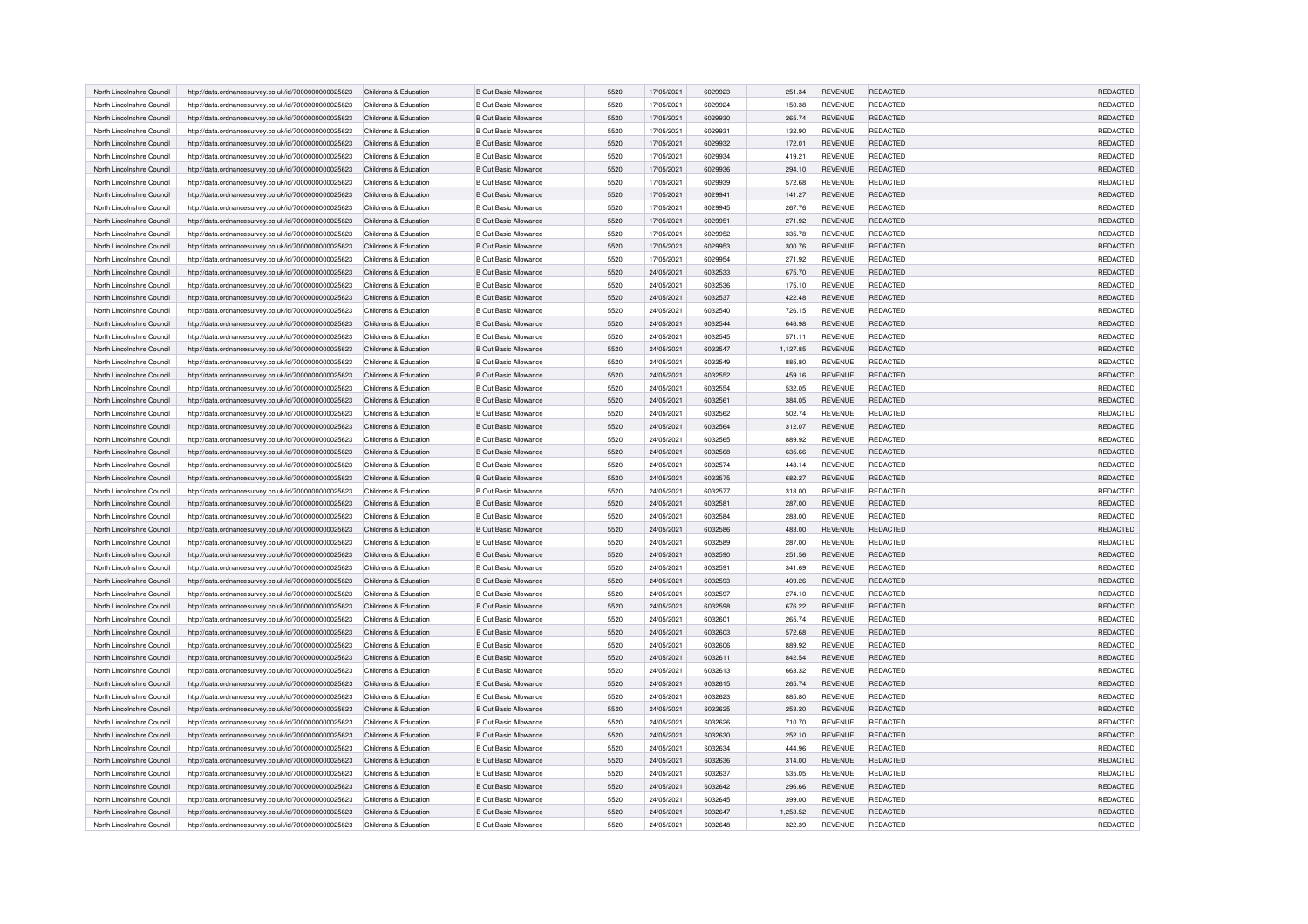| North Lincolnshire Council | http://data.ordnancesurvey.co.uk/id/7000000000025623 | Childrens & Education | <b>B Out Basic Allowance</b> | 5520 | 24/05/2021 | 6032650 | 434.69   | <b>REVENUE</b> | REDACTED        | <b>REDACTED</b> |
|----------------------------|------------------------------------------------------|-----------------------|------------------------------|------|------------|---------|----------|----------------|-----------------|-----------------|
| North Lincolnshire Council | http://data.ordnancesurvey.co.uk/id/7000000000025623 | Childrens & Education | <b>B Out Basic Allowance</b> | 5520 | 24/05/2021 | 6032660 | 349.00   | <b>REVENUE</b> | <b>REDACTED</b> | <b>REDACTED</b> |
| North Lincolnshire Council | http://data.ordnancesurvey.co.uk/id/7000000000025623 | Childrens & Education | <b>B Out Basic Allowance</b> | 5520 | 24/05/2021 | 6032662 | 222.48   | REVENUE        | REDACTED        | REDACTED        |
| North Lincolnshire Council | http://data.ordnancesurvey.co.uk/id/7000000000025623 | Childrens & Education | <b>B Out Basic Allowance</b> | 5520 | 24/05/2021 | 6032663 | 465.74   | <b>REVENUE</b> | <b>REDACTED</b> | REDACTED        |
| North Lincolnshire Council |                                                      | Childrens & Education | <b>B Out Basic Allowance</b> | 5520 | 24/05/2021 | 6032666 | 222.48   | <b>REVENUE</b> | <b>REDACTED</b> | REDACTED        |
|                            | http://data.ordnancesurvey.co.uk/id/7000000000025623 |                       |                              |      |            |         |          |                |                 |                 |
| North Lincolnshire Council | http://data.ordnancesurvey.co.uk/id/7000000000025623 | Childrens & Education | <b>B Out Basic Allowance</b> | 5520 | 24/05/2021 | 6032667 | 222.48   | REVENUE        | <b>REDACTED</b> | REDACTED        |
| North Lincolnshire Council | http://data.ordnancesurvey.co.uk/id/7000000000025623 | Childrens & Education | <b>B Out Basic Allowance</b> | 5520 | 24/05/2021 | 6032675 | 265.74   | <b>REVENUE</b> | REDACTED        | REDACTED        |
| North Lincolnshire Council | http://data.ordnancesurvey.co.uk/id/7000000000025623 | Childrens & Education | <b>B Out Basic Allowance</b> | 5520 | 24/05/2021 | 6032676 | 325.74   | <b>REVENUE</b> | REDACTED        | REDACTED        |
| North Lincolnshire Council | http://data.ordnancesurvey.co.uk/id/7000000000025623 | Childrens & Education | <b>B Out Basic Allowance</b> | 5520 | 24/05/2021 | 6032680 | 287.00   | <b>REVENUE</b> | REDACTED        | REDACTED        |
| North Lincolnshire Council | http://data.ordnancesurvey.co.uk/id/7000000000025623 | Childrens & Education | <b>B Out Basic Allowance</b> | 5520 | 24/05/2021 | 6032681 | 386.88   | REVENUE        | REDACTED        | REDACTED        |
| North Lincolnshire Council | http://data.ordnancesurvey.co.uk/id/7000000000025623 | Childrens & Education | <b>B Out Basic Allowance</b> | 5520 | 24/05/2021 | 6032686 | 620.06   | <b>REVENUE</b> | REDACTED        | REDACTED        |
| North Lincolnshire Council | http://data.ordnancesurvey.co.uk/id/7000000000025623 | Childrens & Education | <b>B Out Basic Allowance</b> | 5520 | 24/05/2021 | 6032690 | 265.74   | <b>REVENUE</b> | REDACTED        | REDACTED        |
| North Lincolnshire Council | http://data.ordnancesurvey.co.uk/id/7000000000025623 | Childrens & Education | <b>B Out Basic Allowance</b> | 5520 | 24/05/2021 | 6032691 | 342.82   | <b>REVENUE</b> | REDACTED        | REDACTED        |
| North Lincolnshire Council | http://data.ordnancesurvey.co.uk/id/7000000000025623 | Childrens & Education | <b>B Out Basic Allowance</b> | 5520 | 24/05/2021 | 6032694 | 795.16   | <b>REVENUE</b> | REDACTED        | REDACTED        |
| North Lincolnshire Council | http://data.ordnancesurvey.co.uk/id/7000000000025623 | Childrens & Education | <b>B Out Basic Allowance</b> | 5520 | 24/05/2021 | 6032695 | 526.18   | REVENUE        | REDACTED        | REDACTED        |
| North Lincolnshire Council | http://data.ordnancesurvey.co.uk/id/7000000000025623 | Childrens & Education | <b>B Out Basic Allowance</b> | 5520 | 24/05/2021 | 6032698 | 282.00   | <b>REVENUE</b> | REDACTED        | REDACTED        |
| North Lincolnshire Council | http://data.ordnancesurvey.co.uk/id/7000000000025623 | Childrens & Education | <b>B Out Basic Allowance</b> | 5520 | 24/05/2021 | 6032703 | 355.58   | REVENUE        | REDACTED        | REDACTED        |
| North Lincolnshire Council | http://data.ordnancesurvey.co.uk/id/7000000000025623 | Childrens & Education | <b>B Out Basic Allowance</b> | 5520 | 24/05/2021 | 6032704 | 262.95   | REVENUE        | REDACTED        | REDACTED        |
| North Lincolnshire Council | http://data.ordnancesurvey.co.uk/id/7000000000025623 | Childrens & Education | <b>B Out Basic Allowance</b> | 5520 | 24/05/2021 | 6032708 | 286.34   | REVENUE        | <b>REDACTED</b> | <b>REDACTED</b> |
| North Lincolnshire Council | http://data.ordnancesurvey.co.uk/id/7000000000025623 | Childrens & Education | <b>B Out Basic Allowance</b> | 5520 | 24/05/2021 | 6032710 | 572.68   | <b>REVENUE</b> | <b>REDACTED</b> | REDACTED        |
| North Lincolnshire Council | http://data.ordnancesurvey.co.uk/id/7000000000025623 | Childrens & Education | <b>B Out Basic Allowance</b> | 5520 | 24/05/2021 | 6032711 | 597.58   | <b>REVENUE</b> | REDACTED        | REDACTED        |
|                            |                                                      |                       |                              |      |            |         |          |                | REDACTED        | REDACTED        |
| North Lincolnshire Council | http://data.ordnancesurvey.co.uk/id/7000000000025623 | Childrens & Education | <b>B Out Basic Allowance</b> | 5520 | 24/05/2021 | 6032719 | 667.44   | REVENUE        |                 |                 |
| North Lincolnshire Council | http://data.ordnancesurvey.co.uk/id/7000000000025623 | Childrens & Education | <b>B Out Basic Allowance</b> | 5520 | 24/05/2021 | 6032720 | 307.97   | REVENUE        | <b>REDACTED</b> | REDACTED        |
| North Lincolnshire Council | http://data.ordnancesurvey.co.uk/id/7000000000025623 | Childrens & Education | <b>B Out Basic Allowance</b> | 5520 | 24/05/2021 | 6032721 | 797.22   | REVENUE        | REDACTED        | REDACTED        |
| North Lincolnshire Council | http://data.ordnancesurvey.co.uk/id/7000000000025623 | Childrens & Education | <b>B Out Basic Allowance</b> | 5520 | 24/05/2021 | 6032724 | 888.22   | REVENUE        | REDACTED        | REDACTED        |
| North Lincolnshire Council | http://data.ordnancesurvey.co.uk/id/7000000000025623 | Childrens & Education | <b>B Out Basic Allowance</b> | 5520 | 24/05/2021 | 6032725 | 753.96   | REVENUE        | <b>REDACTED</b> | REDACTED        |
| North Lincolnshire Council | http://data.ordnancesurvey.co.uk/id/7000000000025623 | Childrens & Education | B Out Basic Allowance        | 5520 | 24/05/2021 | 6032726 | 300.76   | <b>REVENUE</b> | REDACTED        | REDACTED        |
| North Lincolnshire Council | http://data.ordnancesurvey.co.uk/id/7000000000025623 | Childrens & Education | <b>B Out Basic Allowance</b> | 5520 | 24/05/2021 | 6032727 | 488.22   | <b>REVENUE</b> | REDACTED        | REDACTED        |
| North Lincolnshire Council | http://data.ordnancesurvey.co.uk/id/7000000000025623 | Childrens & Education | B Out Basic Allowance        | 5520 | 24/05/2021 | 6032730 | 397.58   | REVENUE        | REDACTED        | REDACTED        |
| North Lincolnshire Council | http://data.ordnancesurvey.co.uk/id/7000000000025623 | Childrens & Education | <b>B Out Basic Allowance</b> | 5520 | 24/05/2021 | 6032732 | 525.30   | REVENUE        | REDACTED        | REDACTED        |
| North Lincolnshire Council | http://data.ordnancesurvey.co.uk/id/7000000000025623 | Childrens & Education | <b>B Out Basic Allowance</b> | 5520 | 24/05/2021 | 6032734 | 240.42   | REVENUE        | <b>REDACTED</b> | REDACTED        |
| North Lincolnshire Council | http://data.ordnancesurvey.co.uk/id/7000000000025623 | Childrens & Education | <b>B Out Basic Allowance</b> | 5520 | 24/05/2021 | 6032735 | 287.00   | REVENUE        | <b>REDACTED</b> | REDACTED        |
| North Lincolnshire Council | http://data.ordnancesurvey.co.uk/id/7000000000025623 | Childrens & Education | <b>B Out Basic Allowance</b> | 5520 | 24/05/2021 | 6032737 | 222.48   | <b>REVENUE</b> | <b>REDACTED</b> | REDACTED        |
| North Lincolnshire Council | http://data.ordnancesurvey.co.uk/id/7000000000025623 | Childrens & Education | <b>B Out Basic Allowance</b> | 5520 | 24/05/2021 | 6032738 | 414.05   | REVENUE        | REDACTED        | REDACTED        |
| North Lincolnshire Council | http://data.ordnancesurvey.co.uk/id/7000000000025623 | Childrens & Education | <b>B Out Basic Allowance</b> | 5520 | 24/05/2021 | 6032740 | 508.10   | REVENUE        | <b>REDACTED</b> | REDACTED        |
| North Lincolnshire Council | http://data.ordnancesurvey.co.uk/id/7000000000025623 | Childrens & Education | <b>B Out Basic Allowance</b> | 5520 | 24/05/2021 | 6032741 | 303.70   | REVENUE        | <b>REDACTED</b> | REDACTED        |
| North Lincolnshire Council | http://data.ordnancesurvey.co.uk/id/7000000000025623 | Childrens & Education | <b>B Out Basic Allowance</b> | 5520 | 24/05/2021 | 6032743 | 299.10   | REVENUE        | <b>REDACTED</b> | REDACTED        |
| North Lincolnshire Council | http://data.ordnancesurvey.co.uk/id/7000000000025623 | Childrens & Education | <b>B Out Basic Allowance</b> | 5520 | 24/05/2021 | 6032752 | 336.08   | REVENUE        | REDACTED        | REDACTED        |
| North Lincolnshire Council | http://data.ordnancesurvey.co.uk/id/7000000000025623 | Childrens & Education | <b>B Out Basic Allowance</b> | 5520 | 24/05/2021 | 6032753 | 263.30   | REVENUE        | <b>REDACTED</b> | REDACTED        |
| North Lincolnshire Council | http://data.ordnancesurvey.co.uk/id/7000000000025623 | Childrens & Education | <b>B Out Basic Allowance</b> | 5520 | 24/05/2021 | 6032757 | 300.76   | <b>REVENUE</b> | <b>REDACTED</b> | REDACTED        |
| North Lincolnshire Council | http://data.ordnancesurvey.co.uk/id/7000000000025623 | Childrens & Education | B Out Basic Allowance        | 5520 | 24/05/2021 | 6032758 | 440.84   | REVENUE        | <b>REDACTED</b> | REDACTED        |
| North Lincolnshire Council | http://data.ordnancesurvey.co.uk/id/7000000000025623 | Childrens & Education | <b>B Out Basic Allowance</b> | 5520 | 24/05/2021 | 6032759 | 199.82   | <b>REVENUE</b> | <b>REDACTED</b> | REDACTED        |
| North Lincolnshire Council | http://data.ordnancesurvey.co.uk/id/7000000000025623 | Childrens & Education | <b>B Out Basic Allowance</b> | 5520 | 24/05/2021 | 6032760 | 620.06   | REVENUE        | <b>REDACTED</b> | REDACTED        |
| North Lincolnshire Council | http://data.ordnancesurvey.co.uk/id/7000000000025623 | Childrens & Education | <b>B Out Basic Allowance</b> | 5520 | 24/05/2021 | 6032762 | 286.34   | REVENUE        | REDACTED        | REDACTED        |
| North Lincolnshire Council | http://data.ordnancesurvey.co.uk/id/7000000000025623 | Childrens & Education | <b>B Out Basic Allowance</b> | 5520 | 24/05/2021 | 6032763 | 444.96   | REVENUE        | <b>REDACTED</b> | <b>REDACTED</b> |
|                            |                                                      |                       |                              |      |            |         |          |                |                 |                 |
| North Lincolnshire Council | http://data.ordnancesurvey.co.uk/id/7000000000025623 | Childrens & Education | <b>B Out Basic Allowance</b> | 5520 | 24/05/2021 | 6032766 | 265.74   | <b>REVENUE</b> | <b>REDACTED</b> | REDACTED        |
| North Lincolnshire Council | http://data.ordnancesurvey.co.uk/id/7000000000025623 | Childrens & Education | <b>B Out Basic Allowance</b> | 5520 | 24/05/2021 | 6032767 | 286.34   | REVENUE        | <b>REDACTED</b> | REDACTED        |
| North Lincolnshire Council | http://data.ordnancesurvey.co.uk/id/7000000000025623 | Childrens & Education | <b>B Out Basic Allowance</b> | 5520 | 24/05/2021 | 6032768 | 271.92   | REVENUE        | <b>REDACTED</b> | REDACTED        |
| North Lincolnshire Council | http://data.ordnancesurvey.co.uk/id/7000000000025623 | Childrens & Education | <b>B Out Basic Allowance</b> | 5520 | 24/05/2021 | 6032769 | 842.54   | REVENUE        | <b>REDACTED</b> | REDACTED        |
| North Lincolnshire Council | http://data.ordnancesurvey.co.uk/id/7000000000025623 | Childrens & Education | <b>B Out Basic Allowance</b> | 5520 | 24/05/2021 | 6032772 | 383.75   | REVENUE        | REDACTED        | REDACTED        |
| North Lincolnshire Council | http://data.ordnancesurvey.co.uk/id/7000000000025623 | Childrens & Education | <b>B Out Basic Allowance</b> | 5520 | 24/05/2021 | 6032773 | 350.20   | REVENUE        | <b>REDACTED</b> | <b>REDACTED</b> |
| North Lincolnshire Council | http://data.ordnancesurvey.co.uk/id/7000000000025623 | Childrens & Education | <b>B Out Basic Allowance</b> | 5520 | 24/05/2021 | 6032779 | 1,050.60 | REVENUE        | REDACTED        | <b>REDACTED</b> |
| North Lincolnshire Council | http://data.ordnancesurvey.co.uk/id/7000000000025623 | Childrens & Education | <b>B Out Basic Allowance</b> | 5520 | 24/05/2021 | 6032783 | 251.34   | REVENUE        | <b>REDACTED</b> | REDACTED        |
| North Lincolnshire Council | http://data.ordnancesurvey.co.uk/id/7000000000025623 | Childrens & Education | <b>B Out Basic Allowance</b> | 5520 | 24/05/2021 | 6032784 | 150.38   | <b>REVENUE</b> | REDACTED        | REDACTED        |
| North Lincolnshire Council | http://data.ordnancesurvey.co.uk/id/7000000000025623 | Childrens & Education | <b>B Out Basic Allowance</b> | 5520 | 24/05/2021 | 6032790 | 300.95   | REVENUE        | REDACTED        | REDACTED        |
| North Lincolnshire Council | http://data.ordnancesurvey.co.uk/id/7000000000025623 | Childrens & Education | <b>B Out Basic Allowance</b> | 5520 | 24/05/2021 | 6032791 | 265.74   | <b>REVENUE</b> | REDACTED        | REDACTED        |
| North Lincolnshire Council | http://data.ordnancesurvey.co.uk/id/7000000000025623 | Childrens & Education | <b>B Out Basic Allowance</b> | 5520 | 24/05/2021 | 6032793 | 172.01   | REVENUE        | <b>REDACTED</b> | REDACTED        |
| North Lincolnshire Council | http://data.ordnancesurvey.co.uk/id/7000000000025623 | Childrens & Education | <b>B Out Basic Allowance</b> | 5520 | 24/05/2021 | 6032795 | 950.69   | REVENUE        | REDACTED        | REDACTED        |
|                            |                                                      |                       |                              |      |            |         |          |                |                 |                 |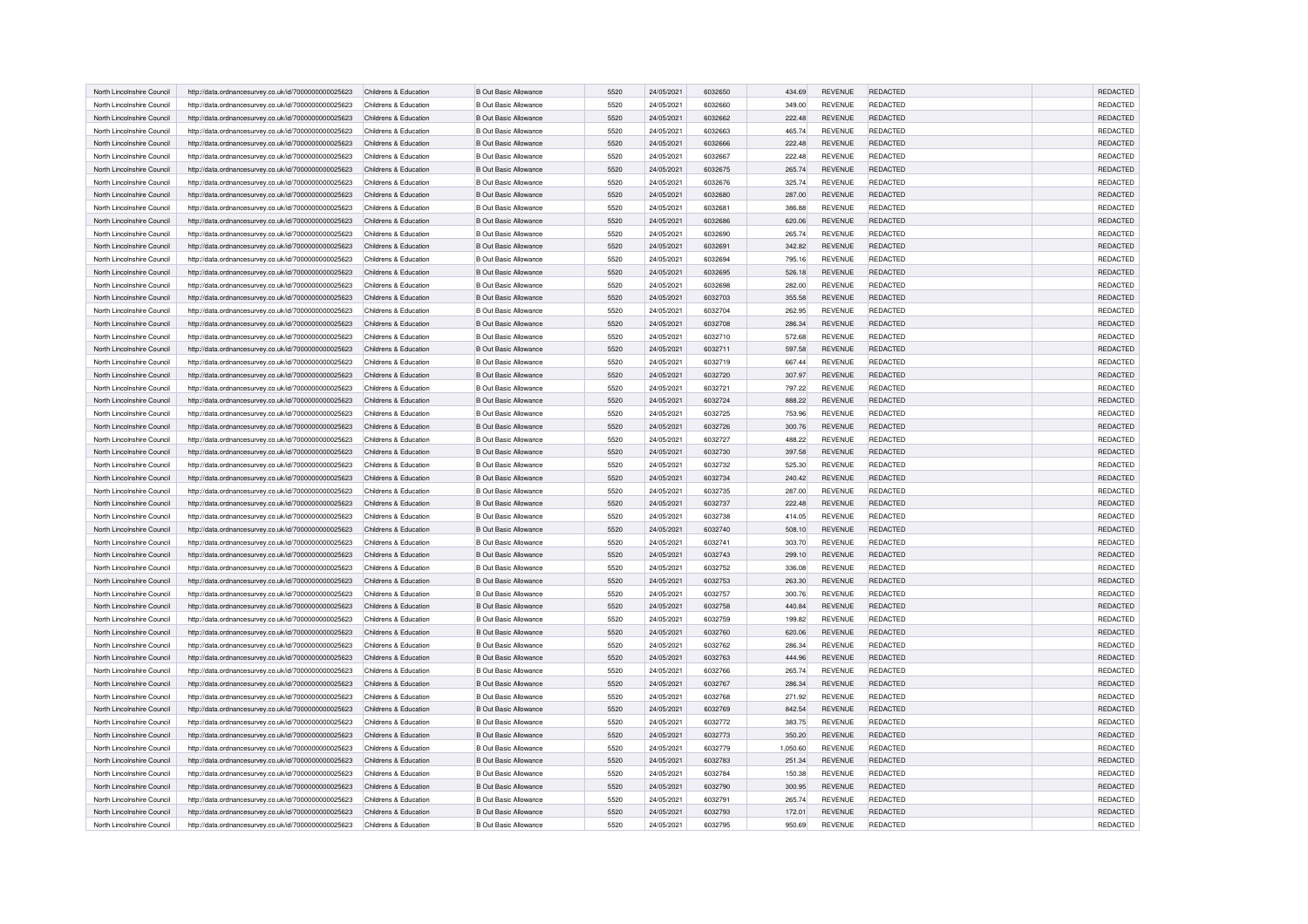| North Lincolnshire Council | http://data.ordnancesurvey.co.uk/id/7000000000025623 | Childrens & Education | <b>B Out Basic Allowance</b> | 5520 | 24/05/2021 | 6032797 | 294.10   | <b>REVENUE</b> | REDACTED        | <b>REDACTED</b> |
|----------------------------|------------------------------------------------------|-----------------------|------------------------------|------|------------|---------|----------|----------------|-----------------|-----------------|
| North Lincolnshire Council | http://data.ordnancesurvey.co.uk/id/7000000000025623 | Childrens & Education | <b>B Out Basic Allowance</b> | 5520 | 24/05/2021 | 6032800 | 572.68   | <b>REVENUE</b> | <b>REDACTED</b> | <b>REDACTED</b> |
| North Lincolnshire Counci  | http://data.ordnancesurvey.co.uk/id/7000000000025623 | Childrens & Education | <b>B Out Basic Allowance</b> | 5520 | 24/05/2021 | 6032805 | 267.76   | <b>REVENUE</b> | REDACTED        | REDACTED        |
| North Lincolnshire Council | http://data.ordnancesurvey.co.uk/id/7000000000025623 | Childrens & Education | <b>B Out Basic Allowance</b> | 5520 | 24/05/2021 | 6032811 | 407.88   | <b>REVENUE</b> | REDACTED        | REDACTED        |
| North Lincolnshire Council | http://data.ordnancesurvey.co.uk/id/7000000000025623 | Childrens & Education | <b>B Out Basic Allowance</b> | 5520 | 24/05/2021 | 6032812 | 451.14   | <b>REVENUE</b> | REDACTED        | REDACTED        |
| North Lincolnshire Council | http://data.ordnancesurvey.co.uk/id/7000000000025623 | Childrens & Education | <b>B Out Basic Allowance</b> | 5520 | 24/05/2021 | 6032813 | 271.92   | <b>REVENUE</b> | <b>REDACTED</b> | REDACTED        |
| North Lincolnshire Council | http://data.ordnancesurvey.co.uk/id/7000000000025623 | Childrens & Education | <b>Client Related Costs</b>  | 5534 | 04/05/2021 | 6023851 | 62.31    | <b>REVENUE</b> | REDACTED        | <b>REDACTED</b> |
|                            |                                                      |                       |                              |      |            |         |          |                |                 |                 |
| North Lincolnshire Council | http://data.ordnancesurvey.co.uk/id/7000000000025623 | Childrens & Education | <b>Client Related Costs</b>  | 5534 | 04/05/2021 | 6023854 | 80.00    | <b>REVENUE</b> | <b>REDACTED</b> | REDACTED        |
| North Lincolnshire Council | http://data.ordnancesurvey.co.uk/id/7000000000025623 | Childrens & Education | <b>Client Related Costs</b>  | 5534 | 04/05/2021 | 6023855 | 22.31    | <b>REVENUE</b> | <b>REDACTED</b> | REDACTED        |
| North Lincolnshire Council | http://data.ordnancesurvey.co.uk/id/7000000000025623 | Childrens & Education | <b>Client Related Costs</b>  | 5534 | 04/05/2021 | 6023857 | 62.31    | <b>REVENUE</b> | <b>REDACTED</b> | REDACTED        |
| North Lincolnshire Council | http://data.ordnancesurvey.co.uk/id/7000000000025623 | Childrens & Education | <b>Client Related Costs</b>  | 5534 | 04/05/2021 | 6023858 | 65.18    | <b>REVENUE</b> | REDACTED        | REDACTED        |
| North Lincolnshire Council | http://data.ordnancesurvey.co.uk/id/7000000000025623 | Childrens & Education | <b>Client Related Costs</b>  | 5534 | 04/05/2021 | 6023863 | 210.00   | <b>REVENUE</b> | REDACTED        | REDACTED        |
| North Lincolnshire Council | http://data.ordnancesurvey.co.uk/id/7000000000025623 | Childrens & Education | <b>Client Related Costs</b>  | 5534 | 04/05/2021 | 6023865 | 82.31    | <b>REVENUE</b> | <b>REDACTED</b> | REDACTED        |
| North Lincolnshire Council | http://data.ordnancesurvey.co.uk/id/7000000000025623 | Childrens & Education | <b>Client Related Costs</b>  | 5534 | 04/05/2021 | 6023867 | 60.00    | <b>REVENUE</b> | REDACTED        | REDACTED        |
| North Lincolnshire Council | http://data.ordnancesurvey.co.uk/id/7000000000025623 | Childrens & Education | <b>Client Related Costs</b>  | 5534 | 04/05/2021 | 6023868 | 262.31   | REVENUE        | REDACTED        | REDACTED        |
| North Lincolnshire Council | http://data.ordnancesurvey.co.uk/id/7000000000025623 | Childrens & Education | <b>Client Related Costs</b>  | 5534 | 04/05/2021 | 6023881 | 60.00    | <b>REVENUE</b> | <b>REDACTED</b> | REDACTED        |
| North Lincolnshire Council | http://data.ordnancesurvey.co.uk/id/7000000000025623 | Childrens & Education | <b>Client Related Costs</b>  | 5534 | 04/05/2021 | 6023884 | 270.81   | REVENUE        | REDACTED        | REDACTED        |
| North Lincolnshire Council | http://data.ordnancesurvey.co.uk/id/7000000000025623 | Childrens & Education | <b>Client Related Costs</b>  | 5534 | 04/05/2021 | 6023887 | 60.00    | REVENUE        | REDACTED        | REDACTED        |
| North Lincolnshire Council | http://data.ordnancesurvey.co.uk/id/7000000000025623 | Childrens & Education | <b>Client Related Costs</b>  | 5534 | 04/05/2021 | 6023894 | 40.00    | <b>REVENUE</b> | <b>REDACTED</b> | <b>REDACTED</b> |
| North Lincolnshire Council | http://data.ordnancesurvey.co.uk/id/7000000000025623 | Childrens & Education | <b>Client Related Costs</b>  | 5534 | 04/05/2021 | 6023917 | 290.00   | <b>REVENUE</b> | REDACTED        | REDACTED        |
| North Lincolnshire Council | http://data.ordnancesurvey.co.uk/id/7000000000025623 | Childrens & Education | <b>Client Related Costs</b>  | 5534 | 04/05/2021 | 6023925 | 50.00    | <b>REVENUE</b> | REDACTED        | REDACTED        |
| North Lincolnshire Council | http://data.ordnancesurvey.co.uk/id/7000000000025623 | Childrens & Education | <b>Client Related Costs</b>  | 5534 | 04/05/2021 | 6023932 | 130.00   | REVENUE        | REDACTED        | REDACTED        |
| North Lincolnshire Council | http://data.ordnancesurvey.co.uk/id/7000000000025623 | Childrens & Education | <b>Client Related Costs</b>  | 5534 | 04/05/2021 | 6023942 | 180.00   | REVENUE        | REDACTED        | REDACTED        |
| North Lincolnshire Council | http://data.ordnancesurvey.co.uk/id/7000000000025623 | Childrens & Education | <b>Client Related Costs</b>  | 5534 | 04/05/2021 | 6023945 | 190.00   | REVENUE        | REDACTED        | REDACTED        |
| North Lincolnshire Council |                                                      | Childrens & Education | <b>Client Related Costs</b>  | 5534 | 04/05/2021 | 6023953 |          | REVENUE        | REDACTED        | REDACTED        |
|                            | http://data.ordnancesurvey.co.uk/id/7000000000025623 |                       |                              | 5534 |            | 6023966 | 140.00   |                |                 | REDACTED        |
| North Lincolnshire Council | http://data.ordnancesurvey.co.uk/id/7000000000025623 | Childrens & Education | <b>Client Related Costs</b>  |      | 04/05/2021 |         | 220.00   | REVENUE        | <b>REDACTED</b> |                 |
| North Lincolnshire Council | http://data.ordnancesurvey.co.uk/id/7000000000025623 | Childrens & Education | <b>Client Related Costs</b>  | 5534 | 04/05/2021 | 6023969 | 50.00    | REVENUE        | REDACTED        | REDACTED        |
| North Lincolnshire Council | http://data.ordnancesurvey.co.uk/id/7000000000025623 | Childrens & Education | <b>Client Related Costs</b>  | 5534 | 04/05/2021 | 6023977 | 20.00    | <b>REVENUE</b> | REDACTED        | REDACTED        |
| North Lincolnshire Council | http://data.ordnancesurvey.co.uk/id/7000000000025623 | Childrens & Education | <b>Client Related Costs</b>  | 5534 | 04/05/2021 | 6023983 | 98.01    | <b>REVENUE</b> | REDACTED        | REDACTED        |
| North Lincolnshire Council | http://data.ordnancesurvey.co.uk/id/7000000000025623 | Childrens & Education | <b>Client Related Costs</b>  | 5534 | 04/05/2021 | 6023986 | 191.00   | <b>REVENUE</b> | <b>REDACTED</b> | REDACTED        |
| North Lincolnshire Council | http://data.ordnancesurvey.co.uk/id/7000000000025623 | Childrens & Education | <b>Client Related Costs</b>  | 5534 | 04/05/2021 | 6023987 | 60.00    | REVENUE        | <b>REDACTED</b> | REDACTED        |
| North Lincolnshire Council | http://data.ordnancesurvey.co.uk/id/7000000000025623 | Childrens & Education | <b>Client Related Costs</b>  | 5534 | 04/05/2021 | 6023988 | 40.00    | REVENUE        | REDACTED        | REDACTED        |
| North Lincolnshire Council | http://data.ordnancesurvey.co.uk/id/7000000000025623 | Childrens & Education | <b>Client Related Costs</b>  | 5534 | 04/05/2021 | 6024006 | 300.00   | REVENUE        | <b>REDACTED</b> | <b>REDACTED</b> |
| North Lincolnshire Council | http://data.ordnancesurvey.co.uk/id/7000000000025623 | Childrens & Education | Client Related Costs         | 5534 | 04/05/2021 | 6024010 | 82.31    | <b>REVENUE</b> | REDACTED        | REDACTED        |
| North Lincolnshire Council | http://data.ordnancesurvey.co.uk/id/7000000000025623 | Childrens & Education | <b>Client Related Costs</b>  | 5534 | 04/05/2021 | 6024011 | 102.31   | <b>REVENUE</b> | REDACTED        | REDACTED        |
| North Lincolnshire Council | http://data.ordnancesurvey.co.uk/id/7000000000025623 | Childrens & Education | <b>Client Related Costs</b>  | 5534 | 04/05/2021 | 6024013 | 122.31   | REVENUE        | <b>REDACTED</b> | REDACTED        |
| North Lincolnshire Council | http://data.ordnancesurvey.co.uk/id/7000000000025623 | Childrens & Education | <b>Client Related Costs</b>  | 5534 | 04/05/2021 | 6024014 | 182.31   | REVENUE        | <b>REDACTED</b> | REDACTED        |
| North Lincolnshire Council | http://data.ordnancesurvey.co.uk/id/7000000000025623 | Childrens & Education | <b>Client Related Costs</b>  | 5534 | 04/05/2021 | 6024015 | 300.00   | REVENUE        | REDACTED        | REDACTED        |
| North Lincolnshire Council | http://data.ordnancesurvey.co.uk/id/7000000000025623 | Childrens & Education | <b>Client Related Costs</b>  | 5534 | 04/05/2021 | 6024023 | 40.00    | REVENUE        | <b>REDACTED</b> | REDACTED        |
| North Lincolnshire Council | http://data.ordnancesurvey.co.uk/id/7000000000025623 | Childrens & Education | <b>Client Related Costs</b>  | 5534 | 04/05/2021 | 6024030 | 110.00   | REVENUE        | REDACTED        | REDACTED        |
| North Lincolnshire Council | http://data.ordnancesurvey.co.uk/id/7000000000025623 | Childrens & Education | <b>Client Related Costs</b>  | 5534 | 04/05/2021 | 6024039 | 150.00   | REVENUE        | <b>REDACTED</b> | REDACTED        |
| North Lincolnshire Council | http://data.ordnancesurvey.co.uk/id/7000000000025623 | Childrens & Education | <b>Client Related Costs</b>  | 5534 | 04/05/2021 | 6024040 | 50.20    | <b>REVENUE</b> | <b>REDACTED</b> | REDACTED        |
| North Lincolnshire Council | http://data.ordnancesurvey.co.uk/id/7000000000025623 | Childrens & Education | <b>Client Related Costs</b>  | 5534 | 04/05/2021 | 6024041 | 140.00   | REVENUE        | REDACTED        | REDACTED        |
| North Lincolnshire Council | http://data.ordnancesurvey.co.uk/id/7000000000025623 | Childrens & Education | <b>Client Related Costs</b>  | 5534 | 04/05/2021 | 6024045 | 160.00   | <b>REVENUE</b> | REDACTED        | REDACTED        |
| North Lincolnshire Council | http://data.ordnancesurvey.co.uk/id/7000000000025623 | Childrens & Education | <b>Client Related Costs</b>  | 5534 | 04/05/2021 | 6024046 | 20.00    | REVENUE        | REDACTED        | REDACTED        |
| North Lincolnshire Council | http://data.ordnancesurvey.co.uk/id/7000000000025623 | Childrens & Education | <b>Client Related Costs</b>  | 5534 | 04/05/2021 | 6024047 | 100.00   | REVENUE        | REDACTED        | REDACTED        |
| North Lincolnshire Council | http://data.ordnancesurvey.co.uk/id/7000000000025623 | Childrens & Education | <b>Client Related Costs</b>  | 5534 | 04/05/2021 | 6024051 | 60.00    | REVENUE        | <b>REDACTED</b> | <b>REDACTED</b> |
| North Lincolnshire Council | http://data.ordnancesurvey.co.uk/id/7000000000025623 | Childrens & Education | <b>Client Related Costs</b>  | 5534 | 04/05/2021 | 6024055 | 611.79   | <b>REVENUE</b> | REDACTED        | REDACTED        |
| North Lincolnshire Council |                                                      |                       | <b>Client Related Costs</b>  |      |            | 6024061 |          | <b>REVENUE</b> |                 |                 |
|                            | http://data.ordnancesurvey.co.uk/id/7000000000025623 | Childrens & Education |                              | 5534 | 04/05/2021 |         | 144.00   |                | REDACTED        | REDACTED        |
| North Lincolnshire Council | http://data.ordnancesurvey.co.uk/id/7000000000025623 | Childrens & Education | <b>Client Related Costs</b>  | 5534 | 04/05/2021 | 6024078 | 60.00    | <b>REVENUE</b> | <b>REDACTED</b> | REDACTED        |
| North Lincolnshire Council | http://data.ordnancesurvey.co.uk/id/7000000000025623 | Childrens & Education | <b>Client Related Costs</b>  | 5534 | 04/05/2021 | 6024079 | 80.00    | REVENUE        | <b>REDACTED</b> | REDACTED        |
| North Lincolnshire Council | http://data.ordnancesurvey.co.uk/id/7000000000025623 | Childrens & Education | <b>Client Related Costs</b>  | 5534 | 04/05/2021 | 6024086 | 20.00    | REVENUE        | REDACTED        | REDACTED        |
| North Lincolnshire Council | http://data.ordnancesurvey.co.uk/id/7000000000025623 | Childrens & Education | <b>Client Related Costs</b>  | 5534 | 04/05/2021 | 6024089 | 100.00   | <b>REVENUE</b> | REDACTED        | REDACTED        |
| North Lincolnshire Council | http://data.ordnancesurvey.co.uk/id/7000000000025623 | Childrens & Education | <b>Client Related Costs</b>  | 5534 | 04/05/2021 | 6024116 | 158.72   | REVENUE        | REDACTED        | REDACTED        |
| North Lincolnshire Council | http://data.ordnancesurvey.co.uk/id/7000000000025623 | Childrens & Education | <b>Client Related Costs</b>  | 5534 | 04/05/2021 | 6024122 | 848.95   | <b>REVENUE</b> | <b>REDACTED</b> | REDACTED        |
| North Lincolnshire Council | http://data.ordnancesurvey.co.uk/id/7000000000025623 | Childrens & Education | <b>Client Related Costs</b>  | 5534 | 07/05/2021 | 6025553 | 5.400.00 | <b>REVENUE</b> | <b>REDACTED</b> | REDACTED        |
| North Lincolnshire Council | http://data.ordnancesurvey.co.uk/id/7000000000025623 | Childrens & Education | <b>Client Related Costs</b>  | 5534 | 11/05/2021 | 6026581 | 62.31    | REVENUE        | <b>REDACTED</b> | REDACTED        |
| North Lincolnshire Council | http://data.ordnancesurvey.co.uk/id/7000000000025623 | Childrens & Education | <b>Client Related Costs</b>  | 5534 | 11/05/2021 | 6026584 | 80.00    | REVENUE        | <b>REDACTED</b> | REDACTED        |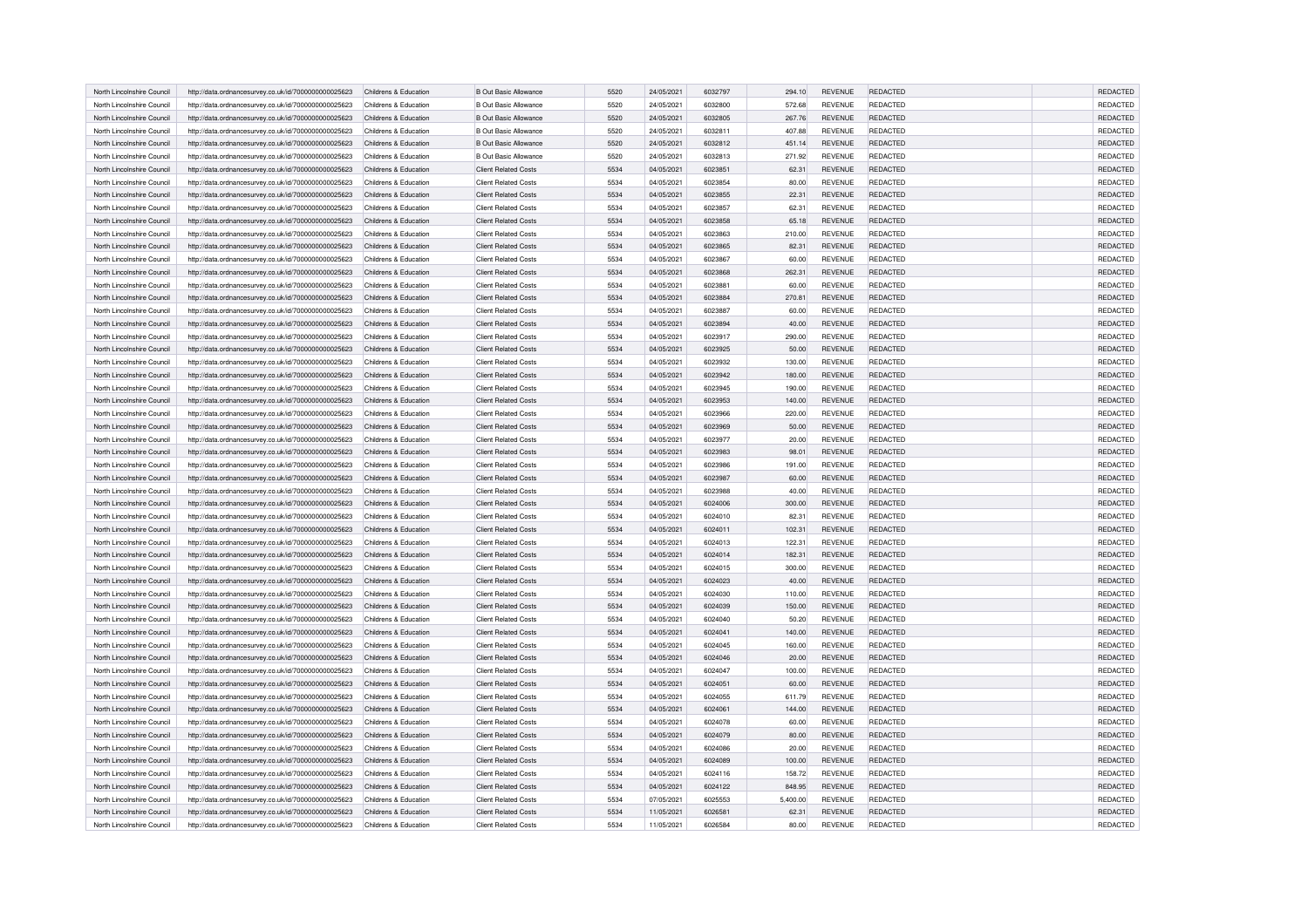| North Lincolnshire Council | http://data.ordnancesurvey.co.uk/id/7000000000025623 | Childrens & Education | <b>Client Related Costs</b> | 5534 | 11/05/2021 | 6026585 | 22.31  | <b>REVENUE</b> | REDACTED        | REDACTED        |
|----------------------------|------------------------------------------------------|-----------------------|-----------------------------|------|------------|---------|--------|----------------|-----------------|-----------------|
| North Lincolnshire Council | http://data.ordnancesurvey.co.uk/id/7000000000025623 | Childrens & Education | <b>Client Related Costs</b> | 5534 | 11/05/2021 | 6026587 | 62.31  | <b>REVENUE</b> | <b>REDACTED</b> | REDACTED        |
| North Lincolnshire Council | http://data.ordnancesurvey.co.uk/id/7000000000025623 | Childrens & Education | <b>Client Related Costs</b> | 5534 | 11/05/2021 | 6026588 | 22.31  | REVENUE        | REDACTED        | REDACTED        |
| North Lincolnshire Council | http://data.ordnancesurvey.co.uk/id/7000000000025623 | Childrens & Education | <b>Client Related Costs</b> | 5534 | 11/05/2021 | 6026593 | 365.07 | <b>REVENUE</b> | <b>REDACTED</b> | REDACTED        |
| North Lincolnshire Council | http://data.ordnancesurvey.co.uk/id/7000000000025623 | Childrens & Education | <b>Client Related Costs</b> | 5534 | 11/05/2021 | 6026595 | 82.31  | <b>REVENUE</b> | REDACTED        | REDACTED        |
| North Lincolnshire Council | http://data.ordnancesurvey.co.uk/id/7000000000025623 | Childrens & Education | <b>Client Related Costs</b> | 5534 | 11/05/2021 | 6026597 | 140.00 | <b>REVENUE</b> | REDACTED        | REDACTED        |
| North Lincolnshire Council | http://data.ordnancesurvey.co.uk/id/7000000000025623 | Childrens & Education | <b>Client Related Costs</b> | 5534 | 11/05/2021 | 6026598 | 262.31 | <b>REVENUE</b> | <b>REDACTED</b> | REDACTED        |
| North Lincolnshire Council | http://data.ordnancesurvey.co.uk/id/7000000000025623 | Childrens & Education | <b>Client Related Costs</b> | 5534 | 11/05/2021 | 6026609 | 2.31   | <b>REVENUE</b> | REDACTED        | REDACTED        |
| North Lincolnshire Council | http://data.ordnancesurvey.co.uk/id/7000000000025623 | Childrens & Education | <b>Client Related Costs</b> | 5534 | 11/05/2021 | 6026611 | 60.00  | <b>REVENUE</b> | REDACTED        | REDACTED        |
| North Lincolnshire Council | http://data.ordnancesurvey.co.uk/id/7000000000025623 | Childrens & Education | <b>Client Related Costs</b> | 5534 | 11/05/2021 | 6026614 | 120.00 | <b>REVENUE</b> | <b>REDACTED</b> | REDACTED        |
| North Lincolnshire Council | http://data.ordnancesurvey.co.uk/id/7000000000025623 | Childrens & Education | <b>Client Related Costs</b> | 5534 | 11/05/2021 | 6026617 | 60.00  | <b>REVENUE</b> | <b>REDACTED</b> | REDACTED        |
| North Lincolnshire Council | http://data.ordnancesurvey.co.uk/id/7000000000025623 | Childrens & Education | <b>Client Related Costs</b> | 5534 | 11/05/2021 | 6026624 | 40.00  | <b>REVENUE</b> | REDACTED        | REDACTED        |
| North Lincolnshire Council | http://data.ordnancesurvey.co.uk/id/7000000000025623 | Childrens & Education | <b>Client Related Costs</b> | 5534 | 11/05/2021 | 6026647 | 290.00 | <b>REVENUE</b> | <b>REDACTED</b> | REDACTED        |
| North Lincolnshire Council | http://data.ordnancesurvey.co.uk/id/7000000000025623 | Childrens & Education | Client Related Costs        | 5534 | 11/05/2021 | 6026652 | 140.09 | <b>REVENUE</b> | REDACTED        | REDACTED        |
| North Lincolnshire Council | http://data.ordnancesurvey.co.uk/id/7000000000025623 | Childrens & Education | <b>Client Related Costs</b> | 5534 | 11/05/2021 | 6026655 | 50.00  | <b>REVENUE</b> | REDACTED        | REDACTED        |
| North Lincolnshire Council | http://data.ordnancesurvey.co.uk/id/7000000000025623 | Childrens & Education | <b>Client Related Costs</b> | 5534 | 11/05/2021 | 6026662 | 10.00  | REVENUE        | <b>REDACTED</b> | REDACTED        |
| North Lincolnshire Council | http://data.ordnancesurvey.co.uk/id/7000000000025623 | Childrens & Education | <b>Client Related Costs</b> | 5534 | 11/05/2021 | 6026672 | 180.00 | REVENUE        | REDACTED        | REDACTED        |
| North Lincolnshire Council | http://data.ordnancesurvey.co.uk/id/7000000000025623 | Childrens & Education | <b>Client Related Costs</b> | 5534 | 11/05/2021 | 6026675 | 112.86 | REVENUE        | <b>REDACTED</b> | REDACTED        |
| North Lincolnshire Council | http://data.ordnancesurvey.co.uk/id/7000000000025623 | Childrens & Education | <b>Client Related Costs</b> | 5534 | 11/05/2021 | 6026683 | 140.00 | <b>REVENUE</b> | <b>REDACTED</b> | <b>REDACTED</b> |
| North Lincolnshire Council | http://data.ordnancesurvey.co.uk/id/7000000000025623 | Childrens & Education | Client Related Costs        | 5534 | 11/05/2021 | 6026696 | 220.00 | <b>REVENUE</b> | REDACTED        | REDACTED        |
| North Lincolnshire Council | http://data.ordnancesurvey.co.uk/id/7000000000025623 | Childrens & Education | <b>Client Related Costs</b> | 5534 | 11/05/2021 | 6026699 | 60.00  | <b>REVENUE</b> | <b>REDACTED</b> | REDACTED        |
| North Lincolnshire Council | http://data.ordnancesurvey.co.uk/id/7000000000025623 | Childrens & Education | <b>Client Related Costs</b> | 5534 | 11/05/2021 | 6026706 | 20.00  | <b>REVENUE</b> | REDACTED        | REDACTED        |
| North Lincolnshire Council | http://data.ordnancesurvey.co.uk/id/7000000000025623 | Childrens & Education | <b>Client Related Costs</b> | 5534 | 11/05/2021 | 6026712 | 11.43  | <b>REVENUE</b> | <b>REDACTED</b> | REDACTED        |
| North Lincolnshire Council | http://data.ordnancesurvey.co.uk/id/7000000000025623 | Childrens & Education | <b>Client Related Costs</b> | 5534 | 11/05/2021 | 6026715 | 108.00 | REVENUE        | <b>REDACTED</b> | REDACTED        |
| North Lincolnshire Council | http://data.ordnancesurvey.co.uk/id/7000000000025623 | Childrens & Education | <b>Client Related Costs</b> | 5534 | 11/05/2021 | 6026716 | 60.00  | <b>REVENUE</b> | <b>REDACTED</b> | REDACTED        |
| North Lincolnshire Council | http://data.ordnancesurvey.co.uk/id/7000000000025623 | Childrens & Education | <b>Client Related Costs</b> | 5534 | 11/05/2021 | 6026719 | 57.14  | REVENUE        | REDACTED        | REDACTED        |
| North Lincolnshire Council | http://data.ordnancesurvey.co.uk/id/7000000000025623 | Childrens & Education | <b>Client Related Costs</b> | 5534 | 11/05/2021 | 6026735 | 300.00 | <b>REVENUE</b> | <b>REDACTED</b> | REDACTED        |
| North Lincolnshire Council | http://data.ordnancesurvey.co.uk/id/7000000000025623 | Childrens & Education | <b>Client Related Costs</b> | 5534 | 11/05/2021 | 6026739 | 82.31  | <b>REVENUE</b> | <b>REDACTED</b> | REDACTED        |
| North Lincolnshire Council | http://data.ordnancesurvey.co.uk/id/7000000000025623 | Childrens & Education | <b>Client Related Costs</b> | 5534 | 11/05/2021 | 6026740 | 102.31 | <b>REVENUE</b> | <b>REDACTED</b> | REDACTED        |
| North Lincolnshire Council | http://data.ordnancesurvey.co.uk/id/7000000000025623 | Childrens & Education | <b>Client Related Costs</b> | 5534 | 11/05/2021 | 6026742 | 122.31 | REVENUE        | REDACTED        | REDACTED        |
| North Lincolnshire Council | http://data.ordnancesurvey.co.uk/id/7000000000025623 | Childrens & Education | <b>Client Related Costs</b> | 5534 | 11/05/2021 | 6026743 | 182.31 | REVENUE        | REDACTED        | REDACTED        |
| North Lincolnshire Council | http://data.ordnancesurvey.co.uk/id/7000000000025623 | Childrens & Education | <b>Client Related Costs</b> | 5534 | 11/05/2021 | 6026744 | 300.00 | REVENUE        | <b>REDACTED</b> | REDACTED        |
| North Lincolnshire Council | http://data.ordnancesurvey.co.uk/id/7000000000025623 | Childrens & Education | <b>Client Related Costs</b> | 5534 | 11/05/2021 | 6026752 | 40.00  | <b>REVENUE</b> | <b>REDACTED</b> | REDACTED        |
| North Lincolnshire Council | http://data.ordnancesurvey.co.uk/id/7000000000025623 | Childrens & Education | <b>Client Related Costs</b> | 5534 | 11/05/2021 | 6026759 | 110.00 | REVENUE        | <b>REDACTED</b> | REDACTED        |
| North Lincolnshire Council | http://data.ordnancesurvey.co.uk/id/7000000000025623 | Childrens & Education | <b>Client Related Costs</b> | 5534 | 11/05/2021 | 6026768 | 150.00 | <b>REVENUE</b> | <b>REDACTED</b> | REDACTED        |
| North Lincolnshire Council | http://data.ordnancesurvey.co.uk/id/7000000000025623 | Childrens & Education | <b>Client Related Costs</b> | 5534 | 11/05/2021 | 6026770 | 140.00 | REVENUE        | <b>REDACTED</b> | REDACTED        |
| North Lincolnshire Council | http://data.ordnancesurvey.co.uk/id/7000000000025623 | Childrens & Education | <b>Client Related Costs</b> | 5534 | 11/05/2021 | 6026774 | 160.00 | REVENUE        | <b>REDACTED</b> | REDACTED        |
| North Lincolnshire Council | http://data.ordnancesurvey.co.uk/id/7000000000025623 | Childrens & Education | <b>Client Related Costs</b> | 5534 | 11/05/2021 | 6026775 | 20.00  | <b>REVENUE</b> | <b>REDACTED</b> | REDACTED        |
| North Lincolnshire Council | http://data.ordnancesurvey.co.uk/id/7000000000025623 | Childrens & Education | <b>Client Related Costs</b> | 5534 | 11/05/2021 | 6026776 | 100.00 | REVENUE        | <b>REDACTED</b> | REDACTED        |
| North Lincolnshire Council | http://data.ordnancesurvey.co.uk/id/7000000000025623 | Childrens & Education | <b>Client Related Costs</b> | 5534 | 11/05/2021 | 6026779 | 25.71  | <b>REVENUE</b> | <b>REDACTED</b> | REDACTED        |
| North Lincolnshire Council | http://data.ordnancesurvey.co.uk/id/7000000000025623 | Childrens & Education | <b>Client Related Costs</b> | 5534 | 11/05/2021 | 6026783 | 142.86 | REVENUE        | <b>REDACTED</b> | REDACTED        |
| North Lincolnshire Council | http://data.ordnancesurvey.co.uk/id/7000000000025623 | Childrens & Education | <b>Client Related Costs</b> | 5534 | 11/05/2021 | 6026786 | 314.28 | <b>REVENUE</b> | <b>REDACTED</b> | REDACTED        |
| North Lincolnshire Council | http://data.ordnancesurvey.co.uk/id/7000000000025623 | Childrens & Education | <b>Client Related Costs</b> | 5534 | 11/05/2021 | 6026789 | 60.00  | <b>REVENUE</b> | <b>REDACTED</b> | REDACTED        |
| North Lincolnshire Council | http://data.ordnancesurvey.co.uk/id/7000000000025623 | Childrens & Education | <b>Client Related Costs</b> | 5534 | 11/05/2021 | 6026800 | 60.00  | <b>REVENUE</b> | REDACTED        | REDACTED        |
| North Lincolnshire Council | http://data.ordnancesurvey.co.uk/id/7000000000025623 | Childrens & Education | <b>Client Related Costs</b> | 5534 | 11/05/2021 | 6026806 | 60.00  | REVENUE        | REDACTED        | REDACTED        |
| North Lincolnshire Council | http://data.ordnancesurvey.co.uk/id/7000000000025623 | Childrens & Education | <b>Client Related Costs</b> | 5534 | 11/05/2021 | 6026807 | 80.00  | <b>REVENUE</b> | <b>REDACTED</b> | REDACTED        |
| North Lincolnshire Council | http://data.ordnancesurvey.co.uk/id/7000000000025623 | Childrens & Education | <b>Client Related Costs</b> | 5534 | 11/05/2021 | 6026814 | 20.00  | <b>REVENUE</b> | <b>REDACTED</b> | REDACTED        |
| North Lincolnshire Council | http://data.ordnancesurvey.co.uk/id/7000000000025623 | Childrens & Education | <b>Client Related Costs</b> | 5534 | 11/05/2021 | 6026818 | 100.00 | <b>REVENUE</b> | <b>REDACTED</b> | REDACTED        |
| North Lincolnshire Council | http://data.ordnancesurvey.co.uk/id/7000000000025623 | Childrens & Education | <b>Client Related Costs</b> | 5534 | 11/05/2021 | 6026833 | 40.00  | REVENUE        | <b>REDACTED</b> | REDACTED        |
| North Lincolnshire Council | http://data.ordnancesurvey.co.uk/id/7000000000025623 | Childrens & Education | <b>Client Related Costs</b> | 5534 | 11/05/2021 | 6026846 | 365.72 | REVENUE        | <b>REDACTED</b> | REDACTED        |
| North Lincolnshire Council | http://data.ordnancesurvey.co.uk/id/7000000000025623 | Childrens & Education | <b>Client Related Costs</b> | 5534 | 12/05/2021 | 6026496 | 353.25 | REVENUE        | <b>REDACTED</b> | REDACTED        |
| North Lincolnshire Council | http://data.ordnancesurvey.co.uk/id/7000000000025623 | Childrens & Education | <b>Client Related Costs</b> | 5534 | 12/05/2021 | 6027670 | 250.00 | REVENUE        | REDACTED        | REDACTED        |
| North Lincolnshire Council | http://data.ordnancesurvey.co.uk/id/7000000000025623 | Childrens & Education | <b>Client Related Costs</b> | 5534 | 14/05/2021 | 6028863 | 250.00 | REVENUE        | <b>REDACTED</b> | REDACTED        |
| North Lincolnshire Council | http://data.ordnancesurvey.co.uk/id/7000000000025623 | Childrens & Education | Client Related Costs        | 5534 | 17/05/2021 | 6029671 | 62.31  | <b>REVENUE</b> | REDACTED        | REDACTED        |
| North Lincolnshire Council | http://data.ordnancesurvey.co.uk/id/7000000000025623 | Childrens & Education | <b>Client Related Costs</b> | 5534 | 17/05/2021 | 6029675 | 22.31  | <b>REVENUE</b> | REDACTED        | REDACTED        |
| North Lincolnshire Council | http://data.ordnancesurvey.co.uk/id/7000000000025623 | Childrens & Education | <b>Client Related Costs</b> | 5534 | 17/05/2021 | 6029677 | 62.31  | REVENUE        | <b>REDACTED</b> | REDACTED        |
| North Lincolnshire Council | http://data.ordnancesurvey.co.uk/id/7000000000025623 | Childrens & Education | <b>Client Related Costs</b> | 5534 | 17/05/2021 | 6029678 | 22.31  | <b>REVENUE</b> | REDACTED        | REDACTED        |
| North Lincolnshire Council | http://data.ordnancesurvey.co.uk/id/7000000000025623 | Childrens & Education | <b>Client Related Costs</b> | 5534 | 17/05/2021 | 6029683 | 210.00 | REVENUE        | <b>REDACTED</b> | REDACTED        |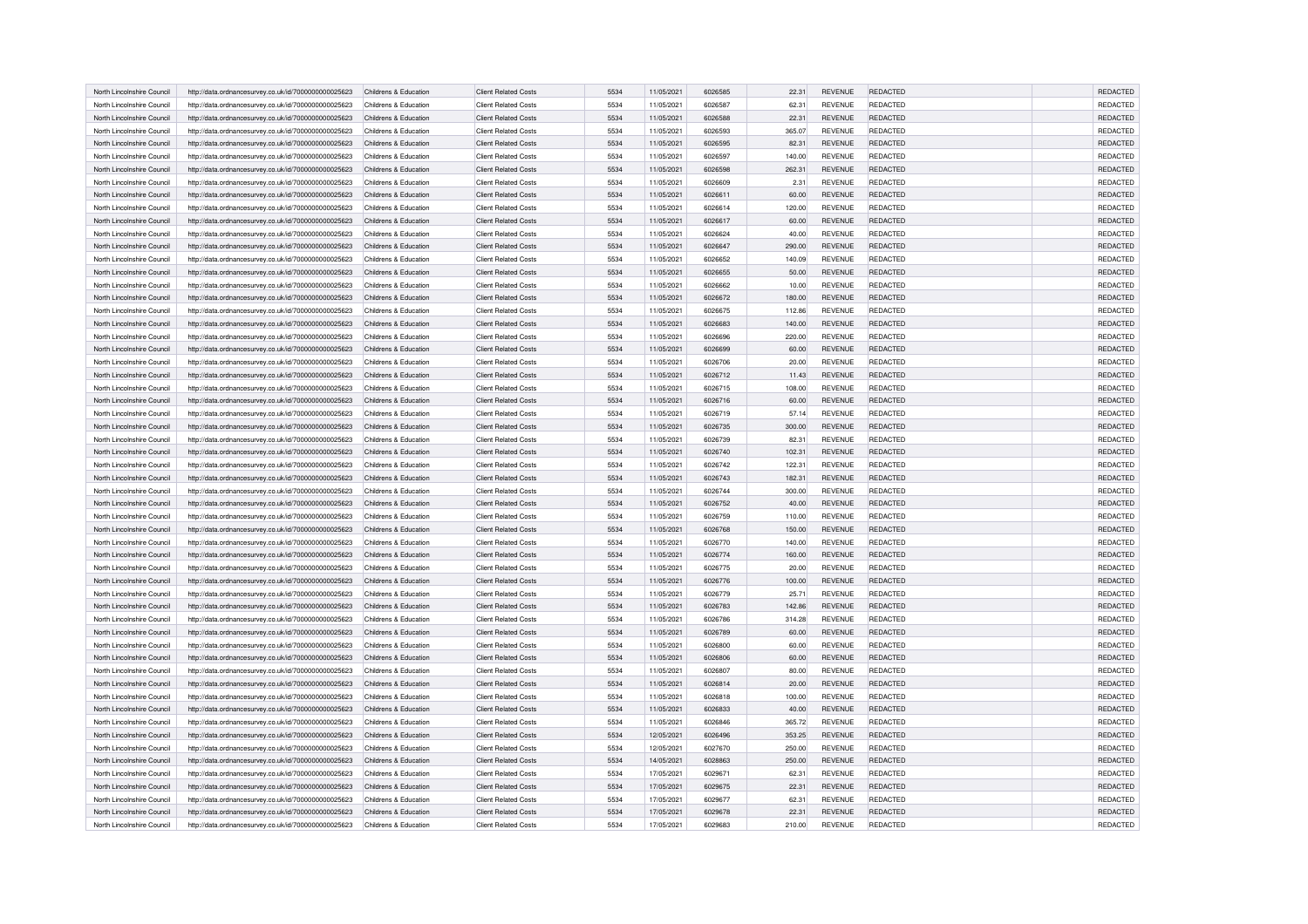| North Lincolnshire Council | http://data.ordnancesurvey.co.uk/id/7000000000025623 | Childrens & Education | <b>Client Related Costs</b> | 5534 | 17/05/2021 | 6029685 | 274.74   | <b>REVENUE</b> | REDACTED        | <b>REDACTED</b> |
|----------------------------|------------------------------------------------------|-----------------------|-----------------------------|------|------------|---------|----------|----------------|-----------------|-----------------|
| North Lincolnshire Council | http://data.ordnancesurvey.co.uk/id/7000000000025623 | Childrens & Education | <b>Client Related Costs</b> | 5534 | 17/05/2021 | 6029688 | 262.31   | <b>REVENUE</b> | REDACTED        | <b>REDACTED</b> |
| North Lincolnshire Council | http://data.ordnancesurvey.co.uk/id/7000000000025623 | Childrens & Education | <b>Client Related Costs</b> | 5534 | 17/05/2021 | 6029701 | 60.00    | <b>REVENUE</b> | REDACTED        | <b>REDACTED</b> |
| North Lincolnshire Council | http://data.ordnancesurvey.co.uk/id/7000000000025623 | Childrens & Education | <b>Client Related Costs</b> | 5534 | 17/05/2021 | 6029704 | 120.00   | REVENUE        | REDACTED        | REDACTED        |
| North Lincolnshire Council | http://data.ordnancesurvey.co.uk/id/7000000000025623 | Childrens & Education | <b>Client Related Costs</b> | 5534 | 17/05/2021 | 6029707 | 60.00    | REVENUE        | REDACTED        | REDACTED        |
| North Lincolnshire Council | http://data.ordnancesurvey.co.uk/id/7000000000025623 | Childrens & Education | <b>Client Related Costs</b> | 5534 | 17/05/2021 | 6029714 | 74.29    | REVENUE        | REDACTED        | REDACTED        |
| North Lincolnshire Council | http://data.ordnancesurvey.co.uk/id/7000000000025623 | Childrens & Education | <b>Client Related Costs</b> | 5534 | 17/05/2021 | 6029737 | 290.00   | <b>REVENUE</b> | REDACTED        | REDACTED        |
| North Lincolnshire Council | http://data.ordnancesurvey.co.uk/id/7000000000025623 | Childrens & Education | <b>Client Related Costs</b> | 5534 | 17/05/2021 | 6029745 | 50.00    | REVENUE        | REDACTED        | REDACTED        |
| North Lincolnshire Council | http://data.ordnancesurvey.co.uk/id/7000000000025623 | Childrens & Education | Client Related Costs        | 5534 | 17/05/2021 | 6029752 | 10.00    | REVENUE        | REDACTED        | REDACTED        |
| North Lincolnshire Council | http://data.ordnancesurvey.co.uk/id/7000000000025623 | Childrens & Education | <b>Client Related Costs</b> | 5534 | 17/05/2021 | 6029762 | 180.00   | <b>REVENUE</b> | REDACTED        | REDACTED        |
| North Lincolnshire Council | http://data.ordnancesurvey.co.uk/id/7000000000025623 | Childrens & Education | <b>Client Related Costs</b> | 5534 | 17/05/2021 | 6029765 | 10.00    | <b>REVENUE</b> | <b>REDACTED</b> | <b>REDACTED</b> |
| North Lincolnshire Council | http://data.ordnancesurvey.co.uk/id/7000000000025623 | Childrens & Education | <b>Client Related Costs</b> | 5534 | 17/05/2021 | 6029773 | 140.00   | REVENUE        | REDACTED        | REDACTED        |
| North Lincolnshire Council | http://data.ordnancesurvey.co.uk/id/7000000000025623 | Childrens & Education | <b>Client Related Costs</b> | 5534 | 17/05/2021 | 6029786 | 220.00   | <b>REVENUE</b> | REDACTED        | REDACTED        |
| North Lincolnshire Council | http://data.ordnancesurvey.co.uk/id/7000000000025623 | Childrens & Education | <b>Client Related Costs</b> | 5534 | 17/05/2021 | 6029789 | 30.00    | REVENUE        | REDACTED        | REDACTED        |
| North Lincolnshire Council | http://data.ordnancesurvey.co.uk/id/7000000000025623 | Childrens & Education | <b>Client Related Costs</b> | 5534 | 17/05/2021 | 6029805 | 136.00   | <b>REVENUE</b> | REDACTED        | REDACTED        |
| North Lincolnshire Council | http://data.ordnancesurvey.co.uk/id/7000000000025623 | Childrens & Education | <b>Client Related Costs</b> | 5534 | 17/05/2021 | 6029806 | 60.00    | <b>REVENUE</b> | REDACTED        | REDACTED        |
| North Lincolnshire Council | http://data.ordnancesurvey.co.uk/id/7000000000025623 | Childrens & Education | <b>Client Related Costs</b> | 5534 | 17/05/2021 | 6029814 | 88.00    | <b>REVENUE</b> | REDACTED        | REDACTED        |
| North Lincolnshire Council | http://data.ordnancesurvey.co.uk/id/7000000000025623 | Childrens & Education | <b>Client Related Costs</b> | 5534 | 17/05/2021 | 6029825 | 300.00   | REVENUE        | REDACTED        | REDACTED        |
| North Lincolnshire Council | http://data.ordnancesurvey.co.uk/id/7000000000025623 | Childrens & Education | <b>Client Related Costs</b> | 5534 | 17/05/2021 | 6029829 | 82.31    | <b>REVENUE</b> | REDACTED        | REDACTED        |
| North Lincolnshire Council | http://data.ordnancesurvey.co.uk/id/7000000000025623 | Childrens & Education | <b>Client Related Costs</b> | 5534 | 17/05/2021 | 6029830 | 102.31   | <b>REVENUE</b> | REDACTED        | REDACTED        |
| North Lincolnshire Council | http://data.ordnancesurvey.co.uk/id/7000000000025623 | Childrens & Education | <b>Client Related Costs</b> | 5534 | 17/05/2021 | 6029832 | 122.31   | <b>REVENUE</b> | REDACTED        | REDACTED        |
| North Lincolnshire Council | http://data.ordnancesurvey.co.uk/id/7000000000025623 | Childrens & Education | <b>Client Related Costs</b> | 5534 | 17/05/2021 | 6029833 | 182.31   | REVENUE        | REDACTED        | REDACTED        |
| North Lincolnshire Council | http://data.ordnancesurvey.co.uk/id/7000000000025623 | Childrens & Education | <b>Client Related Costs</b> | 5534 | 17/05/2021 | 6029842 | 40.00    | REVENUE        | REDACTED        | REDACTED        |
| North Lincolnshire Council | http://data.ordnancesurvey.co.uk/id/7000000000025623 | Childrens & Education | <b>Client Related Costs</b> | 5534 | 17/05/2021 | 6029849 | 67.15    | REVENUE        | <b>REDACTED</b> | REDACTED        |
| North Lincolnshire Council | http://data.ordnancesurvey.co.uk/id/7000000000025623 | Childrens & Education | <b>Client Related Costs</b> | 5534 | 17/05/2021 | 6029858 | 696.50   | REVENUE        | REDACTED        | REDACTED        |
| North Lincolnshire Council | http://data.ordnancesurvey.co.uk/id/7000000000025623 | Childrens & Education | <b>Client Related Costs</b> | 5534 | 17/05/2021 | 6029859 | 150.00   | REVENUE        | <b>REDACTED</b> | REDACTED        |
| North Lincolnshire Council | http://data.ordnancesurvey.co.uk/id/7000000000025623 | Childrens & Education | <b>Client Related Costs</b> | 5534 | 17/05/2021 | 6029861 | 140.00   | REVENUE        | REDACTED        | REDACTED        |
| North Lincolnshire Council | http://data.ordnancesurvey.co.uk/id/7000000000025623 | Childrens & Education | <b>Client Related Costs</b> | 5534 | 17/05/2021 | 6029865 | 160.00   | <b>REVENUE</b> | REDACTED        | REDACTED        |
| North Lincolnshire Council | http://data.ordnancesurvey.co.uk/id/7000000000025623 | Childrens & Education | <b>Client Related Costs</b> | 5534 | 17/05/2021 | 6029866 | 20.00    | REVENUE        | REDACTED        | REDACTED        |
| North Lincolnshire Council | http://data.ordnancesurvey.co.uk/id/7000000000025623 | Childrens & Education | <b>Client Related Costs</b> | 5534 | 17/05/2021 | 6029867 | 100.00   | REVENUE        | <b>REDACTED</b> | REDACTED        |
| North Lincolnshire Council | http://data.ordnancesurvey.co.uk/id/7000000000025623 | Childrens & Education | <b>Client Related Costs</b> | 5534 | 17/05/2021 | 6029878 | 40.00    | REVENUE        | <b>REDACTED</b> | REDACTED        |
| North Lincolnshire Council | http://data.ordnancesurvey.co.uk/id/7000000000025623 | Childrens & Education | <b>Client Related Costs</b> | 5534 | 17/05/2021 | 6029882 | 135.43   | REVENUE        | <b>REDACTED</b> | REDACTED        |
| North Lincolnshire Council | http://data.ordnancesurvey.co.uk/id/7000000000025623 | Childrens & Education | <b>Client Related Costs</b> | 5534 | 17/05/2021 | 6029893 | 20.00    | REVENUE        | <b>REDACTED</b> | <b>REDACTED</b> |
| North Lincolnshire Council | http://data.ordnancesurvey.co.uk/id/7000000000025623 | Childrens & Education | <b>Client Related Costs</b> | 5534 | 17/05/2021 | 6029899 | 60.00    | REVENUE        | REDACTED        | REDACTED        |
| North Lincolnshire Council | http://data.ordnancesurvey.co.uk/id/7000000000025623 | Childrens & Education | Client Related Costs        | 5534 | 17/05/2021 | 6029900 | 80.00    | REVENUE        | REDACTED        | REDACTED        |
| North Lincolnshire Council | http://data.ordnancesurvey.co.uk/id/7000000000025623 | Childrens & Education | <b>Client Related Costs</b> | 5534 | 17/05/2021 | 6029907 | 17.14    | REVENUE        | <b>REDACTED</b> | REDACTED        |
| North Lincolnshire Council | http://data.ordnancesurvey.co.uk/id/7000000000025623 | Childrens & Education | <b>Client Related Costs</b> | 5534 | 17/05/2021 | 6029910 | 100.00   | REVENUE        | <b>REDACTED</b> | REDACTED        |
| North Lincolnshire Council | http://data.ordnancesurvey.co.uk/id/7000000000025623 | Childrens & Education | <b>Client Related Costs</b> | 5534 | 17/05/2021 | 6029924 | 40.00    | REVENUE        | REDACTED        | REDACTED        |
| North Lincolnshire Council | http://data.ordnancesurvey.co.uk/id/7000000000025623 | Childrens & Education | <b>Client Related Costs</b> | 5534 | 17/05/2021 | 6029931 | 13.05    | REVENUE        | <b>REDACTED</b> | REDACTED        |
| North Lincolnshire Council | http://data.ordnancesurvey.co.uk/id/7000000000025623 | Childrens & Education | <b>Client Related Costs</b> | 5534 | 17/05/2021 | 6029932 | 1,100.00 | REVENUE        | REDACTED        | <b>REDACTED</b> |
| North Lincolnshire Council | http://data.ordnancesurvey.co.uk/id/7000000000025623 | Childrens & Education | <b>Client Related Costs</b> | 5534 | 17/05/2021 | 6029939 | 502.85   | <b>REVENUE</b> | <b>REDACTED</b> | <b>REDACTED</b> |
| North Lincolnshire Council | http://data.ordnancesurvey.co.uk/id/7000000000025623 | Childrens & Education | <b>Client Related Costs</b> | 5534 | 17/05/2021 | 6029951 | 408.96   | <b>REVENUE</b> | <b>REDACTED</b> | REDACTED        |
| North Lincolnshire Council | http://data.ordnancesurvey.co.uk/id/7000000000025623 | Childrens & Education | <b>Client Related Costs</b> | 5534 | 19/05/2021 | 6030599 | 400.00   | REVENUE        | REDACTED        | REDACTED        |
| North Lincolnshire Council | http://data.ordnancesurvey.co.uk/id/7000000000025623 | Childrens & Education | <b>Client Related Costs</b> | 5534 | 24/05/2021 | 6032533 | 62.31    | REVENUE        | REDACTED        | REDACTED        |
| North Lincolnshire Council | http://data.ordnancesurvey.co.uk/id/7000000000025623 | Childrens & Education | <b>Client Related Costs</b> | 5534 | 24/05/2021 | 6032536 | 80.00    | REVENUE        | <b>REDACTED</b> | <b>REDACTED</b> |
| North Lincolnshire Council | http://data.ordnancesurvey.co.uk/id/7000000000025623 | Childrens & Education | <b>Client Related Costs</b> | 5534 | 24/05/2021 | 6032537 | 22.31    | REVENUE        | <b>REDACTED</b> | REDACTED        |
| North Lincolnshire Council | http://data.ordnancesurvey.co.uk/id/7000000000025623 | Childrens & Education | <b>Client Related Costs</b> | 5534 | 24/05/2021 | 6032540 | 22.31    | REVENUE        | <b>REDACTED</b> | <b>REDACTED</b> |
| North Lincolnshire Council | http://data.ordnancesurvey.co.uk/id/7000000000025623 | Childrens & Education | <b>Client Related Costs</b> | 5534 | 24/05/2021 | 6032544 | 222.85   | REVENUE        | <b>REDACTED</b> | REDACTED        |
| North Lincolnshire Council | http://data.ordnancesurvey.co.uk/id/7000000000025623 | Childrens & Education | <b>Client Related Costs</b> | 5534 | 24/05/2021 | 6032545 | 147.15   | <b>REVENUE</b> | <b>REDACTED</b> | REDACTED        |
| North Lincolnshire Council | http://data.ordnancesurvey.co.uk/id/7000000000025623 | Childrens & Education | <b>Client Related Costs</b> | 5534 | 24/05/2021 | 6032547 | 113.70   | REVENUE        | REDACTED        | REDACTED        |
| North Lincolnshire Council | http://data.ordnancesurvey.co.uk/id/7000000000025623 | Childrens & Education | <b>Client Related Costs</b> | 5534 | 24/05/2021 | 6032549 | 262.31   | REVENUE        | <b>REDACTED</b> | REDACTED        |
| North Lincolnshire Council | http://data.ordnancesurvey.co.uk/id/7000000000025623 | Childrens & Education | <b>Client Related Costs</b> | 5534 | 24/05/2021 | 6032562 | 51.43    | REVENUE        | REDACTED        | REDACTED        |
| North Lincolnshire Council | http://data.ordnancesurvey.co.uk/id/7000000000025623 | Childrens & Education | <b>Client Related Costs</b> | 5534 | 24/05/2021 | 6032565 | 120.00   | REVENUE        | <b>REDACTED</b> | REDACTED        |
| North Lincolnshire Council | http://data.ordnancesurvey.co.uk/id/7000000000025623 | Childrens & Education | <b>Client Related Costs</b> | 5534 | 24/05/2021 | 6032568 | 51.43    | <b>REVENUE</b> | REDACTED        | REDACTED        |
| North Lincolnshire Council | http://data.ordnancesurvey.co.uk/id/7000000000025623 | Childrens & Education | <b>Client Related Costs</b> | 5534 | 24/05/2021 | 6032575 | 40.00    | REVENUE        | REDACTED        | REDACTED        |
| North Lincolnshire Council | http://data.ordnancesurvey.co.uk/id/7000000000025623 | Childrens & Education | <b>Client Related Costs</b> | 5534 | 24/05/2021 | 6032598 | 290.00   | <b>REVENUE</b> | REDACTED        | REDACTED        |
| North Lincolnshire Council | http://data.ordnancesurvey.co.uk/id/7000000000025623 | Childrens & Education | <b>Client Related Costs</b> | 5534 | 24/05/2021 | 6032603 | 131.94   | REVENUE        | <b>REDACTED</b> | REDACTED        |
| North Lincolnshire Council | http://data.ordnancesurvey.co.uk/id/7000000000025623 | Childrens & Education | <b>Client Related Costs</b> | 5534 | 24/05/2021 | 6032606 | 50.00    | REVENUE        | <b>REDACTED</b> | REDACTED        |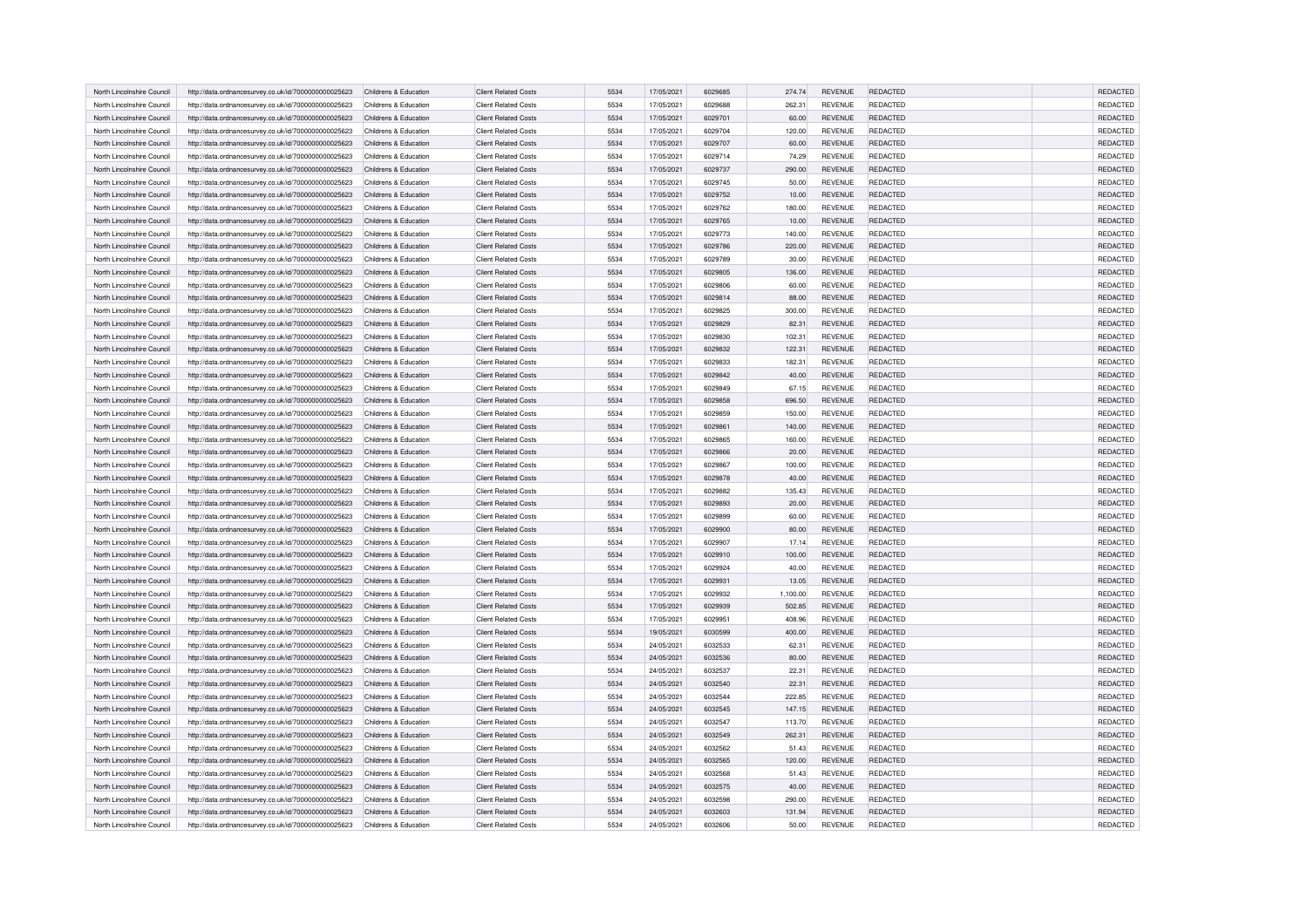| North Lincolnshire Council | http://data.ordnancesurvey.co.uk/id/7000000000025623 | Childrens & Education | <b>Client Related Costs</b>       | 5534 | 24/05/2021 | 6032613 | 10.00    | <b>REVENUE</b> | REDACTED        | REDACTED        |
|----------------------------|------------------------------------------------------|-----------------------|-----------------------------------|------|------------|---------|----------|----------------|-----------------|-----------------|
| North Lincolnshire Council | http://data.ordnancesurvey.co.uk/id/7000000000025623 | Childrens & Education | <b>Client Related Costs</b>       | 5534 | 24/05/2021 | 6032623 | 180.00   | <b>REVENUE</b> | <b>REDACTED</b> | REDACTED        |
| North Lincolnshire Council | http://data.ordnancesurvey.co.uk/id/7000000000025623 | Childrens & Education | <b>Client Related Costs</b>       | 5534 | 24/05/2021 | 6032626 | 10.00    | REVENUE        | REDACTED        | REDACTED        |
| North Lincolnshire Council | http://data.ordnancesurvey.co.uk/id/7000000000025623 | Childrens & Education | <b>Client Related Costs</b>       | 5534 | 24/05/2021 | 6032634 | 131.42   | <b>REVENUE</b> | <b>REDACTED</b> | REDACTED        |
| North Lincolnshire Council | http://data.ordnancesurvey.co.uk/id/7000000000025623 | Childrens & Education | <b>Client Related Costs</b>       | 5534 | 24/05/2021 | 6032647 | 220.00   | <b>REVENUE</b> | REDACTED        | REDACTED        |
| North Lincolnshire Council | http://data.ordnancesurvey.co.uk/id/7000000000025623 | Childrens & Education | <b>Client Related Costs</b>       | 5534 | 24/05/2021 | 6032662 | 82.30    | <b>REVENUE</b> | REDACTED        | REDACTED        |
| North Lincolnshire Council | http://data.ordnancesurvey.co.uk/id/7000000000025623 | Childrens & Education | <b>Client Related Costs</b>       | 5534 | 24/05/2021 | 6032666 | 80.00    | <b>REVENUE</b> | <b>REDACTED</b> | REDACTED        |
| North Lincolnshire Council | http://data.ordnancesurvey.co.uk/id/7000000000025623 | Childrens & Education | <b>Client Related Costs</b>       | 5534 | 24/05/2021 | 6032667 | 60.00    | <b>REVENUE</b> | REDACTED        | REDACTED        |
| North Lincolnshire Council | http://data.ordnancesurvey.co.uk/id/7000000000025623 | Childrens & Education | <b>Client Related Costs</b>       | 5534 | 24/05/2021 | 6032686 | 300.00   | <b>REVENUE</b> | REDACTED        | REDACTED        |
| North Lincolnshire Council | http://data.ordnancesurvey.co.uk/id/7000000000025623 | Childrens & Education | <b>Client Related Costs</b>       | 5534 | 24/05/2021 | 6032690 | 82.31    | <b>REVENUE</b> | <b>REDACTED</b> | REDACTED        |
| North Lincolnshire Council | http://data.ordnancesurvey.co.uk/id/7000000000025623 | Childrens & Education | <b>Client Related Costs</b>       | 5534 | 24/05/2021 | 6032691 | 102.31   | <b>REVENUE</b> | <b>REDACTED</b> | REDACTED        |
| North Lincolnshire Council | http://data.ordnancesurvey.co.uk/id/7000000000025623 | Childrens & Education | <b>Client Related Costs</b>       | 5534 | 24/05/2021 | 6032694 | 182.31   | <b>REVENUE</b> | REDACTED        | REDACTED        |
| North Lincolnshire Council | http://data.ordnancesurvey.co.uk/id/7000000000025623 | Childrens & Education | <b>Client Related Costs</b>       | 5534 | 24/05/2021 | 6032695 | 168.58   | <b>REVENUE</b> | <b>REDACTED</b> | REDACTED        |
| North Lincolnshire Council | http://data.ordnancesurvey.co.uk/id/7000000000025623 | Childrens & Education | Client Related Costs              | 5534 | 24/05/2021 | 6032703 | 40.00    | <b>REVENUE</b> | REDACTED        | REDACTED        |
| North Lincolnshire Council | http://data.ordnancesurvey.co.uk/id/7000000000025623 | Childrens & Education | <b>Client Related Costs</b>       | 5534 | 24/05/2021 | 6032710 | 181.42   | <b>REVENUE</b> | REDACTED        | REDACTED        |
| North Lincolnshire Council | http://data.ordnancesurvey.co.uk/id/7000000000025623 | Childrens & Education | <b>Client Related Costs</b>       | 5534 | 24/05/2021 | 6032719 | 150.00   | REVENUE        | REDACTED        | REDACTED        |
| North Lincolnshire Council | http://data.ordnancesurvey.co.uk/id/7000000000025623 | Childrens & Education | <b>Client Related Costs</b>       | 5534 | 24/05/2021 | 6032721 | 140.00   | REVENUE        | REDACTED        | REDACTED        |
| North Lincolnshire Council | http://data.ordnancesurvey.co.uk/id/7000000000025623 | Childrens & Education | <b>Client Related Costs</b>       | 5534 | 24/05/2021 | 6032725 | 160.00   | REVENUE        | REDACTED        | REDACTED        |
| North Lincolnshire Council | http://data.ordnancesurvey.co.uk/id/7000000000025623 | Childrens & Education | <b>Client Related Costs</b>       | 5534 | 24/05/2021 | 6032726 | 20.00    | REVENUE        | <b>REDACTED</b> | <b>REDACTED</b> |
| North Lincolnshire Council | http://data.ordnancesurvey.co.uk/id/7000000000025623 | Childrens & Education | Client Related Costs              | 5534 | 24/05/2021 | 6032727 | 100.00   | <b>REVENUE</b> | REDACTED        | REDACTED        |
| North Lincolnshire Council | http://data.ordnancesurvey.co.uk/id/7000000000025623 | Childrens & Education | <b>Client Related Costs</b>       | 5534 | 24/05/2021 | 6032730 | 154.29   | <b>REVENUE</b> | <b>REDACTED</b> | REDACTED        |
| North Lincolnshire Council | http://data.ordnancesurvey.co.uk/id/7000000000025623 | Childrens & Education | <b>Client Related Costs</b>       | 5534 | 24/05/2021 | 6032734 | 450.00   | <b>REVENUE</b> | REDACTED        | REDACTED        |
| North Lincolnshire Council | http://data.ordnancesurvey.co.uk/id/7000000000025623 | Childrens & Education | <b>Client Related Costs</b>       | 5534 | 24/05/2021 | 6032737 | 40.00    | <b>REVENUE</b> | <b>REDACTED</b> | REDACTED        |
| North Lincolnshire Council | http://data.ordnancesurvey.co.uk/id/7000000000025623 | Childrens & Education | <b>Client Related Costs</b>       | 5534 | 24/05/2021 | 6032741 | 118.57   | REVENUE        | <b>REDACTED</b> | REDACTED        |
| North Lincolnshire Council | http://data.ordnancesurvey.co.uk/id/7000000000025623 | Childrens & Education | <b>Client Related Costs</b>       | 5534 | 24/05/2021 | 6032752 | 86.00    | <b>REVENUE</b> | <b>REDACTED</b> | REDACTED        |
| North Lincolnshire Council | http://data.ordnancesurvey.co.uk/id/7000000000025623 | Childrens & Education | <b>Client Related Costs</b>       | 5534 | 24/05/2021 | 6032758 | 60.00    | REVENUE        | REDACTED        | REDACTED        |
| North Lincolnshire Council | http://data.ordnancesurvey.co.uk/id/7000000000025623 | Childrens & Education | <b>Client Related Costs</b>       | 5534 | 24/05/2021 | 6032759 | 80.00    | <b>REVENUE</b> | <b>REDACTED</b> | REDACTED        |
| North Lincolnshire Council | http://data.ordnancesurvey.co.uk/id/7000000000025623 | Childrens & Education | <b>Client Related Costs</b>       | 5534 | 24/05/2021 | 6032760 | 705.71   | REVENUE        | <b>REDACTED</b> | REDACTED        |
| North Lincolnshire Council | http://data.ordnancesurvey.co.uk/id/7000000000025623 | Childrens & Education | <b>Client Related Costs</b>       | 5534 | 24/05/2021 | 6032769 | 100.00   | <b>REVENUE</b> | <b>REDACTED</b> | REDACTED        |
| North Lincolnshire Council | http://data.ordnancesurvey.co.uk/id/7000000000025623 | Childrens & Education | <b>Client Related Costs</b>       | 5534 | 24/05/2021 | 6032784 | 40.00    | REVENUE        | <b>REDACTED</b> | REDACTED        |
| North Lincolnshire Council | http://data.ordnancesurvey.co.uk/id/7000000000025623 | Childrens & Education | <b>Client Related Costs</b>       | 5534 | 24/05/2021 | 6032791 | 291.43   | REVENUE        | REDACTED        | REDACTED        |
| North Lincolnshire Council | http://data.ordnancesurvey.co.uk/id/7000000000025623 | Childrens & Education | <b>Client Related Costs</b>       | 5534 | 24/05/2021 | 6032793 | 100.00   | REVENUE        | REDACTED        | REDACTED        |
| North Lincolnshire Council | http://data.ordnancesurvey.co.uk/id/7000000000025623 | Childrens & Education | <b>Client Related Costs</b>       | 5534 | 24/05/2021 | 6032800 | 232.55   | <b>REVENUE</b> | <b>REDACTED</b> | REDACTED        |
| North Lincolnshire Council | http://data.ordnancesurvey.co.uk/id/7000000000025623 | Childrens & Education | <b>Client Transport Costs</b>     | 6092 | 04/05/2021 | 6024061 | 314.51   | REVENUE        | <b>REDACTED</b> | REDACTED        |
| North Lincolnshire Council | http://data.ordnancesurvey.co.uk/id/7000000000025623 | Childrens & Education | <b>Client Transport Costs</b>     | 6092 | 04/05/2021 | 6024112 | 342.20   | <b>REVENUE</b> | <b>REDACTED</b> | REDACTED        |
| North Lincolnshire Council | http://data.ordnancesurvey.co.uk/id/7000000000025623 | Childrens & Education | <b>Client Transport Costs</b>     | 6092 | 04/05/2021 | 6024122 | 103.50   | REVENUE        | <b>REDACTED</b> | REDACTED        |
| North Lincolnshire Council | http://data.ordnancesurvey.co.uk/id/7000000000025623 | Childrens & Education | <b>Client Transport Costs</b>     | 6092 | 04/05/2021 | 6024132 | 81.00    | REVENUE        | <b>REDACTED</b> | REDACTED        |
| North Lincolnshire Council | http://data.ordnancesurvey.co.uk/id/7000000000025623 | Childrens & Education | <b>Client Transport Costs</b>     | 6092 | 11/05/2021 | 6026609 | 72.90    | <b>REVENUE</b> | <b>REDACTED</b> | REDACTED        |
| North Lincolnshire Council | http://data.ordnancesurvey.co.uk/id/7000000000025623 | Childrens & Education | <b>Client Transport Costs</b>     | 6092 | 11/05/2021 | 6026675 | 450.00   | REVENUE        | <b>REDACTED</b> | REDACTED        |
| North Lincolnshire Council | http://data.ordnancesurvey.co.uk/id/7000000000025623 | Childrens & Education | <b>Client Transport Costs</b>     | 6092 | 11/05/2021 | 6026828 | 69.21    | <b>REVENUE</b> | <b>REDACTED</b> | REDACTED        |
| North Lincolnshire Council | http://data.ordnancesurvey.co.uk/id/7000000000025623 | Childrens & Education | <b>Client Transport Costs</b>     | 6092 | 11/05/2021 | 6026833 | 135.90   | REVENUE        | <b>REDACTED</b> | REDACTED        |
| North Lincolnshire Council | http://data.ordnancesurvey.co.uk/id/7000000000025623 | Childrens & Education | <b>Client Transport Costs</b>     | 6092 | 11/05/2021 | 6026861 | 79.20    | <b>REVENUE</b> | <b>REDACTED</b> | REDACTED        |
| North Lincolnshire Council | http://data.ordnancesurvey.co.uk/id/7000000000025623 | Childrens & Education | <b>Client Transport Costs</b>     | 6092 | 17/05/2021 | 6029685 | 266.85   | <b>REVENUE</b> | <b>REDACTED</b> | REDACTED        |
| North Lincolnshire Council | http://data.ordnancesurvey.co.uk/id/7000000000025623 | Childrens & Education | <b>Client Transport Costs</b>     | 6092 | 17/05/2021 | 6029882 | 200.52   | REVENUE        | REDACTED        | REDACTED        |
| North Lincolnshire Council | http://data.ordnancesurvey.co.uk/id/7000000000025623 | Childrens & Education | <b>Client Transport Costs</b>     | 6092 | 17/05/2021 | 6029917 | 242.10   | REVENUE        | REDACTED        | REDACTED        |
| North Lincolnshire Council | http://data.ordnancesurvey.co.uk/id/7000000000025623 | Childrens & Education | <b>Client Transport Costs</b>     | 6092 | 17/05/2021 | 6029924 | 212.40   | <b>REVENUE</b> | <b>REDACTED</b> | REDACTED        |
| North Lincolnshire Council | http://data.ordnancesurvey.co.uk/id/7000000000025623 | Childrens & Education | <b>Client Transport Costs</b>     | 6092 | 17/05/2021 | 6029931 | 234.60   | <b>REVENUE</b> | <b>REDACTED</b> | REDACTED        |
| North Lincolnshire Council | http://data.ordnancesurvey.co.uk/id/7000000000025623 | Childrens & Education | <b>Client Transport Costs</b>     | 6092 | 17/05/2021 | 6029941 | 214.38   | <b>REVENUE</b> | <b>REDACTED</b> | REDACTED        |
| North Lincolnshire Council | http://data.ordnancesurvey.co.uk/id/7000000000025623 | Childrens & Education | <b>Client Transport Costs</b>     | 6092 | 24/05/2021 | 6032547 | 68.40    | <b>REVENUE</b> | <b>REDACTED</b> | REDACTED        |
| North Lincolnshire Council | http://data.ordnancesurvey.co.uk/id/7000000000025623 | Childrens & Education | <b>Client Transport Costs</b>     | 6092 | 24/05/2021 | 6032662 | 65.25    | REVENUE        | <b>REDACTED</b> | REDACTED        |
| North Lincolnshire Council | http://data.ordnancesurvey.co.uk/id/7000000000025623 | Childrens & Education | <b>Client Transport Costs</b>     | 6092 | 24/05/2021 | 6032694 | 337.50   | REVENUE        | <b>REDACTED</b> | REDACTED        |
| North Lincolnshire Council | http://data.ordnancesurvey.co.uk/id/7000000000025623 | Childrens & Education | <b>Client Transport Costs</b>     | 6092 | 24/05/2021 | 6032725 | 751.10   | REVENUE        | REDACTED        | REDACTED        |
| North Lincolnshire Council | http://data.ordnancesurvey.co.uk/id/7000000000025623 | Childrens & Education | <b>Client Transport Costs</b>     | 6092 | 24/05/2021 | 6032784 | 131.40   | REVENUE        | <b>REDACTED</b> | REDACTED        |
| North Lincolnshire Council | http://data.ordnancesurvey.co.uk/id/7000000000025623 | Childrens & Education | <b>Client Transport Costs</b>     | 6092 | 28/05/2021 | 6036586 | 1,155.69 | <b>REVENUE</b> | <b>REDACTED</b> | REDACTED        |
| North Lincolnshire Council | http://data.ordnancesurvey.co.uk/id/7000000000025623 | Childrens & Education | <b>Direct Payments To Clients</b> | 6012 | 26/05/2021 | 6033101 | 324.00   | <b>REVENUE</b> | <b>REDACTED</b> | REDACTED        |
| North Lincolnshire Council | http://data.ordnancesurvey.co.uk/id/7000000000025623 | Childrens & Education | Direct Payments To Clients        | 6012 | 26/05/2021 | 6033103 | 252.00   | REVENUE        | <b>REDACTED</b> | REDACTED        |
| North Lincolnshire Council | http://data.ordnancesurvey.co.uk/id/7000000000025623 | Childrens & Education | Direct Payments To Clients        | 6012 | 26/05/2021 | 6033105 | 1,260.00 | <b>REVENUE</b> | REDACTED        | REDACTED        |
| North Lincolnshire Council | http://data.ordnancesurvey.co.uk/id/7000000000025623 | Childrens & Education | Direct Payments To Clients        | 6012 | 26/05/2021 | 6033112 | 324.00   | REVENUE        | <b>REDACTED</b> | REDACTED        |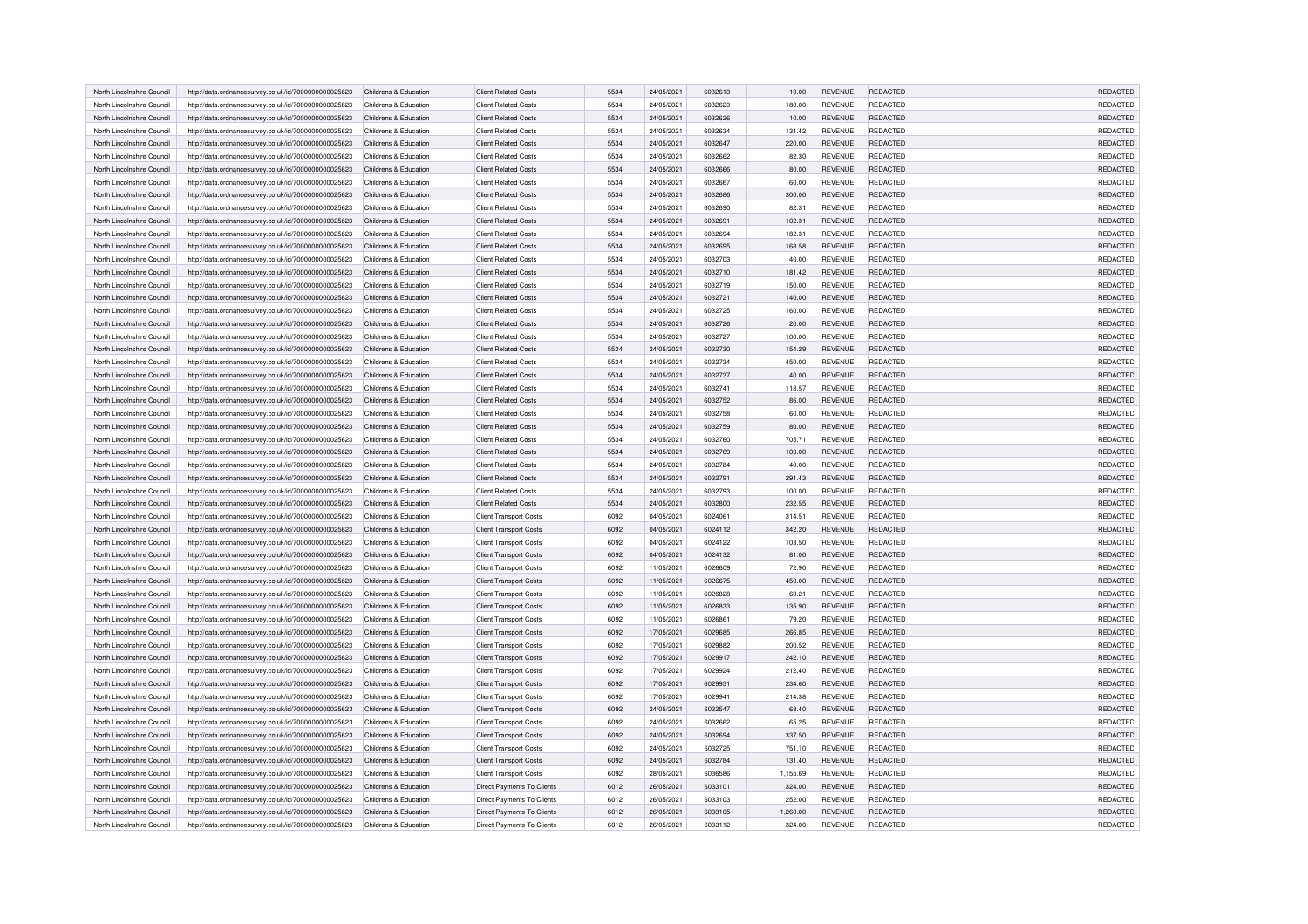| North Lincolnshire Council | http://data.ordnancesurvey.co.uk/id/7000000000025623 | Childrens & Education         | Direct Payments To Clients    | 6012          | 26/05/2021 | 6033394 | 774.00         | <b>REVENUE</b> | REDACTED        | 7605054 | REDACTED        |
|----------------------------|------------------------------------------------------|-------------------------------|-------------------------------|---------------|------------|---------|----------------|----------------|-----------------|---------|-----------------|
| North Lincolnshire Council | http://data.ordnancesurvey.co.uk/id/7000000000025623 | Childrens & Education         | Direct Payments To Clients    | 6012          | 26/05/2021 | 6033395 | 252.00         | REVENUE        | REDACTED        | 7605054 | REDACTED        |
| North Lincolnshire Council | http://data.ordnancesurvey.co.uk/id/7000000000025623 | Childrens & Education         | Payments To Private Orgs      | 6002          | 26/05/2021 | 6033990 | 2,600.00       | <b>REVENUE</b> | <b>REDACTED</b> |         | REDACTED        |
| North Lincolnshire Council | http://data.ordnancesurvey.co.uk/id/7000000000025623 | Childrens & Education         | Payments To Private Orgs      | 6002          | 26/05/2021 | 6033991 | 2,600.00       | <b>REVENUE</b> | REDACTED        |         | REDACTED        |
| North Lincolnshire Council | http://data.ordnancesurvey.co.uk/id/7000000000025623 | Childrens & Education         | Payments To Private Orgs      | 6002          | 26/05/2021 | 6033992 | 900.00         | <b>REVENUE</b> | <b>REDACTED</b> |         | REDACTED        |
| North Lincolnshire Council | http://data.ordnancesurvey.co.uk/id/7000000000025623 | Childrens & Education         | Payments To Private Orgs      | 6002          | 26/05/2021 | 6033993 | 2,600.00       | <b>REVENUE</b> | <b>REDACTED</b> |         | REDACTED        |
| North Lincolnshire Council | http://data.ordnancesurvey.co.uk/id/7000000000025623 | Childrens & Education         | Payments To Private Orgs      | 6002          | 26/05/2021 | 6033994 | 900.00         | <b>REVENUE</b> | <b>REDACTED</b> |         | REDACTED        |
| North Lincolnshire Council | http://data.ordnancesurvey.co.uk/id/7000000000025623 | Childrens & Education         | Payments To Private Orgs      | 6002          | 26/05/2021 | 6033995 | 1,200.00       | <b>REVENUE</b> | <b>REDACTED</b> |         | REDACTED        |
| North Lincolnshire Council | http://data.ordnancesurvey.co.uk/id/7000000000025623 | Childrens & Education         | Payments To Private Orgs      | 6002          | 28/05/2021 | 6036394 | 1,267.50       | <b>REVENUE</b> | <b>REDACTED</b> |         | REDACTED        |
| North Lincolnshire Council | http://data.ordnancesurvey.co.uk/id/7000000000025623 | Corporate And Democratic Core | Gen Office Exp (Incl Postage) | 5603          | 05/05/2021 | 6023820 | 1,032.10       | <b>REVENUE</b> | REDACTED        |         | REDACTED        |
| North Lincolnshire Council | http://data.ordnancesurvey.co.uk/id/7000000000025623 | Corporate And Democratic Core | <b>Legal Fees</b>             | 5823          | 05/05/2021 | 6023793 | 350.00         | <b>REVENUE</b> | REDACTED        |         | REDACTED        |
| North Lincolnshire Council | http://data.ordnancesurvey.co.uk/id/7000000000025623 | Corporate And Democratic Core | Other Supplies & Services     | 5799          | 12/05/2021 | 6026492 | $\overline{0}$ | <b>REVENUE</b> | <b>REDACTED</b> |         | REDACTED        |
| North Lincolnshire Council | http://data.ordnancesurvey.co.uk/id/7000000000025623 | Corporate And Democratic Core | Other Supplies & Services     | 5799          | 12/05/2021 | 6026494 | $\Omega$       | <b>REVENUE</b> | REDACTED        |         | REDACTED        |
| North Lincolnshire Council | http://data.ordnancesurvey.co.uk/id/7000000000025623 | Council Tax Payers Account    | Refunds                       | <b>REFUND</b> | 04/05/2021 | 6024422 | 395.54         |                | <b>REDACTED</b> |         | REDACTED        |
| North Lincolnshire Council | http://data.ordnancesurvey.co.uk/id/7000000000025623 | Council Tax Payers Account    | Refunds                       | <b>REFUND</b> | 04/05/2021 | 6024424 | 1,314.48       |                | REDACTED        |         | REDACTED        |
| North Lincolnshire Council | http://data.ordnancesurvey.co.uk/id/7000000000025623 | Council Tax Payers Account    | Refunds                       | REFUND        | 04/05/2021 | 6024430 | 629.09         |                | REDACTED        |         | REDACTED        |
| North Lincolnshire Council | http://data.ordnancesurvey.co.uk/id/7000000000025623 | Council Tax Payers Account    | Refunds                       | <b>REFUND</b> | 04/05/2021 | 6024436 | 510.06         |                | REDACTED        |         | REDACTED        |
| North Lincolnshire Council | http://data.ordnancesurvey.co.uk/id/7000000000025623 | Council Tax Payers Account    | Refunds                       | <b>REFUND</b> | 04/05/2021 | 6024440 | 439.50         |                | <b>REDACTED</b> |         | REDACTED        |
| North Lincolnshire Council | http://data.ordnancesurvey.co.uk/id/7000000000025623 | Council Tax Payers Account    | Refunds                       | <b>REFUND</b> | 04/05/2021 | 6024441 | 255.53         |                | <b>REDACTED</b> |         | <b>REDACTED</b> |
| North Lincolnshire Council | http://data.ordnancesurvey.co.uk/id/7000000000025623 | Council Tax Payers Account    | Refunds                       | REFUND        | 06/05/2021 | 6025571 | 416.72         |                | REDACTED        |         | REDACTED        |
| North Lincolnshire Council | http://data.ordnancesurvey.co.uk/id/7000000000025623 | Council Tax Pavers Account    | Refunds                       | REFUND        | 06/05/2021 | 6025576 | 261.76         |                | REDACTED        |         | REDACTED        |
| North Lincolnshire Council | http://data.ordnancesurvey.co.uk/id/7000000000025623 | Council Tax Payers Account    | Refunds                       | <b>REFUND</b> | 06/05/2021 | 6025582 | 259.54         |                | REDACTED        |         | REDACTED        |
| North Lincolnshire Council | http://data.ordnancesurvey.co.uk/id/7000000000025623 | Council Tax Payers Account    | Refunds                       | REFUND        | 06/05/2021 | 6025586 | 265.27         |                | REDACTED        |         | REDACTED        |
| North Lincolnshire Council | http://data.ordnancesurvey.co.uk/id/7000000000025623 | Council Tax Payers Account    | Refunds                       | REFUND        | 06/05/2021 | 6025587 | 291.17         |                | <b>REDACTED</b> |         | REDACTED        |
| North Lincolnshire Council | http://data.ordnancesurvey.co.uk/id/7000000000025623 | Council Tax Payers Account    | Refunds                       | REFUND        | 06/05/2021 | 6025593 | 2,832.81       |                | REDACTED        |         | REDACTED        |
| North Lincolnshire Council | http://data.ordnancesurvey.co.uk/id/7000000000025623 | Council Tax Pavers Account    | Refunds                       | REFUND        | 06/05/2021 | 6025594 | 1,154.62       |                | <b>REDACTED</b> |         | REDACTED        |
| North Lincolnshire Council | http://data.ordnancesurvey.co.uk/id/7000000000025623 | Council Tax Payers Account    | Refunds                       | <b>REFUND</b> | 06/05/2021 | 6025598 | 351.26         |                | <b>REDACTED</b> |         | REDACTED        |
| North Lincolnshire Council | http://data.ordnancesurvey.co.uk/id/7000000000025623 | Council Tax Pavers Account    | <b>Refunds</b>                | REFUND        | 06/05/2021 | 6025606 | 1,176.66       |                | REDACTED        |         | REDACTED        |
| North Lincolnshire Council | http://data.ordnancesurvey.co.uk/id/7000000000025623 | Council Tax Payers Account    | Refunds                       | <b>REFUND</b> | 06/05/2021 | 6025617 | 2,613.82       |                | REDACTED        |         | REDACTED        |
| North Lincolnshire Council | http://data.ordnancesurvey.co.uk/id/7000000000025623 | Council Tax Payers Account    | Refunds                       | REFUND        | 06/05/2021 | 6025622 | 493.04         |                | <b>REDACTED</b> |         | REDACTED        |
| North Lincolnshire Council | http://data.ordnancesurvey.co.uk/id/7000000000025623 | Council Tax Payers Account    | Refunds                       | <b>REFUND</b> | 06/05/2021 | 6025624 | 351.92         |                | REDACTED        |         | REDACTED        |
| North Lincolnshire Council | http://data.ordnancesurvey.co.uk/id/7000000000025623 | Council Tax Payers Account    | Refunds                       | <b>REFUND</b> | 11/05/2021 | 6027160 | 582.80         |                | REDACTED        |         | REDACTED        |
| North Lincolnshire Council | http://data.ordnancesurvey.co.uk/id/7000000000025623 | Council Tax Pavers Account    | Refunds                       | <b>REFUND</b> | 11/05/2021 | 6027165 | 299.46         |                | <b>REDACTED</b> |         | REDACTED        |
| North Lincolnshire Council | http://data.ordnancesurvey.co.uk/id/7000000000025623 | Council Tax Payers Account    | Refunds                       | <b>REFUND</b> | 11/05/2021 | 6027171 | 1,367.05       |                | REDACTED        |         | REDACTED        |
| North Lincolnshire Council | http://data.ordnancesurvey.co.uk/id/7000000000025623 | Council Tax Payers Account    | Refunds                       | <b>REFUND</b> | 11/05/2021 | 6027173 | 360.82         |                | REDACTED        |         | REDACTED        |
| North Lincolnshire Council | http://data.ordnancesurvey.co.uk/id/7000000000025623 | Council Tax Payers Account    | Refunds                       | <b>REFUND</b> | 11/05/2021 | 6027174 | 397.60         |                | REDACTED        |         | REDACTED        |
| North Lincolnshire Council | http://data.ordnancesurvey.co.uk/id/7000000000025623 | Council Tax Payers Account    | Refunds                       | REFUND        | 11/05/2021 | 6027178 | 1,292.01       |                | REDACTED        |         | REDACTED        |
| North Lincolnshire Council | http://data.ordnancesurvey.co.uk/id/7000000000025623 | Council Tax Payers Account    | Refunds                       | REFUND        | 11/05/2021 | 6027181 | 265.42         |                | <b>REDACTED</b> |         | REDACTED        |
| North Lincolnshire Council | http://data.ordnancesurvey.co.uk/id/7000000000025623 | Council Tax Payers Account    | Refunds                       | <b>REFUND</b> | 11/05/2021 | 6027183 | 1,024.62       |                | REDACTED        |         | REDACTED        |
| North Lincolnshire Council | http://data.ordnancesurvey.co.uk/id/7000000000025623 | Council Tax Payers Account    | Refunds                       | <b>REFUND</b> | 11/05/2021 | 6027184 | 282.49         |                | <b>REDACTED</b> |         | REDACTED        |
| North Lincolnshire Council | http://data.ordnancesurvey.co.uk/id/7000000000025623 | Council Tax Pavers Account    | Refunds                       | <b>REFUND</b> | 11/05/2021 | 6027187 | 309.87         |                | <b>REDACTED</b> |         | REDACTED        |
| North Lincolnshire Council | http://data.ordnancesurvey.co.uk/id/7000000000025623 | Council Tax Payers Account    | Refunds                       | <b>REFUND</b> | 11/05/2021 | 6027188 | 2.025.26       |                | <b>REDACTED</b> |         | REDACTED        |
| North Lincolnshire Council | http://data.ordnancesurvey.co.uk/id/7000000000025623 | Council Tax Payers Account    | Refunds                       | <b>REFUND</b> | 13/05/2021 | 6028744 | 396.51         |                | REDACTED        |         | REDACTED        |
| North Lincolnshire Council | http://data.ordnancesurvey.co.uk/id/7000000000025623 | Council Tax Payers Account    | Refunds                       | <b>REFUND</b> | 13/05/2021 | 6028746 | 293.83         |                | REDACTED        |         | REDACTED        |
| North Lincolnshire Council | http://data.ordnancesurvey.co.uk/id/7000000000025623 | Council Tax Payers Account    | Refunds                       | <b>REFUND</b> | 13/05/2021 | 6028747 | 285.41         |                | REDACTED        |         | REDACTED        |
| North Lincolnshire Council | http://data.ordnancesurvey.co.uk/id/7000000000025623 | Council Tax Payers Account    | Refunds                       | REFUND        | 13/05/2021 | 6028748 | 599.58         |                | REDACTED        |         | REDACTED        |
| North Lincolnshire Council | http://data.ordnancesurvey.co.uk/id/7000000000025623 | Council Tax Payers Account    | Refunds                       | <b>REFUND</b> | 13/05/2021 | 6028749 | 262.93         |                | REDACTED        |         | REDACTED        |
| North Lincolnshire Council | http://data.ordnancesurvey.co.uk/id/7000000000025623 | Council Tax Payers Account    | Refunds                       | REFUND        | 13/05/2021 | 6028752 | 341.84         |                | REDACTED        |         | REDACTED        |
| North Lincolnshire Council | http://data.ordnancesurvey.co.uk/id/7000000000025623 | Council Tax Payers Account    | Refunds                       | REFUND        | 13/05/2021 | 6028754 | 260.54         |                | REDACTED        |         | REDACTED        |
| North Lincolnshire Council | http://data.ordnancesurvey.co.uk/id/7000000000025623 | Council Tax Payers Account    | Refunds                       | REFUND        | 13/05/2021 | 6028758 | 1,820.68       |                | REDACTED        |         | REDACTED        |
| North Lincolnshire Council | http://data.ordnancesurvey.co.uk/id/7000000000025623 | Council Tax Payers Account    | Refunds                       | REFUND        | 13/05/2021 | 6028763 | 375.08         |                | REDACTED        |         | REDACTED        |
| North Lincolnshire Council | http://data.ordnancesurvey.co.uk/id/7000000000025623 | Council Tax Payers Account    | Refunds                       | <b>REFUND</b> | 13/05/2021 | 6028767 | 290.97         |                | REDACTED        |         | REDACTED        |
| North Lincolnshire Council | http://data.ordnancesurvey.co.uk/id/7000000000025623 | Council Tax Payers Account    | Refunds                       | <b>REFUND</b> | 13/05/2021 | 6028768 | 557.41         |                | REDACTED        |         | REDACTED        |
| North Lincolnshire Council | http://data.ordnancesurvey.co.uk/id/7000000000025623 | Council Tax Payers Account    | Refunds                       | REFUND        | 17/05/2021 | 6029610 | 673.68         |                | REDACTED        |         | REDACTED        |
| North Lincolnshire Council | http://data.ordnancesurvey.co.uk/id/7000000000025623 | Council Tax Payers Account    | Refunds                       | <b>REFUND</b> | 17/05/2021 | 6029611 | 601.67         |                | REDACTED        |         | REDACTED        |
| North Lincolnshire Council | http://data.ordnancesurvey.co.uk/id/7000000000025623 | Council Tax Payers Account    | Refunds                       | <b>REFUND</b> | 17/05/2021 | 6029612 | 1,331.00       |                | REDACTED        |         | REDACTED        |
| North Lincolnshire Council | http://data.ordnancesurvey.co.uk/id/7000000000025623 | Council Tax Payers Account    | Refunds                       | <b>REFUND</b> | 17/05/2021 | 6029614 | 474.46         |                | REDACTED        |         | REDACTED        |
| North Lincolnshire Council | http://data.ordnancesurvey.co.uk/id/7000000000025623 | Council Tax Payers Account    | Refunds                       | REFUND        | 17/05/2021 | 6029617 | 488.86         |                | REDACTED        |         | REDACTED        |
|                            |                                                      |                               |                               |               |            |         |                |                |                 |         |                 |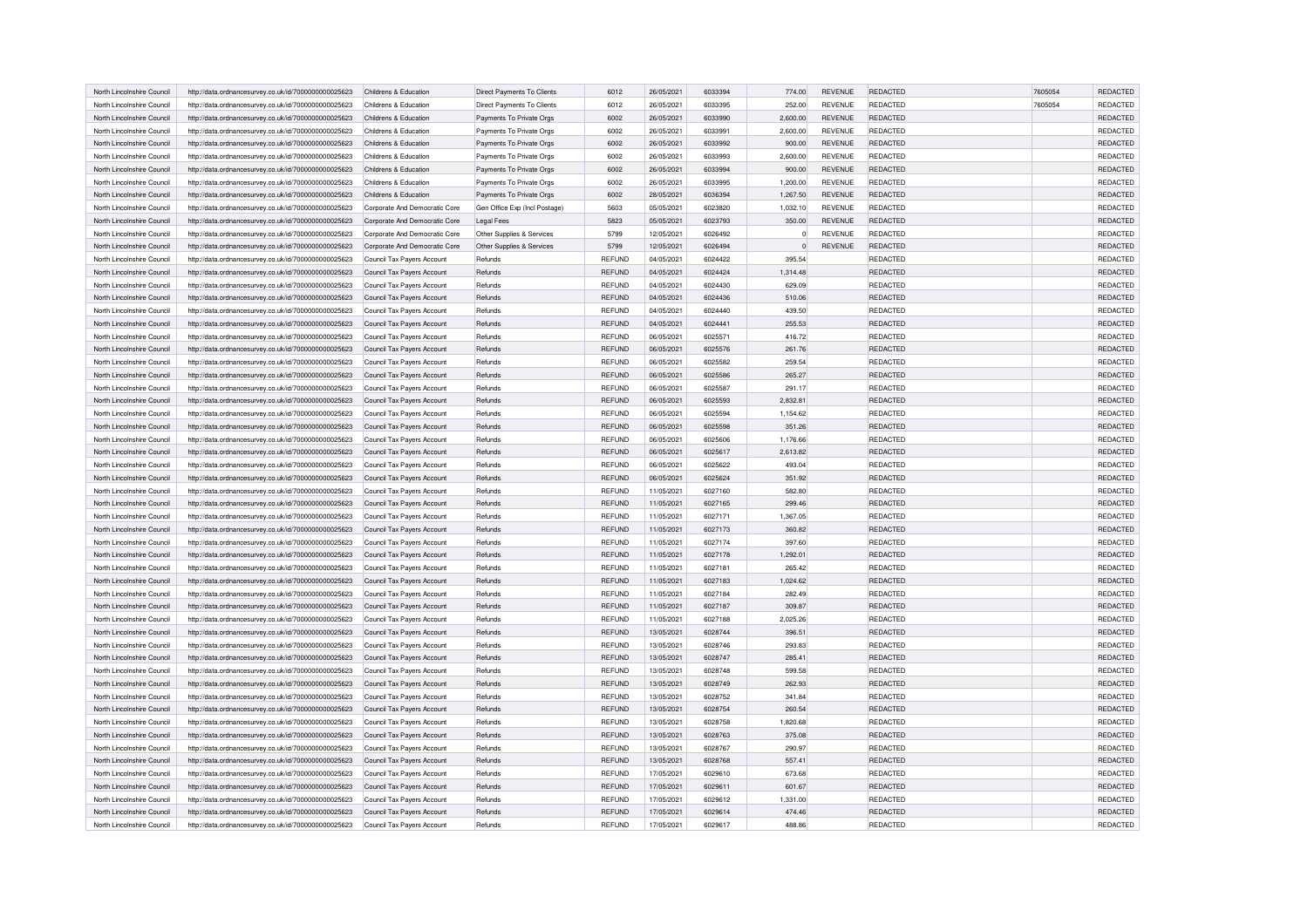| North Lincolnshire Council | http://data.ordnancesurvey.co.uk/id/7000000000025623 | Council Tax Payers Account       | Refunds                       | <b>REFUND</b> | 17/05/2021 | 6029620 | 5,881.45   |                | REDACTED        | REDACTED        |
|----------------------------|------------------------------------------------------|----------------------------------|-------------------------------|---------------|------------|---------|------------|----------------|-----------------|-----------------|
| North Lincolnshire Council | http://data.ordnancesurvey.co.uk/id/7000000000025623 | Council Tax Payers Account       | Refunds                       | <b>REFUND</b> | 17/05/2021 | 6029626 | 705.23     |                | <b>REDACTED</b> | REDACTED        |
| North Lincolnshire Council | http://data.ordnancesurvey.co.uk/id/7000000000025623 | Council Tax Payers Account       | Refunds                       | <b>REFUND</b> | 17/05/2021 | 6029628 | 331.15     |                | REDACTED        | REDACTED        |
| North Lincolnshire Council | http://data.ordnancesurvey.co.uk/id/7000000000025623 | Council Tax Payers Account       | Refunds                       | <b>REFUND</b> | 17/05/2021 | 6029629 | 511.74     |                | REDACTED        | REDACTED        |
| North Lincolnshire Counci  | http://data.ordnancesurvey.co.uk/id/7000000000025623 | Council Tax Payers Account       | Refunds                       | <b>REFUND</b> | 17/05/2021 | 6029630 | 485.86     |                | <b>REDACTED</b> | REDACTED        |
| North Lincolnshire Council | http://data.ordnancesurvey.co.uk/id/7000000000025623 | Council Tax Payers Account       | Refunds                       | <b>REFUND</b> | 17/05/2021 | 6029634 | 709.94     |                | REDACTED        | REDACTED        |
| North Lincolnshire Council | http://data.ordnancesurvey.co.uk/id/7000000000025623 | Council Tax Payers Account       | Refunds                       | REFUND        | 17/05/2021 | 6029638 | 257.89     |                | <b>REDACTED</b> | REDACTED        |
| North Lincolnshire Council | http://data.ordnancesurvey.co.uk/id/7000000000025623 | Council Tax Payers Account       | Refunds                       | REFUND        | 20/05/2021 | 6031512 | 511.32     |                | <b>REDACTED</b> | REDACTED        |
| North Lincolnshire Council | http://data.ordnancesurvey.co.uk/id/7000000000025623 | Council Tax Payers Account       | Refunds                       | REFUND        | 20/05/2021 | 6031514 | 273.56     |                | REDACTED        | REDACTED        |
| North Lincolnshire Council | http://data.ordnancesurvey.co.uk/id/7000000000025623 | Council Tax Payers Account       | Refunds                       | REFUND        | 20/05/2021 | 6031519 | 581.94     |                | <b>REDACTED</b> | REDACTED        |
| North Lincolnshire Council | http://data.ordnancesurvey.co.uk/id/7000000000025623 | Council Tax Payers Account       | Refunds                       | REFUND        | 20/05/2021 | 6031529 | 261.05     |                | REDACTED        | REDACTED        |
| North Lincolnshire Council | http://data.ordnancesurvey.co.uk/id/7000000000025623 | Council Tax Payers Account       | Refunds                       | REFUND        | 20/05/2021 | 6031540 | 1,893.46   |                | REDACTED        | <b>REDACTED</b> |
| North Lincolnshire Council | http://data.ordnancesurvey.co.uk/id/7000000000025623 | Council Tax Payers Account       | Refunds                       | <b>REFUND</b> | 20/05/2021 | 6031543 | 531.50     |                | <b>REDACTED</b> | REDACTED        |
| North Lincolnshire Council | http://data.ordnancesurvey.co.uk/id/7000000000025623 | Council Tax Payers Account       | Refunds                       | <b>REFUND</b> | 20/05/2021 | 6031546 | 271.35     |                | REDACTED        | REDACTED        |
| North Lincolnshire Council | http://data.ordnancesurvey.co.uk/id/7000000000025623 | Council Tax Payers Account       | Refunds                       | <b>REFUND</b> | 20/05/2021 | 6031549 | 770.75     |                | REDACTED        | REDACTED        |
| North Lincolnshire Council | http://data.ordnancesurvey.co.uk/id/7000000000025623 | Council Tax Payers Account       | Refunds                       | <b>REFUND</b> | 24/05/2021 | 6033119 | 367.73     |                | <b>REDACTED</b> | REDACTED        |
| North Lincolnshire Council | http://data.ordnancesurvey.co.uk/id/7000000000025623 | Council Tax Payers Account       | Refunds                       | <b>REFUND</b> | 24/05/2021 | 6033121 | 1,442.79   |                | REDACTED        | REDACTED        |
| North Lincolnshire Council | http://data.ordnancesurvey.co.uk/id/7000000000025623 | Council Tax Payers Account       | Refunds                       | <b>REFUND</b> | 24/05/2021 | 6033133 | 367.82     |                | REDACTED        | REDACTED        |
| North Lincolnshire Council | http://data.ordnancesurvey.co.uk/id/7000000000025623 | Council Tax Payers Account       | Refunds                       | <b>REFUND</b> | 24/05/2021 | 6033134 | 395.66     |                | REDACTED        | REDACTED        |
| North Lincolnshire Council | http://data.ordnancesurvey.co.uk/id/7000000000025623 | Council Tax Pavers Account       | Refunds                       | REFUND        | 24/05/2021 | 6033137 | 430.85     |                | REDACTED        | REDACTED        |
| North Lincolnshire Council | http://data.ordnancesurvey.co.uk/id/7000000000025623 | Council Tax Payers Account       | Refunds                       | REFUND        | 24/05/2021 | 6033143 | 608.52     |                | REDACTED        | REDACTED        |
| North Lincolnshire Council | http://data.ordnancesurvey.co.uk/id/7000000000025623 | Council Tax Payers Account       | Refunds                       | REFUND        | 24/05/2021 | 6033144 | 287.64     |                | REDACTED        | REDACTED        |
| North Lincolnshire Council | http://data.ordnancesurvey.co.uk/id/7000000000025623 | Council Tax Payers Account       | Refunds                       | <b>REFUND</b> | 27/05/2021 | 6035630 | 840.49     |                | REDACTED        | REDACTED        |
| North Lincolnshire Council | http://data.ordnancesurvey.co.uk/id/7000000000025623 | Council Tax Payers Account       | Refunds                       | REFUND        | 27/05/2021 | 6035631 | 1,025.51   |                | REDACTED        | REDACTED        |
| North Lincolnshire Council | http://data.ordnancesurvey.co.uk/id/7000000000025623 | Council Tax Payers Account       | Refunds                       | REFUND        | 27/05/2021 | 6035634 | 926.27     |                | REDACTED        | REDACTED        |
| North Lincolnshire Council | http://data.ordnancesurvey.co.uk/id/7000000000025623 | Council Tax Payers Account       | Refunds                       | <b>REFUND</b> | 27/05/2021 | 6035635 | 1,163.42   |                | REDACTED        | <b>REDACTED</b> |
| North Lincolnshire Counci  | http://data.ordnancesurvey.co.uk/id/7000000000025623 | Council Tax Payers Account       | Refunds                       | <b>REFUND</b> | 27/05/2021 | 6035637 | 455.92     |                | <b>REDACTED</b> | REDACTED        |
| North Lincolnshire Council | http://data.ordnancesurvey.co.uk/id/7000000000025623 | Council Tax Pavers Account       | Refunds                       | REFUND        | 27/05/2021 | 6035640 | 252.19     |                | <b>REDACTED</b> | REDACTED        |
| North Lincolnshire Council | http://data.ordnancesurvey.co.uk/id/7000000000025623 | Council Tax Payers Account       | Refunds                       | <b>REFUND</b> | 27/05/2021 | 6035653 | 354.18     |                | REDACTED        | REDACTED        |
| North Lincolnshire Council | http://data.ordnancesurvey.co.uk/id/7000000000025623 | Council Tax Payers Account       | Refunds                       | <b>REFUND</b> | 27/05/2021 | 6035654 | 1,075.75   |                | REDACTED        | REDACTED        |
| North Lincolnshire Council | http://data.ordnancesurvey.co.uk/id/7000000000025623 | Council Tax Payers Account       | Refunds                       | <b>REFUND</b> | 27/05/2021 | 6035662 | 745.90     |                | REDACTED        | REDACTED        |
| North Lincolnshire Council | http://data.ordnancesurvey.co.uk/id/7000000000025623 | Council Tax Payers Account       | Refunds                       | <b>REFUND</b> | 27/05/2021 | 6035664 | 257.23     |                | <b>REDACTED</b> | REDACTED        |
| North Lincolnshire Counci  | http://data.ordnancesurvey.co.uk/id/7000000000025623 | Council Tax Payers Account       | Refunds                       | <b>REFUND</b> | 27/05/2021 | 6035665 | 931.30     |                | REDACTED        | <b>REDACTED</b> |
| North Lincolnshire Council | http://data.ordnancesurvey.co.uk/id/7000000000025623 | Council Tax Payers Account       | Refunds                       | REFUND        | 27/05/2021 | 6035672 | 473.35     |                | REDACTED        | REDACTED        |
| North Lincolnshire Council | http://data.ordnancesurvey.co.uk/id/7000000000025623 | Council Tax Payers Account       | Refunds                       | REFUND        | 27/05/2021 | 6035679 | 258.81     |                | REDACTED        | REDACTED        |
| North Lincolnshire Council | http://data.ordnancesurvey.co.uk/id/7000000000025623 | Council Tax Payers Account       | Refunds                       | REFUND        | 11/06/2021 | 6029623 | 284.15     |                | REDACTED        | REDACTED        |
| North Lincolnshire Council | http://data.ordnancesurvey.co.uk/id/7000000000025623 | Council Tax Payers Account       | Refunds                       | <b>REFUND</b> | 16/06/2021 | 6033129 | 527.44     |                | REDACTED        | REDACTED        |
| North Lincolnshire Council | http://data.ordnancesurvey.co.uk/id/7000000000025623 | Council Tax Payers Account       | Refunds                       | REFUND        | 21/06/2021 | 6028770 | 319.13     |                | <b>REDACTED</b> | REDACTED        |
| North Lincolnshire Council | http://data.ordnancesurvey.co.uk/id/7000000000025623 | Culture, Env, Reg & Planning Cap | Improvement Grants            | A088          | 19/05/2021 | 6030879 | 900.00     | CAPITAL        | REDACTED        | REDACTED        |
| North Lincolnshire Council | http://data.ordnancesurvey.co.uk/id/7000000000025623 | Culture, Env, Reg & Planning Cap | <b>Improvement Grants</b>     | A088          | 26/05/2021 | 6033452 | 1,513.48   | CAPITAL        | REDACTED        | <b>REDACTED</b> |
| North Lincolnshire Council | http://data.ordnancesurvey.co.uk/id/7000000000025623 | Culture, Env, Reg & Planning Cap | Improvement Grants            | A088          | 28/05/2021 | 6036566 | 5,771.72   | CAPITAL        | <b>REDACTED</b> | REDACTED        |
| North Lincolnshire Council | http://data.ordnancesurvey.co.uk/id/7000000000025623 | Fin&Inv I&E                      | Other Supplies & Services     | 5799          | 19/05/2021 | 6027626 | 468.00     | <b>REVENUE</b> | <b>REDACTED</b> | REDACTED        |
| North Lincolnshire Council | http://data.ordnancesurvey.co.uk/id/7000000000025623 | <b>Housing Services</b>          | Gen Office Exp (Incl Postage) | 5603          | 14/05/2021 | 6028867 | 830.01     | <b>REVENUE</b> | REDACTED        | REDACTED        |
| North Lincolnshire Council | http://data.ordnancesurvey.co.uk/id/7000000000025623 | Nndr Payers Account              | Refunds                       | <b>REFUND</b> | 14/05/2021 | 6029162 | 5,005.63   |                | <b>REDACTED</b> | REDACTED        |
| North Lincolnshire Council | http://data.ordnancesurvey.co.uk/id/7000000000025623 | Nndr Payers Account              | Refunds                       | <b>REFUND</b> | 14/05/2021 | 6029163 | 765.60     |                | REDACTED        | REDACTED        |
| North Lincolnshire Council | http://data.ordnancesurvey.co.uk/id/7000000000025623 | Nndr Payers Account              | Refunds                       | <b>REFUND</b> | 14/05/2021 | 6029164 | 435.61     |                | REDACTED        | REDACTED        |
| North Lincolnshire Council | http://data.ordnancesurvey.co.uk/id/7000000000025623 | Nndr Payers Account              | Refunds                       | <b>REFUND</b> | 14/05/2021 | 6029165 | 9,641.15   |                | <b>REDACTED</b> | REDACTED        |
| North Lincolnshire Council | http://data.ordnancesurvey.co.uk/id/7000000000025623 | Nndr Payers Account              | Refunds                       | <b>REFUND</b> | 14/05/2021 | 6029166 | 2,628.16   |                | REDACTED        | REDACTED        |
| North Lincolnshire Council | http://data.ordnancesurvey.co.uk/id/7000000000025623 | Nndr Payers Account              | Refunds                       | REFUND        | 14/05/2021 | 6029167 | 7,535.58   |                | REDACTED        | REDACTED        |
| North Lincolnshire Council | http://data.ordnancesurvey.co.uk/id/7000000000025623 | Nndr Payers Account              | Refunds                       | <b>REFUND</b> | 14/05/2021 | 6029171 | 6,292.00   |                | REDACTED        | REDACTED        |
| North Lincolnshire Council | http://data.ordnancesurvey.co.uk/id/7000000000025623 | Nndr Payers Account              | Refunds                       | <b>REFUND</b> | 14/05/2021 | 6029172 | 285.23     |                | REDACTED        | REDACTED        |
| North Lincolnshire Council | http://data.ordnancesurvey.co.uk/id/7000000000025623 | Nndr Payers Account              | Refunds                       | <b>REFUND</b> | 14/05/2021 | 6029173 | 629.79     |                | REDACTED        | REDACTED        |
| North Lincolnshire Council | http://data.ordnancesurvey.co.uk/id/7000000000025623 | Nndr Payers Account              | Refunds                       | <b>REFUND</b> | 21/05/2021 | 6031821 | 86,400.00  |                | REDACTED        | REDACTED        |
| North Lincolnshire Council | http://data.ordnancesurvey.co.uk/id/7000000000025623 | Nndr Pavers Account              | Refunds                       | <b>REFUND</b> | 21/05/2021 | 6031822 | 231,541.00 |                | REDACTED        | REDACTED        |
| North Lincolnshire Council | http://data.ordnancesurvey.co.uk/id/7000000000025623 | Nndr Payers Account              | Refunds                       | <b>REFUND</b> | 21/05/2021 | 6031823 | 1,154.88   |                | <b>REDACTED</b> | REDACTED        |
| North Lincolnshire Council | http://data.ordnancesurvey.co.uk/id/7000000000025623 | Nndr Payers Account              | Refunds                       | <b>REFUND</b> | 21/05/2021 | 6031824 | 6,766.57   |                | <b>REDACTED</b> | REDACTED        |
| North Lincolnshire Council | http://data.ordnancesurvey.co.uk/id/7000000000025623 | Nndr Pavers Account              | Refunds                       | REFUND        | 21/05/2021 | 6031825 | 20,167.21  |                | REDACTED        | REDACTED        |
| North Lincolnshire Council | http://data.ordnancesurvey.co.uk/id/7000000000025623 | Nndr Payers Account              | Refunds                       | <b>REFUND</b> | 21/05/2021 | 6031828 | 1,477.25   |                | <b>REDACTED</b> | REDACTED        |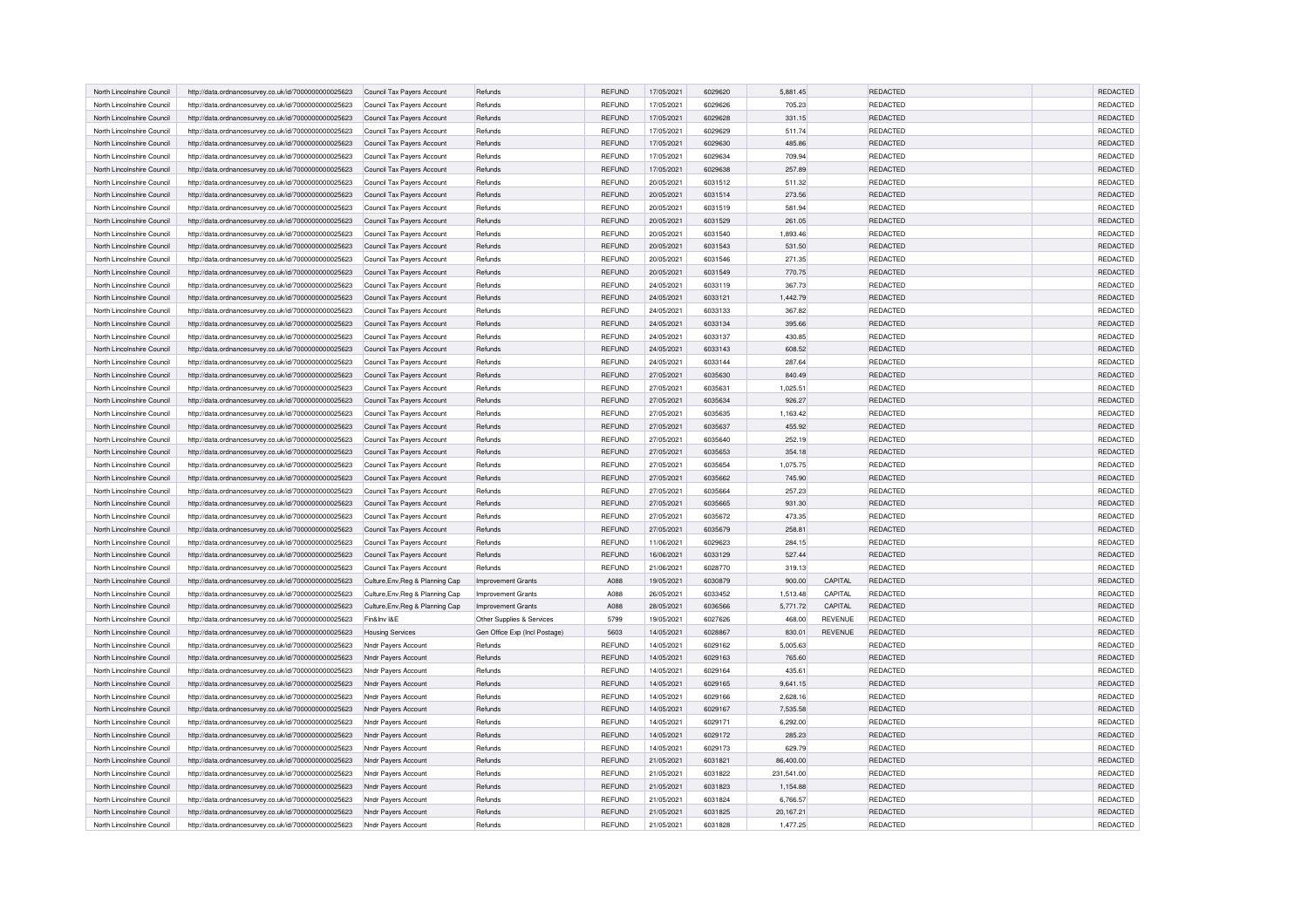| North Lincolnshire Council | http://data.ordnancesurvey.co.uk/id/7000000000025623 | Nndr Payers Account                | Refunds                        | <b>REFUND</b> | 28/05/2021 | 6036588 | 1,822.00    |                | REDACTED                                 |          | REDACTED        |
|----------------------------|------------------------------------------------------|------------------------------------|--------------------------------|---------------|------------|---------|-------------|----------------|------------------------------------------|----------|-----------------|
| North Lincolnshire Council | http://data.ordnancesurvey.co.uk/id/7000000000025623 | Nndr Payers Account                | Refunds                        | REFUND        | 28/05/2021 | 6036589 | 5,014.79    |                | REDACTED                                 |          | REDACTED        |
| North Lincolnshire Council | http://data.ordnancesurvey.co.uk/id/7000000000025623 | Nndr Payers Account                | Refunds                        | REFUND        | 28/05/2021 | 6036591 | 9,468.49    |                | REDACTED                                 |          | REDACTED        |
| North Lincolnshire Council | http://data.ordnancesurvey.co.uk/id/7000000000025623 | Nndr Payers Account                | Refunds                        | <b>REFUND</b> | 28/05/2021 | 6036592 | 45,448.77   |                | REDACTED                                 |          | REDACTED        |
| North Lincolnshire Council | http://data.ordnancesurvey.co.uk/id/7000000000025623 | Nndr Payers Account                | Refunds                        | <b>REFUND</b> | 28/05/2021 | 6036593 | 8,550.15    |                | <b>REDACTED</b>                          |          | REDACTED        |
|                            |                                                      |                                    |                                |               |            |         |             |                |                                          |          |                 |
| North Lincolnshire Council | http://data.ordnancesurvey.co.uk/id/7000000000025623 | Other Expenditure & Income         | Payments To Private Orgs       | 6002          | 05/05/2021 | 6024632 | 560.00      | <b>REVENUE</b> | <b>REDACTED</b>                          |          | REDACTED        |
| North Lincolnshire Council | http://data.ordnancesurvey.co.uk/id/7000000000025623 | Other Expenditure & Income         | Payments To Private Orgs       | 6002          | 05/05/2021 | 6024634 | 400.00      | <b>REVENUE</b> | REDACTED                                 |          | REDACTED        |
| North Lincolnshire Council | http://data.ordnancesurvey.co.uk/id/7000000000025623 | Other Expenditure & Income         | Payments To Private Orgs       | 6002          | 07/05/2021 | 6025302 | 19,499.92   | <b>REVENUE</b> | <b>REDACTED</b>                          | 08596756 | REDACTED        |
| North Lincolnshire Council | http://data.ordnancesurvey.co.uk/id/7000000000025623 | Other Expenditure & Income         | Payments To Private Orgs       | 6002          | 07/05/2021 | 6025310 | 19,640.09   | <b>REVENUE</b> | <b>REDACTED</b>                          |          | REDACTED        |
| North Lincolnshire Council | http://data.ordnancesurvey.co.uk/id/7000000000025623 | Other Expenditure & Income         | Payments To Private Orgs       | 6002          | 07/05/2021 | 6025317 | 136.16      | <b>REVENUE</b> | <b>REDACTED</b>                          | 27662    | REDACTED        |
| North Lincolnshire Council | http://data.ordnancesurvey.co.uk/id/7000000000025623 | Other Expenditure & Income         | Payments To Private Orgs       | 6002          | 12/05/2021 | 6027769 | 800.00      | <b>REVENUE</b> | <b>REDACTED</b>                          |          | REDACTED        |
| North Lincolnshire Council | http://data.ordnancesurvey.co.uk/id/7000000000025623 | Other Expenditure & Income         | Payments To Private Orgs       | 6002          | 12/05/2021 | 6028488 | 1.095.60    | <b>REVENUE</b> | <b>REDACTED</b>                          |          | REDACTED        |
| North Lincolnshire Council | http://data.ordnancesurvey.co.uk/id/7000000000025623 | Other Expenditure & Income         | Payments To Private Orgs       | 6002          | 12/05/2021 | 6028537 | 339.60      | <b>REVENUE</b> | REDACTED                                 | 02779611 | REDACTED        |
| North Lincolnshire Council | http://data.ordnancesurvey.co.uk/id/7000000000025623 | Other Expenditure & Income         | Payments To Private Orgs       | 6002          | 19/05/2021 | 6030347 | 460.00      | <b>REVENUE</b> | <b>REDACTED</b>                          |          | REDACTED        |
| North Lincolnshire Council | http://data.ordnancesurvey.co.uk/id/7000000000025623 | Other Expenditure & Income         | Payments To Private Orgs       | 6002          | 19/05/2021 | 6030794 | 480.00      | <b>REVENUE</b> | REDACTED                                 |          | REDACTED        |
| North Lincolnshire Council | http://data.ordnancesurvey.co.uk/id/7000000000025623 | Other Expenditure & Income         | Payments To Private Orgs       | 6002          | 19/05/2021 | 6030796 | 500.00      | <b>REVENUE</b> | REDACTED                                 |          | REDACTED        |
| North Lincolnshire Council | http://data.ordnancesurvey.co.uk/id/7000000000025623 | Public Health                      | <b>Agency Costs</b>            | 6005          | 14/05/2021 | 6028872 | 373.19      | <b>REVENUE</b> | <b>REDACTED</b>                          |          | REDACTED        |
|                            |                                                      | Public Health                      |                                | 6005          | 14/05/2021 | 6028991 |             | <b>REVENUE</b> | REDACTED                                 |          | REDACTED        |
| North Lincolnshire Council | http://data.ordnancesurvey.co.uk/id/7000000000025623 |                                    | <b>Agency Costs</b>            |               |            |         | 532.27      |                |                                          |          |                 |
| North Lincolnshire Council | http://data.ordnancesurvey.co.uk/id/7000000000025623 | Public Health                      | <b>Agency Costs</b>            | 6005          | 19/05/2021 | 6030250 | 273.71      | <b>REVENUE</b> | <b>REDACTED</b>                          |          | REDACTED        |
| North Lincolnshire Council | http://data.ordnancesurvey.co.uk/id/7000000000025623 | Public Health                      | Direct Payments To Clients     | 6012          | 12/05/2021 | 6026490 | 16,195.82   | REVENUE        | <b>REDACTED</b>                          |          | REDACTED        |
| North Lincolnshire Council | http://data.ordnancesurvey.co.uk/id/7000000000025623 | Public Health                      | Direct Payments To Clients     | 6012          | 12/05/2021 | 6026491 | 33,735.00   | <b>REVENUE</b> | REDACTED                                 | 519500   | REDACTED        |
| North Lincolnshire Council | http://data.ordnancesurvey.co.uk/id/7000000000025623 | Public Health                      | Direct Payments To Clients     | 6012          | 12/05/2021 | 6026505 | 39,135.00   | <b>REVENUE</b> | <b>REDACTED</b>                          | 5761195  | REDACTED        |
| North Lincolnshire Council | http://data.ordnancesurvey.co.uk/id/7000000000025623 | Public Health                      | Direct Payments To Clients     | 6012          | 12/05/2021 | 6026506 | 27,748.80   | <b>REVENUE</b> | <b>REDACTED</b>                          |          | REDACTED        |
| North Lincolnshire Council | http://data.ordnancesurvey.co.uk/id/7000000000025623 | Public Health                      | Direct Payments To Clients     | 6012          | 12/05/2021 | 6026534 | 4,395.00    | <b>REVENUE</b> | REDACTED                                 |          | REDACTED        |
| North Lincolnshire Council | http://data.ordnancesurvey.co.uk/id/7000000000025623 | Public Health                      | Direct Payments To Clients     | 6012          | 21/05/2021 | 6031327 | 3,465.00    | <b>REVENUE</b> | <b>REDACTED</b>                          |          | REDACTED        |
| North Lincolnshire Council | http://data.ordnancesurvey.co.uk/id/7000000000025623 | Public Health                      | Direct Payments To Clients     | 6012          | 21/05/2021 | 6031331 | 6.990.00    | <b>REVENUE</b> | REDACTED                                 |          | REDACTED        |
| North Lincolnshire Council | http://data.ordnancesurvey.co.uk/id/7000000000025623 | Corporate And Democratic Core      | It Hardware-Maintenance        | 5052          | 26/05/2021 | 6033949 | 7,200.00    | <b>REVENUE</b> | Redcentric Solutions Ltd                 | 08322856 | <b>RED0136D</b> |
| North Lincolnshire Council | http://data.ordnancesurvey.co.uk/id/7000000000025623 | Corporate And Democratic Core      | Telephone Rent/Calls           | 5403          | 26/05/2021 | 6033949 | 126,747.34  | <b>REVENUE</b> | Redcentric Solutions Ltd.                | 08322856 | <b>RED0136D</b> |
| North Lincolnshire Council | http://data.ordnancesurvey.co.uk/id/7000000000025623 | Corporate And Democratic Core      | Telephone Rent/Calls           | 5403          | 26/05/2021 | 6033955 | $-1,051.56$ | <b>REVENUE</b> | Redcentric Solutions Ltd                 | 08322856 | <b>RED0136D</b> |
| North Lincolnshire Council | http://data.ordnancesurvey.co.uk/id/7000000000025623 | Corporate And Democratic Core      | Telephone Rent/Calls           | 5403          | 26/05/2021 | 6033959 | $-917.39$   | <b>REVENUE</b> | Redcentric Solutions Ltd                 | 08322856 | <b>RED0136D</b> |
| North Lincolnshire Council |                                                      |                                    |                                | 5403          | 26/05/2021 | 6033962 |             | <b>REVENUE</b> | Redcentric Solutions Ltd                 | 08322856 |                 |
|                            | http://data.ordnancesurvey.co.uk/id/7000000000025623 | Corporate And Democratic Core      | Telephone Rent/Calls           |               |            |         | 569.66      |                |                                          |          | <b>RED0136D</b> |
| North Lincolnshire Council | http://data.ordnancesurvey.co.uk/id/7000000000025623 | Environmental & Regulatory Sys     | Payments To Private Orgs       | 6002          | 02/06/2021 | 6035468 | 1,443.20    | <b>REVENUE</b> | Refood Uk Ltd                            | 06561170 | REF0100F        |
| North Lincolnshire Council | http://data.ordnancesurvey.co.uk/id/7000000000025623 | <b>Disbursements To Businesses</b> | <b>Business Support Grants</b> | 6090          | 06/05/2021 | 6025522 | 2,667.00    | <b>REVENUE</b> | <b>Regent Motocross</b>                  |          | CD068800        |
| North Lincolnshire Council | http://data.ordnancesurvey.co.uk/id/7000000000025623 | Childrens & Education              | Payments To Private Orgs       | 6002          | 12/05/2021 | 6027773 | 3,233.70    | <b>REVENUE</b> | Regional Foster Families                 | 4217642  | <b>REG0076G</b> |
| North Lincolnshire Council | http://data.ordnancesurvey.co.uk/id/7000000000025623 | Environmental & Regulatory Svs     | Equipment Maint.& Repair       | 5003          | 21/05/2021 | 6030908 | 2,089.00    | <b>REVENUE</b> | Rg Engineering                           |          | <b>RGE0037E</b> |
| North Lincolnshire Council | http://data.ordnancesurvey.co.uk/id/7000000000025623 | Environmental & Regulatory Svs     | Course Fees/Training           | 2002          | 26/05/2021 | 6030959 | 700.00      | <b>REVENUE</b> | Rh Environmental Limited                 |          | RHE0002E        |
| North Lincolnshire Council | http://data.ordnancesurvey.co.uk/id/7000000000025623 | <b>Housing Services</b>            | Course Fees/Training           | 2002          | 21/05/2021 | 6028974 | 700.00      | <b>REVENUE</b> | Rh Environmental Limited                 |          | RHE0002E        |
| North Lincolnshire Council | http://data.ordnancesurvey.co.uk/id/7000000000025623 | Corporate And Democratic Core      | Licenses, Subs & Memberships   | 5510          | 14/05/2021 | 6029074 | 8,845.00    | <b>REVENUE</b> | Riba Bookshop                            |          | <b>RIB0003B</b> |
| North Lincolnshire Council | http://data.ordnancesurvey.co.uk/id/7000000000025623 | Central Services To Public         | Rents                          | 3201          | 26/05/2021 | 6033312 | 307.60      | REVENUE        | Riddings Community Association           |          | <b>RID0044D</b> |
| North Lincolnshire Council | http://data.ordnancesurvey.co.uk/id/7000000000025623 | Culture & Related Services         | Equipment Purchase             | 5001          | 28/05/2021 | 6014934 | 6,475.00    | <b>REVENUE</b> | <b>Right Action Limited</b>              | 1991648  | NOR0389R        |
| North Lincolnshire Council | http://data.ordnancesurvey.co.uk/id/7000000000025623 | Culture & Related Services         | Equipment Purchase             | 5001          | 28/05/2021 | 6026542 | 350.00      | <b>REVENUE</b> | <b>Right Action Limited</b>              | 1991648  | NOR0389R        |
| North Lincolnshire Council | http://data.ordnancesurvey.co.uk/id/7000000000025623 | Non Distributed Costs              | Other Supplies & Services      | 5799          | 07/05/2021 | 6025751 | 450.00      | REVENUE        | Rightmove Group Limited                  | 03997679 | RIG0015G        |
| North Lincolnshire Council | http://data.ordnancesurvey.co.uk/id/7000000000025623 | Culture & Related Services         | Equipment Maint.& Repair       | 5003          | 19/05/2021 | 6023846 | 287.68      | REVENUE        | Ripon Farm Services                      | 3973430  | <b>PAR0006R</b> |
| North Lincolnshire Council | http://data.ordnancesurvey.co.uk/id/7000000000025623 | Culture & Related Services         | Equipment Maint.& Repair       | 5003          | 19/05/2021 | 6023847 | 569.28      | REVENUE        | <b>Ripon Farm Services</b>               | 3973430  | <b>PAR0006R</b> |
| North Lincolnshire Council | http://data.ordnancesurvey.co.uk/id/7000000000025623 | Culture & Related Services         | Materials                      | 5004          | 12/05/2021 | 6027558 | 2,452.61    | <b>REVENUE</b> | Ripon Farm Services                      | 9373430  | <b>RFS0001S</b> |
| North Lincolnshire Council |                                                      | Culture & Related Services         | Materials                      | 5004          |            | 6032492 | 405.80      | <b>REVENUE</b> | <b>Binon Farm Services</b>               | 9373430  | <b>RFS0001S</b> |
|                            | http://data.ordnancesurvey.co.uk/id/7000000000025623 |                                    |                                |               | 26/05/2021 |         |             |                |                                          |          |                 |
| North Lincolnshire Council | http://data.ordnancesurvey.co.uk/id/7000000000025623 | Environmental & Regulatory Svs     | Vehicle Hire                   | 4101          | 26/05/2021 | 6032493 | 3,586.00    | <b>REVENUE</b> | Riverside Truck Rental Ltd               | 3190863  | <b>RIV0019V</b> |
| North Lincolnshire Council | http://data.ordnancesurvey.co.uk/id/7000000000025623 | Culture & Related Services         | Materials                      | 5004          | 12/05/2021 | 6027604 | 974.40      | <b>REVENUE</b> | Riss Uk Enterprises Ltd T/A Riss Uk Shop | 2559199  | <b>RLS0006S</b> |
| North Lincolnshire Council | http://data.ordnancesurvey.co.uk/id/7000000000025623 | Culture & Related Services         | Materials                      | 5004          | 12/05/2021 | 6027607 | 536.60      | <b>REVENUE</b> | Riss Uk Enterprises Ltd T/A Riss Uk Shop | 2559199  | <b>RLS0006S</b> |
| North Lincolnshire Council | http://data.ordnancesurvey.co.uk/id/7000000000025623 | Highways & Transport               | Equipment Hire/Rent            | 5002          | 26/05/2021 | 6023182 | 500.00      | REVENUE        | Roadcone Ltd                             | 12607435 | <b>TRA0299A</b> |
| North Lincolnshire Council | http://data.ordnancesurvey.co.uk/id/7000000000025623 | Highways & Transport               | Other Supplies & Services      | 5799          | 05/05/2021 | 6014936 | 1,000.00    | <b>REVENUE</b> | Roadcone Ltd                             | 12607435 | <b>TRA0299A</b> |
| North Lincolnshire Council | http://data.ordnancesurvey.co.uk/id/7000000000025623 | Highways & Transport               | Other Supplies & Services      | 5799          | 07/05/2021 | 6013423 | 3,900.00    | <b>REVENUE</b> | Boadcone Ltd                             | 12607435 | <b>TRA0299A</b> |
| North Lincolnshire Council | http://data.ordnancesurvey.co.uk/id/7000000000025623 | Highways & Transport               | Other Supplies & Services      | 5799          | 07/05/2021 | 6013426 | 1,000.00    | REVENUE        | Roadcone Ltd                             | 12607435 | <b>TRA0299A</b> |
| North Lincolnshire Council | http://data.ordnancesurvey.co.uk/id/7000000000025623 | Highways & Transport               | Other Supplies & Services      | 5799          | 07/05/2021 | 6013432 | 1.000.00    | <b>REVENUE</b> | Roadcone Ltd                             | 12607435 | <b>TRA0299A</b> |
| North Lincolnshire Council | http://data.ordnancesurvey.co.uk/id/7000000000025623 | Highways & Transport               | Other Supplies & Services      | 5799          | 21/05/2021 | 6019112 | 3,270.00    | <b>REVENUE</b> | Boadcone Ltd                             | 12607435 | <b>TRA0299A</b> |
| North Lincolnshire Council | http://data.ordnancesurvey.co.uk/id/7000000000025623 | Highways & Transport               | Other Supplies & Services      | 5799          | 21/05/2021 | 6019113 | 500.00      | REVENUE        | Roadcone Ltd                             | 12607435 | <b>TRA0299A</b> |
| North Lincolnshire Council | http://data.ordnancesurvey.co.uk/id/7000000000025623 | Highways & Transport               | Other Supplies & Services      | 5799          | 26/05/2021 | 6025873 | 2,385.00    | REVENUE        | Roadcone Ltd                             | 12607435 | <b>TRA0299A</b> |
| North Lincolnshire Council | http://data.ordnancesurvey.co.uk/id/7000000000025623 | Highways & Transport               | Other Supplies & Services      | 5799          | 26/05/2021 | 6025877 | 1,500.00    | <b>REVENUE</b> | Roadcone Ltd                             | 12607435 | <b>TRA0299A</b> |
|                            |                                                      |                                    |                                |               |            |         |             |                |                                          |          |                 |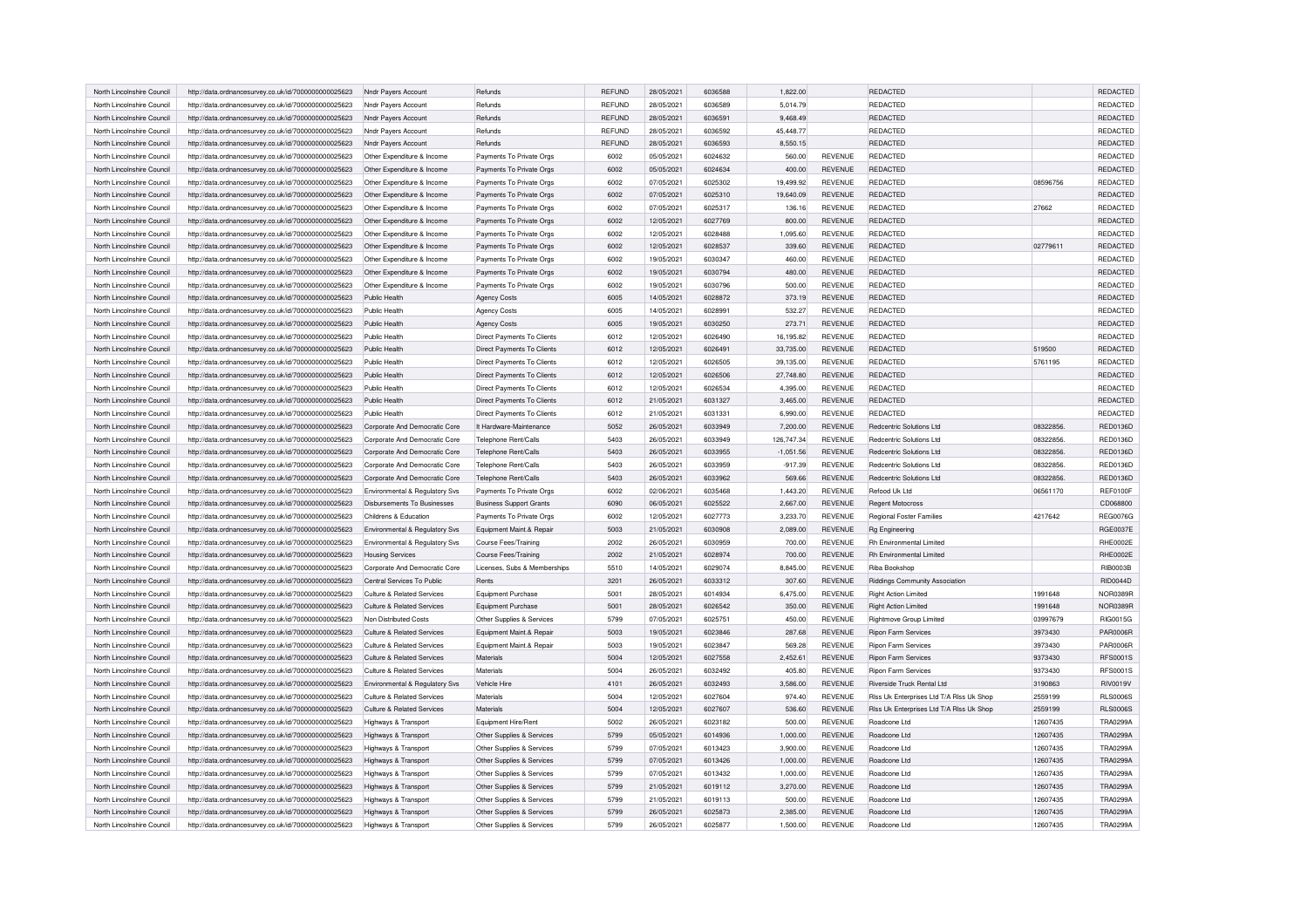| North Lincolnshire Council | http://data.ordnancesurvey.co.uk/id/7000000000025623 | Highways & Transport               | Other Supplies & Services      | 5799 | 26/05/2021 | 6026525        | 1,000.00    | <b>REVENUE</b> | Roadcone Ltd                                 | 12607435 | <b>TRA0299A</b> |
|----------------------------|------------------------------------------------------|------------------------------------|--------------------------------|------|------------|----------------|-------------|----------------|----------------------------------------------|----------|-----------------|
| North Lincolnshire Council | http://data.ordnancesurvey.co.uk/id/7000000000025623 | Highways & Transport               | Other Supplies & Services      | 5799 | 26/05/2021 | 6026529        | 1,885.00    | <b>REVENUE</b> | Roadcone Ltd                                 | 12607435 | <b>TRA0299A</b> |
| North Lincolnshire Council | http://data.ordnancesurvey.co.uk/id/7000000000025623 | Environmental & Regulatory Svs     | Other Supplies & Services      | 5799 | 14/05/2021 | 6025811        | 405.00      | <b>REVENUE</b> | Roadway Uk (Tm) Ltd                          | 09294199 | ROA0015A        |
| North Lincolnshire Council | http://data.ordnancesurvey.co.uk/id/7000000000025623 | Environmental & Regulatory Svs     | Other Supplies & Services      | 5799 | 21/05/2021 | 6025810        | 920.00      | <b>REVENUE</b> | Roadway Uk (Tm) Ltd                          | 09294199 | ROA0015A        |
| North Lincolnshire Council | http://data.ordnancesurvey.co.uk/id/7000000000025623 | Highways & Transport               | Other Supplies & Services      | 5799 | 28/05/2021 | 6034386        | 10,340.00   | <b>REVENUE</b> | Roadway Uk (Tm) Ltd                          | 09294199 | ROA0015A        |
| North Lincolnshire Council | http://data.ordnancesurvey.co.uk/id/7000000000025623 | Central Services To Public         | Rents                          | 3201 | 26/05/2021 | 6033334        | 300.00      | <b>REVENUE</b> | Robert Holme Hall Hospital Sports & Social   |          | <b>RON0699N</b> |
|                            |                                                      |                                    |                                |      |            |                |             |                |                                              |          |                 |
| North Lincolnshire Council | http://data.ordnancesurvey.co.uk/id/7000000000025623 | Central Services To Public         | Repair & Maintenance Costs     | 3000 | 28/05/2021 | 6036494        | $\Omega$    | <b>REVENUE</b> | Rollo Power Solutions                        |          | <b>TSE0002E</b> |
| North Lincolnshire Council | http://data.ordnancesurvey.co.uk/id/7000000000025623 | Environmental & Regulatory Svs     | Repair & Maintenance Costs     | 3000 | 28/05/2021 | 6036494        | 347.95      | <b>REVENUE</b> | Rollo Power Solutions                        |          | <b>TSE0002E</b> |
| North Lincolnshire Council | http://data.ordnancesurvey.co.uk/id/7000000000025623 | <b>Disbursements To Businesses</b> | <b>Business Support Grants</b> | 6090 | 06/05/2021 | 6025513        | 8,000.00    | <b>REVENUE</b> | Roomtel Ltd                                  |          | CD068540        |
| North Lincolnshire Council | http://data.ordnancesurvey.co.uk/id/7000000000025623 | <b>Adult Social Care</b>           | Gen Office Exp (Incl Postage)  | 5603 | 12/05/2021 | 6027446        | 335.31      | <b>REVENUE</b> | Royal Mail Group Plc                         | 4138203  | ROY0021Y        |
| North Lincolnshire Council | http://data.ordnancesurvey.co.uk/id/7000000000025623 | Adult Social Care                  | Gen Office Exp (Incl Postage)  | 5603 | 12/05/2021 | 6027449        | 190.00      | <b>REVENUE</b> | Royal Mail Group Plc                         | 4138203  | ROY0021Y        |
| North Lincolnshire Council | http://data.ordnancesurvey.co.uk/id/7000000000025623 | Adult Social Care                  | Gen Office Exp (Incl Postage)  | 5603 | 12/05/2021 | 6027451        | 176.00      | <b>REVENUE</b> | Royal Mail Group Plc                         | 4138203  | ROY0021Y        |
| North Lincolnshire Council | http://data.ordnancesurvey.co.uk/id/7000000000025623 | Adult Social Care                  | Gen Office Exp (Incl Postage)  | 5603 | 12/05/2021 | 6027605        | 523.50      | <b>REVENUE</b> | Royal Mail Group Plc                         | 4138203  | ROY0021Y        |
| North Lincolnshire Council | http://data.ordnancesurvey.co.uk/id/7000000000025623 | Adult Social Care                  | Gen Office Exp (Incl Postage)  | 5603 | 28/05/2021 | 6035278        | 431.50      | <b>REVENUE</b> | Royal Mail Group Plc                         | 4138203  | ROY0021Y        |
| North Lincolnshire Council | http://data.ordnancesurvey.co.uk/id/7000000000025623 | Central Services To Public         | Gen Office Exp (Incl Postage)  | 5603 | 12/05/2021 | 6027446        | 1,907.65    | REVENUE        | Royal Mail Group Plc                         | 4138203  | ROY0021Y        |
| North Lincolnshire Council | http://data.ordnancesurvey.co.uk/id/7000000000025623 | Central Services To Public         | Gen Office Exp (Incl Postage)  | 5603 | 12/05/2021 | 6027449        | 381.75      | <b>REVENUE</b> | Royal Mail Group Plc                         | 4138203  | ROY0021Y        |
| North Lincolnshire Council | http://data.ordnancesurvey.co.uk/id/7000000000025623 | Central Services To Public         | Gen Office Exp (Incl Postage)  | 5603 | 12/05/2021 | 6027451        | 1,071.49    | <b>REVENUE</b> | Royal Mail Group Plc                         | 4138203  | ROY0021Y        |
| North Lincolnshire Council | http://data.ordnancesurvey.co.uk/id/7000000000025623 | Central Services To Public         | Gen Office Exp (Incl Postage)  | 5603 | 12/05/2021 | 6027605        | 1,017.17    | <b>REVENUE</b> | Royal Mail Group Plc                         | 4138203  | ROY0021Y        |
| North Lincolnshire Council | http://data.ordnancesurvey.co.uk/id/7000000000025623 | Central Services To Public         | Gen Office Exp (Incl Postage)  | 5603 | 28/05/2021 | 6035278        | 866.58      | <b>REVENUE</b> | Royal Mail Group Plc                         | 4138203  | ROY0021Y        |
| North Lincolnshire Council | http://data.ordnancesurvey.co.uk/id/7000000000025623 | Childrens & Education              | Gen Office Exp (Incl Postage)  | 5603 | 12/05/2021 | 6027449        | 117.00      | <b>REVENUE</b> | Royal Mail Group Plc                         | 4138203  | ROY0021Y        |
| North Lincolnshire Council | http://data.ordnancesurvey.co.uk/id/7000000000025623 | Corporate And Democratic Core      | Gen Office Exp (Incl Postage)  | 5603 | 12/05/2021 | 6027446        | 961.92      | <b>REVENUE</b> | Royal Mail Group Plc                         | 4138203  | ROY0021Y        |
| North Lincolnshire Council | http://data.ordnancesurvey.co.uk/id/7000000000025623 | Corporate And Democratic Core      | Gen Office Exp (Incl Postage)  | 5603 | 12/05/2021 | 6027446        | 118.41      | <b>REVENUE</b> | Royal Mail Group Plc                         | 4138203  | ROY0021Y        |
| North Lincolnshire Council | http://data.ordnancesurvey.co.uk/id/7000000000025623 | Corporate And Democratic Core      | Gen Office Exp (Incl Postage)  | 5603 | 12/05/2021 | 6027449        | 4,887.96    | <b>REVENUE</b> | Royal Mail Group Plc                         | 4138203  | ROY0021Y        |
| North Lincolnshire Council | http://data.ordnancesurvey.co.uk/id/7000000000025623 | Corporate And Democratic Core      | Gen Office Exp (Incl Postage)  | 5603 | 12/05/2021 | 6027451        | 630.17      | <b>REVENUE</b> | Royal Mail Group Plc                         | 4138203  | ROY0021Y        |
| North Lincolnshire Council | http://data.ordnancesurvey.co.uk/id/7000000000025623 | Corporate And Democratic Core      | Gen Office Exp (Incl Postage)  | 5603 | 26/05/2021 | 6033484        | 4.100.00    | <b>REVENUE</b> | Royal Mail Group Plc                         | 4138203  | ROY0021Y        |
| North Lincolnshire Council | http://data.ordnancesurvey.co.uk/id/7000000000025623 | Corporate And Democratic Core      | Gen Office Exp (Incl Postage)  | 5603 | 28/05/2021 | 6035278        | 11.50       | <b>REVENUE</b> | Royal Mail Group Plc                         | 4138203  | ROY0021Y        |
| North Lincolnshire Council |                                                      | Culture & Related Services         | <b>Exhibitions/Events</b>      | 5709 | 19/05/2021 | 6027706        | 1,180.00    | <b>REVENUE</b> | R & R Studio                                 |          | RRS0001S        |
| North Lincolnshire Council | http://data.ordnancesurvey.co.uk/id/7000000000025623 | Culture & Related Services         |                                | 5002 | 05/05/2021 | 6018050        |             | <b>REVENUE</b> | Russell Groundcare                           |          | <b>RUS0130S</b> |
|                            | http://data.ordnancesurvey.co.uk/id/7000000000025623 |                                    | Equipment Hire/Rent            |      |            |                | 638.00      |                |                                              | 178738   | <b>RUS0130S</b> |
| North Lincolnshire Council | http://data.ordnancesurvey.co.uk/id/7000000000025623 | Culture & Related Services         | Equipment Hire/Rent            | 5002 | 05/05/2021 | 6018055        | 290.00      | <b>REVENUE</b> | Russell Groundcare                           | 178738   |                 |
| North Lincolnshire Council | http://data.ordnancesurvey.co.uk/id/7000000000025623 | Culture & Related Services         | Equipment Hire/Rent            | 5002 | 05/05/2021 | 6018056        | 2,175.00    | <b>REVENUE</b> | Russell Groundcare                           | 178738   | <b>RUS0130S</b> |
| North Lincolnshire Council | http://data.ordnancesurvey.co.uk/id/7000000000025623 | Culture & Related Services         | Equipment Hire/Rent            | 5002 | 09/07/2021 | 6018045        | 609.00      | <b>REVENUE</b> | Russell Groundcare                           | 178738   | <b>RUS0130S</b> |
| North Lincolnshire Council | http://data.ordnancesurvey.co.uk/id/7000000000025623 | Culture & Related Services         | Equipment Hire/Rent            | 5002 | 09/07/2021 | 6018046        | 638.00      | <b>REVENUE</b> | Russell Groundcare                           | 178738   | <b>RUS0130S</b> |
| North Lincolnshire Council | http://data.ordnancesurvey.co.uk/id/7000000000025623 | Culture & Related Services         | Equipment Hire/Rent            | 5002 | 09/07/2021 | 6018065        | $-2,175.00$ | <b>REVENUE</b> | Russell Groundcare                           | 178738   | <b>RUS0130S</b> |
| North Lincolnshire Council | http://data.ordnancesurvey.co.uk/id/7000000000025623 | Culture & Related Services         | Equipment Hire/Rent            | 5002 | 09/07/2021 | 6018068        | $-667.00$   | <b>REVENUE</b> | Russell Groundcare                           | 178738   | <b>RUS0130S</b> |
| North Lincolnshire Council | http://data.ordnancesurvey.co.uk/id/7000000000025623 | Environmental & Regulatory Svs     | Equipment Maint.& Repair       | 5003 | 09/07/2021 | 6023838        | 1,072.82    | <b>REVENUE</b> | Russell Groundcare                           | 178738   | <b>RUS0130S</b> |
| North Lincolnshire Council | http://data.ordnancesurvey.co.uk/id/7000000000025623 | Environmental & Regulatory Svs     | Payments To Private Orgs       | 6002 | 07/05/2021 | 6025459        | 1,250.00    | <b>REVENUE</b> | S A Greenfield                               |          | GRA0228A        |
| North Lincolnshire Council | http://data.ordnancesurvey.co.uk/id/7000000000025623 | Environmental & Regulatory Svs     | Payments To Private Orgs       | 6002 | 07/05/2021 | 6025460        | 2,258.66    | <b>REVENUE</b> | S A Greenfield                               |          | GRA0228A        |
| North Lincolnshire Council | http://data.ordnancesurvey.co.uk/id/7000000000025623 | Central Services To Public         | Rents                          | 3201 | 26/05/2021 | 6033362        | 300.00      | REVENUE        | Salvation Army Comm Church Donation          |          | SAL0061L        |
| North Lincolnshire Council | http://data.ordnancesurvey.co.uk/id/7000000000025623 | Culture & Related Services         | Provisions                     | 5201 | 07/05/2021 | 6025829        | 355.25      | REVENUE        | Samba Catering                               |          | SAM0099M        |
| North Lincolnshire Council | http://data.ordnancesurvey.co.uk/id/7000000000025623 | Culture & Related Services         | Provisions                     | 5201 | 12/05/2021 | 6025833        | 398.89      | <b>REVENUE</b> | Samba Catering                               |          | SAM0099M        |
| North Lincolnshire Council | http://data.ordnancesurvey.co.uk/id/7000000000025623 | Adult Social Care                  | Recruitment Costs And Dbs      | 2004 | 05/05/2021 | 6023782        | 6,491.44    | <b>REVENUE</b> | Sanderson Executive Limited                  |          | SAN1050N        |
| North Lincolnshire Council | http://data.ordnancesurvey.co.uk/id/7000000000025623 | Disbursements To Businesses        | <b>Business Support Grants</b> | 6090 | 06/05/2021 | 6025515        | 2,667.00    | <b>REVENUE</b> | Sandtoft Trade Centre                        |          | CD068560        |
| North Lincolnshire Council | http://data.ordnancesurvey.co.uk/id/7000000000025623 | Central Services To Public         | Rents                          | 3201 | 26/05/2021 | 6033299        | 260.00      | REVENUE        | Saxby-All-Saints Village Hall                |          | SAX0003X        |
| North Lincolnshire Council | http://data.ordnancesurvey.co.uk/id/7000000000025623 | Disbursements To Businesses        | <b>Business Support Grants</b> | 6090 | 06/05/2021 | 6025506        | 8.000.00    | <b>REVENUE</b> | Scunthorne Bowls Club                        |          | CD068450        |
| North Lincolnshire Council | http://data.ordnancesurvey.co.uk/id/7000000000025623 | Childrens & Education              | Home To School Transport       | 4201 | 07/05/2021 | 6025934        | 800.00      | <b>REVENUE</b> | Scunthorpe & Brigg Private Hire              |          | <b>SCU0465U</b> |
| North Lincolnshire Council | http://data.ordnancesurvey.co.uk/id/7000000000025623 | Childrens & Education              | Payments To Private Orgs       | 6002 | 19/05/2021 | 6027711        | 60,000.00   | <b>REVENUE</b> | Scunthorpe C Of E Primary School"Main A/C"   |          | <b>SCU0232U</b> |
| North Lincolnshire Council | http://data.ordnancesurvey.co.uk/id/7000000000025623 | Central Services To Public         | Rents                          | 3201 | 26/05/2021 | 6033262        | 250.00      | <b>REVENUE</b> | Scunthorpe Congregational Church             |          | SCU0115U        |
| North Lincolnshire Council | http://data.ordnancesurvey.co.uk/id/7000000000025623 | Environmental & Regulatory Svs     | Other Supplies & Services      | 5799 | 12/05/2021 | 6027701        | 467.91      | <b>REVENUE</b> | Scunthorpe & District Citizens Advice Bureau |          | SCU0018U        |
| North Lincolnshire Council | http://data.ordnancesurvey.co.uk/id/7000000000025623 | Public Health                      | Materials                      | 5004 | 19/05/2021 | 6027698        | 208.48      | <b>REVENUE</b> | Scunthorpe United Football Club              | 123622   | SCU0023U        |
| North Lincolnshire Council | http://data.ordnancesurvey.co.uk/id/7000000000025623 | Corporate And Democratic Core      | Other Professional Fees        | 5829 | 19/05/2021 | 6030859        | 334.05      | <b>REVENUE</b> | Security Plus Limited                        | 1325489  | <b>SEC0017C</b> |
| North Lincolnshire Council | http://data.ordnancesurvey.co.uk/id/7000000000025623 | Corporate And Democratic Core      | Other Professional Fees        | 5829 | 19/05/2021 | 6030863        | 309.00      | <b>REVENUE</b> | Security Plus Limited                        | 1325489  | <b>SEC0017C</b> |
| North Lincolnshire Council | http://data.ordnancesurvey.co.uk/id/7000000000025623 | Culture & Related Services         | Stock Purchases & Adjustments  | 5030 | 26/05/2021 | 6033511        | 920.00      | <b>REVENUE</b> | Security Plus Ltd                            |          | <b>PLU0165U</b> |
| North Lincolnshire Council | http://data.ordnancesurvey.co.uk/id/7000000000025623 | N Lincs Gf Balance Sheet           | Insurance-Combined Liability   | L493 | 19/05/2021 | 6030809        | 1,506.25    | CAPITAL        | Sedgwick International Uk                    |          | SED0011D        |
| North Lincolnshire Council | http://data.ordnancesurvey.co.uk/id/7000000000025623 | Culture & Related Services         | Provisions                     | 5201 | 19/05/2021 | 6030335        | 255.50      | REVENUE        | Sharon Marshall                              |          | <b>SHA0248A</b> |
|                            |                                                      |                                    |                                | 5603 |            | 6025753        |             |                |                                              |          | SHA0143A        |
| North Lincolnshire Council | http://data.ordnancesurvey.co.uk/id/7000000000025623 | Central Services To Public         | Gen Office Exp (Incl Postage)  | 6092 | 07/05/2021 | 6025766        | 863.18      | REVENUE        | Shaw And Sons Limited                        |          | <b>SHE0127E</b> |
| North Lincolnshire Council | http://data.ordnancesurvey.co.uk/id/7000000000025623 | Childrens & Education              | <b>Client Transport Costs</b>  | 6092 | 07/05/2021 | <b>EASO203</b> | 950.00      | REVENUE        | Shelley'S Taxis Ltd                          | 7169676  |                 |
| North Lincolnshire Council | http://data.ordnancesurvey.co.uk/id/7000000000025623 | Childrens & Education              | <b>Client Transport Costs</b>  |      | 19/05/2021 |                | 330.00      | <b>REVENUE</b> | Sherwood Travel                              |          | SHE0170E        |
| North Lincolnshire Council | http://data.ordnancesurvey.co.uk/id/7000000000025623 | Childrens & Education              | Home To School Transport       | 4201 | 07/05/2021 | 6025936        | 9.240.00    | <b>REVENUE</b> | Sherwood Travel                              |          | SHE0170E        |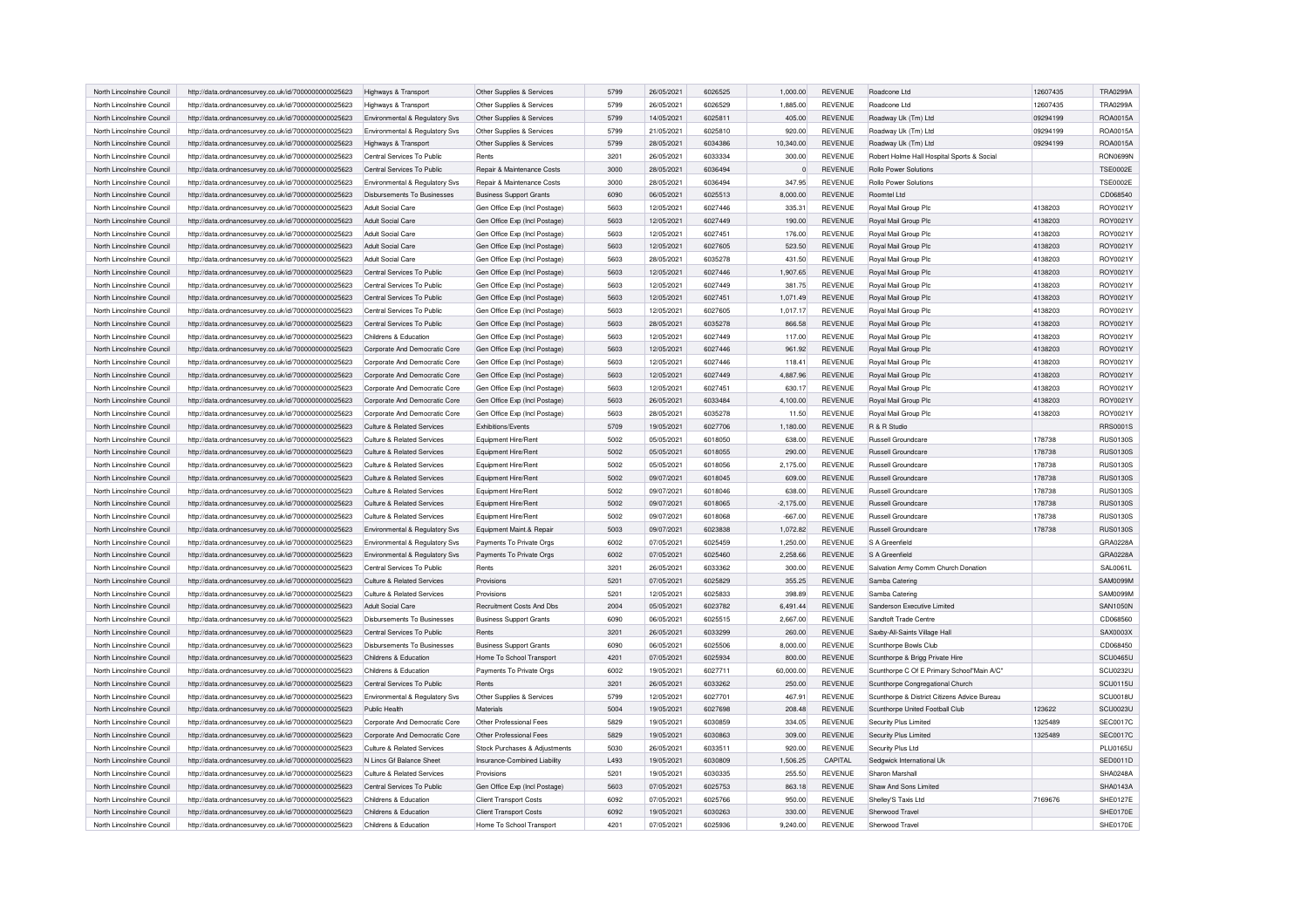| North Lincolnshire Council                               | http://data.ordnancesurvey.co.uk/id/7000000000025623                                                         | Highways & Transport                                            | Equipment Hire/Rent                                  | 5002 | 07/05/2021               | 6013437            | 450.00             | <b>REVENUE</b>     | Shift Traffic Events Ltd                                              | 9157684  | SHI0165I                           |
|----------------------------------------------------------|--------------------------------------------------------------------------------------------------------------|-----------------------------------------------------------------|------------------------------------------------------|------|--------------------------|--------------------|--------------------|--------------------|-----------------------------------------------------------------------|----------|------------------------------------|
| North Lincolnshire Council                               | http://data.ordnancesurvey.co.uk/id/7000000000025623                                                         | Highways & Transport                                            | Equipment Hire/Rent                                  | 5002 | 26/05/2021               | 6026575            | 3,300.00           | <b>REVENUE</b>     | Shift Traffic Events Ltd                                              | 9157684  | SHI01651                           |
| North Lincolnshire Council                               | http://data.ordnancesurvey.co.uk/id/7000000000025623                                                         | Childrens & Education                                           | <b>Client Related Costs</b>                          | 5534 | 19/05/2021               | 6030653            | 765.00             | <b>REVENUE</b>     | Shining Little Stars T/A                                              |          | LIT0060T                           |
| North Lincolnshire Council                               | http://data.ordnancesurvey.co.uk/id/7000000000025623                                                         | Childrens & Education                                           | <b>Client Related Costs</b>                          | 5534 | 19/05/2021               | 6030654            | 482.00             | <b>REVENUE</b>     | Shining Little Stars T/A                                              |          | LIT0060T                           |
| North Lincolnshire Council                               | http://data.ordnancesurvey.co.uk/id/7000000000025623                                                         | Childrens & Education                                           | Payments To Private Orgs                             | 6002 | 19/05/2021               | 6030654            | 166.00             | REVENUE            | Shining Little Stars T/A                                              |          | LIT0060T                           |
| North Lincolnshire Council                               | http://data.ordnancesurvey.co.uk/id/7000000000025623                                                         | Environmental & Regulatory Svs                                  | Payments To Private Orgs                             | 6002 | 02/06/2021               | 6035464            | 311.64             | <b>REVENUE</b>     | Shredall (East Midlands) Ltd                                          | 03317730 | SHR0005R                           |
| North Lincolnshire Council                               | http://data.ordnancesurvey.co.uk/id/7000000000025623                                                         | <b>Adult Social Care</b>                                        | Gen Office Exp (Incl Postage)                        | 5603 | 02/06/2021               | 6036862            | 8.33               | <b>REVENUE</b>     | Silvalea I to                                                         | 4350939  | SIL0034L                           |
| North Lincolnshire Council                               | http://data.ordnancesurvey.co.uk/id/7000000000025623                                                         | <b>Adult Social Care Capital</b>                                | Other Costs                                          | A085 | 02/06/2021               | 6036862            | 460.00             | CAPITAL            | Silvalea Ltd                                                          | 4350939  | <b>SIL0034L</b>                    |
| North Lincolnshire Council                               | http://data.ordnancesurvey.co.uk/id/7000000000025623                                                         | Childrens & Education                                           | <b>Client Related Costs</b>                          | 5534 | 14/05/2021               | 6028691            | 290.00             | <b>REVENUE</b>     | Simon Price School Of Motoring                                        |          | CD063730                           |
| North Lincolnshire Council                               | http://data.ordnancesurvey.co.uk/id/7000000000025623                                                         | Corporate And Democratic Core                                   | Non-Premises Insurance - Cont                        | 5631 | 19/05/2021               | 6030889            | 37,640.00          | <b>REVENUE</b>     | Sir John Nelthorpe School Fund                                        |          | <b>SJN0001N</b>                    |
| North Lincolnshire Council                               | http://data.ordnancesurvey.co.uk/id/7000000000025623                                                         | Culture & Related Services                                      | Other Supplies & Services                            | 5799 | 19/05/2021               | 6030648            | 37,689.30          | <b>REVENUE</b>     | Smg (Uk) Ltd                                                          | 821116   | SMG0022G                           |
| North Lincolnshire Council                               | http://data.ordnancesurvey.co.uk/id/7000000000025623                                                         | Culture & Related Services                                      | Other Supplies & Services                            | 5799 | 19/05/2021               | 6030652            | 12,689.30          | <b>REVENUE</b>     | Smg (Uk) Ltd                                                          | 821116   | SMG0022G                           |
| North Lincolnshire Council                               | http://data.ordnancesurvey.co.uk/id/7000000000025623                                                         | Culture & Related Services                                      | Other Supplies & Services                            | 5799 | 19/05/2021               | 6030658            | 12,689.30          | <b>REVENUE</b>     | Smg (Uk) Ltd                                                          | 821116   | SMG0022G                           |
| North Lincolnshire Council                               | http://data.ordnancesurvey.co.uk/id/7000000000025623                                                         | Corporate And Democratic Core                                   | Clothing, Uniforms & Laundry                         | 5301 | 21/05/2021               | 6023848            | 444.00             | <b>REVENUE</b>     | Smi Group                                                             | 07644080 | <b>SMI09601</b>                    |
| North Lincolnshire Council                               | http://data.ordnancesurvey.co.uk/id/7000000000025623                                                         | Corporate And Democratic Core                                   | Clothing, Uniforms & Laundry                         | 5301 | 26/05/2021               | 6024486            | 224.32             | REVENUE            | Smi Group                                                             | 07644080 | <b>SMI09601</b>                    |
| North Lincolnshire Council                               | http://data.ordnancesurvey.co.uk/id/7000000000025623                                                         | Environmental & Regulatory Svs                                  | Clothing, Uniforms & Laundry                         | 5301 | 14/05/2021               | 6027753            | 335.20             | <b>REVENUE</b>     | Smi Group                                                             | 07644080 | SMI09601                           |
| North Lincolnshire Council                               | http://data.ordnancesurvey.co.uk/id/7000000000025623                                                         | Environmental & Regulatory Svs                                  | Clothing, Uniforms & Laundry                         | 5301 | 14/05/2021               | 6027755            | 816.00             | <b>REVENUE</b>     | Smi Group                                                             | 07644080 | <b>SMI09601</b>                    |
| North Lincolnshire Council                               | http://data.ordnancesurvey.co.uk/id/7000000000025623                                                         | Environmental & Regulatory Svs                                  | Clothing, Uniforms & Laundry                         | 5301 | 19/05/2021               | 6027935            | 495.89             | <b>REVENUE</b>     | Smi Group                                                             | 07644080 | <b>SMI09601</b>                    |
| North Lincolnshire Council                               | http://data.ordnancesurvey.co.uk/id/7000000000025623                                                         | Environmental & Regulatory Svs                                  | Clothing, Uniforms & Laundry                         | 5301 | 19/05/2021               | 6027989            | 585.00             | <b>REVENUE</b>     | Smi Group                                                             | 07644080 | SMI09601                           |
| North Lincolnshire Council                               | http://data.ordnancesurvey.co.uk/id/7000000000025623                                                         | Highways & Transport                                            | Stock Purchases & Adjustments                        | 5030 | 26/05/2021               | 6024495            | 254.40             | REVENUE            | Smith Bros(Caer Conan) Wholesale Ltd                                  | 267023   | <b>SMI0030I</b>                    |
|                                                          |                                                                                                              |                                                                 |                                                      | 4201 |                          |                    |                    |                    |                                                                       |          |                                    |
| North Lincolnshire Council<br>North Lincolnshire Council | http://data.ordnancesurvey.co.uk/id/7000000000025623<br>http://data.ordnancesurvey.co.uk/id/7000000000025623 | Childrens & Education<br>Childrens & Education                  | Home To School Transport<br>Home To School Transport | 4201 | 07/05/2021<br>12/05/2021 | 6025999<br>6026452 | 880.00<br>1,459.50 | REVENUE<br>REVENUE | Smt (Lincs) Enterprises Ltd Traidng As Wat<br>Sm Travel Yorkshire Ltd | 11266145 | <b>SMT0003T</b><br><b>TRA1010A</b> |
| North Lincolnshire Council                               |                                                                                                              |                                                                 |                                                      | 5799 | 12/05/2021               | 6027862            |                    | <b>REVENUE</b>     | Socoted                                                               |          | SOC0039C                           |
| North Lincolnshire Council                               | http://data.ordnancesurvey.co.uk/id/7000000000025623<br>http://data.ordnancesurvey.co.uk/id/7000000000025623 | Environmental & Regulatory Svs<br>Corporate And Democratic Core | Other Supplies & Services<br>Fees & Charges Income   | 9002 | 19/05/2021               | 6030580            | 990.00<br>301.00   | REVENUE            | Sodexo Motivation Solutions Ltd                                       | 2680629  | P&M0002M                           |
| North Lincolnshire Council                               |                                                                                                              | Corporate And Democratic Core                                   |                                                      | 5510 | 02/06/2021               | 6034030            | 1.480.00           | <b>REVENUE</b>     | Solace Enterprises Ltd                                                | 04053417 | SOL0042L                           |
| North Lincolnshire Council                               | http://data.ordnancesurvey.co.uk/id/7000000000025623                                                         | Adult Social Care                                               | Licenses, Subs & Memberships                         | 6002 | 26/05/2021               | 6034332            | 614.90             | <b>REVENUE</b>     |                                                                       |          | SOL0199L                           |
|                                                          | http://data.ordnancesurvey.co.uk/id/7000000000025623                                                         |                                                                 | Payments To Private Orgs                             | 4201 |                          | 6030920            |                    |                    | Solo Support Services                                                 |          |                                    |
| North Lincolnshire Council                               | http://data.ordnancesurvey.co.uk/id/7000000000025623                                                         | Childrens & Education                                           | Home To School Transport                             | 5001 | 21/05/2021               |                    | 2,850.00           | REVENUE            | South Axholme Academy                                                 | 07814150 | SOU0071U                           |
| North Lincolnshire Council                               | http://data.ordnancesurvey.co.uk/id/7000000000025623                                                         | Culture & Related Services                                      | <b>Equipment Purchase</b>                            |      | 26/05/2021               | 6016680            | $-328.50$          | REVENUE            | <b>Spaldings Limited</b>                                              | 1558147  | SPA0024A                           |
| North Lincolnshire Council                               | http://data.ordnancesurvey.co.uk/id/7000000000025623                                                         | Culture & Related Services                                      | Equipment Purchase                                   | 5001 | 26/05/2021               | 6025857            | 937.20             | REVENUE            | Spaldings Limited                                                     | 1558147  | SPA0024A                           |
| North Lincolnshire Council                               | http://data.ordnancesurvey.co.uk/id/7000000000025623                                                         | Culture & Related Services                                      | Equipment Purchase                                   | 5001 | 26/05/2021               | 6025859            | 957.60             | REVENUE            | <b>Spaldings Limited</b>                                              | 1558147  | SPA0024A                           |
| North Lincolnshire Council                               | http://data.ordnancesurvey.co.uk/id/7000000000025623                                                         | Environmental & Regulatory Svs                                  | Materials                                            | 5004 | 26/05/2021               | 6031856            | 895.44             | REVENUE            | Spaldings Limited                                                     | 1558147  | SPA0024A                           |
| North Lincolnshire Council                               | http://data.ordnancesurvey.co.uk/id/7000000000025623                                                         | Fin&Inv I&F                                                     | Catering Equipment & Materials                       | 5210 | 28/05/2021               | 6033548            | 303.84             | REVENUE            | Spa Vending Ltd                                                       | 6883273  | SPA0027A                           |
| North Lincolnshire Council                               | http://data.ordnancesurvey.co.uk/id/7000000000025623                                                         | Culture & Related Services                                      | Stock Purchases & Adjustments                        | 5030 | 26/05/2021               | 6030647            | 253.12             | REVENUE            | Splash About International Ltd                                        |          | SPL0006L                           |
| North Lincolnshire Council                               | http://data.ordnancesurvey.co.uk/id/7000000000025623                                                         | Environmental & Regulatory Svs                                  | Other Supplies & Services                            | 5799 | 12/05/2021               | 6026448            | 250.00             | REVENUE            | Srp Hire Solutions Ltd                                                | 06087866 | SRP0001P                           |
| North Lincolnshire Council                               | http://data.ordnancesurvey.co.uk/id/7000000000025623                                                         | Environmental & Regulatory Svs                                  | Other Supplies & Services                            | 5799 | 12/05/2021               | 6026449            | 250.00             | REVENUE            | Srp Hire Solutions Ltd                                                | 06087866 | SRP0001P                           |
| North Lincolnshire Council                               | http://data.ordnancesurvey.co.uk/id/7000000000025623                                                         | Environmental & Regulatory Svs                                  | Other Supplies & Services                            | 5799 | 26/05/2021               | 6030369            | 664.00             | REVENUE            | Srp Hire Solutions Ltd                                                | 06087866 | <b>SRP0001F</b>                    |
| North Lincolnshire Council                               | http://data.ordnancesurvey.co.uk/id/7000000000025623                                                         | Environmental & Regulatory Svs                                  | Other Supplies & Services                            | 5799 | 26/05/2021               | 6030372            | 472.00             | REVENUE            | Srp Hire Solutions Ltd                                                | 06087866 | SRP0001P                           |
| North Lincolnshire Council                               | http://data.ordnancesurvey.co.uk/id/7000000000025623                                                         | Environmental & Regulatory Svs                                  | Other Supplies & Services                            | 5799 | 28/05/2021               | 6035400            | 250.00             | REVENUE            | Srp Hire Solutions Ltd                                                | 06087866 | SRP0001P                           |
| North Lincolnshire Council                               | http://data.ordnancesurvey.co.uk/id/7000000000025623                                                         | Environmental & Regulatory Svs                                  | Other Supplies & Services                            | 5799 | 28/05/2021               | 6035422            | 250.00             | <b>REVENUE</b>     | Srp Hire Solutions Ltd                                                | 06087866 | SRP0001P                           |
| North Lincolnshire Council                               | http://data.ordnancesurvey.co.uk/id/7000000000025623                                                         | Environmental & Regulatory Svs                                  | Other Supplies & Services                            | 5799 | 02/06/2021               | 6034035            | 250.00             | <b>REVENUE</b>     | Srp Hire Solutions Ltd                                                | 06087866 | SRP0001P                           |
| North Lincolnshire Council                               | http://data.ordnancesurvey.co.uk/id/7000000000025623                                                         | Environmental & Regulatory Svs                                  | Other Supplies & Services                            | 5799 | 02/06/2021               | 6034439            | 250.00             | REVENUE            | Srp Hire Solutions Ltd                                                | 06087866 | SRP0001P                           |
| North Lincolnshire Council                               | http://data.ordnancesurvey.co.uk/id/7000000000025623                                                         | Childrens & Education                                           | Home To School Transport                             | 4201 | 14/05/2021               | 6028860            | 2,739.00           | REVENUE            | Stagecoach Services Limited                                           | 2818654  | <b>LIN0118N</b>                    |
| North Lincolnshire Council                               | http://data.ordnancesurvey.co.uk/id/7000000000025623                                                         | Highways & Transport                                            | <b>Concessionary Fares</b>                           | 6010 | 12/05/2021               | 6026508            | 79,450.00          | REVENUE            | Stagecoach Services Limited                                           | 2818654  | <b>LIN0118N</b>                    |
| North Lincolnshire Council                               | http://data.ordnancesurvev.co.uk/id/7000000000025623                                                         | Highways & Transport                                            | Passenger Transport                                  | 6011 | 21/05/2021               | 6027719            | 13,470.95          | <b>REVENUE</b>     | Stagecoach Services Ltd                                               | 2818654  | STA0274A                           |
| North Lincolnshire Council                               | http://data.ordnancesurvey.co.uk/id/7000000000025623                                                         | Highways & Transport                                            | Passenger Transport                                  | 6011 | 26/05/2021               | 6031687            | 735.68             | REVENUE            | Stagecoach Services Ltd                                               | 2818654  | STA0274A                           |
| North Lincolnshire Council                               | http://data.ordnancesurvey.co.uk/id/7000000000025623                                                         | Highways & Transport                                            | Passenger Transport                                  | 6011 | 26/05/2021               | 6031688            | 2,395.00           | REVENUE            | Stagecoach Services Ltd                                               | 2818654  | STA0274A                           |
| North Lincolnshire Council                               | http://data.ordnancesurvey.co.uk/id/7000000000025623                                                         | Highways & Transport                                            | Passenger Transport                                  | 6011 | 26/05/2021               | 6031689            | 1,178.29           | REVENUE            | Stagecoach Services Ltd                                               | 2818654  | STA0274A                           |
| North Lincolnshire Council                               | http://data.ordnancesurvey.co.uk/id/7000000000025623                                                         | Highways & Transport                                            | Passenger Transport                                  | 6011 | 26/05/2021               | 6031690            | 5,175.46           | REVENUE            | Stagecoach Services Ltd                                               | 2818654  | STA0274A                           |
| North Lincolnshire Council                               | http://data.ordnancesurvey.co.uk/id/7000000000025623                                                         | Highways & Transport                                            | Passenger Transport                                  | 6011 | 26/05/2021               | 6031692            | 1,203.59           | REVENUE            | <b>Stagecoach Services Ltd</b>                                        | 2818654  | STA0274A                           |
| North Lincolnshire Council                               | http://data.ordnancesurvey.co.uk/id/7000000000025623                                                         | Highways & Transport                                            | Passenger Transport                                  | 6011 | 26/05/2021               | 6031693            | 1,886.00           | REVENUE            | <b>Stagecoach Services Ltd</b>                                        | 2818654  | STA0274A                           |
| North Lincolnshire Council                               | http://data.ordnancesurvey.co.uk/id/7000000000025623                                                         | Highways & Transport                                            | Passenger Transport                                  | 6011 | 26/05/2021               | 6031696            | 3,895.00           | <b>REVENUE</b>     | Stagecoach Services Ltd                                               | 2818654  | STA0274A                           |
| North Lincolnshire Council                               | http://data.ordnancesurvey.co.uk/id/7000000000025623                                                         | Highways & Transport                                            | Passenger Transport                                  | 6011 | 26/05/2021               | 6031698            | 460.69             | <b>REVENUE</b>     | Stagecoach Services Ltd                                               | 2818654  | STA0274A                           |
| North Lincolnshire Council                               | http://data.ordnancesurvey.co.uk/id/7000000000025623                                                         | Highways & Transport                                            | Passenger Transport                                  | 6011 | 26/05/2021               | 6031700            | 532.80             | <b>REVENUE</b>     | Stagecoach Services Ltd                                               | 2818654  | STA0274A                           |
| North Lincolnshire Council                               | http://data.ordnancesurvey.co.uk/id/7000000000025623                                                         | Highways & Transport                                            | Passenger Transport                                  | 6011 | 26/05/2021               | 6031702            | 5,957.00           | <b>REVENUE</b>     | <b>Stagecoach Services Ltd</b>                                        | 2818654  | STA0274A                           |
| North Lincolnshire Council                               | http://data.ordnancesurvey.co.uk/id/7000000000025623                                                         | Highways & Transport                                            | Passenger Transport                                  | 6011 | 26/05/2021               | 6031703            | 372.00             | REVENUE            | Stagecoach Services Ltd                                               | 2818654  | STA0274A                           |
| North Lincolnshire Council                               | http://data.ordnancesurvey.co.uk/id/7000000000025623                                                         | Highways & Transport                                            | Passenger Transport                                  | 6011 | 26/05/2021               | 6031704            | 7,912.00           | <b>REVENUE</b>     | Stagecoach Services Ltd                                               | 2818654  | STA0274A                           |
| North Lincolnshire Council                               | http://data.ordnancesurvey.co.uk/id/7000000000025623                                                         | Highways & Transport                                            | Passenger Transport                                  | 6011 | 26/05/2021               | 6031705            | 560.00             | <b>REVENUE</b>     | Stagecoach Services Ltd                                               | 2818654  | STA0274A                           |
| North Lincolnshire Council                               | http://data.ordnancesurvey.co.uk/id/7000000000025623                                                         | Highways & Transport                                            | Passenger Transport                                  | 6011 | 26/05/2021               | 6031706            | 529.00             | <b>REVENUE</b>     | Stagecoach Services Ltd                                               | 2818654  | STA0274A                           |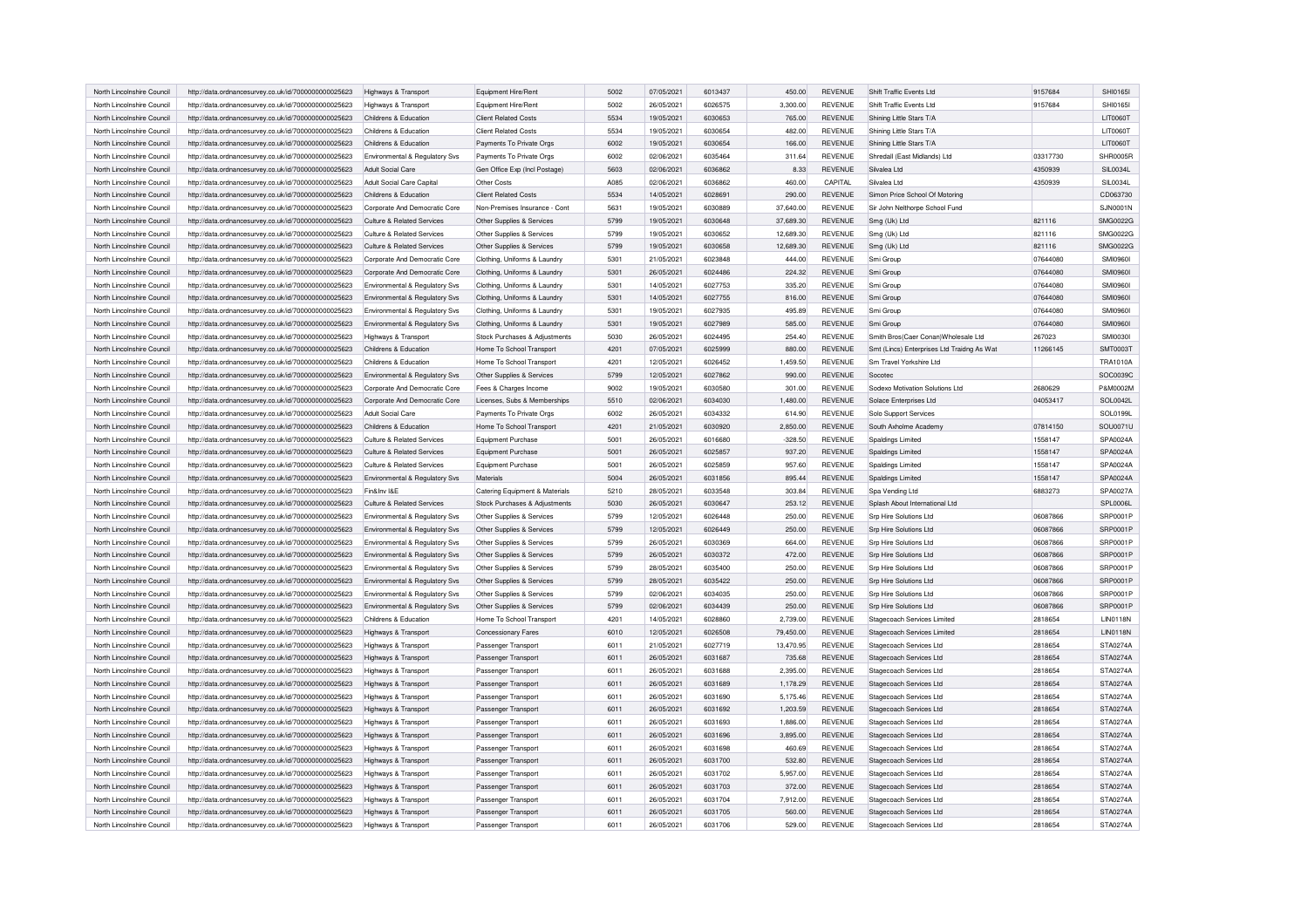| North Lincolnshire Council | http://data.ordnancesurvey.co.uk/id/7000000000025623 | Highways & Transport               | Passenger Transport            | 6011 | 16/06/2021 | 6035284 | 459.80       | REVENUE        | Stagecoach Services Ltd                      | 2818654  | STA0274A        |
|----------------------------|------------------------------------------------------|------------------------------------|--------------------------------|------|------------|---------|--------------|----------------|----------------------------------------------|----------|-----------------|
| North Lincolnshire Council | http://data.ordnancesurvey.co.uk/id/7000000000025623 | Corporate And Democratic Core      | Gen Office Exp (Incl Postage)  | 5603 | 07/05/2021 | 6025754 | 320.00       | <b>REVENUE</b> | Steel Fm Scunthorpe Ltd                      | 12524159 | STE0499E        |
| North Lincolnshire Council | http://data.ordnancesurvey.co.uk/id/7000000000025623 | Childrens & Education              | Equipment Purchase             | 5001 | 07/05/2021 | 6025921 | 1,500.00     | REVENUE        | Steel Town Signs & Print                     |          | <b>STE0337E</b> |
| North Lincolnshire Council | http://data.ordnancesurvey.co.uk/id/7000000000025623 | Adult Social Care                  | Materials                      | 5004 | 26/05/2021 | 6031747 | $\Omega$     | <b>REVENUE</b> | Steve Ball Joinery Ltd                       | 3682402  | <b>BAL0025L</b> |
| North Lincolnshire Council | http://data.ordnancesurvey.co.uk/id/7000000000025623 | Adult Social Care                  | Repair & Maintenance Costs     | 3000 | 26/05/2021 | 6031747 | 98.07        | <b>REVENUE</b> | Steve Ball Joinery Ltd                       | 3682402  | <b>BAL0025L</b> |
| North Lincolnshire Council | http://data.ordnancesurvey.co.uk/id/7000000000025623 | Adult Social Care                  | Repair & Maintenance Costs     | 3000 | 26/05/2021 | 6031747 | 199.20       | <b>REVENUE</b> | Steve Ball Joinery Ltd                       | 3682402  | <b>BAL0025L</b> |
| North Lincolnshire Counci  | http://data.ordnancesurvey.co.uk/id/7000000000025623 | Adult Social Care Capital          | Building/Construction          | A082 | 26/05/2021 | 6031747 | $\mathbf 0$  | CAPITAL        | Steve Ball Joinery Ltd                       | 3682402  | <b>BAL0025L</b> |
| North Lincolnshire Council | http://data.ordnancesurvey.co.uk/id/7000000000025623 | Children & Education Capital       | Building/Construction          | A082 | 26/05/2021 | 6031747 | 10,936.50    | CAPITAL        | Steve Ball Joinery Ltd                       | 3682402  | <b>BAL0025L</b> |
| North Lincolnshire Council | http://data.ordnancesurvey.co.uk/id/7000000000025623 | Children & Education Capital       | Building/Construction          | A082 | 26/05/2021 | 6033520 | 17,555.50    | CAPITAL        | Steve Ball Joinery Ltd                       | 3682402  | <b>BAL0025L</b> |
| North Lincolnshire Council | http://data.ordnancesurvey.co.uk/id/7000000000025623 | Childrens & Education              | Repair & Maintenance Costs     | 3000 | 26/05/2021 | 6031747 | 885.54       | <b>REVENUE</b> | Steve Ball Joinery Ltd                       | 3682402  | <b>BAL0025L</b> |
| North Lincolnshire Council | http://data.ordnancesurvey.co.uk/id/7000000000025623 | Culture & Related Services         | Repair & Maintenance Costs     | 3000 | 26/05/2021 | 6031747 | 181.95       | <b>REVENUE</b> | Steve Ball Joinery Ltd                       | 3682402  | <b>BAL0025L</b> |
| North Lincolnshire Council | http://data.ordnancesurvey.co.uk/id/7000000000025623 | Environmental & Regulatory Svs     | Equipment Maint.& Repair       | 5003 | 28/05/2021 | 6035485 | 2,065.00     | <b>REVENUE</b> | Steve Ball Joinery Ltd                       | 3682402  | <b>BAL0025L</b> |
| North Lincolnshire Counci  |                                                      |                                    | Materials                      | 5004 | 26/05/2021 | 6031747 | $\mathbf{0}$ | <b>REVENUE</b> |                                              | 3682402  | <b>BAL0025L</b> |
|                            | http://data.ordnancesurvey.co.uk/id/7000000000025623 | Environmental & Regulatory Svs     |                                | 3000 |            | 6031747 |              |                | Steve Ball Joinery Ltd                       |          |                 |
| North Lincolnshire Council | http://data.ordnancesurvey.co.uk/id/7000000000025623 | Environmental & Regulatory Svs     | Repair & Maintenance Costs     |      | 26/05/2021 |         | 311.91       | REVENUE        | Steve Ball Joinery Ltd                       | 3682402  | <b>BAL0025L</b> |
| North Lincolnshire Council | http://data.ordnancesurvey.co.uk/id/7000000000025623 | Environmental & Regulatory Svs     | Repair & Maintenance Costs     | 3000 | 26/05/2021 | 6033506 | 4,970.00     | <b>REVENUE</b> | Steve Ball Joinery Ltd                       | 3682402  | <b>BAL0025L</b> |
| North Lincolnshire Counci  | http://data.ordnancesurvey.co.uk/id/7000000000025623 | Highways & Transport               | Repair & Maintenance Costs     | 3000 | 26/05/2021 | 6031747 | 190.59       | <b>REVENUE</b> | Steve Ball Joinery Ltd                       | 3682402  | <b>BAL0025L</b> |
| North Lincolnshire Council | http://data.ordnancesurvey.co.uk/id/7000000000025623 | Culture & Related Services         | Materials                      | 5004 | 11/06/2021 | 6030697 | 931.44       | REVENUE        | Stoneledge (South Bank) Ltd                  | 01693926 | STO0010O        |
| North Lincolnshire Council | http://data.ordnancesurvey.co.uk/id/7000000000025623 | Environmental & Regulatory Svs     | Materials                      | 5004 | 19/05/2021 | 6025818 | 500.00       | <b>REVENUE</b> | Stoneledge (South Bank) Ltd                  | 01693926 | STO0010O        |
| North Lincolnshire Council | http://data.ordnancesurvey.co.uk/id/7000000000025623 | Childrens & Education              | Other Supplies & Services      | 5799 | 07/05/2021 | 6025928 | 460.00       | <b>REVENUE</b> | <b>Street Beat College</b>                   | 08387440 | STR0023R        |
| North Lincolnshire Council | http://data.ordnancesurvey.co.uk/id/7000000000025623 | Culture & Related Services         | Other Professional Fees        | 5829 | 05/05/2021 | 6024965 | 277.50       | REVENUE        | <b>Street Beat College</b>                   | 08387440 | STR0023R        |
| North Lincolnshire Council | http://data.ordnancesurvey.co.uk/id/7000000000025623 | Environmental & Regulatory Svs     | Equipment Purchase             | 5001 | 26/05/2021 | 6034004 | 575.00       | <b>REVENUE</b> | <b>Stuart Brumby Covermakers</b>             |          | <b>BRU0034L</b> |
| North Lincolnshire Council | http://data.ordnancesurvey.co.uk/id/7000000000025623 | Childrens & Education              | Materials                      | 5004 | 12/05/2021 | 6027559 | 140.00       | <b>REVENUE</b> | Super Glass                                  | 8818950  | SUP0059F        |
| North Lincolnshire Council | http://data.ordnancesurvey.co.uk/id/7000000000025623 | Highways & Transport               | Materials                      | 5004 | 12/05/2021 | 6027559 | 35.00        | <b>REVENUE</b> | <b>Super Glass</b>                           | 8818950  | SUP0059F        |
| North Lincolnshire Council | http://data.ordnancesurvey.co.uk/id/7000000000025623 | Highways & Transport               | Other Vehicle Costs            | 4005 | 12/05/2021 | 6027559 | 35.00        | <b>REVENUE</b> | <b>Super Glass</b>                           | 8818950  | SUP0059F        |
| North Lincolnshire Council | http://data.ordnancesurvey.co.uk/id/7000000000025623 | Adult Social Care                  | Payments To Private Orgs       | 6002 | 07/05/2021 | 6025334 | 8.872.50     | <b>REVENUE</b> | Sure Group                                   |          | SUR0099R        |
| North Lincolnshire Council | http://data.ordnancesurvey.co.uk/id/7000000000025623 | Culture & Related Services         | Payments To Private Orgs       | 6002 | 07/05/2021 | 6023819 | 6,578.71     | <b>REVENUE</b> | Suzi Richer                                  |          | <b>RIC0092C</b> |
| North Lincolnshire Council | http://data.ordnancesurvey.co.uk/id/7000000000025623 | Corporate And Democratic Core      | <b>Course Fees/Training</b>    | 2002 | 26/05/2021 | 6032102 | 1,790.00     | <b>REVENUE</b> | <b>Systematrix Limited</b>                   | 11477692 | SYS0030S        |
| North Lincolnshire Council | http://data.ordnancesurvey.co.uk/id/7000000000025623 | Environmental & Regulatory Svs     | Materials                      | 5004 | 26/05/2021 | 6032495 | 1,179.00     | <b>REVENUE</b> | T C Harrison Group Ltd                       |          | <b>TCH0005H</b> |
| North Lincolnshire Council | http://data.ordnancesurvey.co.uk/id/7000000000025623 | Childrens & Education              | Payments To Private Orgs       | 6002 | 26/05/2021 | 6032117 | 948.68       | <b>REVENUE</b> | <b>Teaching Personnel Ltd</b>                | 3225158  | <b>BAR0135F</b> |
| North Lincolnshire Council | http://data.ordnancesurvey.co.uk/id/7000000000025623 | Childrens & Education              | Payments To Private Orgs       | 6002 | 26/05/2021 | 6032118 | 948.68       | <b>REVENUE</b> | <b>Teaching Personnel Ltd</b>                | 3225158  | <b>BAR0135R</b> |
| North Lincolnshire Council | http://data.ordnancesurvey.co.uk/id/7000000000025623 | Culture & Related Services         | Equipment Purchase             | 5001 | 19/05/2021 | 6030515 | 289.64       | REVENUE        | Tear-Away Leisure Ltd                        |          | <b>TEA0013A</b> |
| North Lincolnshire Council | http://data.ordnancesurvey.co.uk/id/7000000000025623 | Childrens & Education              | Payments To Private Orgs       | 6002 | 14/05/2021 | 6028056 | 375.26       | REVENUE        | Technology Teaching Systems Group Ltd        | 4373761  | <b>TEC0003C</b> |
| North Lincolnshire Council | http://data.ordnancesurvey.co.uk/id/7000000000025623 | Environmental & Regulatory Svs     | Materials                      | 5004 | 19/05/2021 | 6030361 | 1,435.00     | <b>REVENUE</b> | Teleshore (Uk) Ltd                           | 36901545 | <b>TEL0036L</b> |
| North Lincolnshire Council | http://data.ordnancesurvey.co.uk/id/7000000000025623 | Environmental & Regulatory Svs     | Materials                      | 5004 | 26/05/2021 | 6032498 | 916.29       | <b>REVENUE</b> | Terberg Matec Uk Ltd                         | 3404297  | <b>TER0017R</b> |
| North Lincolnshire Council | http://data.ordnancesurvey.co.uk/id/7000000000025623 | Childrens & Education              | <b>Client Related Costs</b>    | 5534 | 28/05/2021 | 6035398 | 379.17       | <b>REVENUE</b> | T Gibala & Son                               |          | GIB0037B        |
| North Lincolnshire Council | http://data.ordnancesurvey.co.uk/id/7000000000025623 | Central Services To Public         | Rents                          | 3201 | 26/05/2021 | 6033363 | 340.00       | <b>REVENUE</b> | The Arc                                      |          | ARC0053C        |
| North Lincolnshire Council | http://data.ordnancesurvey.co.uk/id/7000000000025623 | <b>Adult Social Care</b>           | Payments To Health Providers   | 6019 | 07/05/2021 | 6026009 | 302.92       | <b>REVENUE</b> | The Birches Medical Practice                 |          | <b>BIR0224R</b> |
| North Lincolnshire Council | http://data.ordnancesurvey.co.uk/id/7000000000025623 | Public Health                      | Payments To Health Providers   | 6019 | 07/05/2021 | 6026009 | 80.00        | <b>REVENUE</b> | The Birches Medical Practice                 |          | <b>BIR0224R</b> |
| North Lincolnshire Council |                                                      | Childrens & Education              |                                | 2002 | 26/05/2021 | 6030871 | 500.00       | <b>REVENUE</b> | The Care Leaders Ltd                         | 10782615 | CAR1099R        |
| North Lincolnshire Council | http://data.ordnancesurvey.co.uk/id/7000000000025623 |                                    | <b>Course Fees/Training</b>    |      |            | 6023442 |              | <b>REVENUE</b> | The Cocked Hat Hote                          |          |                 |
|                            | http://data.ordnancesurvey.co.uk/id/7000000000025623 | <b>Housing Services</b>            | Other Supplies & Services      | 5799 | 05/05/2021 | 6023444 | 1.320.00     |                |                                              |          | COC0002C        |
| North Lincolnshire Council | http://data.ordnancesurvey.co.uk/id/7000000000025623 | <b>Housing Services</b>            | Other Supplies & Services      | 5799 | 05/05/2021 |         | 1,982.50     | <b>REVENUE</b> | The Cocked Hat Hote                          |          | COC0002C        |
| North Lincolnshire Council | http://data.ordnancesurvey.co.uk/id/7000000000025623 | <b>Housing Services</b>            | Other Supplies & Services      | 5799 | 19/05/2021 | 6029481 | 552.50       | <b>REVENUE</b> | The Cocked Hat Hote                          |          | COC0002C        |
| North Lincolnshire Council | http://data.ordnancesurvey.co.uk/id/7000000000025623 | <b>Housing Services</b>            | Other Supplies & Services      | 5799 | 19/05/2021 | 6029484 | 2,950.00     | <b>REVENUE</b> | The Cocked Hat Hotel                         |          | COC0002C        |
| North Lincolnshire Council | http://data.ordnancesurvey.co.uk/id/7000000000025623 | <b>Adult Social Care</b>           | Payments To Private Orgs       | 6002 | 07/05/2021 | 6025313 | 2,160.00     | <b>REVENUE</b> | The Croft Community (Camphill Village Trust) |          | CVT0001T        |
| North Lincolnshire Council | http://data.ordnancesurvey.co.uk/id/7000000000025623 | Public Health                      | Materials                      | 5004 | 12/05/2021 | 6025682 | 15,075.92    | <b>REVENUE</b> | The Dollywood Foundation Of The Uk           |          | <b>DOL0032L</b> |
| North Lincolnshire Council | http://data.ordnancesurvey.co.uk/id/7000000000025623 | Public Health                      | Materials                      | 5004 | 26/05/2021 | 6027697 | 15,682.21    | <b>REVENUE</b> | The Dollywood Foundation Of The Uk           |          | DOL0032L        |
| North Lincolnshire Council | http://data.ordnancesurvey.co.uk/id/7000000000025623 | <b>Disbursements To Businesses</b> | <b>Business Support Grants</b> | 6090 | 06/05/2021 | 6025510 | 8,000.00     | <b>REVENUE</b> | The English Heritage Trust                   |          | CD068510        |
| North Lincolnshire Council | http://data.ordnancesurvey.co.uk/id/7000000000025623 | Disbursements To Businesses        | <b>Business Support Grants</b> | 6090 | 06/05/2021 | 6025511 | 8,000.00     | <b>REVENUE</b> | The English Heritage Trust                   |          | CD068520        |
| North Lincolnshire Council | http://data.ordnancesurvey.co.uk/id/7000000000025623 | Fin&Inv I&F                        | Gen Office Exp (Incl Postage)  | 5603 | 21/05/2021 | 6030917 | 3,260.89     | <b>REVENUE</b> | The Essential Partnership Ltd                | 7933055  | <b>ESS0130S</b> |
| North Lincolnshire Council | http://data.ordnancesurvey.co.uk/id/7000000000025623 | Fin&Inv I&E                        | Other Supplies & Services      | 5799 | 21/05/2021 | 6030917 | $\mathbf 0$  | <b>REVENUE</b> | The Essential Partnership Ltd                | 7933055  | <b>ESS0130S</b> |
| North Lincolnshire Council | http://data.ordnancesurvey.co.uk/id/7000000000025623 | Central Services To Public         | Rents                          | 3201 | 26/05/2021 | 6033321 | 300.00       | <b>REVENUE</b> | The Forge Project Ltd                        | 05549681 | <b>FOR0448R</b> |
| North Lincolnshire Council | http://data.ordnancesurvey.co.uk/id/7000000000025623 | Central Services To Public         | Rents                          | 3201 | 26/05/2021 | 6033226 | 360.00       | <b>REVENUE</b> | The Haven Inn (2017) Ltd                     |          | <b>HAV0001V</b> |
| North Lincolnshire Council | http://data.ordnancesurvey.co.uk/id/7000000000025623 | Environmental & Regulatory Svs     | <b>Equipment Purchase</b>      | 5001 | 12/05/2021 | 6023172 | 225.40       | <b>REVENUE</b> | The Helping Hand Co Ledbury Ltd              | 2172956  | <b>HEL0001L</b> |
| North Lincolnshire Council | http://data.ordnancesurvey.co.uk/id/7000000000025623 | Environmental & Regulatory Svs     | Equipment Purchase             | 5001 | 21/05/2021 | 6023841 | 1,174.00     | <b>REVENUE</b> | The Helping Hand Co Ledbury Ltd              | 2172956  | <b>HEL0001L</b> |
| North Lincolnshire Council | http://data.ordnancesurvey.co.uk/id/7000000000025623 | Environmental & Regulatory Svs     | Equipment Purchase             | 5001 | 26/05/2021 | 6023834 | 1,174.00     | REVENUE        | The Helping Hand Co Ledbury Ltd              | 2172956  | <b>HEL0001L</b> |
| North Lincolnshire Council | http://data.ordnancesurvey.co.uk/id/7000000000025623 | Environmental & Regulatory Svs     | Equipment Purchase             | 5001 | 26/05/2021 | 6026543 | 563.50       | <b>REVENUE</b> | The Helping Hand Co Ledbury Ltd              | 2172956  | <b>HEL0001L</b> |
| North Lincolnshire Council | http://data.ordnancesurvey.co.uk/id/7000000000025623 | Highways & Transport               | Flectricity                    | 3102 | 14/05/2021 | 6028382 | $\Omega$     | <b>REVENUE</b> | The Hunt Group Ltd                           |          | <b>HUN0080N</b> |
| North Lincolnshire Council | http://data.ordnancesurvey.co.uk/id/7000000000025623 | Highways & Transport               | Rents                          | 3201 | 14/05/2021 | 6028382 | 3,087.50     | <b>REVENUE</b> | The Hunt Group Ltd                           |          | <b>HUN0080N</b> |
|                            |                                                      |                                    |                                |      |            |         |              |                |                                              |          |                 |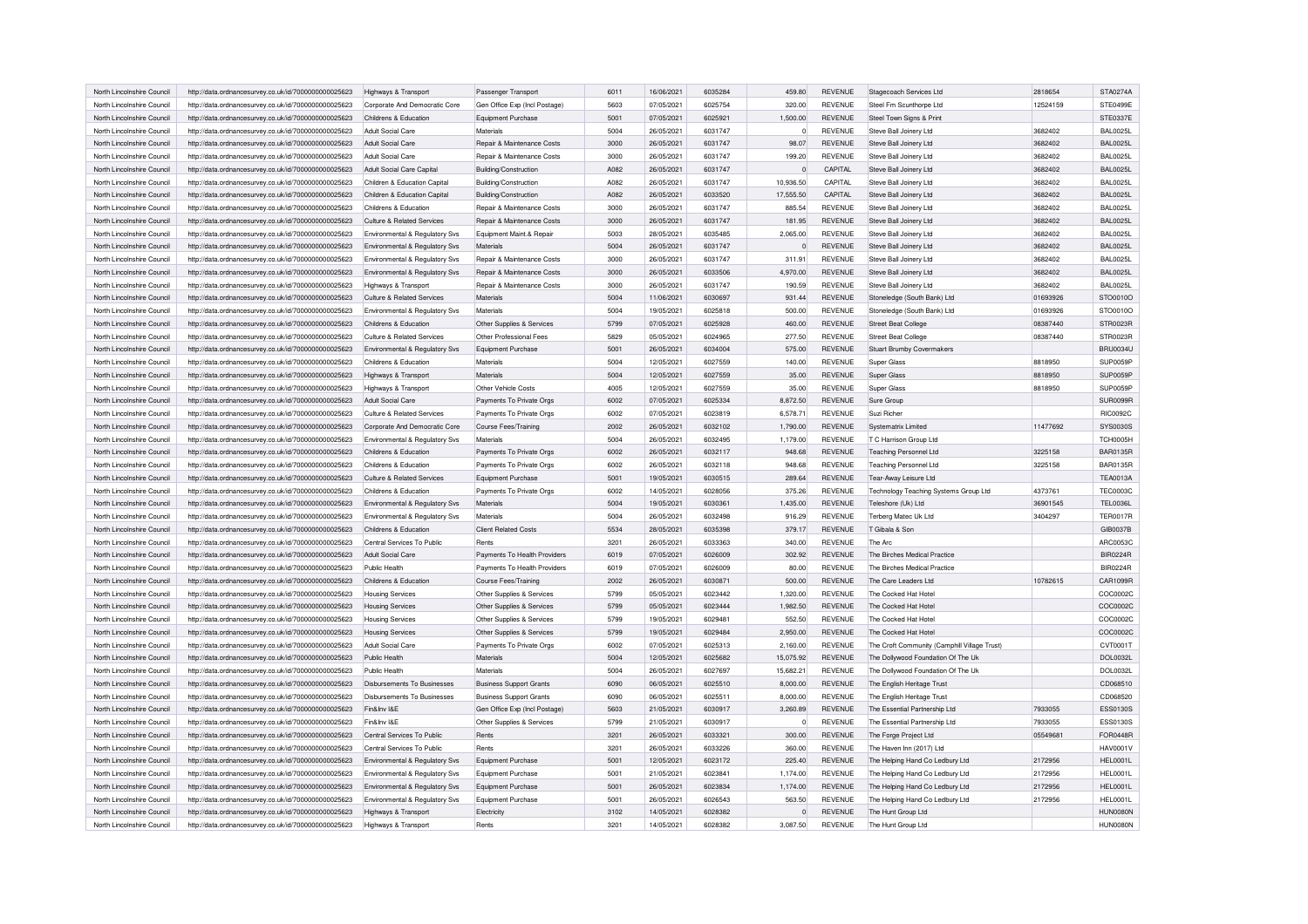| North Lincolnshire Council | http://data.ordnancesurvey.co.uk/id/7000000000025623 | Disbursements To Businesses    | <b>Business Support Grants</b>           | 6090          | 26/05/2021 | 6035401 | 1,468.00       | REVENUE        | The Perfection Lounge                   |          | CD048660        |
|----------------------------|------------------------------------------------------|--------------------------------|------------------------------------------|---------------|------------|---------|----------------|----------------|-----------------------------------------|----------|-----------------|
| North Lincolnshire Council | http://data.ordnancesurvey.co.uk/id/7000000000025623 | Childrens & Education          | Materials                                | 5004          | 28/05/2021 | 6036339 | 3.974.40       | <b>REVENUE</b> | The Rabbit Hole Independent Book Shop   |          | RAB0009B        |
| North Lincolnshire Council | http://data.ordnancesurvey.co.uk/id/7000000000025623 | Public Health                  | Materials                                | 5004          | 28/05/2021 | 6036339 | $\overline{0}$ | <b>REVENUE</b> | The Rabbit Hole Independent Book Shop   |          | <b>RAB0009B</b> |
| North Lincolnshire Council | http://data.ordnancesurvey.co.uk/id/7000000000025623 | Central Services To Public     | Rents                                    | 3201          | 26/05/2021 | 6033297 | 420.00         | <b>REVENUE</b> | The Red Lion Hotel                      |          | <b>RED0010D</b> |
| North Lincolnshire Council | http://data.ordnancesurvey.co.uk/id/7000000000025623 | Adult Social Care              | Payments To Private Orgs (Inv)           | 6026          | 28/05/2021 | 6036526 | 8,716.92       | <b>REVENUE</b> | The Stroke Association                  | 61274    | STR0142R        |
| North Lincolnshire Council | http://data.ordnancesurvey.co.uk/id/7000000000025623 | Environmental & Regulatory Svs | Other Professional Fees                  | 5829          | 19/05/2021 | 6030862 | 1,555.00       | <b>REVENUE</b> | The Yahoo Company                       | 3569494  | <b>WES0387S</b> |
| North Lincolnshire Council | http://data.ordnancesurvey.co.uk/id/7000000000025623 | Childrens & Education          | Home To School Transport                 | 4201          | 07/05/2021 | 6025938 | 9,926.00       | <b>REVENUE</b> | <b>Time Taxis</b>                       |          | <b>TIM0130M</b> |
| North Lincolnshire Council | http://data.ordnancesurvey.co.uk/id/7000000000025623 | Environmental & Regulatory Svs | Equipment Purchase                       | $500^{\circ}$ | 14/05/2021 | 6027744 | 1,190.00       | <b>REVENUE</b> | T & J Fletcher Limited                  | 04708520 | FLE0073E        |
| North Lincolnshire Council | http://data.ordnancesurvey.co.uk/id/7000000000025623 | Adult Social Care              | Vehicle Hire                             | 4101          | 12/05/2021 | 6027567 | 810.00         | <b>REVENUE</b> | Tis Hire Co (Humberside) Ltd            | 1364047  | <b>TJS0001S</b> |
| North Lincolnshire Council | http://data.ordnancesurvey.co.uk/id/7000000000025623 | Childrens & Education          | Vehicle Hire                             | 4101          | 12/05/2021 | 6027574 | 685.71         | <b>REVENUE</b> | Tis Hire Co (Humberside) Ltd            | 1364047  | <b>TJS0001S</b> |
| North Lincolnshire Council | http://data.ordnancesurvey.co.uk/id/7000000000025623 | Culture & Related Services     | Other Vehicle Costs                      | 4005          | 12/05/2021 | 6027572 | 771.43         | <b>REVENUE</b> | Tis Hire Co (Humberside) Ltd            | 1364047  | <b>TJS0001S</b> |
| North Lincolnshire Council | http://data.ordnancesurvey.co.uk/id/7000000000025623 | Culture & Related Services     | Other Vehicle Costs                      | 4005          | 12/05/2021 | 6027573 | 792.86         | <b>REVENUE</b> | Tis Hire Co (Humberside) Ltd            | 1364047  | <b>TJS0001S</b> |
| North Lincolnshire Council | http://data.ordnancesurvey.co.uk/id/7000000000025623 | Culture & Related Services     | Vehicle Hire                             | 4101          | 12/05/2021 | 6027569 | 792.86         | <b>REVENUE</b> | Tjs Hire Co (Humberside) Ltd            | 1364047  | <b>TJS0001S</b> |
| North Lincolnshire Council | http://data.ordnancesurvey.co.uk/id/7000000000025623 | Culture & Related Services     | <b>Vehicle Hire</b>                      | 4101          | 12/05/2021 | 6027576 | 771.43         | <b>REVENUE</b> | Tis Hire Co (Humberside) Ltd            | 1364047  | <b>TJS0001S</b> |
| North Lincolnshire Council | http://data.ordnancesurvey.co.uk/id/7000000000025623 | Environmental & Regulatory Svs | Vehicle Hire                             | 4101          | 12/05/2021 | 6027565 | 257.14         | <b>REVENUE</b> | Tjs Hire Co (Humberside) Ltd            | 1364047  | <b>TJS0001S</b> |
| North Lincolnshire Council | http://data.ordnancesurvey.co.uk/id/7000000000025623 | Environmental & Regulatory Svs | <b>Vehicle Hire</b>                      | 4101          | 12/05/2021 | 6027570 | 792.86         | <b>REVENUE</b> | Tis Hire Co (Humberside) Ltd            | 1364047  | <b>TJS0001S</b> |
| North Lincolnshire Council | http://data.ordnancesurvey.co.uk/id/7000000000025623 | Fin&Inv I&E                    | Other Vehicle Costs                      | 4005          | 12/05/2021 | 6027575 | 514.28         | <b>REVENUE</b> | Tis Hire Co (Humberside) Ltd            | 1364047  | <b>TJS0001S</b> |
| North Lincolnshire Council | http://data.ordnancesurvey.co.uk/id/7000000000025623 | Highways & Transport           | Vehicle Hire                             | 4101          | 12/05/2021 | 6027566 | 810.00         | <b>REVENUE</b> | Tis Hire Co (Humberside) Ltd            | 1364047  | <b>TJS0001S</b> |
| North Lincolnshire Council | http://data.ordnancesurvey.co.uk/id/7000000000025623 | Highways & Transport           | <b>Vehicle Hire</b>                      | 4101          | 12/05/2021 | 6027568 | 810.00         | <b>REVENUE</b> | Tis Hire Co (Humberside) Ltd            | 1364047  | <b>TJS0001S</b> |
| North Lincolnshire Council | http://data.ordnancesurvey.co.uk/id/7000000000025623 | Highways & Transport           | Vehicle Hire                             | 4101          | 12/05/2021 | 6027571 | 514.28         | <b>REVENUE</b> | Tis Hire Co (Humberside) Ltd            | 1364047  | <b>TJS0001S</b> |
| North Lincolnshire Council | http://data.ordnancesurvey.co.uk/id/7000000000025623 | Public Health                  | Payments To Private Orgs                 | 6002          | 05/05/2021 | 6024961 | 558.00         | <b>REVENUE</b> | Tom Palmer                              |          | <b>PAL0082L</b> |
| North Lincolnshire Council | http://data.ordnancesurvey.co.uk/id/7000000000025623 | Culture & Related Services     | Equipment Purchase                       | 5001          | 14/05/2021 | 6016210 | 228.67         | <b>REVENUE</b> | <b>Torne Valley</b>                     |          | THO0156O        |
| North Lincolnshire Council | http://data.ordnancesurvey.co.uk/id/7000000000025623 | Adult Social Care Capital      | It Equipment                             | A098          | 12/05/2021 | 6025719 | 650.00         | CAPITAL        | <b>Total Computer Networks Ltd</b>      | 04858126 | <b>TOT0031T</b> |
| North Lincolnshire Council | http://data.ordnancesurvey.co.uk/id/7000000000025623 | Culture & Related Services     | It Hardware - Purchase                   | 5050          | 26/05/2021 | 6028727 | 2.605.00       | <b>REVENUE</b> | Total Computer Networks Ltd             | 04858126 | <b>TOT0031T</b> |
| North Lincolnshire Council |                                                      |                                |                                          | A098          | 12/05/2021 | 6025695 | 1,980.00       | CAPITAL        |                                         | 04858126 | <b>TOT0031T</b> |
|                            | http://data.ordnancesurvey.co.uk/id/7000000000025623 | Support Servs Capital          | It Equipment                             | A098          | 12/05/2021 | 6025698 |                | CAPITAL        | <b>Total Computer Networks Ltd</b>      |          | <b>TOT0031T</b> |
| North Lincolnshire Council | http://data.ordnancesurvey.co.uk/id/7000000000025623 | Support Servs Capital          | It Equipment                             |               |            |         | 330.00         |                | <b>Total Computer Networks Ltd</b>      | 04858126 |                 |
| North Lincolnshire Council | http://data.ordnancesurvey.co.uk/id/7000000000025623 | Support Servs Capital          | It Equipment                             | A098          | 12/05/2021 | 6025709 | 980.00         | CAPITAL        | <b>Total Computer Networks Ltd</b>      | 04858126 | <b>TOT0031T</b> |
| North Lincolnshire Council | http://data.ordnancesurvey.co.uk/id/7000000000025623 | Support Servs Capital          | It Equipment                             | A098          | 19/05/2021 | 6025708 | 710.00         | CAPITAL        | <b>Total Computer Networks Ltd</b>      | 04858126 | <b>TOT0031T</b> |
| North Lincolnshire Council | http://data.ordnancesurvey.co.uk/id/7000000000025623 | Support Servs Capital          | It Equipment                             | A098          | 26/05/2021 | 6030773 | 600.00         | CAPITAL        | <b>Total Computer Networks Ltd</b>      | 04858126 | <b>TOT0031T</b> |
| North Lincolnshire Council | http://data.ordnancesurvey.co.uk/id/7000000000025623 | Support Servs Capital          | It Equipment                             | A098          | 26/05/2021 | 6031468 | 2,975.00       | CAPITAL        | <b>Total Computer Networks Ltd</b>      | 04858126 | <b>TOT0031T</b> |
| North Lincolnshire Council | http://data.ordnancesurvey.co.uk/id/7000000000025623 | Support Servs Capital          | It Equipment                             | A098          | 02/06/2021 | 6031472 | 327.50         | CAPITAL        | <b>Total Computer Networks Ltd</b>      | 04858126 | <b>TOT0031T</b> |
| North Lincolnshire Council | http://data.ordnancesurvey.co.uk/id/7000000000025623 | Corporate And Democratic Core  | Course Fees/Training                     | 2002          | 14/05/2021 | 6027831 | 450.00         | <b>REVENUE</b> | <b>Total Driving</b>                    |          | <b>TOT0037T</b> |
| North Lincolnshire Council | http://data.ordnancesurvey.co.uk/id/7000000000025623 | Childrens & Education          | Repair & Maintenance Costs               | 3000          | 26/05/2021 | 6031749 | 678.24         | <b>REVENUE</b> | Townsend Elec. Serv. - Mechanical       |          | TOW0600W        |
| North Lincolnshire Council | http://data.ordnancesurvey.co.uk/id/7000000000025623 | Culture & Related Services     | Repair & Maintenance Costs               | 3000          | 26/05/2021 | 6031749 | 608.66         | <b>REVENUE</b> | Townsend Elec. Serv. - Mechanical       |          | TOW0600W        |
| North Lincolnshire Council | http://data.ordnancesurvey.co.uk/id/7000000000025623 | Environmental & Regulatory Svs | Repair & Maintenance Costs               | 3000          | 26/05/2021 | 6031749 | 326.57         | <b>REVENUE</b> | Townsend Elec. Serv. - Mechanical       |          | TOW0600W        |
| North Lincolnshire Council | http://data.ordnancesurvey.co.uk/id/7000000000025623 | Fin&Inv I&F                    | Repair & Maintenance Costs               | 3000          | 26/05/2021 | 6031749 | 285.62         | <b>REVENUE</b> | Townsend Elec. Serv. - Mechanical       |          | TOW0600W        |
| North Lincolnshire Council | http://data.ordnancesurvey.co.uk/id/7000000000025623 | Highways & Transport           | Repair & Maintenance Costs               | 3000          | 26/05/2021 | 6031749 | 346.24         | <b>REVENUE</b> | Townsend Elec. Serv. - Mechanical       |          | TOW0600W        |
| North Lincolnshire Council | http://data.ordnancesurvey.co.uk/id/7000000000025623 | <b>Planning Services</b>       | Repair & Maintenance Costs               | 3000          | 26/05/2021 | 6031749 | 314.84         | <b>REVENUE</b> | Townsend Elec. Serv. - Mechanical       |          | <b>TOW0600W</b> |
| North Lincolnshire Council | http://data.ordnancesurvey.co.uk/id/7000000000025623 | Childrens & Education          | Repair & Maintenance Costs               | 3000          | 26/05/2021 | 6031748 | 276.11         | <b>REVENUE</b> | <b>Townsend Electrical Services</b>     |          | <b>TOW0097W</b> |
| North Lincolnshire Council | http://data.ordnancesurvey.co.uk/id/7000000000025623 | Culture & Related Services     | Repair & Maintenance Costs               | 3000          | 26/05/2021 | 6031748 | 395.79         | <b>REVENUE</b> | <b>Townsend Electrical Services</b>     |          | <b>TOW0097W</b> |
| North Lincolnshire Council | http://data.ordnancesurvey.co.uk/id/7000000000025623 | Environmental & Regulatory Svs | Repair & Maintenance Costs               | 3000          | 26/05/2021 | 6031748 | 396.44         | <b>REVENUE</b> | <b>Townsend Electrical Services</b>     |          | TOW0097W        |
| North Lincolnshire Council | http://data.ordnancesurvey.co.uk/id/7000000000025623 | Culture & Related Services     | Stock Purchases & Adjustments            | 5030          | 19/05/2021 | 6030759 | 302.30         | REVENUE        | <b>Tractorland Ltd</b>                  | 04406978 | <b>TRA0158A</b> |
| North Lincolnshire Council | http://data.ordnancesurvey.co.uk/id/7000000000025623 | Childrens & Education          | Licenses, Subs & Memberships             | 5510          | 12/05/2021 | 6026422 | 900.00         | <b>REVENUE</b> | Training Qualifications Uk Ltd          | 07827508 | <b>TRA1020A</b> |
| North Lincolnshire Council | http://data.ordnancesurvey.co.uk/id/7000000000025623 | Childrens & Education          | It Software-Maintenance                  | 5053          | 28/05/2021 | 6035405 | 2.815.00       | <b>REVENUE</b> | Transoft Solutions (Uk) Ltd             | 03472486 | <b>KEY0008Y</b> |
| North Lincolnshire Council | http://data.ordnancesurvey.co.uk/id/7000000000025623 | Highways & Transport           | Equipment Maint.& Repair                 | 5003          | 12/05/2021 | 6027578 | 325.00         | <b>REVENUE</b> | Transtec Garage Equipment Services Ltd  | 02574681 | <b>TRA0207A</b> |
| North Lincolnshire Council | http://data.ordnancesurvey.co.uk/id/7000000000025623 | Highways & Transport           | Equipment Maint.& Repair                 | 5003          | 28/05/2021 | 6035618 | 935.00         | <b>REVENUE</b> | Transtec Garage Equipment Services Ltd  | 02574681 | <b>TRA0207A</b> |
| North Lincolnshire Council | http://data.ordnancesurvey.co.uk/id/7000000000025623 | Environmental & Regulatory Svs | Payments To Private Orgs                 | 6002          | 02/06/2021 | 6035472 | 466,589.20     | REVENUE        | Transwaste Recycling And Aggregates Ltd | 3863280  | <b>TRA0252A</b> |
| North Lincolnshire Council | http://data.ordnancesurvey.co.uk/id/7000000000025623 | Environmental & Regulatory Svs | Payments To Private Orgs                 | 6002          | 02/06/2021 | 6035474 | 461.87         | <b>REVENUE</b> | Transwaste Recycling And Aggregates Ltd | 3863280  | <b>TRA0252A</b> |
| North Lincolnshire Council | http://data.ordnancesurvey.co.uk/id/7000000000025623 | Environmental & Regulatory Svs | Repair & Maintenance Costs               | 3000          | 21/05/2021 | 6030961 | 223.39         | <b>REVENUE</b> | <b>Trent Lifting Ltd</b>                | 6750266  | <b>TRE0003E</b> |
| North Lincolnshire Council | http://data.ordnancesurvey.co.uk/id/7000000000025623 | Corporate And Democratic Core  | Repair & Maintenance Costs               | 3000          | 14/05/2021 | 6028393 | $\Omega$       | <b>REVENUE</b> | <b>Trent Valley Refrigeration Ltd</b>   | 04394681 | <b>TRE0071E</b> |
| North Lincolnshire Council | http://data.ordnancesurvey.co.uk/id/7000000000025623 | Childrens & Education          | <b>Examination Fees</b>                  | 5730          | 27/05/2021 | 6036222 | 808.00         | <b>REVENUE</b> | Trinity College London                  | 2683033  | TRI0064         |
| North Lincolnshire Council | http://data.ordnancesurvey.co.uk/id/7000000000025623 | Central Services To Public     | Rents                                    | 3201          | 26/05/2021 | 6033227 | 300.00         | <b>REVENUE</b> | <b>Trinity Methodist Church</b>         |          | TRI0031I        |
| North Lincolnshire Council | http://data.ordnancesurvey.co.uk/id/7000000000025623 | Highways & Transport           | Equipment Hire/Rent                      | 5002          | 26/05/2021 | 6018880 | 478.12         | <b>REVENUE</b> | <b>Truck Loaders Limited</b>            | 5168548  | <b>TRU0048U</b> |
| North Lincolnshire Council | http://data.ordnancesurvey.co.uk/id/7000000000025623 | Children & Education Capital   | Building/Construction                    | A082          | 14/05/2021 | 6029073 | 5,674.35       | CAPITAL        | Tucker & Tunstalls Ltd                  |          | <b>TUC0101C</b> |
| North Lincolnshire Council | http://data.ordnancesurvey.co.uk/id/7000000000025623 | Corporate And Democratic Core  | <b>Cleaning Services &amp; Contracts</b> | 3311          | 28/05/2021 | 6036499 | 3,484.00       | <b>REVENUE</b> | <b>Tulip Healthcare</b>                 | 5633972  | <b>TUL0004L</b> |
| North Lincolnshire Council |                                                      |                                |                                          | 5001          | 14/05/2021 | 6026358 |                | <b>REVENUE</b> |                                         |          | <b>TUN0021N</b> |
|                            | http://data.ordnancesurvey.co.uk/id/7000000000025623 | Environmental & Regulatory Svs | Equipment Purchase                       | 5001          |            | 6026360 | 6,400.00       |                | Tunstall Healthcare (Uk) Ltd            | 1332249  |                 |
| North Lincolnshire Council | http://data.ordnancesurvey.co.uk/id/7000000000025623 | Environmental & Regulatory Sys | Equipment Purchase                       |               | 14/05/2021 |         | 1,875.00       | <b>REVENUE</b> | Tunstall Healthcare (Uk) Ltd            | 1332249  | <b>TUN0021N</b> |
| North Lincolnshire Council | http://data.ordnancesurvey.co.uk/id/7000000000025623 | Environmental & Regulatory Svs | Equipment Purchase                       | 5001          | 14/05/2021 | 6026381 | 1,875.00       | <b>REVENUE</b> | Tunstall Healthcare (Uk) Ltd            | 1332249  | <b>TUN0021N</b> |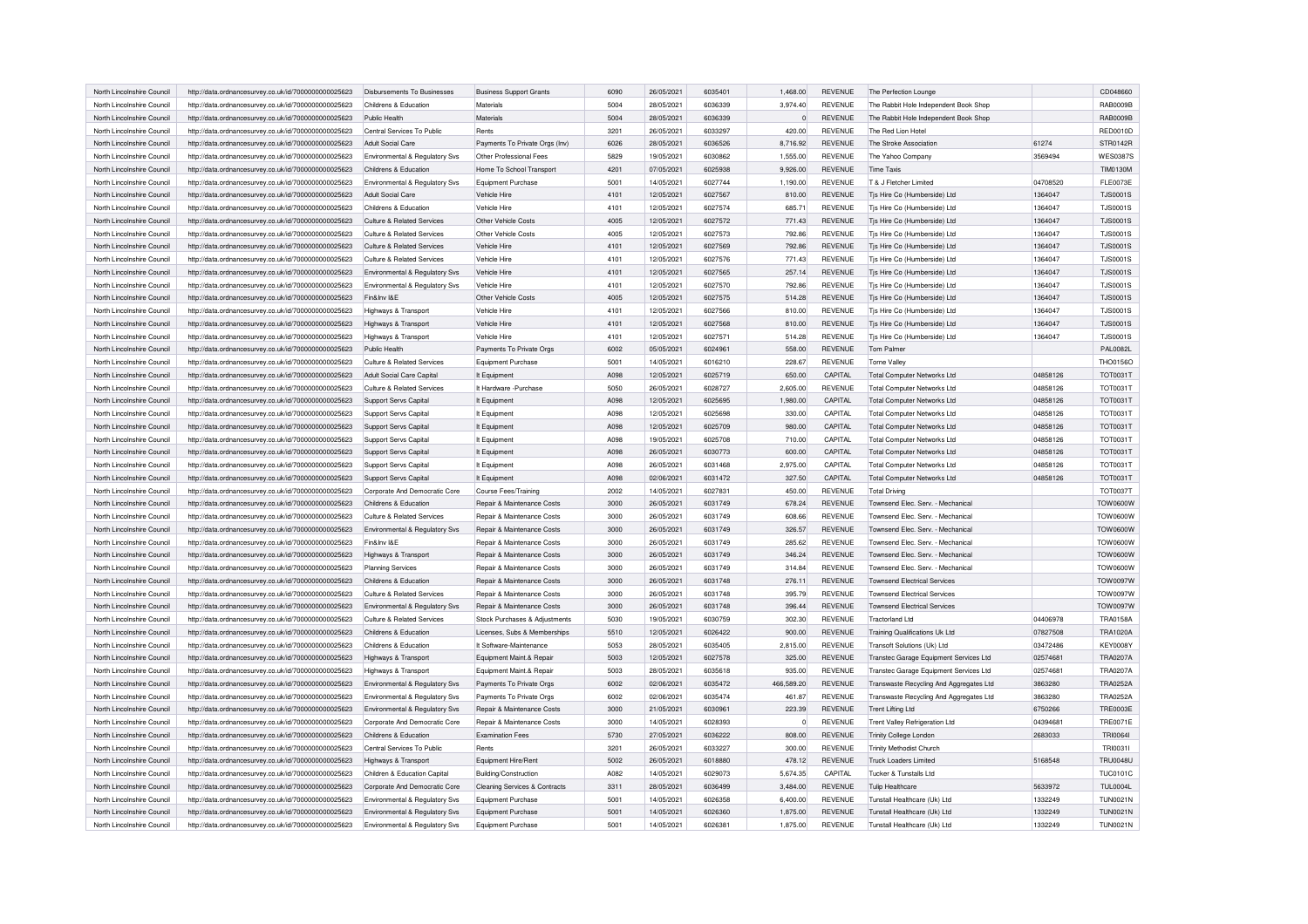| North Lincolnshire Council | http://data.ordnancesurvey.co.uk/id/7000000000025623 | Environmental & Regulatory Svs | Equipment Purchase             | 5001 | 14/05/2021 | 6026388 | 374.70   | <b>REVENUE</b> | Tunstall Healthcare (Uk) Ltd      | 1332249  | TUN0021N        |
|----------------------------|------------------------------------------------------|--------------------------------|--------------------------------|------|------------|---------|----------|----------------|-----------------------------------|----------|-----------------|
| North Lincolnshire Council | http://data.ordnancesurvey.co.uk/id/7000000000025623 | Environmental & Regulatory Svs | Telephone Rent/Calls           | 5403 | 14/05/2021 | 6026359 | 1,873.50 | <b>REVENUE</b> | Tunstall Healthcare (Uk) Ltd      | 1332249  | <b>TUN0021N</b> |
| North Lincolnshire Council | http://data.ordnancesurvey.co.uk/id/7000000000025623 | Culture & Related Services     | Materials                      | 5004 | 07/05/2021 | 6025795 | 1,100.00 | REVENUE        | <b>Turf Amenity Supplies Ltd</b>  |          | <b>TUR0299R</b> |
| North Lincolnshire Council | http://data.ordnancesurvey.co.uk/id/7000000000025623 | Adult Social Care              | Provisions                     | 5201 | 12/05/2021 | 6026574 | 353.77   | <b>REVENUE</b> | Turner Price Ltd                  | 02732141 | <b>TUR0245R</b> |
| North Lincolnshire Council | http://data.ordnancesurvey.co.uk/id/7000000000025623 | Adult Social Care              | Provisions                     | 5201 | 26/05/2021 | 6029205 | 482.07   | <b>REVENUE</b> | Turner Price Ltd                  | 02732141 | <b>TUR0245R</b> |
| North Lincolnshire Council | http://data.ordnancesurvey.co.uk/id/7000000000025623 | Adult Social Care              | Provisions                     | 5201 | 26/05/2021 | 6030495 | 405.04   | <b>REVENUE</b> | Turner Price I td                 | 02732141 | <b>TUR0245R</b> |
| North Lincolnshire Council | http://data.ordnancesurvey.co.uk/id/7000000000025623 | Adult Social Care              | Provisions                     | 5201 | 02/06/2021 | 6036846 | 373.86   | <b>REVENUE</b> | Turner Price Ltd                  | 02732141 | <b>TUR0245R</b> |
| North Lincolnshire Council | http://data.ordnancesurvey.co.uk/id/7000000000025623 | Culture & Related Services     | Provisions                     | 5201 | 26/05/2021 | 6027612 | 215.17   | <b>REVENUE</b> | <b>Turner Price Ltd</b>           | 02732141 | <b>TUR0245R</b> |
| North Lincolnshire Council | http://data.ordnancesurvey.co.uk/id/7000000000025623 | Culture & Related Services     | Provisions                     | 5201 | 28/05/2021 | 6035290 | 318.81   | REVENUE        | Turner Price Ltd                  | 02732141 | <b>TUR0245R</b> |
| North Lincolnshire Council | http://data.ordnancesurvey.co.uk/id/7000000000025623 | Fin&Inv I&E                    | Provisions                     | 5201 | 05/05/2021 | 6024855 | 366.31   | <b>REVENUE</b> | Turner Price Ltd                  | 02732141 | <b>TUR0245R</b> |
| North Lincolnshire Council | http://data.ordnancesurvey.co.uk/id/7000000000025623 | Fin&Inv I&E                    | Provisions                     | 5201 | 05/05/2021 | 6024856 | 275.92   | <b>REVENUE</b> | Turner Price Ltd                  | 02732141 | <b>TUR0245R</b> |
| North Lincolnshire Council | http://data.ordnancesurvey.co.uk/id/7000000000025623 | Fin&Inv I&E                    | Provisions                     | 5201 | 05/05/2021 | 6024866 | 273.07   | <b>REVENUE</b> | Turner Price Ltd                  | 02732141 | <b>TUR0245R</b> |
| North Lincolnshire Council | http://data.ordnancesurvey.co.uk/id/7000000000025623 | Fin&Inv I&E                    | Provisions                     | 5201 | 05/05/2021 | 6024869 | 243.50   | <b>REVENUE</b> | Turner Price Ltd                  | 02732141 | <b>TUR0245R</b> |
| North Lincolnshire Council | http://data.ordnancesurvey.co.uk/id/7000000000025623 | Fin&Inv I&F                    | Provisions                     | 5201 | 05/05/2021 | 6024870 | 268.93   | <b>REVENUE</b> | Turner Price Ltd                  | 02732141 | <b>TUR0245R</b> |
| North Lincolnshire Council | http://data.ordnancesurvey.co.uk/id/7000000000025623 | Fin&Inv I&F                    | Provisions                     | 5201 | 05/05/2021 | 6024871 | 443.17   | <b>REVENUE</b> | Turner Price I td                 | 02732141 | <b>TUR0245R</b> |
| North Lincolnshire Council | http://data.ordnancesurvey.co.uk/id/7000000000025623 | Fin&Inv I&E                    | Provisions                     | 5201 | 05/05/2021 | 6024874 | 368.69   | <b>REVENUE</b> | Turner Price Ltd                  | 02732141 | <b>TUR0245R</b> |
| North Lincolnshire Council | http://data.ordnancesurvey.co.uk/id/7000000000025623 | Fin&Inv I&E                    | Provisions                     | 5201 | 05/05/2021 | 6024875 | 250.65   | REVENUE        | Turner Price Ltd                  | 02732141 | <b>TUR0245R</b> |
| North Lincolnshire Council | http://data.ordnancesurvey.co.uk/id/7000000000025623 | Fin&Inv I&E                    | Provisions                     | 5201 | 05/05/2021 | 6024881 | 274.71   | <b>REVENUE</b> | Turner Price Ltd                  | 02732141 | <b>TUR0245R</b> |
| North Lincolnshire Council | http://data.ordnancesurvey.co.uk/id/7000000000025623 | Fin&Inv I&F                    | Provisions                     | 5201 | 05/05/2021 | 6024888 | 287.90   | <b>REVENUE</b> | Turner Price Ltd                  | 02732141 | <b>TUR0245R</b> |
| North Lincolnshire Council | http://data.ordnancesurvey.co.uk/id/7000000000025623 | Fin&Inv I&F                    | Provisions                     | 5201 | 05/05/2021 | 6024889 | 337.22   | <b>REVENUE</b> | Turner Price Ltd                  | 02732141 | <b>TUR0245R</b> |
| North Lincolnshire Council | http://data.ordnancesurvey.co.uk/id/7000000000025623 | Fin&Inv I&F                    | Provisions                     | 5201 | 05/05/2021 | 6024891 | 405.23   | <b>REVENUE</b> | Turner Price Ltd                  | 02732141 | <b>TUR0245R</b> |
| North Lincolnshire Council | http://data.ordnancesurvey.co.uk/id/7000000000025623 | Fin&Inv I&E                    | Provisions                     | 5201 | 05/05/2021 | 6024893 | 259.44   | REVENUE        | Turner Price Ltd                  | 02732141 | <b>TUR0245R</b> |
| North Lincolnshire Council | http://data.ordnancesurvey.co.uk/id/7000000000025623 | Fin&Inv I&E                    | Provisions                     | 5201 | 05/05/2021 | 6024903 | 274.83   | <b>REVENUE</b> | <b>Turner Price Ltd</b>           | 02732141 | <b>TUR0245R</b> |
| North Lincolnshire Council | http://data.ordnancesurvey.co.uk/id/7000000000025623 | Fin&Inv I&E                    | Provisions                     | 5201 | 05/05/2021 | 6024904 | 254.28   | REVENUE        | Turner Price Ltd                  | 02732141 | <b>TUR0245R</b> |
| North Lincolnshire Council | http://data.ordnancesurvey.co.uk/id/7000000000025623 | Fin&Inv I&F                    | Provisions                     | 5201 | 05/05/2021 | 6024909 | 263.93   | <b>REVENUE</b> | Turner Price Ltd                  | 02732141 | <b>TUR0245R</b> |
| North Lincolnshire Council | http://data.ordnancesurvey.co.uk/id/7000000000025623 | Fin&Inv I&E                    | Provisions                     | 5201 | 05/05/2021 | 6024912 | 285.91   | <b>REVENUE</b> | Turner Price Ltd                  | 02732141 | <b>TUR0245R</b> |
| North Lincolnshire Council | http://data.ordnancesurvey.co.uk/id/7000000000025623 | Fin&Inv I&E                    | Provisions                     | 5201 | 05/05/2021 | 6024913 | 345.87   | <b>REVENUE</b> | Turner Price Ltd                  | 02732141 | <b>TUR0245R</b> |
| North Lincolnshire Council | http://data.ordnancesurvey.co.uk/id/7000000000025623 | Fin&Inv I&E                    | Provisions                     | 5201 | 12/05/2021 | 6027354 | 254.93   | <b>REVENUE</b> | Turner Price Ltd                  | 02732141 | <b>TUR0245R</b> |
| North Lincolnshire Council | http://data.ordnancesurvey.co.uk/id/7000000000025623 | Fin&Inv I&E                    | Provisions                     | 5201 | 12/05/2021 | 6027359 | 413.77   | <b>REVENUE</b> | Turner Price Ltd                  | 02732141 | <b>TUR0245R</b> |
| North Lincolnshire Council | http://data.ordnancesurvey.co.uk/id/7000000000025623 | Fin&Inv I&E                    | Provisions                     | 5201 | 12/05/2021 | 6027361 | 335.60   | <b>REVENUE</b> | Turner Price Ltd                  | 02732141 | <b>TUR0245R</b> |
| North Lincolnshire Council | http://data.ordnancesurvey.co.uk/id/7000000000025623 | Fin&Inv I&E                    | Provisions                     | 5201 | 12/05/2021 | 6027370 | 302.74   | REVENUE        | Turner Price Ltd                  | 02732141 | <b>TUR0245R</b> |
| North Lincolnshire Council | http://data.ordnancesurvey.co.uk/id/7000000000025623 | Fin&Inv I&E                    | Provisions                     | 5201 | 12/05/2021 | 6027372 | 307.46   | REVENUE        | Turner Price Ltd                  | 02732141 | <b>TUR0245R</b> |
| North Lincolnshire Council | http://data.ordnancesurvey.co.uk/id/7000000000025623 | Fin&Inv I&F                    | Provisions                     | 5201 | 12/05/2021 | 6027382 | 263.72   | <b>REVENUE</b> | Turner Price Ltd                  | 02732141 | <b>TUR0245R</b> |
| North Lincolnshire Council | http://data.ordnancesurvey.co.uk/id/7000000000025623 | Fin&Inv I&E                    | Provisions                     | 5201 | 12/05/2021 | 6027385 | 441.59   | REVENUE        | Turner Price Ltd                  | 02732141 | <b>TUR0245R</b> |
| North Lincolnshire Council | http://data.ordnancesurvey.co.uk/id/7000000000025623 | Fin&Inv I&E                    | Provisions                     | 5201 | 12/05/2021 | 6027388 | 258.21   | REVENUE        | Turner Price Ltd                  | 02732141 | <b>TUR0245R</b> |
| North Lincolnshire Council | http://data.ordnancesurvey.co.uk/id/7000000000025623 | Fin&Inv I&E                    | Provisions                     | 5201 | 12/05/2021 | 6027390 | 324.56   | REVENUE        | Turner Price Ltd                  | 02732141 | <b>TUR0245R</b> |
| North Lincolnshire Council | http://data.ordnancesurvey.co.uk/id/7000000000025623 | Fin&Inv I&E                    | Provisions                     | 5201 | 26/05/2021 | 6032271 | 300.44   | REVENUE        | Turner Price Ltd                  | 02732141 | <b>TUR0245R</b> |
| North Lincolnshire Council | http://data.ordnancesurvey.co.uk/id/7000000000025623 | Fin&Inv I&F                    | Provisions                     | 5201 | 26/05/2021 | 6032279 | 286.40   | <b>REVENUE</b> | Turner Price Ltd                  | 02732141 | <b>TUR0245R</b> |
| North Lincolnshire Council | http://data.ordnancesurvey.co.uk/id/7000000000025623 | Fin&Inv I&E                    | Provisions                     | 5201 | 26/05/2021 | 6032282 | 271.27   | <b>REVENUE</b> | Turner Price Ltd                  | 02732141 | <b>TUR0245R</b> |
| North Lincolnshire Council | http://data.ordnancesurvey.co.uk/id/7000000000025623 | Fin&Inv I&E                    | Provisions                     | 5201 | 26/05/2021 | 6032285 | 275.01   | <b>REVENUE</b> | Turner Price Ltd                  | 02732141 | <b>TUR0245R</b> |
| North Lincolnshire Council | http://data.ordnancesurvey.co.uk/id/7000000000025623 | Fin&Inv I&E                    | Provisions                     | 5201 | 26/05/2021 | 6032286 | 267.65   | <b>REVENUE</b> | Turner Price Ltd                  | 02732141 | <b>TUR0245R</b> |
| North Lincolnshire Council | http://data.ordnancesurvey.co.uk/id/7000000000025623 | Fin&Inv I&F                    | Provisions                     | 5201 | 26/05/2021 | 6032288 | 496.95   | <b>REVENUE</b> | Turner Price Ltd                  | 02732141 | <b>TUR0245R</b> |
| North Lincolnshire Council | http://data.ordnancesurvey.co.uk/id/7000000000025623 | Fin&Inv I&E                    | Provisions                     | 5201 | 26/05/2021 | 6032291 | 282.27   | <b>REVENUE</b> | <b>Turner Price Ltd</b>           | 02732141 | <b>TUR0245R</b> |
| North Lincolnshire Council | http://data.ordnancesurvey.co.uk/id/7000000000025623 | Fin&Inv I&E                    | Provisions                     | 5201 | 26/05/2021 | 6032301 | 347.98   | <b>REVENUE</b> | Turner Price Ltd                  | 02732141 | <b>TUR0245R</b> |
| North Lincolnshire Council | http://data.ordnancesurvey.co.uk/id/7000000000025623 | Fin&Inv I&E                    | Provisions                     | 5201 | 26/05/2021 | 6032303 | 294.75   | <b>REVENUE</b> | Turner Price Ltd                  | 02732141 | <b>TUR0245R</b> |
| North Lincolnshire Council | http://data.ordnancesurvey.co.uk/id/7000000000025623 | Fin&Inv I&E                    | Provisions                     | 5201 | 26/05/2021 | 6032342 | 284.81   | <b>REVENUE</b> | Turner Price Ltd                  | 02732141 | <b>TUR0245R</b> |
| North Lincolnshire Council | http://data.ordnancesurvey.co.uk/id/7000000000025623 | Fin&Inv I&E                    | Provisions                     | 5201 | 26/05/2021 | 6034164 | 258.60   | <b>REVENUE</b> | Turner Price Ltd                  | 02732141 | <b>TUR0245R</b> |
| North Lincolnshire Council | http://data.ordnancesurvey.co.uk/id/7000000000025623 | Fin&Inv I&E                    | Provisions                     | 5201 | 26/05/2021 | 6034173 | 348.99   | <b>REVENUE</b> | <b>Turner Price Ltd</b>           | 02732141 | <b>TUR0245R</b> |
| North Lincolnshire Council | http://data.ordnancesurvey.co.uk/id/7000000000025623 | Fin&Inv I&E                    | Provisions                     | 5201 | 26/05/2021 | 6034176 | 294.68   | <b>REVENUE</b> | Turner Price Ltd                  | 02732141 | <b>TUR0245R</b> |
| North Lincolnshire Council | http://data.ordnancesurvey.co.uk/id/7000000000025623 | Fin&Inv I&E                    | Provisions                     | 5201 | 26/05/2021 | 6034185 | 262.74   | REVENUE        | Turner Price Ltd                  | 02732141 | <b>TUR0245R</b> |
| North Lincolnshire Council | http://data.ordnancesurvey.co.uk/id/7000000000025623 | Fin&Inv I&E                    | Provisions                     | 5201 | 26/05/2021 | 6034186 | 293.78   | <b>REVENUE</b> | Turner Price Ltd                  | 02732141 | <b>TUR0245R</b> |
| North Lincolnshire Council | http://data.ordnancesurvey.co.uk/id/7000000000025623 | Fin&Inv I&F                    | Provisions                     | 5201 | 26/05/2021 | 6034188 | 403.70   | <b>REVENUE</b> | Turner Price Ltd                  | 02732141 | <b>TUR0245R</b> |
| North Lincolnshire Council | http://data.ordnancesurvey.co.uk/id/7000000000025623 | Fin&Inv I&E                    | Provisions                     | 5201 | 26/05/2021 | 6034221 | 245.14   | <b>REVENUE</b> | Turner Price Ltd                  | 02732141 | <b>TUR0245R</b> |
| North Lincolnshire Council | http://data.ordnancesurvey.co.uk/id/7000000000025623 | Childrens & Education          | <b>Client Related Costs</b>    | 5534 | 14/05/2021 | 6028969 | 440.00   | <b>REVENUE</b> | Tyt Investments Limited           |          | <b>LAN0021N</b> |
| North Lincolnshire Council | http://data.ordnancesurvey.co.uk/id/7000000000025623 | <b>Housing Services</b>        | Other Supplies & Services      | 5799 | 19/05/2021 | 6030323 | 3,352.69 | <b>REVENUE</b> | Tyt Investments Limited           |          | LAN0021N        |
| North Lincolnshire Council | http://data.ordnancesurvey.co.uk/id/7000000000025623 | Culture & Related Services     | Fuel                           | 4001 | 26/05/2021 | 6031446 | 889.58   | <b>REVENUE</b> | Uk Fuels Ltd                      | 2212080  | <b>UKF0001F</b> |
| North Lincolnshire Council | http://data.ordnancesurvey.co.uk/id/7000000000025623 | Culture & Related Services     | Books (Libraries+Schools Only) | 5005 | 19/05/2021 | 6029546 | 481.96   | <b>REVENUE</b> | Ulverscroft Large Print Books Ltd | 1068776  | ULV0001V        |
| North Lincolnshire Council | http://data.ordnancesurvey.co.uk/id/7000000000025623 | Culture & Related Services     | Books (Libraries+Schools Only) | 5005 | 26/05/2021 | 6033391 | 388.80   | REVENUE        | Ulverscroft Large Print Books Ltd | 1068776  | ULV0001V        |
|                            |                                                      |                                |                                |      |            |         |          |                |                                   |          |                 |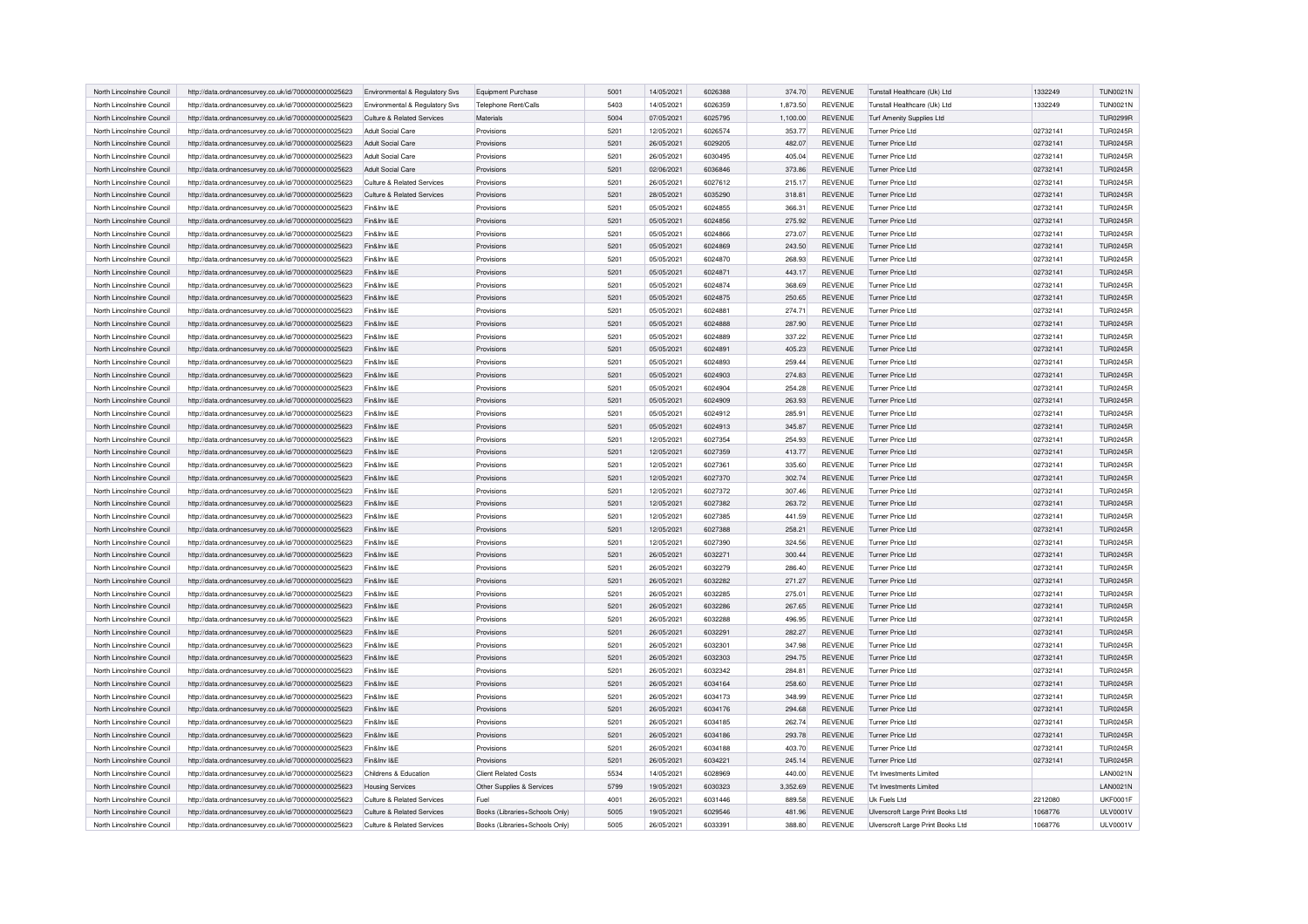| North Lincolnshire Council | http://data.ordnancesurvey.co.uk/id/7000000000025623 | Corporate And Democratic Core  | Fees & Charges Income          | 9002 | 07/05/2021 | 6025974 | $-232.70$   | <b>REVENUE</b> | Unison                             |           | UNIOOO3I        |
|----------------------------|------------------------------------------------------|--------------------------------|--------------------------------|------|------------|---------|-------------|----------------|------------------------------------|-----------|-----------------|
| North Lincolnshire Council | http://data.ordnancesurvey.co.uk/id/7000000000025623 | Corporate And Democratic Core  | Fees & Charges Income          | 9002 | 26/05/2021 | 6034239 | $-232.33$   | <b>REVENUE</b> | Unison                             |           | <b>UNI00031</b> |
| North Lincolnshire Council | http://data.ordnancesurvey.co.uk/id/7000000000025623 | Culture & Related Services     | Materials                      | 5004 | 19/05/2021 | 6030651 | 465.91      | <b>REVENUE</b> | Univar Limited                     | 24134696  | UNI0291I        |
| North Lincolnshire Council | http://data.ordnancesurvey.co.uk/id/7000000000025623 | Culture & Related Services     | Materials                      | 5004 | 26/05/2021 | 6032505 | 222.05      | <b>REVENUE</b> | Universal Hose Ltd T/A Hydraquip   | 4937556   | <b>UNI0098I</b> |
| North Lincolnshire Council | http://data.ordnancesurvey.co.uk/id/7000000000025623 | Environmental & Regulatory Sys | Materials                      | 5004 | 28/05/2021 | 6035621 | 251.84      | <b>REVENUE</b> | Universal Hose Ltd T/A Hydraquip   | 4937556   | <b>UNI0098I</b> |
| North Lincolnshire Council | http://data.ordnancesurvey.co.uk/id/7000000000025623 | Environmental & Regulatory Svs | Other Vehicle Costs            | 4005 | 12/05/2021 | 6027581 | 377.63      | <b>REVENUE</b> | Universal Hose Ltd T/A Hydraquip   | 4937556   | <b>UNI0098I</b> |
| North Lincolnshire Council | http://data.ordnancesurvey.co.uk/id/7000000000025623 | Highways & Transport           | Materials                      | 5004 | 12/05/2021 | 6027579 | 435.00      | <b>REVENUE</b> | Universal Hose Ltd T/A Hydraquip   | 4937556   | <b>UNI0098I</b> |
| North Lincolnshire Council | http://data.ordnancesurvey.co.uk/id/7000000000025623 | Public Health                  | Course Fees/Training           | 2002 | 05/05/2021 | 6023789 | 1,916.00    | <b>REVENUE</b> | University Of Sheffield            |           | <b>UNI00661</b> |
| North Lincolnshire Council | http://data.ordnancesurvey.co.uk/id/7000000000025623 | Childrens & Education          | <b>Client Related Costs</b>    | 5534 | 28/05/2021 | 6036568 | 2,480.00    | <b>REVENUE</b> | Utilita Energy Ltd                 |           | UTI0023I        |
| North Lincolnshire Council | http://data.ordnancesurvey.co.uk/id/7000000000025623 | Housing Services               | Other Supplies & Services      | 5799 | 26/05/2021 | 6031493 | 540.00      | <b>REVENUE</b> | Valley Carpets And Flooring        |           | <b>VAL0064L</b> |
| North Lincolnshire Council | http://data.ordnancesurvey.co.uk/id/7000000000025623 | Adult Social Care              | Gen Office Exp (Incl Postage)  | 5603 | 19/05/2021 | 6029239 | 391.50      | <b>REVENUE</b> | Valtech I td                       | 3127414   | VAL0046L        |
| North Lincolnshire Council | http://data.ordnancesurvey.co.uk/id/7000000000025623 | Fin&Inv I&E                    | Equipment Hire/Rent            | 5002 | 05/05/2021 | 6024915 | 401.67      | <b>REVENUE</b> | <b>Vending Enterprises</b>         | 00978024  | <b>VEN0002N</b> |
| North Lincolnshire Council | http://data.ordnancesurvey.co.uk/id/7000000000025623 | Environmental & Regulatory Svs | Other Premises Costs           | 3390 | 14/05/2021 | 6027784 | 642.25      | <b>REVENUE</b> | Veolia Es (Uk) Ltd                 | 2481991   | CLE0001E        |
| North Lincolnshire Council | http://data.ordnancesurvey.co.uk/id/7000000000025623 | Environmental & Regulatory Svs | Other Premises Costs           | 3390 | 14/05/2021 | 6027787 | 645.75      | <b>REVENUE</b> | Veolia Es (Uk) Ltd                 | 2481991   | <b>CLE0001E</b> |
| North Lincolnshire Council | http://data.ordnancesurvey.co.uk/id/7000000000025623 | Environmental & Regulatory Svs | Other Premises Costs           | 3390 | 14/05/2021 | 6027790 | 628.50      | <b>REVENUE</b> | Veolia Es (Uk) Ltd                 | 2481991   | CLE0001E        |
| North Lincolnshire Council | http://data.ordnancesurvey.co.uk/id/7000000000025623 | Environmental & Regulatory Svs | Other Premises Costs           | 3390 | 14/05/2021 | 6027791 | 590.00      | <b>REVENUE</b> | Veolia Es (Uk) Ltd                 | 2481991   | CLE0001E        |
| North Lincolnshire Council | http://data.ordnancesurvey.co.uk/id/7000000000025623 | Environmental & Regulatory Svs | Other Premises Costs           | 3390 | 14/05/2021 | 6027794 | 625.00      | <b>REVENUE</b> | Veolia Es (Uk) Ltd                 | 2481991   | <b>CLE0001E</b> |
| North Lincolnshire Council | http://data.ordnancesurvey.co.uk/id/7000000000025623 | Environmental & Regulatory Svs | Other Premises Costs           | 3390 | 14/05/2021 | 6027795 | 628.50      | <b>REVENUE</b> | Veolia Es (Uk) Ltd                 | 2481991   | CLE0001E        |
| North Lincolnshire Council | http://data.ordnancesurvey.co.uk/id/7000000000025623 | Environmental & Regulatory Sys | Other Premises Costs           | 3390 | 14/05/2021 | 6027798 | 636.73      | <b>REVENUE</b> | Veolia Es (Uk) Ltd                 | 2481991   | <b>CLE0001E</b> |
| North Lincolnshire Council | http://data.ordnancesurvey.co.uk/id/7000000000025623 | Environmental & Regulatory Svs | Other Premises Costs           | 3390 | 14/05/2021 | 6027808 | 625.00      | <b>REVENUE</b> | Veolia Es (Uk) Ltd                 | 2481991   | CLE0001E        |
| North Lincolnshire Council | http://data.ordnancesurvey.co.uk/id/7000000000025623 | Environmental & Regulatory Svs | Other Premises Costs           | 3390 | 14/05/2021 | 6027811 | 625.00      | <b>REVENUE</b> | Veolia Es (Uk) Ltd                 | 2481991   | CLE0001E        |
| North Lincolnshire Council | http://data.ordnancesurvey.co.uk/id/7000000000025623 | Environmental & Regulatory Svs | Other Premises Costs           | 3390 | 14/05/2021 | 6027813 | 625.00      | <b>REVENUE</b> | Veolia Es (Uk) Ltd                 | 2481991   | CLE0001E        |
| North Lincolnshire Council | http://data.ordnancesurvey.co.uk/id/7000000000025623 | Environmental & Regulatory Svs | Other Premises Costs           | 3390 | 14/05/2021 | 6027815 | 659.50      | <b>REVENUE</b> | Veolia Es (Uk) Ltd                 | 2481991   | CLE0001E        |
| North Lincolnshire Council | http://data.ordnancesurvey.co.uk/id/7000000000025623 | Culture & Related Services     | <b>Heating Fuels</b>           | 3104 | 14/05/2021 | 6028394 | 3,052.86    | <b>REVENUE</b> | Verdenergy (Yorkshire) Ltd         | 09563853  | <b>VER0165R</b> |
| North Lincolnshire Council | http://data.ordnancesurvey.co.uk/id/7000000000025623 | Culture & Related Services     | <b>Heating Fuels</b>           | 3104 | 14/05/2021 | 6028395 | 2.006.04    | <b>REVENUE</b> | Verdenergy (Yorkshire) Ltd         | 09563853  | <b>VER0165R</b> |
| North Lincolnshire Council | http://data.ordnancesurvey.co.uk/id/7000000000025623 | Culture & Related Services     | Equipment Hire/Rent            | 5002 | 26/05/2021 | 6034025 | 458.50      | <b>REVENUE</b> | Verifone Services Uk & Ireland Ltd | 2747866   | VER0006R        |
| North Lincolnshire Council | http://data.ordnancesurvey.co.uk/id/7000000000025623 | Environmental & Regulatory Svs | Other Premises Costs           | 3390 | 28/05/2021 | 6036503 | 707.45      | <b>REVENUE</b> | Videcom Security Ltd               | 427189924 | VID0021D        |
| North Lincolnshire Council | http://data.ordnancesurvey.co.uk/id/7000000000025623 | Environmental & Regulatory Svs | Other Premises Costs           | 3390 | 28/05/2021 | 6036509 | 707.45      | <b>REVENUE</b> | Videcom Security Ltd               | 427189924 | VID0021D        |
| North Lincolnshire Council | http://data.ordnancesurvey.co.uk/id/7000000000025623 | Environmental & Regulatory Svs | Repair & Maintenance Costs     | 3000 | 28/05/2021 | 6036512 | 1,055.00    | <b>REVENUE</b> | Videcom Security Ltd               | 427189924 | VID0021D        |
| North Lincolnshire Council | http://data.ordnancesurvey.co.uk/id/7000000000025623 | Childrens & Education          | <b>Client Related Costs</b>    | 5534 | 12/05/2021 | 6027614 | 552.39      | <b>REVENUE</b> | Viking Hardware Ltd                | 03016279  | <b>VIK0007K</b> |
| North Lincolnshire Council | http://data.ordnancesurvey.co.uk/id/7000000000025623 | Childrens & Education          | <b>Client Related Costs</b>    | 5534 | 12/05/2021 | 6027623 | 237.90      | <b>REVENUE</b> | Viking Hardware Ltd                | 03016279  | <b>VIK0007K</b> |
| North Lincolnshire Council |                                                      | Childrens & Education          | Client Related Costs           | 5534 | 26/05/2021 | 6033243 | 589.23      | <b>REVENUE</b> | Viking Hardware Ltd                | 03016279  | <b>VIK0007K</b> |
|                            | http://data.ordnancesurvey.co.uk/id/7000000000025623 |                                |                                | 5534 |            |         |             |                |                                    |           | <b>VIK0007K</b> |
| North Lincolnshire Council | http://data.ordnancesurvey.co.uk/id/7000000000025623 | Childrens & Education          | <b>Client Related Costs</b>    |      | 28/05/2021 | 6033258 | 241.66      | <b>REVENUE</b> | Viking Hardware Ltd                | 03016279  |                 |
| North Lincolnshire Council | http://data.ordnancesurvey.co.uk/id/7000000000025623 | Childrens & Education          | <b>Client Related Costs</b>    | 5534 | 28/05/2021 | 6033328 | 474.98      | <b>REVENUE</b> | Viking Hardware Ltd                | 03016279  | <b>VIK0007K</b> |
| North Lincolnshire Council | http://data.ordnancesurvey.co.uk/id/7000000000025623 | Environmental & Regulatory Svs | Equipment Purchase             | 5001 | 19/05/2021 | 6027926 | 426.70      | <b>REVENUE</b> | Viking Hardware Ltd                | 03016279  | <b>VIK0007K</b> |
| North Lincolnshire Council | http://data.ordnancesurvey.co.uk/id/7000000000025623 | Environmental & Regulatory Svs | Equipment Purchase             | 5001 | 28/05/2021 | 6030946 | 360.00      | <b>REVENUE</b> | Viking Hardware Ltd                | 03016279  | <b>VIK0007K</b> |
| North Lincolnshire Council | http://data.ordnancesurvey.co.uk/id/7000000000025623 | Adult Social Care              | Payments To Health Providers   | 6019 | 05/05/2021 | 6024534 | 74,826.70   | <b>REVENUE</b> | Virgin Care Services               | 07557877  | <b>VIR0064R</b> |
| North Lincolnshire Council | http://data.ordnancesurvey.co.uk/id/7000000000025623 | Corporate And Democratic Core  | Telephone Rent/Calls           | 5403 | 14/05/2021 | 6028994 | 3,996.75    | <b>REVENUE</b> | Virgin Media Payments Ltd          | 06024812  | NTL0002L        |
| North Lincolnshire Council | http://data.ordnancesurvey.co.uk/id/7000000000025623 | Corporate And Democratic Core  | <b>Telephone Rent/Calls</b>    | 5403 | 14/05/2021 | 6028997 | $-2.692.52$ | <b>REVENUE</b> | Virgin Media Payments Ltd          | 06024812  | <b>NTL0002L</b> |
| North Lincolnshire Council | http://data.ordnancesurvey.co.uk/id/7000000000025623 | Corporate And Democratic Core  | Telephone Rent/Calls           | 5403 | 14/05/2021 | 6029000 | 10,288.49   | <b>REVENUE</b> | Virgin Media Payments Ltd          | 06024812  | NTL0002L        |
| North Lincolnshire Council | http://data.ordnancesurvey.co.uk/id/7000000000025623 | <b>Adult Social Care</b>       | Pay - Agency                   | 0131 | 12/05/2021 | 6026066 | 1,107.33    | <b>REVENUE</b> | <b>Vision Rehabilitation</b>       | 9144893   | <b>VIS0163S</b> |
| North Lincolnshire Council | http://data.ordnancesurvey.co.uk/id/7000000000025623 | Adult Social Care              | Pay - Agency                   | 0131 | 19/05/2021 | 6027455 | 973.34      | <b>REVENUE</b> | Vision Rehabilitation              | 9144893   | <b>VIS0163S</b> |
| North Lincolnshire Council | http://data.ordnancesurvey.co.uk/id/7000000000025623 | <b>Adult Social Care</b>       | Pay - Agency                   | 0131 | 02/06/2021 | 6033963 | 834.12      | <b>REVENUE</b> | Vision Rehabilitation              | 9144893   | <b>VIS0163S</b> |
| North Lincolnshire Council | http://data.ordnancesurvey.co.uk/id/7000000000025623 | Disbursements To Businesses    | <b>Business Support Grants</b> | 6090 | 11/05/2021 | 6027687 | $-2,667.00$ | <b>REVENUE</b> | Vita Nova                          |           | CD045060        |
| North Lincolnshire Council | http://data.ordnancesurvey.co.uk/id/7000000000025623 | Public Health                  | Pay - Agency                   | 0131 | 07/05/2021 | 6026002 | 450.00      | <b>REVENUE</b> | Vivid Resourcing                   | 08067630  | VIV006V         |
| North Lincolnshire Council | http://data.ordnancesurvey.co.uk/id/7000000000025623 | Public Health                  | Pay - Agency                   | 0131 | 12/05/2021 | 6026001 | 630.00      | <b>REVENUE</b> | Vivid Resourcing                   | 08067630  | VIV006V         |
| North Lincolnshire Council | http://data.ordnancesurvey.co.uk/id/7000000000025623 | Public Health                  | Pay - Agency                   | 0131 | 19/05/2021 | 6026000 | 540.00      | <b>REVENUE</b> | <b>Vivid Resourcing</b>            | 08067630  | VIV006V         |
| North Lincolnshire Council | http://data.ordnancesurvey.co.uk/id/7000000000025623 | Childrens & Education          | <b>Client Related Costs</b>    | 5534 | 12/05/2021 | 6026531 | 965.15      | <b>REVENUE</b> | Vodafone Ltd                       | 1471587   | VOD0060D        |
| North Lincolnshire Council | http://data.ordnancesurvey.co.uk/id/7000000000025623 | Childrens & Education          | <b>Client Related Costs</b>    | 5534 | 12/05/2021 | 6027654 | 706.65      | <b>REVENUE</b> | Vodafone Ltd                       | 1471587   | VOD0060D        |
| North Lincolnshire Council | http://data.ordnancesurvey.co.uk/id/7000000000025623 | Public Health                  | It Hardware - Purchase         | 5050 | 28/05/2021 | 6036524 | 534.50      | <b>REVENUE</b> | Vodafone Ltd                       | 1471587   | VOD0060D        |
| North Lincolnshire Council | http://data.ordnancesurvey.co.uk/id/7000000000025623 | Corporate And Democratic Core  | Telephone Rent/Calls           | 5403 | 28/05/2021 | 6035459 | 5,937.83    | <b>REVENUE</b> | Vodafone Uk                        | 1471587   | VOD0016D        |
| North Lincolnshire Council | http://data.ordnancesurvey.co.uk/id/7000000000025623 | Disbursements To Businesses    | <b>Business Support Grants</b> | 6090 | 06/05/2021 | 6025507 | 4,000.00    | <b>REVENUE</b> | Warren James Jewellers Ltd         |           | CD068460        |
| North Lincolnshire Council | http://data.ordnancesurvey.co.uk/id/7000000000025623 | Childrens & Education          | It Software-Maintenance        | 5053 | 18/06/2021 | 6033986 | $-2.704.00$ | <b>REVENUE</b> | Warwickshire County Council        |           | <b>WAR0152R</b> |
| North Lincolnshire Council | http://data.ordnancesurvey.co.uk/id/7000000000025623 | Childrens & Education          | It Software-Maintenance        | 5053 | 18/06/2021 | 6033988 | 2,704.00    | <b>REVENUE</b> | Warwickshire County Council        |           | <b>WAR0152R</b> |
| North Lincolnshire Council | http://data.ordnancesurvey.co.uk/id/7000000000025623 | Environmental & Regulatory Sys | Vehicle Hire                   | 4101 | 26/05/2021 | 6032506 | 1,760.00    | REVENUE        | Warwick Ward (Machinery Ltd)       | 00988708  | <b>WAR0038R</b> |
| North Lincolnshire Council | http://data.ordnancesurvey.co.uk/id/7000000000025623 | Childrens & Education          | Water (Meter/Rate) & Sewerage  | 3221 | 14/05/2021 | 6028396 | 965.97      | <b>REVENUE</b> | <b>Water Plus</b>                  |           | SEV0001V        |
| North Lincolnshire Council | http://data.ordnancesurvey.co.uk/id/7000000000025623 | Culture & Related Services     | Water (Meter/Rate) & Sewerage  | 3221 | 05/05/2021 | 6024985 | 1.416.47    | <b>REVENUE</b> | <b>Water Plus</b>                  |           | SEV0001V        |
| North Lincolnshire Council | http://data.ordnancesurvey.co.uk/id/7000000000025623 | Disbursements To Businesses    | <b>Business Support Grants</b> | 6090 | 13/05/2021 | 6028976 | 1,334.00    | REVENUE        | Wellfit                            |           | CD058510        |
|                            |                                                      |                                |                                |      |            |         |             |                |                                    |           |                 |